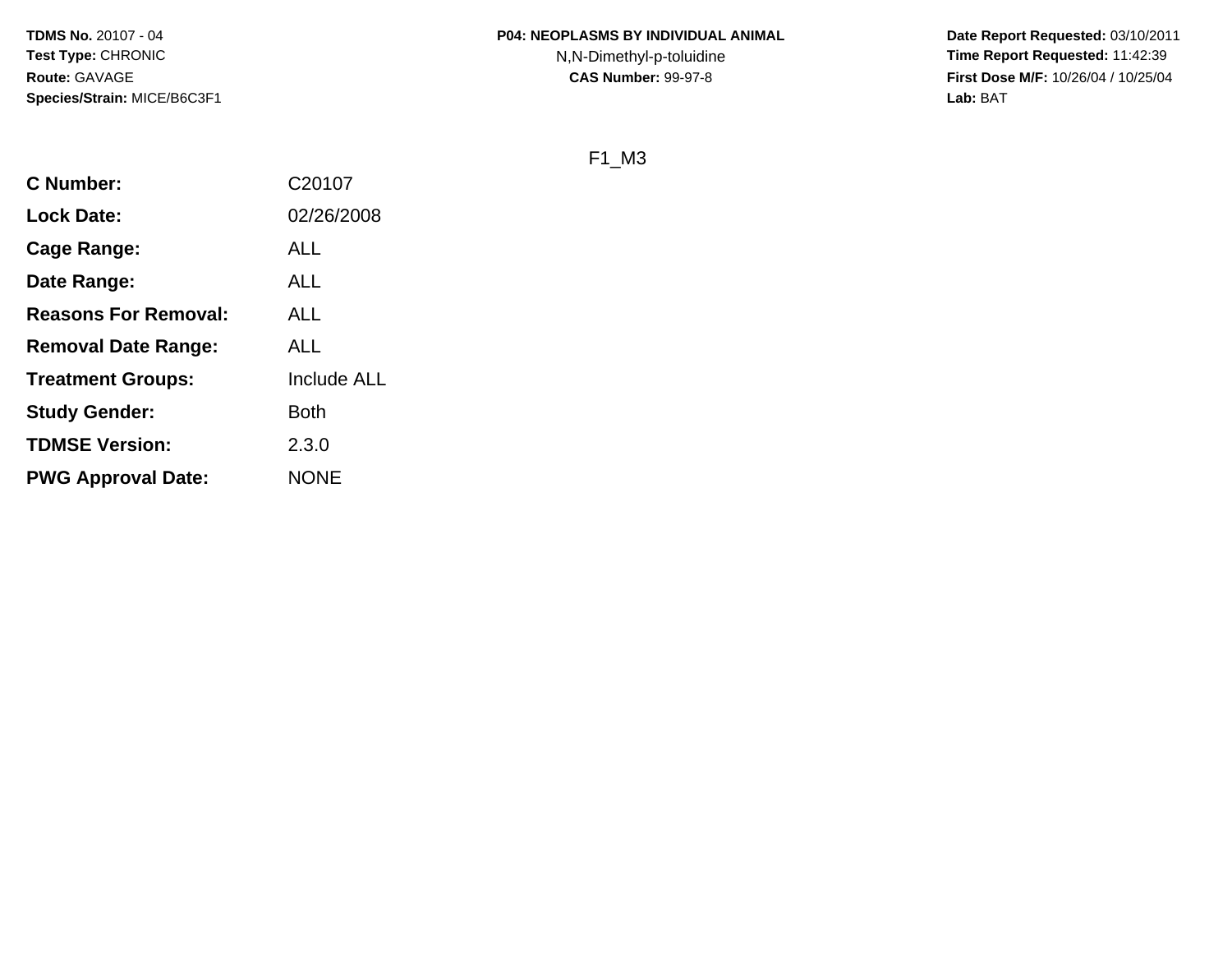# **P04: NEOPLASMS BY INDIVIDUAL ANIMAL**N,N-Dimethyl-p-toluidine

 **Date Report Requested:** 03/10/2011 **Time Report Requested:** 11:42:39 **First Dose M/F:** 10/26/04 / 10/25/04<br>Lab: BAT **Lab:** BAT

| <b>B6C3F1 MICE MALE</b>                                                                                                                                              | DAY ON TEST      | $\frac{0}{7}$<br>$\mathbf{3}$                       | $\frac{0}{7}$<br>$\sqrt{3}$                                            | $\begin{smallmatrix}0\\7\end{smallmatrix}$           | $\frac{0}{7}$                                                          | $\frac{0}{7}$<br>$\mathbf{3}$                                    | 0<br>$\pmb{0}$<br>0                                         | $\begin{smallmatrix}0\0\5\end{smallmatrix}$<br>$6\phantom{a}$                  | $\begin{array}{c} 0 \\ 5 \end{array}$<br>6                    | $\frac{0}{7}$<br>$\sqrt{3}$                                  | $\begin{array}{c} 0 \\ 5 \\ 8 \end{array}$                                       | $\frac{0}{7}$<br>$\mathbf{3}$                                               | $\begin{array}{c} 0 \\ 6 \end{array}$<br>9                                  | $\frac{0}{7}$                                                  | $\frac{0}{7}$<br>$\mathbf{3}$              | $\begin{array}{c} 0 \\ 7 \end{array}$<br>$\mathbf 3$                         | $\frac{0}{7}$<br>$\frac{3}{1}$                                     | $\frac{0}{7}$<br>3                                                            | $\frac{0}{7}$<br>$\mathbf{3}$                                                       | $\frac{0}{7}$<br>3                   | $_{\rm 0}^{\rm 0}$<br>$\mathsf{O}\xspace$                   | $\begin{array}{c} 0 \\ 5 \end{array}$<br>$\overline{8}$  | 0<br>$\,6\,$                                             | $\begin{array}{c} 0 \\ 7 \end{array}$<br>$\frac{3}{1}$ | $\begin{smallmatrix}0\\7\end{smallmatrix}$<br>3           | 0<br>$\overline{7}$<br>3                                   |                 |
|----------------------------------------------------------------------------------------------------------------------------------------------------------------------|------------------|-----------------------------------------------------|------------------------------------------------------------------------|------------------------------------------------------|------------------------------------------------------------------------|------------------------------------------------------------------|-------------------------------------------------------------|--------------------------------------------------------------------------------|---------------------------------------------------------------|--------------------------------------------------------------|----------------------------------------------------------------------------------|-----------------------------------------------------------------------------|-----------------------------------------------------------------------------|----------------------------------------------------------------|--------------------------------------------|------------------------------------------------------------------------------|--------------------------------------------------------------------|-------------------------------------------------------------------------------|-------------------------------------------------------------------------------------|--------------------------------------|-------------------------------------------------------------|----------------------------------------------------------|----------------------------------------------------------|--------------------------------------------------------|-----------------------------------------------------------|------------------------------------------------------------|-----------------|
|                                                                                                                                                                      |                  | $\mathbf{1}$                                        | $\mathbf{1}$                                                           | $\frac{2}{7}$                                        | $\frac{3}{2}$                                                          | $\mathbf{1}$                                                     | 4                                                           | $\overline{2}$                                                                 | $\mathbf{1}$                                                  | $\mathbf 0$                                                  | $\overline{8}$                                                                   | $\overline{1}$                                                              | $\overline{8}$                                                              | $\frac{3}{2}$                                                  | $\mathbf{1}$                               | $\mathbf{1}$                                                                 |                                                                    | $\overline{1}$                                                                | $\mathbf{1}$                                                                        | $\overline{2}$                       | $\overline{4}$                                              | $\overline{4}$                                           | $^8$ 5                                                   |                                                        | $\mathbf 0$                                               | $\mathbf 0$                                                |                 |
| 0 MG/KG                                                                                                                                                              | <b>ANIMAL ID</b> | $\pmb{0}$<br>$_{\rm 0}^{\rm 0}$<br>$\mathbf 0$<br>1 | $\pmb{0}$<br>$\mathbf 0$<br>$\mathbf 0$<br>$\pmb{0}$<br>$\overline{2}$ | 0<br>$\mathbf 0$<br>$\mathbf 0$<br>0<br>$\mathbf{3}$ | $\pmb{0}$<br>$\mathbf 0$<br>$\mathbf 0$<br>$\pmb{0}$<br>$\overline{4}$ | 0<br>$\mathbf 0$<br>$\mathbf 0$<br>$\mathbf 0$<br>$\overline{5}$ | $\pmb{0}$<br>$\mathbf 0$<br>$\mathbf 0$<br>$\mathbf 0$<br>6 | $\pmb{0}$<br>$\mathsf{O}\xspace$<br>$\pmb{0}$<br>$\mathbf 0$<br>$\overline{7}$ | $\mathbf 0$<br>$\mathbf 0$<br>$\mathbf 0$<br>$\mathbf 0$<br>8 | $\mathbf 0$<br>0<br>$\pmb{0}$<br>$\pmb{0}$<br>$\overline{9}$ | $\mathbf 0$<br>$\mathbf 0$<br>$\mathsf{O}\xspace$<br>$\mathbf{1}$<br>$\mathbf 0$ | $\mathbf 0$<br>$\mathbf 0$<br>$\mathbf 0$<br>$\mathbf{1}$<br>$\overline{1}$ | $\mathbf 0$<br>$\mathbf 0$<br>$\mathbf 0$<br>$\mathbf{1}$<br>$\overline{2}$ | $\mathsf 0$<br>$\mathbf 0$<br>$\mathbf 0$<br>$\mathbf{1}$<br>3 | 0<br>0<br>$\mathbf 0$<br>$\mathbf{1}$<br>4 | $\pmb{0}$<br>$\begin{smallmatrix}0\\0\end{smallmatrix}$<br>$\mathbf{1}$<br>5 | $\mathbf 0$<br>$\mathbf 0$<br>$\pmb{0}$<br>$\mathbf{1}$<br>$\,6\,$ | $\mathbf 0$<br>$\mathbf 0$<br>$\mathbf 0$<br>$\overline{1}$<br>$\overline{7}$ | $\pmb{0}$<br>$\mathbf 0$<br>$\mathsf 0$<br>$\mathbf{1}$<br>8                        | 0<br>$\mathbf 0$<br>$\mathbf 0$<br>9 | $\pmb{0}$<br>$\begin{matrix} 0 \\ 0 \\ 2 \\ 0 \end{matrix}$ | 0<br>$\mathbf 0$<br>$\mathsf{O}\xspace$<br>$\frac{2}{1}$ | $\mathbf 0$<br>$\mathbf 0$<br>$\pmb{0}$<br>$\frac{2}{2}$ | $\mathbf 0$<br>$\mathbf 0$<br>$\frac{0}{2}$            | 0<br>0<br>$\mathbf 0$<br>$\overline{2}$<br>$\overline{4}$ | $\mathbf 0$<br>$\mathbf 0$<br>$\mathbf 0$<br>$\frac{2}{5}$ | males<br>(cont) |
| <b>ALIMENTARY SYSTEM</b>                                                                                                                                             |                  |                                                     |                                                                        |                                                      |                                                                        |                                                                  |                                                             |                                                                                |                                                               |                                                              |                                                                                  |                                                                             |                                                                             |                                                                |                                            |                                                                              |                                                                    |                                                                               |                                                                                     |                                      |                                                             |                                                          |                                                          |                                                        |                                                           |                                                            |                 |
| Esophagus                                                                                                                                                            |                  |                                                     |                                                                        |                                                      |                                                                        |                                                                  |                                                             |                                                                                |                                                               |                                                              |                                                                                  |                                                                             |                                                                             |                                                                |                                            |                                                                              |                                                                    |                                                                               |                                                                                     |                                      |                                                             |                                                          |                                                          |                                                        |                                                           | $^{+}$                                                     |                 |
| Gallbladder                                                                                                                                                          |                  |                                                     |                                                                        |                                                      |                                                                        |                                                                  |                                                             |                                                                                |                                                               |                                                              |                                                                                  |                                                                             |                                                                             |                                                                |                                            |                                                                              |                                                                    |                                                                               |                                                                                     |                                      |                                                             |                                                          |                                                          |                                                        |                                                           |                                                            |                 |
| Intestine Large, Cecum                                                                                                                                               |                  |                                                     |                                                                        |                                                      |                                                                        |                                                                  |                                                             |                                                                                |                                                               |                                                              |                                                                                  |                                                                             |                                                                             |                                                                |                                            |                                                                              |                                                                    |                                                                               |                                                                                     |                                      |                                                             |                                                          |                                                          |                                                        |                                                           |                                                            |                 |
| Intestine Large, Colon                                                                                                                                               |                  |                                                     |                                                                        |                                                      |                                                                        |                                                                  |                                                             |                                                                                |                                                               |                                                              |                                                                                  |                                                                             |                                                                             |                                                                |                                            |                                                                              |                                                                    |                                                                               |                                                                                     |                                      |                                                             |                                                          |                                                          |                                                        |                                                           | $\overline{ }$                                             |                 |
| Intestine Large, Rectum                                                                                                                                              |                  |                                                     |                                                                        |                                                      |                                                                        |                                                                  |                                                             |                                                                                |                                                               |                                                              |                                                                                  |                                                                             |                                                                             |                                                                |                                            |                                                                              |                                                                    |                                                                               |                                                                                     |                                      |                                                             |                                                          |                                                          |                                                        | $\ddot{}$                                                 | $+$                                                        |                 |
| Intestine Small, Duodenum                                                                                                                                            |                  |                                                     |                                                                        |                                                      |                                                                        |                                                                  |                                                             |                                                                                |                                                               |                                                              |                                                                                  |                                                                             |                                                                             |                                                                |                                            |                                                                              |                                                                    |                                                                               |                                                                                     |                                      |                                                             |                                                          |                                                          |                                                        |                                                           |                                                            |                 |
| Intestine Small, Ileum                                                                                                                                               |                  |                                                     |                                                                        |                                                      |                                                                        |                                                                  |                                                             |                                                                                |                                                               |                                                              |                                                                                  |                                                                             |                                                                             |                                                                |                                            |                                                                              |                                                                    |                                                                               |                                                                                     |                                      |                                                             |                                                          |                                                          |                                                        |                                                           | $\ddot{+}$                                                 |                 |
| Intestine Small, Jejunum<br>Lymphoma Malignant                                                                                                                       |                  |                                                     |                                                                        |                                                      |                                                                        | X                                                                |                                                             |                                                                                |                                                               |                                                              |                                                                                  |                                                                             |                                                                             |                                                                |                                            |                                                                              |                                                                    |                                                                               |                                                                                     |                                      |                                                             |                                                          |                                                          |                                                        |                                                           |                                                            |                 |
| Liver<br>Carcinoma, Metastatic, Islets, Pancreatic<br>Hemangiosarcoma                                                                                                |                  |                                                     |                                                                        |                                                      |                                                                        |                                                                  |                                                             |                                                                                |                                                               |                                                              |                                                                                  |                                                                             |                                                                             |                                                                |                                            |                                                                              |                                                                    |                                                                               |                                                                                     |                                      |                                                             |                                                          |                                                          |                                                        |                                                           |                                                            |                 |
| Hepatoblastoma<br>Hepatocellular Adenoma<br>Hepatocellular Adenoma, Multiple<br>Hepatocellular Carcinoma<br>Hepatocellular Carcinoma, Multiple<br>Lymphoma Malignant |                  | X<br>X                                              |                                                                        | X X X                                                |                                                                        |                                                                  |                                                             | $\mathsf{X}$                                                                   | $X$ $X$                                                       | $\mathsf X$                                                  |                                                                                  | $\mathsf{X}$                                                                | X<br>$\boldsymbol{\mathsf{X}}$                                              | $\mathsf X$                                                    |                                            | $\boldsymbol{\mathsf{X}}$                                                    | X<br>$\mathsf{X}$                                                  | $\mathsf X$<br>$\sf X$<br>$\pmb{\times}$                                      | $\boldsymbol{\mathsf{X}}$<br>$\boldsymbol{\mathsf{X}}$<br>$\boldsymbol{\mathsf{X}}$ |                                      |                                                             | $\boldsymbol{\mathsf{X}}$                                | X                                                        | $\mathsf{X}$                                           | $\boldsymbol{\mathsf{X}}$<br>Χ                            | X                                                          |                 |
| Mesentery                                                                                                                                                            |                  |                                                     |                                                                        |                                                      |                                                                        |                                                                  |                                                             |                                                                                |                                                               |                                                              |                                                                                  |                                                                             |                                                                             |                                                                | $\ddot{}$                                  |                                                                              |                                                                    |                                                                               |                                                                                     |                                      |                                                             |                                                          | $\ddot{}$                                                |                                                        |                                                           |                                                            |                 |
| *  Total animals with tissue examined microscopically; Total animals with tumor<br>+  Tissue examined microscopically                                                |                  |                                                     |                                                                        |                                                      |                                                                        |                                                                  |                                                             |                                                                                |                                                               |                                                              |                                                                                  |                                                                             |                                                                             |                                                                |                                            |                                                                              |                                                                    |                                                                               |                                                                                     |                                      | M  Missing tissue                                           |                                                          |                                                          | A  Autolysis precludes evaluation                      |                                                           |                                                            |                 |

X .. Lesion present

I .. Insufficient tissue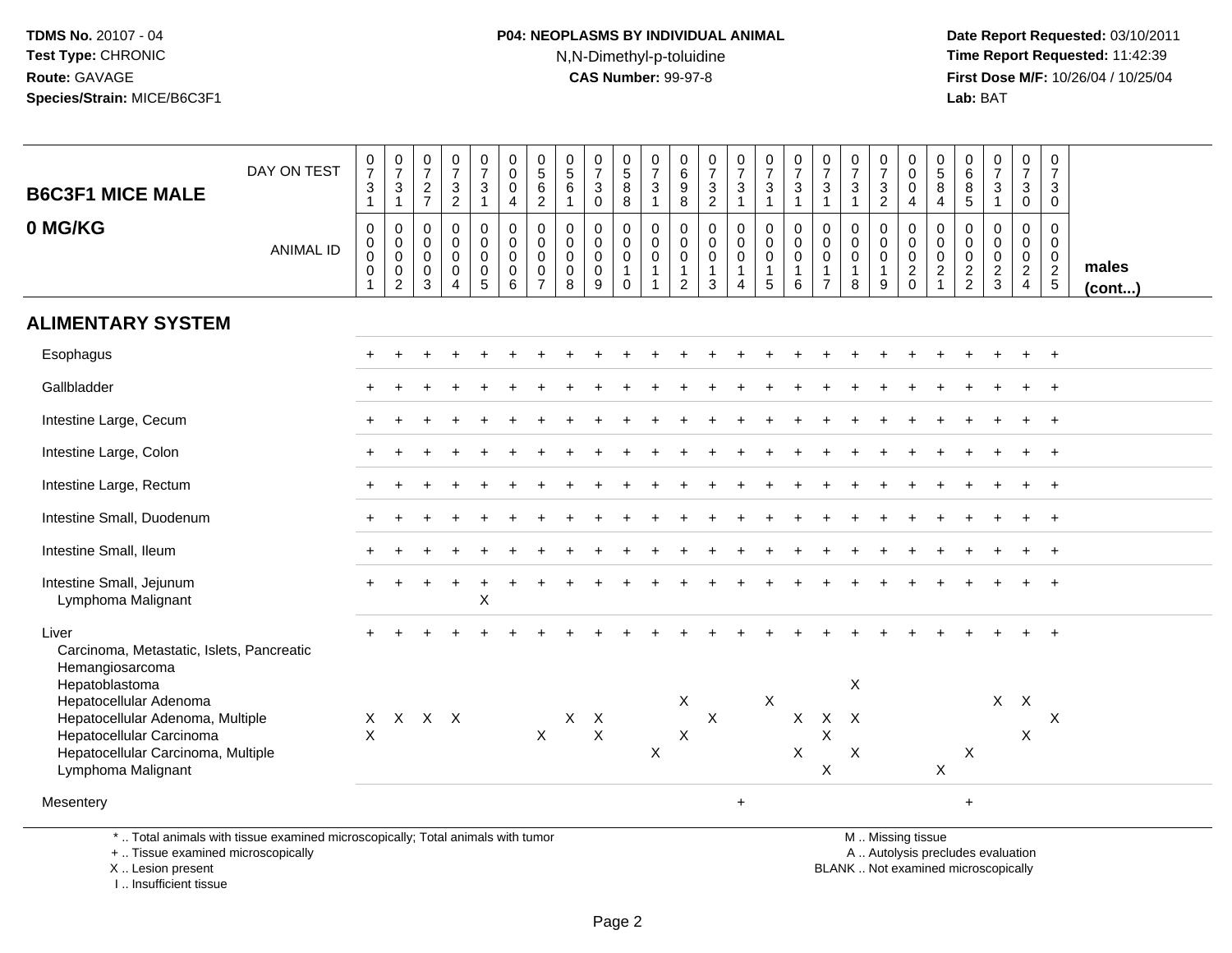# **P04: NEOPLASMS BY INDIVIDUAL ANIMAL**N,N-Dimethyl-p-toluidine

| <b>B6C3F1 MICE MALE</b>                                                          | DAY ON TEST                                                                     | $\frac{0}{7}$<br>$\ensuremath{\mathsf{3}}$<br>$\overline{1}$             | $\frac{0}{7}$<br>$\ensuremath{\mathsf{3}}$<br>$\overline{1}$ | $\frac{0}{7}$<br>$\sqrt{2}$<br>$\overline{7}$ | $\frac{0}{7}$<br>$\ensuremath{\mathsf{3}}$<br>$\overline{2}$ | $\begin{smallmatrix}0\\7\end{smallmatrix}$<br>$\ensuremath{\mathsf{3}}$<br>$\mathbf{1}$ | $_{\rm 0}^{\rm 0}$<br>$\pmb{0}$<br>$\overline{4}$ | $\begin{array}{c} 0 \\ 5 \\ 6 \end{array}$<br>$\overline{2}$ | $\begin{array}{c} 0 \\ 5 \end{array}$<br>$\,6\,$<br>$\mathbf{1}$ | $\frac{0}{7}$<br>$\ensuremath{\mathsf{3}}$<br>$\pmb{0}$  | $\begin{array}{c} 0 \\ 5 \end{array}$<br>$\overline{8}$<br>8           | $\frac{0}{7}$<br>3<br>$\mathbf{1}$                  | $\pmb{0}$<br>6<br>$\frac{9}{8}$               | $\begin{smallmatrix}0\\7\end{smallmatrix}$<br>$\frac{3}{2}$  | $\frac{0}{7}$<br>$\ensuremath{\mathsf{3}}$<br>$\overline{1}$ | $\begin{array}{c} 0 \\ 7 \end{array}$<br>$\sqrt{3}$<br>$\overline{1}$ | $\frac{0}{7}$<br>$\ensuremath{\mathsf{3}}$<br>$\mathbf{1}$ | $\frac{0}{7}$<br>$\ensuremath{\mathsf{3}}$<br>$\overline{1}$             | $\frac{0}{7}$<br>$\ensuremath{\mathsf{3}}$<br>$\mathbf{1}$ | $\begin{array}{c} 0 \\ 7 \end{array}$<br>$\ensuremath{\mathsf{3}}$<br>$\overline{2}$ | 0<br>$\mathbf 0$<br>$\mathbf 0$<br>$\overline{4}$          | $\begin{array}{c} 0 \\ 5 \end{array}$<br>$\,8\,$<br>$\overline{4}$          | 0<br>$\,6\,$<br>8<br>$\sqrt{5}$                                            | $\frac{0}{7}$<br>$\mathbf{3}$<br>$\mathbf{1}$                            | $\begin{array}{c} 0 \\ 7 \end{array}$<br>$\ensuremath{\mathsf{3}}$<br>$\mathbf 0$ | $\pmb{0}$<br>$\overline{7}$<br>3<br>$\mathbf 0$            |                       |
|----------------------------------------------------------------------------------|---------------------------------------------------------------------------------|--------------------------------------------------------------------------|--------------------------------------------------------------|-----------------------------------------------|--------------------------------------------------------------|-----------------------------------------------------------------------------------------|---------------------------------------------------|--------------------------------------------------------------|------------------------------------------------------------------|----------------------------------------------------------|------------------------------------------------------------------------|-----------------------------------------------------|-----------------------------------------------|--------------------------------------------------------------|--------------------------------------------------------------|-----------------------------------------------------------------------|------------------------------------------------------------|--------------------------------------------------------------------------|------------------------------------------------------------|--------------------------------------------------------------------------------------|------------------------------------------------------------|-----------------------------------------------------------------------------|----------------------------------------------------------------------------|--------------------------------------------------------------------------|-----------------------------------------------------------------------------------|------------------------------------------------------------|-----------------------|
| 0 MG/KG                                                                          | <b>ANIMAL ID</b>                                                                | $\pmb{0}$<br>$\mathbf 0$<br>$\mathbf 0$<br>$\mathbf 0$<br>$\overline{1}$ | 0<br>$\mathbf 0$<br>$\mathbf 0$<br>0<br>2                    | 0<br>$\mathbf 0$<br>$\Omega$<br>0<br>3        | 0<br>$\mathbf 0$<br>$\mathbf 0$<br>0<br>$\overline{4}$       | 0<br>$\mathbf 0$<br>$\mathbf 0$<br>0<br>5                                               | $\mathbf 0$<br>$\pmb{0}$<br>0<br>$\pmb{0}$<br>6   | 0<br>$\mathbf 0$<br>$\mathbf 0$<br>0<br>$\overline{7}$       | $\mathbf 0$<br>$\mathbf 0$<br>$\mathbf 0$<br>0<br>8              | 0<br>$\mathbf 0$<br>$\mathbf 0$<br>$\boldsymbol{0}$<br>9 | 0<br>$\mathsf{O}\xspace$<br>$\mathbf 0$<br>$\mathbf{1}$<br>$\mathbf 0$ | 0<br>$\mathbf 0$<br>$\mathbf 0$<br>$\mathbf 1$<br>1 | 0<br>0<br>0<br>$\mathbf{1}$<br>$\overline{2}$ | 0<br>$\mathsf{O}\xspace$<br>$\mathbf 0$<br>$\mathbf{1}$<br>3 | 0<br>$\mathbf 0$<br>0<br>$\mathbf{1}$<br>4                   | $\pmb{0}$<br>$\mathbf 0$<br>$\mathbf 0$<br>$\overline{1}$<br>5        | 0<br>$\mathbf 0$<br>$\mathbf 0$<br>1<br>6                  | $\mathbf 0$<br>$\mathbf 0$<br>$\Omega$<br>$\mathbf{1}$<br>$\overline{7}$ | 0<br>$\pmb{0}$<br>$\mathbf 0$<br>$\mathbf{1}$<br>8         | 0<br>$\mathbf 0$<br>$\mathbf 0$<br>$\mathbf{1}$<br>9                                 | $\mathbf 0$<br>$\mathbf 0$<br>$\mathbf 0$<br>$\frac{2}{0}$ | $\mathbf 0$<br>$\mathbf 0$<br>$\mathbf 0$<br>$\overline{2}$<br>$\mathbf{1}$ | $\mathbf 0$<br>$\mathbf 0$<br>$\Omega$<br>$\overline{c}$<br>$\overline{2}$ | 0<br>$\mathbf 0$<br>$\mathbf 0$<br>$\frac{2}{3}$                         | 0<br>$\mathbf 0$<br>$\mathbf 0$<br>$\overline{2}$<br>$\overline{4}$               | $\mathbf 0$<br>$\mathbf 0$<br>$\mathbf 0$<br>$\frac{2}{5}$ | males<br>$($ cont $)$ |
| Pancreas                                                                         |                                                                                 |                                                                          |                                                              |                                               |                                                              |                                                                                         |                                                   |                                                              |                                                                  |                                                          |                                                                        |                                                     |                                               |                                                              |                                                              |                                                                       |                                                            |                                                                          |                                                            |                                                                                      |                                                            |                                                                             |                                                                            |                                                                          |                                                                                   | $\ddot{}$                                                  |                       |
| Salivary Glands                                                                  |                                                                                 |                                                                          |                                                              |                                               |                                                              |                                                                                         |                                                   |                                                              |                                                                  |                                                          |                                                                        |                                                     |                                               |                                                              |                                                              |                                                                       |                                                            |                                                                          |                                                            |                                                                                      |                                                            |                                                                             |                                                                            |                                                                          |                                                                                   | $^+$                                                       |                       |
| Stomach, Forestomach<br>Squamous Cell Papilloma                                  |                                                                                 |                                                                          |                                                              |                                               |                                                              |                                                                                         |                                                   |                                                              |                                                                  |                                                          |                                                                        |                                                     |                                               |                                                              |                                                              |                                                                       | X                                                          |                                                                          |                                                            |                                                                                      |                                                            |                                                                             |                                                                            |                                                                          | $+$                                                                               | $+$                                                        |                       |
| Stomach, Glandular                                                               |                                                                                 |                                                                          |                                                              |                                               |                                                              |                                                                                         |                                                   |                                                              |                                                                  |                                                          |                                                                        |                                                     |                                               |                                                              |                                                              |                                                                       |                                                            |                                                                          |                                                            |                                                                                      |                                                            |                                                                             |                                                                            |                                                                          | $\ddot{}$                                                                         | $+$                                                        |                       |
| Tongue                                                                           |                                                                                 |                                                                          |                                                              |                                               |                                                              |                                                                                         |                                                   |                                                              |                                                                  |                                                          |                                                                        | $\ddot{}$                                           |                                               |                                                              |                                                              |                                                                       |                                                            |                                                                          |                                                            |                                                                                      |                                                            |                                                                             |                                                                            | $\ddot{}$                                                                |                                                                                   |                                                            |                       |
| Tooth<br>Odontoma<br>Odontoma, Multiple                                          |                                                                                 |                                                                          | $\ddot{}$                                                    | $+$                                           | $+$                                                          |                                                                                         |                                                   |                                                              | $\boldsymbol{\mathsf{X}}$                                        |                                                          |                                                                        | $\ddot{}$                                           | $\ddot{}$                                     |                                                              |                                                              |                                                                       |                                                            |                                                                          |                                                            | X                                                                                    |                                                            |                                                                             |                                                                            | $\ddot{}$                                                                | $+$<br>$\pmb{\times}$                                                             | $+$                                                        |                       |
| <b>CARDIOVASCULAR SYSTEM</b>                                                     |                                                                                 |                                                                          |                                                              |                                               |                                                              |                                                                                         |                                                   |                                                              |                                                                  |                                                          |                                                                        |                                                     |                                               |                                                              |                                                              |                                                                       |                                                            |                                                                          |                                                            |                                                                                      |                                                            |                                                                             |                                                                            |                                                                          |                                                                                   |                                                            |                       |
| <b>Blood Vessel</b>                                                              |                                                                                 |                                                                          |                                                              |                                               |                                                              |                                                                                         |                                                   |                                                              |                                                                  |                                                          |                                                                        |                                                     |                                               |                                                              |                                                              |                                                                       |                                                            |                                                                          |                                                            |                                                                                      |                                                            |                                                                             |                                                                            |                                                                          |                                                                                   | $\overline{+}$                                             |                       |
| Heart<br>Carcinoma, Metastatic, Zymbal'S Gland<br>Hemangiosarcoma                |                                                                                 |                                                                          |                                                              |                                               |                                                              |                                                                                         |                                                   |                                                              |                                                                  |                                                          |                                                                        |                                                     |                                               |                                                              |                                                              |                                                                       |                                                            |                                                                          |                                                            |                                                                                      |                                                            |                                                                             |                                                                            |                                                                          |                                                                                   | $\ddot{}$                                                  |                       |
| <b>ENDOCRINE SYSTEM</b>                                                          |                                                                                 |                                                                          |                                                              |                                               |                                                              |                                                                                         |                                                   |                                                              |                                                                  |                                                          |                                                                        |                                                     |                                               |                                                              |                                                              |                                                                       |                                                            |                                                                          |                                                            |                                                                                      |                                                            |                                                                             |                                                                            |                                                                          |                                                                                   |                                                            |                       |
| <b>Adrenal Cortex</b><br>Subcapsular, Adenoma                                    |                                                                                 |                                                                          |                                                              |                                               |                                                              |                                                                                         |                                                   |                                                              | X                                                                |                                                          | X                                                                      |                                                     |                                               |                                                              |                                                              |                                                                       |                                                            |                                                                          |                                                            |                                                                                      |                                                            |                                                                             |                                                                            |                                                                          |                                                                                   | $\ddot{}$                                                  |                       |
| Adrenal Medulla                                                                  |                                                                                 |                                                                          |                                                              |                                               |                                                              |                                                                                         |                                                   |                                                              |                                                                  |                                                          |                                                                        |                                                     |                                               |                                                              |                                                              |                                                                       |                                                            |                                                                          |                                                            |                                                                                      |                                                            |                                                                             |                                                                            |                                                                          |                                                                                   |                                                            |                       |
| Islets, Pancreatic                                                               |                                                                                 |                                                                          |                                                              |                                               |                                                              |                                                                                         |                                                   |                                                              |                                                                  |                                                          |                                                                        |                                                     |                                               |                                                              |                                                              |                                                                       |                                                            |                                                                          |                                                            |                                                                                      |                                                            |                                                                             |                                                                            |                                                                          | $+$                                                                               | $+$                                                        |                       |
| +  Tissue examined microscopically<br>X  Lesion present<br>I Insufficient tissue | *  Total animals with tissue examined microscopically; Total animals with tumor |                                                                          |                                                              |                                               |                                                              |                                                                                         |                                                   |                                                              |                                                                  |                                                          |                                                                        |                                                     |                                               |                                                              |                                                              |                                                                       |                                                            |                                                                          | M  Missing tissue                                          |                                                                                      |                                                            |                                                                             |                                                                            | A  Autolysis precludes evaluation<br>BLANK  Not examined microscopically |                                                                                   |                                                            |                       |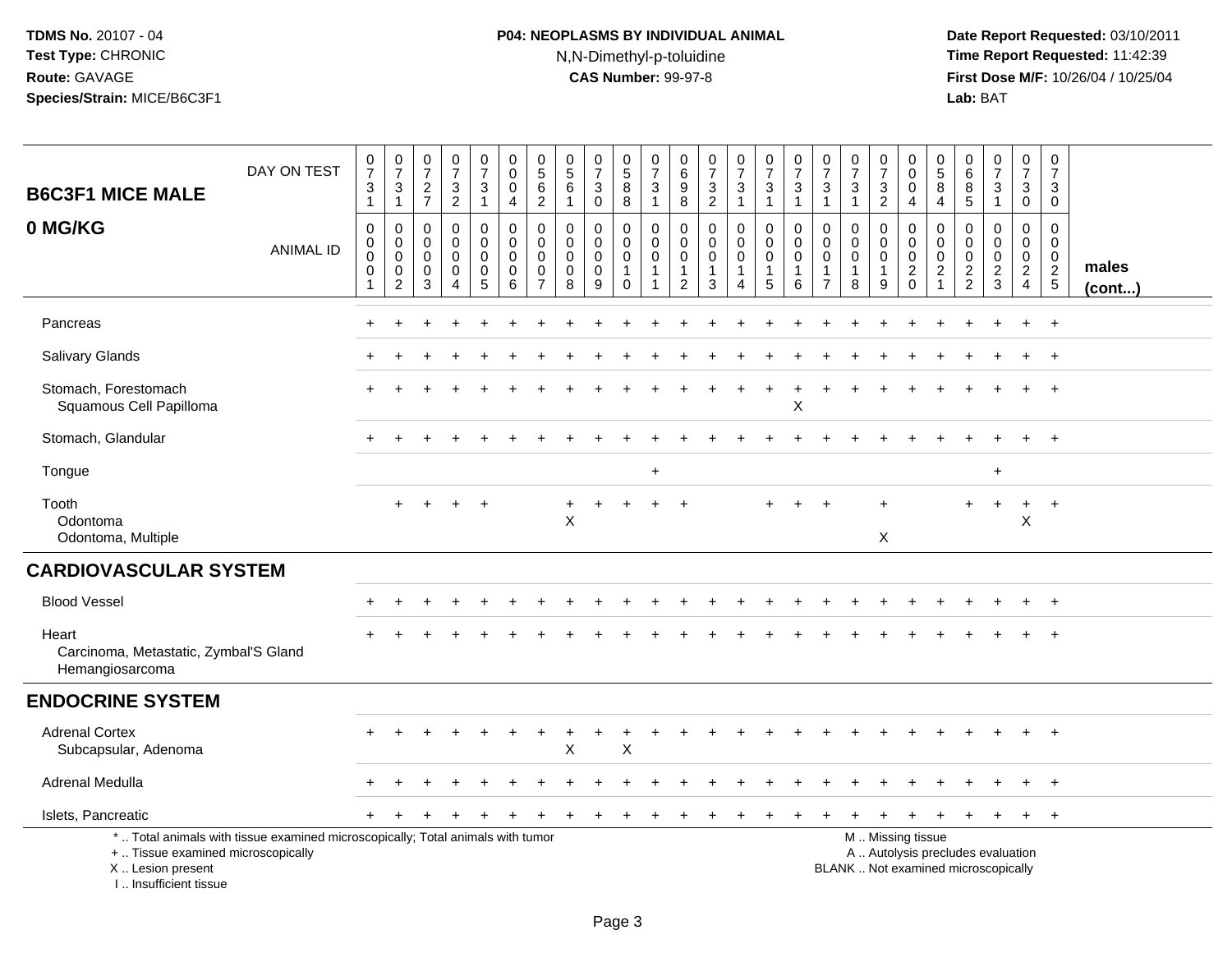# **P04: NEOPLASMS BY INDIVIDUAL ANIMAL**N,N-Dimethyl-p-toluidine

 **Date Report Requested:** 03/10/2011 **Time Report Requested:** 11:42:39 **First Dose M/F:** 10/26/04 / 10/25/04<br>Lab: BAT **Lab:** BAT

| <b>B6C3F1 MICE MALE</b>                                                          | DAY ON TEST                                                                     | $\frac{0}{7}$<br>$\frac{3}{1}$                                             | $\begin{array}{c} 0 \\ 7 \end{array}$<br>$\frac{3}{1}$                        | $\begin{array}{c} 0 \\ 7 \end{array}$<br>$\frac{2}{7}$                | $\frac{0}{7}$<br>$\frac{3}{2}$                                           | $\begin{array}{c} 0 \\ 7 \end{array}$<br>$\mathbf{3}$<br>$\mathbf{1}$  | $\boldsymbol{0}$<br>$\ddot{\mathbf{0}}$<br>0<br>4  | $\begin{smallmatrix} 0\\5 \end{smallmatrix}$<br>$\,6$<br>$\overline{2}$ | $\pmb{0}$<br>$\overline{5}$<br>6<br>$\mathbf{1}$            | $\begin{array}{c} 0 \\ 7 \end{array}$<br>$\sqrt{3}$<br>$\mathsf{O}\xspace$ | $\begin{array}{c} 0 \\ 5 \end{array}$<br>$\bf 8$<br>$\overline{8}$         | $\frac{0}{7}$<br>$\frac{3}{1}$                                                   | 0<br>$6\phantom{a}$<br>$\boldsymbol{9}$<br>$\overline{8}$         | $\begin{array}{c} 0 \\ 7 \end{array}$<br>$\frac{3}{2}$                 | $\frac{0}{7}$<br>3<br>$\mathbf{1}$         | $\frac{0}{7}$<br>$\frac{3}{1}$                                   | $\frac{0}{7}$<br>$\mathbf{3}$<br>$\mathbf{1}$        | $\begin{array}{c} 0 \\ 7 \end{array}$<br>$\sqrt{3}$<br>$\mathbf{1}$ | $\begin{array}{c} 0 \\ 7 \end{array}$<br>$\sqrt{3}$<br>$\mathbf{1}$ | $\frac{0}{7}$<br>$\frac{3}{2}$                                    | 0<br>$\mathbf 0$<br>$\mathbf 0$<br>4                                                          | 0<br>$\overline{5}$<br>8<br>4                                                | $\pmb{0}$<br>$6\phantom{a}$<br>8<br>5                   | $\frac{0}{7}$<br>$\mathbf{3}$<br>$\mathbf{1}$ | $\begin{smallmatrix}0\\7\end{smallmatrix}$<br>$\mathbf{3}$<br>$\mathbf 0$ | $\frac{0}{7}$<br>3<br>0                                          |                       |
|----------------------------------------------------------------------------------|---------------------------------------------------------------------------------|----------------------------------------------------------------------------|-------------------------------------------------------------------------------|-----------------------------------------------------------------------|--------------------------------------------------------------------------|------------------------------------------------------------------------|----------------------------------------------------|-------------------------------------------------------------------------|-------------------------------------------------------------|----------------------------------------------------------------------------|----------------------------------------------------------------------------|----------------------------------------------------------------------------------|-------------------------------------------------------------------|------------------------------------------------------------------------|--------------------------------------------|------------------------------------------------------------------|------------------------------------------------------|---------------------------------------------------------------------|---------------------------------------------------------------------|-------------------------------------------------------------------|-----------------------------------------------------------------------------------------------|------------------------------------------------------------------------------|---------------------------------------------------------|-----------------------------------------------|---------------------------------------------------------------------------|------------------------------------------------------------------|-----------------------|
| 0 MG/KG                                                                          | <b>ANIMAL ID</b>                                                                | $\pmb{0}$<br>$\pmb{0}$<br>$\ddot{\mathbf{0}}$<br>$\pmb{0}$<br>$\mathbf{1}$ | $\mathsf 0$<br>$\mathbf 0$<br>$\overline{0}$<br>$\mathbf 0$<br>$\overline{2}$ | $\boldsymbol{0}$<br>0<br>$\mathbf 0$<br>$\mathbf 0$<br>$\overline{3}$ | $\pmb{0}$<br>$\mathbf 0$<br>$\mathbf 0$<br>$\mathbf 0$<br>$\overline{A}$ | $\pmb{0}$<br>$\mathbf 0$<br>$\pmb{0}$<br>$\mathsf 0$<br>$\overline{5}$ | $\pmb{0}$<br>0<br>$\pmb{0}$<br>0<br>$\overline{6}$ | $\pmb{0}$<br>0<br>0<br>0<br>$\overline{7}$                              | $\pmb{0}$<br>$\mathbf 0$<br>$\mathbf 0$<br>$\mathbf 0$<br>8 | $\pmb{0}$<br>$\mathbf 0$<br>$\pmb{0}$<br>$\pmb{0}$<br>$\overline{9}$       | $\mathbf 0$<br>$\mathbf 0$<br>$\mathbf 0$<br>$\overline{1}$<br>$\mathbf 0$ | $\boldsymbol{0}$<br>$\mathbf 0$<br>$\pmb{0}$<br>$\overline{1}$<br>$\overline{1}$ | 0<br>$\mathbf 0$<br>$\mathbf 0$<br>$\mathbf{1}$<br>$\overline{2}$ | $\pmb{0}$<br>$\Omega$<br>$\mathbf 0$<br>$\mathbf{1}$<br>$\overline{3}$ | 0<br>$\mathbf 0$<br>0<br>$\mathbf{1}$<br>4 | $\pmb{0}$<br>$\tilde{0}$<br>$\ddot{\mathbf{0}}$<br>$\frac{1}{5}$ | $\mathsf 0$<br>$\mathbf 0$<br>0<br>$\mathbf{1}$<br>6 | $\mathbf 0$<br>$\mathbf 0$<br>0<br>$\mathbf{1}$<br>$\overline{7}$   | $\mathbf 0$<br>$\mathbf 0$<br>$\pmb{0}$<br>$\mathbf{1}$<br>8        | 0<br>$\mathbf 0$<br>$\mathbf 0$<br>$\mathbf{1}$<br>$\overline{9}$ | 0<br>$\mathbf 0$<br>$\mathbf 0$<br>$\frac{2}{0}$                                              | $\pmb{0}$<br>$\overline{0}$<br>$\mathbf 0$<br>$\overline{c}$<br>$\mathbf{1}$ | $\mathbf 0$<br>$\Omega$<br>$\mathbf 0$<br>$\frac{2}{2}$ | 0<br>$\mathbf 0$<br>0<br>$\frac{2}{3}$        | $\mathbf 0$<br>$\mathbf 0$<br>0<br>$\overline{a}$<br>$\overline{4}$       | $\pmb{0}$<br>$\mathbf 0$<br>$\mathsf{O}\xspace$<br>$\frac{2}{5}$ | males<br>$($ cont $)$ |
| Adenoma<br>Carcinoma                                                             |                                                                                 |                                                                            |                                                                               |                                                                       |                                                                          |                                                                        |                                                    |                                                                         |                                                             |                                                                            |                                                                            |                                                                                  |                                                                   |                                                                        |                                            |                                                                  |                                                      |                                                                     |                                                                     |                                                                   |                                                                                               |                                                                              |                                                         |                                               |                                                                           |                                                                  |                       |
| Parathyroid Gland                                                                |                                                                                 |                                                                            |                                                                               |                                                                       |                                                                          | м                                                                      |                                                    |                                                                         |                                                             |                                                                            | м                                                                          |                                                                                  | $\ddot{}$                                                         | м                                                                      | $\ddot{}$                                  |                                                                  |                                                      |                                                                     |                                                                     |                                                                   |                                                                                               |                                                                              |                                                         | м                                             | $+$                                                                       | $+$                                                              |                       |
| <b>Pituitary Gland</b>                                                           |                                                                                 |                                                                            |                                                                               |                                                                       |                                                                          |                                                                        |                                                    |                                                                         |                                                             |                                                                            |                                                                            |                                                                                  |                                                                   |                                                                        |                                            |                                                                  |                                                      |                                                                     |                                                                     |                                                                   |                                                                                               |                                                                              |                                                         |                                               |                                                                           | $\overline{1}$                                                   |                       |
| <b>Thyroid Gland</b><br>Follicular Cell, Adenoma                                 |                                                                                 |                                                                            |                                                                               |                                                                       |                                                                          |                                                                        |                                                    |                                                                         |                                                             |                                                                            |                                                                            |                                                                                  |                                                                   |                                                                        |                                            |                                                                  |                                                      |                                                                     |                                                                     |                                                                   |                                                                                               |                                                                              |                                                         |                                               |                                                                           | $\overline{+}$                                                   |                       |
| <b>GENERAL BODY SYSTEM</b>                                                       |                                                                                 |                                                                            |                                                                               |                                                                       |                                                                          |                                                                        |                                                    |                                                                         |                                                             |                                                                            |                                                                            |                                                                                  |                                                                   |                                                                        |                                            |                                                                  |                                                      |                                                                     |                                                                     |                                                                   |                                                                                               |                                                                              |                                                         |                                               |                                                                           |                                                                  |                       |
| <b>NONE</b>                                                                      |                                                                                 |                                                                            |                                                                               |                                                                       |                                                                          |                                                                        |                                                    |                                                                         |                                                             |                                                                            |                                                                            |                                                                                  |                                                                   |                                                                        |                                            |                                                                  |                                                      |                                                                     |                                                                     |                                                                   |                                                                                               |                                                                              |                                                         |                                               |                                                                           |                                                                  |                       |
| <b>GENITAL SYSTEM</b>                                                            |                                                                                 |                                                                            |                                                                               |                                                                       |                                                                          |                                                                        |                                                    |                                                                         |                                                             |                                                                            |                                                                            |                                                                                  |                                                                   |                                                                        |                                            |                                                                  |                                                      |                                                                     |                                                                     |                                                                   |                                                                                               |                                                                              |                                                         |                                               |                                                                           |                                                                  |                       |
| Epididymis                                                                       |                                                                                 |                                                                            |                                                                               |                                                                       |                                                                          |                                                                        |                                                    |                                                                         |                                                             |                                                                            |                                                                            |                                                                                  |                                                                   |                                                                        |                                            |                                                                  |                                                      |                                                                     |                                                                     |                                                                   |                                                                                               |                                                                              |                                                         |                                               |                                                                           | $\overline{1}$                                                   |                       |
| <b>Preputial Gland</b>                                                           |                                                                                 |                                                                            |                                                                               |                                                                       |                                                                          |                                                                        |                                                    |                                                                         |                                                             |                                                                            |                                                                            |                                                                                  |                                                                   |                                                                        |                                            |                                                                  |                                                      |                                                                     |                                                                     |                                                                   |                                                                                               |                                                                              |                                                         |                                               | $\ddot{}$                                                                 | $+$                                                              |                       |
| Prostate                                                                         |                                                                                 |                                                                            |                                                                               |                                                                       |                                                                          |                                                                        |                                                    |                                                                         |                                                             |                                                                            |                                                                            |                                                                                  |                                                                   |                                                                        |                                            |                                                                  |                                                      |                                                                     |                                                                     |                                                                   |                                                                                               |                                                                              |                                                         |                                               |                                                                           | $\overline{1}$                                                   |                       |
| <b>Seminal Vesicle</b>                                                           |                                                                                 |                                                                            |                                                                               |                                                                       |                                                                          |                                                                        |                                                    |                                                                         |                                                             |                                                                            |                                                                            |                                                                                  |                                                                   |                                                                        |                                            |                                                                  |                                                      |                                                                     |                                                                     |                                                                   |                                                                                               |                                                                              |                                                         |                                               |                                                                           | $\overline{1}$                                                   |                       |
| <b>Testes</b>                                                                    |                                                                                 |                                                                            |                                                                               |                                                                       |                                                                          |                                                                        |                                                    |                                                                         |                                                             |                                                                            |                                                                            |                                                                                  |                                                                   |                                                                        |                                            |                                                                  |                                                      |                                                                     |                                                                     |                                                                   |                                                                                               |                                                                              |                                                         |                                               | $+$                                                                       | $+$                                                              |                       |
| <b>HEMATOPOIETIC SYSTEM</b>                                                      |                                                                                 |                                                                            |                                                                               |                                                                       |                                                                          |                                                                        |                                                    |                                                                         |                                                             |                                                                            |                                                                            |                                                                                  |                                                                   |                                                                        |                                            |                                                                  |                                                      |                                                                     |                                                                     |                                                                   |                                                                                               |                                                                              |                                                         |                                               |                                                                           |                                                                  |                       |
| <b>Bone Marrow</b>                                                               |                                                                                 |                                                                            |                                                                               |                                                                       |                                                                          |                                                                        |                                                    |                                                                         |                                                             |                                                                            |                                                                            |                                                                                  |                                                                   |                                                                        |                                            |                                                                  |                                                      |                                                                     |                                                                     |                                                                   |                                                                                               |                                                                              |                                                         |                                               | $+$                                                                       | $+$                                                              |                       |
| Lymph Node<br>Bronchial, Lymphoma Malignant                                      |                                                                                 |                                                                            |                                                                               |                                                                       |                                                                          |                                                                        |                                                    |                                                                         |                                                             |                                                                            |                                                                            |                                                                                  |                                                                   |                                                                        |                                            |                                                                  |                                                      |                                                                     |                                                                     |                                                                   |                                                                                               | $\ddot{}$                                                                    |                                                         |                                               |                                                                           |                                                                  |                       |
| +  Tissue examined microscopically<br>X  Lesion present<br>I Insufficient tissue | *  Total animals with tissue examined microscopically; Total animals with tumor |                                                                            |                                                                               |                                                                       |                                                                          |                                                                        |                                                    |                                                                         |                                                             |                                                                            |                                                                            |                                                                                  |                                                                   |                                                                        |                                            |                                                                  |                                                      |                                                                     |                                                                     |                                                                   | M  Missing tissue<br>A  Autolysis precludes evaluation<br>BLANK  Not examined microscopically |                                                                              |                                                         |                                               |                                                                           |                                                                  |                       |

Page 4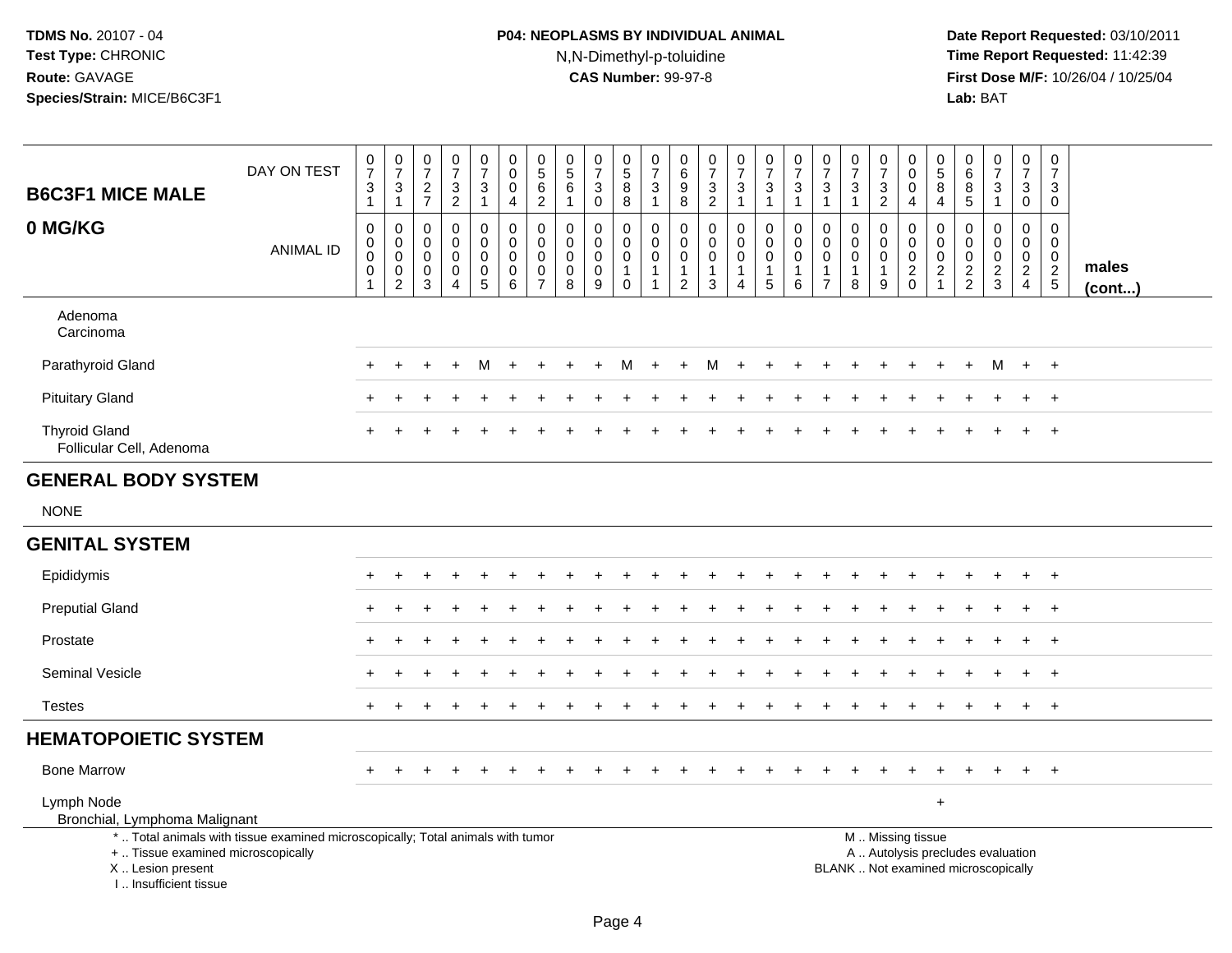#### **P04: NEOPLASMS BY INDIVIDUAL ANIMAL**N,N-Dimethyl-p-toluidine

 **Date Report Requested:** 03/10/2011 **Time Report Requested:** 11:42:39 **First Dose M/F:** 10/26/04 / 10/25/04 Lab: BAT **Lab:** BAT

| <b>B6C3F1 MICE MALE</b>                                                                        | DAY ON TEST      | $\frac{0}{7}$<br>$\sqrt{3}$<br>$\mathbf{1}$                    | $\frac{0}{7}$<br>$\ensuremath{\mathsf{3}}$<br>$\mathbf{1}$                | $\frac{0}{7}$<br>$\frac{2}{7}$                                 | $\frac{0}{7}$<br>$\frac{3}{2}$                                           | $\frac{0}{7}$<br>$\mathbf{3}$<br>1                               | $_{\rm 0}^{\rm 0}$<br>$\pmb{0}$<br>$\overline{4}$                                  | $0$<br>5<br>6<br>$\overline{2}$                                  | $\begin{array}{c} 0 \\ 5 \end{array}$<br>6 | $\begin{array}{c} 0 \\ 7 \end{array}$<br>$\sqrt{3}$<br>$\pmb{0}$ | $\begin{array}{c} 0 \\ 5 \\ 8 \end{array}$<br>8      | $\frac{0}{7}$<br>$\overline{3}$<br>$\overline{1}$                              | 0<br>6<br>9<br>8                                       | $\frac{0}{7}$<br>$\frac{3}{2}$                                         | $\frac{0}{7}$<br>$\mathbf{3}$<br>$\mathbf{1}$                | $\frac{0}{7}$<br>3                         | $\frac{0}{7}$<br>$\sqrt{3}$<br>$\overline{1}$                          | $\frac{0}{7}$<br>$\mathbf{3}$<br>$\overline{1}$                     | $\frac{0}{7}$<br>3<br>$\mathbf{1}$                  | $\frac{0}{7}$<br>$\ensuremath{\mathsf{3}}$<br>$\overline{c}$ | $_{\rm 0}^{\rm 0}$<br>$\mathsf 0$<br>$\overline{4}$                              | $\begin{array}{c} 0 \\ 5 \\ 8 \end{array}$<br>$\overline{4}$            | 0<br>6<br>8<br>$\sqrt{5}$           | $\frac{0}{7}$<br>$\ensuremath{\mathsf{3}}$<br>$\overline{1}$ | 0<br>$\overline{7}$<br>$\mathbf 3$<br>0                   | $\mathbf 0$<br>$\overline{7}$<br>3<br>$\mathbf 0$                   |                       |
|------------------------------------------------------------------------------------------------|------------------|----------------------------------------------------------------|---------------------------------------------------------------------------|----------------------------------------------------------------|--------------------------------------------------------------------------|------------------------------------------------------------------|------------------------------------------------------------------------------------|------------------------------------------------------------------|--------------------------------------------|------------------------------------------------------------------|------------------------------------------------------|--------------------------------------------------------------------------------|--------------------------------------------------------|------------------------------------------------------------------------|--------------------------------------------------------------|--------------------------------------------|------------------------------------------------------------------------|---------------------------------------------------------------------|-----------------------------------------------------|--------------------------------------------------------------|----------------------------------------------------------------------------------|-------------------------------------------------------------------------|-------------------------------------|--------------------------------------------------------------|-----------------------------------------------------------|---------------------------------------------------------------------|-----------------------|
| 0 MG/KG                                                                                        | <b>ANIMAL ID</b> | $\pmb{0}$<br>$_{\rm 0}^{\rm 0}$<br>$\pmb{0}$<br>$\overline{1}$ | $\mathbf 0$<br>$\overline{0}$ <sub>0</sub><br>$\pmb{0}$<br>$\overline{2}$ | 0<br>$\mathbf 0$<br>$\mathbf 0$<br>$\mathbf 0$<br>$\mathbf{3}$ | $\pmb{0}$<br>$\mathbf 0$<br>$\mathbf 0$<br>$\mathbf 0$<br>$\overline{4}$ | 0<br>$\mathbf 0$<br>$\mathbf 0$<br>$\mathsf 0$<br>$\overline{5}$ | $\pmb{0}$<br>$\ddot{\mathbf{0}}$<br>$\overline{0}$<br>$\pmb{0}$<br>$6\overline{6}$ | $\mathbf 0$<br>$\mathbf 0$<br>$\mathbf 0$<br>0<br>$\overline{7}$ | 0<br>$\mathbf 0$<br>0<br>0<br>8            | $\mathbf 0$<br>$\pmb{0}$<br>$\mathbf 0$<br>$\mathbf 0$<br>$9\,$  | 0<br>$\mathbf 0$<br>$\mathbf 0$<br>-1<br>$\mathbf 0$ | $\pmb{0}$<br>$\overline{0}$<br>$\mathbf 0$<br>$\overline{1}$<br>$\overline{1}$ | 0<br>$\mathbf 0$<br>$\mathbf 0$<br>1<br>$\overline{2}$ | $\mathbf 0$<br>$\mathbf 0$<br>$\mathsf{O}\xspace$<br>$\mathbf{1}$<br>3 | $\mathbf 0$<br>$\pmb{0}$<br>$\mathbf 0$<br>$\mathbf{1}$<br>4 | 0<br>$\mathsf{O}$<br>$\mathbf 0$<br>1<br>5 | $\pmb{0}$<br>$\overline{0}$<br>$\ddot{\mathbf{0}}$<br>$\mathbf 1$<br>6 | 0<br>$\mathbf 0$<br>$\mathbf 0$<br>$\overline{1}$<br>$\overline{7}$ | $\mathbf 0$<br>$\mathbf 0$<br>$\mathbf 0$<br>1<br>8 | 0<br>$\mathbf 0$<br>$\mathbf 0$<br>$\mathbf{1}$<br>9         | $\pmb{0}$<br>$\mathbf 0$<br>$\ddot{\mathbf{0}}$<br>$\overline{c}$<br>$\mathbf 0$ | $\pmb{0}$<br>$\mathbf 0$<br>$\mathbf 0$<br>$\sqrt{2}$<br>$\overline{1}$ | 0<br>$\Omega$<br>0<br>$\frac{2}{2}$ | 0<br>$\mathbf 0$<br>$\mathbf 0$<br>$\frac{2}{3}$             | 0<br>0<br>$\mathbf 0$<br>$\overline{2}$<br>$\overline{4}$ | 0<br>$\mathbf 0$<br>$\mathbf 0$<br>$\overline{2}$<br>$\overline{5}$ | males<br>$($ cont $)$ |
| Mediastinal, Lymphoma Malignant<br>Pancreatic, Lymphoma Malignant<br>Renal, Lymphoma Malignant |                  |                                                                |                                                                           |                                                                |                                                                          |                                                                  |                                                                                    |                                                                  |                                            |                                                                  |                                                      |                                                                                |                                                        |                                                                        |                                                              |                                            |                                                                        |                                                                     |                                                     |                                                              |                                                                                  | Χ<br>$\mathsf X$<br>X                                                   |                                     |                                                              |                                                           |                                                                     |                       |
| Lymph Node, Mandibular                                                                         |                  |                                                                |                                                                           |                                                                |                                                                          |                                                                  |                                                                                    |                                                                  |                                            |                                                                  |                                                      |                                                                                |                                                        |                                                                        |                                                              |                                            |                                                                        |                                                                     |                                                     |                                                              |                                                                                  |                                                                         |                                     |                                                              |                                                           | $+$                                                                 |                       |
| Lymph Node, Mesenteric<br>Hemangiosarcoma<br>Lymphoma Malignant                                |                  |                                                                |                                                                           |                                                                |                                                                          | $\pmb{\times}$                                                   |                                                                                    |                                                                  |                                            |                                                                  |                                                      |                                                                                |                                                        |                                                                        |                                                              |                                            |                                                                        |                                                                     |                                                     |                                                              |                                                                                  | X                                                                       |                                     |                                                              |                                                           |                                                                     |                       |
| Spleen<br>Hemangiosarcoma<br>Lymphoma Malignant                                                |                  | $+$                                                            |                                                                           | А                                                              |                                                                          |                                                                  |                                                                                    |                                                                  |                                            |                                                                  |                                                      |                                                                                |                                                        |                                                                        |                                                              |                                            |                                                                        | Χ<br>$\mathsf X$                                                    |                                                     |                                                              |                                                                                  | X                                                                       |                                     |                                                              |                                                           |                                                                     |                       |
| Thymus<br>Carcinoma, Metastatic, Zymbal'S Gland<br>Lymphoma Malignant                          |                  |                                                                |                                                                           |                                                                |                                                                          |                                                                  |                                                                                    |                                                                  |                                            |                                                                  |                                                      |                                                                                |                                                        |                                                                        |                                                              |                                            |                                                                        |                                                                     |                                                     |                                                              |                                                                                  |                                                                         |                                     |                                                              |                                                           | $+$                                                                 |                       |
| <b>INTEGUMENTARY SYSTEM</b>                                                                    |                  |                                                                |                                                                           |                                                                |                                                                          |                                                                  |                                                                                    |                                                                  |                                            |                                                                  |                                                      |                                                                                |                                                        |                                                                        |                                                              |                                            |                                                                        |                                                                     |                                                     |                                                              |                                                                                  |                                                                         |                                     |                                                              |                                                           |                                                                     |                       |
| <b>Mammary Gland</b>                                                                           |                  | M                                                              | M                                                                         | M                                                              | M                                                                        | M                                                                | M                                                                                  | M                                                                | M                                          | M                                                                | M                                                    | M                                                                              | M                                                      |                                                                        | M M M                                                        |                                            | M                                                                      | M                                                                   | M M                                                 |                                                              | M                                                                                | M                                                                       |                                     | M M M M                                                      |                                                           |                                                                     |                       |
| Skin<br>Subcutaneous Tissue, Lipoma                                                            |                  |                                                                |                                                                           |                                                                |                                                                          |                                                                  |                                                                                    |                                                                  |                                            |                                                                  |                                                      |                                                                                |                                                        |                                                                        |                                                              |                                            |                                                                        |                                                                     |                                                     |                                                              |                                                                                  |                                                                         |                                     |                                                              | $\ddot{}$                                                 | $^{+}$<br>X                                                         |                       |
| <b>MUSCULOSKELETAL SYSTEM</b>                                                                  |                  |                                                                |                                                                           |                                                                |                                                                          |                                                                  |                                                                                    |                                                                  |                                            |                                                                  |                                                      |                                                                                |                                                        |                                                                        |                                                              |                                            |                                                                        |                                                                     |                                                     |                                                              |                                                                                  |                                                                         |                                     |                                                              |                                                           |                                                                     |                       |
| <b>Bone</b>                                                                                    |                  |                                                                |                                                                           |                                                                |                                                                          |                                                                  |                                                                                    |                                                                  |                                            |                                                                  |                                                      |                                                                                |                                                        |                                                                        |                                                              |                                            |                                                                        |                                                                     |                                                     |                                                              |                                                                                  |                                                                         |                                     |                                                              | $\pm$                                                     | $+$                                                                 |                       |
| <b>NERVOUS SYSTEM</b>                                                                          |                  |                                                                |                                                                           |                                                                |                                                                          |                                                                  |                                                                                    |                                                                  |                                            |                                                                  |                                                      |                                                                                |                                                        |                                                                        |                                                              |                                            |                                                                        |                                                                     |                                                     |                                                              |                                                                                  |                                                                         |                                     |                                                              |                                                           |                                                                     |                       |

\* .. Total animals with tissue examined microscopically; Total animals with tumor

+ .. Tissue examined microscopically

X .. Lesion present

I .. Insufficient tissue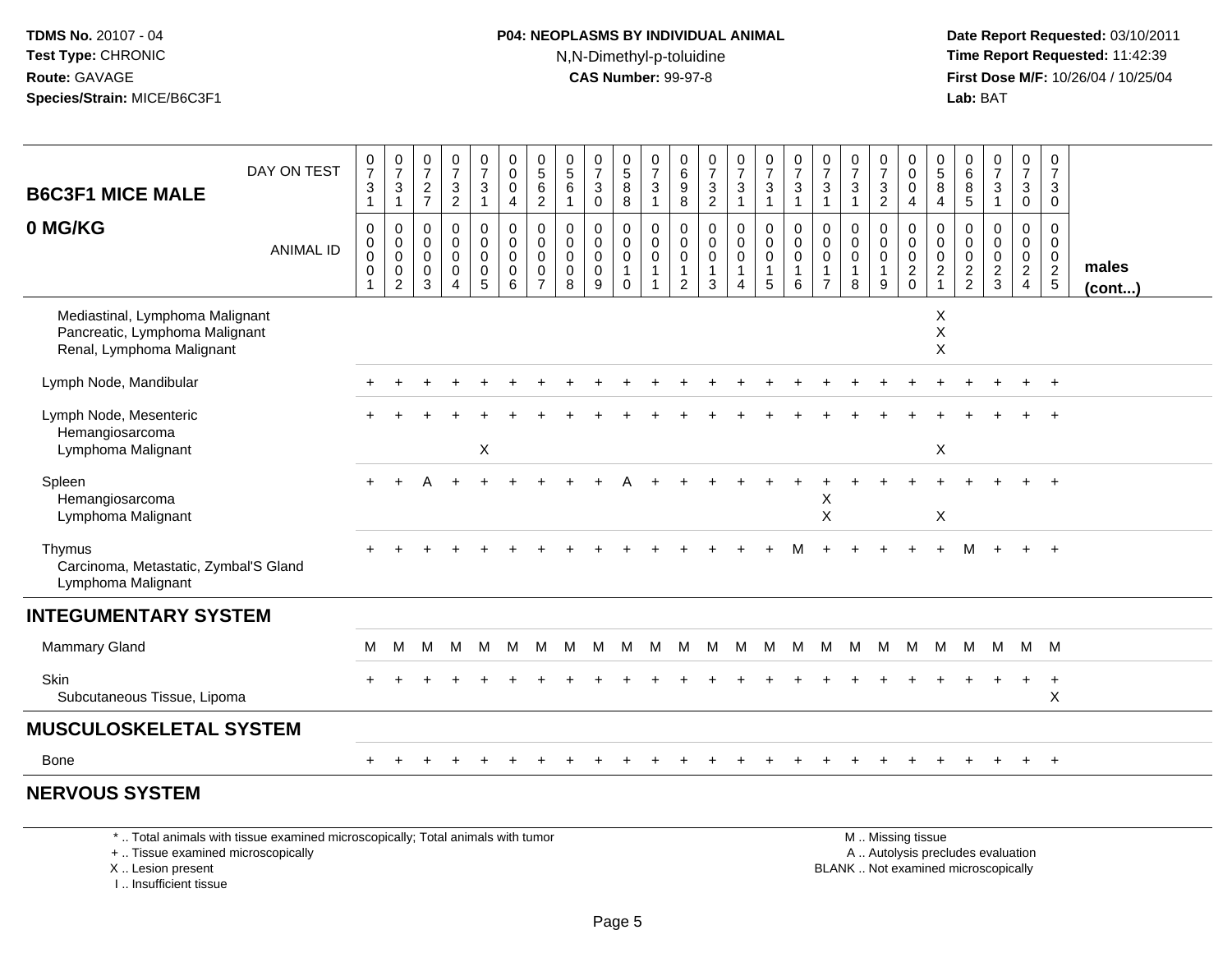#### **P04: NEOPLASMS BY INDIVIDUAL ANIMAL**N,N-Dimethyl-p-toluidine

 **Date Report Requested:** 03/10/2011 **Time Report Requested:** 11:42:39 **First Dose M/F:** 10/26/04 / 10/25/04 Lab: BAT **Lab:** BAT

| <b>B6C3F1 MICE MALE</b><br>0 MG/KG                                                                                                                                                                      | DAY ON TEST<br><b>ANIMAL ID</b> | $\pmb{0}$<br>$\boldsymbol{7}$<br>$\sqrt{3}$<br>$\mathbf{1}$<br>$\mathbf 0$<br>$\pmb{0}$<br>$\mathbf 0$ | $\frac{0}{7}$<br>$\ensuremath{\mathsf{3}}$<br>$\mathbf{1}$<br>0<br>$\pmb{0}$<br>$\mathbf 0$ | $\frac{0}{7}$<br>$\sqrt{2}$<br>$\overline{7}$<br>0<br>$\mathbf 0$<br>0 | $\frac{0}{7}$<br>$\ensuremath{\mathsf{3}}$<br>$\boldsymbol{2}$<br>$\pmb{0}$<br>$\pmb{0}$<br>$\mathbf 0$ | $\mathbf 0$<br>$\boldsymbol{7}$<br>$\mathbf{3}$<br>$\mathbf{1}$<br>0<br>$\mathbf 0$<br>$\pmb{0}$ | 0<br>$\mathbf 0$<br>$\pmb{0}$<br>$\overline{4}$<br>0<br>0<br>$\mathbf 0$ | $\begin{matrix} 0 \\ 5 \end{matrix}$<br>6<br>$\overline{2}$<br>0<br>0<br>$\mathbf 0$ | $\begin{array}{c} 0 \\ 5 \\ 6 \end{array}$<br>$\mathbf{1}$<br>0<br>$\mathbf 0$<br>$\mathbf 0$ | $\frac{0}{7}$<br>$\mathbf{3}$<br>$\mathbf 0$<br>0<br>$\mathbf 0$<br>$\mathbf 0$ | 0<br>$\begin{array}{c} 5 \\ 8 \end{array}$<br>$\bf 8$<br>0<br>$\mathbf 0$<br>0 | $\frac{0}{7}$<br>$\sqrt{3}$<br>$\mathbf{1}$<br>$\mathbf 0$<br>$\boldsymbol{0}$<br>$\pmb{0}$ | 0<br>$\,6$<br>9<br>8<br>0<br>0<br>0 | $\boldsymbol{0}$<br>$\overline{7}$<br>$\sqrt{3}$<br>$\overline{2}$<br>$\mathbf 0$<br>$\mathbf 0$<br>$\mathbf 0$ | $\frac{0}{7}$<br>$\mathbf{3}$<br>$\mathbf{1}$<br>0<br>0<br>0 | $\begin{smallmatrix}0\\7\end{smallmatrix}$<br>$\sqrt{3}$<br>$\mathbf{1}$<br>$\pmb{0}$<br>$\mathbf 0$<br>$\mathbf 0$ | $\frac{0}{7}$<br>$\ensuremath{\mathsf{3}}$<br>1<br>0<br>$\pmb{0}$<br>$\mathbf 0$ | $\frac{0}{7}$<br>$\ensuremath{\mathsf{3}}$<br>$\overline{1}$<br>0<br>$\mathbf 0$<br>$\mathbf 0$ | $\frac{0}{7}$<br>$\mathbf{3}$<br>$\mathbf{1}$<br>0<br>$\mathbf 0$<br>$\mathbf 0$ | $\frac{0}{7}$<br>$\ensuremath{\mathsf{3}}$<br>$\boldsymbol{2}$<br>0<br>$\mathbf 0$<br>$\mathbf 0$ | 0<br>$\mathsf{O}$<br>$\pmb{0}$<br>$\overline{4}$<br>0<br>$\boldsymbol{0}$ | $\pmb{0}$<br>$\frac{5}{8}$<br>4<br>0<br>$\mathbf 0$<br>$\mathbf 0$ | 0<br>6<br>8<br>$\sqrt{5}$<br>0<br>0<br>0 | $\frac{0}{7}$<br>$\sqrt{3}$<br>$\mathbf{1}$<br>0<br>$\mathbf 0$<br>$\pmb{0}$ | $\frac{0}{7}$<br>$\mathsf 3$<br>$\pmb{0}$<br>$\mathbf{0}$<br>0<br>$\mathbf 0$ | 0<br>$\overline{7}$<br>3<br>$\mathbf 0$<br>0<br>$\mathbf 0$<br>$\mathbf 0$ |                       |
|---------------------------------------------------------------------------------------------------------------------------------------------------------------------------------------------------------|---------------------------------|--------------------------------------------------------------------------------------------------------|---------------------------------------------------------------------------------------------|------------------------------------------------------------------------|---------------------------------------------------------------------------------------------------------|--------------------------------------------------------------------------------------------------|--------------------------------------------------------------------------|--------------------------------------------------------------------------------------|-----------------------------------------------------------------------------------------------|---------------------------------------------------------------------------------|--------------------------------------------------------------------------------|---------------------------------------------------------------------------------------------|-------------------------------------|-----------------------------------------------------------------------------------------------------------------|--------------------------------------------------------------|---------------------------------------------------------------------------------------------------------------------|----------------------------------------------------------------------------------|-------------------------------------------------------------------------------------------------|----------------------------------------------------------------------------------|---------------------------------------------------------------------------------------------------|---------------------------------------------------------------------------|--------------------------------------------------------------------|------------------------------------------|------------------------------------------------------------------------------|-------------------------------------------------------------------------------|----------------------------------------------------------------------------|-----------------------|
|                                                                                                                                                                                                         |                                 | $\pmb{0}$<br>1                                                                                         | $\pmb{0}$<br>$\overline{2}$                                                                 | $\mathbf 0$<br>3                                                       | $\pmb{0}$<br>$\Delta$                                                                                   | $\mathsf 0$<br>$\sqrt{5}$                                                                        | $\mathsf 0$<br>6                                                         | $\mathbf 0$<br>$\overline{7}$                                                        | $\pmb{0}$<br>8                                                                                | $\pmb{0}$<br>9                                                                  | $\mathbf{1}$<br>$\mathbf 0$                                                    | $\overline{1}$                                                                              | $\mathbf{1}$<br>$\overline{2}$      | 1<br>3                                                                                                          | $\mathbf{1}$<br>4                                            | $\mathbf{1}$<br>$\sqrt{5}$                                                                                          | $\mathbf 1$<br>6                                                                 | $\mathbf{1}$<br>$\overline{7}$                                                                  | $\mathbf{1}$<br>8                                                                | 1<br>9                                                                                            | $\frac{0}{2}$                                                             | $\boldsymbol{2}$<br>1                                              | $\frac{2}{2}$                            | $\frac{2}{3}$                                                                | $\frac{2}{4}$                                                                 | $\frac{2}{5}$                                                              | males<br>$($ cont $)$ |
| <b>Brain</b>                                                                                                                                                                                            |                                 |                                                                                                        |                                                                                             |                                                                        |                                                                                                         |                                                                                                  |                                                                          |                                                                                      |                                                                                               |                                                                                 |                                                                                |                                                                                             |                                     |                                                                                                                 |                                                              |                                                                                                                     |                                                                                  |                                                                                                 |                                                                                  |                                                                                                   |                                                                           |                                                                    |                                          |                                                                              | $\ddot{}$                                                                     | $+$                                                                        |                       |
| <b>RESPIRATORY SYSTEM</b>                                                                                                                                                                               |                                 |                                                                                                        |                                                                                             |                                                                        |                                                                                                         |                                                                                                  |                                                                          |                                                                                      |                                                                                               |                                                                                 |                                                                                |                                                                                             |                                     |                                                                                                                 |                                                              |                                                                                                                     |                                                                                  |                                                                                                 |                                                                                  |                                                                                                   |                                                                           |                                                                    |                                          |                                                                              |                                                                               |                                                                            |                       |
| Lung<br>Alveolar/Bronchiolar Adenoma<br>Alveolar/Bronchiolar Carcinoma<br>Carcinoma, Metastatic, Zymbal'S Gland<br>Hemangiosarcoma<br>Hepatocellular Carcinoma, Metastatic, Liver<br>Lymphoma Malignant |                                 |                                                                                                        |                                                                                             |                                                                        |                                                                                                         |                                                                                                  |                                                                          |                                                                                      |                                                                                               |                                                                                 |                                                                                |                                                                                             |                                     | $\boldsymbol{\mathsf{X}}$                                                                                       |                                                              |                                                                                                                     |                                                                                  | $\mathsf X$<br>X                                                                                |                                                                                  | X                                                                                                 |                                                                           |                                                                    | X                                        |                                                                              | $\mathsf{X}^-$                                                                | $\ddot{}$<br>$\mathsf{X}$                                                  |                       |
| Nose                                                                                                                                                                                                    |                                 |                                                                                                        |                                                                                             |                                                                        |                                                                                                         |                                                                                                  |                                                                          |                                                                                      |                                                                                               |                                                                                 |                                                                                |                                                                                             |                                     |                                                                                                                 |                                                              |                                                                                                                     |                                                                                  |                                                                                                 |                                                                                  |                                                                                                   |                                                                           |                                                                    |                                          |                                                                              |                                                                               | $+$                                                                        |                       |
| Trachea                                                                                                                                                                                                 |                                 |                                                                                                        |                                                                                             |                                                                        |                                                                                                         |                                                                                                  |                                                                          |                                                                                      |                                                                                               |                                                                                 |                                                                                |                                                                                             |                                     |                                                                                                                 |                                                              |                                                                                                                     |                                                                                  |                                                                                                 |                                                                                  |                                                                                                   |                                                                           |                                                                    |                                          |                                                                              | $\ddot{}$                                                                     | $^{+}$                                                                     |                       |
| <b>SPECIAL SENSES SYSTEM</b>                                                                                                                                                                            |                                 |                                                                                                        |                                                                                             |                                                                        |                                                                                                         |                                                                                                  |                                                                          |                                                                                      |                                                                                               |                                                                                 |                                                                                |                                                                                             |                                     |                                                                                                                 |                                                              |                                                                                                                     |                                                                                  |                                                                                                 |                                                                                  |                                                                                                   |                                                                           |                                                                    |                                          |                                                                              |                                                                               |                                                                            |                       |
| Ear                                                                                                                                                                                                     |                                 |                                                                                                        |                                                                                             |                                                                        |                                                                                                         |                                                                                                  |                                                                          |                                                                                      |                                                                                               |                                                                                 |                                                                                |                                                                                             |                                     |                                                                                                                 |                                                              |                                                                                                                     |                                                                                  |                                                                                                 | $\ddot{}$                                                                        |                                                                                                   |                                                                           |                                                                    |                                          |                                                                              |                                                                               |                                                                            |                       |
| Eye                                                                                                                                                                                                     |                                 |                                                                                                        |                                                                                             |                                                                        |                                                                                                         |                                                                                                  |                                                                          |                                                                                      |                                                                                               |                                                                                 |                                                                                |                                                                                             |                                     |                                                                                                                 |                                                              |                                                                                                                     |                                                                                  |                                                                                                 |                                                                                  |                                                                                                   |                                                                           |                                                                    |                                          |                                                                              |                                                                               | $+$                                                                        |                       |
| Harderian Gland<br>Adenoma<br>Bilateral, Adenoma                                                                                                                                                        |                                 |                                                                                                        |                                                                                             |                                                                        |                                                                                                         |                                                                                                  |                                                                          |                                                                                      |                                                                                               |                                                                                 |                                                                                |                                                                                             |                                     |                                                                                                                 | $\mathbf +$<br>X                                             |                                                                                                                     |                                                                                  |                                                                                                 |                                                                                  | $\ddot{}$                                                                                         | $\ddot{}$                                                                 | ٠<br>X                                                             |                                          |                                                                              | $+$                                                                           | $+$<br>$\boldsymbol{\mathsf{X}}$                                           |                       |
| Zymbal's Gland<br>Carcinoma                                                                                                                                                                             |                                 |                                                                                                        |                                                                                             |                                                                        |                                                                                                         |                                                                                                  |                                                                          |                                                                                      |                                                                                               |                                                                                 |                                                                                |                                                                                             |                                     |                                                                                                                 |                                                              |                                                                                                                     |                                                                                  |                                                                                                 |                                                                                  |                                                                                                   |                                                                           |                                                                    |                                          |                                                                              |                                                                               |                                                                            |                       |

#### **URINARY SYSTEM**

\* .. Total animals with tissue examined microscopically; Total animals with tumor

+ .. Tissue examined microscopically

X .. Lesion present

I .. Insufficient tissue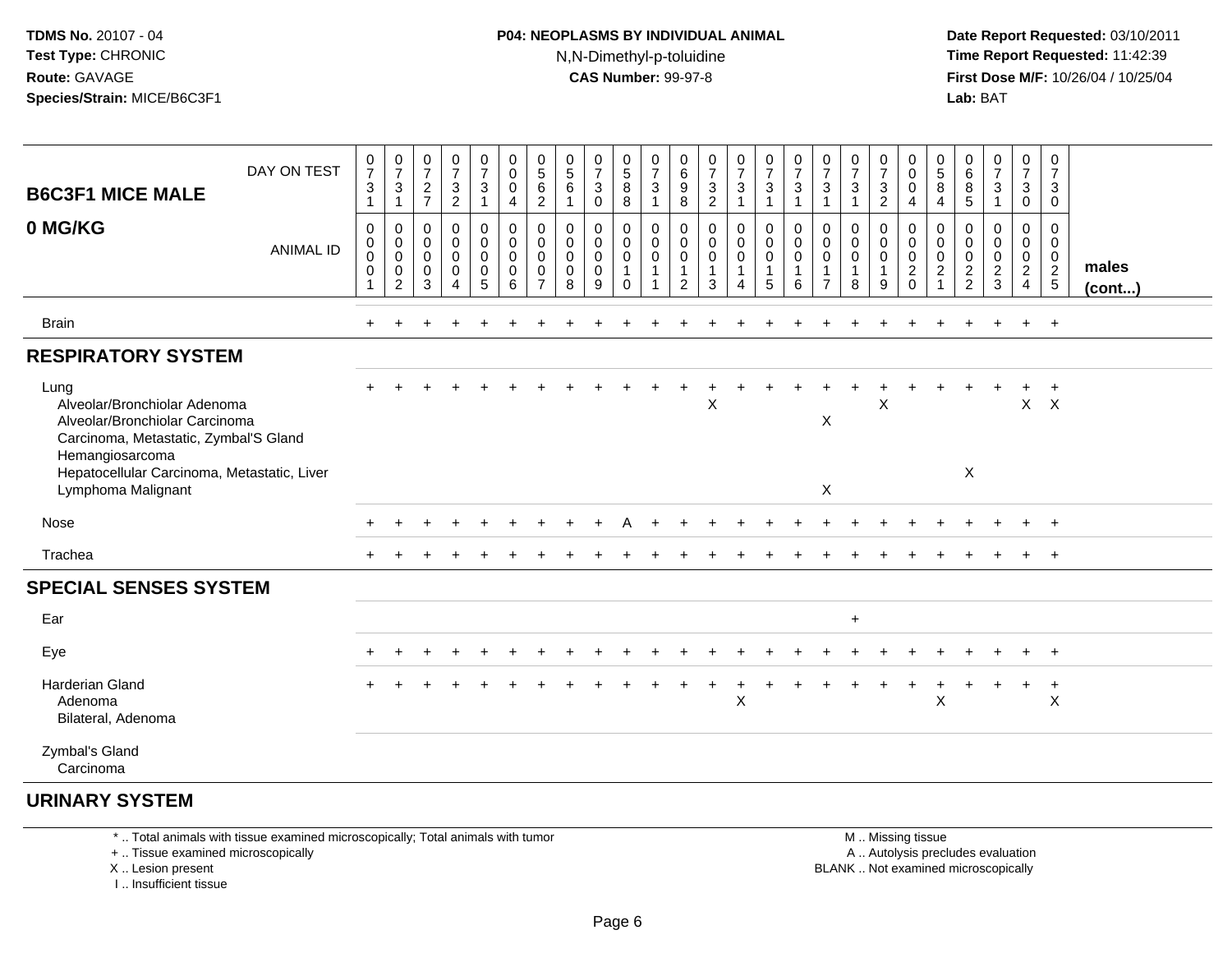#### **P04: NEOPLASMS BY INDIVIDUAL ANIMAL**N,N-Dimethyl-p-toluidine

 **Date Report Requested:** 03/10/2011 **Time Report Requested:** 11:42:39 **First Dose M/F:** 10/26/04 / 10/25/04 Lab: BAT **Lab:** BAT

| <b>B6C3F1 MICE MALE</b>                               | DAY ON TEST      | $\frac{0}{7}$<br>$\mathbf{3}$                             | 0<br>$\overline{ }$<br>3                                             | $\overline{7}$<br>$\overline{c}$<br>$\overline{ }$     | 0<br>$\overline{ }$<br>$\mathbf{3}$<br>$\overline{2}$ | 0<br>$\overline{ }$<br>$\mathbf{3}$ | $\overline{0}$<br>$\pmb{0}$<br>$\pmb{0}$<br>$\overline{4}$ | $\begin{array}{c} 0 \\ 5 \end{array}$<br>$\,6\,$<br>$\overline{c}$ | 0<br>5<br>6                                              | 0<br>$\overline{ }$<br>3<br>$\Omega$ | $\begin{array}{c} 0 \\ 5 \end{array}$<br>8<br>8   | $\frac{0}{7}$<br>$\mathbf{3}$ | $\begin{matrix} 0 \\ 6 \\ 9 \end{matrix}$<br>8 | $\begin{smallmatrix}0\\7\end{smallmatrix}$<br>$\ensuremath{\mathsf{3}}$<br>$\overline{c}$ | $\frac{0}{7}$<br>3         | $\frac{0}{7}$<br>$\ensuremath{\mathsf{3}}$  | $\frac{0}{7}$<br>$\mathbf{3}$    | $\overline{ }$<br>3 | 0<br>$\overline{ }$<br>$\mathbf{3}$ | $\frac{0}{7}$<br>$\ensuremath{\mathsf{3}}$<br>$\overline{c}$ | $_{\rm 0}^{\rm 0}$<br>$\pmb{0}$<br>$\overline{4}$             | 0<br>5<br>8<br>4                              | 6<br>8<br>5                                    | 0<br>$\overline{ }$<br>$\mathbf{3}$          | 0<br>$\overline{ }$<br>3<br>0 | 0<br>$\overline{ }$<br>$\mathbf{3}$<br>0       |                 |
|-------------------------------------------------------|------------------|-----------------------------------------------------------|----------------------------------------------------------------------|--------------------------------------------------------|-------------------------------------------------------|-------------------------------------|------------------------------------------------------------|--------------------------------------------------------------------|----------------------------------------------------------|--------------------------------------|---------------------------------------------------|-------------------------------|------------------------------------------------|-------------------------------------------------------------------------------------------|----------------------------|---------------------------------------------|----------------------------------|---------------------|-------------------------------------|--------------------------------------------------------------|---------------------------------------------------------------|-----------------------------------------------|------------------------------------------------|----------------------------------------------|-------------------------------|------------------------------------------------|-----------------|
| 0 MG/KG                                               | <b>ANIMAL ID</b> | $\mathbf 0$<br>$\pmb{0}$<br>$\pmb{0}$<br>$\boldsymbol{0}$ | $\mathbf 0$<br>$\pmb{0}$<br>$\pmb{0}$<br>$\pmb{0}$<br>$\overline{c}$ | $\pmb{0}$<br>$\pmb{0}$<br>$\pmb{0}$<br>$\mbox{O}$<br>3 | 0<br>$\mathbf 0$<br>$\mathsf 0$<br>$\pmb{0}$<br>4     | 0<br>0<br>0<br>0<br>5               | $\pmb{0}$<br>$\pmb{0}$<br>$_{\rm 0}^{\rm 0}$<br>6          | 0<br>$\pmb{0}$<br>$\pmb{0}$<br>$\pmb{0}$<br>$\overline{ }$         | $\boldsymbol{0}$<br>$\boldsymbol{0}$<br>$\mathbf 0$<br>8 | 0<br>0<br>0<br>9                     | 0<br>$\mathsf{O}\xspace$<br>$\pmb{0}$<br>$\Omega$ | $\pmb{0}$<br>$\pmb{0}$        | $\mathbf 0$<br>$\mathbf 0$<br>$\pmb{0}$<br>2   | $\begin{smallmatrix}0\\0\end{smallmatrix}$<br>$\mathbf 0$<br>1<br>3                       | 0<br>$\mathsf 0$<br>0<br>4 | $\pmb{0}$<br>$\pmb{0}$<br>$\mathbf{1}$<br>5 | 0<br>$\pmb{0}$<br>$\pmb{0}$<br>6 | 0<br>0              | 0<br>$\pmb{0}$<br>$\pmb{0}$<br>8    | $_{\rm 0}^{\rm 0}$<br>$\pmb{0}$<br>9                         | $\begin{matrix} 0 \\ 0 \\ 0 \\ 2 \end{matrix}$<br>$\mathbf 0$ | 0<br>$\pmb{0}$<br>$\,0\,$<br>$\boldsymbol{2}$ | $\boldsymbol{0}$<br>$\pmb{0}$<br>$\frac{2}{2}$ | 0<br>$\pmb{0}$<br>$\pmb{0}$<br>$\frac{2}{3}$ | 0<br>0<br>0<br>$\frac{2}{4}$  | 0<br>$\mathbf 0$<br>$\pmb{0}$<br>$\frac{2}{5}$ | males<br>(cont) |
| Kidney<br>Lymphoma Malignant<br>Renal Tubule, Adenoma |                  |                                                           |                                                                      |                                                        |                                                       |                                     |                                                            |                                                                    |                                                          |                                      |                                                   |                               |                                                |                                                                                           |                            |                                             |                                  | Χ                   |                                     |                                                              |                                                               | X                                             |                                                | $\ddot{}$                                    | $+$                           | $+$                                            |                 |
| Ureter                                                |                  |                                                           |                                                                      |                                                        |                                                       |                                     |                                                            |                                                                    |                                                          |                                      |                                                   |                               | $+$                                            |                                                                                           |                            |                                             |                                  |                     |                                     |                                                              |                                                               |                                               |                                                |                                              |                               |                                                |                 |
| <b>Urinary Bladder</b>                                |                  |                                                           |                                                                      |                                                        |                                                       |                                     |                                                            |                                                                    |                                                          |                                      |                                                   |                               |                                                |                                                                                           |                            |                                             |                                  |                     |                                     |                                                              |                                                               |                                               |                                                | $\pm$                                        | $+$                           | $+$                                            |                 |
| <b>SYSTEMIC LESIONS</b>                               |                  |                                                           |                                                                      |                                                        |                                                       |                                     |                                                            |                                                                    |                                                          |                                      |                                                   |                               |                                                |                                                                                           |                            |                                             |                                  |                     |                                     |                                                              |                                                               |                                               |                                                |                                              |                               |                                                |                 |
| Multiple Organ<br>Lymphoma Malignant                  |                  | $+$                                                       |                                                                      |                                                        | $\div$                                                | ㅅ                                   |                                                            |                                                                    |                                                          |                                      |                                                   |                               |                                                |                                                                                           |                            |                                             |                                  | X                   |                                     |                                                              |                                                               | X                                             |                                                | $\div$                                       | $+$                           | $+$                                            |                 |

\* .. Total animals with tissue examined microscopically; Total animals with tumor

+ .. Tissue examined microscopically

X .. Lesion present

I .. Insufficient tissue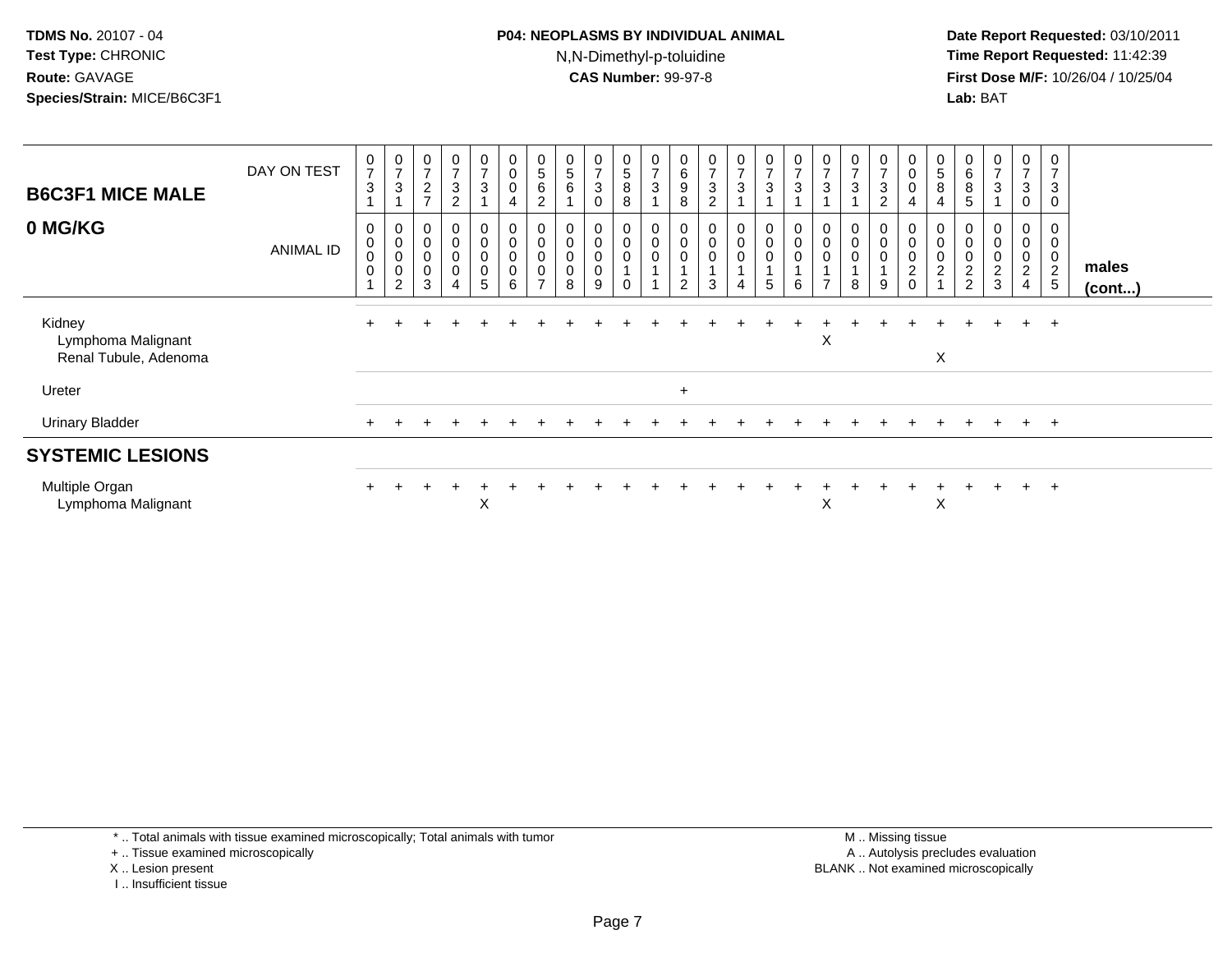#### **P04: NEOPLASMS BY INDIVIDUAL ANIMAL**N,N-Dimethyl-p-toluidine

 **Date Report Requested:** 03/10/2011 **Time Report Requested:** 11:42:39 **First Dose M/F:** 10/26/04 / 10/25/04 Lab: BAT **Lab:** BAT

| DAY ON TEST<br><b>B6C3F1 MICE MALE</b><br>0 MG/KG                                                                                                                                                                                             | <b>ANIMAL ID</b> | 0<br>$\sqrt{5}$<br>6<br>$\mathbf 0$<br>$\pmb{0}$<br>$\mathsf 0$ | $\begin{array}{c} 0 \\ 7 \\ 3 \\ 2 \end{array}$<br>$\mathbf 0$<br>$\mathbf 0$<br>$\ddot{\mathbf{0}}$ | $\frac{0}{7}$<br>$\sqrt{3}$<br>$\overline{2}$<br>$\mathsf 0$<br>$\mathbf 0$<br>$\mathbf 0$ | $\frac{0}{7}$<br>$\mathbf{3}$<br>$\mathbf{1}$<br>$\mathbf 0$<br>$\mathsf{O}\xspace$<br>$\mathbf 0$ | $\begin{array}{c} 0 \\ 7 \end{array}$<br>$\sqrt{3}$<br>$\mathbf{1}$<br>$\pmb{0}$<br>$\overline{0}$<br>$\mathbf 0$<br>$\sqrt{3}$ | $\frac{0}{7}$<br>3<br>$\mathbf{1}$<br>0<br>$\mathsf{O}\xspace$<br>$\mathbf 0$ | $\begin{array}{c} 0 \\ 5 \\ 9 \end{array}$<br>$\overline{1}$<br>$\pmb{0}$<br>$\mathbf 0$<br>$\pmb{0}$<br>$\mathbf{3}$ | $\frac{0}{7}$<br>$\frac{3}{2}$<br>$\mathsf{O}\xspace$<br>$\pmb{0}$<br>$\pmb{0}$<br>$\mathbf{3}$ | $\frac{0}{7}$<br>$\mathbf{3}$<br>$\mathbf{1}$<br>0<br>$\pmb{0}$<br>$\mathbf 0$<br>$\sqrt{3}$ | $\frac{0}{7}$<br>$\frac{3}{2}$<br>$\mathbf 0$<br>$\overline{0}$<br>$\mathbf 0$ | $\frac{0}{7}$<br>$\frac{3}{2}$<br>$\mathbf 0$<br>$\mathsf 0$<br>$\mathbf 0$ | $\frac{0}{7}$<br>$\sqrt{3}$<br>$\overline{2}$<br>$\pmb{0}$<br>$\ddot{\mathbf{0}}$<br>$\mathbf 0$<br>$\sqrt{3}$ | $\begin{array}{c} 0 \\ 5 \\ 4 \end{array}$<br>$\,8\,$<br>$\pmb{0}$<br>$\ddot{\mathbf{0}}$<br>$\mathbf 0$ | $\begin{smallmatrix}0\\7\end{smallmatrix}$<br>$\overline{3}$<br>$\mathbf{1}$<br>$\begin{smallmatrix} 0\\0 \end{smallmatrix}$<br>$\mathbf 0$<br>$\mathbf{3}$ | $\begin{array}{c} 0 \\ 6 \\ 7 \end{array}$<br>8<br>$\boldsymbol{0}$<br>$\mathsf{O}\xspace$<br>$\mathbf 0$ | $\frac{0}{7}$<br>$\mathsf 3$<br>$\mathbf{1}$<br>$\mathsf 0$<br>$\mathsf{O}\xspace$<br>$\mathsf 0$ | $\frac{0}{7}$<br>$\ensuremath{\mathsf{3}}$<br>$\mathbf{1}$<br>$\pmb{0}$<br>$\pmb{0}$<br>$\pmb{0}$ | $\begin{array}{c} 0 \\ 6 \\ 5 \end{array}$<br>$\overline{5}$<br>$\mathbf 0$<br>$\overline{0}$<br>$\mathbf 0$ | $\frac{0}{7}$<br>$\overline{3}$<br>$\overline{1}$<br>$\boldsymbol{0}$<br>$\ddot{\mathbf{0}}$<br>$\overline{0}$<br>$\overline{4}$ | 0<br>$\overline{7}$<br>3<br>$\overline{1}$<br>0<br>$\mathbf 0$<br>0 | $\frac{0}{7}$<br>$\mathbf{3}$<br>$\mathbf{1}$<br>$\pmb{0}$<br>$\mathsf 0$<br>$\mathbf 0$ | $\frac{0}{7}$<br>$\mathbf{3}$<br>$\overline{a}$<br>0<br>$\mathbf 0$<br>$\mathbf 0$ | $\begin{array}{c} 0 \\ 7 \\ 3 \\ 2 \end{array}$<br>$_{\rm 0}^{\rm 0}$<br>$\overline{0}$ | $_{6}^{\rm 0}$<br>4<br>3<br>$\mathbf 0$<br>$\mathbf 0$<br>$\mathbf 0$ | 0<br>$\overline{7}$<br>$\overline{2}$<br>6<br>$\mathbf 0$<br>0<br>0 |                                                                                  |
|-----------------------------------------------------------------------------------------------------------------------------------------------------------------------------------------------------------------------------------------------|------------------|-----------------------------------------------------------------|------------------------------------------------------------------------------------------------------|--------------------------------------------------------------------------------------------|----------------------------------------------------------------------------------------------------|---------------------------------------------------------------------------------------------------------------------------------|-------------------------------------------------------------------------------|-----------------------------------------------------------------------------------------------------------------------|-------------------------------------------------------------------------------------------------|----------------------------------------------------------------------------------------------|--------------------------------------------------------------------------------|-----------------------------------------------------------------------------|----------------------------------------------------------------------------------------------------------------|----------------------------------------------------------------------------------------------------------|-------------------------------------------------------------------------------------------------------------------------------------------------------------|-----------------------------------------------------------------------------------------------------------|---------------------------------------------------------------------------------------------------|---------------------------------------------------------------------------------------------------|--------------------------------------------------------------------------------------------------------------|----------------------------------------------------------------------------------------------------------------------------------|---------------------------------------------------------------------|------------------------------------------------------------------------------------------|------------------------------------------------------------------------------------|-----------------------------------------------------------------------------------------|-----------------------------------------------------------------------|---------------------------------------------------------------------|----------------------------------------------------------------------------------|
|                                                                                                                                                                                                                                               |                  | $\sqrt{2}$<br>$6\phantom{1}$                                    | $\frac{2}{7}$                                                                                        | $\frac{2}{8}$                                                                              | $\frac{2}{9}$                                                                                      | $\mathbf 0$                                                                                                                     | 3                                                                             | $\overline{2}$                                                                                                        | 3                                                                                               | $\overline{4}$                                                                               | $\frac{3}{5}$                                                                  | $\mathsf 3$<br>6                                                            | $\overline{7}$                                                                                                 | $\ensuremath{\mathsf{3}}$<br>8                                                                           | 9                                                                                                                                                           | 4<br>$\Omega$                                                                                             | $\overline{a}$<br>$\mathbf{1}$                                                                    | 4<br>$\overline{2}$                                                                               | $\overline{4}$<br>3                                                                                          | $\overline{4}$                                                                                                                   | 4<br>5                                                              | $\overline{\mathbf{4}}$<br>6                                                             | 4<br>$\overline{7}$                                                                | $\overline{4}$<br>8                                                                     | 4<br>9                                                                | 5<br>$\mathbf 0$                                                    | * TOTALS                                                                         |
| <b>ALIMENTARY SYSTEM</b>                                                                                                                                                                                                                      |                  |                                                                 |                                                                                                      |                                                                                            |                                                                                                    |                                                                                                                                 |                                                                               |                                                                                                                       |                                                                                                 |                                                                                              |                                                                                |                                                                             |                                                                                                                |                                                                                                          |                                                                                                                                                             |                                                                                                           |                                                                                                   |                                                                                                   |                                                                                                              |                                                                                                                                  |                                                                     |                                                                                          |                                                                                    |                                                                                         |                                                                       |                                                                     |                                                                                  |
| Esophagus                                                                                                                                                                                                                                     |                  |                                                                 |                                                                                                      |                                                                                            |                                                                                                    |                                                                                                                                 |                                                                               |                                                                                                                       |                                                                                                 |                                                                                              |                                                                                |                                                                             |                                                                                                                |                                                                                                          |                                                                                                                                                             |                                                                                                           |                                                                                                   |                                                                                                   |                                                                                                              |                                                                                                                                  |                                                                     |                                                                                          |                                                                                    |                                                                                         |                                                                       |                                                                     | 50                                                                               |
| Gallbladder                                                                                                                                                                                                                                   |                  |                                                                 |                                                                                                      |                                                                                            |                                                                                                    |                                                                                                                                 |                                                                               |                                                                                                                       |                                                                                                 |                                                                                              |                                                                                |                                                                             |                                                                                                                |                                                                                                          |                                                                                                                                                             |                                                                                                           |                                                                                                   |                                                                                                   |                                                                                                              |                                                                                                                                  |                                                                     |                                                                                          |                                                                                    |                                                                                         |                                                                       |                                                                     | 49                                                                               |
| Intestine Large, Cecum                                                                                                                                                                                                                        |                  |                                                                 |                                                                                                      |                                                                                            |                                                                                                    |                                                                                                                                 |                                                                               |                                                                                                                       |                                                                                                 |                                                                                              |                                                                                |                                                                             |                                                                                                                |                                                                                                          |                                                                                                                                                             |                                                                                                           |                                                                                                   |                                                                                                   |                                                                                                              |                                                                                                                                  |                                                                     |                                                                                          |                                                                                    |                                                                                         |                                                                       |                                                                     | 50                                                                               |
| Intestine Large, Colon                                                                                                                                                                                                                        |                  |                                                                 |                                                                                                      |                                                                                            |                                                                                                    |                                                                                                                                 |                                                                               |                                                                                                                       |                                                                                                 |                                                                                              |                                                                                |                                                                             |                                                                                                                |                                                                                                          |                                                                                                                                                             |                                                                                                           |                                                                                                   |                                                                                                   |                                                                                                              |                                                                                                                                  |                                                                     |                                                                                          |                                                                                    |                                                                                         |                                                                       |                                                                     | 50                                                                               |
| Intestine Large, Rectum                                                                                                                                                                                                                       |                  |                                                                 |                                                                                                      |                                                                                            |                                                                                                    |                                                                                                                                 |                                                                               |                                                                                                                       |                                                                                                 |                                                                                              |                                                                                |                                                                             |                                                                                                                |                                                                                                          |                                                                                                                                                             |                                                                                                           |                                                                                                   |                                                                                                   |                                                                                                              |                                                                                                                                  |                                                                     |                                                                                          |                                                                                    |                                                                                         |                                                                       |                                                                     | 50                                                                               |
| Intestine Small, Duodenum                                                                                                                                                                                                                     |                  |                                                                 |                                                                                                      |                                                                                            |                                                                                                    |                                                                                                                                 |                                                                               |                                                                                                                       |                                                                                                 |                                                                                              |                                                                                |                                                                             |                                                                                                                |                                                                                                          |                                                                                                                                                             |                                                                                                           |                                                                                                   |                                                                                                   |                                                                                                              |                                                                                                                                  |                                                                     |                                                                                          |                                                                                    |                                                                                         |                                                                       |                                                                     | 50                                                                               |
| Intestine Small, Ileum                                                                                                                                                                                                                        |                  |                                                                 |                                                                                                      |                                                                                            |                                                                                                    |                                                                                                                                 |                                                                               |                                                                                                                       |                                                                                                 |                                                                                              |                                                                                |                                                                             |                                                                                                                |                                                                                                          |                                                                                                                                                             |                                                                                                           |                                                                                                   |                                                                                                   |                                                                                                              |                                                                                                                                  |                                                                     |                                                                                          |                                                                                    |                                                                                         |                                                                       | $\div$                                                              | 50                                                                               |
| Intestine Small, Jejunum<br>Lymphoma Malignant                                                                                                                                                                                                |                  |                                                                 |                                                                                                      |                                                                                            |                                                                                                    |                                                                                                                                 |                                                                               |                                                                                                                       |                                                                                                 |                                                                                              |                                                                                |                                                                             |                                                                                                                |                                                                                                          |                                                                                                                                                             |                                                                                                           |                                                                                                   |                                                                                                   |                                                                                                              |                                                                                                                                  |                                                                     |                                                                                          |                                                                                    |                                                                                         |                                                                       |                                                                     | 50<br>$\mathbf{1}$                                                               |
| Liver<br>Carcinoma, Metastatic, Islets, Pancreatic<br>Hemangiosarcoma<br>Hepatoblastoma<br>Hepatocellular Adenoma<br>Hepatocellular Adenoma, Multiple<br>Hepatocellular Carcinoma<br>Hepatocellular Carcinoma, Multiple<br>Lymphoma Malignant |                  |                                                                 | X                                                                                                    |                                                                                            | $X$ $X$<br>$X$ $X$                                                                                 | X<br>$\boldsymbol{\mathsf{X}}$                                                                                                  | $\mathsf X$                                                                   | X<br>$\pmb{\times}$                                                                                                   | X<br>$X$ $X$                                                                                    |                                                                                              |                                                                                | $\boldsymbol{\mathsf{X}}$                                                   | $X$ $X$                                                                                                        |                                                                                                          | $X$ $X$                                                                                                                                                     | $X$ $X$<br>$\times$                                                                                       |                                                                                                   | X<br>X                                                                                            | $X$ $X$                                                                                                      |                                                                                                                                  | $X$ $X$                                                             | $\boldsymbol{\mathsf{X}}$                                                                | X<br>X                                                                             |                                                                                         |                                                                       | $\ddot{}$<br>X<br>X<br>X                                            | 50<br>$\mathbf{1}$<br>6<br>1<br>12<br>17<br>15<br>$\overline{7}$<br>$\mathbf{2}$ |
| Mesentery                                                                                                                                                                                                                                     |                  |                                                                 |                                                                                                      |                                                                                            |                                                                                                    |                                                                                                                                 |                                                                               |                                                                                                                       |                                                                                                 |                                                                                              |                                                                                | $\ddot{}$                                                                   |                                                                                                                |                                                                                                          |                                                                                                                                                             |                                                                                                           |                                                                                                   |                                                                                                   |                                                                                                              |                                                                                                                                  |                                                                     |                                                                                          | $\ddot{}$                                                                          |                                                                                         |                                                                       |                                                                     | 4                                                                                |

\* .. Total animals with tissue examined microscopically; Total animals with tumor

+ .. Tissue examined microscopically

X .. Lesion present

I .. Insufficient tissue

M .. Missing tissue

y the contract of the contract of the contract of the contract of the contract of the contract of the contract of  $A$ . Autolysis precludes evaluation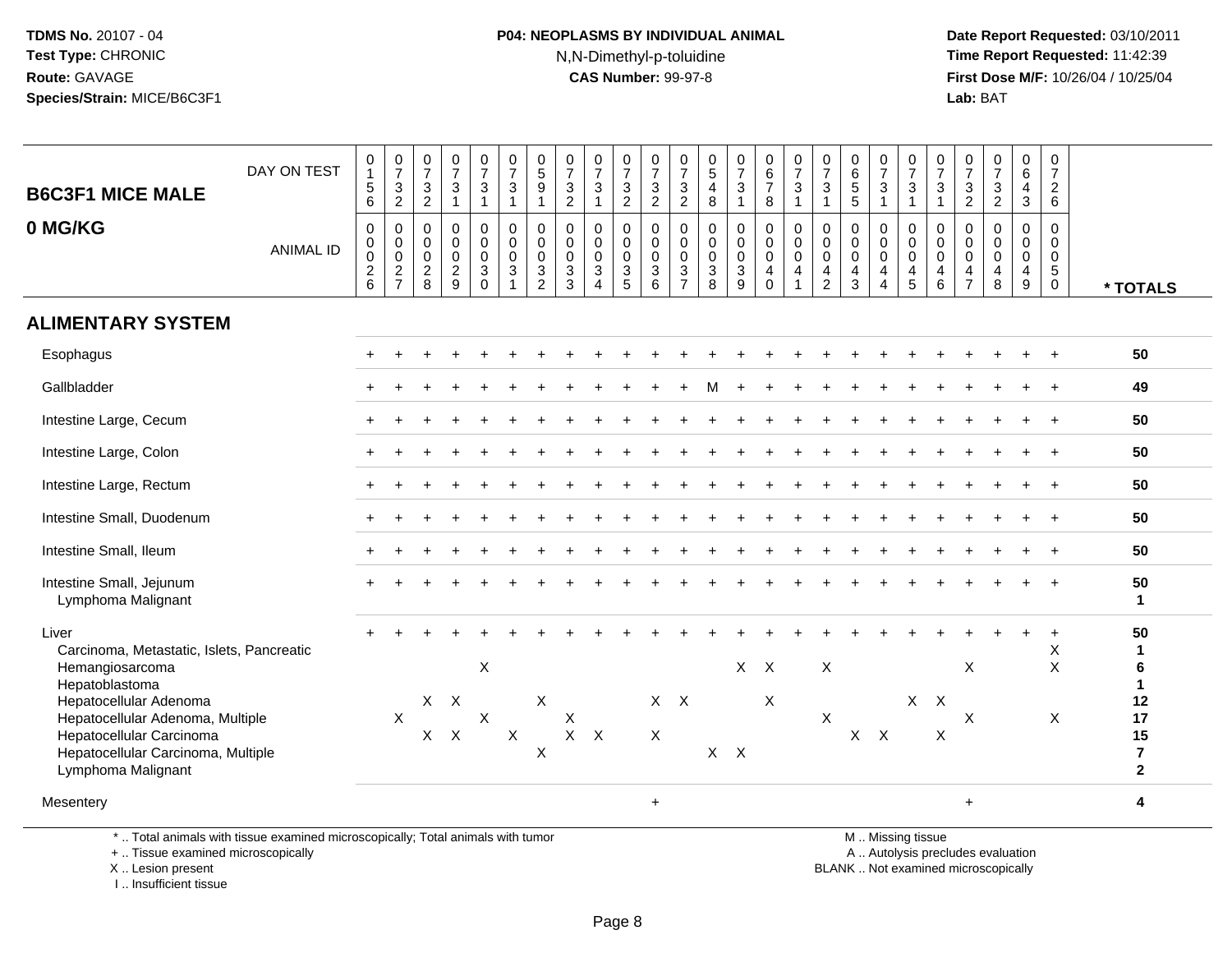# **P04: NEOPLASMS BY INDIVIDUAL ANIMAL**N,N-Dimethyl-p-toluidine

| <b>B6C3F1 MICE MALE</b>                                                            | DAY ON TEST                                                                     | $\mathbf 0$<br>$\mathbf{1}$<br>$\sqrt{5}$<br>6             | $\begin{array}{c} 0 \\ 7 \end{array}$<br>$\ensuremath{\mathsf{3}}$<br>2 | $\frac{0}{7}$<br>3<br>2                     | $\frac{0}{7}$<br>3<br>$\mathbf{1}$                     | $\frac{0}{7}$<br>$\mathbf{3}$<br>$\mathbf{1}$                       | $\frac{0}{7}$<br>$\sqrt{3}$<br>$\overline{1}$      | $\begin{array}{c} 0 \\ 5 \end{array}$<br>9<br>$\overline{1}$                 | $\frac{0}{7}$<br>$\ensuremath{\mathsf{3}}$<br>$\overline{2}$          | $\frac{0}{7}$<br>3<br>$\mathbf{1}$                     | $\begin{array}{c} 0 \\ 7 \end{array}$<br>$\frac{3}{2}$            | $\frac{0}{7}$<br>$\ensuremath{\mathsf{3}}$<br>$\overline{2}$                | $\pmb{0}$<br>$\overline{7}$<br>$\frac{3}{2}$     | $\begin{array}{c} 0 \\ 5 \end{array}$<br>$\overline{4}$<br>8 | $\frac{0}{7}$<br>$\ensuremath{\mathsf{3}}$<br>$\mathbf{1}$ | 0<br>$\,6\,$<br>$\overline{7}$<br>8              | $\begin{array}{c} 0 \\ 7 \end{array}$<br>$\ensuremath{\mathsf{3}}$<br>$\mathbf{1}$ | $\frac{0}{7}$<br>$\ensuremath{\mathsf{3}}$<br>$\mathbf{1}$ | $\begin{array}{c} 0 \\ 6 \end{array}$<br>$\overline{5}$<br>5 | $\frac{0}{7}$<br>$\ensuremath{\mathsf{3}}$<br>$\mathbf{1}$ | $\frac{0}{7}$<br>$\ensuremath{\mathsf{3}}$<br>$\mathbf{1}$     | $\frac{0}{7}$<br>$\ensuremath{\mathsf{3}}$<br>$\mathbf{1}$ | 0<br>$\overline{7}$<br>$\ensuremath{\mathsf{3}}$<br>$\overline{2}$ | $\begin{smallmatrix}0\\7\end{smallmatrix}$<br>$\frac{3}{2}$              | 0<br>$\,6\,$<br>$\overline{4}$<br>3       | 0<br>$\boldsymbol{7}$<br>$\overline{2}$<br>$6\phantom{1}6$         |                                    |
|------------------------------------------------------------------------------------|---------------------------------------------------------------------------------|------------------------------------------------------------|-------------------------------------------------------------------------|---------------------------------------------|--------------------------------------------------------|---------------------------------------------------------------------|----------------------------------------------------|------------------------------------------------------------------------------|-----------------------------------------------------------------------|--------------------------------------------------------|-------------------------------------------------------------------|-----------------------------------------------------------------------------|--------------------------------------------------|--------------------------------------------------------------|------------------------------------------------------------|--------------------------------------------------|------------------------------------------------------------------------------------|------------------------------------------------------------|--------------------------------------------------------------|------------------------------------------------------------|----------------------------------------------------------------|------------------------------------------------------------|--------------------------------------------------------------------|--------------------------------------------------------------------------|-------------------------------------------|--------------------------------------------------------------------|------------------------------------|
| 0 MG/KG                                                                            | <b>ANIMAL ID</b>                                                                | $\mathbf 0$<br>$\mathbf 0$<br>$\mathbf 0$<br>$\frac{2}{6}$ | 0<br>$\mathbf 0$<br>$\mathbf 0$<br>$\frac{2}{7}$                        | 0<br>0<br>0<br>$\overline{\mathbf{c}}$<br>8 | 0<br>$\mathbf 0$<br>$\mathbf 0$<br>$\overline{a}$<br>9 | 0<br>$\boldsymbol{0}$<br>$\mathbf 0$<br>$\mathbf{3}$<br>$\mathbf 0$ | 0<br>$\pmb{0}$<br>$\mathbf 0$<br>$\mathbf{3}$<br>1 | $\mathbf 0$<br>$\mathbf 0$<br>$\mathbf{0}$<br>$\ensuremath{\mathsf{3}}$<br>2 | $\Omega$<br>$\mathbf 0$<br>$\Omega$<br>$\ensuremath{\mathsf{3}}$<br>3 | 0<br>$\mathbf 0$<br>$\mathbf 0$<br>3<br>$\overline{A}$ | 0<br>$\mathbf 0$<br>$\mathbf 0$<br>$\ensuremath{\mathsf{3}}$<br>5 | $\mathbf 0$<br>$\mathsf 0$<br>$\mathbf 0$<br>$\ensuremath{\mathsf{3}}$<br>6 | 0<br>$\mathbf 0$<br>$\mathbf 0$<br>$\frac{3}{7}$ | $\mathbf 0$<br>$\mathbf 0$<br>$\mathbf 0$<br>$\sqrt{3}$<br>8 | 0<br>$\mathbf 0$<br>$\mathbf 0$<br>$\sqrt{3}$<br>9         | 0<br>$\mathbf 0$<br>$\mathbf 0$<br>4<br>$\Omega$ | 0<br>$\pmb{0}$<br>$\mathbf 0$<br>4                                                 | 0<br>$\mathbf 0$<br>0<br>4<br>$\overline{2}$               | 0<br>$\mathbf 0$<br>$\mathbf 0$<br>$\overline{4}$<br>3       | 0<br>$\mathbf 0$<br>$\mathbf 0$<br>4<br>$\overline{4}$     | 0<br>$\mathsf{O}\xspace$<br>$\mathbf 0$<br>$\overline{4}$<br>5 | $\mathbf 0$<br>$\mathbf 0$<br>$\mathbf 0$<br>4<br>6        | $\mathbf 0$<br>$\mathbf 0$<br>$\mathbf 0$<br>4<br>$\overline{7}$   | $\mathbf 0$<br>$\mathbf 0$<br>$\mathbf 0$<br>4<br>8                      | 0<br>$\mathbf 0$<br>$\mathbf 0$<br>4<br>9 | $\mathbf 0$<br>0<br>$\mathbf 0$<br>$5\phantom{.0}$<br>$\mathbf{0}$ | * TOTALS                           |
| Pancreas                                                                           |                                                                                 |                                                            |                                                                         |                                             |                                                        |                                                                     |                                                    |                                                                              |                                                                       |                                                        |                                                                   |                                                                             |                                                  |                                                              |                                                            |                                                  |                                                                                    |                                                            |                                                              |                                                            |                                                                |                                                            |                                                                    |                                                                          |                                           |                                                                    | 50                                 |
| Salivary Glands                                                                    |                                                                                 |                                                            |                                                                         |                                             |                                                        |                                                                     |                                                    |                                                                              |                                                                       |                                                        |                                                                   |                                                                             |                                                  |                                                              |                                                            |                                                  |                                                                                    |                                                            |                                                              |                                                            |                                                                |                                                            |                                                                    |                                                                          |                                           |                                                                    | 50                                 |
| Stomach, Forestomach<br>Squamous Cell Papilloma                                    |                                                                                 |                                                            |                                                                         |                                             |                                                        |                                                                     |                                                    |                                                                              |                                                                       |                                                        |                                                                   |                                                                             |                                                  |                                                              |                                                            |                                                  |                                                                                    |                                                            |                                                              |                                                            |                                                                |                                                            |                                                                    |                                                                          | ÷                                         | $\overline{+}$                                                     | 50<br>$\blacktriangleleft$         |
| Stomach, Glandular                                                                 |                                                                                 |                                                            |                                                                         |                                             |                                                        |                                                                     |                                                    |                                                                              |                                                                       |                                                        |                                                                   |                                                                             |                                                  |                                                              |                                                            |                                                  |                                                                                    |                                                            |                                                              |                                                            |                                                                |                                                            |                                                                    |                                                                          |                                           | $\overline{+}$                                                     | 50                                 |
| Tongue                                                                             |                                                                                 |                                                            |                                                                         |                                             |                                                        |                                                                     |                                                    |                                                                              |                                                                       |                                                        |                                                                   |                                                                             |                                                  |                                                              |                                                            |                                                  |                                                                                    |                                                            |                                                              |                                                            |                                                                |                                                            |                                                                    |                                                                          |                                           |                                                                    | $\overline{2}$                     |
| Tooth<br>Odontoma<br>Odontoma, Multiple                                            |                                                                                 |                                                            | +                                                                       |                                             |                                                        |                                                                     |                                                    |                                                                              | $\sf X$                                                               |                                                        |                                                                   |                                                                             |                                                  |                                                              |                                                            |                                                  |                                                                                    | $\mathsf X$                                                |                                                              |                                                            |                                                                |                                                            |                                                                    |                                                                          |                                           |                                                                    | 37<br>$\mathbf{3}$<br>$\mathbf{2}$ |
| <b>CARDIOVASCULAR SYSTEM</b>                                                       |                                                                                 |                                                            |                                                                         |                                             |                                                        |                                                                     |                                                    |                                                                              |                                                                       |                                                        |                                                                   |                                                                             |                                                  |                                                              |                                                            |                                                  |                                                                                    |                                                            |                                                              |                                                            |                                                                |                                                            |                                                                    |                                                                          |                                           |                                                                    |                                    |
| <b>Blood Vessel</b>                                                                |                                                                                 |                                                            |                                                                         |                                             |                                                        |                                                                     |                                                    |                                                                              |                                                                       |                                                        |                                                                   |                                                                             |                                                  |                                                              |                                                            |                                                  |                                                                                    |                                                            |                                                              |                                                            |                                                                |                                                            |                                                                    |                                                                          |                                           |                                                                    | 50                                 |
| Heart<br>Carcinoma, Metastatic, Zymbal'S Gland<br>Hemangiosarcoma                  |                                                                                 |                                                            |                                                                         |                                             |                                                        | X                                                                   |                                                    |                                                                              |                                                                       |                                                        |                                                                   |                                                                             |                                                  |                                                              |                                                            | +<br>$\sf X$                                     | $\ddot{}$                                                                          |                                                            |                                                              |                                                            |                                                                |                                                            |                                                                    |                                                                          |                                           |                                                                    | 50<br>$\mathbf 1$<br>$\mathbf 1$   |
| <b>ENDOCRINE SYSTEM</b>                                                            |                                                                                 |                                                            |                                                                         |                                             |                                                        |                                                                     |                                                    |                                                                              |                                                                       |                                                        |                                                                   |                                                                             |                                                  |                                                              |                                                            |                                                  |                                                                                    |                                                            |                                                              |                                                            |                                                                |                                                            |                                                                    |                                                                          |                                           |                                                                    |                                    |
| <b>Adrenal Cortex</b><br>Subcapsular, Adenoma                                      |                                                                                 |                                                            |                                                                         |                                             |                                                        |                                                                     |                                                    |                                                                              |                                                                       |                                                        |                                                                   |                                                                             |                                                  |                                                              |                                                            |                                                  |                                                                                    |                                                            |                                                              |                                                            |                                                                | $\pmb{\times}$                                             |                                                                    |                                                                          |                                           |                                                                    | 50<br>3                            |
| Adrenal Medulla                                                                    |                                                                                 |                                                            |                                                                         |                                             |                                                        |                                                                     |                                                    |                                                                              |                                                                       |                                                        |                                                                   |                                                                             |                                                  |                                                              |                                                            |                                                  |                                                                                    |                                                            |                                                              |                                                            |                                                                |                                                            |                                                                    |                                                                          |                                           |                                                                    | 50                                 |
| Islets, Pancreatic                                                                 |                                                                                 |                                                            |                                                                         |                                             |                                                        |                                                                     |                                                    |                                                                              |                                                                       |                                                        |                                                                   |                                                                             |                                                  |                                                              |                                                            |                                                  |                                                                                    |                                                            |                                                              |                                                            |                                                                |                                                            |                                                                    |                                                                          |                                           |                                                                    | 50                                 |
| +  Tissue examined microscopically<br>X  Lesion present<br>I., Insufficient tissue | *  Total animals with tissue examined microscopically; Total animals with tumor |                                                            |                                                                         |                                             |                                                        |                                                                     |                                                    |                                                                              |                                                                       |                                                        |                                                                   |                                                                             |                                                  |                                                              |                                                            |                                                  |                                                                                    |                                                            |                                                              |                                                            | M  Missing tissue                                              |                                                            |                                                                    | A  Autolysis precludes evaluation<br>BLANK  Not examined microscopically |                                           |                                                                    |                                    |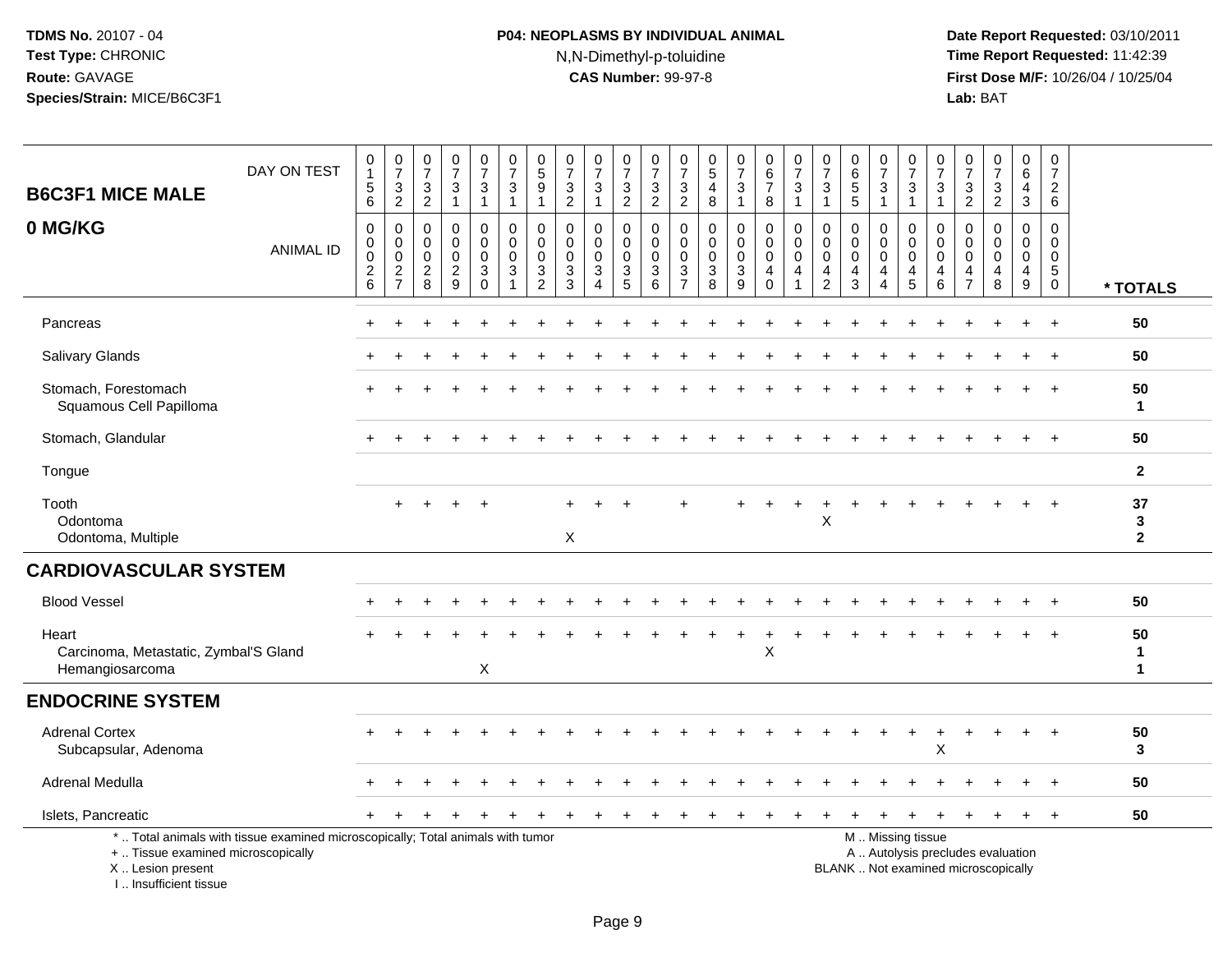# **P04: NEOPLASMS BY INDIVIDUAL ANIMAL**N,N-Dimethyl-p-toluidine

 **Date Report Requested:** 03/10/2011 **Time Report Requested:** 11:42:39 **First Dose M/F:** 10/26/04 / 10/25/04<br>Lab: BAT **Lab:** BAT

| <b>B6C3F1 MICE MALE</b>                          | DAY ON TEST                                                                     | 0<br>$\mathbf{1}$<br>$\,$ 5 $\,$<br>$\,6\,$ | $\frac{0}{7}$<br>$\frac{3}{2}$                                  | 0<br>$\overline{7}$<br>$\ensuremath{\mathsf{3}}$<br>$\overline{2}$ | $\begin{array}{c} 0 \\ 7 \end{array}$<br>$\sqrt{3}$<br>$\overline{1}$ | $\frac{0}{7}$<br>$\ensuremath{\mathsf{3}}$<br>$\mathbf{1}$               | $\frac{0}{7}$<br>$\ensuremath{\mathsf{3}}$<br>$\mathbf{1}$ | $\begin{array}{c} 0 \\ 5 \end{array}$<br>$\overline{9}$<br>$\overline{1}$ | 0<br>$\overline{7}$<br>$\ensuremath{\mathsf{3}}$<br>$\overline{2}$ | $\frac{0}{7}$<br>$\mathbf{3}$<br>$\mathbf{1}$             | $\frac{0}{7}$<br>3<br>$\overline{2}$              | $\frac{0}{7}$<br>$\frac{3}{2}$                         | $\frac{0}{7}$<br>$\sqrt{3}$<br>$\overline{2}$                                  | 0<br>$\,$ 5 $\,$<br>$\overline{\mathbf{4}}$<br>8 | $\begin{array}{c} 0 \\ 7 \end{array}$<br>$\sqrt{3}$<br>$\mathbf{1}$ | $\begin{array}{c} 0 \\ 6 \end{array}$<br>$\overline{7}$<br>8 | $\frac{0}{7}$<br>$\sqrt{3}$<br>$\mathbf{1}$                                 | 0<br>$\overline{7}$<br>3<br>1                       | $\begin{matrix} 0 \\ 6 \\ 5 \end{matrix}$<br>5         | $\frac{0}{7}$<br>3<br>$\mathbf 1$              | $\frac{0}{7}$<br>$\ensuremath{\mathsf{3}}$<br>$\mathbf{1}$ | $\frac{0}{7}$<br>$\mathbf{3}$<br>$\mathbf{1}$                 | $\begin{smallmatrix}0\\7\end{smallmatrix}$<br>$\frac{3}{2}$   | $\begin{array}{c} 0 \\ 7 \end{array}$<br>$\ensuremath{\mathsf{3}}$<br>2 | $\pmb{0}$<br>$\,6\,$<br>4<br>3                                                     | $\begin{array}{c} 0 \\ 7 \end{array}$<br>$\overline{c}$<br>6     |                              |
|--------------------------------------------------|---------------------------------------------------------------------------------|---------------------------------------------|-----------------------------------------------------------------|--------------------------------------------------------------------|-----------------------------------------------------------------------|--------------------------------------------------------------------------|------------------------------------------------------------|---------------------------------------------------------------------------|--------------------------------------------------------------------|-----------------------------------------------------------|---------------------------------------------------|--------------------------------------------------------|--------------------------------------------------------------------------------|--------------------------------------------------|---------------------------------------------------------------------|--------------------------------------------------------------|-----------------------------------------------------------------------------|-----------------------------------------------------|--------------------------------------------------------|------------------------------------------------|------------------------------------------------------------|---------------------------------------------------------------|---------------------------------------------------------------|-------------------------------------------------------------------------|------------------------------------------------------------------------------------|------------------------------------------------------------------|------------------------------|
| 0 MG/KG                                          | <b>ANIMAL ID</b>                                                                | 0<br>$\mathbf 0$<br>0<br>$\frac{2}{6}$      | $\mathbf 0$<br>$\mathbf 0$<br>$\boldsymbol{0}$<br>$\frac{2}{7}$ | 0<br>$\mathbf 0$<br>$\mathbf 0$<br>$_{8}^2$                        | 0<br>$\mathbf 0$<br>$\mathbf 0$<br>$\frac{2}{9}$                      | 0<br>$\mathbf 0$<br>$\mathbf 0$<br>$\ensuremath{\mathsf{3}}$<br>$\Omega$ | 0<br>$\mathbf{0}$<br>0<br>$\mathbf{3}$                     | $\mathbf 0$<br>$\mathbf 0$<br>$\pmb{0}$<br>$\frac{3}{2}$                  | $\mathbf 0$<br>$\Omega$<br>$\mathbf 0$<br>$\mathbf{3}$<br>3        | $\mathbf 0$<br>$\Omega$<br>$\mathbf 0$<br>$\sqrt{3}$<br>4 | 0<br>$\Omega$<br>$\mathbf 0$<br>$\mathbf{3}$<br>5 | $\pmb{0}$<br>0<br>$\mathsf{O}\xspace$<br>$\frac{3}{6}$ | 0<br>$\mathbf 0$<br>$\mathbf 0$<br>$\ensuremath{\mathsf{3}}$<br>$\overline{7}$ | 0<br>0<br>0<br>$_8^3$                            | $\mathbf 0$<br>$\mathbf 0$<br>$\mathbf 0$<br>$\sqrt{3}$<br>9        | 0<br>$\mathbf 0$<br>0<br>$\overline{4}$<br>$\mathbf 0$       | $\pmb{0}$<br>$\mathbf 0$<br>$\mathbf 0$<br>$\overline{4}$<br>$\overline{1}$ | 0<br>$\Omega$<br>$\mathbf 0$<br>4<br>$\overline{2}$ | 0<br>$\mathbf 0$<br>$\mathbf 0$<br>$\overline{4}$<br>3 | 0<br>$\Omega$<br>$\mathbf 0$<br>$\overline{4}$ | 0<br>0<br>$\pmb{0}$<br>$\frac{4}{5}$                       | $\mathbf 0$<br>$\Omega$<br>$\mathbf 0$<br>$\overline{4}$<br>6 | $\mathbf 0$<br>$\Omega$<br>$\mathbf 0$<br>4<br>$\overline{7}$ | $\mathbf 0$<br>$\Omega$<br>$\mathbf 0$<br>$\overline{4}$<br>8           | $\mathbf 0$<br>$\overline{0}$<br>$\mathbf 0$<br>$\overline{4}$<br>$\boldsymbol{9}$ | 0<br>$\mathbf 0$<br>$\mathbf 0$<br>$\overline{5}$<br>$\mathbf 0$ | * TOTALS                     |
| Adenoma<br>Carcinoma                             |                                                                                 |                                             |                                                                 |                                                                    |                                                                       |                                                                          |                                                            |                                                                           |                                                                    |                                                           |                                                   |                                                        | $\mathsf X$                                                                    |                                                  |                                                                     |                                                              |                                                                             |                                                     |                                                        |                                                |                                                            |                                                               |                                                               |                                                                         |                                                                                    | X                                                                | -1<br>$\mathbf{1}$           |
| Parathyroid Gland                                |                                                                                 |                                             |                                                                 |                                                                    | м                                                                     | м                                                                        | м                                                          |                                                                           |                                                                    |                                                           |                                                   |                                                        |                                                                                |                                                  |                                                                     | м                                                            | м                                                                           |                                                     |                                                        |                                                |                                                            |                                                               |                                                               |                                                                         |                                                                                    |                                                                  | 40                           |
| <b>Pituitary Gland</b>                           |                                                                                 |                                             |                                                                 |                                                                    |                                                                       |                                                                          |                                                            |                                                                           |                                                                    |                                                           |                                                   |                                                        |                                                                                |                                                  |                                                                     |                                                              |                                                                             |                                                     |                                                        |                                                |                                                            |                                                               |                                                               |                                                                         |                                                                                    | $+$                                                              | 50                           |
| <b>Thyroid Gland</b><br>Follicular Cell, Adenoma |                                                                                 |                                             |                                                                 |                                                                    |                                                                       |                                                                          |                                                            |                                                                           |                                                                    |                                                           |                                                   |                                                        |                                                                                |                                                  |                                                                     |                                                              |                                                                             |                                                     |                                                        |                                                |                                                            |                                                               |                                                               | X                                                                       |                                                                                    | $\div$                                                           | 50<br>$\mathbf 1$            |
| <b>GENERAL BODY SYSTEM</b>                       |                                                                                 |                                             |                                                                 |                                                                    |                                                                       |                                                                          |                                                            |                                                                           |                                                                    |                                                           |                                                   |                                                        |                                                                                |                                                  |                                                                     |                                                              |                                                                             |                                                     |                                                        |                                                |                                                            |                                                               |                                                               |                                                                         |                                                                                    |                                                                  |                              |
| <b>NONE</b>                                      |                                                                                 |                                             |                                                                 |                                                                    |                                                                       |                                                                          |                                                            |                                                                           |                                                                    |                                                           |                                                   |                                                        |                                                                                |                                                  |                                                                     |                                                              |                                                                             |                                                     |                                                        |                                                |                                                            |                                                               |                                                               |                                                                         |                                                                                    |                                                                  |                              |
| <b>GENITAL SYSTEM</b>                            |                                                                                 |                                             |                                                                 |                                                                    |                                                                       |                                                                          |                                                            |                                                                           |                                                                    |                                                           |                                                   |                                                        |                                                                                |                                                  |                                                                     |                                                              |                                                                             |                                                     |                                                        |                                                |                                                            |                                                               |                                                               |                                                                         |                                                                                    |                                                                  |                              |
| Epididymis                                       |                                                                                 |                                             |                                                                 |                                                                    |                                                                       |                                                                          |                                                            |                                                                           |                                                                    |                                                           |                                                   |                                                        |                                                                                |                                                  |                                                                     |                                                              |                                                                             |                                                     |                                                        |                                                |                                                            |                                                               |                                                               |                                                                         |                                                                                    |                                                                  | 50                           |
| <b>Preputial Gland</b>                           |                                                                                 |                                             |                                                                 |                                                                    |                                                                       |                                                                          |                                                            |                                                                           |                                                                    |                                                           |                                                   |                                                        |                                                                                |                                                  |                                                                     |                                                              |                                                                             |                                                     |                                                        |                                                |                                                            |                                                               |                                                               |                                                                         |                                                                                    | $\overline{ }$                                                   | 50                           |
| Prostate                                         |                                                                                 |                                             |                                                                 |                                                                    |                                                                       |                                                                          |                                                            |                                                                           |                                                                    |                                                           |                                                   |                                                        |                                                                                |                                                  |                                                                     |                                                              |                                                                             |                                                     |                                                        |                                                |                                                            |                                                               |                                                               |                                                                         |                                                                                    |                                                                  | 50                           |
| <b>Seminal Vesicle</b>                           |                                                                                 |                                             |                                                                 |                                                                    |                                                                       |                                                                          |                                                            |                                                                           |                                                                    |                                                           |                                                   |                                                        |                                                                                |                                                  |                                                                     |                                                              |                                                                             |                                                     |                                                        |                                                |                                                            |                                                               |                                                               |                                                                         |                                                                                    |                                                                  | 50                           |
| <b>Testes</b>                                    |                                                                                 | $+$                                         |                                                                 |                                                                    |                                                                       |                                                                          |                                                            |                                                                           |                                                                    |                                                           |                                                   |                                                        |                                                                                |                                                  |                                                                     |                                                              |                                                                             |                                                     |                                                        |                                                |                                                            |                                                               |                                                               |                                                                         |                                                                                    | $+$                                                              | 50                           |
| <b>HEMATOPOIETIC SYSTEM</b>                      |                                                                                 |                                             |                                                                 |                                                                    |                                                                       |                                                                          |                                                            |                                                                           |                                                                    |                                                           |                                                   |                                                        |                                                                                |                                                  |                                                                     |                                                              |                                                                             |                                                     |                                                        |                                                |                                                            |                                                               |                                                               |                                                                         |                                                                                    |                                                                  |                              |
| <b>Bone Marrow</b>                               |                                                                                 | +                                           |                                                                 |                                                                    |                                                                       |                                                                          |                                                            |                                                                           |                                                                    |                                                           |                                                   |                                                        |                                                                                |                                                  |                                                                     |                                                              |                                                                             |                                                     |                                                        |                                                |                                                            |                                                               |                                                               |                                                                         |                                                                                    |                                                                  | 50                           |
| Lymph Node<br>Bronchial, Lymphoma Malignant      | *  Total animals with tissue examined microscopically; Total animals with tumor |                                             |                                                                 |                                                                    |                                                                       |                                                                          |                                                            |                                                                           |                                                                    |                                                           |                                                   |                                                        |                                                                                |                                                  |                                                                     |                                                              |                                                                             |                                                     |                                                        |                                                | M  Missing tissue                                          |                                                               |                                                               |                                                                         |                                                                                    | $\ddot{}$<br>X                                                   | $\mathbf{2}$<br>$\mathbf{1}$ |
| +  Tissue examined microscopically               |                                                                                 |                                             |                                                                 |                                                                    |                                                                       |                                                                          |                                                            |                                                                           |                                                                    |                                                           |                                                   |                                                        |                                                                                |                                                  |                                                                     |                                                              |                                                                             |                                                     |                                                        |                                                |                                                            |                                                               |                                                               | A  Autolysis precludes evaluation                                       |                                                                                    |                                                                  |                              |

X .. Lesion present

I .. Insufficient tissue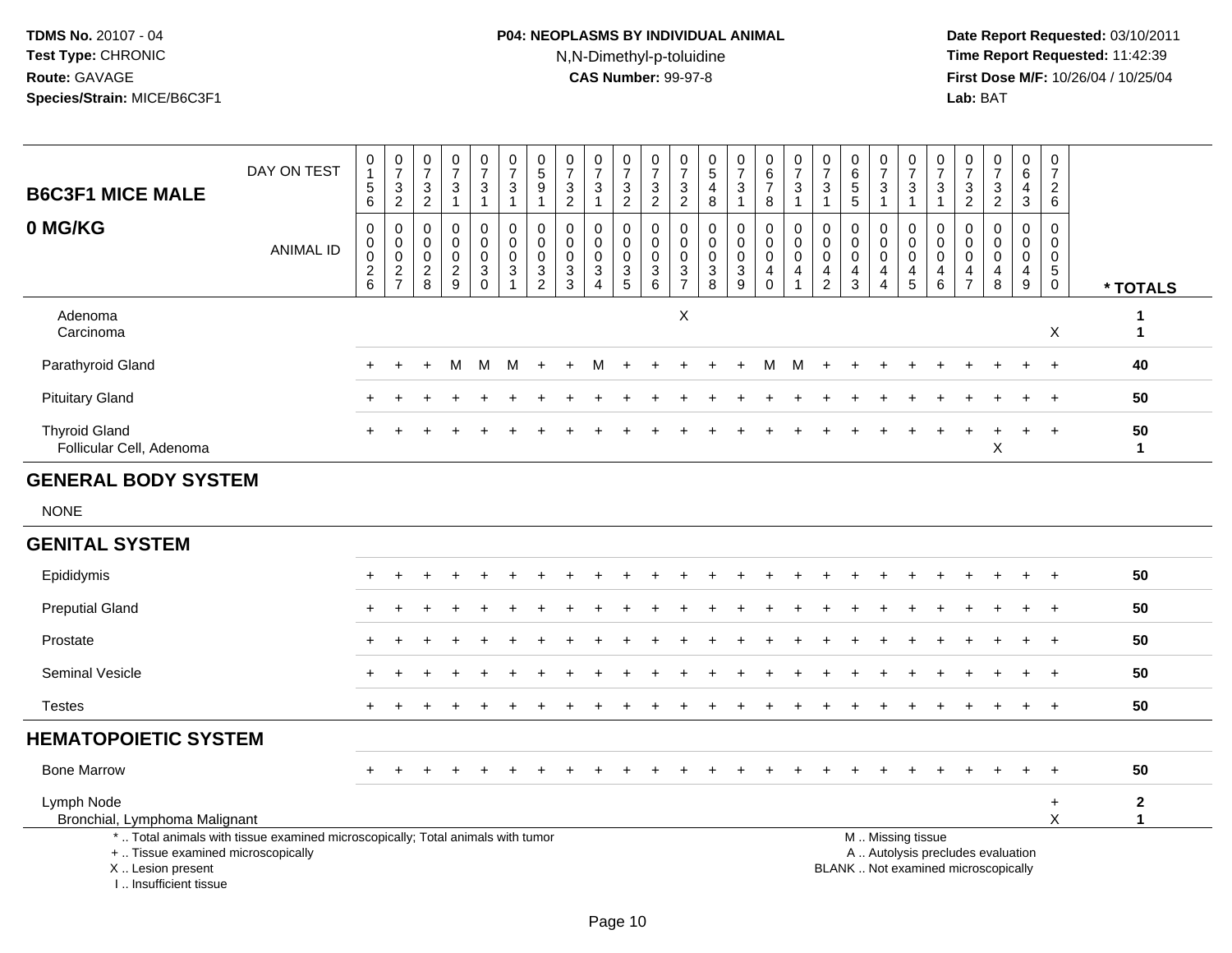#### **P04: NEOPLASMS BY INDIVIDUAL ANIMAL**N,N-Dimethyl-p-toluidine

 **Date Report Requested:** 03/10/2011 **Time Report Requested:** 11:42:39 **First Dose M/F:** 10/26/04 / 10/25/04 Lab: BAT **Lab:** BAT

| <b>B6C3F1 MICE MALE</b>                                                                        | DAY ON TEST      | 0<br>$\mathbf{1}$<br>5<br>$6\phantom{1}$ | $\frac{0}{7}$<br>$\overline{3}$<br>$\overline{2}$ | $\frac{0}{7}$<br>$\sqrt{3}$<br>$\overline{2}$    | $\begin{array}{c} 0 \\ 7 \end{array}$<br>3<br>$\mathbf{1}$       | $\frac{0}{7}$<br>3<br>$\mathbf{1}$                   | $\begin{array}{c} 0 \\ 7 \end{array}$<br>$\overline{3}$<br>$\mathbf{1}$      | $\begin{array}{c} 0 \\ 5 \\ 9 \end{array}$<br>$\overline{1}$ | $\begin{array}{c} 0 \\ 7 \end{array}$<br>$\ensuremath{\mathsf{3}}$<br>2 | $\frac{0}{7}$<br>$\mathfrak{Z}$<br>$\mathbf{1}$                         | $\frac{0}{7}$<br>3<br>$\overline{c}$                                           | $\begin{array}{c} 0 \\ 7 \\ 3 \end{array}$<br>$\overline{2}$ | $\frac{0}{7}$<br>3<br>$\overline{2}$                 | $\begin{matrix} 0 \\ 5 \end{matrix}$<br>$\overline{\mathbf{4}}$<br>8 | $\begin{array}{c} 0 \\ 7 \end{array}$<br>$\sqrt{3}$<br>$\overline{1}$ | $\begin{array}{c} 0 \\ 6 \\ 7 \end{array}$<br>8   | $\frac{0}{7}$<br>$\overline{3}$<br>$\mathbf{1}$                                | 0<br>$\overline{7}$<br>3<br>$\mathbf 1$              | $\begin{array}{c} 0 \\ 6 \\ 5 \end{array}$<br>5      | $\frac{0}{7}$<br>$\ensuremath{\mathsf{3}}$<br>1 | $\begin{smallmatrix}0\\7\end{smallmatrix}$<br>$\sqrt{3}$<br>$\overline{1}$    | $\frac{0}{7}$<br>$\sqrt{3}$<br>$\overline{1}$                                  | 0<br>$\overline{7}$<br>$\sqrt{3}$<br>$\overline{2}$              | $\frac{0}{7}$<br>$\ensuremath{\mathsf{3}}$<br>$\overline{2}$ | $_6^0$<br>4<br>3                          | $\begin{array}{c} 0 \\ 7 \end{array}$<br>$\overline{2}$<br>6 |                          |
|------------------------------------------------------------------------------------------------|------------------|------------------------------------------|---------------------------------------------------|--------------------------------------------------|------------------------------------------------------------------|------------------------------------------------------|------------------------------------------------------------------------------|--------------------------------------------------------------|-------------------------------------------------------------------------|-------------------------------------------------------------------------|--------------------------------------------------------------------------------|--------------------------------------------------------------|------------------------------------------------------|----------------------------------------------------------------------|-----------------------------------------------------------------------|---------------------------------------------------|--------------------------------------------------------------------------------|------------------------------------------------------|------------------------------------------------------|-------------------------------------------------|-------------------------------------------------------------------------------|--------------------------------------------------------------------------------|------------------------------------------------------------------|--------------------------------------------------------------|-------------------------------------------|--------------------------------------------------------------|--------------------------|
| 0 MG/KG                                                                                        | <b>ANIMAL ID</b> | $\mathbf 0$<br>0<br>0<br>$\frac{2}{6}$   | $\mathbf 0$<br>$\overline{0}$<br>$\frac{2}{7}$    | 0<br>$\mathbf 0$<br>$\mathbf 0$<br>$\frac{2}{8}$ | $\mathbf 0$<br>$\mathbf 0$<br>$\mathbf 0$<br>$\overline{c}$<br>9 | 0<br>$\mathsf{O}$<br>$\mathbf 0$<br>3<br>$\mathbf 0$ | $\pmb{0}$<br>$\pmb{0}$<br>$\mathsf{O}\xspace$<br>$\mathsf 3$<br>$\mathbf{1}$ | $\pmb{0}$<br>$\overline{0}$<br>0<br>$\frac{3}{2}$            | 0<br>$\pmb{0}$<br>$\mathbf 0$<br>$\frac{3}{3}$                          | $\pmb{0}$<br>$\mathbf 0$<br>$\mathbf 0$<br>$\sqrt{3}$<br>$\overline{4}$ | 0<br>$\mathbf 0$<br>$\mathbf 0$<br>$\ensuremath{\mathsf{3}}$<br>$\overline{5}$ | $\pmb{0}$<br>$\mathbf 0$<br>$\overline{0}$<br>$\frac{3}{6}$  | 0<br>$\pmb{0}$<br>$\mathbf 0$<br>3<br>$\overline{7}$ | 0<br>$\mathbf 0$<br>$\mathbf 0$<br>$_8^3$                            | $\mathbf 0$<br>$\overline{0}$<br>0<br>$\frac{3}{9}$                   | 0<br>$\pmb{0}$<br>$\mathbf 0$<br>4<br>$\mathbf 0$ | $\pmb{0}$<br>$\overline{0}$<br>$\mathbf 0$<br>$\overline{4}$<br>$\overline{1}$ | 0<br>$\pmb{0}$<br>$\mathbf 0$<br>4<br>$\overline{2}$ | $\mathbf 0$<br>$\mathbf 0$<br>0<br>4<br>$\mathbf{3}$ | 0<br>$\pmb{0}$<br>0<br>4<br>4                   | $\mathbf 0$<br>$\mathbf 0$<br>$\mathbf 0$<br>$\overline{4}$<br>$\overline{5}$ | $\mathbf 0$<br>$\mathbf 0$<br>$\mathsf{O}\xspace$<br>$\overline{4}$<br>$\,6\,$ | $\mathbf 0$<br>$\mathbf 0$<br>$\mathbf 0$<br>4<br>$\overline{7}$ | $\mathbf 0$<br>$\Omega$<br>$\mathbf 0$<br>4<br>8             | $\mathbf 0$<br>$\mathbf 0$<br>0<br>4<br>9 | 0<br>0<br>$\mathbf 0$<br>$\overline{5}$ 0                    | * TOTALS                 |
| Mediastinal, Lymphoma Malignant<br>Pancreatic, Lymphoma Malignant<br>Renal, Lymphoma Malignant |                  |                                          |                                                   |                                                  |                                                                  |                                                      |                                                                              |                                                              |                                                                         |                                                                         |                                                                                |                                                              |                                                      |                                                                      |                                                                       |                                                   |                                                                                |                                                      |                                                      |                                                 |                                                                               |                                                                                |                                                                  |                                                              |                                           |                                                              | 1                        |
| Lymph Node, Mandibular                                                                         |                  |                                          |                                                   |                                                  |                                                                  |                                                      |                                                                              |                                                              |                                                                         |                                                                         |                                                                                |                                                              |                                                      |                                                                      |                                                                       |                                                   |                                                                                |                                                      |                                                      |                                                 |                                                                               |                                                                                |                                                                  |                                                              |                                           |                                                              | 50                       |
| Lymph Node, Mesenteric<br>Hemangiosarcoma<br>Lymphoma Malignant                                |                  |                                          |                                                   |                                                  |                                                                  |                                                      |                                                                              |                                                              |                                                                         |                                                                         |                                                                                |                                                              |                                                      |                                                                      |                                                                       | X                                                 |                                                                                |                                                      |                                                      |                                                 |                                                                               |                                                                                |                                                                  |                                                              |                                           |                                                              | 50<br>-1<br>$\mathbf{2}$ |
| Spleen<br>Hemangiosarcoma<br>Lymphoma Malignant                                                |                  |                                          |                                                   |                                                  |                                                                  | $\pmb{\times}$                                       | $\times$                                                                     |                                                              |                                                                         |                                                                         |                                                                                |                                                              |                                                      |                                                                      |                                                                       |                                                   |                                                                                |                                                      |                                                      |                                                 |                                                                               |                                                                                |                                                                  |                                                              |                                           |                                                              | 48<br>3<br>$\mathbf{2}$  |
| Thymus<br>Carcinoma, Metastatic, Zymbal'S Gland<br>Lymphoma Malignant                          |                  |                                          |                                                   |                                                  |                                                                  |                                                      |                                                                              |                                                              |                                                                         |                                                                         |                                                                                |                                                              |                                                      |                                                                      |                                                                       | $\sf X$                                           |                                                                                |                                                      |                                                      |                                                 |                                                                               |                                                                                |                                                                  |                                                              |                                           | X                                                            | 48<br>1<br>$\mathbf 1$   |
| <b>INTEGUMENTARY SYSTEM</b>                                                                    |                  |                                          |                                                   |                                                  |                                                                  |                                                      |                                                                              |                                                              |                                                                         |                                                                         |                                                                                |                                                              |                                                      |                                                                      |                                                                       |                                                   |                                                                                |                                                      |                                                      |                                                 |                                                                               |                                                                                |                                                                  |                                                              |                                           |                                                              |                          |
| <b>Mammary Gland</b>                                                                           |                  | м                                        | M                                                 | M                                                | M                                                                | M                                                    | M                                                                            | M                                                            | М                                                                       | M                                                                       | M                                                                              | M                                                            | M                                                    | M                                                                    | M                                                                     | M                                                 | M                                                                              | M                                                    | M                                                    | M                                               | M                                                                             | M                                                                              | M                                                                |                                                              | M M M                                     |                                                              | $\mathbf 0$              |
| Skin<br>Subcutaneous Tissue, Lipoma                                                            |                  |                                          |                                                   |                                                  |                                                                  |                                                      |                                                                              |                                                              |                                                                         |                                                                         |                                                                                |                                                              |                                                      |                                                                      |                                                                       |                                                   |                                                                                |                                                      |                                                      |                                                 |                                                                               |                                                                                |                                                                  |                                                              |                                           |                                                              | 50<br>$\mathbf{1}$       |
| <b>MUSCULOSKELETAL SYSTEM</b>                                                                  |                  |                                          |                                                   |                                                  |                                                                  |                                                      |                                                                              |                                                              |                                                                         |                                                                         |                                                                                |                                                              |                                                      |                                                                      |                                                                       |                                                   |                                                                                |                                                      |                                                      |                                                 |                                                                               |                                                                                |                                                                  |                                                              |                                           |                                                              |                          |
| <b>Bone</b>                                                                                    |                  |                                          |                                                   |                                                  |                                                                  |                                                      |                                                                              |                                                              |                                                                         |                                                                         |                                                                                |                                                              |                                                      |                                                                      |                                                                       |                                                   |                                                                                |                                                      |                                                      |                                                 |                                                                               |                                                                                |                                                                  |                                                              |                                           | $\pm$                                                        | 50                       |
| <b>NERVOUS SYSTEM</b>                                                                          |                  |                                          |                                                   |                                                  |                                                                  |                                                      |                                                                              |                                                              |                                                                         |                                                                         |                                                                                |                                                              |                                                      |                                                                      |                                                                       |                                                   |                                                                                |                                                      |                                                      |                                                 |                                                                               |                                                                                |                                                                  |                                                              |                                           |                                                              |                          |

\* .. Total animals with tissue examined microscopically; Total animals with tumor

+ .. Tissue examined microscopically

X .. Lesion present

I .. Insufficient tissue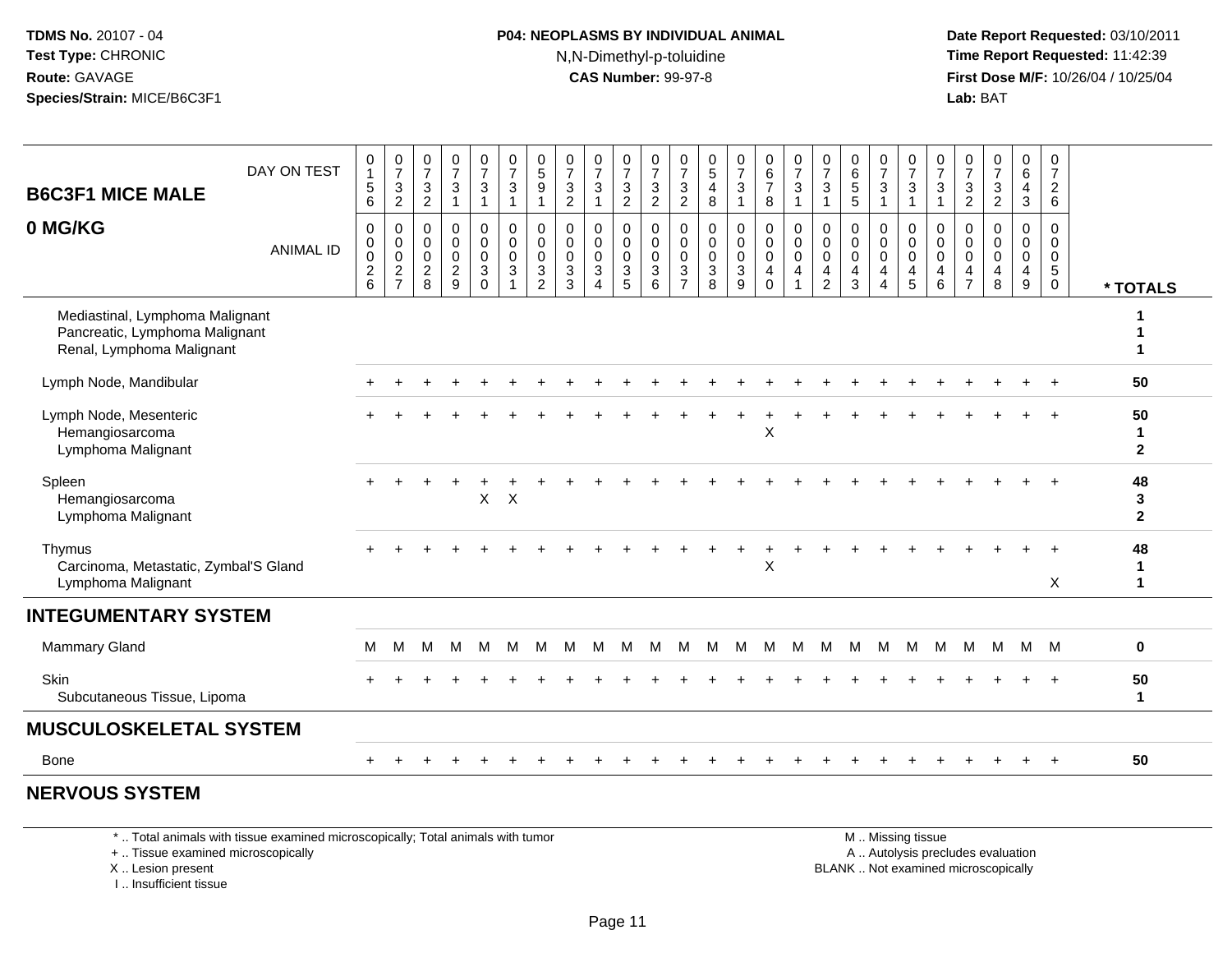#### **P04: NEOPLASMS BY INDIVIDUAL ANIMAL**N,N-Dimethyl-p-toluidine

 **Date Report Requested:** 03/10/2011 **Time Report Requested:** 11:42:39 **First Dose M/F:** 10/26/04 / 10/25/04 Lab: BAT **Lab:** BAT

| DAY ON TEST<br><b>B6C3F1 MICE MALE</b><br>0 MG/KG<br><b>ANIMAL ID</b>                                                                                                                                   | 0<br>$\overline{1}$<br>$\sqrt{5}$<br>6<br>$\mathbf 0$<br>$\boldsymbol{0}$<br>$\,0\,$<br>$\sqrt{2}$ | $\frac{0}{7}$<br>$\sqrt{3}$<br>$\sqrt{2}$<br>$\mathbf 0$<br>$\pmb{0}$<br>$\pmb{0}$<br>$\frac{2}{7}$ | $\frac{0}{7}$<br>$\ensuremath{\mathsf{3}}$<br>$\overline{c}$<br>$\mathbf 0$<br>0<br>$\pmb{0}$<br>$\overline{c}$ | $\frac{0}{7}$<br>3<br>0<br>0<br>0<br>$\frac{2}{9}$ | $\begin{smallmatrix}0\\7\end{smallmatrix}$<br>$\ensuremath{\mathsf{3}}$<br>$\mathbf{1}$<br>0<br>$\pmb{0}$<br>$\pmb{0}$<br>$\ensuremath{\mathsf{3}}$ | $\frac{0}{7}$<br>$\sqrt{3}$<br>$\mathbf{1}$<br>$\mathbf 0$<br>$\pmb{0}$<br>$\pmb{0}$<br>$\mathbf{3}$ | $\begin{array}{c} 0 \\ 5 \end{array}$<br>$9\,$<br>-1<br>$\mathbf 0$<br>$\mathbf 0$<br>0<br>$\sqrt{3}$ | $\begin{array}{c} 0 \\ 7 \end{array}$<br>$\ensuremath{\mathsf{3}}$<br>$\overline{2}$<br>$\mathbf 0$<br>$\mathbf 0$<br>$\pmb{0}$<br>$\mathbf{3}$ | $\frac{0}{7}$<br>3<br>0<br>$\mathbf 0$<br>$\pmb{0}$<br>3 | $\frac{0}{7}$<br>$\frac{3}{2}$<br>0<br>$\mathbf 0$<br>$\pmb{0}$<br>$\ensuremath{\mathsf{3}}$ | $\frac{0}{7}$<br>$\frac{3}{2}$<br>0<br>$\pmb{0}$<br>$\,0\,$<br>$\ensuremath{\mathsf{3}}$ | $\frac{0}{7}$<br>$\frac{3}{2}$<br>$\mathbf 0$<br>0<br>$\boldsymbol{0}$<br>$\sqrt{3}$ | $\begin{array}{c} 0 \\ 5 \end{array}$<br>$\overline{\mathbf{4}}$<br>8<br>$\mathbf 0$<br>$\mathbf 0$<br>$\pmb{0}$<br>$\ensuremath{\mathsf{3}}$ | $\frac{0}{7}$<br>3<br>$\mathbf{1}$<br>0<br>$\pmb{0}$<br>$\pmb{0}$<br>$\ensuremath{\mathsf{3}}$ | $_{6}^{\rm 0}$<br>$\boldsymbol{7}$<br>8<br>$\mathbf 0$<br>$\pmb{0}$<br>$\pmb{0}$<br>$\overline{4}$ | $\begin{array}{c} 0 \\ 7 \end{array}$<br>$\mathbf{3}$<br>$\mathbf{1}$<br>$\mathbf 0$<br>$\mathsf{O}\xspace$<br>$\mathbf 0$<br>$\overline{4}$ | $\frac{0}{7}$<br>3<br>0<br>0<br>$\pmb{0}$<br>4 | 0<br>6<br>5<br>5<br>$\mathbf 0$<br>$\mathbf 0$<br>$\pmb{0}$<br>4 | 0<br>$\overline{7}$<br>3<br>$\mathbf{1}$<br>0<br>0<br>$\mathbf 0$<br>4 | 0<br>$\overline{7}$<br>$\ensuremath{\mathsf{3}}$<br>$\overline{1}$<br>$\Omega$<br>$\mathbf 0$<br>$\pmb{0}$<br>4 | $\frac{0}{7}$<br>$\mathbf{3}$<br>$\Omega$<br>0<br>$\pmb{0}$<br>4 | $\frac{0}{7}$<br>$\ensuremath{\mathsf{3}}$<br>$\overline{2}$<br>$\Omega$<br>0<br>$\pmb{0}$<br>$\overline{\mathbf{4}}$ | $\frac{0}{7}$<br>$\frac{3}{2}$<br>$\mathbf 0$<br>$\pmb{0}$<br>$\pmb{0}$<br>4 | $\begin{array}{c} 0 \\ 6 \end{array}$<br>$\overline{4}$<br>$\sqrt{3}$<br>0<br>$\pmb{0}$<br>$\pmb{0}$<br>$\overline{\mathbf{4}}$ | 0<br>$\overline{7}$<br>$\overline{c}$<br>$\,6\,$<br>$\mathbf 0$<br>0<br>$\mathbf 0$<br>$5\phantom{.0}$ |                                               |
|---------------------------------------------------------------------------------------------------------------------------------------------------------------------------------------------------------|----------------------------------------------------------------------------------------------------|-----------------------------------------------------------------------------------------------------|-----------------------------------------------------------------------------------------------------------------|----------------------------------------------------|-----------------------------------------------------------------------------------------------------------------------------------------------------|------------------------------------------------------------------------------------------------------|-------------------------------------------------------------------------------------------------------|-------------------------------------------------------------------------------------------------------------------------------------------------|----------------------------------------------------------|----------------------------------------------------------------------------------------------|------------------------------------------------------------------------------------------|--------------------------------------------------------------------------------------|-----------------------------------------------------------------------------------------------------------------------------------------------|------------------------------------------------------------------------------------------------|----------------------------------------------------------------------------------------------------|----------------------------------------------------------------------------------------------------------------------------------------------|------------------------------------------------|------------------------------------------------------------------|------------------------------------------------------------------------|-----------------------------------------------------------------------------------------------------------------|------------------------------------------------------------------|-----------------------------------------------------------------------------------------------------------------------|------------------------------------------------------------------------------|---------------------------------------------------------------------------------------------------------------------------------|--------------------------------------------------------------------------------------------------------|-----------------------------------------------|
|                                                                                                                                                                                                         | 6                                                                                                  |                                                                                                     | 8                                                                                                               |                                                    | $\Omega$                                                                                                                                            | $\overline{1}$                                                                                       | 2                                                                                                     | 3                                                                                                                                               | $\overline{\mathbf{4}}$                                  | 5                                                                                            | 6                                                                                        | $\overline{7}$                                                                       | 8                                                                                                                                             | 9                                                                                              | $\Omega$                                                                                           | 1                                                                                                                                            | $\overline{2}$                                 | 3                                                                | $\overline{\mathbf{4}}$                                                | 5                                                                                                               | 6                                                                | $\overline{7}$                                                                                                        | 8                                                                            | $\boldsymbol{9}$                                                                                                                | $\overline{0}$                                                                                         | * TOTALS                                      |
| <b>Brain</b>                                                                                                                                                                                            | $\div$                                                                                             |                                                                                                     |                                                                                                                 |                                                    |                                                                                                                                                     |                                                                                                      |                                                                                                       |                                                                                                                                                 |                                                          |                                                                                              |                                                                                          |                                                                                      |                                                                                                                                               |                                                                                                |                                                                                                    |                                                                                                                                              |                                                |                                                                  |                                                                        |                                                                                                                 |                                                                  |                                                                                                                       |                                                                              | $\pm$                                                                                                                           | $+$                                                                                                    | 50                                            |
| <b>RESPIRATORY SYSTEM</b>                                                                                                                                                                               |                                                                                                    |                                                                                                     |                                                                                                                 |                                                    |                                                                                                                                                     |                                                                                                      |                                                                                                       |                                                                                                                                                 |                                                          |                                                                                              |                                                                                          |                                                                                      |                                                                                                                                               |                                                                                                |                                                                                                    |                                                                                                                                              |                                                |                                                                  |                                                                        |                                                                                                                 |                                                                  |                                                                                                                       |                                                                              |                                                                                                                                 |                                                                                                        |                                               |
| Lung<br>Alveolar/Bronchiolar Adenoma<br>Alveolar/Bronchiolar Carcinoma<br>Carcinoma, Metastatic, Zymbal'S Gland<br>Hemangiosarcoma<br>Hepatocellular Carcinoma, Metastatic, Liver<br>Lymphoma Malignant |                                                                                                    |                                                                                                     | $\mathsf X$                                                                                                     | $\boldsymbol{\mathsf{X}}$                          | X                                                                                                                                                   | $\mathsf{X}$                                                                                         | $\mathsf{X}$                                                                                          |                                                                                                                                                 |                                                          |                                                                                              |                                                                                          | X                                                                                    |                                                                                                                                               | $X$ $X$                                                                                        | X<br>X                                                                                             |                                                                                                                                              | $\pmb{\times}$                                 | X                                                                |                                                                        |                                                                                                                 | $\boldsymbol{\mathsf{X}}$                                        |                                                                                                                       | $\mathsf{X}$                                                                 | $\mathsf{X}$                                                                                                                    | $+$                                                                                                    | 50<br>11<br>$\mathbf{2}$<br>6<br>$\mathbf{1}$ |
| Nose                                                                                                                                                                                                    |                                                                                                    |                                                                                                     |                                                                                                                 |                                                    |                                                                                                                                                     |                                                                                                      |                                                                                                       |                                                                                                                                                 |                                                          |                                                                                              |                                                                                          |                                                                                      |                                                                                                                                               |                                                                                                |                                                                                                    |                                                                                                                                              |                                                |                                                                  |                                                                        |                                                                                                                 |                                                                  |                                                                                                                       |                                                                              |                                                                                                                                 | $\overline{+}$                                                                                         | 49                                            |
| Trachea                                                                                                                                                                                                 |                                                                                                    |                                                                                                     |                                                                                                                 |                                                    |                                                                                                                                                     |                                                                                                      |                                                                                                       |                                                                                                                                                 |                                                          |                                                                                              |                                                                                          |                                                                                      |                                                                                                                                               |                                                                                                |                                                                                                    |                                                                                                                                              |                                                |                                                                  |                                                                        |                                                                                                                 |                                                                  |                                                                                                                       |                                                                              | $\ddot{}$                                                                                                                       | $+$                                                                                                    | 50                                            |
| <b>SPECIAL SENSES SYSTEM</b>                                                                                                                                                                            |                                                                                                    |                                                                                                     |                                                                                                                 |                                                    |                                                                                                                                                     |                                                                                                      |                                                                                                       |                                                                                                                                                 |                                                          |                                                                                              |                                                                                          |                                                                                      |                                                                                                                                               |                                                                                                |                                                                                                    |                                                                                                                                              |                                                |                                                                  |                                                                        |                                                                                                                 |                                                                  |                                                                                                                       |                                                                              |                                                                                                                                 |                                                                                                        |                                               |
| Ear                                                                                                                                                                                                     |                                                                                                    |                                                                                                     |                                                                                                                 |                                                    |                                                                                                                                                     |                                                                                                      |                                                                                                       |                                                                                                                                                 |                                                          |                                                                                              |                                                                                          |                                                                                      |                                                                                                                                               |                                                                                                |                                                                                                    |                                                                                                                                              |                                                |                                                                  |                                                                        |                                                                                                                 |                                                                  |                                                                                                                       |                                                                              |                                                                                                                                 |                                                                                                        | $\mathbf{1}$                                  |
| Eye                                                                                                                                                                                                     |                                                                                                    |                                                                                                     |                                                                                                                 |                                                    |                                                                                                                                                     |                                                                                                      |                                                                                                       |                                                                                                                                                 |                                                          |                                                                                              |                                                                                          |                                                                                      |                                                                                                                                               |                                                                                                |                                                                                                    |                                                                                                                                              |                                                |                                                                  |                                                                        |                                                                                                                 |                                                                  |                                                                                                                       |                                                                              |                                                                                                                                 |                                                                                                        | 50                                            |
| <b>Harderian Gland</b><br>Adenoma<br>Bilateral, Adenoma                                                                                                                                                 |                                                                                                    |                                                                                                     | X                                                                                                               | $\mathsf{X}$                                       | $\mathsf{X}$                                                                                                                                        |                                                                                                      |                                                                                                       |                                                                                                                                                 |                                                          |                                                                                              |                                                                                          |                                                                                      |                                                                                                                                               | $\mathsf X$                                                                                    | $\times$                                                                                           |                                                                                                                                              |                                                |                                                                  |                                                                        |                                                                                                                 | X                                                                | X                                                                                                                     |                                                                              |                                                                                                                                 | $\ddot{}$<br>$\times$                                                                                  | 50<br>10<br>$\mathbf{1}$                      |
| Zymbal's Gland<br>Carcinoma                                                                                                                                                                             |                                                                                                    |                                                                                                     |                                                                                                                 |                                                    |                                                                                                                                                     |                                                                                                      |                                                                                                       |                                                                                                                                                 |                                                          |                                                                                              |                                                                                          |                                                                                      |                                                                                                                                               |                                                                                                | $\ddot{}$<br>$\pmb{\times}$                                                                        |                                                                                                                                              |                                                |                                                                  |                                                                        |                                                                                                                 |                                                                  |                                                                                                                       |                                                                              |                                                                                                                                 |                                                                                                        |                                               |

#### **URINARY SYSTEM**

\* .. Total animals with tissue examined microscopically; Total animals with tumor

+ .. Tissue examined microscopically

X .. Lesion present

I .. Insufficient tissue

M .. Missing tissue

y the contract of the contract of the contract of the contract of the contract of the contract of the contract of  $A$ . Autolysis precludes evaluation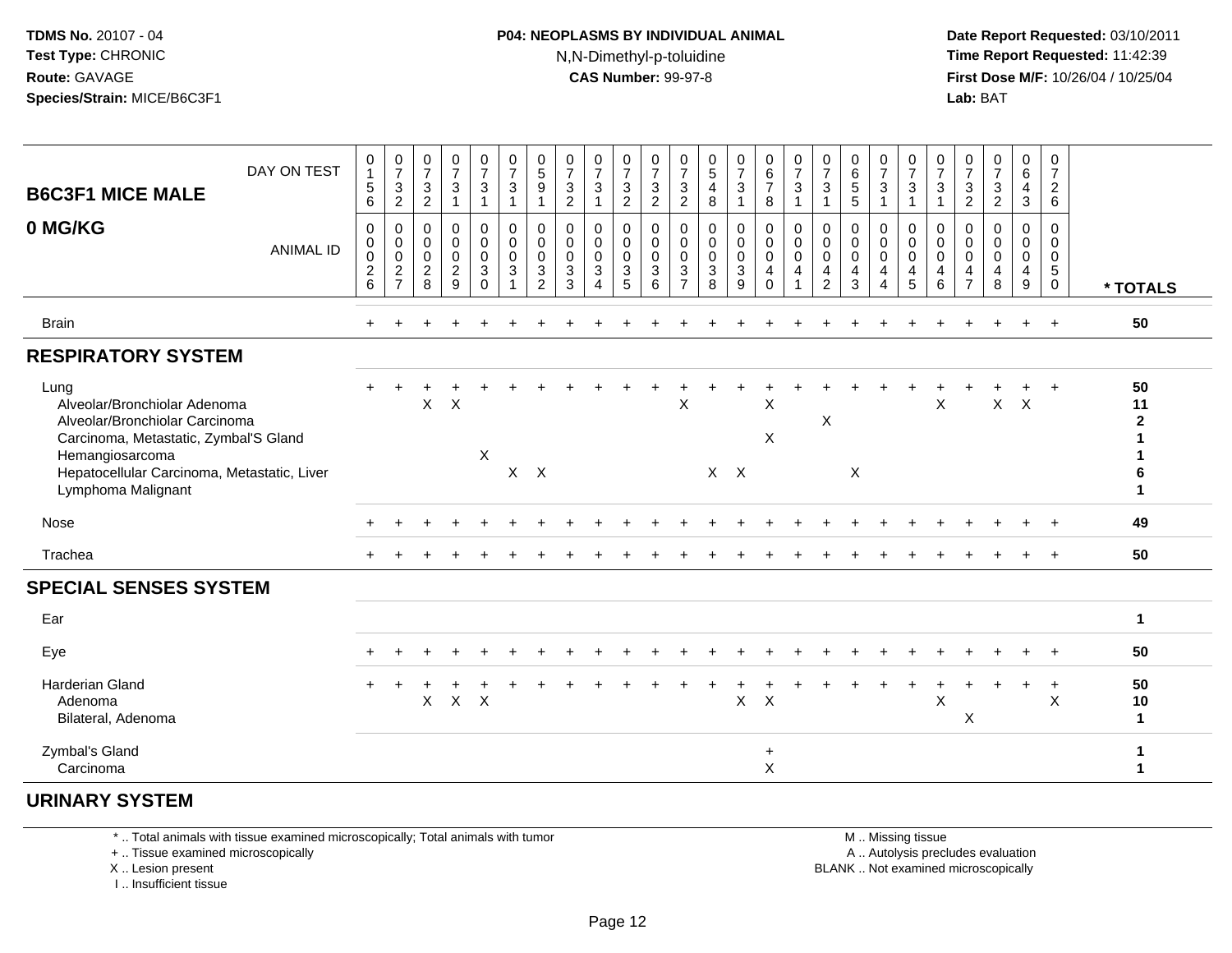#### **P04: NEOPLASMS BY INDIVIDUAL ANIMAL**N,N-Dimethyl-p-toluidine

 **Date Report Requested:** 03/10/2011 **Time Report Requested:** 11:42:39 **First Dose M/F:** 10/26/04 / 10/25/04 Lab: BAT **Lab:** BAT

| <b>B6C3F1 MICE MALE</b>                               | DAY ON TEST      | $\pmb{0}$<br>$\mathbf{1}$<br>5<br>6            | 0<br>$\overline{z}$<br>3<br>2                                       | $\overline{7}$<br>$\mathbf{3}$<br>$\overline{2}$                      | $\mathbf 0$<br>$\overline{ }$<br>$\mathbf{3}$ | 0<br>$\overline{ }$<br>$\mathbf{3}$ | $\pmb{0}$<br>$\overline{z}$<br>$\sqrt{3}$ | $\pmb{0}$<br>5<br>9                                                           | $\overline{\mathcal{I}}$<br>$\mathbf{3}$<br>$\overline{c}$       | 0<br>$\overline{ }$<br>$\mathbf{3}$   | $\frac{0}{7}$<br>$\ensuremath{\mathsf{3}}$<br>$\overline{c}$ | $\pmb{0}$<br>$\overline{ }$<br>$\sqrt{3}$<br>2             | $\frac{0}{7}$<br>$\sqrt{3}$<br>$\sqrt{2}$                  | 0<br>5<br>4<br>8                                                            | 0<br>$\overline{ }$<br>3 | $\begin{matrix} 0 \\ 6 \end{matrix}$<br>$\overline{7}$<br>8                     | $\pmb{0}$<br>$\overline{z}$<br>3                               | $\overline{ }$<br>$\sqrt{3}$                                     | 0<br>$\,6$<br>5<br>5                         | 0<br>$\overline{ }$<br>3 | $\mathbf 0$<br>$\overline{z}$<br>3        | 0<br>$\overline{ }$<br>3    | 0<br>$\overline{z}$<br>$\mathbf{3}$<br>2                                         | 0<br>$\overline{7}$<br>3<br>$\overline{2}$         | 0<br>$\,6$<br>4<br>3            | 0<br>$\overline{7}$<br>$\overline{c}$<br>6 |          |
|-------------------------------------------------------|------------------|------------------------------------------------|---------------------------------------------------------------------|-----------------------------------------------------------------------|-----------------------------------------------|-------------------------------------|-------------------------------------------|-------------------------------------------------------------------------------|------------------------------------------------------------------|---------------------------------------|--------------------------------------------------------------|------------------------------------------------------------|------------------------------------------------------------|-----------------------------------------------------------------------------|--------------------------|---------------------------------------------------------------------------------|----------------------------------------------------------------|------------------------------------------------------------------|----------------------------------------------|--------------------------|-------------------------------------------|-----------------------------|----------------------------------------------------------------------------------|----------------------------------------------------|---------------------------------|--------------------------------------------|----------|
| 0 MG/KG                                               | <b>ANIMAL ID</b> | 0<br>0<br>$\mathbf 0$<br>$\boldsymbol{2}$<br>6 | 0<br>$\pmb{0}$<br>$\mathbf 0$<br>$\boldsymbol{2}$<br>$\overline{ }$ | $\boldsymbol{0}$<br>$\pmb{0}$<br>$\mathbf 0$<br>$\boldsymbol{2}$<br>8 | 0<br>$\mathbf 0$<br>0<br>$\overline{a}$<br>9  | 0<br>0<br>0<br>$\mathbf{3}$<br>0    | $\mathbf 0$<br>$\pmb{0}$<br>$\frac{0}{3}$ | $\pmb{0}$<br>$\pmb{0}$<br>$\mathsf{O}\xspace$<br>$\sqrt{3}$<br>$\overline{2}$ | $\boldsymbol{0}$<br>$\pmb{0}$<br>$\mathbf 0$<br>$\mathbf 3$<br>3 | 0<br>$\pmb{0}$<br>$\pmb{0}$<br>3<br>4 | 0<br>0<br>0<br>$\sqrt{3}$<br>5                               | $\mathbf 0$<br>$\pmb{0}$<br>$\pmb{0}$<br>$\mathbf{3}$<br>6 | 0<br>0<br>0<br>$\ensuremath{\mathsf{3}}$<br>$\overline{ }$ | 0<br>$\boldsymbol{0}$<br>$\boldsymbol{0}$<br>$\ensuremath{\mathsf{3}}$<br>8 | 0<br>0<br>0<br>3<br>9    | $\mathbf 0$<br>$\pmb{0}$<br>$\pmb{0}$<br>$\overline{\mathbf{4}}$<br>$\mathbf 0$ | $\pmb{0}$<br>$\pmb{0}$<br>$\pmb{0}$<br>$\overline{\mathbf{4}}$ | 0<br>$\pmb{0}$<br>0<br>$\overline{\mathbf{4}}$<br>$\overline{2}$ | $\boldsymbol{0}$<br>$\pmb{0}$<br>0<br>4<br>3 | 0<br>0<br>4<br>4         | 0<br>$\mathbf 0$<br>$\mathbf 0$<br>4<br>5 | 0<br>$\,0\,$<br>0<br>4<br>6 | $\mathbf 0$<br>$\pmb{0}$<br>$\,0\,$<br>$\overline{\mathbf{4}}$<br>$\overline{7}$ | 0<br>$\pmb{0}$<br>$\pmb{0}$<br>$\overline{4}$<br>8 | 0<br>$\mathbf 0$<br>0<br>4<br>9 | 0<br>$\,$ 5 $\,$<br>$\mathbf 0$            | * TOTALS |
| Kidney<br>Lymphoma Malignant<br>Renal Tubule, Adenoma |                  |                                                |                                                                     |                                                                       |                                               |                                     |                                           |                                                                               |                                                                  |                                       |                                                              |                                                            |                                                            |                                                                             |                          |                                                                                 |                                                                |                                                                  |                                              |                          |                                           |                             |                                                                                  |                                                    | $\ddot{}$                       | $+$                                        | 50       |
| Ureter                                                |                  |                                                |                                                                     |                                                                       |                                               |                                     |                                           |                                                                               |                                                                  |                                       |                                                              |                                                            |                                                            |                                                                             |                          |                                                                                 |                                                                |                                                                  |                                              |                          |                                           |                             |                                                                                  |                                                    |                                 |                                            | 1        |
| <b>Urinary Bladder</b>                                |                  |                                                |                                                                     |                                                                       |                                               |                                     |                                           |                                                                               |                                                                  |                                       |                                                              |                                                            |                                                            |                                                                             |                          |                                                                                 |                                                                |                                                                  |                                              |                          |                                           |                             |                                                                                  |                                                    | $\pm$                           | $+$                                        | 50       |
| <b>SYSTEMIC LESIONS</b>                               |                  |                                                |                                                                     |                                                                       |                                               |                                     |                                           |                                                                               |                                                                  |                                       |                                                              |                                                            |                                                            |                                                                             |                          |                                                                                 |                                                                |                                                                  |                                              |                          |                                           |                             |                                                                                  |                                                    |                                 |                                            |          |
| Multiple Organ<br>Lymphoma Malignant                  |                  |                                                |                                                                     |                                                                       |                                               |                                     |                                           |                                                                               |                                                                  |                                       |                                                              |                                                            |                                                            |                                                                             |                          |                                                                                 |                                                                |                                                                  |                                              |                          |                                           |                             |                                                                                  |                                                    | $\ddot{}$                       | $\ddot{}$<br>X                             | 50<br>4  |

\* .. Total animals with tissue examined microscopically; Total animals with tumor

+ .. Tissue examined microscopically

X .. Lesion present

I .. Insufficient tissue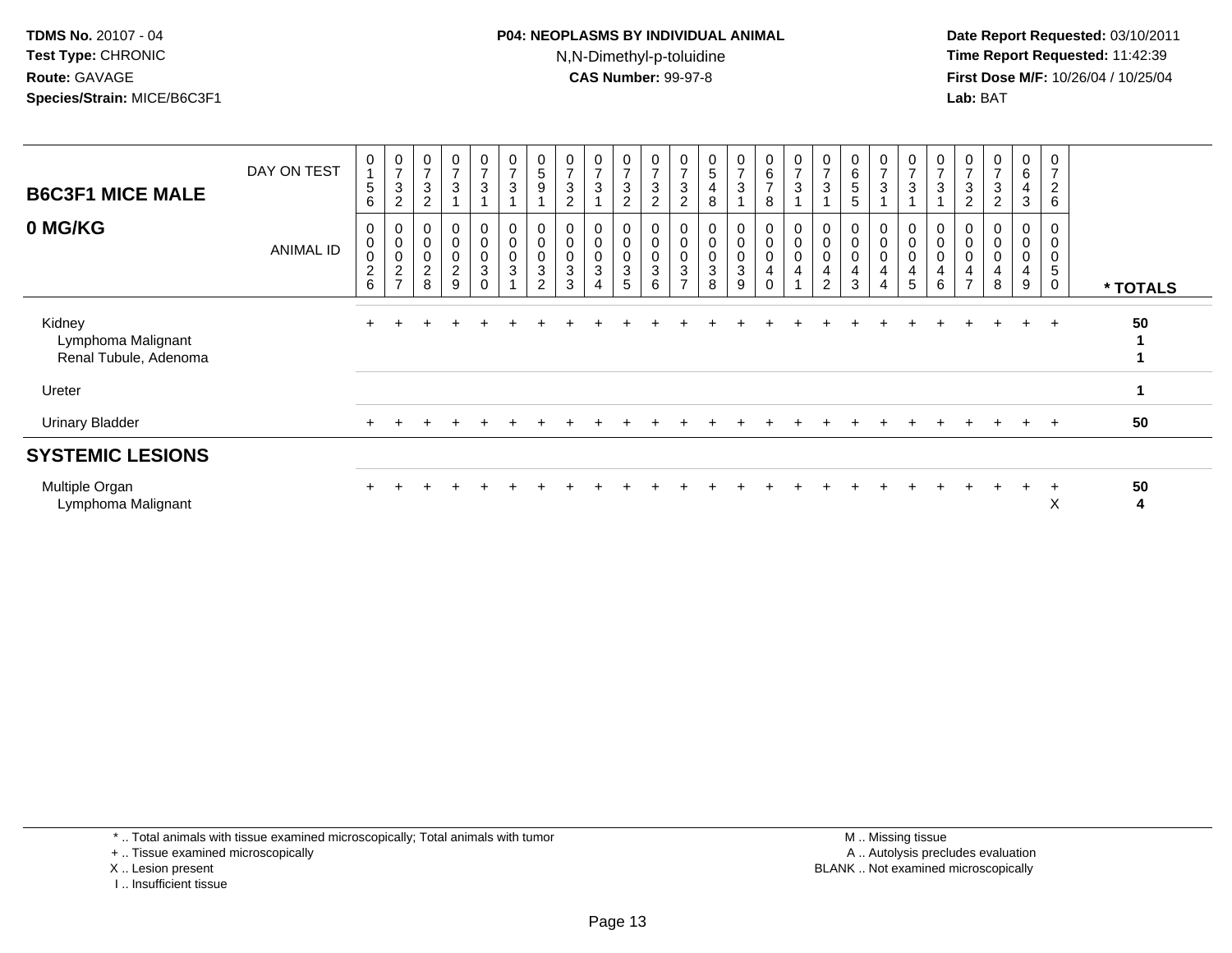# **P04: NEOPLASMS BY INDIVIDUAL ANIMAL**N,N-Dimethyl-p-toluidine

 **Date Report Requested:** 03/10/2011 **Time Report Requested:** 11:42:39 **First Dose M/F:** 10/26/04 / 10/25/04 Lab: BAT **Lab:** BAT

| <b>B6C3F1 MICE MALE</b><br>6 MG/KG                                                                                                                                                                                                         | DAY ON TEST<br><b>ANIMAL ID</b> | $\frac{0}{7}$<br>$\ensuremath{\mathsf{3}}$<br>$\overline{2}$<br>$\mathsf{O}\xspace$<br>$\pmb{0}$<br>$\mathbf 0$<br>$\overline{5}$<br>$\mathbf{1}$ | $\frac{0}{7}$<br>$\sqrt{3}$<br>$\mathbf{1}$<br>$\mathbf 0$<br>$\mathbf 0$<br>$\mathbf 0$<br>$\frac{5}{2}$ | $\frac{0}{7}$<br>$\mathbf{1}$<br>$\overline{4}$<br>$\mathbf 0$<br>$\mathbf 0$<br>$\mathsf{O}\xspace$<br>$\frac{5}{3}$ | $\frac{0}{7}$<br>3<br>$\overline{1}$<br>$\boldsymbol{0}$<br>$\mathbf 0$<br>$\mathbf 0$<br>$\sqrt{5}$<br>$\overline{4}$ | $\frac{0}{7}$<br>$\mathbf{3}$<br>$\overline{1}$<br>$\pmb{0}$<br>$\mathbf 0$<br>$\mathbf 0$<br>$\overline{5}$<br>$\overline{5}$ | $\frac{0}{7}$<br>3<br>$\mathbf 1$<br>$\pmb{0}$<br>$\mathbf 0$<br>$\mathbf 0$<br>5<br>6 | $\frac{0}{7}$<br>$\mathbf{3}$<br>$\mathbf{1}$<br>$\pmb{0}$<br>$\mathbf 0$<br>$\mathbf 0$<br>$\overline{5}$<br>$\overline{7}$ | $_6^0$<br>$\frac{9}{7}$<br>$\mathsf{O}$<br>$\mathbf 0$<br>$\mathbf 0$<br>5<br>8 | $\frac{0}{7}$<br>$\mathbf{3}$<br>$\mathbf{1}$<br>$\pmb{0}$<br>$\mathbf 0$<br>$\mathsf{O}\xspace$<br>$\overline{5}$<br>9 | $\frac{0}{7}$<br>$\ensuremath{\mathsf{3}}$<br>$\mathbf{1}$<br>$\pmb{0}$<br>$\mathsf 0$<br>$\mathbf 0$<br>6<br>$\mathbf 0$ | $\frac{0}{7}$<br>$\frac{3}{1}$<br>$\mathbf 0$<br>$\mathbf 0$<br>$\mathbf 0$<br>6 | $\frac{0}{7}$<br>$\mathbf{3}$<br>$\overline{2}$<br>$\pmb{0}$<br>$\mathbf 0$<br>$\mathbf 0$<br>6<br>$\overline{2}$ | $\frac{0}{7}$<br>$\mathbf{3}$<br>$\mathbf 0$<br>$\pmb{0}$<br>$\mathbf 0$<br>$\mathbf 0$<br>$\frac{6}{3}$ | $\frac{0}{7}$<br>3<br>$\mathbf 0$<br>$\pmb{0}$<br>$\mathbf 0$<br>$\mathbf 0$<br>6<br>4 | $\begin{array}{c} 0 \\ 5 \\ 3 \end{array}$<br>9<br>$\pmb{0}$<br>$\pmb{0}$<br>$\mathbf 0$<br>6<br>$\overline{5}$ | $\frac{0}{7}$<br>$\mathbf{3}$<br>$\mathbf 0$<br>$\mathbf 0$<br>$\mathbf 0$<br>$\mathbf 0$<br>6<br>6 | $\frac{0}{7}$<br>$\ensuremath{\mathsf{3}}$<br>$\overline{c}$<br>$\pmb{0}$<br>$\pmb{0}$<br>$\pmb{0}$<br>$\frac{6}{7}$ | $\begin{array}{c} 0 \\ 6 \end{array}$<br>$\,$ 5 $\,$<br>9<br>0<br>$\mathbf 0$<br>$\mathbf 0$<br>6<br>8 | $\begin{array}{c} 0 \\ 7 \\ 3 \end{array}$<br>$\mathbf 0$<br>$\pmb{0}$<br>$\pmb{0}$<br>$\mathbf 0$<br>$\,6\,$<br>$\overline{9}$ | $\frac{0}{5}$<br>8<br>$\,6\,$<br>$\mathbf 0$<br>$\mathbf 0$<br>$\mathsf 0$<br>$\overline{7}$<br>$\Omega$ | $\frac{0}{7}$<br>$\mathbf{3}$<br>$\overline{2}$<br>$\mathbf 0$<br>$\mathsf 0$<br>$\boldsymbol{0}$<br>$\overline{7}$<br>$\overline{1}$ | $\frac{0}{7}$<br>3<br>$\mathbf 0$<br>$\mathbf 0$<br>$\mathbf 0$<br>$\mathbf 0$<br>$\overline{7}$<br>$\overline{2}$ | $\frac{0}{7}$<br>$\mathbf{3}$<br>$\overline{2}$<br>$\pmb{0}$<br>$\mathbf 0$<br>$\mathsf{O}\xspace$<br>$\overline{7}$<br>3 | $\begin{matrix} 0 \\ 5 \end{matrix}$<br>5<br>$\mathbf 0$<br>$\mathbf 0$<br>$\mathbf 0$<br>0<br>$\overline{7}$<br>4 | $\mathbf 0$<br>$\overline{7}$<br>3<br>$\mathbf{1}$<br>0<br>$\mathbf 0$<br>$\mathbf 0$<br>$\overline{7}$<br>$\sqrt{5}$ | males<br>$($ cont $)$ |
|--------------------------------------------------------------------------------------------------------------------------------------------------------------------------------------------------------------------------------------------|---------------------------------|---------------------------------------------------------------------------------------------------------------------------------------------------|-----------------------------------------------------------------------------------------------------------|-----------------------------------------------------------------------------------------------------------------------|------------------------------------------------------------------------------------------------------------------------|--------------------------------------------------------------------------------------------------------------------------------|----------------------------------------------------------------------------------------|------------------------------------------------------------------------------------------------------------------------------|---------------------------------------------------------------------------------|-------------------------------------------------------------------------------------------------------------------------|---------------------------------------------------------------------------------------------------------------------------|----------------------------------------------------------------------------------|-------------------------------------------------------------------------------------------------------------------|----------------------------------------------------------------------------------------------------------|----------------------------------------------------------------------------------------|-----------------------------------------------------------------------------------------------------------------|-----------------------------------------------------------------------------------------------------|----------------------------------------------------------------------------------------------------------------------|--------------------------------------------------------------------------------------------------------|---------------------------------------------------------------------------------------------------------------------------------|----------------------------------------------------------------------------------------------------------|---------------------------------------------------------------------------------------------------------------------------------------|--------------------------------------------------------------------------------------------------------------------|---------------------------------------------------------------------------------------------------------------------------|--------------------------------------------------------------------------------------------------------------------|-----------------------------------------------------------------------------------------------------------------------|-----------------------|
| <b>ALIMENTARY SYSTEM</b>                                                                                                                                                                                                                   |                                 |                                                                                                                                                   |                                                                                                           |                                                                                                                       |                                                                                                                        |                                                                                                                                |                                                                                        |                                                                                                                              |                                                                                 |                                                                                                                         |                                                                                                                           |                                                                                  |                                                                                                                   |                                                                                                          |                                                                                        |                                                                                                                 |                                                                                                     |                                                                                                                      |                                                                                                        |                                                                                                                                 |                                                                                                          |                                                                                                                                       |                                                                                                                    |                                                                                                                           |                                                                                                                    |                                                                                                                       |                       |
| Esophagus                                                                                                                                                                                                                                  |                                 |                                                                                                                                                   |                                                                                                           |                                                                                                                       |                                                                                                                        |                                                                                                                                |                                                                                        |                                                                                                                              |                                                                                 |                                                                                                                         |                                                                                                                           |                                                                                  |                                                                                                                   |                                                                                                          |                                                                                        |                                                                                                                 |                                                                                                     |                                                                                                                      |                                                                                                        |                                                                                                                                 |                                                                                                          |                                                                                                                                       |                                                                                                                    |                                                                                                                           |                                                                                                                    |                                                                                                                       |                       |
| Gallbladder                                                                                                                                                                                                                                |                                 |                                                                                                                                                   |                                                                                                           |                                                                                                                       |                                                                                                                        |                                                                                                                                |                                                                                        |                                                                                                                              |                                                                                 |                                                                                                                         |                                                                                                                           |                                                                                  |                                                                                                                   |                                                                                                          |                                                                                        |                                                                                                                 |                                                                                                     |                                                                                                                      |                                                                                                        |                                                                                                                                 |                                                                                                          |                                                                                                                                       |                                                                                                                    |                                                                                                                           |                                                                                                                    |                                                                                                                       |                       |
| Intestine Large, Cecum                                                                                                                                                                                                                     |                                 |                                                                                                                                                   |                                                                                                           |                                                                                                                       |                                                                                                                        |                                                                                                                                |                                                                                        |                                                                                                                              |                                                                                 |                                                                                                                         |                                                                                                                           |                                                                                  |                                                                                                                   |                                                                                                          |                                                                                        |                                                                                                                 |                                                                                                     |                                                                                                                      |                                                                                                        |                                                                                                                                 |                                                                                                          |                                                                                                                                       |                                                                                                                    |                                                                                                                           |                                                                                                                    |                                                                                                                       |                       |
| Intestine Large, Colon                                                                                                                                                                                                                     |                                 |                                                                                                                                                   |                                                                                                           |                                                                                                                       |                                                                                                                        |                                                                                                                                |                                                                                        |                                                                                                                              |                                                                                 |                                                                                                                         |                                                                                                                           |                                                                                  |                                                                                                                   |                                                                                                          |                                                                                        |                                                                                                                 |                                                                                                     |                                                                                                                      |                                                                                                        |                                                                                                                                 |                                                                                                          |                                                                                                                                       |                                                                                                                    |                                                                                                                           |                                                                                                                    |                                                                                                                       |                       |
| Intestine Large, Rectum                                                                                                                                                                                                                    |                                 |                                                                                                                                                   |                                                                                                           |                                                                                                                       |                                                                                                                        |                                                                                                                                |                                                                                        |                                                                                                                              |                                                                                 |                                                                                                                         |                                                                                                                           |                                                                                  |                                                                                                                   |                                                                                                          |                                                                                        |                                                                                                                 |                                                                                                     |                                                                                                                      |                                                                                                        |                                                                                                                                 |                                                                                                          |                                                                                                                                       |                                                                                                                    |                                                                                                                           |                                                                                                                    |                                                                                                                       |                       |
| Intestine Small, Duodenum                                                                                                                                                                                                                  |                                 |                                                                                                                                                   |                                                                                                           |                                                                                                                       |                                                                                                                        |                                                                                                                                |                                                                                        |                                                                                                                              |                                                                                 |                                                                                                                         |                                                                                                                           |                                                                                  |                                                                                                                   |                                                                                                          |                                                                                        |                                                                                                                 |                                                                                                     |                                                                                                                      |                                                                                                        |                                                                                                                                 |                                                                                                          |                                                                                                                                       |                                                                                                                    |                                                                                                                           |                                                                                                                    | $\div$                                                                                                                |                       |
| Intestine Small, Ileum                                                                                                                                                                                                                     |                                 |                                                                                                                                                   |                                                                                                           |                                                                                                                       |                                                                                                                        |                                                                                                                                |                                                                                        |                                                                                                                              |                                                                                 |                                                                                                                         |                                                                                                                           |                                                                                  |                                                                                                                   |                                                                                                          |                                                                                        |                                                                                                                 |                                                                                                     |                                                                                                                      |                                                                                                        |                                                                                                                                 |                                                                                                          |                                                                                                                                       |                                                                                                                    |                                                                                                                           |                                                                                                                    |                                                                                                                       |                       |
| Intestine Small, Jejunum<br>Adenoma<br>Peyer's Patch, Lymphoma Malignant                                                                                                                                                                   |                                 |                                                                                                                                                   |                                                                                                           |                                                                                                                       |                                                                                                                        |                                                                                                                                |                                                                                        |                                                                                                                              |                                                                                 |                                                                                                                         | X                                                                                                                         |                                                                                  |                                                                                                                   |                                                                                                          | $\sf X$                                                                                |                                                                                                                 |                                                                                                     |                                                                                                                      |                                                                                                        |                                                                                                                                 |                                                                                                          |                                                                                                                                       |                                                                                                                    |                                                                                                                           |                                                                                                                    |                                                                                                                       |                       |
| Liver<br>Fibrous Histiocytoma, Metastatic, Skin<br>Hemangiosarcoma<br>Hepatoblastoma<br>Hepatocellular Adenoma<br>Hepatocellular Adenoma, Multiple<br>Hepatocellular Carcinoma<br>Hepatocellular Carcinoma, Multiple<br>Lymphoma Malignant |                                 | $\boldsymbol{\mathsf{X}}$                                                                                                                         | X<br>$\mathsf{X}$                                                                                         | X<br>$\boldsymbol{\mathsf{X}}$                                                                                        |                                                                                                                        | $X$ $X$                                                                                                                        | X                                                                                      | $X$ $X$                                                                                                                      | X<br>X                                                                          | $\mathsf X$                                                                                                             | X<br>$X -$                                                                                                                |                                                                                  | $\mathsf X$<br>$X$ $X$                                                                                            | $\mathsf{X}$                                                                                             | $\mathsf X$<br>$\boldsymbol{\mathsf{X}}$<br>X                                          | $\times$<br>$X$ $X$                                                                                             |                                                                                                     |                                                                                                                      | $X$ $X$<br>$\mathsf X$                                                                                 | $\sf X$<br>$X$ $X$                                                                                                              |                                                                                                          |                                                                                                                                       | $\sf X$                                                                                                            | X<br>$\sf X$                                                                                                              | $\times$<br>$\boldsymbol{X}$                                                                                       | X<br>X<br>X                                                                                                           |                       |

\* .. Total animals with tissue examined microscopically; Total animals with tumor

+ .. Tissue examined microscopically

X .. Lesion present

I .. Insufficient tissue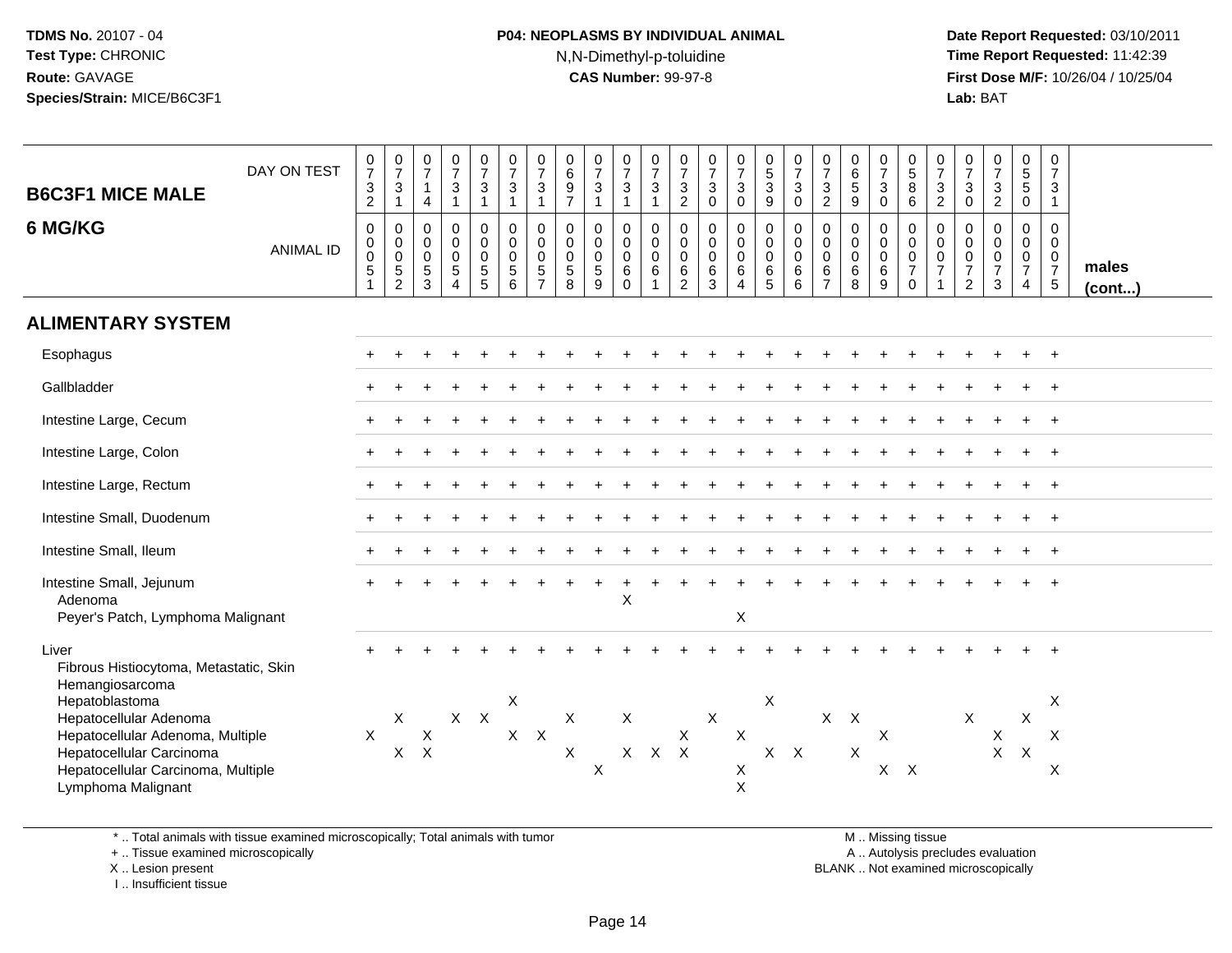# **P04: NEOPLASMS BY INDIVIDUAL ANIMAL**N,N-Dimethyl-p-toluidine

| <b>B6C3F1 MICE MALE</b>                                                            | DAY ON TEST                                                                     | $\frac{0}{7}$<br>$\frac{3}{2}$                                 | $\begin{array}{c} 0 \\ 7 \\ 3 \\ 1 \end{array}$            | $\frac{0}{7}$<br>$\mathbf{1}$<br>$\overline{4}$               | $\frac{0}{7}$<br>3<br>$\mathbf{1}$                     | $\frac{0}{7}$<br>$\frac{3}{1}$                         | $\begin{array}{c} 0 \\ 7 \end{array}$<br>$\mathbf 3$<br>$\mathbf{1}$ | $\pmb{0}$<br>$\overline{7}$<br>$\ensuremath{\mathsf{3}}$<br>$\mathbf{1}$   | $\begin{array}{c} 0 \\ 6 \end{array}$<br>$\frac{9}{7}$       | $\frac{0}{7}$<br>$\ensuremath{\mathsf{3}}$<br>$\mathbf{1}$ | 0<br>$\overline{7}$<br>$\frac{3}{1}$                | $\frac{0}{7}$<br>$\mathbf{3}$<br>$\mathbf{1}$ | 0<br>$\overline{7}$<br>$\frac{3}{2}$                        | $\frac{0}{7}$<br>$_{0}^{3}$                                    | $\frac{0}{7}$<br>$_0^3$                                  | 0<br>5<br>3<br>9                                             | $\frac{0}{7}$<br>$\mathbf{3}$<br>$\mathbf 0$           | 0<br>$\overline{7}$<br>$\frac{3}{2}$                          | $\begin{array}{c} 0 \\ 6 \\ 5 \end{array}$<br>9 | 0<br>$\overline{7}$<br>$\ensuremath{\mathsf{3}}$<br>$\mathbf 0$ | 0<br>5<br>8<br>6                                                           | 0<br>$\overline{7}$<br>3<br>$\overline{2}$                                    | 0<br>$\overline{7}$<br>$\ensuremath{\mathsf{3}}$<br>$\mathbf 0$               | $\frac{0}{7}$<br>$\frac{3}{2}$                         | 0<br>$\frac{5}{0}$                                     | $\pmb{0}$<br>$\overline{7}$<br>3<br>$\mathbf{1}$                               |                       |
|------------------------------------------------------------------------------------|---------------------------------------------------------------------------------|----------------------------------------------------------------|------------------------------------------------------------|---------------------------------------------------------------|--------------------------------------------------------|--------------------------------------------------------|----------------------------------------------------------------------|----------------------------------------------------------------------------|--------------------------------------------------------------|------------------------------------------------------------|-----------------------------------------------------|-----------------------------------------------|-------------------------------------------------------------|----------------------------------------------------------------|----------------------------------------------------------|--------------------------------------------------------------|--------------------------------------------------------|---------------------------------------------------------------|-------------------------------------------------|-----------------------------------------------------------------|----------------------------------------------------------------------------|-------------------------------------------------------------------------------|-------------------------------------------------------------------------------|--------------------------------------------------------|--------------------------------------------------------|--------------------------------------------------------------------------------|-----------------------|
| 6 MG/KG                                                                            | <b>ANIMAL ID</b>                                                                | $\mathbf 0$<br>$\pmb{0}$<br>$\mathbf 0$<br>5<br>$\overline{1}$ | $\mathbf 0$<br>$\mathbf 0$<br>$\mathbf 0$<br>$\frac{5}{2}$ | $\mathbf 0$<br>$\mathbf 0$<br>$\mathbf 0$<br>$\,$ 5 $\,$<br>3 | 0<br>$\mathbf 0$<br>$\mathbf 0$<br>5<br>$\overline{4}$ | 0<br>$\ddot{\mathbf{0}}$<br>$\pmb{0}$<br>$\frac{5}{5}$ | $\mathbf 0$<br>$\mathsf{O}\xspace$<br>$\pmb{0}$<br>$\sqrt{5}$<br>6   | $\mathbf 0$<br>$\mathbf 0$<br>$\mathbf 0$<br>$\,$ 5 $\,$<br>$\overline{7}$ | $\mathbf 0$<br>$\mathbf 0$<br>$\mathbf 0$<br>$\sqrt{5}$<br>8 | 0<br>$\mathbf 0$<br>$\pmb{0}$<br>$\sqrt{5}$<br>9           | 0<br>$\mathbf 0$<br>$\mathbf 0$<br>6<br>$\mathbf 0$ | 0<br>$\mathbf 0$<br>$\mathbf 0$<br>6<br>1     | 0<br>$\mathbf 0$<br>$\boldsymbol{0}$<br>6<br>$\overline{c}$ | 0<br>$\mathsf{O}\xspace$<br>$\mathbf 0$<br>6<br>$\overline{3}$ | 0<br>$\mathbf 0$<br>$\pmb{0}$<br>$\,6$<br>$\overline{4}$ | $\mathbf 0$<br>$\mathbf 0$<br>$\mathbf 0$<br>6<br>$\sqrt{5}$ | 0<br>$\mathbf 0$<br>$\mathbf 0$<br>6<br>$6\phantom{a}$ | $\mathbf 0$<br>$\mathbf 0$<br>$\Omega$<br>6<br>$\overline{7}$ | 0<br>$\mathbf 0$<br>$\pmb{0}$<br>$\,6\,$<br>8   | 0<br>$\mathbf 0$<br>$\mathbf 0$<br>6<br>9                       | $\mathbf 0$<br>$\mathbf 0$<br>$\pmb{0}$<br>$\boldsymbol{7}$<br>$\mathbf 0$ | $\mathbf 0$<br>$\mathbf 0$<br>$\mathbf 0$<br>$\overline{7}$<br>$\overline{1}$ | $\mathbf 0$<br>$\mathbf 0$<br>$\mathbf 0$<br>$\overline{7}$<br>$\overline{2}$ | 0<br>$\mathbf 0$<br>$\mathbf 0$<br>$\overline{7}$<br>3 | 0<br>$\mathbf 0$<br>$\mathbf 0$<br>$\overline{7}$<br>4 | $\mathbf 0$<br>$\mathbf 0$<br>$\mathbf 0$<br>$\overline{7}$<br>$5\phantom{.0}$ | males<br>$($ cont $)$ |
| Mesentery                                                                          |                                                                                 |                                                                |                                                            |                                                               |                                                        |                                                        |                                                                      |                                                                            |                                                              |                                                            |                                                     |                                               |                                                             |                                                                |                                                          |                                                              |                                                        |                                                               |                                                 |                                                                 |                                                                            | $\ddot{}$                                                                     |                                                                               |                                                        |                                                        |                                                                                |                       |
| Pancreas                                                                           |                                                                                 |                                                                |                                                            |                                                               |                                                        |                                                        |                                                                      |                                                                            |                                                              |                                                            |                                                     |                                               |                                                             |                                                                |                                                          |                                                              |                                                        |                                                               |                                                 |                                                                 |                                                                            |                                                                               |                                                                               |                                                        |                                                        | $+$                                                                            |                       |
| Salivary Glands<br>Hepatocellular Carcinoma, Metastatic, Liver                     |                                                                                 |                                                                |                                                            |                                                               |                                                        |                                                        |                                                                      |                                                                            |                                                              |                                                            |                                                     |                                               |                                                             |                                                                |                                                          |                                                              |                                                        |                                                               |                                                 |                                                                 |                                                                            |                                                                               |                                                                               |                                                        |                                                        | $\overline{1}$                                                                 |                       |
| Stomach, Forestomach<br>Squamous Cell Papilloma                                    |                                                                                 |                                                                |                                                            |                                                               |                                                        |                                                        |                                                                      |                                                                            |                                                              |                                                            |                                                     |                                               |                                                             |                                                                |                                                          |                                                              |                                                        |                                                               |                                                 |                                                                 |                                                                            |                                                                               |                                                                               |                                                        |                                                        | $\overline{1}$                                                                 |                       |
| Stomach, Glandular                                                                 |                                                                                 |                                                                |                                                            |                                                               |                                                        |                                                        |                                                                      |                                                                            |                                                              |                                                            |                                                     |                                               |                                                             |                                                                |                                                          |                                                              |                                                        |                                                               |                                                 |                                                                 |                                                                            |                                                                               |                                                                               |                                                        | $\ddot{}$                                              | $+$                                                                            |                       |
| Tooth<br>Odontoma                                                                  |                                                                                 |                                                                |                                                            |                                                               |                                                        |                                                        |                                                                      |                                                                            |                                                              |                                                            |                                                     |                                               |                                                             |                                                                |                                                          |                                                              |                                                        |                                                               |                                                 |                                                                 |                                                                            |                                                                               |                                                                               |                                                        |                                                        |                                                                                |                       |
| <b>CARDIOVASCULAR SYSTEM</b>                                                       |                                                                                 |                                                                |                                                            |                                                               |                                                        |                                                        |                                                                      |                                                                            |                                                              |                                                            |                                                     |                                               |                                                             |                                                                |                                                          |                                                              |                                                        |                                                               |                                                 |                                                                 |                                                                            |                                                                               |                                                                               |                                                        |                                                        |                                                                                |                       |
| <b>Blood Vessel</b>                                                                |                                                                                 |                                                                |                                                            |                                                               |                                                        |                                                        |                                                                      |                                                                            |                                                              |                                                            |                                                     |                                               |                                                             |                                                                |                                                          |                                                              |                                                        |                                                               |                                                 |                                                                 |                                                                            |                                                                               |                                                                               |                                                        |                                                        |                                                                                |                       |
| Heart                                                                              |                                                                                 |                                                                |                                                            |                                                               |                                                        |                                                        |                                                                      |                                                                            |                                                              |                                                            |                                                     |                                               |                                                             |                                                                |                                                          |                                                              |                                                        |                                                               |                                                 |                                                                 |                                                                            |                                                                               |                                                                               |                                                        |                                                        |                                                                                |                       |
| <b>ENDOCRINE SYSTEM</b>                                                            |                                                                                 |                                                                |                                                            |                                                               |                                                        |                                                        |                                                                      |                                                                            |                                                              |                                                            |                                                     |                                               |                                                             |                                                                |                                                          |                                                              |                                                        |                                                               |                                                 |                                                                 |                                                                            |                                                                               |                                                                               |                                                        |                                                        |                                                                                |                       |
| <b>Adrenal Cortex</b><br>Bilateral, Subcapsular, Adenoma<br>Subcapsular, Adenoma   |                                                                                 | X                                                              |                                                            |                                                               |                                                        |                                                        |                                                                      | Χ                                                                          |                                                              |                                                            |                                                     | X                                             |                                                             |                                                                |                                                          |                                                              | X                                                      |                                                               |                                                 |                                                                 |                                                                            |                                                                               |                                                                               |                                                        |                                                        |                                                                                |                       |
| Adrenal Medulla                                                                    |                                                                                 |                                                                |                                                            |                                                               |                                                        |                                                        |                                                                      |                                                                            |                                                              |                                                            |                                                     |                                               |                                                             |                                                                |                                                          |                                                              |                                                        |                                                               |                                                 |                                                                 |                                                                            |                                                                               |                                                                               |                                                        |                                                        | $+$                                                                            |                       |
| Islets, Pancreatic<br>Adenoma                                                      |                                                                                 |                                                                |                                                            |                                                               |                                                        |                                                        |                                                                      |                                                                            |                                                              |                                                            |                                                     | X                                             |                                                             |                                                                |                                                          |                                                              |                                                        |                                                               |                                                 |                                                                 |                                                                            |                                                                               |                                                                               |                                                        |                                                        | $+$                                                                            |                       |
| +  Tissue examined microscopically<br>X  Lesion present<br>I., Insufficient tissue | *  Total animals with tissue examined microscopically; Total animals with tumor |                                                                |                                                            |                                                               |                                                        |                                                        |                                                                      |                                                                            |                                                              |                                                            |                                                     |                                               |                                                             |                                                                |                                                          |                                                              |                                                        |                                                               | BLANK  Not examined microscopically             |                                                                 | M  Missing tissue                                                          |                                                                               |                                                                               | A  Autolysis precludes evaluation                      |                                                        |                                                                                |                       |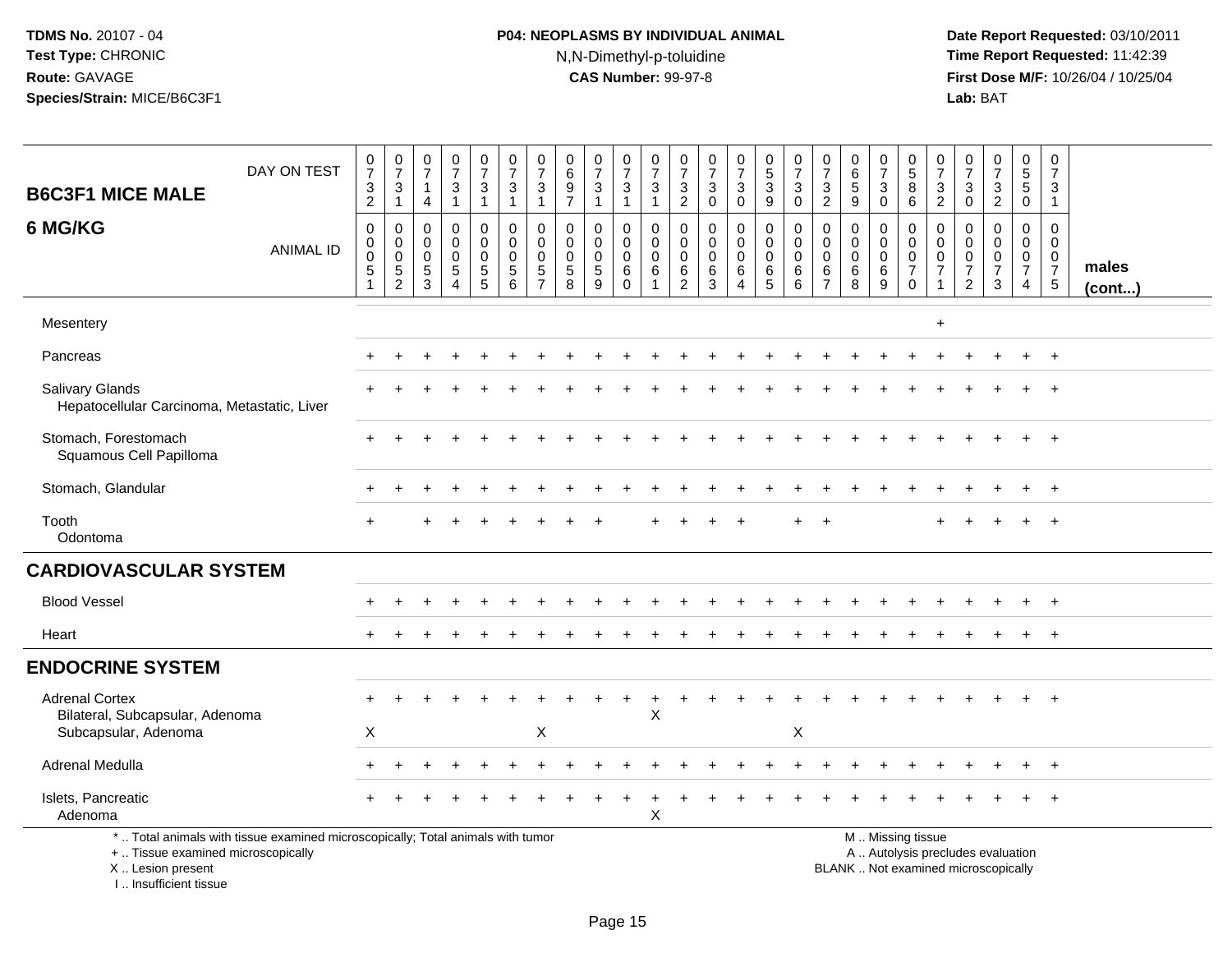# **P04: NEOPLASMS BY INDIVIDUAL ANIMAL**N,N-Dimethyl-p-toluidine

| <b>B6C3F1 MICE MALE</b>                                                          | DAY ON TEST                                                                     | $\frac{0}{7}$<br>$\frac{3}{2}$                             | $\begin{smallmatrix}0\\7\end{smallmatrix}$<br>$\frac{3}{1}$ | 0<br>$\overline{7}$<br>$\overline{1}$<br>4        | $\frac{0}{7}$<br>$\sqrt{3}$<br>$\overline{1}$                        | $\frac{0}{7}$<br>$\mathbf{3}$<br>$\mathbf{1}$ | $\begin{smallmatrix}0\\7\end{smallmatrix}$<br>3<br>$\mathbf{1}$ | $\frac{0}{7}$<br>$\ensuremath{\mathsf{3}}$<br>$\mathbf{1}$ | $\mathbf 0$<br>$\,6\,$<br>$\boldsymbol{9}$<br>$\overline{7}$  | $\begin{array}{c} 0 \\ 7 \end{array}$<br>$\mathbf{3}$<br>$\mathbf{1}$ | 0<br>$\overline{7}$<br>$\sqrt{3}$<br>$\mathbf{1}$ | $\frac{0}{7}$<br>$\ensuremath{\mathsf{3}}$<br>$\mathbf{1}$                  | $\begin{smallmatrix}0\\7\end{smallmatrix}$<br>$\ensuremath{\mathsf{3}}$<br>$\overline{2}$ | $\frac{0}{7}$<br>$\mathbf{3}$<br>0                  | $\frac{0}{7}$<br>$\ensuremath{\mathsf{3}}$<br>$\mathbf 0$ | $\begin{array}{c} 0 \\ 5 \end{array}$<br>$\frac{3}{9}$ | $\begin{array}{c} 0 \\ 7 \end{array}$<br>$\sqrt{3}$<br>$\mathbf 0$ | $\pmb{0}$<br>$\overline{7}$<br>$\ensuremath{\mathsf{3}}$<br>2        | $\mathbf 0$<br>$6\overline{6}$<br>5<br>9                | $\frac{0}{7}$<br>3<br>0                | $\begin{array}{c} 0 \\ 5 \end{array}$<br>$\frac{8}{6}$                     | $\frac{0}{7}$<br>$\frac{3}{2}$                            | $\begin{array}{c} 0 \\ 7 \end{array}$<br>$_{\rm 0}^3$    | $\begin{array}{c} 0 \\ 7 \end{array}$<br>$\frac{3}{2}$                   | $\begin{array}{c} 0 \\ 5 \end{array}$<br>$\mathbf 5$<br>$\pmb{0}$ | $\begin{smallmatrix}0\\7\end{smallmatrix}$<br>$\ensuremath{\mathsf{3}}$<br>$\mathbf{1}$ |                       |
|----------------------------------------------------------------------------------|---------------------------------------------------------------------------------|------------------------------------------------------------|-------------------------------------------------------------|---------------------------------------------------|----------------------------------------------------------------------|-----------------------------------------------|-----------------------------------------------------------------|------------------------------------------------------------|---------------------------------------------------------------|-----------------------------------------------------------------------|---------------------------------------------------|-----------------------------------------------------------------------------|-------------------------------------------------------------------------------------------|-----------------------------------------------------|-----------------------------------------------------------|--------------------------------------------------------|--------------------------------------------------------------------|----------------------------------------------------------------------|---------------------------------------------------------|----------------------------------------|----------------------------------------------------------------------------|-----------------------------------------------------------|----------------------------------------------------------|--------------------------------------------------------------------------|-------------------------------------------------------------------|-----------------------------------------------------------------------------------------|-----------------------|
| 6 MG/KG                                                                          | <b>ANIMAL ID</b>                                                                | $\,0\,$<br>$\pmb{0}$<br>$\ddot{\mathbf{0}}$<br>$\,$ 5 $\,$ | 0<br>$\pmb{0}$<br>$\,0\,$<br>$\frac{5}{2}$                  | 0<br>$\mathbf{0}$<br>$\Omega$<br>$\,$ 5 $\,$<br>3 | $\mathbf 0$<br>$\Omega$<br>$\Omega$<br>$\,$ 5 $\,$<br>$\overline{4}$ | 0<br>$\mathbf 0$<br>0<br>$\frac{5}{5}$        | 0<br>$\mathbf 0$<br>$\mathbf 0$<br>$\sqrt{5}$<br>6              | 0<br>$\pmb{0}$<br>$\mathbf 0$<br>$\frac{5}{7}$             | $\mathbf 0$<br>$\mathbf 0$<br>$\mathbf 0$<br>$\,$ 5 $\,$<br>8 | $\mathbf 0$<br>$\mathbf 0$<br>$\mathbf 0$<br>$\sqrt{5}$<br>9          | 0<br>$\mathbf 0$<br>0<br>$\,6\,$<br>$\Omega$      | $\mathbf 0$<br>$\mathbf 0$<br>$\Omega$<br>$6\phantom{1}6$<br>$\overline{1}$ | $\mathbf 0$<br>$\mathbf 0$<br>$\mathbf 0$<br>6<br>2                                       | $\mathbf 0$<br>$\Omega$<br>$\Omega$<br>$\,6\,$<br>3 | $\pmb{0}$<br>$\mathbf 0$<br>0<br>$\,6$<br>$\overline{4}$  | 0<br>$\overline{0}$<br>0<br>$6\over 5$                 | 0<br>$\mathbf 0$<br>$\mathbf 0$<br>$\,6$<br>6                      | $\mathbf 0$<br>$\mathbf{0}$<br>$\Omega$<br>$\,6\,$<br>$\overline{7}$ | $\mathbf 0$<br>$\mathbf 0$<br>$\mathbf 0$<br>$\,6$<br>8 | 0<br>$\mathbf 0$<br>0<br>$\frac{6}{9}$ | 0<br>$\mathsf{O}\xspace$<br>$\mathbf 0$<br>$\boldsymbol{7}$<br>$\mathbf 0$ | $\mathbf 0$<br>$\mathbf 0$<br>$\pmb{0}$<br>$\overline{7}$ | $\mathbf 0$<br>$\mathbf 0$<br>$\pmb{0}$<br>$\frac{7}{2}$ | $\mathbf 0$<br>$\Omega$<br>$\mathbf 0$<br>$\overline{7}$<br>3            | 0<br>$\mathbf 0$<br>$\pmb{0}$<br>$\overline{7}$<br>$\overline{4}$ | 0<br>$\mathbf 0$<br>$\mathbf 0$<br>$\frac{7}{5}$                                        | males<br>$($ cont $)$ |
| Adenoma, Multiple                                                                |                                                                                 |                                                            |                                                             |                                                   |                                                                      |                                               |                                                                 |                                                            |                                                               |                                                                       |                                                   |                                                                             |                                                                                           |                                                     |                                                           |                                                        |                                                                    |                                                                      |                                                         |                                        |                                                                            |                                                           |                                                          |                                                                          |                                                                   |                                                                                         |                       |
| Parathyroid Gland                                                                |                                                                                 | М                                                          | $+$                                                         | м                                                 |                                                                      |                                               |                                                                 |                                                            |                                                               | м                                                                     | ÷                                                 |                                                                             |                                                                                           |                                                     |                                                           |                                                        | $+$                                                                | М                                                                    | $\ddot{}$                                               | M                                      | $+$                                                                        |                                                           |                                                          |                                                                          |                                                                   | $+$                                                                                     |                       |
| <b>Pituitary Gland</b>                                                           |                                                                                 |                                                            |                                                             |                                                   |                                                                      |                                               |                                                                 |                                                            |                                                               |                                                                       |                                                   |                                                                             |                                                                                           |                                                     |                                                           |                                                        |                                                                    |                                                                      |                                                         |                                        |                                                                            |                                                           |                                                          |                                                                          |                                                                   | $\ddot{}$                                                                               |                       |
| <b>Thyroid Gland</b>                                                             |                                                                                 |                                                            |                                                             |                                                   |                                                                      |                                               |                                                                 |                                                            |                                                               |                                                                       |                                                   |                                                                             |                                                                                           |                                                     |                                                           |                                                        |                                                                    |                                                                      |                                                         |                                        |                                                                            |                                                           |                                                          |                                                                          |                                                                   | $\overline{+}$                                                                          |                       |
| <b>GENERAL BODY SYSTEM</b>                                                       |                                                                                 |                                                            |                                                             |                                                   |                                                                      |                                               |                                                                 |                                                            |                                                               |                                                                       |                                                   |                                                                             |                                                                                           |                                                     |                                                           |                                                        |                                                                    |                                                                      |                                                         |                                        |                                                                            |                                                           |                                                          |                                                                          |                                                                   |                                                                                         |                       |
| <b>NONE</b>                                                                      |                                                                                 |                                                            |                                                             |                                                   |                                                                      |                                               |                                                                 |                                                            |                                                               |                                                                       |                                                   |                                                                             |                                                                                           |                                                     |                                                           |                                                        |                                                                    |                                                                      |                                                         |                                        |                                                                            |                                                           |                                                          |                                                                          |                                                                   |                                                                                         |                       |
| <b>GENITAL SYSTEM</b>                                                            |                                                                                 |                                                            |                                                             |                                                   |                                                                      |                                               |                                                                 |                                                            |                                                               |                                                                       |                                                   |                                                                             |                                                                                           |                                                     |                                                           |                                                        |                                                                    |                                                                      |                                                         |                                        |                                                                            |                                                           |                                                          |                                                                          |                                                                   |                                                                                         |                       |
| <b>Coagulating Gland</b>                                                         |                                                                                 |                                                            |                                                             |                                                   |                                                                      |                                               |                                                                 |                                                            |                                                               |                                                                       |                                                   |                                                                             |                                                                                           |                                                     |                                                           |                                                        |                                                                    |                                                                      |                                                         |                                        |                                                                            |                                                           |                                                          |                                                                          |                                                                   |                                                                                         |                       |
| Epididymis                                                                       |                                                                                 |                                                            |                                                             |                                                   |                                                                      |                                               |                                                                 |                                                            |                                                               |                                                                       |                                                   |                                                                             |                                                                                           |                                                     |                                                           |                                                        |                                                                    |                                                                      |                                                         |                                        |                                                                            |                                                           |                                                          |                                                                          |                                                                   | $\overline{+}$                                                                          |                       |
| <b>Preputial Gland</b>                                                           |                                                                                 | $+$                                                        |                                                             |                                                   |                                                                      |                                               |                                                                 |                                                            |                                                               |                                                                       |                                                   |                                                                             |                                                                                           |                                                     |                                                           |                                                        |                                                                    |                                                                      |                                                         |                                        |                                                                            |                                                           |                                                          |                                                                          | $\ddot{}$                                                         | $^{+}$                                                                                  |                       |
| Prostate                                                                         |                                                                                 |                                                            |                                                             |                                                   |                                                                      |                                               |                                                                 |                                                            |                                                               |                                                                       |                                                   |                                                                             |                                                                                           |                                                     |                                                           |                                                        |                                                                    |                                                                      |                                                         |                                        |                                                                            |                                                           |                                                          |                                                                          | +                                                                 | $^{+}$                                                                                  |                       |
| <b>Seminal Vesicle</b>                                                           |                                                                                 |                                                            |                                                             |                                                   |                                                                      |                                               |                                                                 |                                                            |                                                               |                                                                       |                                                   |                                                                             |                                                                                           |                                                     |                                                           |                                                        |                                                                    |                                                                      |                                                         |                                        |                                                                            |                                                           |                                                          |                                                                          |                                                                   | $\overline{ }$                                                                          |                       |
| <b>Testes</b>                                                                    |                                                                                 |                                                            |                                                             |                                                   |                                                                      |                                               |                                                                 |                                                            |                                                               |                                                                       |                                                   |                                                                             |                                                                                           |                                                     |                                                           |                                                        |                                                                    |                                                                      |                                                         |                                        |                                                                            |                                                           |                                                          |                                                                          | $\ddot{}$                                                         | $^{+}$                                                                                  |                       |
| <b>HEMATOPOIETIC SYSTEM</b>                                                      |                                                                                 |                                                            |                                                             |                                                   |                                                                      |                                               |                                                                 |                                                            |                                                               |                                                                       |                                                   |                                                                             |                                                                                           |                                                     |                                                           |                                                        |                                                                    |                                                                      |                                                         |                                        |                                                                            |                                                           |                                                          |                                                                          |                                                                   |                                                                                         |                       |
| <b>Bone Marrow</b>                                                               |                                                                                 | $+$                                                        |                                                             |                                                   |                                                                      |                                               |                                                                 |                                                            |                                                               |                                                                       |                                                   |                                                                             |                                                                                           |                                                     |                                                           |                                                        |                                                                    |                                                                      |                                                         |                                        | $\ddot{}$                                                                  |                                                           |                                                          |                                                                          | $+$                                                               | $+$                                                                                     |                       |
| Lymph Node<br>Mediastinal, Lymphoma Malignant                                    |                                                                                 |                                                            |                                                             | $\ddot{}$<br>$\mathsf{X}$                         |                                                                      |                                               |                                                                 |                                                            |                                                               |                                                                       |                                                   |                                                                             |                                                                                           |                                                     | $\ddot{}$<br>X                                            |                                                        |                                                                    |                                                                      |                                                         |                                        |                                                                            |                                                           |                                                          |                                                                          |                                                                   |                                                                                         |                       |
| +  Tissue examined microscopically<br>X  Lesion present<br>I Insufficient tissue | *  Total animals with tissue examined microscopically; Total animals with tumor |                                                            |                                                             |                                                   |                                                                      |                                               |                                                                 |                                                            |                                                               |                                                                       |                                                   |                                                                             |                                                                                           |                                                     |                                                           |                                                        |                                                                    |                                                                      |                                                         |                                        | M  Missing tissue                                                          |                                                           |                                                          | A  Autolysis precludes evaluation<br>BLANK  Not examined microscopically |                                                                   |                                                                                         |                       |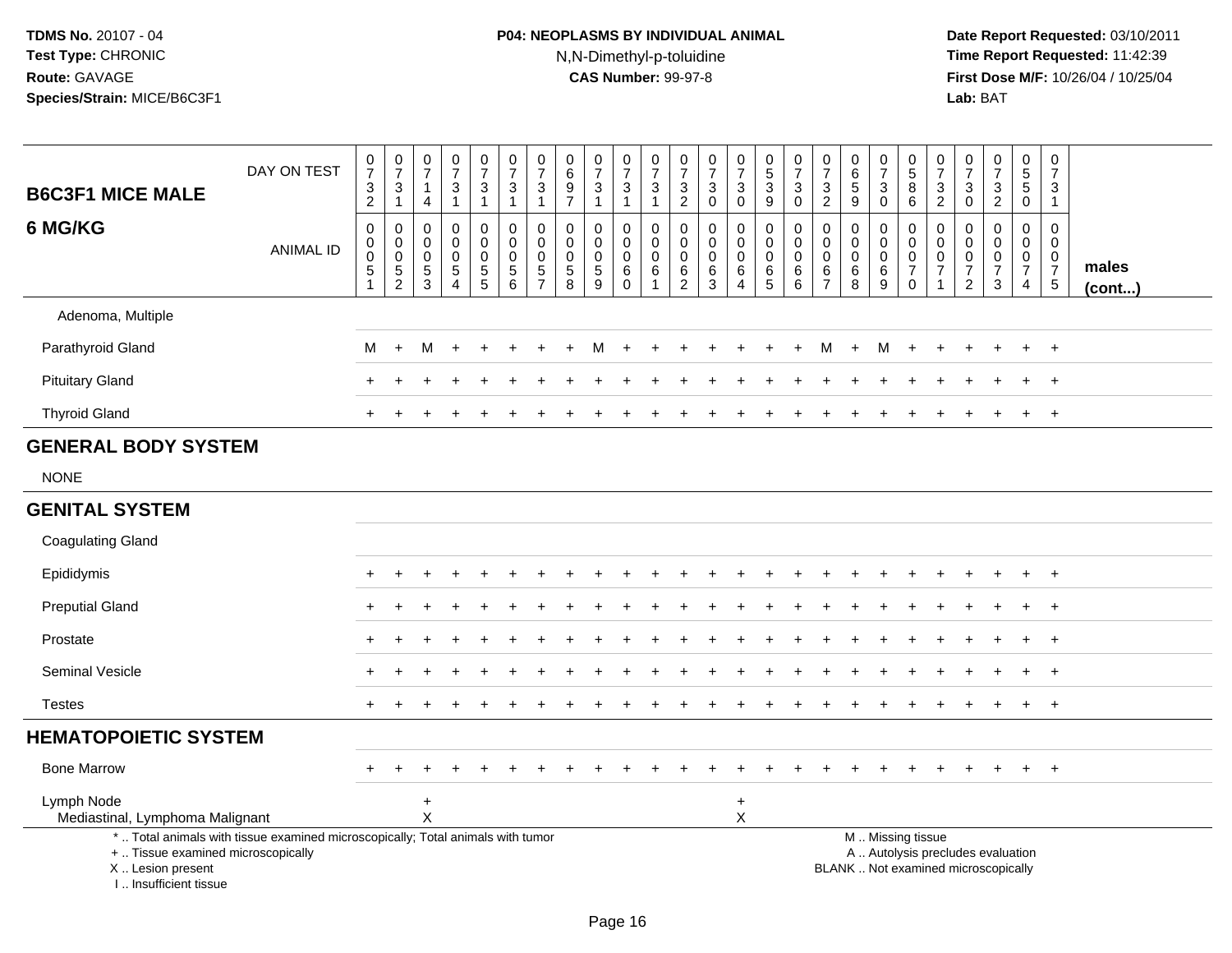# **P04: NEOPLASMS BY INDIVIDUAL ANIMAL**N,N-Dimethyl-p-toluidine

| <b>B6C3F1 MICE MALE</b>                                                                                                     | DAY ON TEST                                                                     | $\frac{0}{7}$<br>$\frac{3}{2}$       | $\frac{0}{7}$<br>$\frac{3}{1}$                                  | 0<br>$\overline{7}$<br>$\mathbf{1}$<br>4                                   | $\frac{0}{7}$<br>3<br>$\mathbf{1}$                                     | $\frac{0}{7}$<br>$\mathbf{3}$<br>$\mathbf{1}$    | $\begin{array}{c} 0 \\ 7 \end{array}$<br>$\mathbf{3}$<br>$\mathbf{1}$ | $\frac{0}{7}$<br>$\mathbf{3}$<br>$\mathbf{1}$  | 0<br>$6\phantom{a}$<br>$9\,$<br>$\overline{7}$ | $\begin{array}{c} 0 \\ 7 \end{array}$<br>$\mathbf{3}$<br>$\overline{1}$ | $\frac{0}{7}$<br>$\mathbf{3}$<br>$\overline{1}$ | $\begin{array}{c} 0 \\ 7 \end{array}$<br>$\sqrt{3}$<br>$\overline{1}$          | $\frac{0}{7}$<br>3<br>$\overline{2}$         | $\frac{0}{7}$<br>$\mathbf{3}$<br>$\mathbf 0$               | $\frac{0}{7}$<br>$\mathbf{3}$<br>0               | $\begin{array}{c} 0 \\ 5 \\ 3 \end{array}$<br>$\overline{9}$ | $\frac{0}{7}$<br>$\sqrt{3}$<br>$\mathbf 0$              | $\frac{0}{7}$<br>$\sqrt{3}$<br>$\overline{2}$ | $\begin{array}{c} 0 \\ 6 \end{array}$<br>$\sqrt{5}$<br>9 | $\frac{0}{7}$<br>3<br>$\pmb{0}$ | $^{\rm 0}_{\rm 5}$<br>8<br>$6\overline{6}$                       | 0<br>$\overline{7}$<br>$\frac{3}{2}$         | $\begin{smallmatrix}0\\7\end{smallmatrix}$<br>$\mathbf{3}$<br>$\overline{0}$ | $\frac{0}{7}$<br>$\frac{3}{2}$                                           | $\begin{array}{c} 0 \\ 5 \end{array}$<br>$\sqrt{5}$<br>$\overline{0}$         | 0<br>$\overline{7}$<br>3<br>$\mathbf{1}$                                   |                       |
|-----------------------------------------------------------------------------------------------------------------------------|---------------------------------------------------------------------------------|--------------------------------------|-----------------------------------------------------------------|----------------------------------------------------------------------------|------------------------------------------------------------------------|--------------------------------------------------|-----------------------------------------------------------------------|------------------------------------------------|------------------------------------------------|-------------------------------------------------------------------------|-------------------------------------------------|--------------------------------------------------------------------------------|----------------------------------------------|------------------------------------------------------------|--------------------------------------------------|--------------------------------------------------------------|---------------------------------------------------------|-----------------------------------------------|----------------------------------------------------------|---------------------------------|------------------------------------------------------------------|----------------------------------------------|------------------------------------------------------------------------------|--------------------------------------------------------------------------|-------------------------------------------------------------------------------|----------------------------------------------------------------------------|-----------------------|
| 6 MG/KG                                                                                                                     | <b>ANIMAL ID</b>                                                                | $\mathbf 0$<br>$\mathbf 0$<br>0<br>5 | $\mathbf 0$<br>$\boldsymbol{0}$<br>$\mathbf 0$<br>$\frac{5}{2}$ | $\mathbf 0$<br>$\mathbf{0}$<br>$\mathbf 0$<br>$\sqrt{5}$<br>$\overline{3}$ | $\mathbf 0$<br>$\Omega$<br>$\mathbf 0$<br>$\sqrt{5}$<br>$\overline{4}$ | 0<br>$\mathbf 0$<br>$\mathbf 0$<br>$\frac{5}{5}$ | 0<br>$\mathbf 0$<br>$\mathbf 0$<br>$\sqrt{5}$<br>6                    | 0<br>$\pmb{0}$<br>$\mathbf 0$<br>$\frac{5}{7}$ | 0<br>0<br>$\mathbf 0$<br>$\sqrt{5}$<br>8       | $\mathbf 0$<br>$\mathbf 0$<br>$\mathbf 0$<br>$\sqrt{5}$<br>9            | 0<br>0<br>$\mathbf 0$<br>$\,6\,$<br>$\Omega$    | $\mathbf 0$<br>$\mathsf 0$<br>$\mathbf 0$<br>$6\phantom{1}6$<br>$\overline{1}$ | 0<br>0<br>$\mathbf 0$<br>6<br>$\overline{2}$ | $\mathbf 0$<br>$\mathbf 0$<br>$\mathbf 0$<br>$\frac{6}{3}$ | 0<br>$\mathsf 0$<br>$\mathbf 0$<br>6<br>$\Delta$ | 0<br>$\mathsf{O}\xspace$<br>$\mathbf 0$<br>$^6_5$            | $\mathbf 0$<br>$\pmb{0}$<br>$\mathbf 0$<br>$\,6\,$<br>6 | 0<br>0<br>$\mathbf 0$<br>6<br>$\overline{7}$  | $\mathbf 0$<br>$\Omega$<br>$\mathbf 0$<br>$\,6\,$<br>8   | 0<br>0<br>$\mathbf 0$<br>6<br>9 | 0<br>$\mathbf 0$<br>$\mathsf 0$<br>$\overline{7}$<br>$\mathbf 0$ | 0<br>0<br>$\mathbf 0$<br>$\overline{7}$<br>1 | $\mathbf 0$<br>0<br>0<br>$\boldsymbol{7}$<br>$\overline{2}$                  | $\mathbf 0$<br>$\mathbf 0$<br>$\pmb{0}$<br>$\overline{7}$<br>3           | $\mathbf 0$<br>$\mathbf 0$<br>$\mathbf 0$<br>$\overline{7}$<br>$\overline{4}$ | $\mathbf 0$<br>$\Omega$<br>$\mathbf 0$<br>$\overline{7}$<br>$\overline{5}$ | males<br>$($ cont $)$ |
| Pancreatic, Lymphoma Malignant<br>Renal, Lymphoma Malignant                                                                 |                                                                                 |                                      |                                                                 |                                                                            |                                                                        |                                                  |                                                                       |                                                |                                                |                                                                         |                                                 |                                                                                |                                              |                                                            | X                                                |                                                              |                                                         |                                               |                                                          |                                 |                                                                  |                                              |                                                                              |                                                                          |                                                                               |                                                                            |                       |
| Lymph Node, Mandibular<br>Lymphoma Malignant                                                                                |                                                                                 |                                      |                                                                 |                                                                            |                                                                        |                                                  |                                                                       |                                                |                                                |                                                                         |                                                 |                                                                                |                                              |                                                            | X                                                |                                                              |                                                         |                                               |                                                          |                                 |                                                                  |                                              |                                                                              |                                                                          |                                                                               |                                                                            |                       |
| Lymph Node, Mesenteric<br>Lymphoma Malignant                                                                                |                                                                                 |                                      |                                                                 |                                                                            |                                                                        |                                                  |                                                                       |                                                |                                                |                                                                         |                                                 | X                                                                              |                                              |                                                            | X                                                |                                                              |                                                         |                                               |                                                          |                                 |                                                                  |                                              |                                                                              |                                                                          | $\ddot{}$                                                                     | $\ddot{}$<br>X                                                             |                       |
| Spleen<br>Hemangiosarcoma<br>Lymphoma Malignant                                                                             |                                                                                 |                                      |                                                                 |                                                                            |                                                                        |                                                  |                                                                       |                                                | X                                              |                                                                         |                                                 | Χ                                                                              |                                              |                                                            | X                                                |                                                              |                                                         |                                               |                                                          |                                 |                                                                  |                                              |                                                                              |                                                                          |                                                                               | Χ                                                                          |                       |
| Thymus<br>Lymphoma Malignant                                                                                                |                                                                                 |                                      |                                                                 |                                                                            |                                                                        |                                                  |                                                                       |                                                |                                                |                                                                         |                                                 | X                                                                              |                                              |                                                            |                                                  |                                                              |                                                         |                                               |                                                          |                                 |                                                                  |                                              |                                                                              |                                                                          |                                                                               | $\ddot{}$                                                                  |                       |
| <b>INTEGUMENTARY SYSTEM</b>                                                                                                 |                                                                                 |                                      |                                                                 |                                                                            |                                                                        |                                                  |                                                                       |                                                |                                                |                                                                         |                                                 |                                                                                |                                              |                                                            |                                                  |                                                              |                                                         |                                               |                                                          |                                 |                                                                  |                                              |                                                                              |                                                                          |                                                                               |                                                                            |                       |
| <b>Mammary Gland</b>                                                                                                        |                                                                                 | м                                    | м                                                               | м                                                                          | M                                                                      | M                                                | м                                                                     | M                                              | M                                              | м                                                                       | м                                               | M                                                                              | м                                            | M                                                          | M                                                | M                                                            | M                                                       | м                                             | м                                                        | M                               | M                                                                | M                                            | M                                                                            | M                                                                        | M                                                                             | M                                                                          |                       |
| Skin<br>Subcutaneous Tissue, Fibrous Histiocytoma<br>Subcutaneous Tissue, Lipoma<br>Subcutaneous Tissue, Melanoma Malignant |                                                                                 |                                      |                                                                 |                                                                            |                                                                        |                                                  |                                                                       |                                                |                                                |                                                                         |                                                 |                                                                                |                                              |                                                            |                                                  |                                                              |                                                         |                                               | X                                                        |                                 |                                                                  |                                              |                                                                              |                                                                          |                                                                               |                                                                            |                       |
| <b>MUSCULOSKELETAL SYSTEM</b>                                                                                               |                                                                                 |                                      |                                                                 |                                                                            |                                                                        |                                                  |                                                                       |                                                |                                                |                                                                         |                                                 |                                                                                |                                              |                                                            |                                                  |                                                              |                                                         |                                               |                                                          |                                 |                                                                  |                                              |                                                                              |                                                                          |                                                                               |                                                                            |                       |
| Bone                                                                                                                        |                                                                                 |                                      |                                                                 |                                                                            |                                                                        |                                                  |                                                                       |                                                |                                                |                                                                         |                                                 |                                                                                |                                              |                                                            |                                                  |                                                              |                                                         |                                               |                                                          |                                 |                                                                  |                                              |                                                                              |                                                                          |                                                                               |                                                                            |                       |
| <b>Skeletal Muscle</b><br>Lymphoma Malignant                                                                                |                                                                                 |                                      |                                                                 |                                                                            |                                                                        |                                                  |                                                                       |                                                |                                                |                                                                         |                                                 |                                                                                | $\ddot{}$<br>$\mathsf X$                     |                                                            |                                                  |                                                              |                                                         |                                               |                                                          |                                 |                                                                  |                                              |                                                                              |                                                                          |                                                                               | $+$                                                                        |                       |
| +  Tissue examined microscopically<br>X  Lesion present<br>I Insufficient tissue                                            | *  Total animals with tissue examined microscopically; Total animals with tumor |                                      |                                                                 |                                                                            |                                                                        |                                                  |                                                                       |                                                |                                                |                                                                         |                                                 |                                                                                |                                              |                                                            |                                                  |                                                              |                                                         |                                               |                                                          |                                 | M  Missing tissue                                                |                                              |                                                                              | A  Autolysis precludes evaluation<br>BLANK  Not examined microscopically |                                                                               |                                                                            |                       |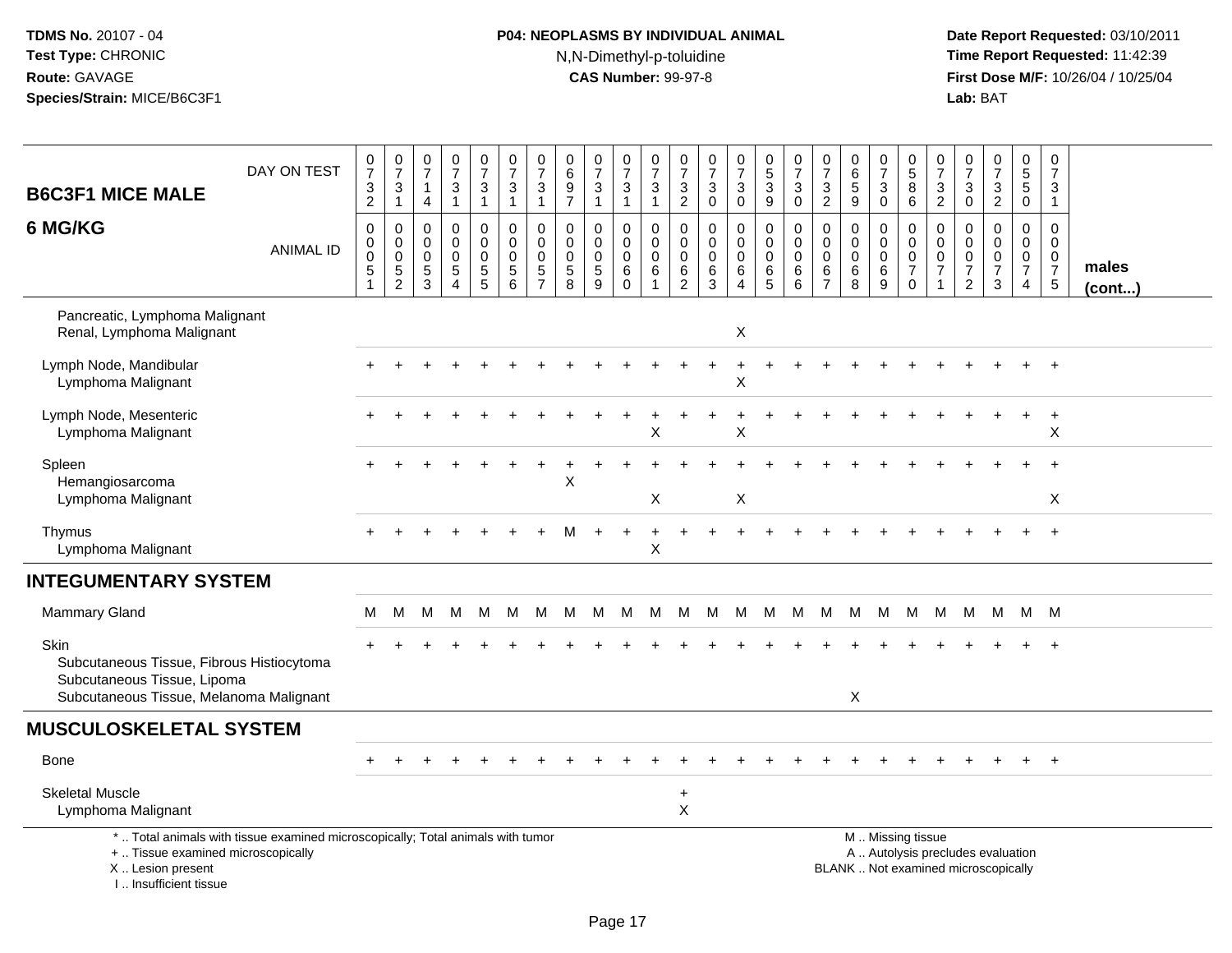# **P04: NEOPLASMS BY INDIVIDUAL ANIMAL**N,N-Dimethyl-p-toluidine

 **Date Report Requested:** 03/10/2011 **Time Report Requested:** 11:42:39 **First Dose M/F:** 10/26/04 / 10/25/04<br>**Lab:** BAT **Lab:** BAT

| <b>B6C3F1 MICE MALE</b>                                                                                                                                                                           | DAY ON TEST                                                                     | $\mathbf 0$<br>$\overline{7}$<br>$\mathbf{3}$<br>$\overline{2}$ | $\frac{0}{7}$<br>$\sqrt{3}$<br>$\overline{1}$       | 0<br>$\overline{7}$<br>$\overline{1}$<br>4 | 0<br>$\overline{7}$<br>$\mathbf{3}$<br>$\mathbf{1}$               | 0<br>$\overline{7}$<br>$\mathbf{3}$<br>1         | 0<br>$\overline{7}$<br>3<br>$\mathbf{1}$           | 0<br>$\overline{7}$<br>3<br>$\mathbf{1}$                         | 0<br>$\,6\,$<br>9<br>$\overline{7}$      | $\frac{0}{7}$<br>$\mathbf{3}$<br>$\overline{1}$               | 0<br>$\overline{7}$<br>$\mathbf{3}$<br>$\overline{1}$     | 0<br>$\overline{7}$<br>$\mathbf{3}$<br>$\overline{1}$          | 0<br>$\overline{7}$<br>3<br>$\overline{2}$ | $\frac{0}{7}$<br>$\sqrt{3}$<br>$\overline{0}$ | 0<br>$\overline{7}$<br>$\mathbf{3}$<br>$\Omega$      | 0<br>$\frac{5}{3}$<br>9     | $\frac{0}{7}$<br>$\sqrt{3}$<br>$\mathbf 0$      | 0<br>$\overline{7}$<br>3<br>$\overline{2}$                          | 0<br>$\,6\,$<br>$\sqrt{5}$<br>9                             | 0<br>$\overline{7}$<br>3<br>$\mathbf{0}$ | 0<br>$5\,$<br>8<br>6                                                   | 0<br>$\overline{7}$<br>3<br>$\overline{2}$              | 0<br>$\overline{7}$<br>$\mathbf{3}$<br>$\Omega$        | $\begin{array}{c} 0 \\ 7 \end{array}$<br>$\frac{3}{2}$         | 0<br>$\begin{array}{c} 5 \\ 5 \end{array}$<br>$\mathbf 0$           | 0<br>$\overline{7}$<br>3<br>$\mathbf{1}$                         |                 |
|---------------------------------------------------------------------------------------------------------------------------------------------------------------------------------------------------|---------------------------------------------------------------------------------|-----------------------------------------------------------------|-----------------------------------------------------|--------------------------------------------|-------------------------------------------------------------------|--------------------------------------------------|----------------------------------------------------|------------------------------------------------------------------|------------------------------------------|---------------------------------------------------------------|-----------------------------------------------------------|----------------------------------------------------------------|--------------------------------------------|-----------------------------------------------|------------------------------------------------------|-----------------------------|-------------------------------------------------|---------------------------------------------------------------------|-------------------------------------------------------------|------------------------------------------|------------------------------------------------------------------------|---------------------------------------------------------|--------------------------------------------------------|----------------------------------------------------------------|---------------------------------------------------------------------|------------------------------------------------------------------|-----------------|
| 6 MG/KG                                                                                                                                                                                           | <b>ANIMAL ID</b>                                                                | 0<br>$\mathbf 0$<br>0<br>$\sqrt{5}$                             | 0<br>$\boldsymbol{0}$<br>$\pmb{0}$<br>$\frac{5}{2}$ | 0<br>$\Omega$<br>0<br>$\sqrt{5}$<br>3      | 0<br>$\Omega$<br>$\Omega$<br>$\sqrt{5}$<br>$\boldsymbol{\Lambda}$ | 0<br>$\mathbf 0$<br>$\mathbf 0$<br>$\frac{5}{5}$ | 0<br>$\mathbf 0$<br>$\mathbf 0$<br>$\sqrt{5}$<br>6 | 0<br>$\mathbf 0$<br>$\mathbf 0$<br>$\mathbf 5$<br>$\overline{7}$ | 0<br>$\mathbf 0$<br>0<br>$\sqrt{5}$<br>8 | $\mathbf 0$<br>$\mathbf 0$<br>$\mathbf 0$<br>$\,$ 5 $\,$<br>9 | 0<br>$\mathbf 0$<br>$\mathbf 0$<br>$\,6\,$<br>$\mathbf 0$ | $\mathbf 0$<br>$\mathbf 0$<br>$\mathbf 0$<br>6<br>$\mathbf{1}$ | 0<br>0<br>0<br>6<br>$\overline{2}$         | 0<br>$\mathbf 0$<br>$\mathbf 0$<br>6<br>3     | 0<br>0<br>$\mathbf 0$<br>6<br>$\boldsymbol{\Lambda}$ | 0<br>0<br>0<br>$\,6\,$<br>5 | $\mathbf 0$<br>$\mathbf 0$<br>0<br>$\,6\,$<br>6 | $\mathbf 0$<br>$\Omega$<br>$\mathbf 0$<br>$\,6\,$<br>$\overline{7}$ | $\mathbf 0$<br>$\mathbf{0}$<br>$\mathbf{0}$<br>$\,6\,$<br>8 | 0<br>0<br>$\mathbf 0$<br>6<br>9          | 0<br>$\mathsf{O}\xspace$<br>$\pmb{0}$<br>$\overline{7}$<br>$\mathbf 0$ | 0<br>$\mathbf 0$<br>0<br>$\overline{7}$<br>$\mathbf{1}$ | 0<br>$\Omega$<br>0<br>$\overline{7}$<br>$\overline{2}$ | $\mathbf 0$<br>$\mathbf 0$<br>$\pmb{0}$<br>$\overline{7}$<br>3 | 0<br>$\mathbf 0$<br>$\mathbf 0$<br>$\overline{7}$<br>$\overline{4}$ | $\mathbf 0$<br>$\mathbf 0$<br>$\mathbf 0$<br>$\overline{7}$<br>5 | males<br>(cont) |
| <b>NERVOUS SYSTEM</b>                                                                                                                                                                             |                                                                                 |                                                                 |                                                     |                                            |                                                                   |                                                  |                                                    |                                                                  |                                          |                                                               |                                                           |                                                                |                                            |                                               |                                                      |                             |                                                 |                                                                     |                                                             |                                          |                                                                        |                                                         |                                                        |                                                                |                                                                     |                                                                  |                 |
| <b>Brain</b>                                                                                                                                                                                      |                                                                                 |                                                                 |                                                     |                                            |                                                                   |                                                  |                                                    |                                                                  |                                          |                                                               |                                                           |                                                                |                                            |                                               |                                                      |                             |                                                 |                                                                     |                                                             |                                          |                                                                        |                                                         |                                                        |                                                                |                                                                     | $+$                                                              |                 |
| <b>RESPIRATORY SYSTEM</b>                                                                                                                                                                         |                                                                                 |                                                                 |                                                     |                                            |                                                                   |                                                  |                                                    |                                                                  |                                          |                                                               |                                                           |                                                                |                                            |                                               |                                                      |                             |                                                 |                                                                     |                                                             |                                          |                                                                        |                                                         |                                                        |                                                                |                                                                     |                                                                  |                 |
| Lung<br>Alveolar/Bronchiolar Adenoma<br>Alveolar/Bronchiolar Adenoma, Multiple<br>Alveolar/Bronchiolar Carcinoma<br>Alveolar/Bronchiolar Carcinoma, Multiple<br>Hepatoblastoma, Metastatic, Liver |                                                                                 | $\times$                                                        |                                                     |                                            |                                                                   | Χ                                                |                                                    |                                                                  |                                          |                                                               |                                                           | Χ                                                              | $\mathsf X$                                | X                                             | $\boldsymbol{\mathsf{X}}$                            | X                           | X                                               | X                                                                   |                                                             | X                                        |                                                                        |                                                         |                                                        |                                                                |                                                                     |                                                                  |                 |
| Hepatocellular Carcinoma, Metastatic, Liver<br>Osteosarcoma, Metastatic, Uncertain Primary<br>Site<br>Bronchus, Adenoma                                                                           |                                                                                 |                                                                 |                                                     |                                            |                                                                   |                                                  |                                                    |                                                                  |                                          |                                                               | X                                                         |                                                                |                                            | X                                             |                                                      |                             | X                                               |                                                                     | X                                                           |                                          | $\boldsymbol{\mathsf{X}}$                                              |                                                         |                                                        |                                                                |                                                                     |                                                                  |                 |
| Nose<br>Respiratory Epithelium, Adenoma                                                                                                                                                           |                                                                                 |                                                                 |                                                     |                                            |                                                                   |                                                  |                                                    |                                                                  |                                          |                                                               |                                                           | $\times$                                                       |                                            |                                               |                                                      |                             |                                                 |                                                                     |                                                             |                                          |                                                                        |                                                         |                                                        |                                                                |                                                                     |                                                                  |                 |
| Trachea                                                                                                                                                                                           |                                                                                 |                                                                 |                                                     |                                            |                                                                   |                                                  |                                                    |                                                                  |                                          |                                                               |                                                           |                                                                |                                            |                                               |                                                      |                             |                                                 |                                                                     |                                                             |                                          |                                                                        |                                                         |                                                        |                                                                |                                                                     |                                                                  |                 |
| <b>SPECIAL SENSES SYSTEM</b>                                                                                                                                                                      |                                                                                 |                                                                 |                                                     |                                            |                                                                   |                                                  |                                                    |                                                                  |                                          |                                                               |                                                           |                                                                |                                            |                                               |                                                      |                             |                                                 |                                                                     |                                                             |                                          |                                                                        |                                                         |                                                        |                                                                |                                                                     |                                                                  |                 |
| Eye                                                                                                                                                                                               |                                                                                 |                                                                 |                                                     |                                            |                                                                   |                                                  |                                                    |                                                                  |                                          |                                                               |                                                           |                                                                |                                            |                                               |                                                      |                             |                                                 |                                                                     |                                                             |                                          |                                                                        |                                                         |                                                        |                                                                |                                                                     | $+$                                                              |                 |
| Harderian Gland<br>Adenoma<br>Carcinoma                                                                                                                                                           |                                                                                 |                                                                 |                                                     |                                            |                                                                   |                                                  |                                                    |                                                                  |                                          |                                                               |                                                           |                                                                |                                            |                                               |                                                      |                             |                                                 |                                                                     |                                                             |                                          |                                                                        |                                                         |                                                        |                                                                |                                                                     |                                                                  |                 |
| <b>URINARY SYSTEM</b>                                                                                                                                                                             |                                                                                 |                                                                 |                                                     |                                            |                                                                   |                                                  |                                                    |                                                                  |                                          |                                                               |                                                           |                                                                |                                            |                                               |                                                      |                             |                                                 |                                                                     |                                                             |                                          |                                                                        |                                                         |                                                        |                                                                |                                                                     |                                                                  |                 |
| +  Tissue examined microscopically<br>X  Lesion present                                                                                                                                           | *  Total animals with tissue examined microscopically; Total animals with tumor |                                                                 |                                                     |                                            |                                                                   |                                                  |                                                    |                                                                  |                                          |                                                               |                                                           |                                                                |                                            |                                               |                                                      |                             |                                                 |                                                                     | BLANK  Not examined microscopically                         |                                          | M  Missing tissue                                                      | A  Autolysis precludes evaluation                       |                                                        |                                                                |                                                                     |                                                                  |                 |

I .. Insufficient tissue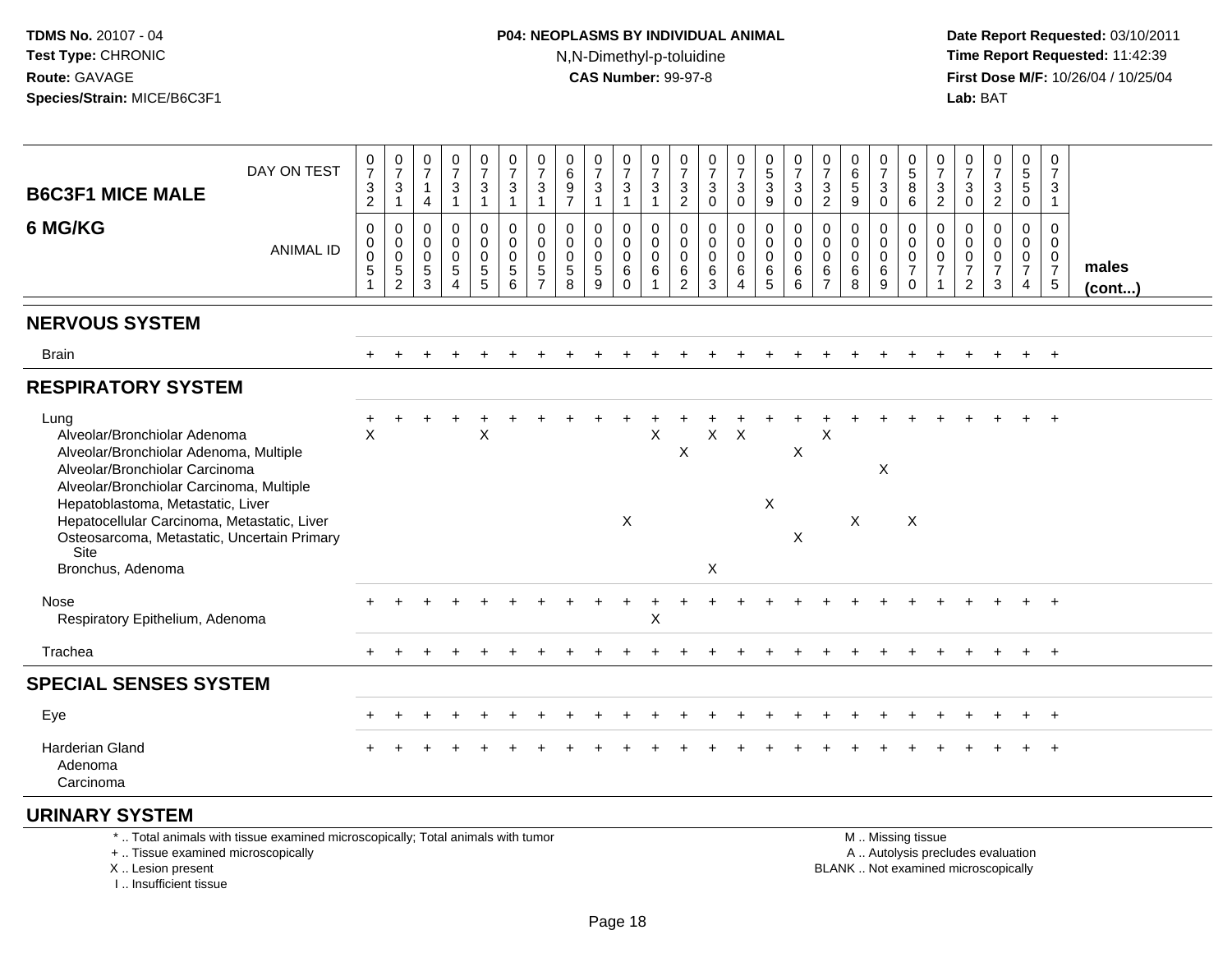#### **P04: NEOPLASMS BY INDIVIDUAL ANIMAL**N,N-Dimethyl-p-toluidine

 **Date Report Requested:** 03/10/2011 **Time Report Requested:** 11:42:39 **First Dose M/F:** 10/26/04 / 10/25/04 Lab: BAT **Lab:** BAT

| <b>B6C3F1 MICE MALE</b><br>6 MG/KG                    | DAY ON TEST<br><b>ANIMAL ID</b> | $\frac{0}{7}$<br>$\sqrt{3}$<br>$\overline{2}$<br>0<br>$\,0\,$<br>$\pmb{0}$<br>5 | $\frac{0}{7}$<br>$\mathsf 3$<br>0<br>$\pmb{0}$<br>$\pmb{0}$<br>5 | $\overline{ }$<br>4<br>0<br>$\mathbf 0$<br>$\pmb{0}$<br>5 | 0<br>$\overline{ }$<br>3<br>0<br>0<br>$\mathsf 0$<br>5 | $\frac{0}{7}$<br>$\ensuremath{\mathsf{3}}$<br>$\mathbf 0$<br>$\pmb{0}$<br>$\mathsf 0$<br>$\sqrt{5}$ | 0<br>$\rightarrow$<br>$\sqrt{3}$<br>0<br>$\pmb{0}$<br>$\pmb{0}$<br>$\sqrt{5}$ | 0<br>$\overline{ }$<br>$\sqrt{3}$<br>0<br>$\pmb{0}$<br>$\pmb{0}$<br>$\sqrt{5}$ | 0<br>$\,6\,$<br>$\boldsymbol{9}$<br>$\overline{ }$<br>0<br>$\pmb{0}$<br>$\pmb{0}$<br>$\sqrt{5}$ | $\frac{0}{7}$<br>$\mathsf 3$<br>$\overline{A}$<br>0<br>$\mathsf 0$<br>$\mathsf 0$<br>$\sqrt{5}$ | 0<br>$\overline{7}$<br>$\ensuremath{\mathsf{3}}$<br>0<br>$\mathbf 0$<br>$\boldsymbol{0}$<br>6 | $\overline{ }$<br>3<br>0<br>$\mathbf 0$<br>6 | $\mathbf 0$<br>$\overline{ }$<br>$\ensuremath{\mathsf{3}}$<br>$\overline{c}$<br>0<br>$\pmb{0}$<br>$\pmb{0}$<br>$\,6\,$ | 0<br>$\overline{ }$<br>$\ensuremath{\mathsf{3}}$<br>0<br>0<br>$\pmb{0}$<br>$\pmb{0}$<br>$\,6\,$ | $\frac{0}{7}$<br>$\mathbf{3}$<br>$\mathbf 0$<br>0<br>$\pmb{0}$<br>$\pmb{0}$<br>$\,6\,$ | $\pmb{0}$<br>$\frac{5}{3}$<br>$\boldsymbol{9}$<br>0<br>$_{\rm 0}^{\rm 0}$<br>$\,6\,$ | $\boldsymbol{0}$<br>$\overline{ }$<br>3<br>$\mathbf 0$<br>0<br>$\pmb{0}$<br>$\pmb{0}$<br>$\,6\,$ | $\overline{ }$<br>3<br>$\overline{c}$<br>$\mathbf 0$<br>$\boldsymbol{0}$<br>$\mathbf 0$<br>6 | 0<br>6<br>$5\phantom{.0}$<br>9<br>0<br>0<br>0<br>6 | $\frac{0}{7}$<br>$\ensuremath{\mathsf{3}}$<br>$\mathbf 0$<br>$\mathbf 0$<br>$\mathbf 0$<br>$\pmb{0}$<br>6 | $\begin{array}{c} 0 \\ 5 \end{array}$<br>$\bf 8$<br>$\,6$<br>0<br>$\pmb{0}$<br>$\pmb{0}$<br>$\rightarrow$ | 0<br>$\overline{ }$<br>$\sqrt{3}$<br>2<br>0<br>$\pmb{0}$<br>$\pmb{0}$<br>$\overline{ }$ | 0<br>$\overline{z}$<br>$\sqrt{3}$<br>$\mathbf 0$<br>0<br>$\begin{smallmatrix} 0\\0 \end{smallmatrix}$<br>$\overline{ }$ | $\frac{0}{7}$<br>$\mathbf{3}$<br>$\overline{c}$<br>0<br>0<br>$\frac{0}{7}$ | 0<br>5<br>5<br>$\mathbf 0$<br>0<br>$\boldsymbol{0}$<br>$\boldsymbol{0}$<br>$\overline{ }$ | $\overline{ }$<br>3<br>0<br>0<br>$\overline{ }$ | males  |
|-------------------------------------------------------|---------------------------------|---------------------------------------------------------------------------------|------------------------------------------------------------------|-----------------------------------------------------------|--------------------------------------------------------|-----------------------------------------------------------------------------------------------------|-------------------------------------------------------------------------------|--------------------------------------------------------------------------------|-------------------------------------------------------------------------------------------------|-------------------------------------------------------------------------------------------------|-----------------------------------------------------------------------------------------------|----------------------------------------------|------------------------------------------------------------------------------------------------------------------------|-------------------------------------------------------------------------------------------------|----------------------------------------------------------------------------------------|--------------------------------------------------------------------------------------|--------------------------------------------------------------------------------------------------|----------------------------------------------------------------------------------------------|----------------------------------------------------|-----------------------------------------------------------------------------------------------------------|-----------------------------------------------------------------------------------------------------------|-----------------------------------------------------------------------------------------|-------------------------------------------------------------------------------------------------------------------------|----------------------------------------------------------------------------|-------------------------------------------------------------------------------------------|-------------------------------------------------|--------|
|                                                       |                                 |                                                                                 | $\overline{c}$                                                   | 3                                                         | 4                                                      | 5                                                                                                   | 6                                                                             | $\rightarrow$                                                                  | 8                                                                                               | 9                                                                                               | $\Omega$                                                                                      |                                              | $\overline{c}$                                                                                                         | $\sqrt{3}$                                                                                      | $\overline{4}$                                                                         | $\overline{5}$                                                                       | 6                                                                                                | $\overline{ }$                                                                               | 8                                                  | 9                                                                                                         | $\mathbf 0$                                                                                               |                                                                                         | $\overline{2}$                                                                                                          | $\mathbf{3}$                                                               | 4                                                                                         | 5                                               | (cont) |
| Kidney<br>Hepatocellular Carcinoma, Metastatic, Liver |                                 |                                                                                 |                                                                  |                                                           |                                                        |                                                                                                     |                                                                               |                                                                                |                                                                                                 |                                                                                                 |                                                                                               |                                              |                                                                                                                        |                                                                                                 |                                                                                        |                                                                                      |                                                                                                  |                                                                                              |                                                    |                                                                                                           |                                                                                                           |                                                                                         |                                                                                                                         |                                                                            | $+$                                                                                       | <u>+</u>                                        |        |
| Urethra                                               |                                 |                                                                                 |                                                                  |                                                           |                                                        |                                                                                                     |                                                                               |                                                                                |                                                                                                 |                                                                                                 |                                                                                               |                                              |                                                                                                                        |                                                                                                 |                                                                                        |                                                                                      |                                                                                                  |                                                                                              |                                                    |                                                                                                           |                                                                                                           |                                                                                         |                                                                                                                         |                                                                            |                                                                                           |                                                 |        |
| <b>Urinary Bladder</b>                                |                                 |                                                                                 |                                                                  |                                                           |                                                        |                                                                                                     |                                                                               |                                                                                |                                                                                                 |                                                                                                 |                                                                                               |                                              |                                                                                                                        |                                                                                                 |                                                                                        |                                                                                      |                                                                                                  |                                                                                              |                                                    |                                                                                                           |                                                                                                           |                                                                                         |                                                                                                                         |                                                                            | $+$                                                                                       | $+$                                             |        |
| <b>SYSTEMIC LESIONS</b>                               |                                 |                                                                                 |                                                                  |                                                           |                                                        |                                                                                                     |                                                                               |                                                                                |                                                                                                 |                                                                                                 |                                                                                               |                                              |                                                                                                                        |                                                                                                 |                                                                                        |                                                                                      |                                                                                                  |                                                                                              |                                                    |                                                                                                           |                                                                                                           |                                                                                         |                                                                                                                         |                                                                            |                                                                                           |                                                 |        |
| Multiple Organ<br>Lymphoma Malignant                  |                                 |                                                                                 |                                                                  | Χ                                                         |                                                        |                                                                                                     |                                                                               |                                                                                |                                                                                                 |                                                                                                 |                                                                                               | X                                            | X                                                                                                                      |                                                                                                 | X                                                                                      |                                                                                      |                                                                                                  |                                                                                              |                                                    |                                                                                                           |                                                                                                           |                                                                                         |                                                                                                                         |                                                                            | $+$                                                                                       | $\mathbf +$<br>X                                |        |

\* .. Total animals with tissue examined microscopically; Total animals with tumor

+ .. Tissue examined microscopically

- X .. Lesion present
- I .. Insufficient tissue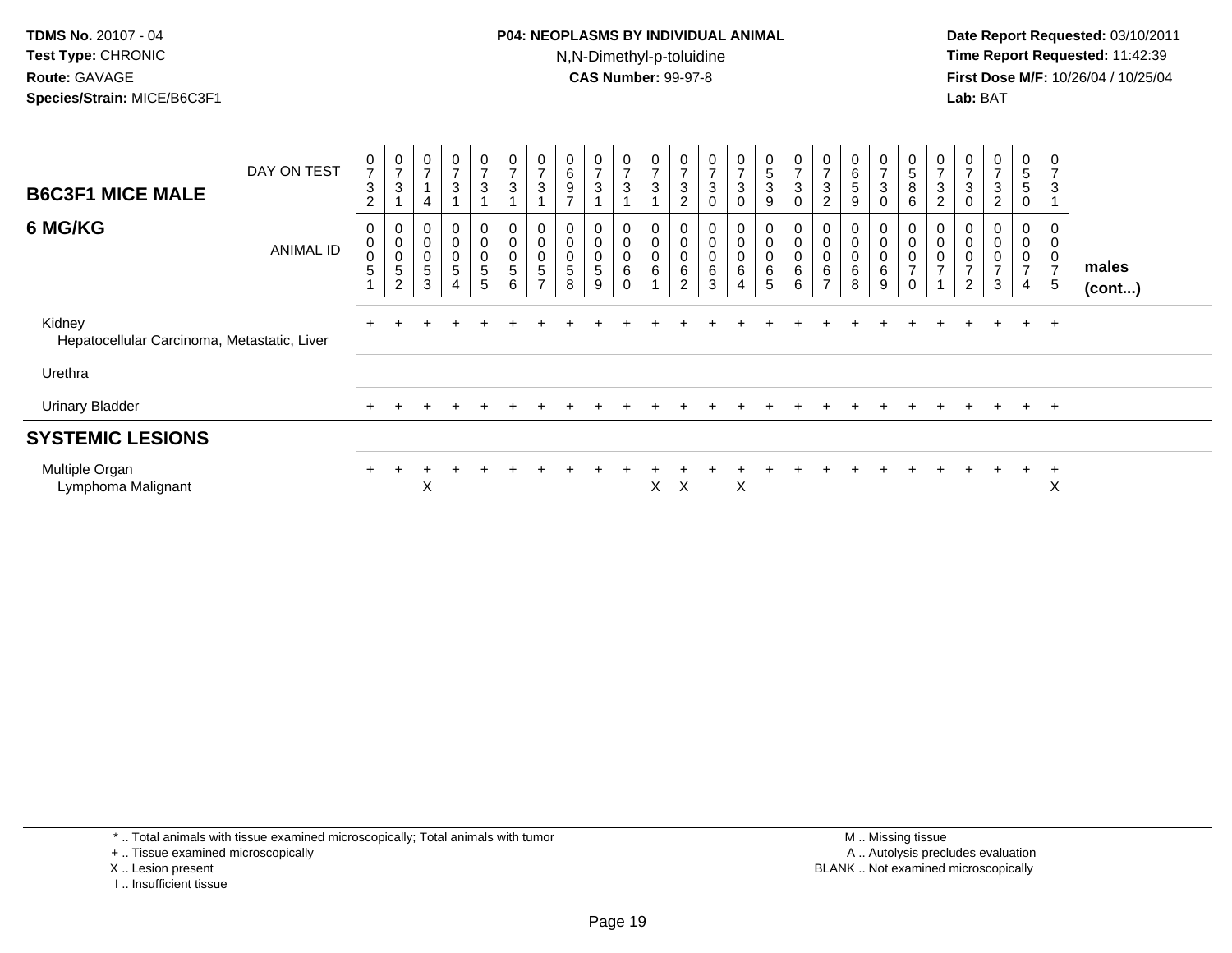# **P04: NEOPLASMS BY INDIVIDUAL ANIMAL**N,N-Dimethyl-p-toluidine

 **Date Report Requested:** 03/10/2011 **Time Report Requested:** 11:42:39 **First Dose M/F:** 10/26/04 / 10/25/04 Lab: BAT **Lab:** BAT

| <b>B6C3F1 MICE MALE</b><br>6 MG/KG                                                                                                                                                                                                         | DAY ON TEST<br><b>ANIMAL ID</b> | 0<br>6<br>9<br>4<br>$\mathbf 0$<br>0<br>0<br>$\boldsymbol{7}$<br>6 | $\frac{0}{7}$<br>$\sqrt{3}$<br>$\pmb{0}$<br>0<br>$\pmb{0}$<br>$\mathbf 0$<br>$\overline{7}$<br>$\overline{7}$ | $\frac{0}{7}$<br>$\ensuremath{\mathsf{3}}$<br>$\sqrt{2}$<br>$\mathsf{O}\xspace$<br>0<br>$\mathsf{O}\xspace$<br>$\overline{7}$<br>8 | $\begin{array}{c} 0 \\ 5 \\ 7 \end{array}$<br>8<br>$\pmb{0}$<br>$\pmb{0}$<br>$\pmb{0}$<br>$\overline{7}$<br>9 | $\begin{smallmatrix}0\\7\end{smallmatrix}$<br>$\mathsf 3$<br>$\overline{1}$<br>$\mathbf 0$<br>$\mathbf 0$<br>$\mathbf 0$<br>$\bf 8$<br>$\mathbf 0$ | $\frac{0}{7}$<br>$\ensuremath{\mathsf{3}}$<br>$\mathbf{1}$<br>$\pmb{0}$<br>$\mathbf 0$<br>$\mathbf 0$<br>8<br>$\overline{1}$ | $\frac{0}{7}$<br>$\sqrt{3}$<br>$\overline{2}$<br>$\mathbf 0$<br>$\mathbf 0$<br>$\mathbf 0$<br>8<br>$\overline{2}$ | $\frac{0}{7}$<br>$\mathbf{3}$<br>$\mathbf 0$<br>$\mathbf 0$<br>$\mathbf 0$<br>$\mathbf 0$<br>8<br>$\mathbf{3}$ | $\frac{0}{7}$<br>3<br>$\overline{c}$<br>0<br>0<br>0<br>8<br>$\overline{4}$ | $\frac{0}{7}$<br>$\boldsymbol{0}$<br>4<br>0<br>$\mathbf 0$<br>$\mathbf 0$<br>$^8$ 5 | $\frac{0}{7}$<br>$\pmb{0}$<br>$\overline{c}$<br>$\pmb{0}$<br>$\pmb{0}$<br>$\mathbf 0$<br>8<br>$\,6$ | $\begin{array}{c} 0 \\ 6 \end{array}$<br>$\,6\,$<br>$6\phantom{1}$<br>$\mathbf 0$<br>$\mathbf 0$<br>$\boldsymbol{0}$<br>$\,8\,$<br>$\overline{7}$ | $\frac{0}{7}$<br>$\mathbf 3$<br>$\overline{1}$<br>$\mathbf 0$<br>$\mathbf 0$<br>$\mathbf 0$<br>8<br>8 | $\begin{smallmatrix}0\\7\end{smallmatrix}$<br>$\mathsf 3$<br>$\mathbf{1}$<br>0<br>$\pmb{0}$<br>$\mathsf{O}\xspace$<br>$\bf 8$<br>$9\,$ | $^{\rm 0}_{\rm 5}$<br>$\,$ 5 $\,$<br>5<br>$\mathbf 0$<br>$\pmb{0}$<br>$\mathbf 0$<br>9<br>$\pmb{0}$ | $\frac{0}{7}$<br>$\mathbf{3}$<br>$\overline{2}$<br>0<br>$\pmb{0}$<br>$\pmb{0}$<br>9<br>1 | $\begin{smallmatrix}0\0\0\end{smallmatrix}$<br>$\,6\,$<br>$\,8\,$<br>$\mathbf 0$<br>$\mathbf 0$<br>$\mathbf 0$<br>9<br>$\overline{2}$ | $\frac{0}{7}$<br>$\ensuremath{\mathsf{3}}$<br>0<br>0<br>$\pmb{0}$<br>9<br>3 | $\frac{0}{7}$<br>$\ensuremath{\mathsf{3}}$<br>$\overline{1}$<br>0<br>$\mathbf 0$<br>$\mathbf 0$<br>9<br>$\overline{4}$ | $\frac{0}{7}$<br>$\frac{3}{2}$<br>$\mathbf 0$<br>$\mathsf{O}$<br>$\mathbf 0$<br>$\begin{array}{c} 9 \\ 5 \end{array}$ | $\begin{array}{c} 0 \\ 5 \end{array}$<br>$\boldsymbol{9}$<br>$9\,$<br>$\mathbf 0$<br>$\mathbf 0$<br>$\mathbf 0$<br>9<br>$\,6\,$ | $\frac{0}{7}$<br>$\mathsf 3$<br>$\overline{2}$<br>$\overline{0}$<br>$\mathbf 0$<br>$\mathbf 0$<br>$\frac{9}{7}$ | $\frac{0}{7}$<br>$\frac{3}{2}$<br>0<br>0<br>$\mathbf 0$<br>9<br>8 | $\frac{0}{7}$<br>$\ensuremath{\mathsf{3}}$<br>$\overline{2}$<br>$\mathbf 0$<br>0<br>$\mathbf 0$<br>9<br>9 | 0<br>$\overline{7}$<br>3<br>$\overline{2}$<br>$\mathbf 0$<br>0<br>$\mathbf{1}$<br>0<br>0 | * TOTALS                                                                                 |
|--------------------------------------------------------------------------------------------------------------------------------------------------------------------------------------------------------------------------------------------|---------------------------------|--------------------------------------------------------------------|---------------------------------------------------------------------------------------------------------------|------------------------------------------------------------------------------------------------------------------------------------|---------------------------------------------------------------------------------------------------------------|----------------------------------------------------------------------------------------------------------------------------------------------------|------------------------------------------------------------------------------------------------------------------------------|-------------------------------------------------------------------------------------------------------------------|----------------------------------------------------------------------------------------------------------------|----------------------------------------------------------------------------|-------------------------------------------------------------------------------------|-----------------------------------------------------------------------------------------------------|---------------------------------------------------------------------------------------------------------------------------------------------------|-------------------------------------------------------------------------------------------------------|----------------------------------------------------------------------------------------------------------------------------------------|-----------------------------------------------------------------------------------------------------|------------------------------------------------------------------------------------------|---------------------------------------------------------------------------------------------------------------------------------------|-----------------------------------------------------------------------------|------------------------------------------------------------------------------------------------------------------------|-----------------------------------------------------------------------------------------------------------------------|---------------------------------------------------------------------------------------------------------------------------------|-----------------------------------------------------------------------------------------------------------------|-------------------------------------------------------------------|-----------------------------------------------------------------------------------------------------------|------------------------------------------------------------------------------------------|------------------------------------------------------------------------------------------|
| <b>ALIMENTARY SYSTEM</b>                                                                                                                                                                                                                   |                                 |                                                                    |                                                                                                               |                                                                                                                                    |                                                                                                               |                                                                                                                                                    |                                                                                                                              |                                                                                                                   |                                                                                                                |                                                                            |                                                                                     |                                                                                                     |                                                                                                                                                   |                                                                                                       |                                                                                                                                        |                                                                                                     |                                                                                          |                                                                                                                                       |                                                                             |                                                                                                                        |                                                                                                                       |                                                                                                                                 |                                                                                                                 |                                                                   |                                                                                                           |                                                                                          |                                                                                          |
| Esophagus                                                                                                                                                                                                                                  |                                 |                                                                    |                                                                                                               |                                                                                                                                    |                                                                                                               |                                                                                                                                                    |                                                                                                                              |                                                                                                                   |                                                                                                                |                                                                            |                                                                                     |                                                                                                     |                                                                                                                                                   |                                                                                                       |                                                                                                                                        |                                                                                                     |                                                                                          |                                                                                                                                       |                                                                             |                                                                                                                        |                                                                                                                       |                                                                                                                                 |                                                                                                                 |                                                                   |                                                                                                           |                                                                                          | 50                                                                                       |
| Gallbladder                                                                                                                                                                                                                                |                                 |                                                                    |                                                                                                               |                                                                                                                                    |                                                                                                               |                                                                                                                                                    |                                                                                                                              |                                                                                                                   |                                                                                                                |                                                                            |                                                                                     |                                                                                                     |                                                                                                                                                   |                                                                                                       |                                                                                                                                        |                                                                                                     |                                                                                          |                                                                                                                                       |                                                                             |                                                                                                                        |                                                                                                                       |                                                                                                                                 |                                                                                                                 |                                                                   |                                                                                                           |                                                                                          | 50                                                                                       |
| Intestine Large, Cecum                                                                                                                                                                                                                     |                                 |                                                                    |                                                                                                               |                                                                                                                                    |                                                                                                               |                                                                                                                                                    |                                                                                                                              |                                                                                                                   |                                                                                                                |                                                                            |                                                                                     |                                                                                                     |                                                                                                                                                   |                                                                                                       |                                                                                                                                        |                                                                                                     |                                                                                          |                                                                                                                                       |                                                                             |                                                                                                                        |                                                                                                                       |                                                                                                                                 |                                                                                                                 |                                                                   |                                                                                                           |                                                                                          | 50                                                                                       |
| Intestine Large, Colon                                                                                                                                                                                                                     |                                 |                                                                    |                                                                                                               |                                                                                                                                    |                                                                                                               |                                                                                                                                                    |                                                                                                                              |                                                                                                                   |                                                                                                                |                                                                            |                                                                                     |                                                                                                     |                                                                                                                                                   |                                                                                                       |                                                                                                                                        |                                                                                                     |                                                                                          |                                                                                                                                       |                                                                             |                                                                                                                        |                                                                                                                       |                                                                                                                                 |                                                                                                                 |                                                                   |                                                                                                           |                                                                                          | 50                                                                                       |
| Intestine Large, Rectum                                                                                                                                                                                                                    |                                 |                                                                    |                                                                                                               |                                                                                                                                    |                                                                                                               |                                                                                                                                                    |                                                                                                                              |                                                                                                                   |                                                                                                                |                                                                            |                                                                                     |                                                                                                     |                                                                                                                                                   |                                                                                                       |                                                                                                                                        |                                                                                                     |                                                                                          |                                                                                                                                       |                                                                             |                                                                                                                        |                                                                                                                       |                                                                                                                                 |                                                                                                                 |                                                                   |                                                                                                           | $+$                                                                                      | 50                                                                                       |
| Intestine Small, Duodenum                                                                                                                                                                                                                  |                                 |                                                                    |                                                                                                               |                                                                                                                                    |                                                                                                               |                                                                                                                                                    |                                                                                                                              |                                                                                                                   |                                                                                                                |                                                                            |                                                                                     |                                                                                                     |                                                                                                                                                   |                                                                                                       |                                                                                                                                        |                                                                                                     |                                                                                          |                                                                                                                                       |                                                                             |                                                                                                                        |                                                                                                                       |                                                                                                                                 |                                                                                                                 |                                                                   |                                                                                                           |                                                                                          | 50                                                                                       |
| Intestine Small, Ileum                                                                                                                                                                                                                     |                                 |                                                                    |                                                                                                               |                                                                                                                                    |                                                                                                               |                                                                                                                                                    |                                                                                                                              |                                                                                                                   |                                                                                                                |                                                                            |                                                                                     |                                                                                                     |                                                                                                                                                   |                                                                                                       |                                                                                                                                        |                                                                                                     |                                                                                          |                                                                                                                                       |                                                                             |                                                                                                                        |                                                                                                                       |                                                                                                                                 |                                                                                                                 |                                                                   |                                                                                                           |                                                                                          | 50                                                                                       |
| Intestine Small, Jejunum<br>Adenoma<br>Peyer's Patch, Lymphoma Malignant                                                                                                                                                                   |                                 |                                                                    |                                                                                                               |                                                                                                                                    |                                                                                                               |                                                                                                                                                    |                                                                                                                              |                                                                                                                   |                                                                                                                |                                                                            |                                                                                     |                                                                                                     |                                                                                                                                                   |                                                                                                       |                                                                                                                                        |                                                                                                     |                                                                                          |                                                                                                                                       |                                                                             |                                                                                                                        |                                                                                                                       |                                                                                                                                 |                                                                                                                 |                                                                   |                                                                                                           |                                                                                          | 50<br>1<br>1                                                                             |
| Liver<br>Fibrous Histiocytoma, Metastatic, Skin<br>Hemangiosarcoma<br>Hepatoblastoma<br>Hepatocellular Adenoma<br>Hepatocellular Adenoma, Multiple<br>Hepatocellular Carcinoma<br>Hepatocellular Carcinoma, Multiple<br>Lymphoma Malignant |                                 | X                                                                  | $\boldsymbol{\mathsf{X}}$                                                                                     | $\boldsymbol{\mathsf{X}}$<br>X                                                                                                     | X                                                                                                             | $\boldsymbol{\mathsf{X}}$                                                                                                                          | Χ<br>$\boldsymbol{\mathsf{X}}$                                                                                               |                                                                                                                   | $\mathsf{X}$                                                                                                   | $\boldsymbol{\mathsf{X}}$<br>$X$ $X$                                       |                                                                                     | $\mathsf{X}$                                                                                        |                                                                                                                                                   |                                                                                                       | X<br>$X$ $X$<br>$X$ $X$                                                                                                                |                                                                                                     |                                                                                          | X                                                                                                                                     | X X X X                                                                     |                                                                                                                        | X                                                                                                                     | $\boldsymbol{\mathsf{X}}$                                                                                                       | $\boldsymbol{\mathsf{X}}$                                                                                       | X                                                                 | $\mathsf{X}$<br>X                                                                                         | Χ                                                                                        | 50<br>1<br>$\mathbf{2}$<br>5<br>15<br>19<br>18<br>$\overline{\mathbf{r}}$<br>$\mathbf 2$ |

\* .. Total animals with tissue examined microscopically; Total animals with tumor

+ .. Tissue examined microscopically

X .. Lesion present

I .. Insufficient tissue

M .. Missing tissue

y the contract of the contract of the contract of the contract of the contract of the contract of the contract of  $A$ . Autolysis precludes evaluation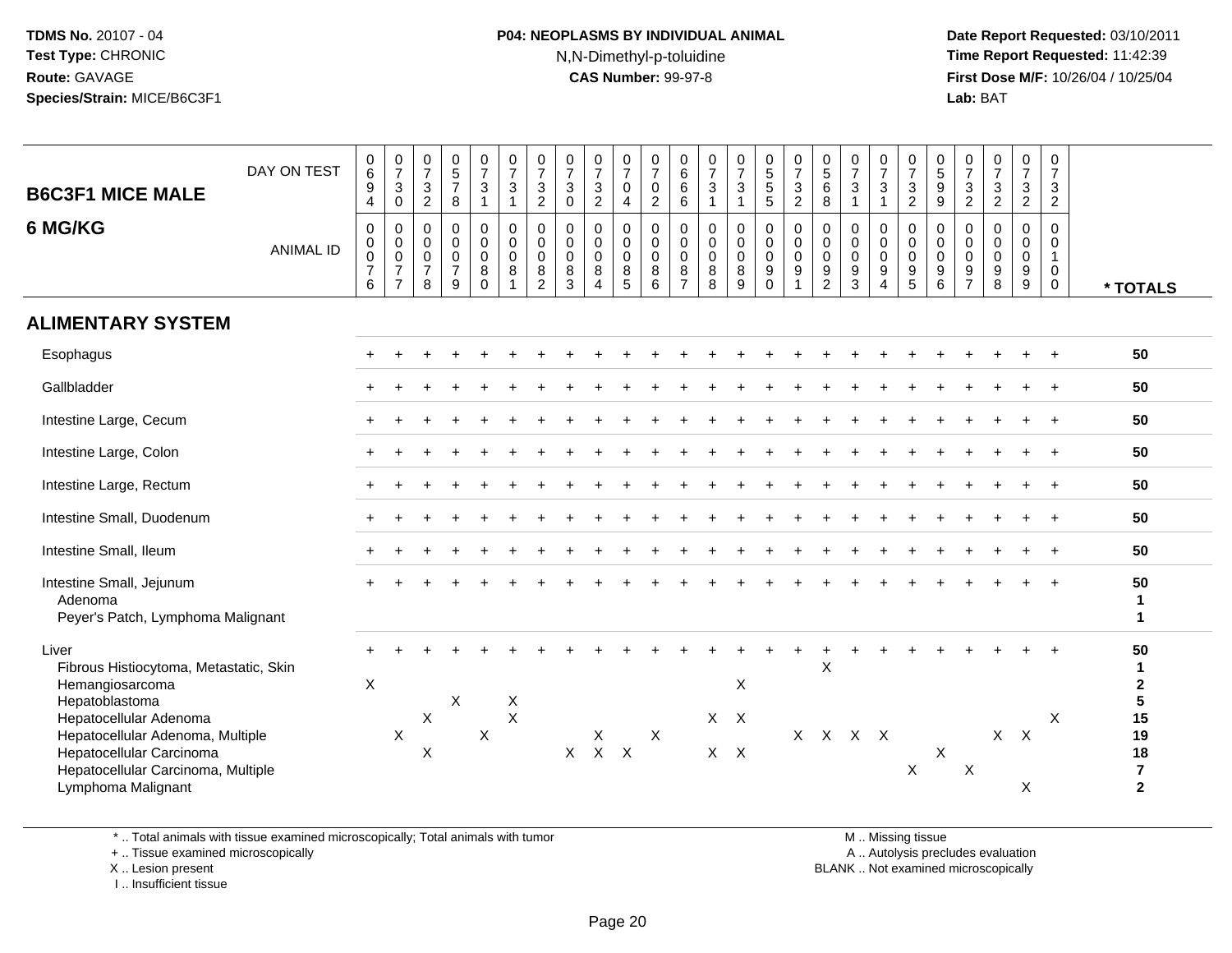# **P04: NEOPLASMS BY INDIVIDUAL ANIMAL**N,N-Dimethyl-p-toluidine

 **Date Report Requested:** 03/10/2011 **Time Report Requested:** 11:42:39 **First Dose M/F:** 10/26/04 / 10/25/04<br>**Lab:** BAT **Lab:** BAT

| <b>B6C3F1 MICE MALE</b>                                                          | DAY ON TEST                                                                     | 0<br>$\,6\,$<br>9<br>4                       | $\boldsymbol{0}$<br>$\overline{7}$<br>$\mathbf{3}$<br>$\mathbf 0$   | $\frac{0}{7}$<br>$\frac{3}{2}$                                   | $\begin{array}{c} 0 \\ 5 \\ 7 \end{array}$<br>8        | 0<br>$\overline{7}$<br>3<br>$\mathbf{1}$ | $\boldsymbol{0}$<br>$\overline{7}$<br>$\mathbf{3}$<br>$\overline{1}$  | 0<br>$\overline{7}$<br>3<br>$\overline{2}$                       | $\frac{0}{7}$<br>$\mathbf{3}$<br>$\overline{0}$          | 0<br>$\overline{7}$<br>3<br>$\overline{2}$                     | 0<br>$\overline{7}$<br>$\mathsf{O}$<br>$\overline{4}$ | 0<br>$\overline{7}$<br>0<br>$\overline{2}$                | 0<br>$\,6$<br>6<br>6                                          | 0<br>$\overline{7}$<br>3<br>$\mathbf{1}$         | 0<br>$\overline{7}$<br>3<br>1                   | 0<br>5<br>5<br>5                                                   | $\boldsymbol{0}$<br>$\overline{7}$<br>$\frac{3}{2}$              | 0<br>$\sqrt{5}$<br>6<br>8                           | 0<br>$\overline{7}$<br>3<br>$\mathbf{1}$          | 0<br>$\overline{7}$<br>3<br>1                               | 0<br>$\overline{7}$<br>$\mathbf{3}$<br>$\overline{2}$ | 0<br>$\sqrt{5}$<br>9<br>$\overline{9}$                                          | 0<br>$\overline{7}$<br>$\frac{3}{2}$                                      | $\frac{0}{7}$<br>$\frac{3}{2}$                                          | 0<br>$\overline{7}$<br>3<br>$\overline{2}$     | 0<br>$\overline{7}$<br>3<br>$\overline{2}$                     |                        |
|----------------------------------------------------------------------------------|---------------------------------------------------------------------------------|----------------------------------------------|---------------------------------------------------------------------|------------------------------------------------------------------|--------------------------------------------------------|------------------------------------------|-----------------------------------------------------------------------|------------------------------------------------------------------|----------------------------------------------------------|----------------------------------------------------------------|-------------------------------------------------------|-----------------------------------------------------------|---------------------------------------------------------------|--------------------------------------------------|-------------------------------------------------|--------------------------------------------------------------------|------------------------------------------------------------------|-----------------------------------------------------|---------------------------------------------------|-------------------------------------------------------------|-------------------------------------------------------|---------------------------------------------------------------------------------|---------------------------------------------------------------------------|-------------------------------------------------------------------------|------------------------------------------------|----------------------------------------------------------------|------------------------|
| 6 MG/KG                                                                          | <b>ANIMAL ID</b>                                                                | 0<br>$\mathbf 0$<br>0<br>$\overline{7}$<br>6 | 0<br>$\mathbf 0$<br>$\mathbf 0$<br>$\overline{7}$<br>$\overline{7}$ | $\mathbf 0$<br>$\mathbf 0$<br>$\mathbf 0$<br>$\overline{7}$<br>8 | $\mathbf 0$<br>0<br>$\mathbf 0$<br>$\overline{7}$<br>9 | 0<br>0<br>0<br>8<br>$\mathbf 0$          | $\mathbf 0$<br>$\mathbf 0$<br>$\mathbf 0$<br>$\, 8$<br>$\overline{1}$ | $\mathbf 0$<br>$\mathbf 0$<br>$\mathbf 0$<br>8<br>$\overline{2}$ | $\mathbf 0$<br>$\mathbf 0$<br>$\mathbf 0$<br>$\, 8$<br>3 | $\mathbf 0$<br>0<br>$\mathbf 0$<br>8<br>$\boldsymbol{\Lambda}$ | 0<br>0<br>0<br>$\bf 8$<br>5                           | $\mathbf 0$<br>$\mathbf 0$<br>$\mathbf 0$<br>$\bf 8$<br>6 | $\mathbf 0$<br>$\Omega$<br>$\mathbf 0$<br>8<br>$\overline{7}$ | $\mathbf 0$<br>$\Omega$<br>$\mathbf 0$<br>8<br>8 | 0<br>$\mathbf 0$<br>$\mathbf 0$<br>$\bf 8$<br>9 | 0<br>$\mathbf 0$<br>$\mathbf 0$<br>$\boldsymbol{9}$<br>$\mathbf 0$ | $\mathbf 0$<br>$\mathbf 0$<br>$\mathbf 0$<br>9<br>$\overline{1}$ | 0<br>$\Omega$<br>$\mathbf 0$<br>9<br>$\overline{2}$ | $\Omega$<br>$\Omega$<br>$\mathbf 0$<br>$9\,$<br>3 | 0<br>$\mathbf 0$<br>0<br>$\boldsymbol{9}$<br>$\overline{4}$ | $\mathbf 0$<br>0<br>0<br>$\boldsymbol{9}$<br>5        | $\mathbf 0$<br>$\mathbf 0$<br>$\mathbf 0$<br>$\boldsymbol{9}$<br>$6\phantom{1}$ | $\Omega$<br>$\Omega$<br>$\mathbf 0$<br>$\boldsymbol{9}$<br>$\overline{7}$ | $\mathbf 0$<br>$\Omega$<br>$\Omega$<br>9<br>8                           | $\mathbf 0$<br>0<br>0<br>$\boldsymbol{9}$<br>9 | 0<br>$\mathbf 0$<br>$\mathbf{1}$<br>$\mathbf 0$<br>$\mathbf 0$ | * TOTALS               |
| Mesentery                                                                        |                                                                                 |                                              |                                                                     |                                                                  |                                                        |                                          |                                                                       |                                                                  |                                                          |                                                                |                                                       |                                                           | $\ddot{}$                                                     |                                                  | $\ddot{}$                                       |                                                                    |                                                                  |                                                     |                                                   |                                                             |                                                       |                                                                                 |                                                                           |                                                                         |                                                |                                                                | 3                      |
| Pancreas                                                                         |                                                                                 |                                              |                                                                     |                                                                  |                                                        |                                          |                                                                       |                                                                  |                                                          |                                                                |                                                       |                                                           |                                                               |                                                  |                                                 |                                                                    |                                                                  |                                                     |                                                   |                                                             |                                                       |                                                                                 |                                                                           |                                                                         |                                                |                                                                | 50                     |
| Salivary Glands<br>Hepatocellular Carcinoma, Metastatic, Liver                   |                                                                                 |                                              |                                                                     |                                                                  |                                                        |                                          |                                                                       |                                                                  |                                                          |                                                                |                                                       |                                                           |                                                               |                                                  |                                                 |                                                                    |                                                                  |                                                     |                                                   |                                                             | Χ                                                     |                                                                                 |                                                                           |                                                                         |                                                |                                                                | 50<br>$\mathbf 1$      |
| Stomach, Forestomach<br>Squamous Cell Papilloma                                  |                                                                                 |                                              |                                                                     |                                                                  |                                                        |                                          |                                                                       |                                                                  |                                                          |                                                                |                                                       |                                                           |                                                               |                                                  |                                                 |                                                                    | X                                                                |                                                     |                                                   |                                                             |                                                       |                                                                                 |                                                                           |                                                                         |                                                |                                                                | 50<br>$\mathbf 1$      |
| Stomach, Glandular                                                               |                                                                                 |                                              |                                                                     |                                                                  |                                                        |                                          |                                                                       |                                                                  |                                                          |                                                                |                                                       |                                                           |                                                               |                                                  |                                                 |                                                                    |                                                                  |                                                     |                                                   |                                                             |                                                       |                                                                                 |                                                                           |                                                                         |                                                |                                                                | 50                     |
| Tooth<br>Odontoma                                                                |                                                                                 |                                              | X                                                                   |                                                                  |                                                        |                                          |                                                                       |                                                                  |                                                          |                                                                |                                                       |                                                           |                                                               |                                                  |                                                 |                                                                    |                                                                  |                                                     |                                                   |                                                             |                                                       |                                                                                 |                                                                           |                                                                         |                                                |                                                                | 38<br>$\mathbf{1}$     |
| <b>CARDIOVASCULAR SYSTEM</b>                                                     |                                                                                 |                                              |                                                                     |                                                                  |                                                        |                                          |                                                                       |                                                                  |                                                          |                                                                |                                                       |                                                           |                                                               |                                                  |                                                 |                                                                    |                                                                  |                                                     |                                                   |                                                             |                                                       |                                                                                 |                                                                           |                                                                         |                                                |                                                                |                        |
| <b>Blood Vessel</b>                                                              |                                                                                 |                                              |                                                                     |                                                                  |                                                        |                                          |                                                                       |                                                                  |                                                          |                                                                |                                                       |                                                           |                                                               |                                                  |                                                 |                                                                    |                                                                  |                                                     |                                                   |                                                             |                                                       |                                                                                 |                                                                           |                                                                         |                                                |                                                                | 50                     |
| Heart                                                                            |                                                                                 |                                              |                                                                     |                                                                  |                                                        |                                          |                                                                       |                                                                  |                                                          |                                                                |                                                       |                                                           |                                                               |                                                  |                                                 |                                                                    |                                                                  |                                                     |                                                   |                                                             |                                                       |                                                                                 |                                                                           |                                                                         |                                                | $\ddot{}$                                                      | 50                     |
| <b>ENDOCRINE SYSTEM</b>                                                          |                                                                                 |                                              |                                                                     |                                                                  |                                                        |                                          |                                                                       |                                                                  |                                                          |                                                                |                                                       |                                                           |                                                               |                                                  |                                                 |                                                                    |                                                                  |                                                     |                                                   |                                                             |                                                       |                                                                                 |                                                                           |                                                                         |                                                |                                                                |                        |
| <b>Adrenal Cortex</b><br>Bilateral, Subcapsular, Adenoma<br>Subcapsular, Adenoma |                                                                                 |                                              |                                                                     |                                                                  |                                                        |                                          |                                                                       |                                                                  |                                                          |                                                                |                                                       |                                                           |                                                               |                                                  | X                                               |                                                                    |                                                                  |                                                     |                                                   |                                                             |                                                       |                                                                                 |                                                                           |                                                                         |                                                |                                                                | 50<br>$\mathbf 1$<br>4 |
| Adrenal Medulla                                                                  |                                                                                 |                                              |                                                                     |                                                                  |                                                        |                                          |                                                                       |                                                                  |                                                          |                                                                |                                                       |                                                           |                                                               |                                                  |                                                 |                                                                    |                                                                  |                                                     |                                                   |                                                             |                                                       |                                                                                 |                                                                           |                                                                         |                                                |                                                                | 50                     |
| Islets, Pancreatic<br>Adenoma                                                    |                                                                                 |                                              |                                                                     |                                                                  |                                                        |                                          |                                                                       |                                                                  |                                                          |                                                                |                                                       |                                                           |                                                               |                                                  |                                                 |                                                                    |                                                                  |                                                     |                                                   |                                                             |                                                       |                                                                                 |                                                                           |                                                                         |                                                |                                                                | 50<br>-1               |
| +  Tissue examined microscopically<br>X Lesion present                           | *  Total animals with tissue examined microscopically; Total animals with tumor |                                              |                                                                     |                                                                  |                                                        |                                          |                                                                       |                                                                  |                                                          |                                                                |                                                       |                                                           |                                                               |                                                  |                                                 |                                                                    |                                                                  |                                                     |                                                   |                                                             | M  Missing tissue                                     |                                                                                 |                                                                           | A  Autolysis precludes evaluation<br>BLANK Not examined microscopically |                                                |                                                                |                        |

I .. Insufficient tissue

lot examined microscopically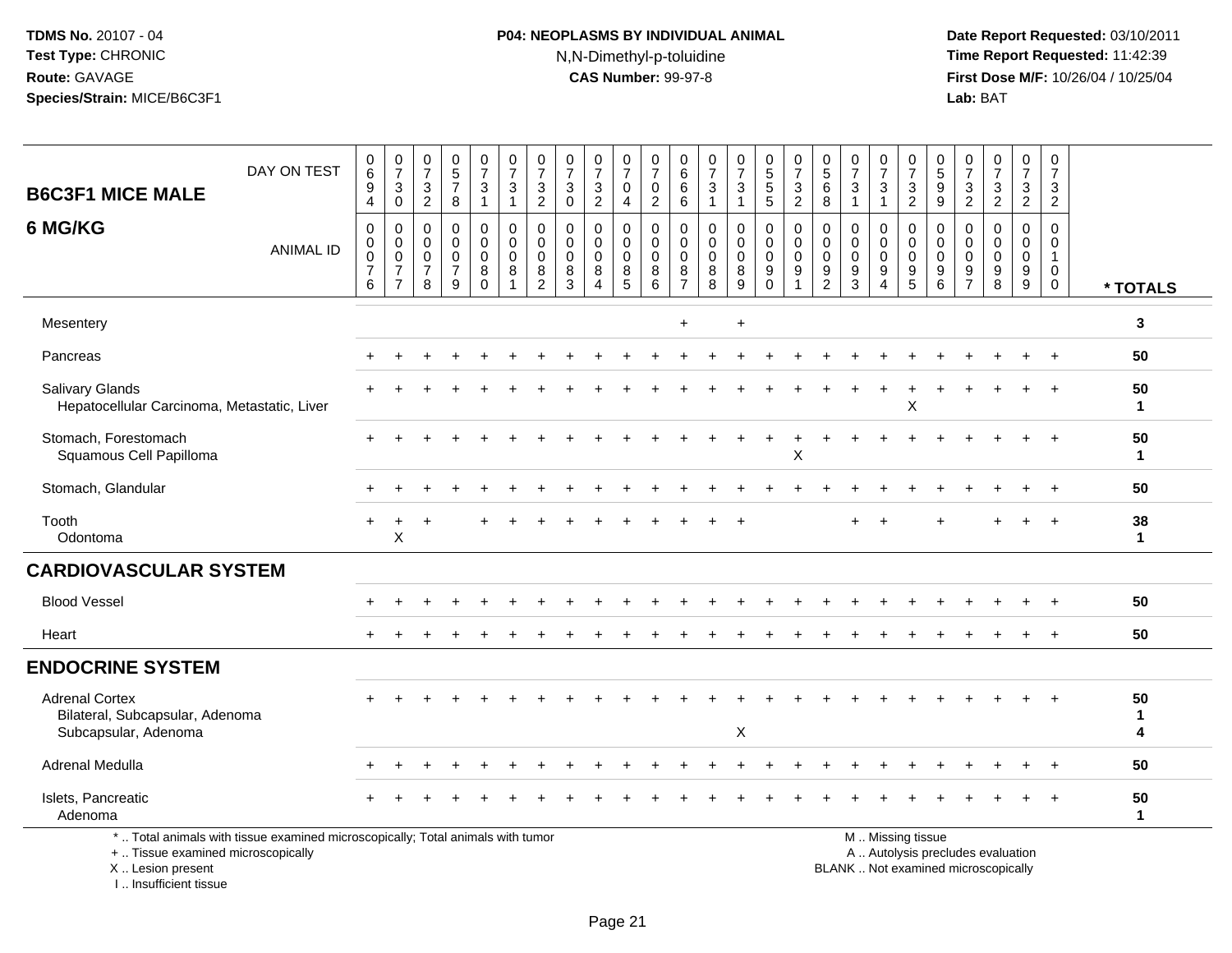# **P04: NEOPLASMS BY INDIVIDUAL ANIMAL**N,N-Dimethyl-p-toluidine

 **Date Report Requested:** 03/10/2011 **Time Report Requested:** 11:42:39 **First Dose M/F:** 10/26/04 / 10/25/04<br>**Lab:** BAT **Lab:** BAT

| <b>B6C3F1 MICE MALE</b>                       | DAY ON TEST                                                                     | $\begin{array}{c} 0 \\ 6 \\ 9 \\ 4 \end{array}$                               | $\frac{0}{7}$<br>$\sqrt{3}$<br>$\overline{0}$                       | $\frac{0}{7}$<br>$\sqrt{3}$<br>$\overline{2}$                    | $\begin{array}{c} 0 \\ 5 \\ 7 \end{array}$<br>8                  | $\frac{0}{7}$<br>3<br>$\mathbf{1}$                       | $\frac{0}{7}$<br>$\mathsf 3$<br>$\mathbf{1}$ | $\frac{0}{7}$<br>$\frac{3}{2}$                                                            | $\begin{array}{c} 0 \\ 7 \end{array}$<br>$_{\rm 0}^3$      | $\frac{0}{7}$<br>$\frac{3}{2}$                                   | $\frac{0}{7}$<br>$\mathsf{O}\xspace$<br>4              | $\frac{0}{7}$<br>$\pmb{0}$<br>$\overline{2}$                   | $_6^0$<br>$\overline{6}$<br>6                       | $\frac{0}{7}$<br>$\ensuremath{\mathsf{3}}$<br>$\mathbf{1}$ | $\begin{array}{c} 0 \\ 7 \end{array}$<br>$\frac{3}{1}$               | 0<br>5<br>5<br>5                                    | $\frac{0}{7}$<br>$\frac{3}{2}$                               | $\begin{array}{c} 0 \\ 5 \end{array}$<br>6<br>8        | $\frac{0}{7}$<br>$\ensuremath{\mathsf{3}}$<br>$\overline{1}$ | $\frac{0}{7}$<br>3<br>$\mathbf{1}$                                       | $\frac{0}{7}$<br>$\frac{3}{2}$                                            | $\begin{array}{c} 0 \\ 5 \end{array}$<br>$\frac{9}{9}$ | $\frac{0}{7}$<br>$\frac{3}{2}$                   | $\begin{array}{c} 0 \\ 7 \end{array}$<br>$\frac{3}{2}$  | $\frac{0}{7}$<br>3<br>$\overline{2}$                             | $\frac{0}{7}$<br>$\frac{3}{2}$                                           |                   |
|-----------------------------------------------|---------------------------------------------------------------------------------|-------------------------------------------------------------------------------|---------------------------------------------------------------------|------------------------------------------------------------------|------------------------------------------------------------------|----------------------------------------------------------|----------------------------------------------|-------------------------------------------------------------------------------------------|------------------------------------------------------------|------------------------------------------------------------------|--------------------------------------------------------|----------------------------------------------------------------|-----------------------------------------------------|------------------------------------------------------------|----------------------------------------------------------------------|-----------------------------------------------------|--------------------------------------------------------------|--------------------------------------------------------|--------------------------------------------------------------|--------------------------------------------------------------------------|---------------------------------------------------------------------------|--------------------------------------------------------|--------------------------------------------------|---------------------------------------------------------|------------------------------------------------------------------|--------------------------------------------------------------------------|-------------------|
| 6 MG/KG                                       | <b>ANIMAL ID</b>                                                                | $\boldsymbol{0}$<br>$\mathbf 0$<br>$\mathsf{O}\xspace$<br>$\overline{7}$<br>6 | 0<br>$\mathsf 0$<br>$\mathbf 0$<br>$\overline{7}$<br>$\overline{7}$ | $\mathbf 0$<br>$\mathbf 0$<br>$\mathbf 0$<br>$\overline{7}$<br>8 | $\mathbf 0$<br>$\mathbf 0$<br>$\mathbf 0$<br>$\overline{7}$<br>9 | $\mathsf{O}$<br>$\mathbf 0$<br>$\mathbf 0$<br>$_{0}^{8}$ | 0<br>$\mathbf 0$<br>0<br>8                   | $\pmb{0}$<br>$\mathbf 0$<br>$\mathbf 0$<br>$\begin{smallmatrix} 8 \\ 2 \end{smallmatrix}$ | $\mathbf 0$<br>$\mathbf 0$<br>$\mathbf 0$<br>$\frac{8}{3}$ | $\mathbf 0$<br>$\mathbf 0$<br>$\mathbf 0$<br>8<br>$\overline{4}$ | 0<br>$\mathbf 0$<br>$\mathbf 0$<br>8<br>$\overline{5}$ | $\pmb{0}$<br>$\mathbf 0$<br>$\mathbf 0$<br>8<br>$\overline{6}$ | 0<br>$\mathbf 0$<br>$\Omega$<br>8<br>$\overline{7}$ | $\mathbf 0$<br>$\mathbf 0$<br>$\mathbf 0$<br>$_{8}^8$      | $\pmb{0}$<br>$\mathbf 0$<br>$\mathbf 0$<br>$\bf 8$<br>$\overline{9}$ | $\pmb{0}$<br>$\pmb{0}$<br>$\mathbf 0$<br>$_{0}^{9}$ | $\pmb{0}$<br>$\mathbf 0$<br>$\mathbf 0$<br>9<br>$\mathbf{1}$ | 0<br>$\mathbf 0$<br>$\mathbf 0$<br>9<br>$\overline{c}$ | $\mathbf 0$<br>$\mathbf 0$<br>$\mathbf 0$<br>$\frac{9}{3}$   | $\mathbf 0$<br>$\mathbf 0$<br>$\mathbf 0$<br>9<br>$\boldsymbol{\Lambda}$ | 0<br>$\mathsf{O}$<br>$\mathbf 0$<br>$\begin{array}{c} 9 \\ 5 \end{array}$ | 0<br>$\Omega$<br>$\Omega$<br>9<br>$\overline{6}$       | 0<br>$\mathbf 0$<br>$\mathbf 0$<br>$\frac{9}{7}$ | $\mathbf 0$<br>$\mathbf 0$<br>$\mathbf 0$<br>$_{8}^{9}$ | $\mathbf 0$<br>$\mathbf 0$<br>$\mathbf 0$<br>9<br>$\overline{9}$ | $\mathbf 0$<br>$\mathbf 0$<br>$\mathbf{1}$<br>$\mathbf 0$<br>$\mathbf 0$ | * TOTALS          |
| Adenoma, Multiple                             |                                                                                 |                                                                               |                                                                     |                                                                  |                                                                  |                                                          |                                              |                                                                                           |                                                            | $\pmb{\times}$                                                   |                                                        |                                                                |                                                     |                                                            |                                                                      |                                                     |                                                              |                                                        |                                                              |                                                                          |                                                                           |                                                        |                                                  |                                                         |                                                                  |                                                                          | $\mathbf 1$       |
| Parathyroid Gland                             |                                                                                 |                                                                               |                                                                     |                                                                  |                                                                  |                                                          |                                              |                                                                                           |                                                            |                                                                  |                                                        |                                                                |                                                     |                                                            |                                                                      |                                                     |                                                              |                                                        |                                                              |                                                                          |                                                                           |                                                        | +                                                | м                                                       | $+$                                                              | M                                                                        | 43                |
| <b>Pituitary Gland</b>                        |                                                                                 |                                                                               |                                                                     |                                                                  |                                                                  |                                                          |                                              |                                                                                           |                                                            |                                                                  |                                                        |                                                                |                                                     |                                                            |                                                                      |                                                     |                                                              |                                                        |                                                              |                                                                          |                                                                           |                                                        |                                                  |                                                         | $\div$                                                           | $\ddot{}$                                                                | 50                |
| <b>Thyroid Gland</b>                          |                                                                                 |                                                                               |                                                                     |                                                                  |                                                                  |                                                          |                                              |                                                                                           |                                                            |                                                                  |                                                        |                                                                |                                                     |                                                            |                                                                      |                                                     |                                                              |                                                        |                                                              |                                                                          |                                                                           |                                                        |                                                  |                                                         |                                                                  |                                                                          | 50                |
| <b>GENERAL BODY SYSTEM</b>                    |                                                                                 |                                                                               |                                                                     |                                                                  |                                                                  |                                                          |                                              |                                                                                           |                                                            |                                                                  |                                                        |                                                                |                                                     |                                                            |                                                                      |                                                     |                                                              |                                                        |                                                              |                                                                          |                                                                           |                                                        |                                                  |                                                         |                                                                  |                                                                          |                   |
| <b>NONE</b>                                   |                                                                                 |                                                                               |                                                                     |                                                                  |                                                                  |                                                          |                                              |                                                                                           |                                                            |                                                                  |                                                        |                                                                |                                                     |                                                            |                                                                      |                                                     |                                                              |                                                        |                                                              |                                                                          |                                                                           |                                                        |                                                  |                                                         |                                                                  |                                                                          |                   |
| <b>GENITAL SYSTEM</b>                         |                                                                                 |                                                                               |                                                                     |                                                                  |                                                                  |                                                          |                                              |                                                                                           |                                                            |                                                                  |                                                        |                                                                |                                                     |                                                            |                                                                      |                                                     |                                                              |                                                        |                                                              |                                                                          |                                                                           |                                                        |                                                  |                                                         |                                                                  |                                                                          |                   |
| <b>Coagulating Gland</b>                      |                                                                                 |                                                                               |                                                                     |                                                                  |                                                                  |                                                          |                                              |                                                                                           |                                                            |                                                                  |                                                        |                                                                |                                                     |                                                            |                                                                      |                                                     |                                                              | $\ddot{}$                                              |                                                              |                                                                          |                                                                           |                                                        |                                                  |                                                         |                                                                  |                                                                          | $\mathbf{1}$      |
| Epididymis                                    |                                                                                 |                                                                               |                                                                     |                                                                  |                                                                  |                                                          |                                              |                                                                                           |                                                            |                                                                  |                                                        |                                                                |                                                     |                                                            |                                                                      |                                                     |                                                              |                                                        |                                                              |                                                                          |                                                                           |                                                        |                                                  |                                                         |                                                                  |                                                                          | 50                |
| <b>Preputial Gland</b>                        |                                                                                 |                                                                               |                                                                     |                                                                  |                                                                  |                                                          |                                              |                                                                                           |                                                            |                                                                  |                                                        |                                                                |                                                     |                                                            |                                                                      |                                                     |                                                              |                                                        |                                                              |                                                                          |                                                                           |                                                        |                                                  |                                                         |                                                                  |                                                                          | 50                |
| Prostate                                      |                                                                                 |                                                                               |                                                                     |                                                                  |                                                                  |                                                          |                                              |                                                                                           |                                                            |                                                                  |                                                        |                                                                |                                                     |                                                            |                                                                      |                                                     |                                                              |                                                        |                                                              |                                                                          |                                                                           |                                                        |                                                  |                                                         |                                                                  |                                                                          | 50                |
| Seminal Vesicle                               |                                                                                 |                                                                               |                                                                     |                                                                  |                                                                  |                                                          |                                              |                                                                                           |                                                            |                                                                  |                                                        |                                                                |                                                     |                                                            |                                                                      |                                                     |                                                              |                                                        |                                                              |                                                                          |                                                                           |                                                        |                                                  |                                                         |                                                                  |                                                                          | 50                |
| <b>Testes</b>                                 |                                                                                 |                                                                               |                                                                     |                                                                  |                                                                  |                                                          |                                              |                                                                                           |                                                            |                                                                  |                                                        |                                                                |                                                     |                                                            |                                                                      |                                                     |                                                              |                                                        |                                                              |                                                                          |                                                                           |                                                        |                                                  |                                                         |                                                                  | $\overline{+}$                                                           | 50                |
| <b>HEMATOPOIETIC SYSTEM</b>                   |                                                                                 |                                                                               |                                                                     |                                                                  |                                                                  |                                                          |                                              |                                                                                           |                                                            |                                                                  |                                                        |                                                                |                                                     |                                                            |                                                                      |                                                     |                                                              |                                                        |                                                              |                                                                          |                                                                           |                                                        |                                                  |                                                         |                                                                  |                                                                          |                   |
| <b>Bone Marrow</b>                            |                                                                                 |                                                                               |                                                                     |                                                                  |                                                                  |                                                          |                                              |                                                                                           |                                                            |                                                                  |                                                        |                                                                |                                                     |                                                            |                                                                      |                                                     |                                                              |                                                        |                                                              |                                                                          |                                                                           |                                                        |                                                  |                                                         |                                                                  |                                                                          | 50                |
| Lymph Node<br>Mediastinal, Lymphoma Malignant |                                                                                 |                                                                               |                                                                     |                                                                  |                                                                  |                                                          |                                              |                                                                                           |                                                            |                                                                  |                                                        |                                                                |                                                     |                                                            |                                                                      |                                                     |                                                              |                                                        |                                                              |                                                                          |                                                                           |                                                        |                                                  |                                                         | $\ddot{}$<br>X                                                   |                                                                          | $\mathbf{3}$<br>3 |
| +  Tissue examined microscopically            | *  Total animals with tissue examined microscopically; Total animals with tumor |                                                                               |                                                                     |                                                                  |                                                                  |                                                          |                                              |                                                                                           |                                                            |                                                                  |                                                        |                                                                |                                                     |                                                            |                                                                      |                                                     |                                                              |                                                        |                                                              |                                                                          | M  Missing tissue                                                         |                                                        |                                                  | A  Autolysis precludes evaluation                       |                                                                  |                                                                          |                   |

 Lesion present BLANK .. Not examined microscopicallyX .. Lesion present I .. Insufficient tissue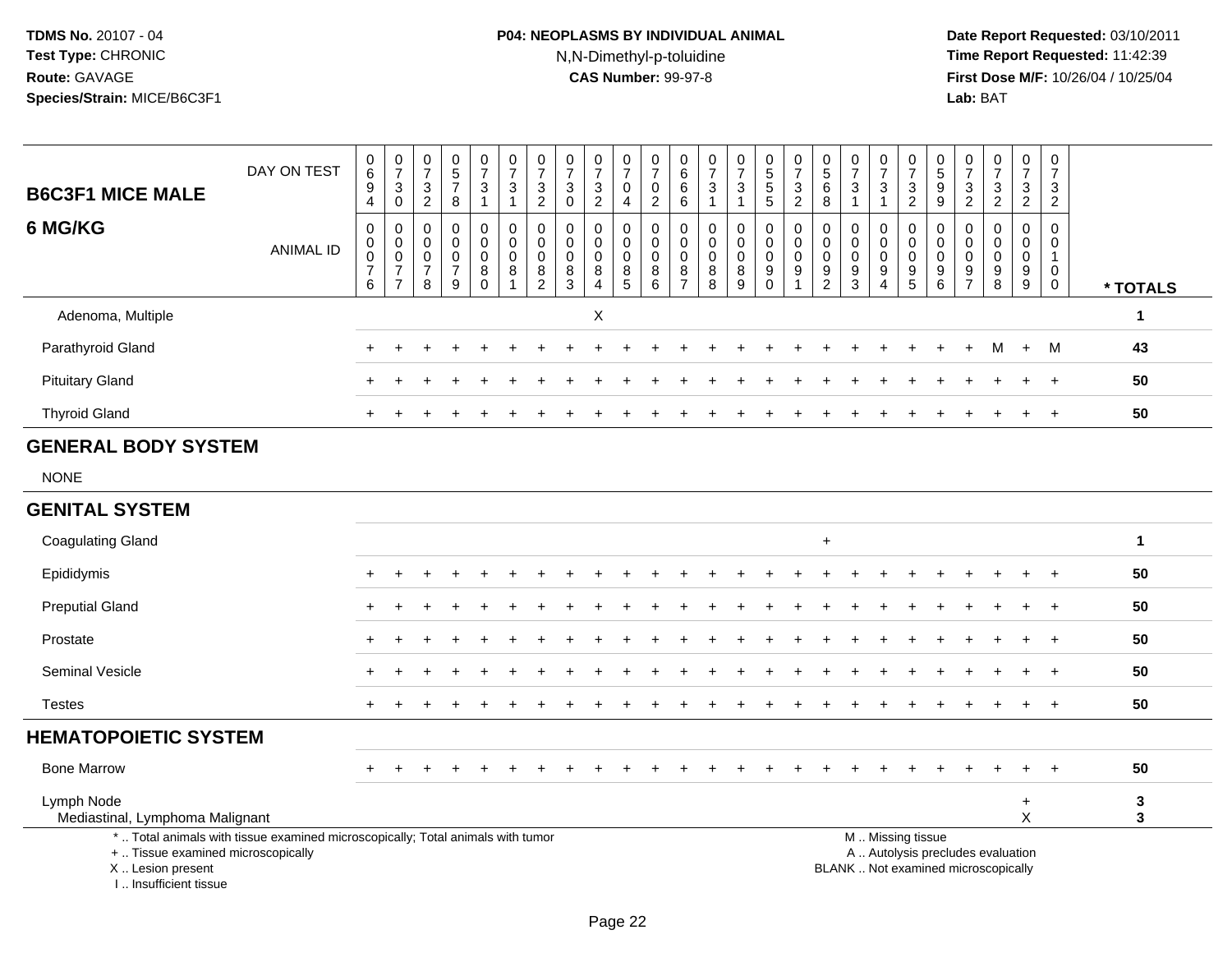# **P04: NEOPLASMS BY INDIVIDUAL ANIMAL**N,N-Dimethyl-p-toluidine

| <b>B6C3F1 MICE MALE</b>                                                                                                     | DAY ON TEST                                                                     | 0<br>$6\phantom{a}$<br>$\boldsymbol{9}$<br>4                   | $\frac{0}{7}$<br>$_{\rm 0}^3$                                               | $\frac{0}{7}$<br>$\mathbf 3$<br>$\overline{2}$         | $\begin{array}{c} 0 \\ 5 \end{array}$<br>$\overline{7}$<br>$\boldsymbol{8}$ | $\frac{0}{7}$<br>3<br>$\mathbf{1}$               | $\begin{smallmatrix}0\\7\end{smallmatrix}$<br>$\mathbf{3}$<br>$\mathbf{1}$ | $\frac{0}{7}$<br>3<br>$\overline{2}$                   | $\begin{array}{c} 0 \\ 7 \end{array}$<br>$\mathbf{3}$<br>$\mathbf 0$ | $\begin{array}{c} 0 \\ 7 \end{array}$<br>3<br>$\overline{2}$ | $\begin{array}{c} 0 \\ 7 \end{array}$<br>$\mathbf 0$<br>4 | 0<br>$\overline{7}$<br>$\mathbf 0$<br>$\overline{2}$              | 0<br>$\,6\,$<br>6<br>$\,6\,$                                     | $\frac{0}{7}$<br>$\mathbf{3}$<br>$\mathbf{1}$    | $\frac{0}{7}$<br>3<br>$\mathbf{1}$ | $\begin{array}{c} 0 \\ 5 \end{array}$<br>$\overline{5}$<br>$\overline{5}$ | $\frac{0}{7}$<br>$\ensuremath{\mathsf{3}}$<br>$\overline{2}$                | $\begin{smallmatrix}0\0\5\end{smallmatrix}$<br>$\,6\,$<br>8      | $\frac{0}{7}$<br>$\mathbf{3}$<br>$\mathbf{1}$                                   | $\frac{0}{7}$<br>3<br>$\mathbf{1}$                                             | $\begin{array}{c} 0 \\ 7 \end{array}$<br>$\frac{3}{2}$                             | 0<br>$\overline{5}$<br>$\boldsymbol{9}$<br>$\overline{9}$         | $\frac{0}{7}$<br>$\frac{3}{2}$                          | $\frac{0}{7}$<br>$\frac{3}{2}$                                           | $\begin{smallmatrix}0\\7\end{smallmatrix}$<br>$\frac{3}{2}$ | $\pmb{0}$<br>$\overline{7}$<br>3<br>$\overline{2}$   |                   |
|-----------------------------------------------------------------------------------------------------------------------------|---------------------------------------------------------------------------------|----------------------------------------------------------------|-----------------------------------------------------------------------------|--------------------------------------------------------|-----------------------------------------------------------------------------|--------------------------------------------------|----------------------------------------------------------------------------|--------------------------------------------------------|----------------------------------------------------------------------|--------------------------------------------------------------|-----------------------------------------------------------|-------------------------------------------------------------------|------------------------------------------------------------------|--------------------------------------------------|------------------------------------|---------------------------------------------------------------------------|-----------------------------------------------------------------------------|------------------------------------------------------------------|---------------------------------------------------------------------------------|--------------------------------------------------------------------------------|------------------------------------------------------------------------------------|-------------------------------------------------------------------|---------------------------------------------------------|--------------------------------------------------------------------------|-------------------------------------------------------------|------------------------------------------------------|-------------------|
| 6 MG/KG                                                                                                                     | <b>ANIMAL ID</b>                                                                | $\mathbf 0$<br>$\pmb{0}$<br>$\mathsf 0$<br>$\overline{7}$<br>6 | $\mathsf 0$<br>$\pmb{0}$<br>$\mathbf 0$<br>$\overline{7}$<br>$\overline{7}$ | $\mathsf 0$<br>0<br>$\mathbf 0$<br>$\overline{7}$<br>8 | $\mathbf 0$<br>$\Omega$<br>$\mathbf 0$<br>$\overline{7}$<br>9               | 0<br>$\mathbf 0$<br>$\mathbf 0$<br>8<br>$\Omega$ | $\pmb{0}$<br>0<br>$\mathsf 0$<br>8<br>1                                    | 0<br>$\mathbf 0$<br>$\mathbf 0$<br>8<br>$\overline{2}$ | $\mathbf 0$<br>0<br>$\mathbf 0$<br>$\frac{8}{3}$                     | $\mathbf 0$<br>$\mathbf 0$<br>0<br>8<br>$\Delta$             | $\mathbf 0$<br>$\mathbf 0$<br>$\mathbf 0$<br>$^8$ 5       | $\mathbf 0$<br>$\mathbf 0$<br>$\mathbf 0$<br>8<br>$6\phantom{1}6$ | $\mathbf 0$<br>$\mathbf 0$<br>$\mathbf 0$<br>8<br>$\overline{7}$ | $\mathbf 0$<br>$\Omega$<br>$\mathbf 0$<br>8<br>8 | 0<br>$\mathbf 0$<br>0<br>8<br>9    | $\mathbf 0$<br>$\mathbf 0$<br>$\mathbf 0$<br>$\boldsymbol{9}$<br>$\Omega$ | $\pmb{0}$<br>$\mathbf 0$<br>$\pmb{0}$<br>$\boldsymbol{9}$<br>$\overline{1}$ | $\mathbf 0$<br>$\mathbf 0$<br>$\mathbf 0$<br>9<br>$\overline{c}$ | $\mathbf 0$<br>$\mathbf 0$<br>$\mathbf 0$<br>$\boldsymbol{9}$<br>$\overline{3}$ | 0<br>$\mathbf 0$<br>$\mathbf 0$<br>$\boldsymbol{9}$<br>$\overline{\mathbf{4}}$ | $\mathbf 0$<br>$\mathbf 0$<br>$\mathbf 0$<br>$\begin{array}{c} 9 \\ 5 \end{array}$ | $\mathbf 0$<br>$\mathbf 0$<br>$\mathbf 0$<br>9<br>$6\phantom{1}6$ | $\mathbf 0$<br>$\Omega$<br>$\mathbf 0$<br>$\frac{9}{7}$ | $\mathsf{O}$<br>$\Omega$<br>$\mathbf 0$<br>$\frac{9}{8}$                 | $\pmb{0}$<br>$\mathbf 0$<br>$\pmb{0}$<br>$^9_9$             | $\mathbf 0$<br>$\mathbf 0$<br>$\mathbf{1}$<br>0<br>0 | * TOTALS          |
| Pancreatic, Lymphoma Malignant<br>Renal, Lymphoma Malignant                                                                 |                                                                                 |                                                                |                                                                             |                                                        |                                                                             |                                                  |                                                                            |                                                        |                                                                      |                                                              |                                                           |                                                                   |                                                                  |                                                  |                                    |                                                                           |                                                                             |                                                                  |                                                                                 |                                                                                |                                                                                    |                                                                   |                                                         |                                                                          | X                                                           |                                                      | 1<br>1            |
| Lymph Node, Mandibular<br>Lymphoma Malignant                                                                                |                                                                                 |                                                                |                                                                             |                                                        |                                                                             |                                                  |                                                                            |                                                        |                                                                      |                                                              |                                                           |                                                                   |                                                                  |                                                  |                                    |                                                                           |                                                                             |                                                                  |                                                                                 |                                                                                |                                                                                    |                                                                   |                                                         |                                                                          |                                                             |                                                      | 50<br>1           |
| Lymph Node, Mesenteric<br>Lymphoma Malignant                                                                                |                                                                                 |                                                                |                                                                             |                                                        |                                                                             |                                                  |                                                                            |                                                        |                                                                      |                                                              |                                                           |                                                                   |                                                                  |                                                  |                                    |                                                                           |                                                                             |                                                                  |                                                                                 |                                                                                |                                                                                    |                                                                   |                                                         |                                                                          | X                                                           |                                                      | 50<br>4           |
| Spleen<br>Hemangiosarcoma<br>Lymphoma Malignant                                                                             |                                                                                 |                                                                |                                                                             |                                                        |                                                                             |                                                  |                                                                            |                                                        |                                                                      |                                                              |                                                           |                                                                   |                                                                  |                                                  |                                    |                                                                           |                                                                             |                                                                  |                                                                                 |                                                                                |                                                                                    |                                                                   |                                                         |                                                                          | X                                                           |                                                      | 50<br>1<br>4      |
| Thymus<br>Lymphoma Malignant                                                                                                |                                                                                 |                                                                |                                                                             |                                                        |                                                                             |                                                  |                                                                            |                                                        |                                                                      |                                                              |                                                           |                                                                   |                                                                  |                                                  |                                    |                                                                           |                                                                             |                                                                  |                                                                                 |                                                                                |                                                                                    |                                                                   |                                                         |                                                                          |                                                             |                                                      | 48<br>1           |
| <b>INTEGUMENTARY SYSTEM</b>                                                                                                 |                                                                                 |                                                                |                                                                             |                                                        |                                                                             |                                                  |                                                                            |                                                        |                                                                      |                                                              |                                                           |                                                                   |                                                                  |                                                  |                                    |                                                                           |                                                                             |                                                                  |                                                                                 |                                                                                |                                                                                    |                                                                   |                                                         |                                                                          |                                                             |                                                      |                   |
| <b>Mammary Gland</b>                                                                                                        |                                                                                 | м                                                              | м                                                                           | м                                                      | м                                                                           | M                                                | M                                                                          | M                                                      | M                                                                    | м                                                            | м                                                         | M                                                                 | M                                                                | M                                                | M                                  | M                                                                         | M                                                                           | M                                                                | M                                                                               | м                                                                              | M                                                                                  | М                                                                 | M                                                       | M                                                                        |                                                             | M M                                                  | 0                 |
| Skin<br>Subcutaneous Tissue, Fibrous Histiocytoma<br>Subcutaneous Tissue, Lipoma<br>Subcutaneous Tissue, Melanoma Malignant |                                                                                 |                                                                |                                                                             |                                                        |                                                                             | X                                                |                                                                            |                                                        |                                                                      |                                                              |                                                           |                                                                   |                                                                  |                                                  |                                    |                                                                           |                                                                             | X                                                                |                                                                                 |                                                                                |                                                                                    |                                                                   |                                                         |                                                                          |                                                             |                                                      | 50<br>1<br>1<br>1 |
| <b>MUSCULOSKELETAL SYSTEM</b>                                                                                               |                                                                                 |                                                                |                                                                             |                                                        |                                                                             |                                                  |                                                                            |                                                        |                                                                      |                                                              |                                                           |                                                                   |                                                                  |                                                  |                                    |                                                                           |                                                                             |                                                                  |                                                                                 |                                                                                |                                                                                    |                                                                   |                                                         |                                                                          |                                                             |                                                      |                   |
| <b>Bone</b>                                                                                                                 |                                                                                 |                                                                |                                                                             |                                                        |                                                                             |                                                  |                                                                            |                                                        |                                                                      |                                                              |                                                           |                                                                   |                                                                  |                                                  |                                    |                                                                           |                                                                             |                                                                  |                                                                                 |                                                                                |                                                                                    |                                                                   |                                                         |                                                                          |                                                             |                                                      | 50                |
| <b>Skeletal Muscle</b><br>Lymphoma Malignant                                                                                |                                                                                 |                                                                |                                                                             |                                                        |                                                                             |                                                  |                                                                            |                                                        |                                                                      |                                                              |                                                           |                                                                   |                                                                  |                                                  |                                    |                                                                           |                                                                             |                                                                  |                                                                                 |                                                                                |                                                                                    |                                                                   |                                                         |                                                                          |                                                             |                                                      | 1<br>1            |
| +  Tissue examined microscopically<br>X  Lesion present<br>I Insufficient tissue                                            | *  Total animals with tissue examined microscopically; Total animals with tumor |                                                                |                                                                             |                                                        |                                                                             |                                                  |                                                                            |                                                        |                                                                      |                                                              |                                                           |                                                                   |                                                                  |                                                  |                                    |                                                                           |                                                                             |                                                                  |                                                                                 |                                                                                | M  Missing tissue                                                                  |                                                                   |                                                         | A  Autolysis precludes evaluation<br>BLANK  Not examined microscopically |                                                             |                                                      |                   |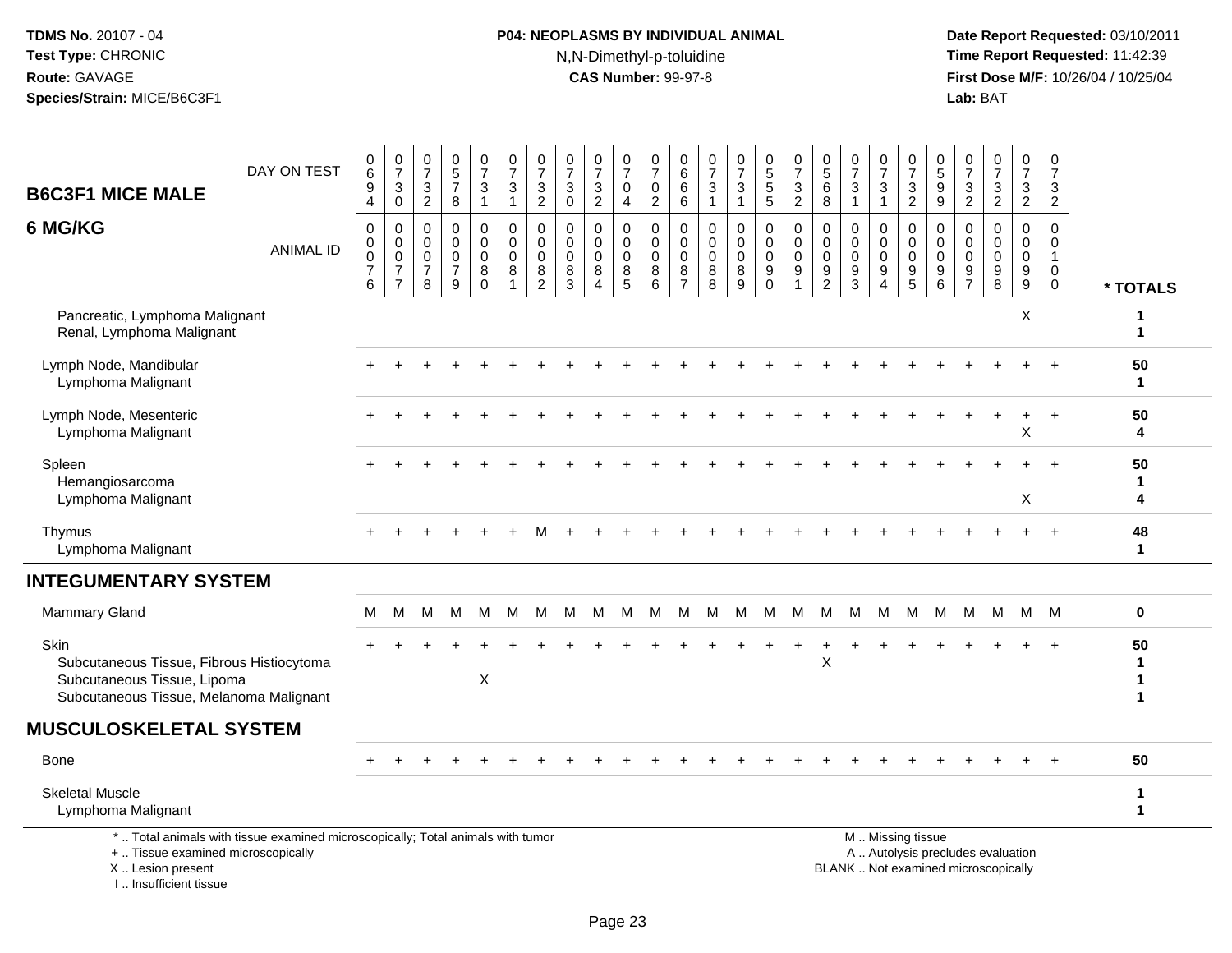#### **P04: NEOPLASMS BY INDIVIDUAL ANIMAL**N,N-Dimethyl-p-toluidine

 **Date Report Requested:** 03/10/2011 **Time Report Requested:** 11:42:39 **First Dose M/F:** 10/26/04 / 10/25/04 Lab: BAT **Lab:** BAT

| DAY ON TEST<br><b>B6C3F1 MICE MALE</b>                                                                                                                                                                                                                                                                                       | $\begin{matrix} 0 \\ 6 \end{matrix}$<br>9<br>$\overline{4}$ | $\frac{0}{7}$<br>$\ensuremath{\mathsf{3}}$<br>$\mathsf 0$       | 0<br>$\overline{7}$<br>$\mathbf{3}$<br>$\overline{c}$ | $\begin{array}{c} 0 \\ 5 \\ 7 \end{array}$<br>$\,8\,$            | $\frac{0}{7}$<br>3<br>$\mathbf{1}$               | $\frac{0}{7}$<br>3<br>$\mathbf{1}$ | $\frac{0}{7}$<br>$\ensuremath{\mathsf{3}}$<br>$\overline{2}$ | $\frac{0}{7}$<br>$\mathbf{3}$<br>$\mathbf 0$ | $\frac{0}{7}$<br>$\ensuremath{\mathsf{3}}$<br>$\sqrt{2}$         | $\frac{0}{7}$<br>0<br>4               | $\frac{0}{7}$<br>$\mathbf 0$<br>$\overline{2}$    | $_{6}^{\rm 0}$<br>$\,6$<br>$\,6$                       | 0<br>$\overline{7}$<br>3 | $\frac{0}{7}$<br>$\ensuremath{\mathsf{3}}$<br>$\mathbf{1}$ | 0<br>5<br>5<br>5                       | 0<br>$\overline{7}$<br>$\ensuremath{\mathsf{3}}$<br>$\overline{2}$ | $0$<br>5<br>6<br>8                         | $\frac{0}{7}$<br>$\mathbf{3}$<br>$\mathbf{1}$ | $\frac{0}{7}$<br>$\ensuremath{\mathsf{3}}$<br>$\mathbf{1}$                               | $\frac{0}{7}$<br>$\sqrt{3}$<br>$\sqrt{2}$                       | $\frac{0}{5}$<br>$\boldsymbol{9}$<br>$9\,$               | $\frac{0}{7}$<br>$\mathbf{3}$<br>$\overline{c}$        | $\frac{0}{7}$<br>3<br>$\boldsymbol{2}$ | $\frac{0}{7}$<br>$\ensuremath{\mathsf{3}}$<br>$\boldsymbol{2}$ | 0<br>$\overline{7}$<br>3<br>$\overline{2}$                     |                                              |
|------------------------------------------------------------------------------------------------------------------------------------------------------------------------------------------------------------------------------------------------------------------------------------------------------------------------------|-------------------------------------------------------------|-----------------------------------------------------------------|-------------------------------------------------------|------------------------------------------------------------------|--------------------------------------------------|------------------------------------|--------------------------------------------------------------|----------------------------------------------|------------------------------------------------------------------|---------------------------------------|---------------------------------------------------|--------------------------------------------------------|--------------------------|------------------------------------------------------------|----------------------------------------|--------------------------------------------------------------------|--------------------------------------------|-----------------------------------------------|------------------------------------------------------------------------------------------|-----------------------------------------------------------------|----------------------------------------------------------|--------------------------------------------------------|----------------------------------------|----------------------------------------------------------------|----------------------------------------------------------------|----------------------------------------------|
| 6 MG/KG<br><b>ANIMAL ID</b>                                                                                                                                                                                                                                                                                                  | 0<br>$\pmb{0}$<br>$\pmb{0}$<br>$\overline{7}$<br>6          | 0<br>$\pmb{0}$<br>$\pmb{0}$<br>$\overline{7}$<br>$\overline{7}$ | 0<br>0<br>$\mathbf 0$<br>$\overline{7}$<br>8          | $\mathbf 0$<br>$\mathbf 0$<br>$\mathbf 0$<br>$\overline{7}$<br>9 | 0<br>$\mathbf 0$<br>$\mathbf 0$<br>8<br>$\Omega$ | 0<br>$\mathbf 0$<br>0<br>8         | 0<br>$\pmb{0}$<br>$\pmb{0}$<br>$\bf8$<br>$\overline{2}$      | 0<br>$\pmb{0}$<br>$\mathbf 0$<br>8<br>3      | $\mathbf 0$<br>$\mathbf 0$<br>$\mathbf 0$<br>8<br>$\overline{4}$ | 0<br>$\mathbf 0$<br>0<br>$\bf 8$<br>5 | 0<br>$\mathsf{O}\xspace$<br>$\mathbf 0$<br>8<br>6 | 0<br>$\mathbf 0$<br>$\mathbf 0$<br>8<br>$\overline{7}$ | 0<br>0<br>0<br>8<br>8    | $\mathbf 0$<br>$\pmb{0}$<br>$\mathbf 0$<br>$\bf 8$<br>9    | 0<br>$\mathsf 0$<br>0<br>9<br>$\Omega$ | 0<br>$\mathsf{O}$<br>$\mathbf 0$<br>9<br>1                         | 0<br>$\pmb{0}$<br>0<br>9<br>$\overline{2}$ | 0<br>0<br>0<br>9<br>3                         | $\mathbf 0$<br>$\mathbf 0$<br>$\mathbf 0$<br>$\boldsymbol{9}$<br>$\overline{\mathbf{4}}$ | 0<br>$\pmb{0}$<br>$\mathbf 0$<br>$\boldsymbol{9}$<br>$\sqrt{5}$ | 0<br>$\mathbf 0$<br>$\mathbf 0$<br>$\boldsymbol{9}$<br>6 | 0<br>$\mathbf 0$<br>$\mathbf 0$<br>9<br>$\overline{7}$ | $\mathbf 0$<br>0<br>0<br>9<br>8        | 0<br>0<br>0<br>$\boldsymbol{9}$<br>$\boldsymbol{9}$            | $\mathbf 0$<br>0<br>$\mathbf{1}$<br>$\mathbf 0$<br>$\mathbf 0$ | * TOTALS                                     |
| <b>NERVOUS SYSTEM</b>                                                                                                                                                                                                                                                                                                        |                                                             |                                                                 |                                                       |                                                                  |                                                  |                                    |                                                              |                                              |                                                                  |                                       |                                                   |                                                        |                          |                                                            |                                        |                                                                    |                                            |                                               |                                                                                          |                                                                 |                                                          |                                                        |                                        |                                                                |                                                                |                                              |
| <b>Brain</b>                                                                                                                                                                                                                                                                                                                 | $+$                                                         |                                                                 |                                                       |                                                                  |                                                  |                                    |                                                              |                                              |                                                                  |                                       |                                                   |                                                        |                          |                                                            |                                        |                                                                    |                                            |                                               |                                                                                          |                                                                 |                                                          |                                                        |                                        |                                                                | $+$                                                            | 50                                           |
| <b>RESPIRATORY SYSTEM</b>                                                                                                                                                                                                                                                                                                    |                                                             |                                                                 |                                                       |                                                                  |                                                  |                                    |                                                              |                                              |                                                                  |                                       |                                                   |                                                        |                          |                                                            |                                        |                                                                    |                                            |                                               |                                                                                          |                                                                 |                                                          |                                                        |                                        |                                                                |                                                                |                                              |
| Lung<br>Alveolar/Bronchiolar Adenoma<br>Alveolar/Bronchiolar Adenoma, Multiple<br>Alveolar/Bronchiolar Carcinoma<br>Alveolar/Bronchiolar Carcinoma, Multiple<br>Hepatoblastoma, Metastatic, Liver<br>Hepatocellular Carcinoma, Metastatic, Liver<br>Osteosarcoma, Metastatic, Uncertain Primary<br>Site<br>Bronchus, Adenoma |                                                             | X                                                               |                                                       |                                                                  | X                                                | X                                  |                                                              | X<br>X                                       |                                                                  | X                                     |                                                   | X                                                      | Χ                        | X                                                          |                                        |                                                                    | X                                          | $\boldsymbol{\mathsf{X}}$                     |                                                                                          | $\sf X$<br>X                                                    |                                                          |                                                        |                                        |                                                                | $\overline{ }$                                                 | 50<br>11<br>5<br>$\mathbf{2}$<br>2<br>1<br>1 |
| Nose<br>Respiratory Epithelium, Adenoma                                                                                                                                                                                                                                                                                      |                                                             |                                                                 |                                                       |                                                                  |                                                  |                                    |                                                              |                                              |                                                                  |                                       |                                                   |                                                        |                          |                                                            |                                        |                                                                    |                                            |                                               |                                                                                          |                                                                 |                                                          |                                                        |                                        |                                                                | $\ddot{}$                                                      | 50<br>1                                      |
| Trachea                                                                                                                                                                                                                                                                                                                      |                                                             |                                                                 |                                                       |                                                                  |                                                  |                                    |                                                              |                                              |                                                                  |                                       |                                                   |                                                        |                          |                                                            |                                        |                                                                    |                                            |                                               |                                                                                          |                                                                 |                                                          |                                                        |                                        |                                                                | $\overline{+}$                                                 | 50                                           |
| <b>SPECIAL SENSES SYSTEM</b>                                                                                                                                                                                                                                                                                                 |                                                             |                                                                 |                                                       |                                                                  |                                                  |                                    |                                                              |                                              |                                                                  |                                       |                                                   |                                                        |                          |                                                            |                                        |                                                                    |                                            |                                               |                                                                                          |                                                                 |                                                          |                                                        |                                        |                                                                |                                                                |                                              |
| Eye                                                                                                                                                                                                                                                                                                                          |                                                             |                                                                 |                                                       |                                                                  |                                                  |                                    |                                                              |                                              |                                                                  |                                       |                                                   |                                                        |                          |                                                            |                                        |                                                                    |                                            |                                               |                                                                                          |                                                                 |                                                          |                                                        |                                        |                                                                |                                                                | 50                                           |
| <b>Harderian Gland</b><br>Adenoma<br>Carcinoma                                                                                                                                                                                                                                                                               |                                                             |                                                                 |                                                       |                                                                  | X                                                |                                    |                                                              |                                              | X                                                                |                                       | X                                                 | X                                                      |                          |                                                            |                                        |                                                                    |                                            |                                               | X                                                                                        |                                                                 | X                                                        |                                                        | X                                      | $\ddot{}$                                                      | $\ddot{}$<br>X                                                 | 50<br>$\overline{\mathbf{7}}$<br>1           |
| <b>URINARY SYSTEM</b>                                                                                                                                                                                                                                                                                                        |                                                             |                                                                 |                                                       |                                                                  |                                                  |                                    |                                                              |                                              |                                                                  |                                       |                                                   |                                                        |                          |                                                            |                                        |                                                                    |                                            |                                               |                                                                                          |                                                                 |                                                          |                                                        |                                        |                                                                |                                                                |                                              |

\* .. Total animals with tissue examined microscopically; Total animals with tumor

+ .. Tissue examined microscopically

 Lesion present BLANK .. Not examined microscopicallyX .. Lesion present

I .. Insufficient tissue

M .. Missing tissue

y the contract of the contract of the contract of the contract of the contract of the contract of the contract of  $A$ . Autolysis precludes evaluation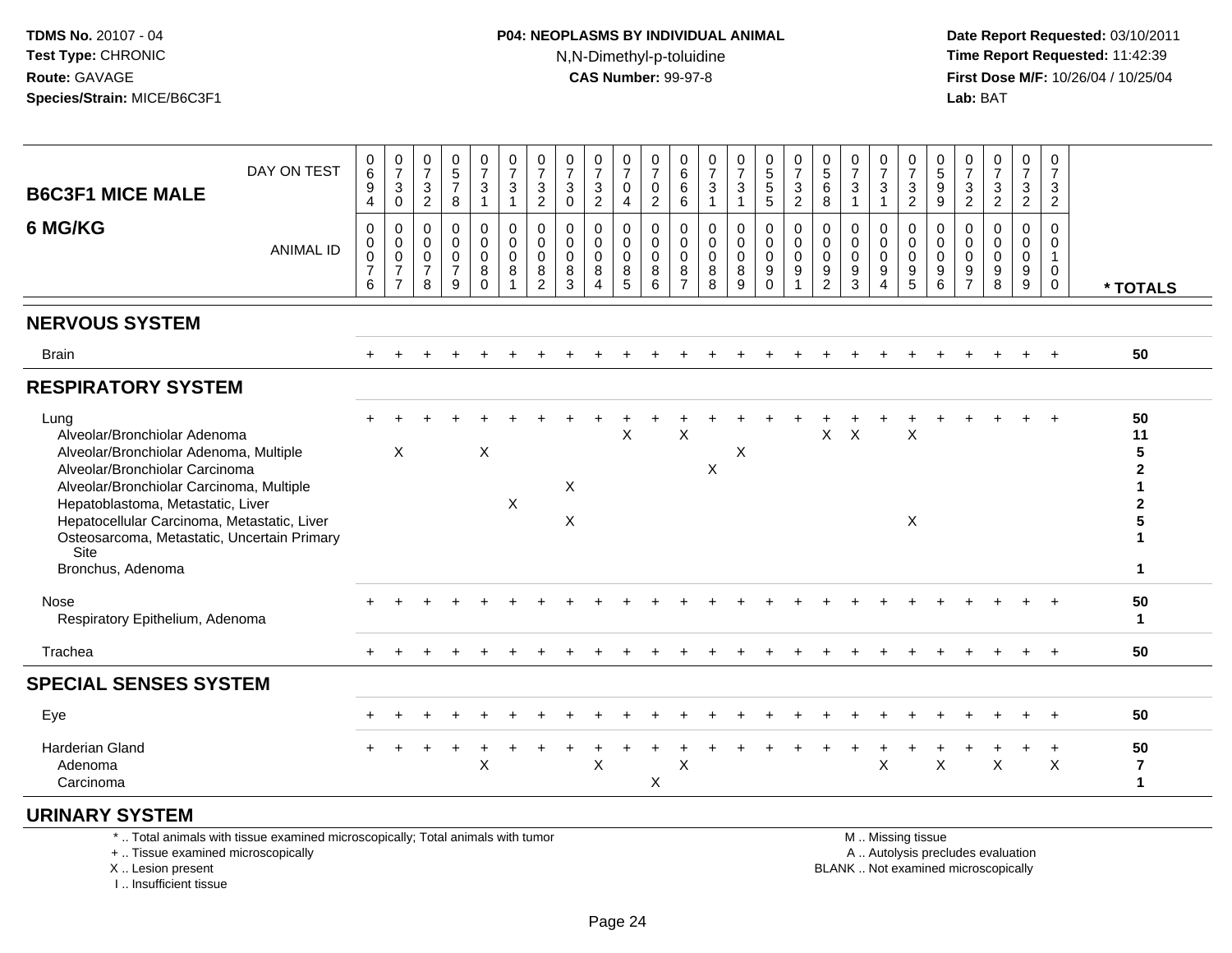#### **P04: NEOPLASMS BY INDIVIDUAL ANIMAL**N,N-Dimethyl-p-toluidine

 **Date Report Requested:** 03/10/2011 **Time Report Requested:** 11:42:39 **First Dose M/F:** 10/26/04 / 10/25/04 Lab: BAT **Lab:** BAT

| <b>B6C3F1 MICE MALE</b>                               | DAY ON TEST      | 0<br>$\,6\,$<br>$9\,$<br>$\overline{4}$              | 0<br>$\overline{z}$<br>$\mathbf{3}$<br>0                                            | $\pmb{0}$<br>$\overline{7}$<br>$\ensuremath{\mathsf{3}}$<br>$\overline{c}$ | 0<br>5<br>$\overline{ }$<br>8                | $\pmb{0}$<br>$\overline{7}$<br>$\mathbf{3}$                          | $\mathbf 0$<br>$\overline{ }$<br>$\sqrt{3}$ | $\mathbf 0$<br>$\overline{ }$<br>$\ensuremath{\mathsf{3}}$<br>$\overline{c}$ | 0<br>$\overline{7}$<br>$\sqrt{3}$<br>$\mathbf 0$                               | 0<br>$\overline{ }$<br>3<br>$\overline{c}$         | 0<br>$\overline{7}$<br>$\mathbf 0$<br>$\overline{4}$ | 0<br>$\overline{ }$<br>$\pmb{0}$<br>$\overline{c}$          | 0<br>6<br>6<br>6                          | $\mathbf 0$<br>$\overline{7}$<br>$\sqrt{3}$                  | $\frac{0}{7}$<br>3<br>$\overline{A}$ | 0<br>5<br>$\sqrt{5}$<br>5                         | 0<br>$\overline{ }$<br>3<br>$\overline{c}$ | 0<br>$\sqrt{5}$<br>$\,6\,$<br>8                   | 0<br>$\overline{ }$<br>$\sqrt{3}$                    | $\frac{0}{7}$<br>$\sqrt{3}$                                                                  | $\frac{0}{7}$<br>$\mathbf{3}$<br>$\overline{2}$                        | 0<br>5<br>9<br>9                      | $\overline{ }$<br>$\ensuremath{\mathsf{3}}$<br>$\overline{c}$ | 0<br>$\rightarrow$<br>$\ensuremath{\mathsf{3}}$<br>$\overline{2}$ | 0<br>$\overline{ }$<br>3<br>2 <sup>1</sup> | 0<br>$\overline{ }$<br>3<br>$\overline{2}$ |          |
|-------------------------------------------------------|------------------|------------------------------------------------------|-------------------------------------------------------------------------------------|----------------------------------------------------------------------------|----------------------------------------------|----------------------------------------------------------------------|---------------------------------------------|------------------------------------------------------------------------------|--------------------------------------------------------------------------------|----------------------------------------------------|------------------------------------------------------|-------------------------------------------------------------|-------------------------------------------|--------------------------------------------------------------|--------------------------------------|---------------------------------------------------|--------------------------------------------|---------------------------------------------------|------------------------------------------------------|----------------------------------------------------------------------------------------------|------------------------------------------------------------------------|---------------------------------------|---------------------------------------------------------------|-------------------------------------------------------------------|--------------------------------------------|--------------------------------------------|----------|
| 6 MG/KG                                               | <b>ANIMAL ID</b> | 0<br>$\pmb{0}$<br>$\mathbf 0$<br>$\overline{ }$<br>6 | 0<br>$\begin{smallmatrix}0\\0\end{smallmatrix}$<br>$\overline{ }$<br>$\overline{ }$ | 0<br>$\pmb{0}$<br>$\pmb{0}$<br>$\overline{7}$<br>8                         | 0<br>$\mathsf 0$<br>0<br>$\overline{ }$<br>9 | $\overline{0}$<br>$\mathsf 0$<br>$\pmb{0}$<br>$\bf 8$<br>$\mathbf 0$ | 0<br>$\mathbf 0$<br>$\mathbf 0$<br>$\bf 8$  | $\pmb{0}$<br>$\pmb{0}$<br>$\pmb{0}$<br>$\, 8$<br>$\overline{2}$              | $\boldsymbol{0}$<br>$\begin{smallmatrix}0\0\0\end{smallmatrix}$<br>$\, 8$<br>3 | 0<br>$\pmb{0}$<br>$\pmb{0}$<br>8<br>$\overline{4}$ | $\mathbf 0$<br>$\pmb{0}$<br>$\mathbf 0$<br>8<br>5    | 0<br>$\mathbf 0$<br>$\ddot{\mathbf{0}}$<br>$\bf 8$<br>$\,6$ | $\sigma$<br>0<br>0<br>8<br>$\overline{ }$ | $\begin{smallmatrix}0\\0\\0\end{smallmatrix}$<br>$\, 8$<br>8 | 0<br>0<br>0<br>8<br>9                | 0<br>$\mathbf 0$<br>$\pmb{0}$<br>9<br>$\mathbf 0$ | 0<br>$\mathbf 0$<br>$\mathbf 0$<br>9       | $\mathbf 0$<br>$\mathbf 0$<br>9<br>$\overline{c}$ | 0<br>$\pmb{0}$<br>$\pmb{0}$<br>$\boldsymbol{9}$<br>3 | $\begin{smallmatrix} 0\\0 \end{smallmatrix}$<br>$\ddot{\mathbf{0}}$<br>$\boldsymbol{9}$<br>4 | $_{\rm 0}^{\rm 0}$<br>$\overline{0}$<br>$\boldsymbol{9}$<br>$\sqrt{5}$ | 0<br>$\,0\,$<br>$\mathbf 0$<br>9<br>6 | O<br>$\pmb{0}$<br>$\pmb{0}$<br>9<br>$\overline{ }$            | 0<br>$\mathbf 0$<br>$\pmb{0}$<br>$\boldsymbol{9}$<br>8            | 0<br>0<br>0<br>9<br>9                      | 0<br>$\mathbf 0$<br>0<br>$\mathbf 0$       | * TOTALS |
| Kidney<br>Hepatocellular Carcinoma, Metastatic, Liver |                  |                                                      |                                                                                     |                                                                            |                                              |                                                                      |                                             |                                                                              |                                                                                |                                                    |                                                      |                                                             |                                           |                                                              |                                      |                                                   |                                            |                                                   |                                                      |                                                                                              | X                                                                      |                                       |                                                               |                                                                   | $\ddot{}$                                  | $+$                                        | 50       |
| Urethra                                               |                  |                                                      |                                                                                     |                                                                            |                                              |                                                                      |                                             |                                                                              |                                                                                |                                                    |                                                      |                                                             |                                           |                                                              |                                      |                                                   |                                            | $\ddot{}$                                         |                                                      |                                                                                              |                                                                        |                                       |                                                               |                                                                   |                                            |                                            |          |
| <b>Urinary Bladder</b>                                |                  |                                                      |                                                                                     |                                                                            |                                              |                                                                      |                                             |                                                                              |                                                                                |                                                    |                                                      |                                                             |                                           |                                                              |                                      |                                                   |                                            |                                                   |                                                      |                                                                                              |                                                                        |                                       |                                                               |                                                                   | $\pm$                                      | $\overline{ }$                             | 50       |
| <b>SYSTEMIC LESIONS</b>                               |                  |                                                      |                                                                                     |                                                                            |                                              |                                                                      |                                             |                                                                              |                                                                                |                                                    |                                                      |                                                             |                                           |                                                              |                                      |                                                   |                                            |                                                   |                                                      |                                                                                              |                                                                        |                                       |                                                               |                                                                   |                                            |                                            |          |
| Multiple Organ<br>Lymphoma Malignant                  |                  |                                                      |                                                                                     |                                                                            |                                              |                                                                      |                                             |                                                                              |                                                                                |                                                    |                                                      |                                                             |                                           |                                                              |                                      |                                                   |                                            |                                                   |                                                      |                                                                                              |                                                                        |                                       |                                                               |                                                                   | $\pm$<br>v                                 | $+$                                        | 50<br>6  |

\* .. Total animals with tissue examined microscopically; Total animals with tumor

+ .. Tissue examined microscopically

- X .. Lesion present
- I .. Insufficient tissue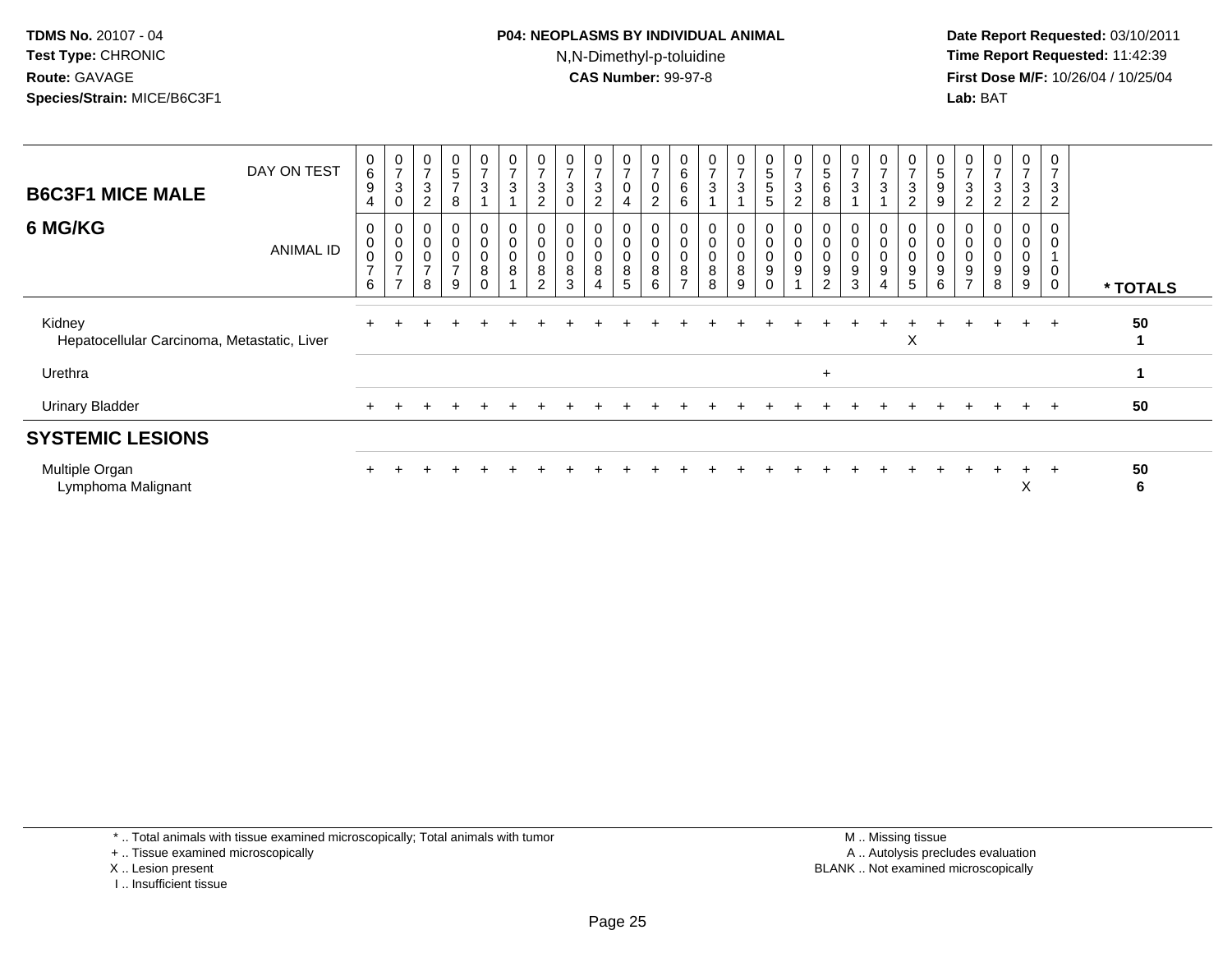I .. Insufficient tissue

# **P04: NEOPLASMS BY INDIVIDUAL ANIMAL**N,N-Dimethyl-p-toluidine

| <b>B6C3F1 MICE MALE</b><br>20 MG/KG                                                                                                                                                  | DAY ON TEST<br><b>ANIMAL ID</b>                                                 | 0<br>6<br>5<br>5<br>$\pmb{0}$<br>$\mathsf{O}$<br>$\mathbf{1}$<br>$\pmb{0}$<br>$\overline{1}$ | $\frac{0}{7}$<br>$\frac{3}{1}$<br>$\pmb{0}$<br>$\mathbf 0$<br>$\mathbf{1}$<br>$\pmb{0}$<br>$\overline{2}$ | $\begin{array}{c} 0 \\ 7 \end{array}$<br>$\ensuremath{\mathsf{3}}$<br>$\overline{1}$<br>$\mathbf 0$<br>$\mathbf 0$<br>$\mathbf{1}$<br>$\mathbf 0$<br>3 | $\begin{array}{c} 0 \\ 5 \\ 9 \end{array}$<br>$\bf8$<br>$\mathbf 0$<br>$\mathbf 0$<br>$\mathbf{1}$<br>$\mathbf 0$<br>$\boldsymbol{\Lambda}$ | $\begin{array}{c} 0 \\ 5 \end{array}$<br>$\overline{4}$<br>$\bf 8$<br>$\mathbf 0$<br>$\mathbf 0$<br>$\mathbf{1}$<br>$\pmb{0}$<br>5 | $\frac{0}{7}$<br>$\mathbf 3$<br>$\mathbf 0$<br>$\pmb{0}$<br>$\mathbf 0$<br>$\mathbf{1}$<br>$\pmb{0}$<br>6 | $\begin{array}{c} 0 \\ 6 \end{array}$<br>8<br>8<br>0<br>$\mathbf 0$<br>$\mathbf{1}$<br>$\mathbf 0$<br>$\overline{7}$ | 0<br>6<br>$\frac{9}{3}$<br>0<br>0<br>$\mathbf{1}$<br>$\mathbf 0$<br>8 | $\begin{array}{c} 0 \\ 5 \end{array}$<br>$\mathbf{1}$<br>$\overline{2}$<br>$\mathbf 0$<br>$\mathbf 0$<br>$\mathbf{1}$<br>$\pmb{0}$<br>9 | $\frac{0}{7}$<br>3<br>$\overline{2}$<br>0<br>0<br>$\mathbf{1}$<br>$\mathbf{1}$<br>$\mathbf 0$ | $\begin{array}{c} 0 \\ 7 \end{array}$<br>$\frac{3}{2}$<br>0<br>$\mathbf 0$<br>$\mathbf{1}$<br>$\overline{1}$<br>$\mathbf{1}$ | $\frac{0}{7}$<br>$\frac{3}{2}$<br>0<br>$\mathbf 0$<br>$\mathbf{1}$<br>$\mathbf{1}$<br>$\overline{2}$ | 0<br>$\overline{7}$<br>$\frac{3}{1}$<br>0<br>$\mathbf 0$<br>$\mathbf{1}$<br>$\mathbf{1}$<br>3 | $\begin{smallmatrix}0\\7\end{smallmatrix}$<br>$\frac{3}{2}$<br>$\mathsf{O}\xspace$<br>$\overline{0}$<br>$\mathbf{1}$<br>$\mathbf{1}$<br>$\boldsymbol{\Lambda}$ | $\frac{0}{7}$<br>$\frac{3}{2}$<br>0<br>0<br>$\mathbf{1}$<br>$\overline{1}$<br>$\sqrt{5}$ | $\begin{array}{c} 0 \\ 6 \end{array}$<br>$\frac{5}{5}$<br>$\mathbf 0$<br>$\mathbf 0$<br>$\mathbf{1}$<br>$\mathbf{1}$<br>6 | $\frac{0}{7}$<br>$\ensuremath{\mathsf{3}}$<br>$\overline{2}$<br>0<br>$\mathbf 0$<br>$\mathbf{1}$<br>$\mathbf{1}$<br>$\overline{7}$ | $\begin{array}{c} 0 \\ 6 \end{array}$<br>$\overline{7}$<br>$\overline{2}$<br>0<br>$\mathbf 0$<br>$\overline{1}$<br>$\mathbf{1}$<br>8 | $\begin{array}{c} 0 \\ 7 \end{array}$<br>$\frac{3}{2}$<br>0<br>$\mathbf 0$<br>$\mathbf{1}$<br>9 | $\begin{array}{c} 0 \\ 7 \end{array}$<br>$_{\rm 0}^3$<br>0<br>$\mathbf 0$<br>$\mathbf{1}$<br>$\sqrt{2}$<br>$\mathbf 0$ | $\begin{array}{c} 0 \\ 7 \end{array}$<br>$\sqrt{3}$<br>$\mathbf 0$<br>0<br>$\mathbf 0$<br>$\mathbf{1}$<br>$\sqrt{2}$<br>$\mathbf{1}$ | $\frac{0}{7}$<br>3<br>$\overline{2}$<br>0<br>$\mathbf 0$<br>$\mathbf{1}$<br>$\frac{2}{2}$ | $\begin{array}{c} 0 \\ 7 \\ 3 \\ 2 \end{array}$<br>$\pmb{0}$<br>$\mathbf 0$<br>$\mathbf{1}$<br>$\frac{2}{3}$ | $_{6}^{\rm 0}$<br>$\overline{6}$<br>$\boldsymbol{9}$<br>0<br>$\mathbf 0$<br>$\mathbf{1}$<br>$\overline{2}$<br>$\overline{4}$ | $\mathbf 0$<br>4<br>4<br>$9\,$<br>0<br>0<br>$\mathbf{1}$<br>$\sqrt{2}$<br>$\overline{5}$ | males  |
|--------------------------------------------------------------------------------------------------------------------------------------------------------------------------------------|---------------------------------------------------------------------------------|----------------------------------------------------------------------------------------------|-----------------------------------------------------------------------------------------------------------|--------------------------------------------------------------------------------------------------------------------------------------------------------|---------------------------------------------------------------------------------------------------------------------------------------------|------------------------------------------------------------------------------------------------------------------------------------|-----------------------------------------------------------------------------------------------------------|----------------------------------------------------------------------------------------------------------------------|-----------------------------------------------------------------------|-----------------------------------------------------------------------------------------------------------------------------------------|-----------------------------------------------------------------------------------------------|------------------------------------------------------------------------------------------------------------------------------|------------------------------------------------------------------------------------------------------|-----------------------------------------------------------------------------------------------|----------------------------------------------------------------------------------------------------------------------------------------------------------------|------------------------------------------------------------------------------------------|---------------------------------------------------------------------------------------------------------------------------|------------------------------------------------------------------------------------------------------------------------------------|--------------------------------------------------------------------------------------------------------------------------------------|-------------------------------------------------------------------------------------------------|------------------------------------------------------------------------------------------------------------------------|--------------------------------------------------------------------------------------------------------------------------------------|-------------------------------------------------------------------------------------------|--------------------------------------------------------------------------------------------------------------|------------------------------------------------------------------------------------------------------------------------------|------------------------------------------------------------------------------------------|--------|
| <b>ALIMENTARY SYSTEM</b>                                                                                                                                                             |                                                                                 |                                                                                              |                                                                                                           |                                                                                                                                                        |                                                                                                                                             |                                                                                                                                    |                                                                                                           |                                                                                                                      |                                                                       |                                                                                                                                         |                                                                                               |                                                                                                                              |                                                                                                      |                                                                                               |                                                                                                                                                                |                                                                                          |                                                                                                                           |                                                                                                                                    |                                                                                                                                      |                                                                                                 |                                                                                                                        |                                                                                                                                      |                                                                                           |                                                                                                              |                                                                                                                              |                                                                                          | (cont) |
| Esophagus                                                                                                                                                                            |                                                                                 |                                                                                              |                                                                                                           |                                                                                                                                                        |                                                                                                                                             |                                                                                                                                    |                                                                                                           |                                                                                                                      |                                                                       |                                                                                                                                         |                                                                                               |                                                                                                                              |                                                                                                      |                                                                                               |                                                                                                                                                                |                                                                                          |                                                                                                                           |                                                                                                                                    |                                                                                                                                      |                                                                                                 |                                                                                                                        |                                                                                                                                      |                                                                                           |                                                                                                              |                                                                                                                              | $\ddot{}$                                                                                |        |
| Gallbladder                                                                                                                                                                          |                                                                                 |                                                                                              |                                                                                                           |                                                                                                                                                        |                                                                                                                                             |                                                                                                                                    |                                                                                                           |                                                                                                                      |                                                                       |                                                                                                                                         |                                                                                               |                                                                                                                              |                                                                                                      |                                                                                               |                                                                                                                                                                |                                                                                          |                                                                                                                           |                                                                                                                                    |                                                                                                                                      |                                                                                                 |                                                                                                                        |                                                                                                                                      |                                                                                           |                                                                                                              |                                                                                                                              |                                                                                          |        |
| Intestine Large, Cecum<br>Lymphoid Tissue, Lymphoma Malignant                                                                                                                        |                                                                                 |                                                                                              |                                                                                                           |                                                                                                                                                        |                                                                                                                                             |                                                                                                                                    |                                                                                                           |                                                                                                                      |                                                                       |                                                                                                                                         |                                                                                               |                                                                                                                              |                                                                                                      |                                                                                               |                                                                                                                                                                |                                                                                          |                                                                                                                           |                                                                                                                                    |                                                                                                                                      |                                                                                                 |                                                                                                                        |                                                                                                                                      |                                                                                           |                                                                                                              |                                                                                                                              |                                                                                          |        |
| Intestine Large, Colon                                                                                                                                                               |                                                                                 |                                                                                              |                                                                                                           |                                                                                                                                                        |                                                                                                                                             |                                                                                                                                    |                                                                                                           |                                                                                                                      |                                                                       |                                                                                                                                         |                                                                                               |                                                                                                                              |                                                                                                      |                                                                                               |                                                                                                                                                                |                                                                                          |                                                                                                                           |                                                                                                                                    |                                                                                                                                      |                                                                                                 |                                                                                                                        |                                                                                                                                      |                                                                                           |                                                                                                              |                                                                                                                              |                                                                                          |        |
| Intestine Large, Rectum                                                                                                                                                              |                                                                                 |                                                                                              |                                                                                                           |                                                                                                                                                        |                                                                                                                                             |                                                                                                                                    |                                                                                                           |                                                                                                                      |                                                                       |                                                                                                                                         |                                                                                               |                                                                                                                              |                                                                                                      |                                                                                               |                                                                                                                                                                |                                                                                          |                                                                                                                           |                                                                                                                                    |                                                                                                                                      |                                                                                                 |                                                                                                                        |                                                                                                                                      |                                                                                           |                                                                                                              |                                                                                                                              |                                                                                          |        |
| Intestine Small, Duodenum                                                                                                                                                            |                                                                                 |                                                                                              |                                                                                                           |                                                                                                                                                        |                                                                                                                                             |                                                                                                                                    |                                                                                                           |                                                                                                                      |                                                                       |                                                                                                                                         |                                                                                               |                                                                                                                              |                                                                                                      |                                                                                               |                                                                                                                                                                |                                                                                          |                                                                                                                           |                                                                                                                                    |                                                                                                                                      |                                                                                                 |                                                                                                                        |                                                                                                                                      |                                                                                           |                                                                                                              |                                                                                                                              |                                                                                          |        |
| Intestine Small, Ileum                                                                                                                                                               |                                                                                 |                                                                                              |                                                                                                           |                                                                                                                                                        |                                                                                                                                             |                                                                                                                                    |                                                                                                           |                                                                                                                      |                                                                       |                                                                                                                                         |                                                                                               |                                                                                                                              |                                                                                                      |                                                                                               |                                                                                                                                                                |                                                                                          |                                                                                                                           |                                                                                                                                    |                                                                                                                                      |                                                                                                 |                                                                                                                        |                                                                                                                                      |                                                                                           |                                                                                                              |                                                                                                                              |                                                                                          |        |
| Intestine Small, Jejunum<br>Peyer's Patch, Lymphoma Malignant                                                                                                                        |                                                                                 |                                                                                              |                                                                                                           |                                                                                                                                                        |                                                                                                                                             |                                                                                                                                    |                                                                                                           |                                                                                                                      |                                                                       |                                                                                                                                         |                                                                                               |                                                                                                                              |                                                                                                      |                                                                                               |                                                                                                                                                                |                                                                                          |                                                                                                                           |                                                                                                                                    |                                                                                                                                      |                                                                                                 |                                                                                                                        |                                                                                                                                      |                                                                                           |                                                                                                              |                                                                                                                              |                                                                                          |        |
| Liver<br>Hemangioma<br>Hemangiosarcoma<br>Hepatoblastoma                                                                                                                             |                                                                                 |                                                                                              |                                                                                                           |                                                                                                                                                        |                                                                                                                                             |                                                                                                                                    |                                                                                                           |                                                                                                                      |                                                                       | $\sf X$                                                                                                                                 | X                                                                                             | $\mathsf{X}$<br>$\sf X$                                                                                                      |                                                                                                      |                                                                                               |                                                                                                                                                                |                                                                                          | X                                                                                                                         |                                                                                                                                    | $\sf X$                                                                                                                              |                                                                                                 |                                                                                                                        |                                                                                                                                      |                                                                                           | $X$ $X$                                                                                                      |                                                                                                                              |                                                                                          |        |
| Hepatoblastoma, Multiple<br>Hepatocellular Adenoma<br>Hepatocellular Adenoma, Multiple<br>Hepatocellular Carcinoma<br>Hepatocellular Carcinoma, Multiple<br>Hepatocholangiocarcinoma |                                                                                 |                                                                                              | X<br>$X$ $X$                                                                                              |                                                                                                                                                        | $X$ $X$                                                                                                                                     | $\pmb{\times}$                                                                                                                     | $\boldsymbol{\mathsf{X}}$<br>$X$ $X$                                                                      | X<br>$\boldsymbol{\mathsf{X}}$                                                                                       |                                                                       | $X$ $X$                                                                                                                                 | $\mathsf X$                                                                                   | $\times$                                                                                                                     | $\boldsymbol{\mathsf{X}}$                                                                            | $X$ $X$                                                                                       | X                                                                                                                                                              |                                                                                          | $X$ $X$<br>$\mathsf{X}$                                                                                                   |                                                                                                                                    | X X X                                                                                                                                | X                                                                                               | X<br>X                                                                                                                 | $\mathsf{X}$                                                                                                                         | X X X<br>$\sf X$                                                                          |                                                                                                              | X<br>X                                                                                                                       |                                                                                          |        |
| Histiocytic Sarcoma                                                                                                                                                                  | *  Total animals with tissue examined microscopically; Total animals with tumor |                                                                                              |                                                                                                           |                                                                                                                                                        |                                                                                                                                             |                                                                                                                                    |                                                                                                           |                                                                                                                      |                                                                       | X                                                                                                                                       |                                                                                               |                                                                                                                              |                                                                                                      |                                                                                               |                                                                                                                                                                |                                                                                          |                                                                                                                           |                                                                                                                                    |                                                                                                                                      |                                                                                                 | M  Missing tissue                                                                                                      |                                                                                                                                      |                                                                                           |                                                                                                              |                                                                                                                              |                                                                                          |        |
| +  Tissue examined microscopically<br>X  Lesion present                                                                                                                              |                                                                                 |                                                                                              |                                                                                                           |                                                                                                                                                        |                                                                                                                                             |                                                                                                                                    |                                                                                                           |                                                                                                                      |                                                                       |                                                                                                                                         |                                                                                               |                                                                                                                              |                                                                                                      |                                                                                               |                                                                                                                                                                |                                                                                          |                                                                                                                           |                                                                                                                                    | BLANK  Not examined microscopically                                                                                                  |                                                                                                 | A  Autolysis precludes evaluation                                                                                      |                                                                                                                                      |                                                                                           |                                                                                                              |                                                                                                                              |                                                                                          |        |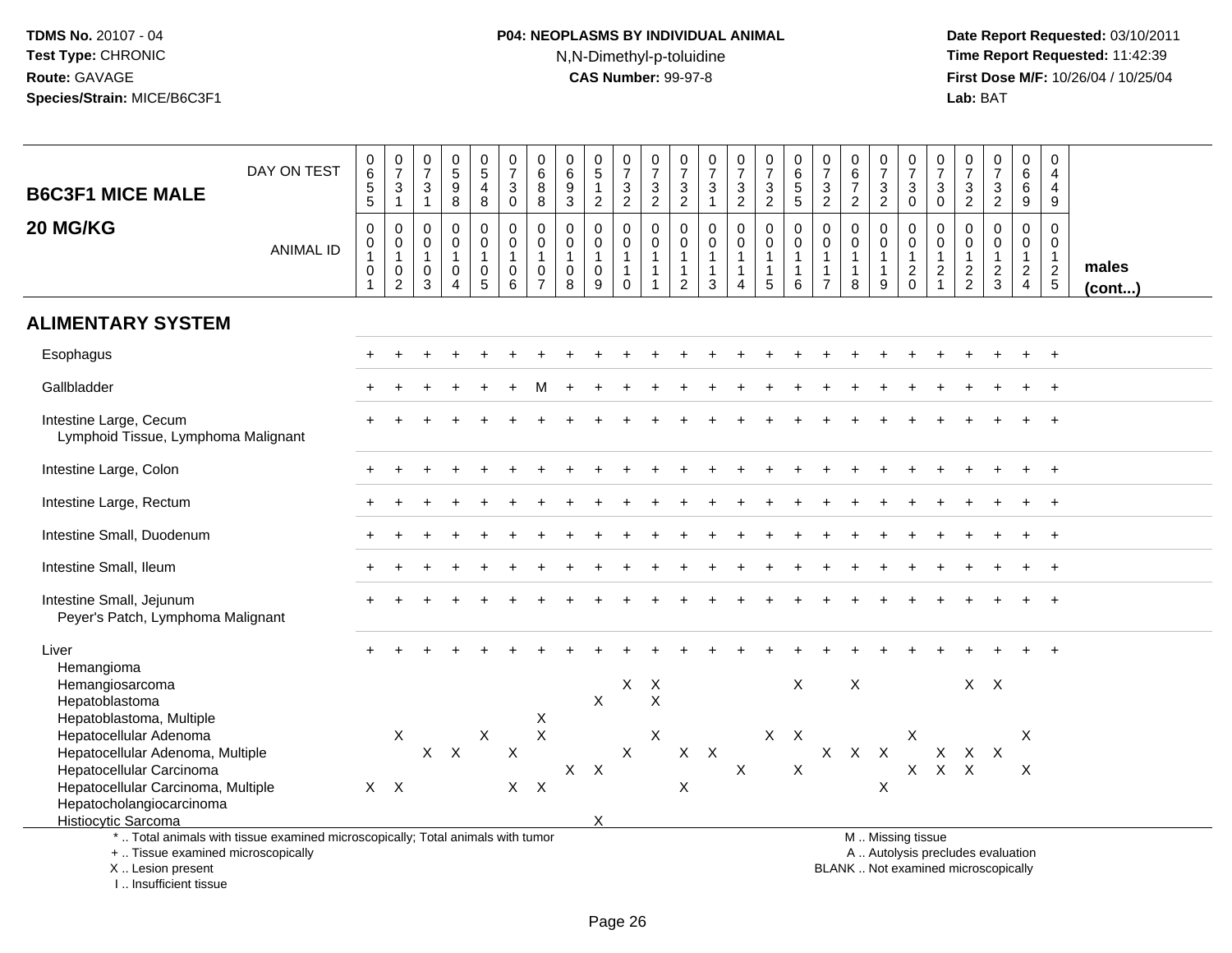# **P04: NEOPLASMS BY INDIVIDUAL ANIMAL**N,N-Dimethyl-p-toluidine

| <b>B6C3F1 MICE MALE</b>                                                          | DAY ON TEST                                                                     | $_6^0$<br>$5\,$<br>$\overline{5}$                                       | $\frac{0}{7}$<br>$\sqrt{3}$<br>$\mathbf{1}$           | 0<br>$\overline{7}$<br>3<br>$\mathbf{1}$             | $\begin{array}{c} 0 \\ 5 \\ 9 \end{array}$<br>$\, 8$                                | 0<br>$\overline{5}$<br>4<br>$\bf 8$           | $\frac{0}{7}$<br>3<br>$\mathbf 0$                         | 0<br>$\,6\,$<br>8<br>8                  | 0<br>$\,6\,$<br>9<br>$\sqrt{3}$                             | $\begin{array}{c} 0 \\ 5 \end{array}$<br>$\mathbf{1}$<br>$\boldsymbol{2}$ | $\frac{0}{7}$<br>$\mathbf{3}$<br>$\overline{2}$   | $\frac{0}{7}$<br>$\frac{3}{2}$                                       | 0<br>$\overline{7}$<br>$\sqrt{3}$<br>$\overline{c}$                          | $\frac{0}{7}$<br>$\sqrt{3}$<br>$\mathbf{1}$       | $\frac{0}{7}$<br>3<br>$\overline{2}$      | $\frac{0}{7}$<br>$\mathbf{3}$<br>$\overline{2}$                 | $\pmb{0}$<br>$\frac{6}{5}$<br>$\overline{5}$ | $\frac{0}{7}$<br>$\mathbf{3}$<br>$\overline{2}$                              | $\pmb{0}$<br>$6\phantom{a}$<br>$\overline{7}$<br>$\sqrt{2}$  | $\frac{0}{7}$<br>$\sqrt{3}$<br>$\overline{2}$         | 0<br>$\overline{7}$<br>3<br>$\mathsf{O}\xspace$         | 0<br>$\boldsymbol{7}$<br>3<br>$\mathsf{O}\xspace$               | $\frac{0}{7}$<br>$\sqrt{3}$<br>$\overline{2}$               | $\frac{0}{7}$<br>3<br>$\overline{2}$                                     | $\mathbf 0$<br>$\,6\,$<br>6<br>$\boldsymbol{9}$             | $\mathbf 0$<br>$\overline{a}$<br>$\overline{4}$<br>$9\,$ |                       |
|----------------------------------------------------------------------------------|---------------------------------------------------------------------------------|-------------------------------------------------------------------------|-------------------------------------------------------|------------------------------------------------------|-------------------------------------------------------------------------------------|-----------------------------------------------|-----------------------------------------------------------|-----------------------------------------|-------------------------------------------------------------|---------------------------------------------------------------------------|---------------------------------------------------|----------------------------------------------------------------------|------------------------------------------------------------------------------|---------------------------------------------------|-------------------------------------------|-----------------------------------------------------------------|----------------------------------------------|------------------------------------------------------------------------------|--------------------------------------------------------------|-------------------------------------------------------|---------------------------------------------------------|-----------------------------------------------------------------|-------------------------------------------------------------|--------------------------------------------------------------------------|-------------------------------------------------------------|----------------------------------------------------------|-----------------------|
| 20 MG/KG                                                                         | <b>ANIMAL ID</b>                                                                | $\mathbf 0$<br>$\pmb{0}$<br>$\mathbf{1}$<br>$\pmb{0}$<br>$\overline{1}$ | 0<br>0<br>$\mathbf{1}$<br>$\pmb{0}$<br>$\overline{2}$ | $\Omega$<br>0<br>$\overline{1}$<br>0<br>$\mathbf{3}$ | $\mathbf 0$<br>$\pmb{0}$<br>$\mathbf{1}$<br>$\mathbf 0$<br>$\boldsymbol{\varDelta}$ | 0<br>0<br>$\mathbf{1}$<br>0<br>$\overline{5}$ | $\Omega$<br>$\mathbf 0$<br>$\mathbf{1}$<br>$\pmb{0}$<br>6 | 0<br>$\mathbf 0$<br>0<br>$\overline{7}$ | $\Omega$<br>$\mathbf 0$<br>$\mathbf{1}$<br>$\mathbf 0$<br>8 | $\mathbf 0$<br>0<br>$\mathbf{1}$<br>0<br>9                                | 0<br>$\mathbf 0$<br>$\overline{1}$<br>$\mathbf 0$ | $\mathbf 0$<br>$\mathbf 0$<br>$\overline{1}$<br>$\overline{1}$<br>-1 | $\mathbf 0$<br>$\mathbf 0$<br>$\mathbf{1}$<br>$\mathbf{1}$<br>$\overline{2}$ | $\mathbf 0$<br>$\Omega$<br>$\mathbf{1}$<br>1<br>3 | 0<br>$\mathbf 0$<br>1<br>$\mathbf 1$<br>4 | $\mathbf 0$<br>$\mathbf 0$<br>$\mathbf{1}$<br>$\mathbf{1}$<br>5 | $\mathbf 0$<br>0<br>1<br>1<br>6              | $\mathbf 0$<br>$\mathbf 0$<br>$\mathbf{1}$<br>$\mathbf{1}$<br>$\overline{7}$ | $\Omega$<br>$\mathbf 0$<br>$\mathbf{1}$<br>$\mathbf{1}$<br>8 | 0<br>$\mathbf 0$<br>$\mathbf{1}$<br>$\mathbf{1}$<br>9 | 0<br>0<br>$\mathbf{1}$<br>$\overline{a}$<br>$\mathbf 0$ | 0<br>$\mathbf 0$<br>1<br>$\overline{2}$<br>$\blacktriangleleft$ | $\mathbf 0$<br>$\mathbf 0$<br>$\mathbf{1}$<br>$\frac{2}{2}$ | $\mathbf 0$<br>$\mathbf 0$<br>$\mathbf{1}$<br>$\frac{2}{3}$              | $\mathbf 0$<br>$\mathbf 0$<br>$\mathbf{1}$<br>$\frac{2}{4}$ | $\Omega$<br>$\mathbf 0$<br>$\mathbf{1}$<br>$\frac{2}{5}$ | males<br>$($ cont $)$ |
| Lymphoma Malignant                                                               |                                                                                 |                                                                         |                                                       |                                                      |                                                                                     |                                               |                                                           |                                         |                                                             |                                                                           |                                                   |                                                                      |                                                                              |                                                   |                                           |                                                                 |                                              |                                                                              |                                                              |                                                       |                                                         |                                                                 |                                                             |                                                                          |                                                             |                                                          |                       |
| Mesentery<br>Fat, Hepatocholangiocarcinoma, Metastatic,<br>Liver                 |                                                                                 |                                                                         |                                                       |                                                      |                                                                                     |                                               |                                                           |                                         |                                                             |                                                                           |                                                   |                                                                      |                                                                              |                                                   |                                           |                                                                 |                                              |                                                                              | $\ddot{}$                                                    |                                                       |                                                         |                                                                 |                                                             |                                                                          |                                                             |                                                          |                       |
| Pancreas<br>Hepatocholangiocarcinoma, Metastatic, Liver<br>Histiocytic Sarcoma   |                                                                                 |                                                                         |                                                       |                                                      |                                                                                     |                                               |                                                           |                                         |                                                             | $\mathsf X$                                                               |                                                   |                                                                      |                                                                              |                                                   |                                           |                                                                 |                                              |                                                                              |                                                              |                                                       |                                                         |                                                                 |                                                             |                                                                          |                                                             | $+$                                                      |                       |
| Salivary Glands                                                                  |                                                                                 |                                                                         |                                                       |                                                      |                                                                                     |                                               |                                                           |                                         |                                                             |                                                                           |                                                   |                                                                      |                                                                              |                                                   |                                           |                                                                 |                                              |                                                                              |                                                              |                                                       |                                                         |                                                                 |                                                             |                                                                          |                                                             | $\overline{+}$                                           |                       |
| Stomach, Forestomach<br>Hepatocholangiocarcinoma, Metastatic, Liver              |                                                                                 |                                                                         |                                                       |                                                      |                                                                                     |                                               |                                                           |                                         |                                                             |                                                                           |                                                   |                                                                      |                                                                              |                                                   |                                           |                                                                 |                                              |                                                                              |                                                              |                                                       |                                                         |                                                                 |                                                             |                                                                          |                                                             |                                                          |                       |
| Stomach, Glandular<br>Hepatocholangiocarcinoma, Metastatic, Liver                |                                                                                 |                                                                         |                                                       |                                                      |                                                                                     |                                               |                                                           |                                         |                                                             |                                                                           |                                                   |                                                                      |                                                                              |                                                   |                                           |                                                                 |                                              |                                                                              |                                                              |                                                       |                                                         |                                                                 |                                                             |                                                                          |                                                             |                                                          |                       |
| Tooth<br>Odontoma                                                                |                                                                                 |                                                                         |                                                       | $+$                                                  |                                                                                     |                                               |                                                           |                                         |                                                             |                                                                           |                                                   |                                                                      |                                                                              |                                                   |                                           |                                                                 |                                              |                                                                              |                                                              |                                                       |                                                         | $\ddot{}$                                                       |                                                             | $+$                                                                      | $+$                                                         |                                                          |                       |
| <b>CARDIOVASCULAR SYSTEM</b>                                                     |                                                                                 |                                                                         |                                                       |                                                      |                                                                                     |                                               |                                                           |                                         |                                                             |                                                                           |                                                   |                                                                      |                                                                              |                                                   |                                           |                                                                 |                                              |                                                                              |                                                              |                                                       |                                                         |                                                                 |                                                             |                                                                          |                                                             |                                                          |                       |
| <b>Blood Vessel</b>                                                              |                                                                                 |                                                                         |                                                       |                                                      |                                                                                     |                                               |                                                           |                                         |                                                             |                                                                           |                                                   |                                                                      |                                                                              |                                                   |                                           |                                                                 |                                              |                                                                              |                                                              |                                                       |                                                         |                                                                 |                                                             |                                                                          |                                                             |                                                          |                       |
| Heart                                                                            |                                                                                 |                                                                         |                                                       |                                                      |                                                                                     |                                               |                                                           |                                         |                                                             |                                                                           |                                                   |                                                                      |                                                                              |                                                   |                                           |                                                                 |                                              |                                                                              |                                                              |                                                       |                                                         |                                                                 |                                                             |                                                                          |                                                             | $\overline{+}$                                           |                       |
| <b>ENDOCRINE SYSTEM</b>                                                          |                                                                                 |                                                                         |                                                       |                                                      |                                                                                     |                                               |                                                           |                                         |                                                             |                                                                           |                                                   |                                                                      |                                                                              |                                                   |                                           |                                                                 |                                              |                                                                              |                                                              |                                                       |                                                         |                                                                 |                                                             |                                                                          |                                                             |                                                          |                       |
| <b>Adrenal Cortex</b><br>Histiocytic Sarcoma                                     |                                                                                 |                                                                         |                                                       |                                                      |                                                                                     |                                               |                                                           |                                         |                                                             | X                                                                         |                                                   |                                                                      |                                                                              |                                                   |                                           |                                                                 |                                              |                                                                              |                                                              |                                                       |                                                         |                                                                 |                                                             |                                                                          |                                                             | $+$                                                      |                       |
| +  Tissue examined microscopically<br>X  Lesion present<br>I Insufficient tissue | *  Total animals with tissue examined microscopically; Total animals with tumor |                                                                         |                                                       |                                                      |                                                                                     |                                               |                                                           |                                         |                                                             |                                                                           |                                                   |                                                                      |                                                                              |                                                   |                                           |                                                                 |                                              |                                                                              |                                                              |                                                       | M  Missing tissue                                       |                                                                 |                                                             | A  Autolysis precludes evaluation<br>BLANK  Not examined microscopically |                                                             |                                                          |                       |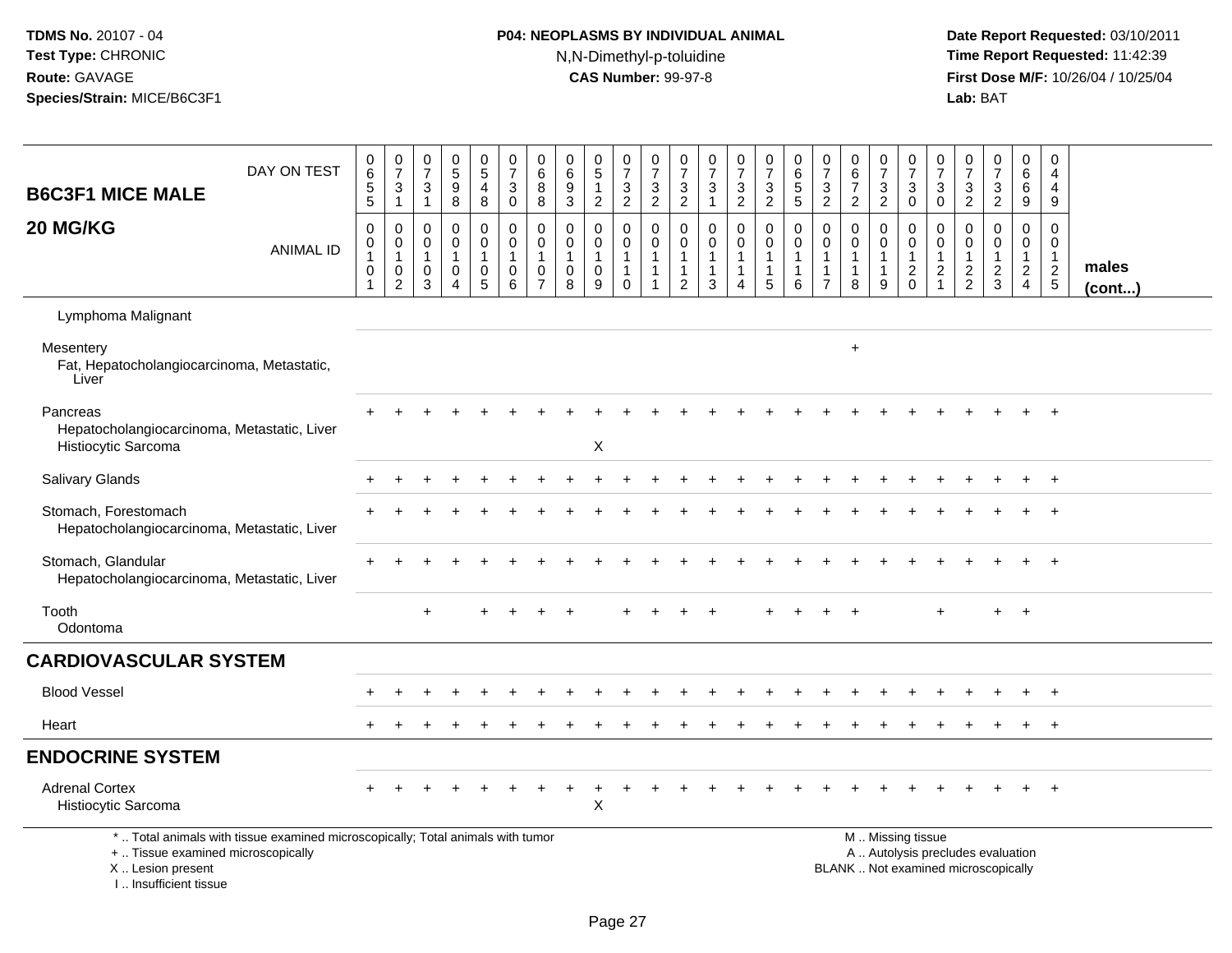#### **P04: NEOPLASMS BY INDIVIDUAL ANIMAL**N,N-Dimethyl-p-toluidine

 **Date Report Requested:** 03/10/2011 **Time Report Requested:** 11:42:39 **First Dose M/F:** 10/26/04 / 10/25/04 Lab: BAT **Lab:** BAT

| <b>B6C3F1 MICE MALE</b>                                 | DAY ON TEST      | 0<br>6<br>5<br>5                                                                           | $\frac{0}{7}$<br>$\sqrt{3}$<br>$\overline{1}$                                                            | $\frac{0}{7}$<br>$\mathbf{3}$<br>$\mathbf{1}$                | $\pmb{0}$<br>$\,$ 5 $\,$<br>$\boldsymbol{9}$<br>8                       | $\begin{array}{c} 0 \\ 5 \end{array}$<br>$\overline{\mathbf{4}}$<br>8     | $\begin{array}{c} 0 \\ 7 \end{array}$<br>$\mathbf{3}$<br>$\mathbf 0$ | $\begin{matrix} 0 \\ 6 \\ 8 \end{matrix}$<br>8          | $\pmb{0}$<br>$\,6\,$<br>$9\,$<br>3           | $\begin{array}{c} 0 \\ 5 \end{array}$<br>$\mathbf{1}$<br>$\overline{2}$ | $\frac{0}{7}$<br>$\ensuremath{\mathsf{3}}$<br>$\sqrt{2}$   | $\frac{0}{7}$<br>$\frac{3}{2}$                                                    | $\frac{0}{7}$<br>$\sqrt{3}$<br>2         | $\frac{0}{7}$<br>$\mathbf{3}$<br>1                   | $\frac{0}{7}$<br>$\frac{3}{2}$                   | $\frac{0}{7}$<br>$\mathbf{3}$<br>$\overline{2}$ | 0<br>6<br>5<br>5                                    | $\frac{0}{7}$<br>$\mathbf 3$<br>$\overline{2}$ | $\pmb{0}$<br>$\frac{6}{7}$<br>$\overline{2}$                  | $\frac{0}{7}$<br>$\mathbf{3}$<br>$\overline{c}$ | $\begin{array}{c} 0 \\ 7 \\ 3 \\ 0 \end{array}$                          | $\frac{0}{7}$<br>$\mathbf{3}$<br>$\mathbf 0$       | $\frac{0}{7}$<br>$\frac{3}{2}$          | $\begin{array}{c} 0 \\ 7 \end{array}$<br>$\frac{3}{2}$  | $\begin{array}{c} 0 \\ 6 \\ 6 \end{array}$<br>9             | 0<br>$\overline{4}$<br>$\overline{4}$<br>9      |                 |
|---------------------------------------------------------|------------------|--------------------------------------------------------------------------------------------|----------------------------------------------------------------------------------------------------------|--------------------------------------------------------------|-------------------------------------------------------------------------|---------------------------------------------------------------------------|----------------------------------------------------------------------|---------------------------------------------------------|----------------------------------------------|-------------------------------------------------------------------------|------------------------------------------------------------|-----------------------------------------------------------------------------------|------------------------------------------|------------------------------------------------------|--------------------------------------------------|-------------------------------------------------|-----------------------------------------------------|------------------------------------------------|---------------------------------------------------------------|-------------------------------------------------|--------------------------------------------------------------------------|----------------------------------------------------|-----------------------------------------|---------------------------------------------------------|-------------------------------------------------------------|-------------------------------------------------|-----------------|
| 20 MG/KG                                                | <b>ANIMAL ID</b> | $\mathbf 0$<br>$\begin{smallmatrix}0\\1\end{smallmatrix}$<br>$\mathbf 0$<br>$\overline{1}$ | $\pmb{0}$<br>$\begin{smallmatrix}0\\1\end{smallmatrix}$<br>$\begin{smallmatrix} 0\\ 2 \end{smallmatrix}$ | $\mathbf 0$<br>$\pmb{0}$<br>$\mathbf{1}$<br>$\mathbf 0$<br>3 | $\pmb{0}$<br>$\mathbf 0$<br>$\mathbf{1}$<br>$\pmb{0}$<br>$\overline{4}$ | 0<br>$\mathbf 0$<br>$\mathbf{1}$<br>$\begin{array}{c} 0 \\ 5 \end{array}$ | $\pmb{0}$<br>$\mathbf 0$<br>$\mathbf{1}$<br>$\boldsymbol{0}$<br>6    | $\pmb{0}$<br>$\pmb{0}$<br>$\mathbf{1}$<br>$\frac{0}{7}$ | $\mathbf 0$<br>0<br>$\overline{1}$<br>0<br>8 | $\boldsymbol{0}$<br>$\mathbf 0$<br>$\mathbf{1}$<br>$\mathbf 0$<br>9     | 0<br>$\pmb{0}$<br>$\mathbf{1}$<br>$\mathbf{1}$<br>$\Omega$ | $\boldsymbol{0}$<br>$\pmb{0}$<br>$\overline{1}$<br>$\mathbf{1}$<br>$\overline{1}$ | 0<br>$\pmb{0}$<br>$\mathbf{1}$<br>1<br>2 | $\mathbf 0$<br>$\mathbf 0$<br>$\mathbf{1}$<br>1<br>3 | $\pmb{0}$<br>$\pmb{0}$<br>$\mathbf{1}$<br>1<br>4 | 0<br>0<br>1<br>5                                | $\pmb{0}$<br>$\pmb{0}$<br>$\overline{1}$<br>-1<br>6 | 0<br>0<br>-1                                   | $\mathbf 0$<br>$\pmb{0}$<br>$\mathbf{1}$<br>$\mathbf{1}$<br>8 | 0<br>0<br>1<br>9                                | $\pmb{0}$<br>$\begin{smallmatrix} 0\\ 1 \end{smallmatrix}$<br>$_{0}^{2}$ | $\mathbf 0$<br>0<br>$\mathbf{1}$<br>$\overline{c}$ | 0<br>0<br>$\mathbf{1}$<br>$\frac{2}{2}$ | $\pmb{0}$<br>$\pmb{0}$<br>$\mathbf{1}$<br>$\frac{2}{3}$ | $\mathbf 0$<br>$\mathbf 0$<br>$\mathbf{1}$<br>$\frac{2}{4}$ | $\mathbf 0$<br>0<br>$\mathbf{1}$<br>$rac{2}{5}$ | males<br>(cont) |
| Subcapsular, Adenoma                                    |                  |                                                                                            |                                                                                                          |                                                              |                                                                         |                                                                           |                                                                      |                                                         |                                              |                                                                         |                                                            |                                                                                   |                                          |                                                      |                                                  |                                                 |                                                     |                                                |                                                               |                                                 |                                                                          | Χ                                                  |                                         |                                                         |                                                             |                                                 |                 |
| Adrenal Medulla                                         |                  | $\ddot{}$                                                                                  |                                                                                                          |                                                              |                                                                         |                                                                           |                                                                      |                                                         |                                              |                                                                         |                                                            |                                                                                   |                                          |                                                      |                                                  |                                                 |                                                     |                                                |                                                               |                                                 |                                                                          |                                                    |                                         |                                                         | $+$                                                         | $+$                                             |                 |
| Islets, Pancreatic                                      |                  |                                                                                            |                                                                                                          |                                                              |                                                                         |                                                                           |                                                                      |                                                         |                                              |                                                                         |                                                            |                                                                                   |                                          |                                                      |                                                  |                                                 |                                                     |                                                |                                                               |                                                 |                                                                          |                                                    |                                         |                                                         |                                                             | $^{+}$                                          |                 |
| Parathyroid Gland                                       |                  | $\ddot{}$                                                                                  |                                                                                                          |                                                              |                                                                         |                                                                           |                                                                      |                                                         |                                              |                                                                         |                                                            |                                                                                   |                                          |                                                      |                                                  |                                                 |                                                     |                                                |                                                               |                                                 |                                                                          |                                                    |                                         |                                                         |                                                             | $^{+}$                                          |                 |
| <b>Pituitary Gland</b>                                  |                  |                                                                                            |                                                                                                          |                                                              |                                                                         |                                                                           | м                                                                    |                                                         |                                              |                                                                         |                                                            |                                                                                   |                                          |                                                      |                                                  |                                                 |                                                     |                                                |                                                               |                                                 |                                                                          |                                                    |                                         |                                                         |                                                             | $\overline{1}$                                  |                 |
| <b>Thyroid Gland</b>                                    |                  |                                                                                            |                                                                                                          |                                                              |                                                                         |                                                                           |                                                                      |                                                         |                                              |                                                                         |                                                            |                                                                                   |                                          |                                                      |                                                  |                                                 |                                                     |                                                |                                                               |                                                 |                                                                          |                                                    |                                         |                                                         | $\pm$                                                       | $+$                                             |                 |
| <b>GENERAL BODY SYSTEM</b>                              |                  |                                                                                            |                                                                                                          |                                                              |                                                                         |                                                                           |                                                                      |                                                         |                                              |                                                                         |                                                            |                                                                                   |                                          |                                                      |                                                  |                                                 |                                                     |                                                |                                                               |                                                 |                                                                          |                                                    |                                         |                                                         |                                                             |                                                 |                 |
| <b>NONE</b>                                             |                  |                                                                                            |                                                                                                          |                                                              |                                                                         |                                                                           |                                                                      |                                                         |                                              |                                                                         |                                                            |                                                                                   |                                          |                                                      |                                                  |                                                 |                                                     |                                                |                                                               |                                                 |                                                                          |                                                    |                                         |                                                         |                                                             |                                                 |                 |
| <b>GENITAL SYSTEM</b>                                   |                  |                                                                                            |                                                                                                          |                                                              |                                                                         |                                                                           |                                                                      |                                                         |                                              |                                                                         |                                                            |                                                                                   |                                          |                                                      |                                                  |                                                 |                                                     |                                                |                                                               |                                                 |                                                                          |                                                    |                                         |                                                         |                                                             |                                                 |                 |
| Epididymis<br>Hemangiosarcoma                           |                  | $\ddot{}$                                                                                  | $+$                                                                                                      | $\ddot{}$<br>X                                               |                                                                         |                                                                           |                                                                      |                                                         |                                              |                                                                         |                                                            |                                                                                   |                                          |                                                      |                                                  |                                                 |                                                     |                                                |                                                               |                                                 |                                                                          |                                                    |                                         |                                                         |                                                             | $+$                                             |                 |
| <b>Preputial Gland</b>                                  |                  |                                                                                            |                                                                                                          |                                                              |                                                                         |                                                                           |                                                                      |                                                         |                                              |                                                                         |                                                            |                                                                                   |                                          |                                                      |                                                  |                                                 |                                                     |                                                |                                                               |                                                 |                                                                          |                                                    |                                         |                                                         |                                                             | $^{+}$                                          |                 |
| Prostate<br>Hepatocholangiocarcinoma, Metastatic, Liver |                  |                                                                                            |                                                                                                          |                                                              |                                                                         |                                                                           |                                                                      |                                                         |                                              |                                                                         |                                                            |                                                                                   |                                          |                                                      |                                                  |                                                 |                                                     |                                                |                                                               |                                                 |                                                                          |                                                    |                                         |                                                         |                                                             | $\overline{1}$                                  |                 |
| Seminal Vesicle                                         |                  |                                                                                            |                                                                                                          |                                                              |                                                                         |                                                                           |                                                                      |                                                         |                                              |                                                                         |                                                            |                                                                                   |                                          |                                                      |                                                  |                                                 |                                                     |                                                |                                                               |                                                 |                                                                          |                                                    |                                         |                                                         |                                                             | $+$                                             |                 |
| <b>Testes</b>                                           |                  |                                                                                            |                                                                                                          |                                                              |                                                                         |                                                                           |                                                                      |                                                         |                                              |                                                                         |                                                            |                                                                                   |                                          |                                                      |                                                  |                                                 |                                                     |                                                |                                                               |                                                 |                                                                          |                                                    |                                         |                                                         |                                                             | $+$                                             |                 |

#### **HEMATOPOIETIC SYSTEM**

\* .. Total animals with tissue examined microscopically; Total animals with tumor

+ .. Tissue examined microscopically

X .. Lesion present

I .. Insufficient tissue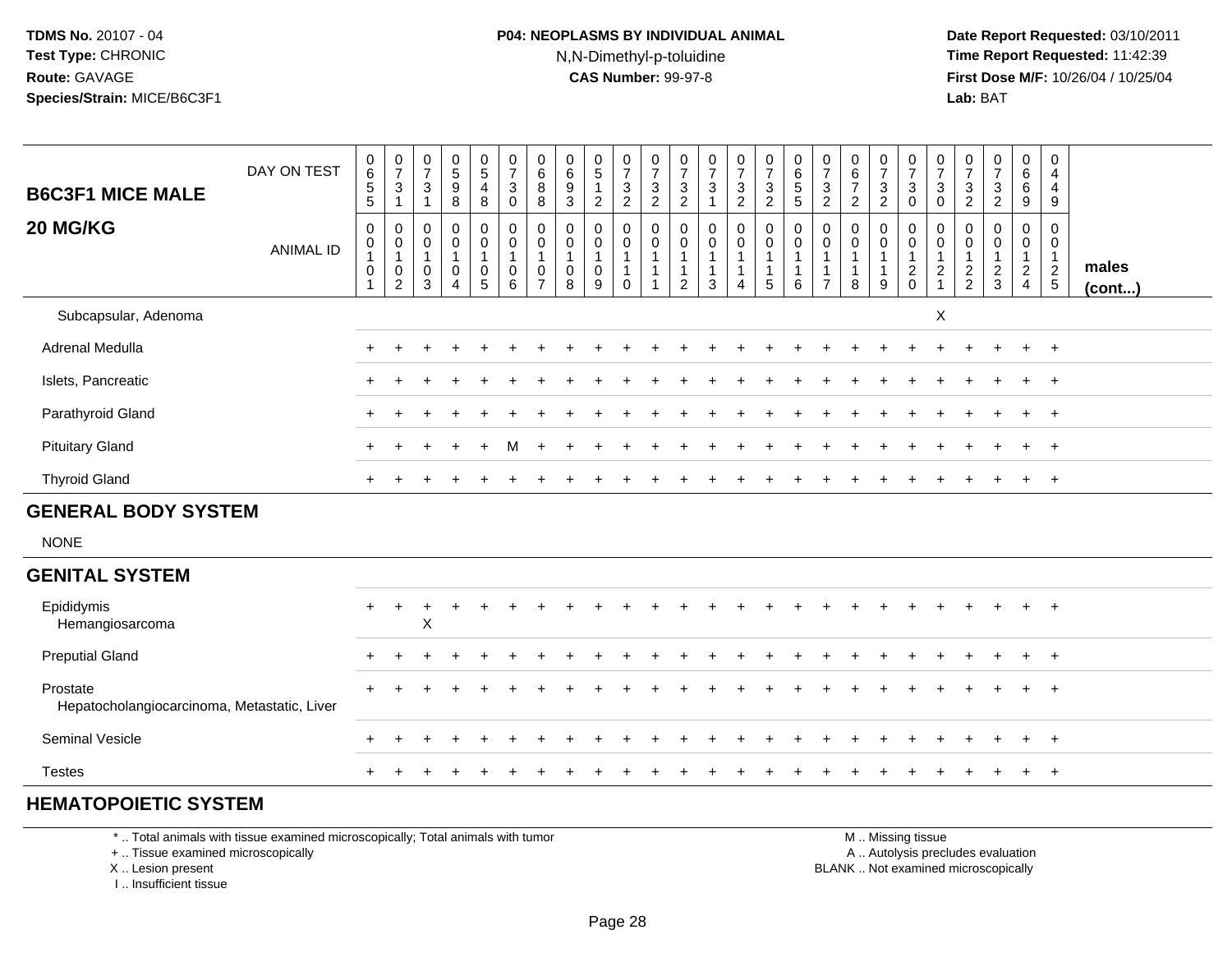I .. Insufficient tissue

# **P04: NEOPLASMS BY INDIVIDUAL ANIMAL**N,N-Dimethyl-p-toluidine

| <b>B6C3F1 MICE MALE</b>                                                                                                         | DAY ON TEST                                                                     | $\mathbf 0$<br>$\,6\,$<br>$\sqrt{5}$<br>5                            | $\frac{0}{7}$<br>$\mathbf{3}$<br>$\mathbf{1}$ | $\frac{0}{7}$<br>3<br>$\mathbf{1}$ | $\begin{array}{c} 0 \\ 5 \\ 9 \end{array}$<br>$\overline{8}$      | $\begin{array}{c} 0 \\ 5 \end{array}$<br>4<br>8         | $\frac{0}{7}$<br>$\mathbf{3}$<br>$\mathbf 0$                     | 0<br>$\,6$<br>8<br>8                            | $\pmb{0}$<br>$\,6\,$<br>$\boldsymbol{9}$<br>$\ensuremath{\mathsf{3}}$ | $\begin{array}{c} 0 \\ 5 \end{array}$<br>$\mathbf{1}$<br>$\overline{2}$ | $\frac{0}{7}$<br>3<br>$\overline{2}$        | $\frac{0}{7}$<br>$\sqrt{3}$<br>$\overline{2}$   | $\begin{array}{c} 0 \\ 7 \end{array}$<br>$\sqrt{3}$<br>$\overline{2}$            | $\begin{smallmatrix}0\\7\end{smallmatrix}$<br>$\sqrt{3}$<br>$\mathbf{1}$ | $\frac{0}{7}$<br>$\sqrt{3}$<br>$\overline{2}$ | $\frac{0}{7}$<br>$\mathbf{3}$<br>$\overline{2}$                 | $\begin{array}{c} 0 \\ 6 \\ 5 \end{array}$<br>$\overline{5}$ | $\pmb{0}$<br>$\overline{7}$<br>$\sqrt{3}$<br>$\overline{2}$      | $\begin{array}{c} 0 \\ 6 \\ 7 \end{array}$<br>$\overline{2}$    | $\begin{array}{c} 0 \\ 7 \end{array}$<br>3<br>$\overline{2}$ | $\begin{matrix} 0 \\ 7 \end{matrix}$<br>$\sqrt{3}$<br>$\mathbf 0$ | $\frac{0}{7}$<br>3<br>$\pmb{0}$                 | $\frac{0}{7}$<br>$\mathbf{3}$<br>$\overline{2}$ | $\frac{0}{7}$<br>$\mathbf{3}$<br>$\overline{2}$                          | 0<br>6<br>6<br>9                              | $\mathbf 0$<br>$\overline{4}$<br>$\overline{4}$<br>9           |                 |
|---------------------------------------------------------------------------------------------------------------------------------|---------------------------------------------------------------------------------|----------------------------------------------------------------------|-----------------------------------------------|------------------------------------|-------------------------------------------------------------------|---------------------------------------------------------|------------------------------------------------------------------|-------------------------------------------------|-----------------------------------------------------------------------|-------------------------------------------------------------------------|---------------------------------------------|-------------------------------------------------|----------------------------------------------------------------------------------|--------------------------------------------------------------------------|-----------------------------------------------|-----------------------------------------------------------------|--------------------------------------------------------------|------------------------------------------------------------------|-----------------------------------------------------------------|--------------------------------------------------------------|-------------------------------------------------------------------|-------------------------------------------------|-------------------------------------------------|--------------------------------------------------------------------------|-----------------------------------------------|----------------------------------------------------------------|-----------------|
| 20 MG/KG                                                                                                                        | <b>ANIMAL ID</b>                                                                | $\mathbf 0$<br>0<br>$\mathbf{1}$<br>$\boldsymbol{0}$<br>$\mathbf{1}$ | 0<br>0<br>1<br>$\pmb{0}$<br>$\overline{c}$    | 0<br>0<br>$\mathbf{1}$<br>0<br>3   | $\mathbf 0$<br>$\mathbf 0$<br>$\mathbf{1}$<br>0<br>$\overline{4}$ | 0<br>0<br>$\mathbf{1}$<br>$\mathbf 0$<br>$\overline{5}$ | $\mathbf 0$<br>$\mathbf 0$<br>$\overline{1}$<br>$\mathbf 0$<br>6 | 0<br>0<br>$\overline{1}$<br>0<br>$\overline{7}$ | 0<br>$\mathbf 0$<br>$\mathbf{1}$<br>$\mathbf 0$<br>8                  | 0<br>0<br>$\mathbf{1}$<br>0<br>9                                        | 0<br>0<br>$\mathbf{1}$<br>$\mathbf{1}$<br>0 | $\mathbf 0$<br>$\mathbf 0$<br>$\mathbf{1}$<br>1 | $\mathbf 0$<br>$\mathbf 0$<br>$\overline{1}$<br>$\overline{1}$<br>$\overline{2}$ | $\mathbf 0$<br>0<br>$\mathbf{1}$<br>$\mathbf{1}$<br>3                    | 0<br>0<br>$\mathbf{1}$<br>$\mathbf{1}$<br>4   | $\mathbf 0$<br>$\mathbf 0$<br>$\mathbf{1}$<br>$\mathbf{1}$<br>5 | 0<br>0<br>$\mathbf{1}$<br>$\mathbf{1}$<br>6                  | $\mathbf 0$<br>0<br>$\mathbf 1$<br>$\mathbf 1$<br>$\overline{7}$ | $\mathbf 0$<br>$\mathbf 0$<br>$\mathbf{1}$<br>$\mathbf{1}$<br>8 | 0<br>0<br>$\mathbf{1}$<br>$\mathbf{1}$<br>9                  | 0<br>$\mathbf 0$<br>$\mathbf{1}$<br>$\sqrt{2}$<br>$\mathbf 0$     | 0<br>0<br>1<br>$\overline{c}$<br>$\overline{1}$ | 0<br>0<br>$\mathbf{1}$<br>$\frac{2}{2}$         | 0<br>0<br>$\mathbf{1}$<br>$\overline{c}$<br>3                            | 0<br>0<br>$\mathbf{1}$<br>$\overline{a}$<br>4 | $\mathbf 0$<br>0<br>$\overline{1}$<br>$\sqrt{2}$<br>$\sqrt{5}$ | males<br>(cont) |
| <b>Bone Marrow</b>                                                                                                              |                                                                                 |                                                                      |                                               |                                    |                                                                   |                                                         |                                                                  |                                                 |                                                                       |                                                                         |                                             |                                                 |                                                                                  |                                                                          |                                               |                                                                 |                                                              |                                                                  |                                                                 |                                                              |                                                                   |                                                 |                                                 |                                                                          |                                               | $+$                                                            |                 |
| Lymph Node<br>Lumbar, Lymphoma Malignant<br>Mediastinal, Hepatocholangiocarcinoma,<br>Metastatic, Liver                         |                                                                                 |                                                                      |                                               |                                    |                                                                   |                                                         |                                                                  |                                                 | $+$                                                                   | $+$                                                                     |                                             |                                                 |                                                                                  |                                                                          |                                               |                                                                 |                                                              |                                                                  |                                                                 |                                                              |                                                                   |                                                 |                                                 |                                                                          |                                               |                                                                |                 |
| Mediastinal, Histiocytic Sarcoma<br>Mediastinal, Lymphoma Malignant<br>Pancreatic, Hemangiosarcoma<br>Renal, Lymphoma Malignant |                                                                                 |                                                                      |                                               |                                    |                                                                   |                                                         |                                                                  |                                                 | $\mathsf X$                                                           | X                                                                       |                                             |                                                 |                                                                                  |                                                                          |                                               |                                                                 |                                                              |                                                                  |                                                                 |                                                              |                                                                   |                                                 |                                                 |                                                                          |                                               |                                                                |                 |
| Lymph Node, Mandibular<br>Lymphoma Malignant                                                                                    |                                                                                 |                                                                      |                                               |                                    |                                                                   |                                                         |                                                                  |                                                 |                                                                       |                                                                         |                                             |                                                 |                                                                                  |                                                                          |                                               |                                                                 |                                                              |                                                                  |                                                                 |                                                              |                                                                   |                                                 |                                                 |                                                                          |                                               |                                                                |                 |
| Lymph Node, Mesenteric<br>Hepatocholangiocarcinoma, Metastatic, Liver<br>Histiocytic Sarcoma<br>Lymphoma Malignant              |                                                                                 |                                                                      |                                               |                                    |                                                                   |                                                         |                                                                  |                                                 |                                                                       | X                                                                       |                                             |                                                 |                                                                                  |                                                                          |                                               |                                                                 |                                                              |                                                                  |                                                                 |                                                              |                                                                   |                                                 |                                                 |                                                                          |                                               |                                                                |                 |
| Spleen<br>Hemangiosarcoma<br>Hemangiosarcoma, Multiple<br>Lymphoma Malignant                                                    |                                                                                 |                                                                      |                                               | X                                  |                                                                   | X                                                       |                                                                  |                                                 |                                                                       |                                                                         |                                             |                                                 |                                                                                  |                                                                          |                                               |                                                                 | $\boldsymbol{\mathsf{X}}$                                    |                                                                  |                                                                 |                                                              |                                                                   |                                                 | $\boldsymbol{\mathsf{X}}$                       |                                                                          |                                               |                                                                |                 |
| Thymus<br>Lymphoma Malignant                                                                                                    |                                                                                 |                                                                      |                                               |                                    |                                                                   |                                                         |                                                                  |                                                 |                                                                       |                                                                         |                                             |                                                 |                                                                                  |                                                                          |                                               |                                                                 |                                                              |                                                                  |                                                                 |                                                              |                                                                   |                                                 |                                                 |                                                                          |                                               | $\ddot{+}$                                                     |                 |
| <b>INTEGUMENTARY SYSTEM</b>                                                                                                     |                                                                                 |                                                                      |                                               |                                    |                                                                   |                                                         |                                                                  |                                                 |                                                                       |                                                                         |                                             |                                                 |                                                                                  |                                                                          |                                               |                                                                 |                                                              |                                                                  |                                                                 |                                                              |                                                                   |                                                 |                                                 |                                                                          |                                               |                                                                |                 |
| Mammary Gland                                                                                                                   |                                                                                 | M                                                                    | M                                             | м                                  | M                                                                 | M                                                       | м                                                                | м                                               | м                                                                     | M                                                                       | M                                           | M                                               | M                                                                                |                                                                          | M M                                           | M                                                               | M                                                            | M                                                                | M                                                               | <b>M</b>                                                     | M                                                                 | M                                               |                                                 | M M M M                                                                  |                                               |                                                                |                 |
| +  Tissue examined microscopically<br>X Lesion present                                                                          | *  Total animals with tissue examined microscopically; Total animals with tumor |                                                                      |                                               |                                    |                                                                   |                                                         |                                                                  |                                                 |                                                                       |                                                                         |                                             |                                                 |                                                                                  |                                                                          |                                               |                                                                 |                                                              |                                                                  |                                                                 |                                                              | M  Missing tissue                                                 |                                                 |                                                 | A  Autolysis precludes evaluation<br>BLANK  Not examined microscopically |                                               |                                                                |                 |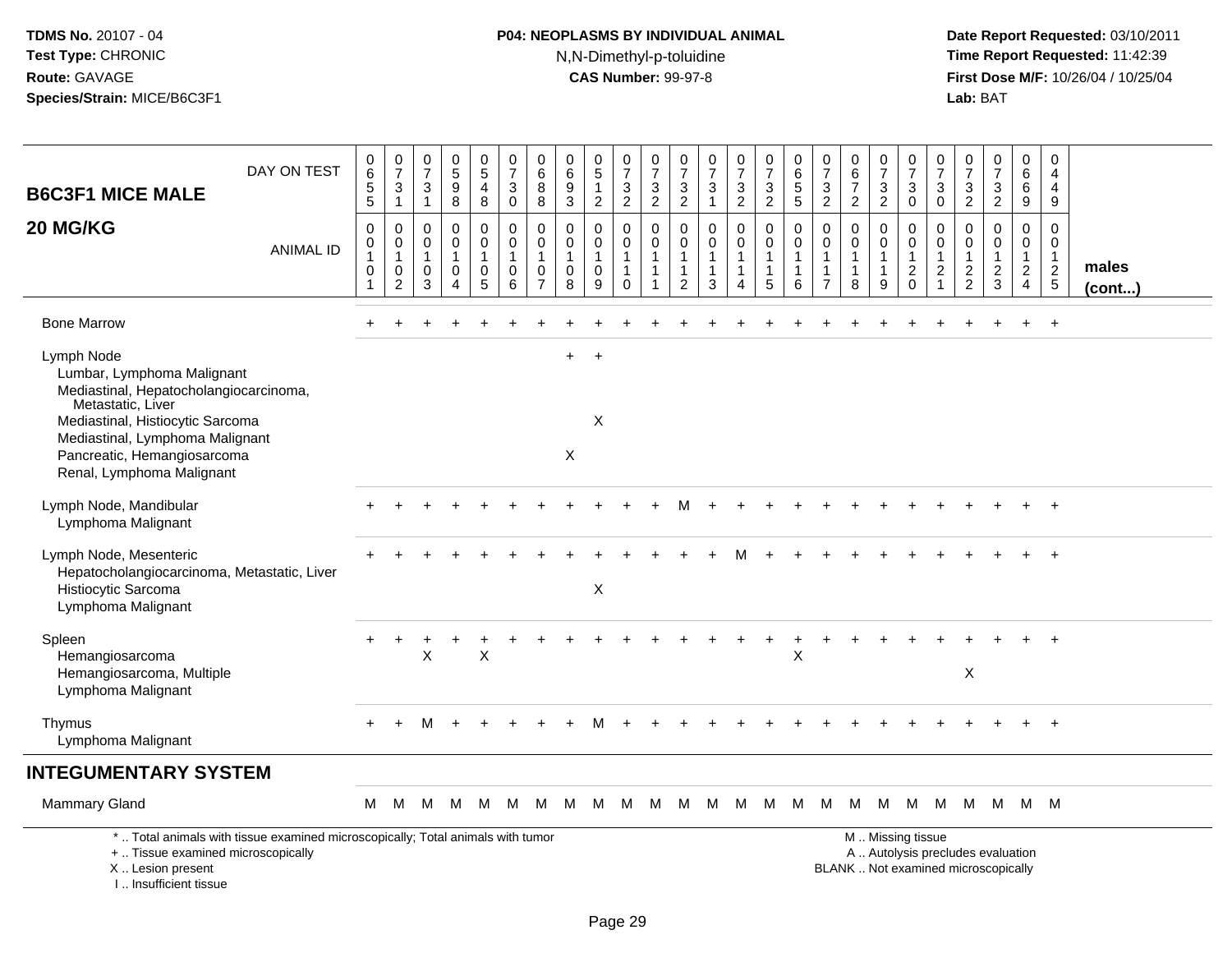I .. Insufficient tissue

# **P04: NEOPLASMS BY INDIVIDUAL ANIMAL**N,N-Dimethyl-p-toluidine

| <b>B6C3F1 MICE MALE</b>                                                                                                                    | DAY ON TEST      | 0<br>6<br>$\overline{5}$<br>5                                                    | 0<br>$\overline{7}$<br>$\mathbf{3}$<br>$\mathbf{1}$ | $\begin{array}{c} 0 \\ 7 \end{array}$<br>3<br>$\overline{1}$ | $^{\rm 0}_{\rm 5}$<br>$\boldsymbol{9}$<br>8   | $\begin{smallmatrix}0\0\5\end{smallmatrix}$<br>4<br>8 | 0<br>$\overline{7}$<br>$\sqrt{3}$<br>$\mathbf 0$                 | 0<br>$6\phantom{a}$<br>8<br>8                                                 | 0<br>6<br>$\frac{9}{3}$                                      | $\begin{array}{c} 0 \\ 5 \end{array}$<br>$\mathbf{1}$<br>$\overline{2}$ | $\frac{0}{7}$<br>$\frac{3}{2}$                                  | $\begin{array}{c} 0 \\ 7 \end{array}$<br>$\frac{3}{2}$ | $\frac{0}{7}$<br>$\frac{3}{2}$                                                 | $\frac{0}{7}$<br>$\sqrt{3}$<br>$\mathbf{1}$           | $\frac{0}{7}$<br>$\frac{3}{2}$   | $\frac{0}{7}$<br>$\frac{3}{2}$                                       | $_{6}^{\rm 0}$<br>$\frac{5}{5}$                       | $\frac{0}{7}$<br>$\frac{3}{2}$                                               | $\begin{array}{c} 0 \\ 6 \\ 7 \end{array}$<br>$\overline{2}$  | 0<br>$\overline{7}$<br>$\frac{3}{2}$                 | $\frac{0}{7}$<br>$\ensuremath{\mathsf{3}}$<br>$\mathbf 0$                                     | 0<br>$\overline{7}$<br>3<br>$\mathbf 0$              | $\frac{0}{7}$<br>$\frac{3}{2}$                  | $\frac{0}{7}$<br>$\mathbf{3}$<br>$\overline{2}$ | 0<br>$\,6\,$<br>6<br>9                  | 0<br>$\overline{4}$<br>4<br>9                               |                 |
|--------------------------------------------------------------------------------------------------------------------------------------------|------------------|----------------------------------------------------------------------------------|-----------------------------------------------------|--------------------------------------------------------------|-----------------------------------------------|-------------------------------------------------------|------------------------------------------------------------------|-------------------------------------------------------------------------------|--------------------------------------------------------------|-------------------------------------------------------------------------|-----------------------------------------------------------------|--------------------------------------------------------|--------------------------------------------------------------------------------|-------------------------------------------------------|----------------------------------|----------------------------------------------------------------------|-------------------------------------------------------|------------------------------------------------------------------------------|---------------------------------------------------------------|------------------------------------------------------|-----------------------------------------------------------------------------------------------|------------------------------------------------------|-------------------------------------------------|-------------------------------------------------|-----------------------------------------|-------------------------------------------------------------|-----------------|
| 20 MG/KG                                                                                                                                   | <b>ANIMAL ID</b> | $\pmb{0}$<br>$\mathbf 0$<br>$\overline{1}$<br>$\boldsymbol{0}$<br>$\overline{1}$ | 0<br>0<br>$\mathbf{1}$<br>0<br>$\overline{c}$       | 0<br>$\mathbf 0$<br>$\overline{1}$<br>$\mathbf 0$<br>3       | 0<br>0<br>$\mathbf{1}$<br>0<br>$\overline{A}$ | 0<br>$\mathbf 0$<br>$\mathbf{1}$<br>$\mathbf 0$<br>5  | $\mathbf 0$<br>$\mathbf 0$<br>$\overline{1}$<br>$\mathbf 0$<br>6 | $\mathbf 0$<br>$\mathbf 0$<br>$\overline{1}$<br>$\mathbf 0$<br>$\overline{7}$ | $\mathbf 0$<br>$\mathbf 0$<br>$\mathbf{1}$<br>$\pmb{0}$<br>8 | 0<br>0<br>$\mathbf{1}$<br>$\pmb{0}$<br>9                                | 0<br>$\mathbf 0$<br>$\mathbf{1}$<br>$\mathbf{1}$<br>$\mathbf 0$ | $\mathbf 0$<br>0<br>1                                  | $\mathbf 0$<br>$\mathbf 0$<br>$\overline{1}$<br>$\mathbf{1}$<br>$\overline{2}$ | $\mathbf 0$<br>0<br>$\mathbf{1}$<br>$\mathbf{1}$<br>3 | 0<br>0<br>$\mathbf{1}$<br>1<br>4 | $\boldsymbol{0}$<br>$\mathbf 0$<br>$\mathbf{1}$<br>$\mathbf{1}$<br>5 | $\mathbf 0$<br>0<br>$\mathbf{1}$<br>$\mathbf{1}$<br>6 | $\mathbf 0$<br>$\mathbf 0$<br>$\mathbf{1}$<br>$\mathbf{1}$<br>$\overline{7}$ | $\mathbf 0$<br>$\pmb{0}$<br>$\mathbf{1}$<br>$\mathbf{1}$<br>8 | 0<br>$\pmb{0}$<br>$\overline{1}$<br>$\mathbf 1$<br>9 | $\mathbf 0$<br>$\mathsf 0$<br>$\overline{1}$<br>$\overline{c}$<br>$\mathbf 0$                 | 0<br>$\mathbf 0$<br>$\overline{c}$<br>$\overline{1}$ | 0<br>$\pmb{0}$<br>$\mathbf{1}$<br>$\frac{2}{2}$ | $\pmb{0}$<br>0<br>$\mathbf{1}$<br>$\frac{2}{3}$ | 0<br>0<br>$\mathbf{1}$<br>$\frac{2}{4}$ | $\mathbf 0$<br>$\mathbf 0$<br>$\mathbf{1}$<br>$\frac{2}{5}$ | males<br>(cont) |
| Skin                                                                                                                                       |                  |                                                                                  |                                                     |                                                              | ÷                                             |                                                       |                                                                  |                                                                               |                                                              |                                                                         |                                                                 |                                                        |                                                                                |                                                       |                                  |                                                                      | ÷                                                     |                                                                              |                                                               |                                                      |                                                                                               |                                                      |                                                 | $\ddot{}$                                       | $+$                                     | $+$                                                         |                 |
| <b>MUSCULOSKELETAL SYSTEM</b>                                                                                                              |                  |                                                                                  |                                                     |                                                              |                                               |                                                       |                                                                  |                                                                               |                                                              |                                                                         |                                                                 |                                                        |                                                                                |                                                       |                                  |                                                                      |                                                       |                                                                              |                                                               |                                                      |                                                                                               |                                                      |                                                 |                                                 |                                         |                                                             |                 |
| <b>Bone</b>                                                                                                                                |                  |                                                                                  |                                                     |                                                              |                                               |                                                       |                                                                  |                                                                               |                                                              |                                                                         |                                                                 |                                                        |                                                                                |                                                       |                                  |                                                                      |                                                       |                                                                              |                                                               |                                                      |                                                                                               |                                                      |                                                 |                                                 |                                         | $+$                                                         |                 |
| <b>Skeletal Muscle</b><br>Hemangiosarcoma<br>Hepatocholangiocarcinoma, Metastatic, Liver                                                   |                  |                                                                                  |                                                     |                                                              |                                               |                                                       |                                                                  |                                                                               |                                                              |                                                                         |                                                                 |                                                        |                                                                                |                                                       |                                  |                                                                      |                                                       |                                                                              |                                                               |                                                      |                                                                                               |                                                      |                                                 |                                                 |                                         |                                                             |                 |
| <b>NERVOUS SYSTEM</b>                                                                                                                      |                  |                                                                                  |                                                     |                                                              |                                               |                                                       |                                                                  |                                                                               |                                                              |                                                                         |                                                                 |                                                        |                                                                                |                                                       |                                  |                                                                      |                                                       |                                                                              |                                                               |                                                      |                                                                                               |                                                      |                                                 |                                                 |                                         |                                                             |                 |
| <b>Brain</b>                                                                                                                               |                  |                                                                                  |                                                     |                                                              |                                               |                                                       |                                                                  |                                                                               |                                                              |                                                                         |                                                                 |                                                        |                                                                                |                                                       |                                  |                                                                      |                                                       |                                                                              |                                                               |                                                      |                                                                                               |                                                      |                                                 |                                                 |                                         | $+$                                                         |                 |
| <b>RESPIRATORY SYSTEM</b>                                                                                                                  |                  |                                                                                  |                                                     |                                                              |                                               |                                                       |                                                                  |                                                                               |                                                              |                                                                         |                                                                 |                                                        |                                                                                |                                                       |                                  |                                                                      |                                                       |                                                                              |                                                               |                                                      |                                                                                               |                                                      |                                                 |                                                 |                                         |                                                             |                 |
| Lung<br>Alveolar/Bronchiolar Adenoma<br>Alveolar/Bronchiolar Adenoma, Multiple                                                             |                  |                                                                                  |                                                     | X                                                            |                                               |                                                       |                                                                  | X                                                                             |                                                              |                                                                         | $\mathsf{X}$                                                    |                                                        | X                                                                              | $\times$                                              |                                  |                                                                      | X                                                     |                                                                              |                                                               |                                                      | X                                                                                             |                                                      |                                                 |                                                 | $+$                                     | $+$                                                         |                 |
| Carcinoma, Metastatic, Harderian Gland<br>Hepatoblastoma, Metastatic, Liver                                                                |                  |                                                                                  |                                                     |                                                              |                                               |                                                       |                                                                  |                                                                               |                                                              |                                                                         |                                                                 |                                                        |                                                                                |                                                       | X                                |                                                                      |                                                       |                                                                              |                                                               |                                                      |                                                                                               |                                                      |                                                 |                                                 |                                         | X                                                           |                 |
| Hepatocellular Carcinoma, Metastatic, Liver<br>Hepatocholangiocarcinoma, Metastatic, Liver                                                 |                  |                                                                                  |                                                     |                                                              |                                               |                                                       |                                                                  |                                                                               |                                                              |                                                                         |                                                                 |                                                        |                                                                                |                                                       | $\mathsf{X}$                     |                                                                      |                                                       |                                                                              |                                                               |                                                      |                                                                                               |                                                      |                                                 |                                                 | X                                       |                                                             |                 |
| Histiocytic Sarcoma<br>Lymphoma Malignant                                                                                                  |                  |                                                                                  |                                                     |                                                              |                                               |                                                       |                                                                  |                                                                               |                                                              | X                                                                       |                                                                 |                                                        |                                                                                |                                                       |                                  |                                                                      |                                                       |                                                                              |                                                               |                                                      |                                                                                               |                                                      |                                                 |                                                 |                                         |                                                             |                 |
| Nose<br>Lymphoma Malignant                                                                                                                 |                  |                                                                                  |                                                     |                                                              |                                               |                                                       |                                                                  |                                                                               |                                                              |                                                                         |                                                                 |                                                        |                                                                                |                                                       |                                  |                                                                      |                                                       |                                                                              |                                                               |                                                      |                                                                                               |                                                      |                                                 |                                                 |                                         |                                                             |                 |
| Trachea                                                                                                                                    |                  |                                                                                  |                                                     |                                                              |                                               |                                                       |                                                                  |                                                                               |                                                              |                                                                         |                                                                 |                                                        |                                                                                |                                                       |                                  |                                                                      |                                                       |                                                                              |                                                               |                                                      |                                                                                               |                                                      |                                                 |                                                 |                                         |                                                             |                 |
| *  Total animals with tissue examined microscopically; Total animals with tumor<br>+  Tissue examined microscopically<br>X  Lesion present |                  |                                                                                  |                                                     |                                                              |                                               |                                                       |                                                                  |                                                                               |                                                              |                                                                         |                                                                 |                                                        |                                                                                |                                                       |                                  |                                                                      |                                                       |                                                                              |                                                               |                                                      | M  Missing tissue<br>A  Autolysis precludes evaluation<br>BLANK  Not examined microscopically |                                                      |                                                 |                                                 |                                         |                                                             |                 |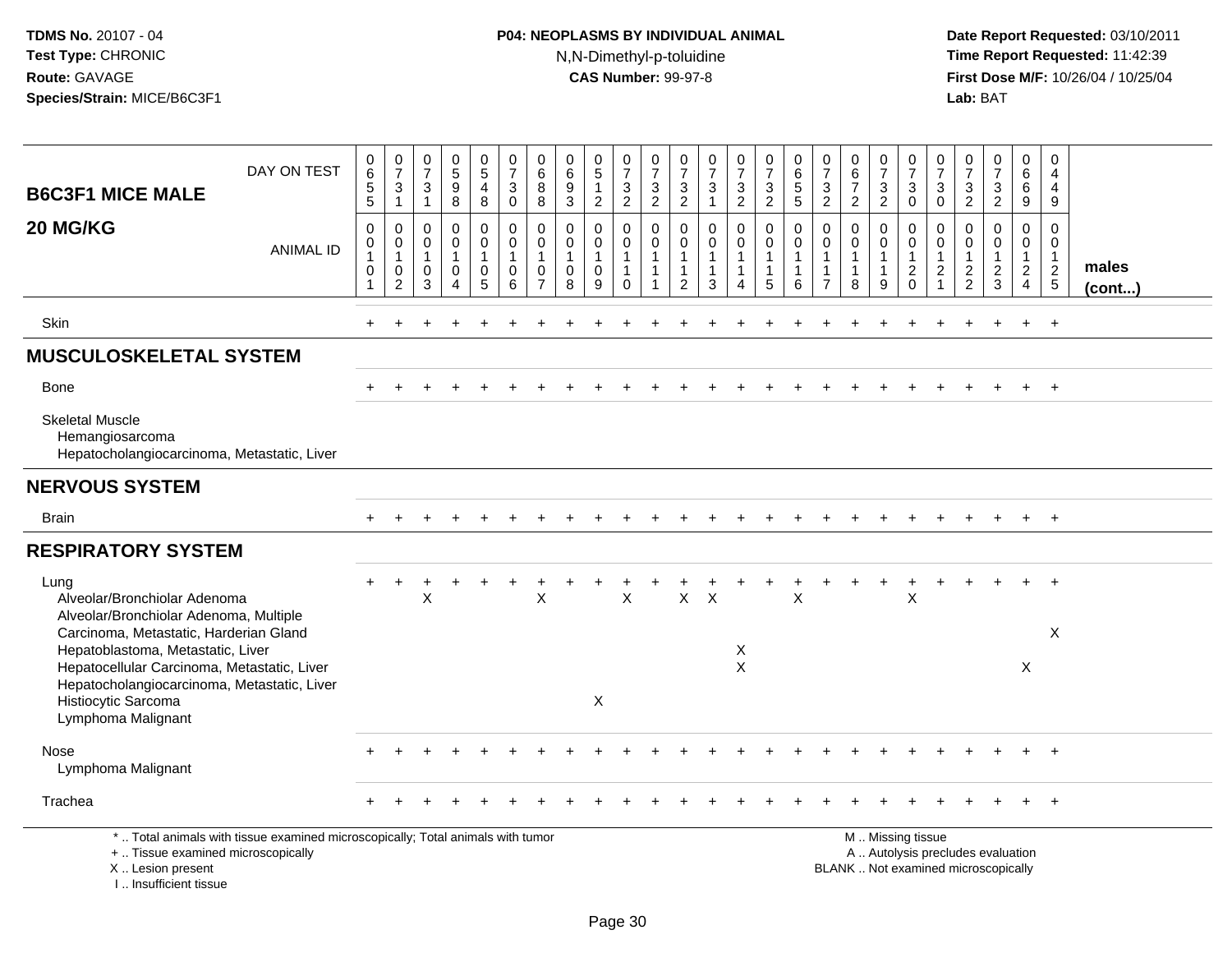#### **P04: NEOPLASMS BY INDIVIDUAL ANIMAL**N,N-Dimethyl-p-toluidine

 **Date Report Requested:** 03/10/2011 **Time Report Requested:** 11:42:39 **First Dose M/F:** 10/26/04 / 10/25/04 Lab: BAT **Lab:** BAT

| <b>B6C3F1 MICE MALE</b><br>20 MG/KG                         | DAY ON TEST<br><b>ANIMAL ID</b> | $\begin{array}{c} 0 \\ 6 \end{array}$<br>$\sqrt{5}$<br>5<br>0<br>$\pmb{0}$<br>1<br>$\boldsymbol{0}$ | $\frac{0}{7}$<br>$\sqrt{3}$<br>$\mathbf{1}$<br>$\pmb{0}$<br>$\pmb{0}$<br>$\mathbf{1}$<br>$\pmb{0}$<br>$\overline{c}$ | $\frac{0}{7}$<br>$\ensuremath{\mathsf{3}}$<br>$\mathbf{1}$<br>$\mathbf 0$<br>$\pmb{0}$<br>$\mathbf{1}$<br>$\pmb{0}$<br>3 | $\begin{array}{c} 0 \\ 5 \end{array}$<br>9<br>8<br>0<br>0<br>$\mathbf{1}$<br>0 | $\begin{array}{c} 0 \\ 5 \end{array}$<br>$\overline{\mathbf{4}}$<br>8<br>0<br>$\boldsymbol{0}$<br>0<br>5 | $\frac{0}{7}$<br>$\sqrt{3}$<br>$\mathbf 0$<br>$\begin{smallmatrix} 0\\0 \end{smallmatrix}$<br>$\overline{1}$<br>$\begin{array}{c} 0 \\ 6 \end{array}$ | $\begin{array}{c} 0 \\ 6 \end{array}$<br>$\,8\,$<br>$\bf8$<br>0<br>0<br>$\overline{1}$<br>0<br>$\overline{ }$ | $\begin{matrix}0\\6\end{matrix}$<br>$\boldsymbol{9}$<br>3<br>0<br>$\boldsymbol{0}$<br>$\mathbf{1}$<br>$\pmb{0}$<br>8 | $\begin{matrix} 0 \\ 5 \end{matrix}$<br>$\overline{2}$<br>0<br>$\mathbf 0$<br>0<br>9 | $\begin{array}{c} 0 \\ 7 \end{array}$<br>$\ensuremath{\mathsf{3}}$<br>$\overline{c}$<br>$_{\rm 0}^{\rm 0}$<br>$\overline{1}$<br>$\overline{1}$<br>$\Omega$ | $\frac{0}{7}$<br>$\ensuremath{\mathsf{3}}$<br>$\overline{2}$<br>$\pmb{0}$<br>$\pmb{0}$ | $\frac{0}{7}$<br>$\frac{3}{2}$<br>$\begin{smallmatrix} 0\\0 \end{smallmatrix}$<br>$\overline{2}$ | $\frac{0}{7}$<br>$\sqrt{3}$<br>$\mathbf{1}$<br>$\pmb{0}$<br>$\mathbf 0$<br>$\mathbf{1}$<br>$\mathbf{1}$<br>3 | $\frac{0}{7}$<br>$\mathbf{3}$<br>$\overline{2}$<br>$\mathbf 0$<br>$\mathbf 0$<br>4 | $\frac{0}{7}$<br>$\ensuremath{\mathsf{3}}$<br>$\sqrt{2}$<br>$\begin{smallmatrix}0\0\0\end{smallmatrix}$<br>$\sqrt{5}$ | $\begin{array}{c} 0 \\ 6 \end{array}$<br>$\mathbf 5$<br>5<br>$\begin{smallmatrix}0\\0\end{smallmatrix}$<br>$\overline{A}$<br>6 | $\frac{0}{7}$<br>$\sqrt{3}$<br>$\overline{2}$<br>0<br>0 | $\begin{array}{c} 0 \\ 6 \\ 7 \end{array}$<br>$\overline{2}$<br>0<br>$\pmb{0}$<br>8 | $\frac{0}{7}$<br>$\ensuremath{\mathsf{3}}$<br>$\overline{2}$<br>$\boldsymbol{0}$<br>$\mathbf 0$<br>1<br>$\mathbf{1}$<br>9 | $\frac{0}{7}$<br>$\sqrt{3}$<br>0<br>$\boldsymbol{0}$<br>$\mathbf 0$<br>$\mathbf{1}$<br>$\sqrt{2}$<br>$\mathbf 0$ | $\frac{0}{7}$<br>3<br>0<br>0<br>0<br>$\mathbf{1}$<br>$\overline{c}$ | $\frac{0}{7}$<br>$\ensuremath{\mathsf{3}}$<br>$\boldsymbol{2}$<br>0<br>$\frac{2}{2}$ | $\begin{smallmatrix}0\\7\end{smallmatrix}$<br>$\ensuremath{\mathsf{3}}$<br>$\overline{2}$<br>0<br>$\pmb{0}$<br>$\frac{2}{3}$ | $\begin{matrix} 0\ 6\ 6 \end{matrix}$<br>9<br>0<br>$\overline{0}$<br>$\overline{1}$<br>$\sqrt{2}$<br>$\overline{4}$ | $\mathbf 0$<br>$\overline{4}$<br>$\overline{4}$<br>9<br>0<br>$\mathbf 0$<br>$\mathbf{1}$<br>$\frac{2}{5}$ | males<br>$($ cont $)$ |
|-------------------------------------------------------------|---------------------------------|-----------------------------------------------------------------------------------------------------|----------------------------------------------------------------------------------------------------------------------|--------------------------------------------------------------------------------------------------------------------------|--------------------------------------------------------------------------------|----------------------------------------------------------------------------------------------------------|-------------------------------------------------------------------------------------------------------------------------------------------------------|---------------------------------------------------------------------------------------------------------------|----------------------------------------------------------------------------------------------------------------------|--------------------------------------------------------------------------------------|------------------------------------------------------------------------------------------------------------------------------------------------------------|----------------------------------------------------------------------------------------|--------------------------------------------------------------------------------------------------|--------------------------------------------------------------------------------------------------------------|------------------------------------------------------------------------------------|-----------------------------------------------------------------------------------------------------------------------|--------------------------------------------------------------------------------------------------------------------------------|---------------------------------------------------------|-------------------------------------------------------------------------------------|---------------------------------------------------------------------------------------------------------------------------|------------------------------------------------------------------------------------------------------------------|---------------------------------------------------------------------|--------------------------------------------------------------------------------------|------------------------------------------------------------------------------------------------------------------------------|---------------------------------------------------------------------------------------------------------------------|-----------------------------------------------------------------------------------------------------------|-----------------------|
| <b>SPECIAL SENSES SYSTEM</b>                                |                                 |                                                                                                     |                                                                                                                      |                                                                                                                          |                                                                                |                                                                                                          |                                                                                                                                                       |                                                                                                               |                                                                                                                      |                                                                                      |                                                                                                                                                            |                                                                                        |                                                                                                  |                                                                                                              |                                                                                    |                                                                                                                       |                                                                                                                                |                                                         |                                                                                     |                                                                                                                           |                                                                                                                  |                                                                     |                                                                                      |                                                                                                                              |                                                                                                                     |                                                                                                           |                       |
|                                                             |                                 |                                                                                                     |                                                                                                                      |                                                                                                                          |                                                                                |                                                                                                          |                                                                                                                                                       |                                                                                                               |                                                                                                                      |                                                                                      |                                                                                                                                                            |                                                                                        |                                                                                                  |                                                                                                              |                                                                                    |                                                                                                                       |                                                                                                                                |                                                         |                                                                                     |                                                                                                                           |                                                                                                                  |                                                                     |                                                                                      |                                                                                                                              |                                                                                                                     |                                                                                                           |                       |
| Eye                                                         |                                 |                                                                                                     |                                                                                                                      |                                                                                                                          |                                                                                |                                                                                                          |                                                                                                                                                       |                                                                                                               |                                                                                                                      |                                                                                      |                                                                                                                                                            |                                                                                        |                                                                                                  |                                                                                                              |                                                                                    |                                                                                                                       |                                                                                                                                |                                                         |                                                                                     |                                                                                                                           |                                                                                                                  |                                                                     |                                                                                      |                                                                                                                              | $\pm$                                                                                                               | $+$                                                                                                       |                       |
| Harderian Gland<br>Adenoma                                  |                                 |                                                                                                     |                                                                                                                      |                                                                                                                          |                                                                                |                                                                                                          |                                                                                                                                                       |                                                                                                               |                                                                                                                      |                                                                                      |                                                                                                                                                            |                                                                                        |                                                                                                  |                                                                                                              |                                                                                    |                                                                                                                       |                                                                                                                                |                                                         |                                                                                     |                                                                                                                           | $\boldsymbol{\mathsf{X}}$                                                                                        |                                                                     |                                                                                      |                                                                                                                              | $\ddot{}$                                                                                                           | $^{+}$                                                                                                    |                       |
| Carcinoma                                                   |                                 |                                                                                                     |                                                                                                                      |                                                                                                                          |                                                                                |                                                                                                          |                                                                                                                                                       |                                                                                                               |                                                                                                                      |                                                                                      |                                                                                                                                                            |                                                                                        |                                                                                                  |                                                                                                              |                                                                                    |                                                                                                                       |                                                                                                                                |                                                         |                                                                                     |                                                                                                                           |                                                                                                                  |                                                                     |                                                                                      |                                                                                                                              |                                                                                                                     | $\sf X$                                                                                                   |                       |
| <b>URINARY SYSTEM</b>                                       |                                 |                                                                                                     |                                                                                                                      |                                                                                                                          |                                                                                |                                                                                                          |                                                                                                                                                       |                                                                                                               |                                                                                                                      |                                                                                      |                                                                                                                                                            |                                                                                        |                                                                                                  |                                                                                                              |                                                                                    |                                                                                                                       |                                                                                                                                |                                                         |                                                                                     |                                                                                                                           |                                                                                                                  |                                                                     |                                                                                      |                                                                                                                              |                                                                                                                     |                                                                                                           |                       |
| Kidney                                                      |                                 |                                                                                                     |                                                                                                                      |                                                                                                                          |                                                                                |                                                                                                          |                                                                                                                                                       |                                                                                                               |                                                                                                                      |                                                                                      |                                                                                                                                                            |                                                                                        |                                                                                                  |                                                                                                              |                                                                                    |                                                                                                                       |                                                                                                                                |                                                         |                                                                                     |                                                                                                                           |                                                                                                                  |                                                                     |                                                                                      |                                                                                                                              | $\pm$                                                                                                               | $+$                                                                                                       |                       |
| <b>Urinary Bladder</b>                                      |                                 |                                                                                                     |                                                                                                                      |                                                                                                                          |                                                                                |                                                                                                          |                                                                                                                                                       |                                                                                                               |                                                                                                                      |                                                                                      |                                                                                                                                                            |                                                                                        |                                                                                                  |                                                                                                              |                                                                                    |                                                                                                                       |                                                                                                                                |                                                         |                                                                                     |                                                                                                                           |                                                                                                                  |                                                                     |                                                                                      |                                                                                                                              | $+$                                                                                                                 | $+$                                                                                                       |                       |
| <b>SYSTEMIC LESIONS</b>                                     |                                 |                                                                                                     |                                                                                                                      |                                                                                                                          |                                                                                |                                                                                                          |                                                                                                                                                       |                                                                                                               |                                                                                                                      |                                                                                      |                                                                                                                                                            |                                                                                        |                                                                                                  |                                                                                                              |                                                                                    |                                                                                                                       |                                                                                                                                |                                                         |                                                                                     |                                                                                                                           |                                                                                                                  |                                                                     |                                                                                      |                                                                                                                              |                                                                                                                     |                                                                                                           |                       |
| Multiple Organ<br>Histiocytic Sarcoma<br>Lymphoma Malignant |                                 |                                                                                                     |                                                                                                                      |                                                                                                                          |                                                                                |                                                                                                          |                                                                                                                                                       |                                                                                                               |                                                                                                                      | $\mathsf X$                                                                          |                                                                                                                                                            |                                                                                        |                                                                                                  |                                                                                                              |                                                                                    |                                                                                                                       |                                                                                                                                |                                                         |                                                                                     |                                                                                                                           |                                                                                                                  |                                                                     |                                                                                      |                                                                                                                              | $\ddot{}$                                                                                                           | $^{+}$                                                                                                    |                       |

\* .. Total animals with tissue examined microscopically; Total animals with tumor

+ .. Tissue examined microscopically

X .. Lesion present

I .. Insufficient tissue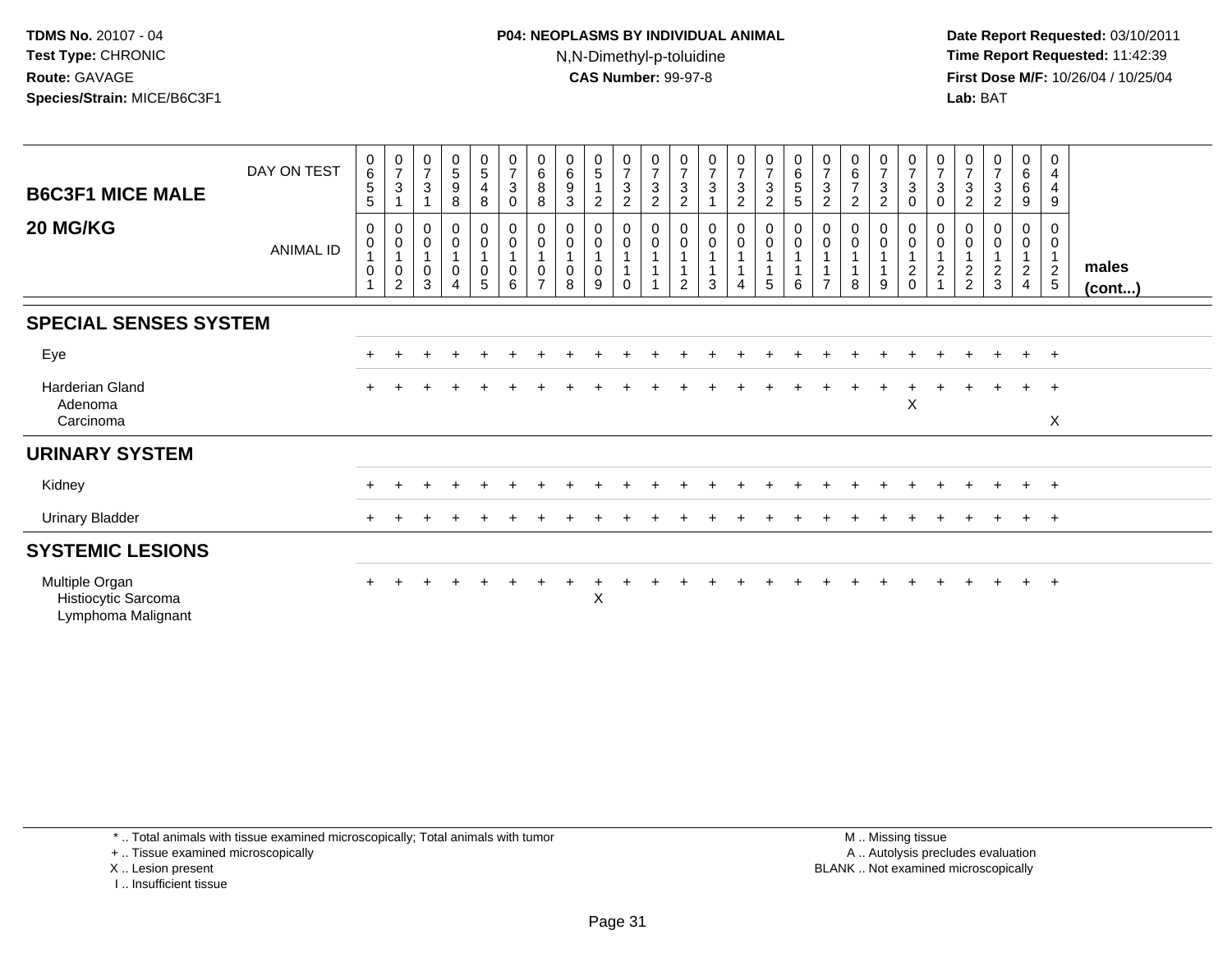# **P04: NEOPLASMS BY INDIVIDUAL ANIMAL**N,N-Dimethyl-p-toluidine

 **Date Report Requested:** 03/10/2011 **Time Report Requested:** 11:42:39 **First Dose M/F:** 10/26/04 / 10/25/04<br>**Lab:** BAT **Lab:** BAT

| <b>B6C3F1 MICE MALE</b>                                                                                                                                                         | DAY ON TEST                                                                     | $\begin{array}{c} 0 \\ 7 \end{array}$<br>$\ensuremath{\mathsf{3}}$<br>$\mathbf{1}$ | $\frac{0}{7}$<br>$\sqrt{3}$<br>$\overline{2}$              | $\frac{0}{7}$<br>$\frac{3}{2}$     | $\frac{0}{7}$<br>$\frac{3}{2}$                              | $\frac{0}{7}$<br>3                | $\frac{0}{7}$<br>$\sqrt{3}$<br>$\overline{1}$                              | $\frac{0}{7}$<br>$\mathbf{3}$<br>$\overline{c}$                  | $\begin{array}{c} 0 \\ 6 \end{array}$<br>$\mathbf 0$<br>9   | $\frac{0}{7}$<br>3<br>$\mathbf 0$     | $\frac{0}{7}$<br>3<br>2                                                  | 0<br>5<br>9<br>7                                     | $\frac{0}{7}$<br>$\ensuremath{\mathsf{3}}$<br>$\mathbf{1}$                      | $\begin{smallmatrix}0\0\4\end{smallmatrix}$<br>$\overline{4}$<br>$\overline{2}$ | $\frac{0}{7}$<br>$\ensuremath{\mathsf{3}}$<br>$\overline{1}$                  | $\begin{array}{c} 0 \\ 5 \\ 5 \end{array}$<br>$\overline{4}$                       | $\frac{0}{7}$<br>$\mathbf{3}$<br>$\overline{c}$ | $\frac{0}{7}$<br>$\overline{3}$<br>$\mathbf{1}$                              | $\frac{0}{7}$<br>$\mathbf{3}$<br>$\mathbf{0}$ | $\begin{smallmatrix}0\\4\\0\end{smallmatrix}$<br>$\overline{2}$                      | 0<br>$rac{6}{7}$<br>$\overline{4}$                                | $\frac{0}{7}$<br>3<br>$\overline{1}$                       | $\begin{array}{c} 0 \\ 6 \end{array}$<br>8<br>$\mathbf{1}$ | $\begin{array}{c} 0 \\ 7 \end{array}$<br>$\ensuremath{\mathsf{3}}$<br>$\overline{2}$ | 0<br>$\overline{7}$<br>$\overline{2}$<br>3 | 0<br>$\overline{7}$<br>1<br>0                     |                                                             |
|---------------------------------------------------------------------------------------------------------------------------------------------------------------------------------|---------------------------------------------------------------------------------|------------------------------------------------------------------------------------|------------------------------------------------------------|------------------------------------|-------------------------------------------------------------|-----------------------------------|----------------------------------------------------------------------------|------------------------------------------------------------------|-------------------------------------------------------------|---------------------------------------|--------------------------------------------------------------------------|------------------------------------------------------|---------------------------------------------------------------------------------|---------------------------------------------------------------------------------|-------------------------------------------------------------------------------|------------------------------------------------------------------------------------|-------------------------------------------------|------------------------------------------------------------------------------|-----------------------------------------------|--------------------------------------------------------------------------------------|-------------------------------------------------------------------|------------------------------------------------------------|------------------------------------------------------------|--------------------------------------------------------------------------------------|--------------------------------------------|---------------------------------------------------|-------------------------------------------------------------|
| 20 MG/KG                                                                                                                                                                        | <b>ANIMAL ID</b>                                                                | $\mathbf 0$<br>0<br>$\mathbf{1}$<br>$\boldsymbol{2}$<br>6                          | 0<br>0<br>$\mathbf{1}$<br>$\overline{c}$<br>$\overline{7}$ | 0<br>0<br>$\mathbf{1}$<br>$_{8}^2$ | $\mathsf 0$<br>$\mathsf 0$<br>$\mathbf{1}$<br>$\frac{2}{9}$ | 0<br>$\mathbf 0$<br>3<br>$\Omega$ | $\mathbf 0$<br>$\pmb{0}$<br>$\overline{1}$<br>$\sqrt{3}$<br>$\overline{1}$ | $\Omega$<br>$\mathbf 0$<br>$\overline{1}$<br>3<br>$\overline{2}$ | $\mathbf 0$<br>$\pmb{0}$<br>$\mathbf{1}$<br>$\sqrt{3}$<br>3 | 0<br>$\mathbf 0$<br>$\mathbf{3}$<br>4 | $\pmb{0}$<br>$\pmb{0}$<br>$\mathbf{1}$<br>$\ensuremath{\mathsf{3}}$<br>5 | $\mathbf 0$<br>$\mathbf 0$<br>$\mathbf{1}$<br>3<br>6 | $\mathbf 0$<br>0<br>$\mathbf{1}$<br>$\ensuremath{\mathsf{3}}$<br>$\overline{7}$ | $\pmb{0}$<br>$\pmb{0}$<br>$\mathbf{1}$<br>$_{8}^{3}$                            | $\pmb{0}$<br>$\overline{0}$<br>$\mathbf{1}$<br>$\ensuremath{\mathsf{3}}$<br>9 | $\mathbf 0$<br>$\mathsf{O}\xspace$<br>$\overline{1}$<br>$\overline{4}$<br>$\Omega$ | 0<br>0<br>1<br>4                                | $\pmb{0}$<br>$\pmb{0}$<br>$\overline{1}$<br>$\overline{4}$<br>$\overline{2}$ | 0<br>$\mathbf 0$<br>$\mathbf{1}$<br>4<br>3    | $\mathsf{O}\xspace$<br>$\pmb{0}$<br>$\mathbf{1}$<br>$\overline{4}$<br>$\overline{4}$ | $\mathbf 0$<br>$\mathsf 0$<br>$\mathbf{1}$<br>$\overline{4}$<br>5 | $\mathbf 0$<br>0<br>$\overline{1}$<br>4<br>$6\phantom{1}6$ | 0<br>0<br>$\mathbf{1}$<br>$\overline{4}$<br>$\overline{7}$ | $\pmb{0}$<br>$\mathbf 0$<br>$\mathbf{1}$<br>4<br>8                                   | $\mathbf 0$<br>0<br>$\mathbf{1}$<br>4<br>9 | $\Omega$<br>0<br>$\mathbf{1}$<br>5<br>$\mathbf 0$ | * TOTALS                                                    |
| <b>ALIMENTARY SYSTEM</b>                                                                                                                                                        |                                                                                 |                                                                                    |                                                            |                                    |                                                             |                                   |                                                                            |                                                                  |                                                             |                                       |                                                                          |                                                      |                                                                                 |                                                                                 |                                                                               |                                                                                    |                                                 |                                                                              |                                               |                                                                                      |                                                                   |                                                            |                                                            |                                                                                      |                                            |                                                   |                                                             |
| Esophagus                                                                                                                                                                       |                                                                                 |                                                                                    |                                                            |                                    |                                                             |                                   |                                                                            |                                                                  |                                                             |                                       |                                                                          |                                                      |                                                                                 |                                                                                 |                                                                               |                                                                                    |                                                 |                                                                              |                                               |                                                                                      |                                                                   |                                                            |                                                            |                                                                                      |                                            |                                                   | 50                                                          |
| Gallbladder                                                                                                                                                                     |                                                                                 |                                                                                    |                                                            |                                    |                                                             |                                   |                                                                            |                                                                  |                                                             |                                       |                                                                          |                                                      |                                                                                 |                                                                                 |                                                                               |                                                                                    |                                                 |                                                                              |                                               |                                                                                      |                                                                   |                                                            |                                                            |                                                                                      |                                            | $\overline{+}$                                    | 47                                                          |
| Intestine Large, Cecum<br>Lymphoid Tissue, Lymphoma Malignant                                                                                                                   |                                                                                 |                                                                                    |                                                            |                                    |                                                             |                                   |                                                                            |                                                                  |                                                             |                                       |                                                                          | X                                                    |                                                                                 |                                                                                 |                                                                               |                                                                                    |                                                 |                                                                              |                                               |                                                                                      |                                                                   |                                                            |                                                            |                                                                                      |                                            |                                                   | 50<br>$\mathbf{1}$                                          |
| Intestine Large, Colon                                                                                                                                                          |                                                                                 |                                                                                    |                                                            |                                    |                                                             |                                   |                                                                            |                                                                  |                                                             |                                       |                                                                          |                                                      |                                                                                 |                                                                                 |                                                                               |                                                                                    |                                                 |                                                                              |                                               |                                                                                      |                                                                   |                                                            |                                                            |                                                                                      |                                            |                                                   | 50                                                          |
| Intestine Large, Rectum                                                                                                                                                         |                                                                                 |                                                                                    |                                                            |                                    |                                                             |                                   |                                                                            |                                                                  |                                                             |                                       |                                                                          |                                                      |                                                                                 |                                                                                 |                                                                               |                                                                                    |                                                 |                                                                              |                                               |                                                                                      |                                                                   |                                                            |                                                            |                                                                                      |                                            |                                                   | 50                                                          |
| Intestine Small, Duodenum                                                                                                                                                       |                                                                                 |                                                                                    |                                                            |                                    |                                                             |                                   |                                                                            |                                                                  |                                                             |                                       |                                                                          |                                                      |                                                                                 |                                                                                 |                                                                               |                                                                                    |                                                 |                                                                              |                                               |                                                                                      |                                                                   |                                                            |                                                            |                                                                                      |                                            |                                                   | 50                                                          |
| Intestine Small, Ileum                                                                                                                                                          |                                                                                 |                                                                                    |                                                            |                                    |                                                             |                                   |                                                                            |                                                                  |                                                             |                                       |                                                                          |                                                      |                                                                                 |                                                                                 |                                                                               |                                                                                    |                                                 |                                                                              |                                               |                                                                                      |                                                                   |                                                            |                                                            |                                                                                      |                                            |                                                   | 50                                                          |
| Intestine Small, Jejunum<br>Peyer's Patch, Lymphoma Malignant                                                                                                                   |                                                                                 |                                                                                    |                                                            |                                    |                                                             |                                   |                                                                            |                                                                  |                                                             |                                       |                                                                          | X                                                    |                                                                                 |                                                                                 |                                                                               |                                                                                    |                                                 |                                                                              |                                               |                                                                                      |                                                                   |                                                            |                                                            |                                                                                      |                                            | $\overline{+}$                                    | 50<br>1                                                     |
| Liver<br>Hemangioma<br>Hemangiosarcoma<br>Hepatoblastoma<br>Hepatoblastoma, Multiple                                                                                            |                                                                                 |                                                                                    | $\mathsf X$                                                |                                    |                                                             | X                                 |                                                                            |                                                                  | X                                                           |                                       | X                                                                        | X                                                    |                                                                                 |                                                                                 | $X$ $X$                                                                       |                                                                                    | Χ                                               |                                                                              |                                               |                                                                                      | X                                                                 |                                                            | $\boldsymbol{\mathsf{X}}$                                  |                                                                                      | X                                          |                                                   | 50<br>$\mathbf{1}$<br>$\boldsymbol{9}$<br>8<br>$\mathbf{2}$ |
| Hepatocellular Adenoma<br>Hepatocellular Adenoma, Multiple<br>Hepatocellular Carcinoma<br>Hepatocellular Carcinoma, Multiple<br>Hepatocholangiocarcinoma<br>Histiocytic Sarcoma | *  Total animals with tissue examined microscopically; Total animals with tumor |                                                                                    | $X$ $X$                                                    | $\times$<br>$\mathsf X$            | $\mathsf{X}$                                                | $X$ $X$                           |                                                                            | $X$ $X$<br>$\pmb{\times}$                                        |                                                             | $\mathsf{X}$                          | $X$ $X$                                                                  | $\mathsf{X}$<br>$\mathsf X$                          | $\mathsf{X}$<br>$\pmb{\times}$                                                  | $\mathsf X$                                                                     | $\boldsymbol{\mathsf{X}}$<br>$\boldsymbol{\mathsf{X}}$                        | $\mathsf{X}$                                                                       | $\mathsf{X}$                                    | $X$ $X$<br>X                                                                 | X                                             |                                                                                      | $X -$<br>X<br>M  Missing tissue                                   | X<br>$\boldsymbol{\mathsf{X}}$                             |                                                            | $X$ $X$ $X$                                                                          |                                            | X                                                 | 10<br>27<br>14<br>16<br>$\mathbf 1$                         |

+ .. Tissue examined microscopically

X .. Lesion present

I .. Insufficient tissue

y the contract of the contract of the contract of the contract of the contract of the contract of the contract of  $A$ . Autolysis precludes evaluation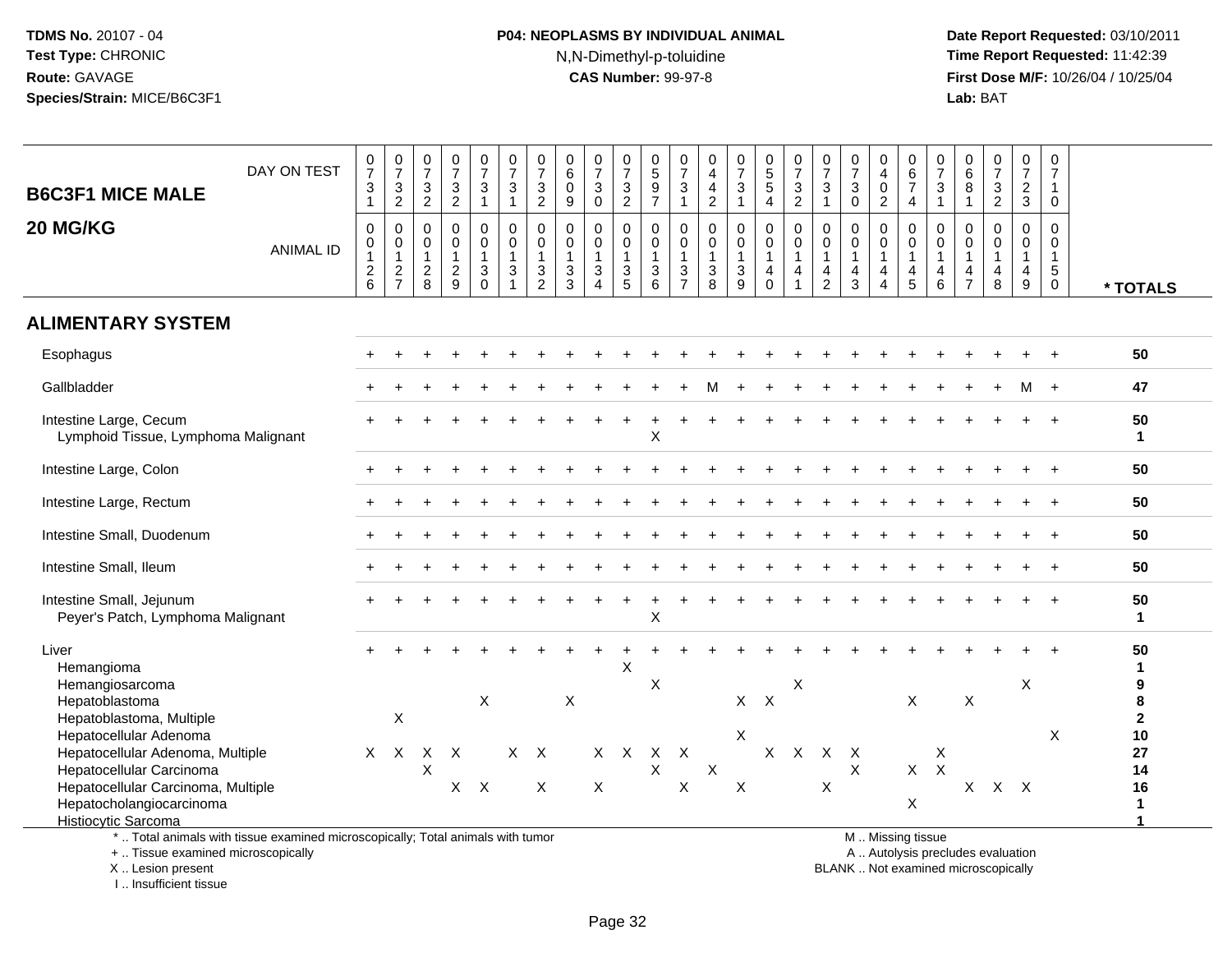# **P04: NEOPLASMS BY INDIVIDUAL ANIMAL**N,N-Dimethyl-p-toluidine

 **Date Report Requested:** 03/10/2011 **Time Report Requested:** 11:42:39 **First Dose M/F:** 10/26/04 / 10/25/04<br>**Lab:** BAT **Lab:** BAT

| DAY ON TEST<br><b>B6C3F1 MICE MALE</b>                                                                                | $\begin{array}{c} 0 \\ 7 \end{array}$<br>3          | $\frac{0}{7}$<br>$\frac{3}{2}$            | $\begin{array}{c} 0 \\ 7 \end{array}$<br>$\sqrt{3}$                 | $\frac{0}{7}$<br>$\mathbf{3}$       | $\frac{0}{7}$<br>$\mathbf{3}$                                             | $\frac{0}{7}$<br>$\mathbf{3}$                                 | $\frac{0}{7}$<br>3                             | $\begin{array}{c} 0 \\ 6 \end{array}$<br>$\mathbf 0$                         | $\frac{0}{7}$<br>$\ensuremath{\mathsf{3}}$                            | 0<br>$\overline{7}$<br>$\ensuremath{\mathsf{3}}$                | 0<br>$\overline{5}$<br>9                          | 0<br>$\frac{5}{7}$<br>3                                         | $_4^{\rm O}$<br>$\overline{4}$                                               | 0<br>$\overline{7}$<br>3                           | $\begin{array}{c} 0 \\ 5 \end{array}$<br>5                                 | $\pmb{0}$<br>$\overline{7}$<br>$\sqrt{3}$                      | 0<br>$\overline{7}$<br>$\mathbf{3}$                                         | $\frac{0}{7}$<br>3                      | $\pmb{0}$<br>$\overline{4}$<br>$\mathbf 0$                           | 0<br>$\,6$<br>$\overline{7}$                           | $\frac{0}{7}$<br>$\sqrt{3}$                                       | 0<br>$6\phantom{a}$<br>8                                           | $\frac{0}{7}$<br>$\frac{3}{2}$                                | 0<br>$\overline{7}$<br>$\frac{2}{3}$                    | 0<br>$\overline{7}$                                      |                    |
|-----------------------------------------------------------------------------------------------------------------------|-----------------------------------------------------|-------------------------------------------|---------------------------------------------------------------------|-------------------------------------|---------------------------------------------------------------------------|---------------------------------------------------------------|------------------------------------------------|------------------------------------------------------------------------------|-----------------------------------------------------------------------|-----------------------------------------------------------------|---------------------------------------------------|-----------------------------------------------------------------|------------------------------------------------------------------------------|----------------------------------------------------|----------------------------------------------------------------------------|----------------------------------------------------------------|-----------------------------------------------------------------------------|-----------------------------------------|----------------------------------------------------------------------|--------------------------------------------------------|-------------------------------------------------------------------|--------------------------------------------------------------------|---------------------------------------------------------------|---------------------------------------------------------|----------------------------------------------------------|--------------------|
|                                                                                                                       | $\mathbf{1}$                                        |                                           | 2                                                                   | $\overline{2}$                      | $\overline{1}$                                                            | $\mathbf{1}$                                                  | $\overline{2}$                                 | 9                                                                            | $\mathbf 0$                                                           | $\overline{2}$                                                  | $\overline{7}$                                    | $\mathbf{1}$                                                    | $\overline{2}$                                                               |                                                    | $\overline{4}$                                                             | $\overline{2}$                                                 | $\overline{1}$                                                              | $\Omega$                                | $\overline{2}$                                                       | 4                                                      | $\overline{1}$                                                    | $\mathbf{1}$                                                       |                                                               |                                                         | $\mathbf{0}$                                             |                    |
| 20 MG/KG<br><b>ANIMAL ID</b>                                                                                          | $\mathbf 0$<br>0<br>$\mathbf{1}$<br>$\sqrt{2}$<br>6 | 0<br>0<br>$\overline{1}$<br>$\frac{2}{7}$ | $\mathbf 0$<br>$\mathbf 0$<br>$\overline{1}$<br>$\overline{2}$<br>8 | 0<br>$\Omega$<br>1<br>$\frac{2}{9}$ | $\mathbf 0$<br>$\mathbf 0$<br>$\mathbf{1}$<br>$\mathbf{3}$<br>$\mathbf 0$ | $\mathbf 0$<br>$\pmb{0}$<br>$\mathbf{1}$<br>$\mathbf{3}$<br>1 | $\mathbf 0$<br>$\Omega$<br>3<br>$\overline{2}$ | $\mathbf 0$<br>$\mathbf 0$<br>$\mathbf{1}$<br>$\ensuremath{\mathsf{3}}$<br>3 | 0<br>$\mathbf{0}$<br>$\overline{1}$<br>$\mathbf{3}$<br>$\overline{4}$ | $\mathbf 0$<br>$\mathbf 0$<br>$\overline{1}$<br>$\sqrt{3}$<br>5 | 0<br>$\Omega$<br>$\mathbf 1$<br>$\mathbf{3}$<br>6 | 0<br>$\Omega$<br>$\overline{1}$<br>$\sqrt{3}$<br>$\overline{7}$ | $\mathbf 0$<br>$\mathbf 0$<br>$\mathbf{1}$<br>$\ensuremath{\mathsf{3}}$<br>8 | 0<br>$\Omega$<br>$\mathbf{1}$<br>$\mathbf{3}$<br>9 | $\mathbf 0$<br>$\mathbf 0$<br>$\overline{1}$<br>$\overline{4}$<br>$\Omega$ | $\mathbf 0$<br>$\Omega$<br>$\overline{1}$<br>4<br>$\mathbf{1}$ | $\mathbf 0$<br>$\Omega$<br>$\mathbf{1}$<br>$\overline{4}$<br>$\overline{2}$ | 0<br>$\Omega$<br>$\mathbf{1}$<br>4<br>3 | 0<br>$\mathbf 0$<br>$\mathbf{1}$<br>$\overline{4}$<br>$\overline{4}$ | 0<br>$\mathbf 0$<br>$\mathbf{1}$<br>4<br>5             | $\mathbf 0$<br>$\Omega$<br>$\overline{1}$<br>4<br>$6\phantom{1}6$ | $\mathbf 0$<br>$\mathbf{0}$<br>$\mathbf{1}$<br>4<br>$\overline{7}$ | 0<br>$\mathbf 0$<br>$\mathbf{1}$<br>$\overline{4}$<br>$\,8\,$ | 0<br>$\mathbf 0$<br>$\mathbf{1}$<br>$\overline{4}$<br>9 | $\Omega$<br>$\Omega$<br>$\mathbf{1}$<br>5<br>$\mathbf 0$ | * TOTALS           |
| Lymphoma Malignant                                                                                                    |                                                     |                                           |                                                                     |                                     |                                                                           |                                                               |                                                |                                                                              |                                                                       |                                                                 | $\pmb{\mathsf{X}}$                                |                                                                 |                                                                              |                                                    |                                                                            |                                                                |                                                                             |                                         |                                                                      |                                                        |                                                                   |                                                                    |                                                               |                                                         |                                                          | 1                  |
| Mesentery<br>Fat, Hepatocholangiocarcinoma, Metastatic,<br>Liver                                                      |                                                     |                                           | $\ddot{}$                                                           |                                     |                                                                           |                                                               |                                                |                                                                              |                                                                       |                                                                 |                                                   | $\ddot{}$                                                       |                                                                              |                                                    | $\overline{+}$                                                             |                                                                |                                                                             |                                         |                                                                      | $\ddot{}$<br>$\times$                                  |                                                                   |                                                                    |                                                               |                                                         |                                                          | 5<br>1             |
| Pancreas<br>Hepatocholangiocarcinoma, Metastatic, Liver<br>Histiocytic Sarcoma                                        |                                                     |                                           |                                                                     |                                     |                                                                           |                                                               |                                                |                                                                              |                                                                       |                                                                 |                                                   |                                                                 |                                                                              |                                                    |                                                                            |                                                                |                                                                             |                                         |                                                                      | X                                                      |                                                                   |                                                                    |                                                               |                                                         |                                                          | 50<br>1<br>1       |
| Salivary Glands                                                                                                       |                                                     |                                           |                                                                     |                                     |                                                                           |                                                               |                                                |                                                                              |                                                                       |                                                                 |                                                   |                                                                 |                                                                              |                                                    |                                                                            |                                                                |                                                                             |                                         |                                                                      |                                                        |                                                                   |                                                                    |                                                               |                                                         |                                                          | 50                 |
| Stomach, Forestomach<br>Hepatocholangiocarcinoma, Metastatic, Liver                                                   |                                                     |                                           |                                                                     |                                     |                                                                           |                                                               |                                                |                                                                              |                                                                       |                                                                 |                                                   |                                                                 |                                                                              |                                                    |                                                                            |                                                                |                                                                             |                                         |                                                                      | $\boldsymbol{\mathsf{X}}$                              |                                                                   |                                                                    |                                                               |                                                         |                                                          | 50<br>1            |
| Stomach, Glandular<br>Hepatocholangiocarcinoma, Metastatic, Liver                                                     |                                                     |                                           |                                                                     |                                     |                                                                           |                                                               |                                                |                                                                              |                                                                       |                                                                 |                                                   |                                                                 |                                                                              |                                                    |                                                                            |                                                                |                                                                             |                                         |                                                                      | Х                                                      |                                                                   |                                                                    |                                                               |                                                         |                                                          | 50<br>1            |
| Tooth<br>Odontoma                                                                                                     | $\div$                                              |                                           |                                                                     |                                     |                                                                           |                                                               |                                                |                                                                              |                                                                       |                                                                 |                                                   |                                                                 |                                                                              |                                                    |                                                                            |                                                                |                                                                             |                                         |                                                                      |                                                        |                                                                   |                                                                    |                                                               |                                                         | $\ddot{}$<br>X                                           | 34<br>$\mathbf{1}$ |
| <b>CARDIOVASCULAR SYSTEM</b>                                                                                          |                                                     |                                           |                                                                     |                                     |                                                                           |                                                               |                                                |                                                                              |                                                                       |                                                                 |                                                   |                                                                 |                                                                              |                                                    |                                                                            |                                                                |                                                                             |                                         |                                                                      |                                                        |                                                                   |                                                                    |                                                               |                                                         |                                                          |                    |
| <b>Blood Vessel</b>                                                                                                   |                                                     |                                           |                                                                     |                                     |                                                                           |                                                               |                                                |                                                                              |                                                                       |                                                                 |                                                   |                                                                 |                                                                              |                                                    |                                                                            |                                                                |                                                                             |                                         |                                                                      |                                                        |                                                                   |                                                                    |                                                               |                                                         |                                                          | 50                 |
| Heart                                                                                                                 |                                                     |                                           |                                                                     |                                     |                                                                           |                                                               |                                                |                                                                              |                                                                       |                                                                 |                                                   |                                                                 |                                                                              |                                                    |                                                                            |                                                                |                                                                             |                                         |                                                                      |                                                        |                                                                   |                                                                    |                                                               |                                                         |                                                          | 50                 |
| <b>ENDOCRINE SYSTEM</b>                                                                                               |                                                     |                                           |                                                                     |                                     |                                                                           |                                                               |                                                |                                                                              |                                                                       |                                                                 |                                                   |                                                                 |                                                                              |                                                    |                                                                            |                                                                |                                                                             |                                         |                                                                      |                                                        |                                                                   |                                                                    |                                                               |                                                         |                                                          |                    |
| <b>Adrenal Cortex</b><br>Histiocytic Sarcoma                                                                          |                                                     |                                           |                                                                     |                                     |                                                                           |                                                               |                                                |                                                                              |                                                                       |                                                                 |                                                   |                                                                 |                                                                              |                                                    |                                                                            |                                                                |                                                                             |                                         |                                                                      |                                                        |                                                                   |                                                                    |                                                               |                                                         |                                                          | 50                 |
| *  Total animals with tissue examined microscopically; Total animals with tumor<br>+  Tissue examined microscopically |                                                     |                                           |                                                                     |                                     |                                                                           |                                                               |                                                |                                                                              |                                                                       |                                                                 |                                                   |                                                                 |                                                                              |                                                    |                                                                            |                                                                |                                                                             |                                         |                                                                      | M  Missing tissue<br>A  Autolysis precludes evaluation |                                                                   |                                                                    |                                                               |                                                         |                                                          |                    |

X .. Lesion present

I .. Insufficient tissue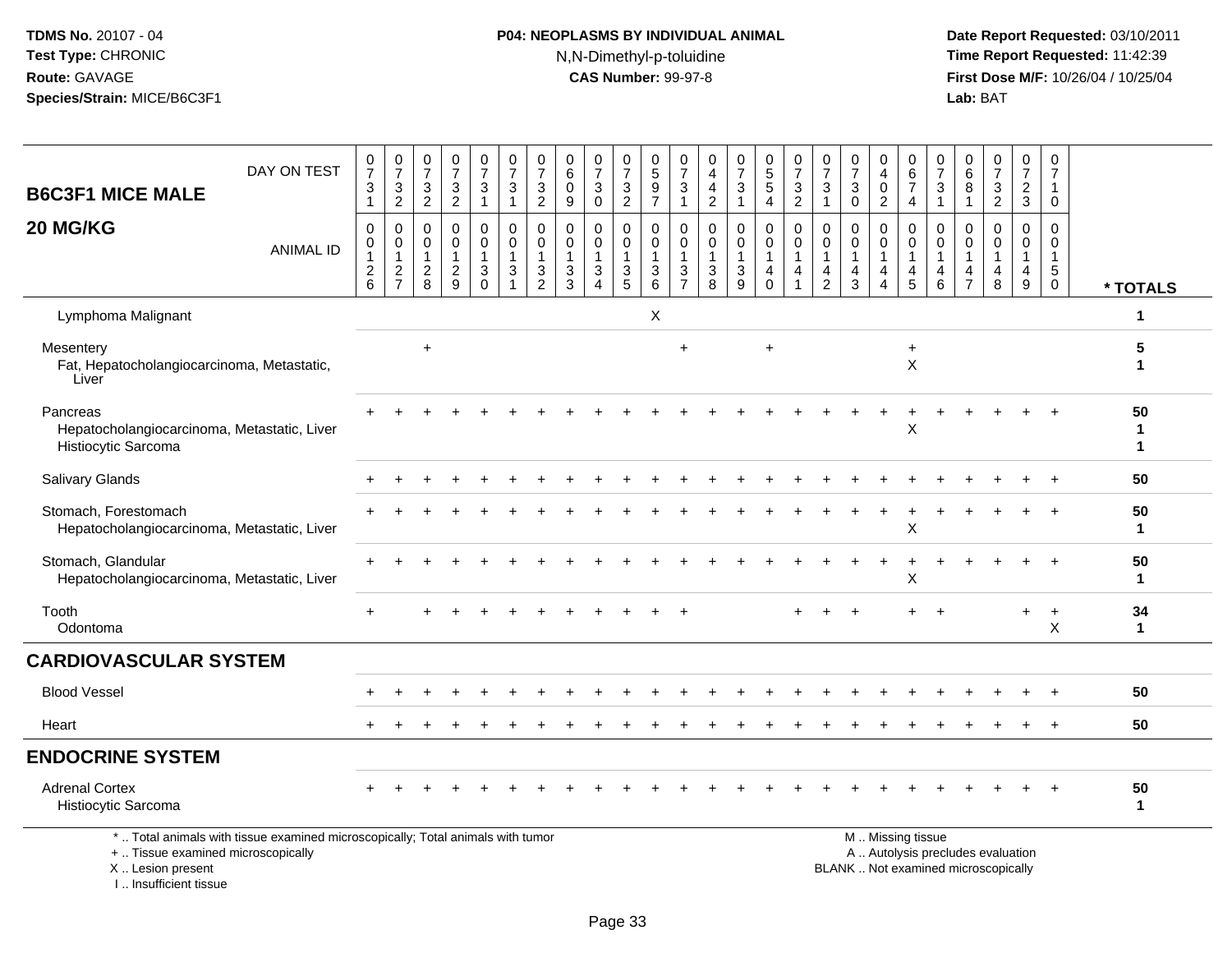#### **P04: NEOPLASMS BY INDIVIDUAL ANIMAL**N,N-Dimethyl-p-toluidine

 **Date Report Requested:** 03/10/2011 **Time Report Requested:** 11:42:39 **First Dose M/F:** 10/26/04 / 10/25/04 Lab: BAT **Lab:** BAT

| <b>B6C3F1 MICE MALE</b>                                 | DAY ON TEST      | $\frac{0}{7}$<br>$\sqrt{3}$<br>$\overline{1}$                               | $\frac{0}{7}$<br>$\frac{3}{2}$                            | $\frac{0}{7}$<br>$\mathbf{3}$<br>$\sqrt{2}$             | $\frac{0}{7}$<br>$\frac{3}{2}$                            | $\frac{0}{7}$<br>3<br>$\mathbf{1}$                     | $\frac{0}{7}$<br>$\ensuremath{\mathsf{3}}$<br>$\mathbf{1}$         | $\frac{0}{7}$<br>$\frac{3}{2}$                            | $\begin{array}{c} 0 \\ 6 \end{array}$<br>$\mathbf 0$<br>9 | $\frac{0}{7}$<br>$\mathbf{3}$<br>$\boldsymbol{0}$                          | $\frac{0}{7}$<br>$\frac{3}{2}$                                   | $\begin{matrix} 0 \\ 5 \end{matrix}$<br>$\frac{9}{7}$ | $\frac{0}{7}$<br>3<br>$\mathbf{1}$                           | 0<br>$\overline{\mathbf{4}}$<br>$\overline{4}$<br>$\mathbf 2$           | $\frac{0}{7}$<br>$\sqrt{3}$<br>$\mathbf{1}$                                             | $\begin{array}{c} 0 \\ 5 \\ 5 \end{array}$<br>$\overline{\mathbf{4}}$ | $\frac{0}{7}$<br>$\frac{3}{2}$                                           | $\frac{0}{7}$<br>3<br>1                       | $\frac{0}{7}$<br>$\ensuremath{\mathsf{3}}$<br>$\pmb{0}$            | 0<br>$\overline{4}$<br>0<br>$\overline{c}$                    | 0<br>$\frac{6}{7}$<br>$\overline{4}$                   | $\frac{0}{7}$<br>$\ensuremath{\mathsf{3}}$<br>$\mathbf{1}$         | $\begin{array}{c} 0 \\ 6 \end{array}$<br>8<br>$\overline{1}$ | $\frac{0}{7}$<br>$\ensuremath{\mathsf{3}}$<br>$\overline{2}$     | 0<br>$\overline{7}$<br>$\frac{2}{3}$ | 0<br>$\overline{7}$<br>$\mathbf{1}$<br>$\pmb{0}$     |                    |
|---------------------------------------------------------|------------------|-----------------------------------------------------------------------------|-----------------------------------------------------------|---------------------------------------------------------|-----------------------------------------------------------|--------------------------------------------------------|--------------------------------------------------------------------|-----------------------------------------------------------|-----------------------------------------------------------|----------------------------------------------------------------------------|------------------------------------------------------------------|-------------------------------------------------------|--------------------------------------------------------------|-------------------------------------------------------------------------|-----------------------------------------------------------------------------------------|-----------------------------------------------------------------------|--------------------------------------------------------------------------|-----------------------------------------------|--------------------------------------------------------------------|---------------------------------------------------------------|--------------------------------------------------------|--------------------------------------------------------------------|--------------------------------------------------------------|------------------------------------------------------------------|--------------------------------------|------------------------------------------------------|--------------------|
| 20 MG/KG                                                | <b>ANIMAL ID</b> | 0<br>$\mathbf 0$<br>$\overline{1}$<br>$\begin{array}{c} 2 \\ 6 \end{array}$ | $\pmb{0}$<br>$\pmb{0}$<br>$\overline{1}$<br>$\frac{2}{7}$ | 0<br>$\pmb{0}$<br>$\overline{1}$<br>$\overline{2}$<br>8 | $\mathbf 0$<br>$\pmb{0}$<br>$\mathbf{1}$<br>$\frac{2}{9}$ | 0<br>$\boldsymbol{0}$<br>$\mathbf{1}$<br>3<br>$\Omega$ | $\pmb{0}$<br>$\pmb{0}$<br>$\mathbf 1$<br>$\ensuremath{\mathsf{3}}$ | $\pmb{0}$<br>$\pmb{0}$<br>$\overline{1}$<br>$\frac{3}{2}$ | 0<br>$\mathbf 0$<br>$\overline{1}$<br>$\frac{3}{3}$       | $\mathbf 0$<br>$\pmb{0}$<br>$\mathbf{1}$<br>$\mathbf{3}$<br>$\overline{4}$ | 0<br>$\pmb{0}$<br>$\mathbf{1}$<br>$\mathbf{3}$<br>$\overline{5}$ | $\pmb{0}$<br>$\overline{0}$<br>1<br>$\mathsf 3$<br>6  | 0<br>$\boldsymbol{0}$<br>$\mathbf{1}$<br>3<br>$\overline{7}$ | 0<br>$\pmb{0}$<br>$\mathbf{1}$<br>$\begin{array}{c} 3 \\ 8 \end{array}$ | $\mathbf 0$<br>$\pmb{0}$<br>$\mathbf{1}$<br>$\ensuremath{\mathsf{3}}$<br>$\overline{9}$ | $\pmb{0}$<br>$\mathbf 0$<br>$\mathbf{1}$<br>4<br>$\mathbf 0$          | $\pmb{0}$<br>$\,0\,$<br>$\overline{1}$<br>$\overline{4}$<br>$\mathbf{1}$ | 0<br>0<br>$\mathbf{1}$<br>4<br>$\overline{2}$ | 0<br>$\mathbf 0$<br>$\mathbf{1}$<br>$\overline{4}$<br>$\mathbf{3}$ | 0<br>$\pmb{0}$<br>$\mathbf{1}$<br>4<br>$\boldsymbol{\Lambda}$ | 0<br>$\mathbf 0$<br>$\mathbf 1$<br>$\overline{4}$<br>5 | 0<br>$\pmb{0}$<br>$\mathbf{1}$<br>$\overline{4}$<br>$6\phantom{1}$ | 0<br>0<br>$\overline{1}$<br>4<br>$\overline{7}$              | 0<br>$\mathbf 0$<br>$\mathbf{1}$<br>$\overline{\mathbf{4}}$<br>8 | 0<br>0<br>1<br>$\overline{4}$<br>9   | 0<br>$\mathbf 0$<br>$\mathbf{1}$<br>5<br>$\mathbf 0$ | * TOTALS           |
| Subcapsular, Adenoma                                    |                  |                                                                             |                                                           |                                                         |                                                           |                                                        |                                                                    |                                                           |                                                           |                                                                            |                                                                  |                                                       |                                                              |                                                                         |                                                                                         |                                                                       |                                                                          |                                               |                                                                    |                                                               |                                                        |                                                                    |                                                              |                                                                  |                                      |                                                      | $\mathbf 1$        |
| Adrenal Medulla                                         |                  | $\pm$                                                                       |                                                           |                                                         |                                                           |                                                        |                                                                    |                                                           |                                                           |                                                                            |                                                                  |                                                       |                                                              |                                                                         |                                                                                         |                                                                       |                                                                          |                                               |                                                                    |                                                               |                                                        |                                                                    |                                                              |                                                                  |                                      |                                                      | 50                 |
| Islets, Pancreatic                                      |                  |                                                                             |                                                           |                                                         |                                                           |                                                        |                                                                    |                                                           |                                                           |                                                                            |                                                                  |                                                       |                                                              |                                                                         |                                                                                         |                                                                       |                                                                          |                                               |                                                                    |                                                               |                                                        |                                                                    |                                                              |                                                                  |                                      |                                                      | 50                 |
| Parathyroid Gland                                       |                  | $+$                                                                         | M                                                         | ÷                                                       |                                                           |                                                        |                                                                    | м                                                         |                                                           |                                                                            | M                                                                |                                                       | м                                                            |                                                                         |                                                                                         |                                                                       |                                                                          |                                               |                                                                    |                                                               |                                                        |                                                                    |                                                              |                                                                  |                                      |                                                      | 45                 |
| <b>Pituitary Gland</b>                                  |                  |                                                                             |                                                           |                                                         |                                                           |                                                        |                                                                    |                                                           |                                                           |                                                                            |                                                                  |                                                       |                                                              |                                                                         |                                                                                         |                                                                       |                                                                          |                                               |                                                                    |                                                               |                                                        |                                                                    |                                                              |                                                                  |                                      |                                                      | 49                 |
| <b>Thyroid Gland</b>                                    |                  |                                                                             |                                                           |                                                         |                                                           |                                                        |                                                                    |                                                           |                                                           |                                                                            |                                                                  |                                                       |                                                              |                                                                         |                                                                                         |                                                                       |                                                                          |                                               |                                                                    |                                                               |                                                        |                                                                    |                                                              |                                                                  |                                      | $\ddot{}$                                            | 50                 |
| <b>GENERAL BODY SYSTEM</b>                              |                  |                                                                             |                                                           |                                                         |                                                           |                                                        |                                                                    |                                                           |                                                           |                                                                            |                                                                  |                                                       |                                                              |                                                                         |                                                                                         |                                                                       |                                                                          |                                               |                                                                    |                                                               |                                                        |                                                                    |                                                              |                                                                  |                                      |                                                      |                    |
| <b>NONE</b>                                             |                  |                                                                             |                                                           |                                                         |                                                           |                                                        |                                                                    |                                                           |                                                           |                                                                            |                                                                  |                                                       |                                                              |                                                                         |                                                                                         |                                                                       |                                                                          |                                               |                                                                    |                                                               |                                                        |                                                                    |                                                              |                                                                  |                                      |                                                      |                    |
| <b>GENITAL SYSTEM</b>                                   |                  |                                                                             |                                                           |                                                         |                                                           |                                                        |                                                                    |                                                           |                                                           |                                                                            |                                                                  |                                                       |                                                              |                                                                         |                                                                                         |                                                                       |                                                                          |                                               |                                                                    |                                                               |                                                        |                                                                    |                                                              |                                                                  |                                      |                                                      |                    |
| Epididymis<br>Hemangiosarcoma                           |                  |                                                                             |                                                           |                                                         |                                                           |                                                        |                                                                    |                                                           |                                                           |                                                                            |                                                                  |                                                       |                                                              |                                                                         |                                                                                         |                                                                       |                                                                          |                                               |                                                                    |                                                               |                                                        |                                                                    |                                                              |                                                                  |                                      |                                                      | 50<br>$\mathbf{1}$ |
| <b>Preputial Gland</b>                                  |                  |                                                                             |                                                           |                                                         |                                                           |                                                        |                                                                    |                                                           |                                                           |                                                                            |                                                                  |                                                       |                                                              |                                                                         |                                                                                         |                                                                       |                                                                          |                                               |                                                                    |                                                               |                                                        |                                                                    |                                                              |                                                                  |                                      |                                                      | 50                 |
| Prostate<br>Hepatocholangiocarcinoma, Metastatic, Liver |                  |                                                                             |                                                           |                                                         |                                                           |                                                        |                                                                    |                                                           |                                                           |                                                                            |                                                                  |                                                       |                                                              |                                                                         |                                                                                         |                                                                       |                                                                          |                                               |                                                                    |                                                               | X                                                      |                                                                    |                                                              |                                                                  |                                      |                                                      | 50<br>$\mathbf 1$  |
| Seminal Vesicle                                         |                  |                                                                             |                                                           |                                                         |                                                           |                                                        |                                                                    |                                                           |                                                           |                                                                            |                                                                  |                                                       |                                                              |                                                                         |                                                                                         |                                                                       |                                                                          |                                               |                                                                    |                                                               |                                                        |                                                                    |                                                              |                                                                  |                                      |                                                      | 50                 |
| <b>Testes</b>                                           |                  |                                                                             |                                                           |                                                         |                                                           |                                                        |                                                                    |                                                           |                                                           |                                                                            |                                                                  |                                                       |                                                              |                                                                         |                                                                                         |                                                                       |                                                                          |                                               |                                                                    |                                                               |                                                        |                                                                    |                                                              |                                                                  |                                      |                                                      | 50                 |

#### **HEMATOPOIETIC SYSTEM**

\* .. Total animals with tissue examined microscopically; Total animals with tumor

+ .. Tissue examined microscopically

X .. Lesion present

I .. Insufficient tissue

 M .. Missing tissuey the contract of the contract of the contract of the contract of the contract of the contract of the contract of  $A$ . Autolysis precludes evaluation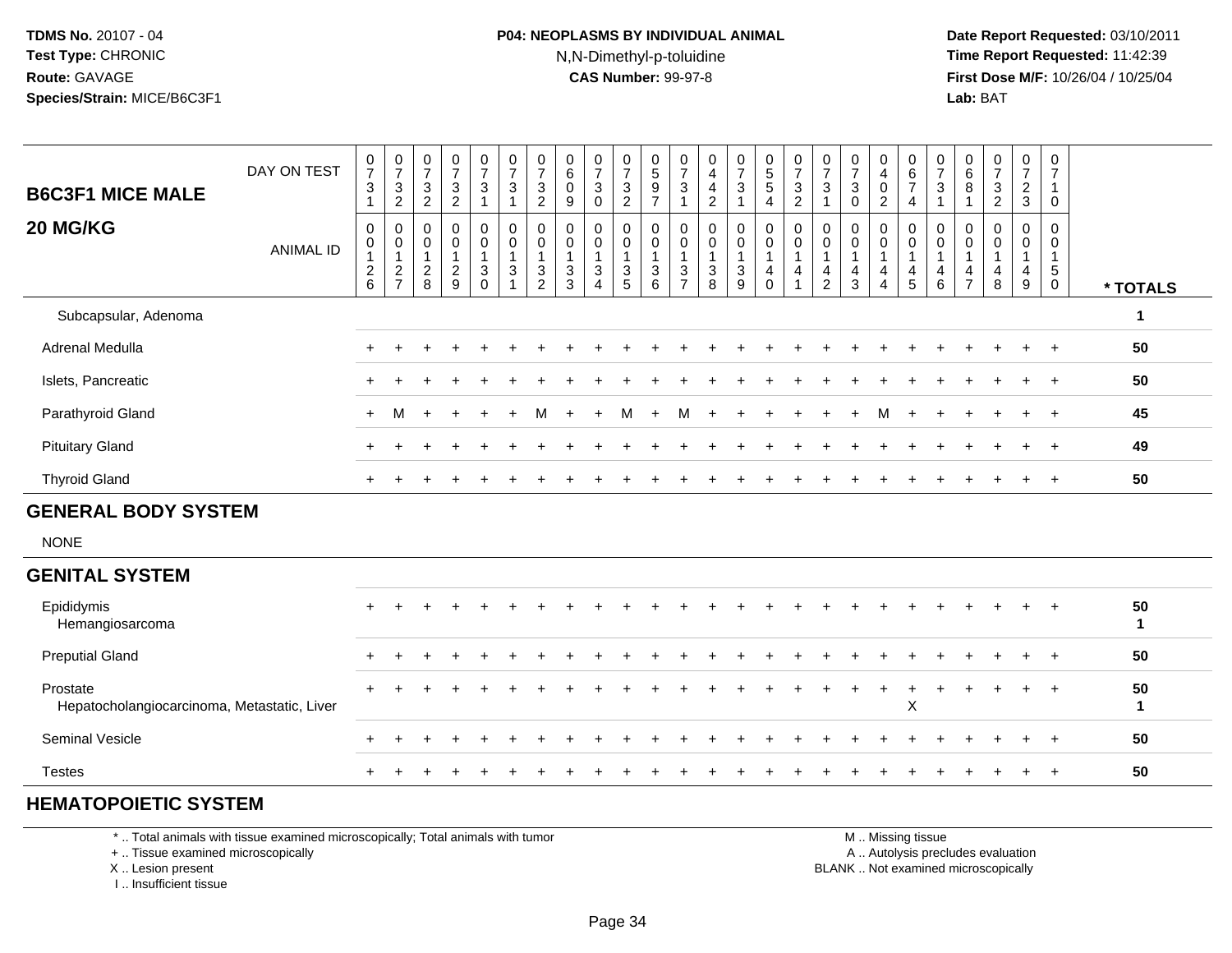I .. Insufficient tissue

# **P04: NEOPLASMS BY INDIVIDUAL ANIMAL**N,N-Dimethyl-p-toluidine

| <b>B6C3F1 MICE MALE</b>                                                                                                                                                                                                                    | DAY ON TEST                                                                     | $\begin{array}{c} 0 \\ 7 \end{array}$<br>3<br>$\mathbf{1}$ | $\begin{array}{c} 0 \\ 7 \end{array}$<br>3<br>$\overline{c}$ | $\begin{array}{c} 0 \\ 7 \end{array}$<br>$\ensuremath{\mathsf{3}}$<br>$\overline{2}$ | $\frac{0}{7}$<br>$\ensuremath{\mathsf{3}}$<br>$\overline{2}$ | $\begin{array}{c} 0 \\ 7 \end{array}$<br>3<br>$\mathbf{1}$        | $\frac{0}{7}$<br>$\sqrt{3}$<br>$\overline{1}$                                  | $\pmb{0}$<br>$\overline{7}$<br>3<br>$\sqrt{2}$                      | $\pmb{0}$<br>$\,6\,$<br>0<br>$\boldsymbol{9}$                                | $\frac{0}{7}$<br>3<br>0                                     | $\frac{0}{7}$<br>$\ensuremath{\mathsf{3}}$<br>$\overline{2}$                         | $\begin{array}{c} 0 \\ 5 \end{array}$<br>$\frac{9}{7}$                         | 0<br>$\overline{7}$<br>3<br>$\mathbf{1}$                 | 0<br>$\overline{\mathbf{4}}$<br>$\overline{4}$<br>$\overline{2}$             | $\frac{0}{7}$<br>3<br>$\mathbf{1}$                      | $\begin{smallmatrix} 0\\5 \end{smallmatrix}$<br>$\sqrt{5}$<br>$\overline{4}$ | $\frac{0}{7}$<br>$\sqrt{3}$<br>$\overline{2}$   | $\frac{0}{7}$<br>$\sqrt{3}$<br>$\overline{1}$                       | $\begin{array}{c} 0 \\ 7 \end{array}$<br>$\mathbf{3}$<br>$\mathbf 0$ | $\pmb{0}$<br>$\overline{\mathbf{4}}$<br>0<br>$\overline{c}$ | $\pmb{0}$<br>$\,6\,$<br>$\overline{\mathcal{I}}$<br>4                 | $\frac{0}{7}$<br>3<br>$\mathbf{1}$         | 0<br>$\,6\,$<br>$\bf 8$<br>$\mathbf{1}$                       | $\begin{smallmatrix}0\\7\end{smallmatrix}$<br>$\frac{3}{2}$              | 0<br>$\overline{7}$<br>$\overline{c}$<br>$\mathbf{3}$ | $\pmb{0}$<br>$\overline{7}$<br>1<br>$\mathbf 0$                |                              |
|--------------------------------------------------------------------------------------------------------------------------------------------------------------------------------------------------------------------------------------------|---------------------------------------------------------------------------------|------------------------------------------------------------|--------------------------------------------------------------|--------------------------------------------------------------------------------------|--------------------------------------------------------------|-------------------------------------------------------------------|--------------------------------------------------------------------------------|---------------------------------------------------------------------|------------------------------------------------------------------------------|-------------------------------------------------------------|--------------------------------------------------------------------------------------|--------------------------------------------------------------------------------|----------------------------------------------------------|------------------------------------------------------------------------------|---------------------------------------------------------|------------------------------------------------------------------------------|-------------------------------------------------|---------------------------------------------------------------------|----------------------------------------------------------------------|-------------------------------------------------------------|-----------------------------------------------------------------------|--------------------------------------------|---------------------------------------------------------------|--------------------------------------------------------------------------|-------------------------------------------------------|----------------------------------------------------------------|------------------------------|
| 20 MG/KG                                                                                                                                                                                                                                   | <b>ANIMAL ID</b>                                                                | $\mathbf 0$<br>0<br>$\mathbf{1}$<br>$\sqrt{2}$<br>$\,6\,$  | 0<br>$\mathbf 0$<br>1<br>$\sqrt{2}$<br>$\overline{7}$        | 0<br>0<br>$\mathbf{1}$<br>$\boldsymbol{2}$<br>8                                      | 0<br>$\mathsf 0$<br>$\mathbf{1}$<br>$\overline{2}$<br>9      | 0<br>$\mathbf 0$<br>1<br>$\ensuremath{\mathsf{3}}$<br>$\mathbf 0$ | $\mathbf 0$<br>$\mathbf 0$<br>$\overline{1}$<br>$\mathbf{3}$<br>$\overline{1}$ | $\mathbf 0$<br>$\mathbf 0$<br>$\overline{1}$<br>3<br>$\overline{2}$ | $\mathbf 0$<br>$\mathbf 0$<br>$\mathbf{1}$<br>$\ensuremath{\mathsf{3}}$<br>3 | 0<br>$\mathbf 0$<br>$\mathbf{1}$<br>$\mathsf 3$<br>$\Delta$ | $\mathbf 0$<br>$\mathsf{O}\xspace$<br>$\mathbf{1}$<br>$\ensuremath{\mathsf{3}}$<br>5 | $\mathbf 0$<br>$\mathsf 0$<br>$\overline{1}$<br>$\ensuremath{\mathsf{3}}$<br>6 | 0<br>0<br>$\mathbf{1}$<br>$\mathbf{3}$<br>$\overline{7}$ | $\mathbf 0$<br>$\mathbf 0$<br>$\mathbf{1}$<br>$\ensuremath{\mathsf{3}}$<br>8 | 0<br>$\mathbf 0$<br>1<br>$\ensuremath{\mathsf{3}}$<br>9 | $\mathbf 0$<br>$\mathbf 0$<br>$\mathbf{1}$<br>4<br>$\mathbf 0$               | $\mathbf 0$<br>$\mathbf 0$<br>$\mathbf{1}$<br>4 | $\mathbf 0$<br>$\mathbf 0$<br>$\overline{1}$<br>4<br>$\overline{2}$ | $\mathbf 0$<br>$\mathbf 0$<br>$\mathbf{1}$<br>$\overline{4}$<br>3    | 0<br>$\mathbf 0$<br>1<br>4<br>$\overline{4}$                | 0<br>$\mathbf 0$<br>$\mathbf{1}$<br>$\overline{4}$<br>$5\phantom{.0}$ | $\mathbf 0$<br>0<br>$\mathbf{1}$<br>4<br>6 | $\Omega$<br>$\mathbf 0$<br>$\mathbf 1$<br>4<br>$\overline{7}$ | $\mathbf 0$<br>$\mathbf 0$<br>$\mathbf{1}$<br>$\overline{4}$<br>8        | 0<br>$\overline{0}$<br>$\mathbf{1}$<br>4<br>9         | $\mathbf 0$<br>$\mathbf 0$<br>$\mathbf{1}$<br>5<br>$\mathbf 0$ | * TOTALS                     |
| <b>Bone Marrow</b>                                                                                                                                                                                                                         |                                                                                 |                                                            |                                                              |                                                                                      |                                                              |                                                                   |                                                                                |                                                                     |                                                                              |                                                             |                                                                                      |                                                                                |                                                          |                                                                              |                                                         |                                                                              |                                                 |                                                                     |                                                                      |                                                             |                                                                       |                                            |                                                               |                                                                          |                                                       | $\ddot{}$                                                      | 50                           |
| Lymph Node<br>Lumbar, Lymphoma Malignant<br>Mediastinal, Hepatocholangiocarcinoma,<br>Metastatic, Liver<br>Mediastinal, Histiocytic Sarcoma<br>Mediastinal, Lymphoma Malignant<br>Pancreatic, Hemangiosarcoma<br>Renal, Lymphoma Malignant |                                                                                 |                                                            |                                                              |                                                                                      |                                                              |                                                                   |                                                                                |                                                                     |                                                                              |                                                             |                                                                                      | $\ddot{}$<br>$\mathsf{X}$<br>X<br>X                                            |                                                          |                                                                              |                                                         |                                                                              |                                                 |                                                                     |                                                                      |                                                             | X                                                                     |                                            |                                                               |                                                                          |                                                       |                                                                |                              |
| Lymph Node, Mandibular<br>Lymphoma Malignant                                                                                                                                                                                               |                                                                                 |                                                            |                                                              |                                                                                      |                                                              |                                                                   |                                                                                |                                                                     |                                                                              |                                                             |                                                                                      | X                                                                              |                                                          |                                                                              |                                                         |                                                                              |                                                 |                                                                     |                                                                      |                                                             |                                                                       |                                            |                                                               |                                                                          |                                                       |                                                                | 49<br>$\mathbf 1$            |
| Lymph Node, Mesenteric<br>Hepatocholangiocarcinoma, Metastatic, Liver<br>Histiocytic Sarcoma<br>Lymphoma Malignant                                                                                                                         |                                                                                 |                                                            |                                                              |                                                                                      |                                                              |                                                                   |                                                                                |                                                                     |                                                                              |                                                             |                                                                                      | X                                                                              |                                                          |                                                                              |                                                         |                                                                              |                                                 |                                                                     |                                                                      |                                                             | X                                                                     |                                            |                                                               |                                                                          |                                                       |                                                                | 49<br>-1<br>1<br>$\mathbf 1$ |
| Spleen<br>Hemangiosarcoma<br>Hemangiosarcoma, Multiple<br>Lymphoma Malignant                                                                                                                                                               |                                                                                 |                                                            |                                                              |                                                                                      |                                                              |                                                                   |                                                                                |                                                                     |                                                                              |                                                             |                                                                                      | X                                                                              |                                                          |                                                                              |                                                         |                                                                              |                                                 |                                                                     |                                                                      |                                                             |                                                                       |                                            |                                                               |                                                                          |                                                       |                                                                | 49<br>3<br>1<br>1            |
| Thymus<br>Lymphoma Malignant                                                                                                                                                                                                               |                                                                                 |                                                            |                                                              |                                                                                      |                                                              |                                                                   |                                                                                |                                                                     |                                                                              |                                                             |                                                                                      | X                                                                              |                                                          |                                                                              |                                                         |                                                                              |                                                 |                                                                     |                                                                      |                                                             |                                                                       |                                            |                                                               |                                                                          |                                                       |                                                                | 48<br>$\mathbf{1}$           |
| <b>INTEGUMENTARY SYSTEM</b>                                                                                                                                                                                                                |                                                                                 |                                                            |                                                              |                                                                                      |                                                              |                                                                   |                                                                                |                                                                     |                                                                              |                                                             |                                                                                      |                                                                                |                                                          |                                                                              |                                                         |                                                                              |                                                 |                                                                     |                                                                      |                                                             |                                                                       |                                            |                                                               |                                                                          |                                                       |                                                                |                              |
| <b>Mammary Gland</b>                                                                                                                                                                                                                       |                                                                                 | М                                                          | м                                                            | м                                                                                    | M                                                            | м                                                                 | м                                                                              | м                                                                   | м                                                                            | м                                                           | M                                                                                    | M                                                                              | м                                                        |                                                                              | M M                                                     | M                                                                            | M                                               | M                                                                   | M                                                                    | M                                                           | M                                                                     | M                                          | M                                                             | M                                                                        | M M                                                   |                                                                | $\bf{0}$                     |
| +  Tissue examined microscopically<br>X  Lesion present                                                                                                                                                                                    | *  Total animals with tissue examined microscopically; Total animals with tumor |                                                            |                                                              |                                                                                      |                                                              |                                                                   |                                                                                |                                                                     |                                                                              |                                                             |                                                                                      |                                                                                |                                                          |                                                                              |                                                         |                                                                              |                                                 |                                                                     |                                                                      |                                                             | M  Missing tissue                                                     |                                            |                                                               | A  Autolysis precludes evaluation<br>BLANK  Not examined microscopically |                                                       |                                                                |                              |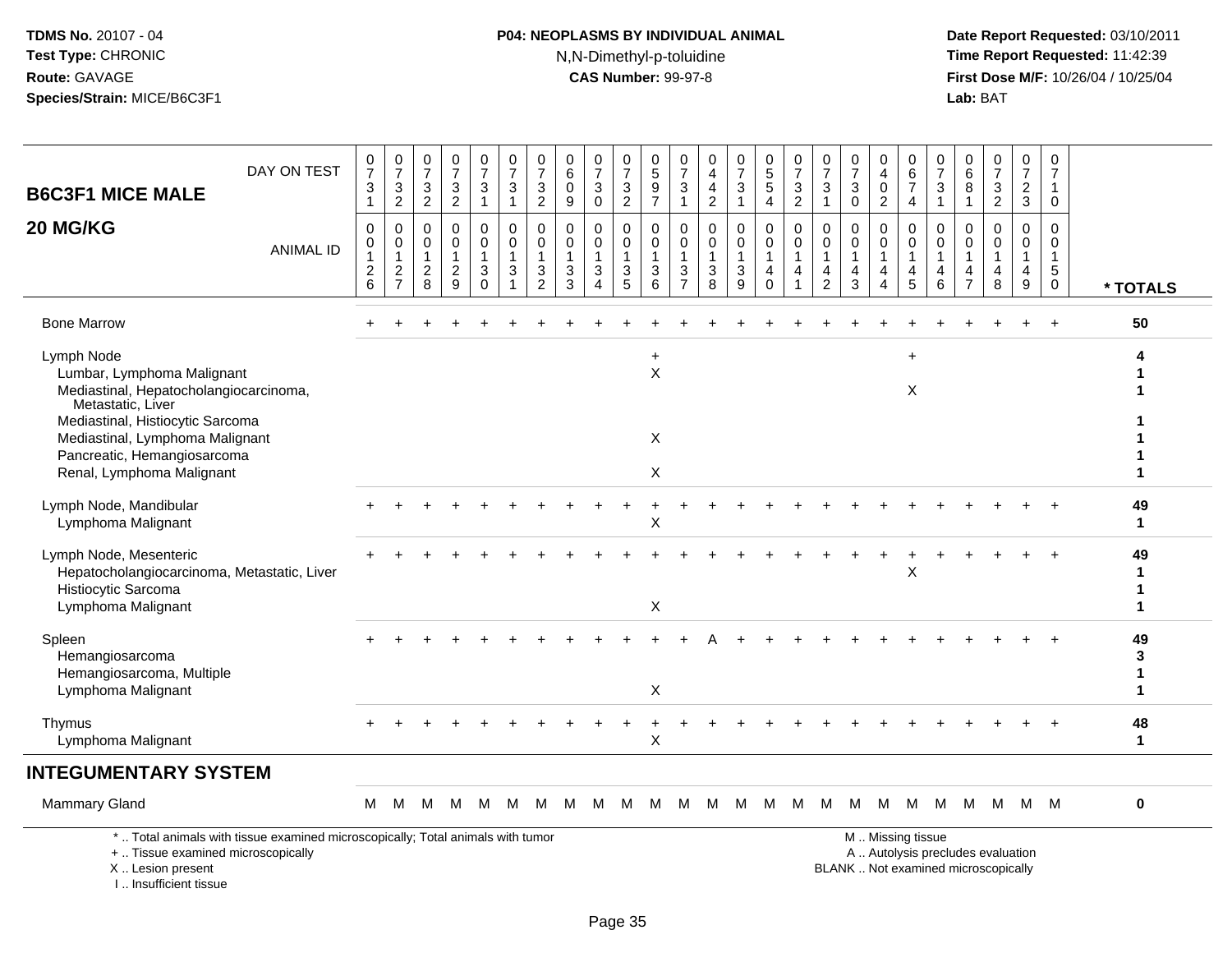# **P04: NEOPLASMS BY INDIVIDUAL ANIMAL**N,N-Dimethyl-p-toluidine

 **Date Report Requested:** 03/10/2011 **Time Report Requested:** 11:42:39 **First Dose M/F:** 10/26/04 / 10/25/04<br>**Lab:** BAT **Lab:** BAT

| <b>B6C3F1 MICE MALE</b>                                                                                                                                                                                                                                                                                  | DAY ON TEST      | $\frac{0}{7}$<br>$\sqrt{3}$<br>$\mathbf{1}$     | $\begin{array}{c} 0 \\ 7 \end{array}$<br>$\frac{3}{2}$    | 0<br>$\overline{7}$<br>$\frac{3}{2}$                                                 | $\frac{0}{7}$<br>$\frac{3}{2}$                                | 0<br>$\overline{7}$<br>$\mathbf{3}$<br>$\mathbf{1}$             | $\frac{0}{7}$<br>3<br>$\mathbf{1}$                | $\frac{0}{7}$<br>$\frac{3}{2}$                                  | 0<br>$6\phantom{a}$<br>$\pmb{0}$<br>9      | $\frac{0}{7}$<br>$\mathbf{3}$<br>$\mathbf 0$                               | 0<br>$\overline{7}$<br>$\frac{3}{2}$                | $\pmb{0}$<br>$\overline{5}$<br>$\frac{9}{7}$                  | 0<br>$\overline{7}$<br>3<br>$\mathbf{1}$            | 0<br>$\overline{4}$<br>$\overline{4}$<br>$\overline{2}$         | $\frac{0}{7}$<br>$\mathbf{3}$<br>$\mathbf{1}$                   | $\begin{smallmatrix}0\0\5\end{smallmatrix}$<br>$5\,$<br>$\overline{4}$ | $\frac{0}{7}$<br>$\frac{3}{2}$                                                 | 0<br>$\overline{7}$<br>3<br>$\mathbf{1}$                           | $\frac{0}{7}$<br>$\ensuremath{\mathsf{3}}$<br>$\mathbf 0$                             | 0<br>$\overline{4}$<br>$\mathbf 0$<br>$\overline{2}$                            | 0<br>$6\phantom{a}$<br>$\overline{7}$<br>$\overline{4}$                      | $\frac{0}{7}$<br>$\mathsf 3$<br>$\mathbf{1}$                                   | 0<br>$\,6\,$<br>8<br>$\overline{1}$         | $\frac{0}{7}$<br>$\frac{3}{2}$                                | 0<br>$\overline{7}$<br>$\frac{2}{3}$ | 0<br>$\overline{7}$<br>$\mathbf{1}$<br>$\mathbf 0$                     |                        |
|----------------------------------------------------------------------------------------------------------------------------------------------------------------------------------------------------------------------------------------------------------------------------------------------------------|------------------|-------------------------------------------------|-----------------------------------------------------------|--------------------------------------------------------------------------------------|---------------------------------------------------------------|-----------------------------------------------------------------|---------------------------------------------------|-----------------------------------------------------------------|--------------------------------------------|----------------------------------------------------------------------------|-----------------------------------------------------|---------------------------------------------------------------|-----------------------------------------------------|-----------------------------------------------------------------|-----------------------------------------------------------------|------------------------------------------------------------------------|--------------------------------------------------------------------------------|--------------------------------------------------------------------|---------------------------------------------------------------------------------------|---------------------------------------------------------------------------------|------------------------------------------------------------------------------|--------------------------------------------------------------------------------|---------------------------------------------|---------------------------------------------------------------|--------------------------------------|------------------------------------------------------------------------|------------------------|
| 20 MG/KG                                                                                                                                                                                                                                                                                                 | <b>ANIMAL ID</b> | 0<br>$\pmb{0}$<br>$\mathbf{1}$<br>$\frac{2}{6}$ | $\mathbf 0$<br>$\pmb{0}$<br>$\mathbf{1}$<br>$\frac{2}{7}$ | $\mathbf{0}$<br>$\mathbf 0$<br>$\mathbf{1}$<br>$\begin{array}{c} 2 \\ 8 \end{array}$ | $\mathbf 0$<br>$\mathbf 0$<br>$\overline{1}$<br>$\frac{2}{9}$ | 0<br>0<br>$\mathbf{1}$<br>$\ensuremath{\mathsf{3}}$<br>$\Omega$ | $\Omega$<br>$\mathbf 0$<br>1<br>3<br>$\mathbf{1}$ | 0<br>$\mathsf{O}\xspace$<br>$\mathbf{1}$<br>3<br>$\overline{2}$ | 0<br>$\mathbf 0$<br>$\mathbf{1}$<br>3<br>3 | $\mathbf 0$<br>$\mathbf 0$<br>$\mathbf{1}$<br>$\sqrt{3}$<br>$\overline{4}$ | 0<br>$\mathbf 0$<br>$\overline{1}$<br>$\frac{3}{5}$ | $\mathbf 0$<br>$\mathsf 0$<br>$\mathbf{1}$<br>$\sqrt{3}$<br>6 | $\Omega$<br>$\mathbf 0$<br>1<br>3<br>$\overline{7}$ | $\mathbf 0$<br>$\mathbf 0$<br>$\mathbf{1}$<br>$\mathbf{3}$<br>8 | $\mathbf 0$<br>$\mathsf 0$<br>$\mathbf{1}$<br>$\mathbf{3}$<br>9 | $\mathbf{0}$<br>$\mathbf 0$<br>$\mathbf{1}$<br>4<br>$\Omega$           | $\mathbf 0$<br>$\mathbf 0$<br>$\mathbf{1}$<br>$\overline{4}$<br>$\overline{1}$ | $\mathbf{0}$<br>$\mathbf 0$<br>$\mathbf{1}$<br>4<br>$\overline{2}$ | $\mathbf 0$<br>$\pmb{0}$<br>$\mathbf{1}$<br>$\overline{\mathbf{4}}$<br>$\overline{3}$ | $\mathbf{0}$<br>$\mathbf 0$<br>$\mathbf{1}$<br>$\overline{4}$<br>$\overline{A}$ | 0<br>$\mathsf{O}\xspace$<br>$\mathbf{1}$<br>$\overline{4}$<br>$\overline{5}$ | $\mathbf 0$<br>$\mathbf 0$<br>$\mathbf{1}$<br>$\overline{4}$<br>$6\phantom{1}$ | $\Omega$<br>$\Omega$<br>4<br>$\overline{7}$ | $\Omega$<br>$\Omega$<br>$\overline{1}$<br>$\overline{4}$<br>8 | $\Omega$<br>0<br>1<br>4<br>9         | $\Omega$<br>$\Omega$<br>$\mathbf{1}$<br>$5\phantom{.0}$<br>$\mathbf 0$ | * TOTALS               |
| Skin                                                                                                                                                                                                                                                                                                     |                  |                                                 |                                                           |                                                                                      |                                                               |                                                                 |                                                   |                                                                 |                                            |                                                                            |                                                     |                                                               |                                                     |                                                                 |                                                                 |                                                                        |                                                                                |                                                                    |                                                                                       |                                                                                 |                                                                              |                                                                                |                                             |                                                               |                                      | $\ddot{}$                                                              | 50                     |
| <b>MUSCULOSKELETAL SYSTEM</b>                                                                                                                                                                                                                                                                            |                  |                                                 |                                                           |                                                                                      |                                                               |                                                                 |                                                   |                                                                 |                                            |                                                                            |                                                     |                                                               |                                                     |                                                                 |                                                                 |                                                                        |                                                                                |                                                                    |                                                                                       |                                                                                 |                                                                              |                                                                                |                                             |                                                               |                                      |                                                                        |                        |
| <b>Bone</b>                                                                                                                                                                                                                                                                                              |                  |                                                 |                                                           |                                                                                      |                                                               |                                                                 |                                                   |                                                                 |                                            |                                                                            |                                                     |                                                               |                                                     |                                                                 |                                                                 |                                                                        |                                                                                |                                                                    |                                                                                       |                                                                                 |                                                                              |                                                                                |                                             |                                                               |                                      |                                                                        | 50                     |
| <b>Skeletal Muscle</b><br>Hemangiosarcoma<br>Hepatocholangiocarcinoma, Metastatic, Liver                                                                                                                                                                                                                 |                  |                                                 |                                                           |                                                                                      |                                                               |                                                                 |                                                   |                                                                 |                                            |                                                                            |                                                     | $\ddot{}$<br>$\sf X$                                          |                                                     |                                                                 |                                                                 |                                                                        |                                                                                |                                                                    |                                                                                       |                                                                                 | $+$<br>X                                                                     |                                                                                |                                             |                                                               |                                      |                                                                        | $\mathbf{2}$<br>1<br>1 |
| <b>NERVOUS SYSTEM</b>                                                                                                                                                                                                                                                                                    |                  |                                                 |                                                           |                                                                                      |                                                               |                                                                 |                                                   |                                                                 |                                            |                                                                            |                                                     |                                                               |                                                     |                                                                 |                                                                 |                                                                        |                                                                                |                                                                    |                                                                                       |                                                                                 |                                                                              |                                                                                |                                             |                                                               |                                      |                                                                        |                        |
| <b>Brain</b>                                                                                                                                                                                                                                                                                             |                  |                                                 |                                                           |                                                                                      |                                                               |                                                                 |                                                   |                                                                 |                                            |                                                                            |                                                     |                                                               |                                                     |                                                                 |                                                                 |                                                                        |                                                                                |                                                                    |                                                                                       |                                                                                 |                                                                              |                                                                                |                                             |                                                               |                                      |                                                                        | 50                     |
| <b>RESPIRATORY SYSTEM</b>                                                                                                                                                                                                                                                                                |                  |                                                 |                                                           |                                                                                      |                                                               |                                                                 |                                                   |                                                                 |                                            |                                                                            |                                                     |                                                               |                                                     |                                                                 |                                                                 |                                                                        |                                                                                |                                                                    |                                                                                       |                                                                                 |                                                                              |                                                                                |                                             |                                                               |                                      |                                                                        |                        |
| Lung<br>Alveolar/Bronchiolar Adenoma<br>Alveolar/Bronchiolar Adenoma, Multiple<br>Carcinoma, Metastatic, Harderian Gland<br>Hepatoblastoma, Metastatic, Liver<br>Hepatocellular Carcinoma, Metastatic, Liver<br>Hepatocholangiocarcinoma, Metastatic, Liver<br>Histiocytic Sarcoma<br>Lymphoma Malignant |                  |                                                 | $\ddot{}$<br>X                                            |                                                                                      | X                                                             |                                                                 |                                                   | X<br>$\mathsf X$                                                | $X$ $X$<br>$\pmb{\times}$                  |                                                                            | X                                                   | X                                                             | X<br>$\mathsf X$                                    |                                                                 | $\mathsf{x}$                                                    | X                                                                      |                                                                                | $\times$                                                           | X                                                                                     |                                                                                 | X                                                                            |                                                                                | $X$ $X$ $X$<br>$\boldsymbol{\mathsf{X}}$    |                                                               |                                      | $\ddot{}$<br>$\sf X$                                                   | 50<br>17<br>-1         |
| Nose<br>Lymphoma Malignant                                                                                                                                                                                                                                                                               |                  |                                                 |                                                           |                                                                                      |                                                               |                                                                 |                                                   |                                                                 |                                            |                                                                            |                                                     | X                                                             |                                                     |                                                                 |                                                                 |                                                                        |                                                                                |                                                                    |                                                                                       |                                                                                 |                                                                              |                                                                                |                                             |                                                               |                                      |                                                                        | 50<br>$\mathbf{1}$     |
| Trachea                                                                                                                                                                                                                                                                                                  |                  |                                                 |                                                           |                                                                                      |                                                               |                                                                 |                                                   |                                                                 |                                            |                                                                            |                                                     |                                                               |                                                     |                                                                 |                                                                 |                                                                        |                                                                                |                                                                    |                                                                                       |                                                                                 |                                                                              |                                                                                |                                             |                                                               |                                      |                                                                        | 50                     |
| *  Total animals with tissue examined microscopically; Total animals with tumor<br>+  Tissue examined microscopically                                                                                                                                                                                    |                  |                                                 |                                                           |                                                                                      |                                                               |                                                                 |                                                   |                                                                 |                                            |                                                                            |                                                     |                                                               |                                                     |                                                                 |                                                                 |                                                                        |                                                                                |                                                                    |                                                                                       |                                                                                 | M  Missing tissue                                                            |                                                                                |                                             | A  Autolysis precludes evaluation                             |                                      |                                                                        |                        |

#### X .. Lesion present

I .. Insufficient tissue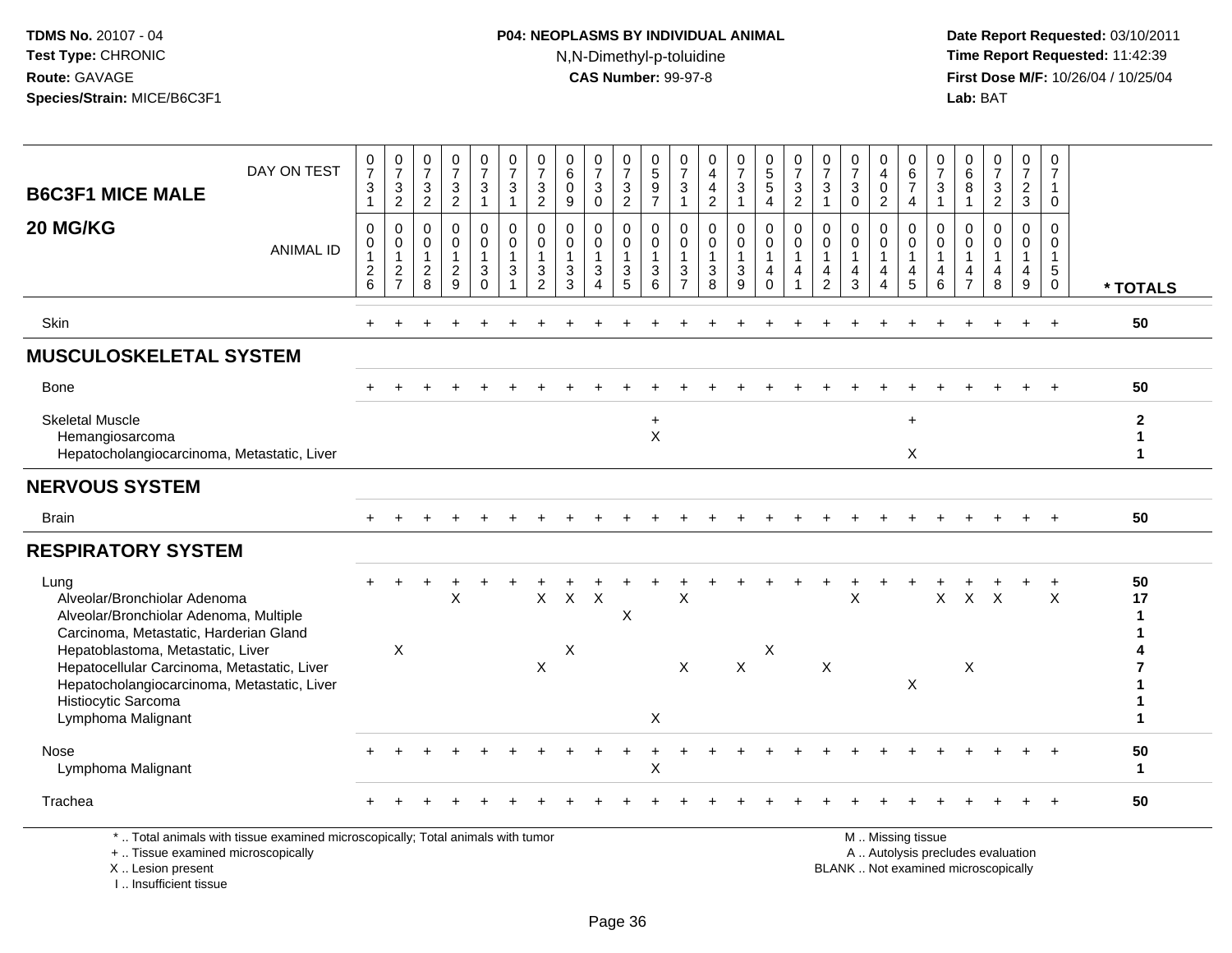# **P04: NEOPLASMS BY INDIVIDUAL ANIMAL**N,N-Dimethyl-p-toluidine

 **Date Report Requested:** 03/10/2011 **Time Report Requested:** 11:42:39 **First Dose M/F:** 10/26/04 / 10/25/04 Lab: BAT **Lab:** BAT

| <b>B6C3F1 MICE MALE</b>                                     | DAY ON TEST      | $\frac{0}{7}$<br>3                                   | $\begin{array}{c} 0 \\ 7 \end{array}$<br>$\ensuremath{\mathsf{3}}$<br>$\sqrt{2}$ | $\frac{0}{7}$<br>$\sqrt{3}$<br>$\sqrt{2}$                          | $\frac{0}{7}$<br>$\mathbf{3}$<br>$\overline{2}$ | $\frac{0}{7}$<br>$\mathbf{3}$                                            | $\frac{0}{7}$<br>$\ensuremath{\mathsf{3}}$<br>$\overline{1}$         | 0<br>$\overline{7}$<br>3<br>$\overline{2}$ | $\begin{smallmatrix}0\0\0\end{smallmatrix}$<br>9               | $\frac{0}{7}$<br>$\sqrt{3}$<br>0                                 | $\frac{0}{7}$<br>$\mathbf{3}$<br>$\sqrt{2}$                                     | 0<br>$5\,$<br>$\boldsymbol{9}$<br>$\overline{ }$ | $\frac{0}{7}$<br>$\ensuremath{\mathsf{3}}$                    | $_4^{\rm 0}$<br>$\overline{\mathbf{4}}$<br>$\overline{c}$ | $\begin{array}{c} 0 \\ 7 \end{array}$<br>$\mathsf 3$ | $\begin{array}{c} 0 \\ 5 \\ 5 \end{array}$<br>$\overline{4}$                       | $\frac{0}{7}$<br>$\ensuremath{\mathsf{3}}$<br>$\overline{c}$ | $\frac{0}{7}$<br>$\sqrt{3}$<br>1           | $\frac{0}{7}$<br>$\mathbf{3}$<br>$\Omega$ | $\begin{smallmatrix}0\\4\\0\end{smallmatrix}$<br>$\overline{c}$                                  | $\begin{array}{c} 0 \\ 6 \\ 7 \end{array}$<br>$\overline{4}$ | $\frac{0}{7}$<br>$\sqrt{3}$             | $\begin{array}{c} 0 \\ 6 \\ 8 \end{array}$<br>$\mathbf{1}$ | $\frac{0}{7}$<br>$\mathbf{3}$<br>$\overline{2}$ | $\begin{smallmatrix}0\\7\end{smallmatrix}$<br>$\frac{2}{3}$ | 0<br>$\overline{7}$<br>$\mathbf{1}$<br>0 |          |
|-------------------------------------------------------------|------------------|------------------------------------------------------|----------------------------------------------------------------------------------|--------------------------------------------------------------------|-------------------------------------------------|--------------------------------------------------------------------------|----------------------------------------------------------------------|--------------------------------------------|----------------------------------------------------------------|------------------------------------------------------------------|---------------------------------------------------------------------------------|--------------------------------------------------|---------------------------------------------------------------|-----------------------------------------------------------|------------------------------------------------------|------------------------------------------------------------------------------------|--------------------------------------------------------------|--------------------------------------------|-------------------------------------------|--------------------------------------------------------------------------------------------------|--------------------------------------------------------------|-----------------------------------------|------------------------------------------------------------|-------------------------------------------------|-------------------------------------------------------------|------------------------------------------|----------|
| <b>20 MG/KG</b>                                             | <b>ANIMAL ID</b> | 0<br>$\pmb{0}$<br>$\boldsymbol{2}$<br>$6\phantom{a}$ | 0<br>$\overline{0}$<br>1<br>$\frac{2}{7}$                                        | 0<br>$\begin{smallmatrix}0\\1\end{smallmatrix}$<br>$\sqrt{2}$<br>8 | 0<br>0<br>$\overline{c}$<br>9                   | $\begin{matrix} 0 \\ 0 \\ 1 \end{matrix}$<br>$\mathbf{3}$<br>$\mathbf 0$ | $_{\rm 0}^{\rm 0}$<br>$\mathbf{1}$<br>$\ensuremath{\mathsf{3}}$<br>1 | 0<br>0<br>$\mathbf{3}$<br>$\overline{2}$   | 0<br>$\pmb{0}$<br>$\overline{1}$<br>$\sqrt{3}$<br>$\mathbf{3}$ | 0<br>$\pmb{0}$<br>$\mathbf{1}$<br>$\ensuremath{\mathsf{3}}$<br>4 | $\begin{smallmatrix} 0\\0 \end{smallmatrix}$<br>$\mathbf{1}$<br>$\sqrt{3}$<br>5 | 0<br>$\mathbf 0$<br>3<br>6                       | 0<br>$\pmb{0}$<br>$\ensuremath{\mathsf{3}}$<br>$\overline{7}$ | 0<br>$\pmb{0}$<br>$\ensuremath{\mathsf{3}}$<br>8          | 0<br>$\mathbf 0$<br>$\sqrt{3}$<br>9                  | $\pmb{0}$<br>$\pmb{0}$<br>$\overline{1}$<br>$\overline{\mathbf{4}}$<br>$\mathbf 0$ | 0<br>$\pmb{0}$<br>$\mathbf 1$<br>4                           | 0<br>$\pmb{0}$<br>1<br>4<br>$\overline{2}$ | 0<br>$\pmb{0}$<br>4<br>3                  | $\begin{smallmatrix} 0\\0 \end{smallmatrix}$<br>$\mathbf{1}$<br>$\overline{4}$<br>$\overline{4}$ | 0<br>$\pmb{0}$<br>$\overline{4}$<br>$\sqrt{5}$               | 0<br>$\mathbf 0$<br>$\overline{4}$<br>6 | 0<br>$\pmb{0}$<br>$\mathbf{1}$<br>4<br>$\overline{7}$      | 0<br>0<br>4<br>8                                | 0<br>$\pmb{0}$<br>$\overline{1}$<br>4<br>9                  | 0<br>0<br>$\sqrt{5}$<br>0                | * TOTALS |
| <b>SPECIAL SENSES SYSTEM</b>                                |                  |                                                      |                                                                                  |                                                                    |                                                 |                                                                          |                                                                      |                                            |                                                                |                                                                  |                                                                                 |                                                  |                                                               |                                                           |                                                      |                                                                                    |                                                              |                                            |                                           |                                                                                                  |                                                              |                                         |                                                            |                                                 |                                                             |                                          |          |
| Eye                                                         |                  |                                                      |                                                                                  |                                                                    |                                                 |                                                                          |                                                                      |                                            |                                                                |                                                                  |                                                                                 |                                                  |                                                               |                                                           |                                                      |                                                                                    |                                                              |                                            |                                           |                                                                                                  |                                                              |                                         |                                                            |                                                 |                                                             | $+$                                      | 50       |
| <b>Harderian Gland</b><br>Adenoma<br>Carcinoma              |                  |                                                      |                                                                                  |                                                                    |                                                 |                                                                          |                                                                      |                                            |                                                                | $\mathsf X$                                                      |                                                                                 |                                                  |                                                               |                                                           |                                                      |                                                                                    |                                                              | X                                          |                                           | X                                                                                                |                                                              |                                         |                                                            |                                                 |                                                             | $+$                                      | 50<br>4  |
| <b>URINARY SYSTEM</b>                                       |                  |                                                      |                                                                                  |                                                                    |                                                 |                                                                          |                                                                      |                                            |                                                                |                                                                  |                                                                                 |                                                  |                                                               |                                                           |                                                      |                                                                                    |                                                              |                                            |                                           |                                                                                                  |                                                              |                                         |                                                            |                                                 |                                                             |                                          |          |
| Kidney                                                      |                  |                                                      |                                                                                  |                                                                    |                                                 |                                                                          |                                                                      |                                            |                                                                |                                                                  |                                                                                 |                                                  |                                                               |                                                           |                                                      |                                                                                    |                                                              |                                            |                                           |                                                                                                  |                                                              |                                         |                                                            |                                                 |                                                             | $+$                                      | 50       |
| <b>Urinary Bladder</b>                                      |                  |                                                      |                                                                                  |                                                                    |                                                 |                                                                          |                                                                      |                                            |                                                                |                                                                  |                                                                                 |                                                  |                                                               |                                                           |                                                      |                                                                                    |                                                              |                                            |                                           |                                                                                                  |                                                              |                                         |                                                            |                                                 |                                                             | $+$                                      | 50       |
| <b>SYSTEMIC LESIONS</b>                                     |                  |                                                      |                                                                                  |                                                                    |                                                 |                                                                          |                                                                      |                                            |                                                                |                                                                  |                                                                                 |                                                  |                                                               |                                                           |                                                      |                                                                                    |                                                              |                                            |                                           |                                                                                                  |                                                              |                                         |                                                            |                                                 |                                                             |                                          |          |
| Multiple Organ<br>Histiocytic Sarcoma<br>Lymphoma Malignant |                  |                                                      |                                                                                  |                                                                    |                                                 |                                                                          |                                                                      |                                            |                                                                |                                                                  |                                                                                 | X                                                |                                                               |                                                           |                                                      |                                                                                    |                                                              |                                            |                                           |                                                                                                  |                                                              |                                         |                                                            |                                                 | $+$                                                         | $+$                                      | 50       |

\* .. Total animals with tissue examined microscopically; Total animals with tumor

+ .. Tissue examined microscopically

X .. Lesion present

I .. Insufficient tissue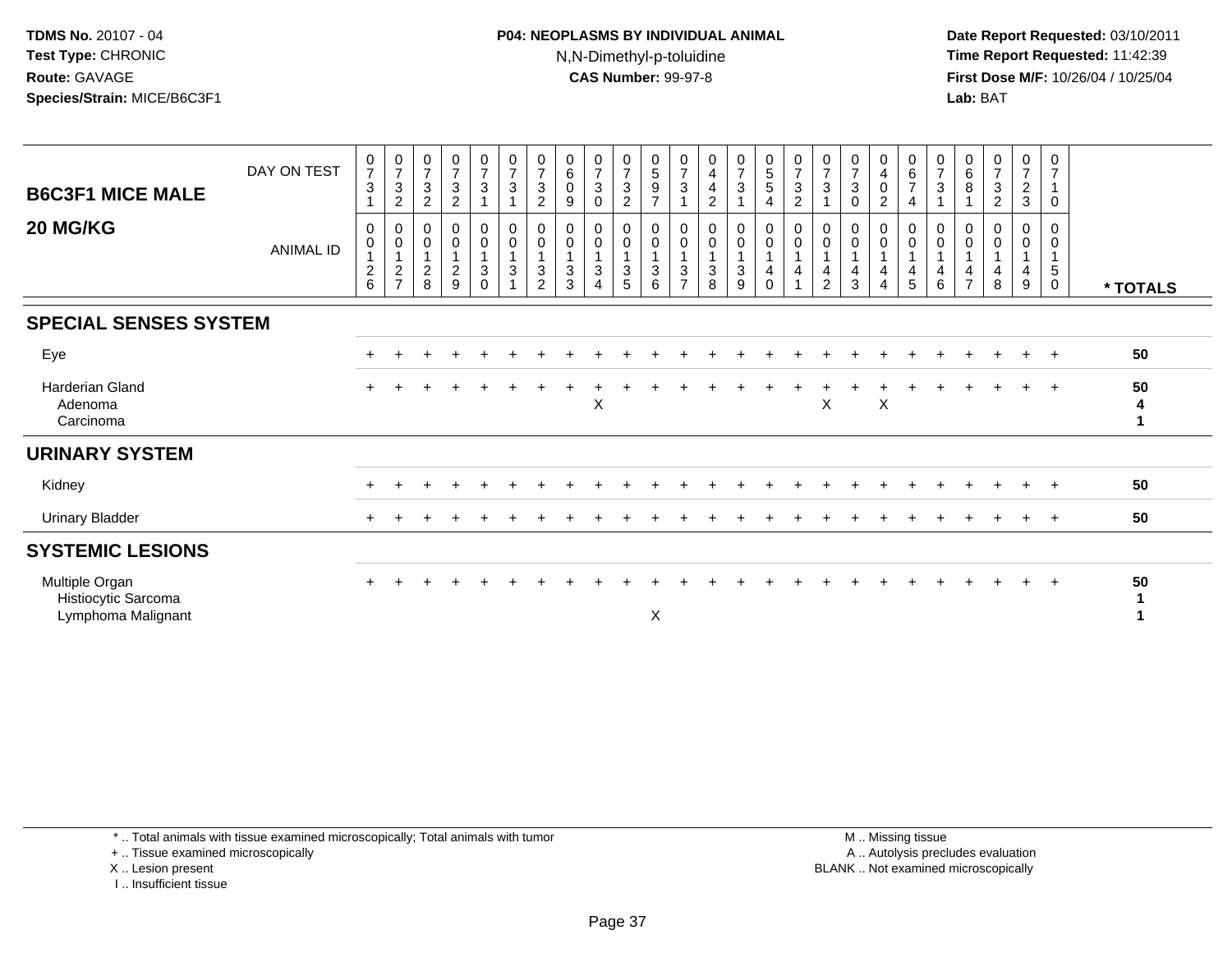# **P04: NEOPLASMS BY INDIVIDUAL ANIMAL**N,N-Dimethyl-p-toluidine

 **Date Report Requested:** 03/10/2011 **Time Report Requested:** 11:42:39 **First Dose M/F:** 10/26/04 / 10/25/04 Lab: BAT **Lab:** BAT

| <b>B6C3F1 MICE MALE</b><br><b>60 MG/KG</b>                                                                                                                                                             | DAY ON TEST<br><b>ANIMAL ID</b> | $\frac{0}{7}$<br>3<br>$\overline{2}$<br>$\mathbf 0$<br>0<br>$\mathbf{1}$<br>5 | $\frac{0}{7}$<br>$\sqrt{3}$<br>$\mathsf{O}\xspace$<br>$\mathbf 0$<br>$\begin{smallmatrix}0\\1\end{smallmatrix}$<br>$\frac{5}{2}$ | $\frac{0}{7}$<br>$\ensuremath{\mathsf{3}}$<br>$\mathbf{1}$<br>0<br>$\begin{smallmatrix}0\\1\end{smallmatrix}$<br>$\frac{5}{3}$ | $\frac{0}{7}$<br>$\frac{3}{2}$<br>$\mathbf 0$<br>$\mathbf 0$<br>$\overline{1}$<br>$\sqrt{5}$<br>$\overline{A}$ | $\frac{0}{7}$<br>$\frac{3}{2}$<br>$\mathbf 0$<br>$\overline{0}$<br>1<br>$\frac{5}{5}$ | $\frac{0}{7}$<br>$\mathbf{3}$<br>$\mathbf{1}$<br>$\mathbf 0$<br>$\mathbf 0$<br>$\mathbf{1}$<br>5<br>6 | $\frac{0}{7}$<br>$\sqrt{3}$<br>$\mathbf{1}$<br>$\mathbf 0$<br>$\mathbf 0$<br>$\mathbf{1}$<br>$\sqrt{5}$<br>$\overline{7}$ | $\begin{matrix} 0 \\ 6 \end{matrix}$<br>$\,6$<br>5<br>$\mathbf 0$<br>0<br>$\mathbf{1}$<br>5<br>8 | $\frac{0}{7}$<br>$\frac{3}{2}$<br>$\mathbf 0$<br>$\mathsf{O}\xspace$<br>$\mathbf{1}$<br>$\frac{5}{9}$ | $\frac{0}{7}$<br>$\mathbf{3}$<br>$\pmb{0}$<br>0<br>$\begin{smallmatrix}0\\1\end{smallmatrix}$<br>6<br>$\mathbf 0$ | 0<br>$\overline{7}$<br>$\sqrt{3}$<br>$\overline{2}$<br>$\mathbf 0$<br>0<br>$\mathbf{1}$<br>$\,6\,$ | $\begin{smallmatrix}0\0\4\end{smallmatrix}$<br>$\overline{4}$<br>$\boldsymbol{9}$<br>$\mathbf 0$<br>$\pmb{0}$<br>$\mathbf{1}$<br>$\frac{6}{2}$ | $\begin{array}{c} 0 \\ 2 \\ 5 \end{array}$<br>$6\overline{6}$<br>0<br>$\pmb{0}$<br>$\overline{1}$<br>$^6_3$ | $\frac{0}{7}$<br>$\frac{3}{2}$<br>$\pmb{0}$<br>$\overline{0}$<br>1<br>$\,6\,$<br>$\overline{4}$ | $\frac{0}{7}$<br>3<br>$\pmb{0}$<br>0<br>0<br>$\mathbf{1}$<br>6<br>5 | $\begin{array}{c} 0 \\ 5 \\ 6 \end{array}$<br>$\overline{2}$<br>$\mathbf 0$<br>$\pmb{0}$<br>$\mathbf{1}$<br>$\,6$<br>6 | 0<br>6<br>2<br>3<br>$\mathbf 0$<br>$\pmb{0}$<br>$\mathbf{1}$<br>6<br>$\overline{7}$ | $\begin{array}{c} 0 \\ 6 \\ 7 \end{array}$<br>$\overline{2}$<br>0<br>$\begin{smallmatrix}0\\1\end{smallmatrix}$<br>$^6_8$ | $\frac{0}{7}$<br>$\ensuremath{\mathsf{3}}$<br>$\overline{1}$<br>$\mathbf 0$<br>$\pmb{0}$<br>$\mathbf{1}$<br>$\,6$<br>$9\,$ | $\frac{0}{7}$<br>$\frac{3}{2}$<br>$\boldsymbol{0}$<br>$\mathbf 0$<br>$\mathbf{1}$<br>$\overline{7}$<br>$\Omega$ | $\frac{0}{7}$<br>$\sqrt{3}$<br>$\mathsf 0$<br>$\mathbf 0$<br>0<br>$\overline{1}$<br>$\overline{7}$<br>$\overline{ }$ | $\begin{array}{c} 0 \\ 6 \end{array}$<br>$\,6\,$<br>$\boldsymbol{9}$<br>0<br>0<br>$\mathbf{1}$<br>$\boldsymbol{7}$<br>$\overline{2}$ | $\begin{array}{c} 0 \\ 6 \end{array}$<br>$\mathbf 0$<br>9<br>0<br>$\mathbf 0$<br>$\mathbf{1}$<br>$\overline{7}$<br>$\mathbf{3}$ | $\frac{0}{7}$<br>3<br>$\mathbf 0$<br>$\mathbf 0$<br>0<br>$\mathbf{1}$<br>$\overline{7}$<br>4 | $\mathbf 0$<br>$\overline{7}$<br>$\mathbf{3}$<br>$\overline{2}$<br>$\Omega$<br>0<br>$\overline{1}$<br>$\overline{7}$<br>$\sqrt{5}$ | males<br>$($ cont $)$ |
|--------------------------------------------------------------------------------------------------------------------------------------------------------------------------------------------------------|---------------------------------|-------------------------------------------------------------------------------|----------------------------------------------------------------------------------------------------------------------------------|--------------------------------------------------------------------------------------------------------------------------------|----------------------------------------------------------------------------------------------------------------|---------------------------------------------------------------------------------------|-------------------------------------------------------------------------------------------------------|---------------------------------------------------------------------------------------------------------------------------|--------------------------------------------------------------------------------------------------|-------------------------------------------------------------------------------------------------------|-------------------------------------------------------------------------------------------------------------------|----------------------------------------------------------------------------------------------------|------------------------------------------------------------------------------------------------------------------------------------------------|-------------------------------------------------------------------------------------------------------------|-------------------------------------------------------------------------------------------------|---------------------------------------------------------------------|------------------------------------------------------------------------------------------------------------------------|-------------------------------------------------------------------------------------|---------------------------------------------------------------------------------------------------------------------------|----------------------------------------------------------------------------------------------------------------------------|-----------------------------------------------------------------------------------------------------------------|----------------------------------------------------------------------------------------------------------------------|--------------------------------------------------------------------------------------------------------------------------------------|---------------------------------------------------------------------------------------------------------------------------------|----------------------------------------------------------------------------------------------|------------------------------------------------------------------------------------------------------------------------------------|-----------------------|
| <b>ALIMENTARY SYSTEM</b>                                                                                                                                                                               |                                 |                                                                               |                                                                                                                                  |                                                                                                                                |                                                                                                                |                                                                                       |                                                                                                       |                                                                                                                           |                                                                                                  |                                                                                                       |                                                                                                                   |                                                                                                    |                                                                                                                                                |                                                                                                             |                                                                                                 |                                                                     |                                                                                                                        |                                                                                     |                                                                                                                           |                                                                                                                            |                                                                                                                 |                                                                                                                      |                                                                                                                                      |                                                                                                                                 |                                                                                              |                                                                                                                                    |                       |
| Esophagus                                                                                                                                                                                              |                                 |                                                                               |                                                                                                                                  |                                                                                                                                |                                                                                                                |                                                                                       |                                                                                                       |                                                                                                                           |                                                                                                  |                                                                                                       |                                                                                                                   |                                                                                                    |                                                                                                                                                |                                                                                                             |                                                                                                 |                                                                     |                                                                                                                        |                                                                                     |                                                                                                                           |                                                                                                                            |                                                                                                                 |                                                                                                                      |                                                                                                                                      |                                                                                                                                 |                                                                                              |                                                                                                                                    |                       |
| Gallbladder                                                                                                                                                                                            |                                 |                                                                               |                                                                                                                                  |                                                                                                                                |                                                                                                                |                                                                                       |                                                                                                       |                                                                                                                           |                                                                                                  |                                                                                                       |                                                                                                                   |                                                                                                    |                                                                                                                                                |                                                                                                             |                                                                                                 |                                                                     |                                                                                                                        |                                                                                     |                                                                                                                           |                                                                                                                            |                                                                                                                 |                                                                                                                      |                                                                                                                                      |                                                                                                                                 |                                                                                              |                                                                                                                                    |                       |
| Intestine Large, Cecum                                                                                                                                                                                 |                                 |                                                                               |                                                                                                                                  |                                                                                                                                |                                                                                                                |                                                                                       |                                                                                                       |                                                                                                                           |                                                                                                  |                                                                                                       |                                                                                                                   |                                                                                                    |                                                                                                                                                |                                                                                                             |                                                                                                 |                                                                     |                                                                                                                        |                                                                                     |                                                                                                                           |                                                                                                                            |                                                                                                                 |                                                                                                                      |                                                                                                                                      |                                                                                                                                 |                                                                                              |                                                                                                                                    |                       |
| Intestine Large, Colon                                                                                                                                                                                 |                                 |                                                                               |                                                                                                                                  |                                                                                                                                |                                                                                                                |                                                                                       |                                                                                                       |                                                                                                                           |                                                                                                  |                                                                                                       |                                                                                                                   |                                                                                                    |                                                                                                                                                |                                                                                                             |                                                                                                 |                                                                     |                                                                                                                        |                                                                                     |                                                                                                                           |                                                                                                                            |                                                                                                                 |                                                                                                                      |                                                                                                                                      |                                                                                                                                 |                                                                                              | $\overline{ }$                                                                                                                     |                       |
| Intestine Large, Rectum                                                                                                                                                                                |                                 |                                                                               |                                                                                                                                  |                                                                                                                                |                                                                                                                |                                                                                       |                                                                                                       |                                                                                                                           |                                                                                                  |                                                                                                       |                                                                                                                   |                                                                                                    |                                                                                                                                                |                                                                                                             |                                                                                                 |                                                                     |                                                                                                                        |                                                                                     |                                                                                                                           |                                                                                                                            |                                                                                                                 |                                                                                                                      |                                                                                                                                      |                                                                                                                                 |                                                                                              |                                                                                                                                    |                       |
| Intestine Small, Duodenum                                                                                                                                                                              |                                 |                                                                               |                                                                                                                                  |                                                                                                                                |                                                                                                                |                                                                                       |                                                                                                       |                                                                                                                           |                                                                                                  |                                                                                                       |                                                                                                                   |                                                                                                    |                                                                                                                                                |                                                                                                             |                                                                                                 |                                                                     |                                                                                                                        |                                                                                     |                                                                                                                           |                                                                                                                            |                                                                                                                 |                                                                                                                      |                                                                                                                                      |                                                                                                                                 |                                                                                              |                                                                                                                                    |                       |
| Intestine Small, Ileum                                                                                                                                                                                 |                                 |                                                                               |                                                                                                                                  |                                                                                                                                |                                                                                                                |                                                                                       |                                                                                                       |                                                                                                                           |                                                                                                  |                                                                                                       |                                                                                                                   |                                                                                                    |                                                                                                                                                |                                                                                                             |                                                                                                 |                                                                     |                                                                                                                        |                                                                                     |                                                                                                                           |                                                                                                                            |                                                                                                                 |                                                                                                                      |                                                                                                                                      |                                                                                                                                 |                                                                                              | $\ddot{}$                                                                                                                          |                       |
| Intestine Small, Jejunum<br>Adenoma<br>Carcinoma, Multiple<br>Peyer's Patch, Lymphoma Malignant                                                                                                        |                                 |                                                                               |                                                                                                                                  |                                                                                                                                |                                                                                                                |                                                                                       |                                                                                                       |                                                                                                                           |                                                                                                  |                                                                                                       | $\mathsf X$                                                                                                       |                                                                                                    |                                                                                                                                                |                                                                                                             |                                                                                                 |                                                                     |                                                                                                                        |                                                                                     |                                                                                                                           |                                                                                                                            |                                                                                                                 |                                                                                                                      |                                                                                                                                      |                                                                                                                                 |                                                                                              |                                                                                                                                    |                       |
| Liver<br>Hemangiosarcoma<br>Hepatoblastoma<br>Hepatocellular Adenoma<br>Hepatocellular Adenoma, Multiple<br>Hepatocellular Carcinoma<br>Hepatocellular Carcinoma, Multiple<br>Hepatocholangiocarcinoma |                                 | $\boldsymbol{\mathsf{X}}$                                                     | $\mathsf X$<br>X<br>$\mathsf{X}$                                                                                                 | X                                                                                                                              | X<br>$\pmb{\times}$                                                                                            |                                                                                       | $\boldsymbol{\mathsf{X}}$<br>$X$ $X$                                                                  | $\mathsf{X}$<br>$\mathsf{X}$                                                                                              | X<br>$\boldsymbol{X}$<br>$X$ $X$                                                                 |                                                                                                       | X<br>$\sf X$                                                                                                      | X                                                                                                  | X                                                                                                                                              |                                                                                                             | $\mathsf{X}$                                                                                    | $X$ $X$                                                             | $\mathsf X$                                                                                                            | $\sf X$                                                                             | X<br>X                                                                                                                    | $\mathsf{X}$                                                                                                               | $\mathsf{X}$                                                                                                    | $X$ $X$                                                                                                              | X.<br>X                                                                                                                              | $\boldsymbol{X}$<br>$\boldsymbol{\mathsf{X}}$<br>$\sf X$                                                                        | X                                                                                            | $\mathsf{X}$<br>X                                                                                                                  |                       |

\* .. Total animals with tissue examined microscopically; Total animals with tumor

+ .. Tissue examined microscopically

 Lesion present BLANK .. Not examined microscopicallyX .. Lesion present

I .. Insufficient tissue

M .. Missing tissue

y the contract of the contract of the contract of the contract of the contract of the contract of the contract of  $A$ . Autolysis precludes evaluation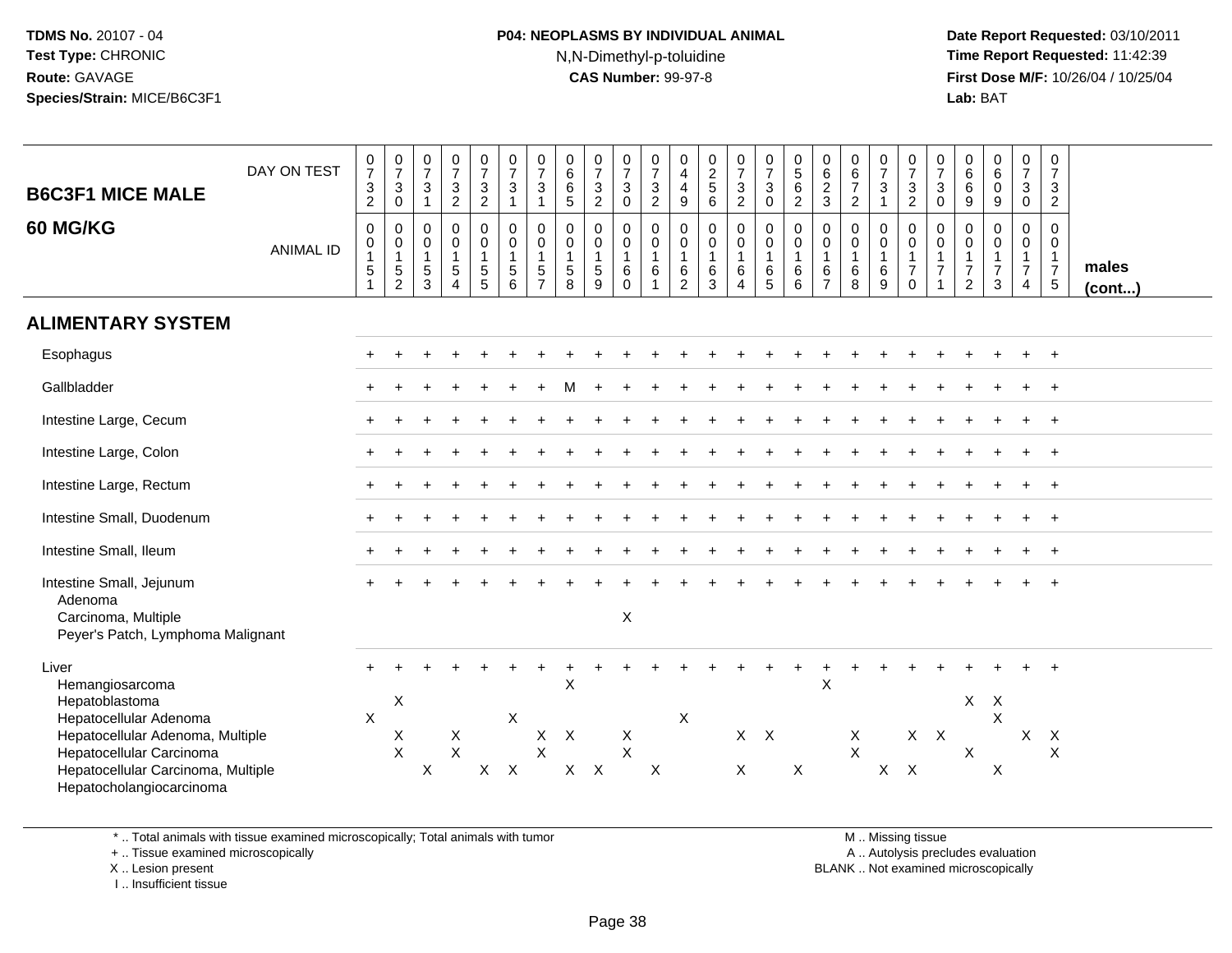# **P04: NEOPLASMS BY INDIVIDUAL ANIMAL**N,N-Dimethyl-p-toluidine

| <b>B6C3F1 MICE MALE</b>                                                          | DAY ON TEST                                                                     | $\frac{0}{7}$<br>3<br>$\overline{2}$                            | $\begin{array}{c} 0 \\ 7 \\ 3 \end{array}$<br>$\overline{0}$ | $\begin{smallmatrix}0\\7\end{smallmatrix}$<br>$\sqrt{3}$<br>$\overline{1}$ | $\frac{0}{7}$<br>$\mathbf{3}$<br>$\overline{2}$        | $\frac{0}{7}$<br>$\ensuremath{\mathsf{3}}$<br>$\overline{2}$                      | $\frac{0}{7}$<br>3<br>$\mathbf{1}$           | $\frac{0}{7}$<br>$\mathbf{3}$<br>$\mathbf{1}$       | $_{6}^{\rm 0}$<br>$\,6\,$<br>5                                   | $\frac{0}{7}$<br>$\frac{3}{2}$                                | $\frac{0}{7}$<br>$\sqrt{3}$<br>$\mathbf 0$       | 0<br>$\boldsymbol{7}$<br>$\ensuremath{\mathsf{3}}$<br>$\overline{2}$ | $\begin{smallmatrix}0\0\4\end{smallmatrix}$<br>$\overline{4}$<br>$\boldsymbol{9}$ | $\begin{array}{c} 0 \\ 2 \\ 5 \end{array}$<br>$6\overline{6}$ | $\frac{0}{7}$<br>$\mathbf{3}$<br>$\overline{2}$ | $\frac{0}{7}$<br>$\sqrt{3}$<br>$\pmb{0}$                   | 0<br>$\frac{5}{6}$<br>$\overline{2}$                   | 0<br>$\,6\,$<br>$\overline{2}$<br>$\mathbf{3}$          | $\begin{array}{c} 0 \\ 6 \\ 7 \end{array}$<br>$\overline{2}$ | $\frac{0}{7}$<br>$\overline{3}$<br>$\overline{1}$  | $\frac{0}{7}$<br>$\frac{3}{2}$                                                                | $\frac{0}{7}$<br>3<br>$\mathbf 0$                        | 0<br>$\,6\,$<br>6<br>$\boldsymbol{9}$                                            | 0<br>$6\overline{6}$<br>$\pmb{0}$<br>$\boldsymbol{9}$ | $\begin{smallmatrix}0\\7\end{smallmatrix}$<br>3<br>$\mathbf 0$  | $\pmb{0}$<br>$\overline{7}$<br>$\mathbf{3}$<br>$\overline{c}$    |                       |
|----------------------------------------------------------------------------------|---------------------------------------------------------------------------------|-----------------------------------------------------------------|--------------------------------------------------------------|----------------------------------------------------------------------------|--------------------------------------------------------|-----------------------------------------------------------------------------------|----------------------------------------------|-----------------------------------------------------|------------------------------------------------------------------|---------------------------------------------------------------|--------------------------------------------------|----------------------------------------------------------------------|-----------------------------------------------------------------------------------|---------------------------------------------------------------|-------------------------------------------------|------------------------------------------------------------|--------------------------------------------------------|---------------------------------------------------------|--------------------------------------------------------------|----------------------------------------------------|-----------------------------------------------------------------------------------------------|----------------------------------------------------------|----------------------------------------------------------------------------------|-------------------------------------------------------|-----------------------------------------------------------------|------------------------------------------------------------------|-----------------------|
| 60 MG/KG                                                                         | <b>ANIMAL ID</b>                                                                | $\mathbf 0$<br>$\mathbf 0$<br>$\mathbf{1}$<br>5<br>$\mathbf{1}$ | $\pmb{0}$<br>0<br>$\mathbf{1}$<br>$\frac{5}{2}$              | $\mathbf 0$<br>0<br>$\mathbf{1}$<br>$\frac{5}{3}$                          | 0<br>0<br>$\mathbf{1}$<br>$\sqrt{5}$<br>$\overline{4}$ | $\pmb{0}$<br>$\mathbf 0$<br>$\mathbf{1}$<br>$\begin{array}{c} 5 \\ 5 \end{array}$ | $\mathbf 0$<br>0<br>1<br>5<br>$6\phantom{a}$ | 0<br>$\mathbf 0$<br>$\overline{1}$<br>$\frac{5}{7}$ | $\mathbf 0$<br>0<br>$\mathbf{1}$<br>$\sqrt{5}$<br>$\overline{8}$ | $\mathbf 0$<br>$\mathbf 0$<br>$\overline{1}$<br>$\frac{5}{9}$ | 0<br>0<br>$\overline{1}$<br>$\,6$<br>$\mathbf 0$ | 0<br>0<br>-1<br>6<br>$\mathbf 1$                                     | $\,0\,$<br>$\mathbf 0$<br>$\overline{1}$<br>$\frac{6}{2}$                         | $\pmb{0}$<br>$\mathbf 0$<br>$\mathbf{1}$<br>$^6_3$            | 0<br>$\overline{0}$<br>1<br>$^6_4$              | $\mathbf 0$<br>$\mathbf 0$<br>$\overline{1}$<br>$6\over 5$ | $\mathbf 0$<br>$\mathbf 0$<br>$\overline{1}$<br>6<br>6 | 0<br>$\mathbf 0$<br>$\mathbf{1}$<br>6<br>$\overline{7}$ | 0<br>$\mathbf 0$<br>$\mathbf{1}$<br>$^6_8$                   | $\pmb{0}$<br>$\mathbf 0$<br>$\mathbf{1}$<br>$^6_9$ | 0<br>$\mathbf 0$<br>$\mathbf{1}$<br>$\overline{7}$<br>$\mathbf 0$                             | $\mathbf 0$<br>0<br>$\mathbf{1}$<br>$\overline{7}$<br>-1 | $\mathbf 0$<br>$\mathbf 0$<br>$\mathbf{1}$<br>$\boldsymbol{7}$<br>$\overline{2}$ | 0<br>$\mathbf 0$<br>$\overline{7}$<br>3               | $\pmb{0}$<br>$\mathbf 0$<br>$\mathbf{1}$<br>$\overline{7}$<br>4 | $\mathbf 0$<br>0<br>$\mathbf{1}$<br>$\overline{7}$<br>$\sqrt{5}$ | males<br>$($ cont $)$ |
| Mesentery                                                                        |                                                                                 |                                                                 |                                                              |                                                                            |                                                        |                                                                                   |                                              |                                                     |                                                                  |                                                               |                                                  |                                                                      |                                                                                   |                                                               |                                                 |                                                            |                                                        |                                                         |                                                              |                                                    |                                                                                               |                                                          |                                                                                  |                                                       |                                                                 |                                                                  |                       |
| Pancreas                                                                         |                                                                                 |                                                                 |                                                              |                                                                            |                                                        |                                                                                   |                                              |                                                     |                                                                  |                                                               |                                                  |                                                                      |                                                                                   |                                                               |                                                 |                                                            |                                                        |                                                         |                                                              |                                                    |                                                                                               |                                                          |                                                                                  |                                                       |                                                                 | $\overline{+}$                                                   |                       |
| Salivary Glands                                                                  |                                                                                 |                                                                 |                                                              |                                                                            |                                                        |                                                                                   |                                              |                                                     |                                                                  |                                                               |                                                  |                                                                      |                                                                                   |                                                               |                                                 |                                                            |                                                        |                                                         |                                                              |                                                    |                                                                                               |                                                          |                                                                                  |                                                       |                                                                 | $\overline{+}$                                                   |                       |
| Stomach, Forestomach<br>Squamous Cell Papilloma                                  |                                                                                 |                                                                 |                                                              |                                                                            |                                                        |                                                                                   |                                              |                                                     | X                                                                |                                                               |                                                  |                                                                      |                                                                                   |                                                               |                                                 |                                                            |                                                        |                                                         |                                                              |                                                    |                                                                                               |                                                          |                                                                                  |                                                       |                                                                 | $+$<br>X                                                         |                       |
| Stomach, Glandular                                                               |                                                                                 |                                                                 |                                                              |                                                                            |                                                        |                                                                                   |                                              |                                                     |                                                                  |                                                               |                                                  |                                                                      |                                                                                   |                                                               |                                                 |                                                            |                                                        |                                                         |                                                              |                                                    |                                                                                               |                                                          |                                                                                  |                                                       |                                                                 | $+$                                                              |                       |
| Tooth                                                                            |                                                                                 | $+$                                                             |                                                              |                                                                            | $\ddot{}$                                              | $\ddot{}$                                                                         |                                              |                                                     |                                                                  |                                                               |                                                  |                                                                      |                                                                                   |                                                               |                                                 |                                                            |                                                        |                                                         |                                                              |                                                    |                                                                                               | $+$                                                      |                                                                                  | $+$                                                   | $+$                                                             |                                                                  |                       |
| <b>CARDIOVASCULAR SYSTEM</b>                                                     |                                                                                 |                                                                 |                                                              |                                                                            |                                                        |                                                                                   |                                              |                                                     |                                                                  |                                                               |                                                  |                                                                      |                                                                                   |                                                               |                                                 |                                                            |                                                        |                                                         |                                                              |                                                    |                                                                                               |                                                          |                                                                                  |                                                       |                                                                 |                                                                  |                       |
| <b>Blood Vessel</b>                                                              |                                                                                 |                                                                 |                                                              |                                                                            |                                                        |                                                                                   |                                              |                                                     |                                                                  |                                                               |                                                  |                                                                      |                                                                                   |                                                               |                                                 |                                                            |                                                        |                                                         |                                                              |                                                    |                                                                                               |                                                          |                                                                                  |                                                       | $\pm$                                                           | $+$                                                              |                       |
| Heart                                                                            |                                                                                 | $\ddot{}$                                                       |                                                              |                                                                            |                                                        |                                                                                   |                                              |                                                     |                                                                  |                                                               |                                                  |                                                                      |                                                                                   |                                                               |                                                 |                                                            |                                                        |                                                         |                                                              |                                                    |                                                                                               |                                                          |                                                                                  |                                                       | $+$                                                             | $+$                                                              |                       |
| <b>ENDOCRINE SYSTEM</b>                                                          |                                                                                 |                                                                 |                                                              |                                                                            |                                                        |                                                                                   |                                              |                                                     |                                                                  |                                                               |                                                  |                                                                      |                                                                                   |                                                               |                                                 |                                                            |                                                        |                                                         |                                                              |                                                    |                                                                                               |                                                          |                                                                                  |                                                       |                                                                 |                                                                  |                       |
| <b>Adrenal Cortex</b><br>Adenoma<br>Subcapsular, Adenoma                         |                                                                                 | $\ddot{}$<br>$\sf X$                                            |                                                              |                                                                            |                                                        |                                                                                   |                                              |                                                     |                                                                  |                                                               |                                                  |                                                                      |                                                                                   |                                                               |                                                 |                                                            |                                                        |                                                         |                                                              |                                                    |                                                                                               |                                                          |                                                                                  |                                                       |                                                                 |                                                                  |                       |
| Adrenal Medulla<br>Pheochromocytoma Benign                                       |                                                                                 |                                                                 |                                                              |                                                                            |                                                        |                                                                                   |                                              |                                                     |                                                                  |                                                               |                                                  |                                                                      |                                                                                   |                                                               |                                                 |                                                            |                                                        |                                                         |                                                              |                                                    |                                                                                               |                                                          |                                                                                  |                                                       |                                                                 | $\overline{+}$                                                   |                       |
| Islets, Pancreatic                                                               |                                                                                 |                                                                 |                                                              |                                                                            |                                                        |                                                                                   |                                              |                                                     |                                                                  |                                                               |                                                  |                                                                      |                                                                                   |                                                               |                                                 |                                                            |                                                        |                                                         |                                                              |                                                    |                                                                                               |                                                          |                                                                                  |                                                       |                                                                 | $\overline{1}$                                                   |                       |
| Parathyroid Gland                                                                |                                                                                 |                                                                 |                                                              |                                                                            |                                                        |                                                                                   |                                              |                                                     |                                                                  |                                                               |                                                  |                                                                      |                                                                                   |                                                               |                                                 |                                                            |                                                        |                                                         |                                                              |                                                    |                                                                                               | $+$                                                      | M                                                                                | $+$                                                   | $+$                                                             | $+$                                                              |                       |
| +  Tissue examined microscopically<br>X  Lesion present<br>I Insufficient tissue | *  Total animals with tissue examined microscopically; Total animals with tumor |                                                                 |                                                              |                                                                            |                                                        |                                                                                   |                                              |                                                     |                                                                  |                                                               |                                                  |                                                                      |                                                                                   |                                                               |                                                 |                                                            |                                                        |                                                         |                                                              |                                                    | M  Missing tissue<br>A  Autolysis precludes evaluation<br>BLANK  Not examined microscopically |                                                          |                                                                                  |                                                       |                                                                 |                                                                  |                       |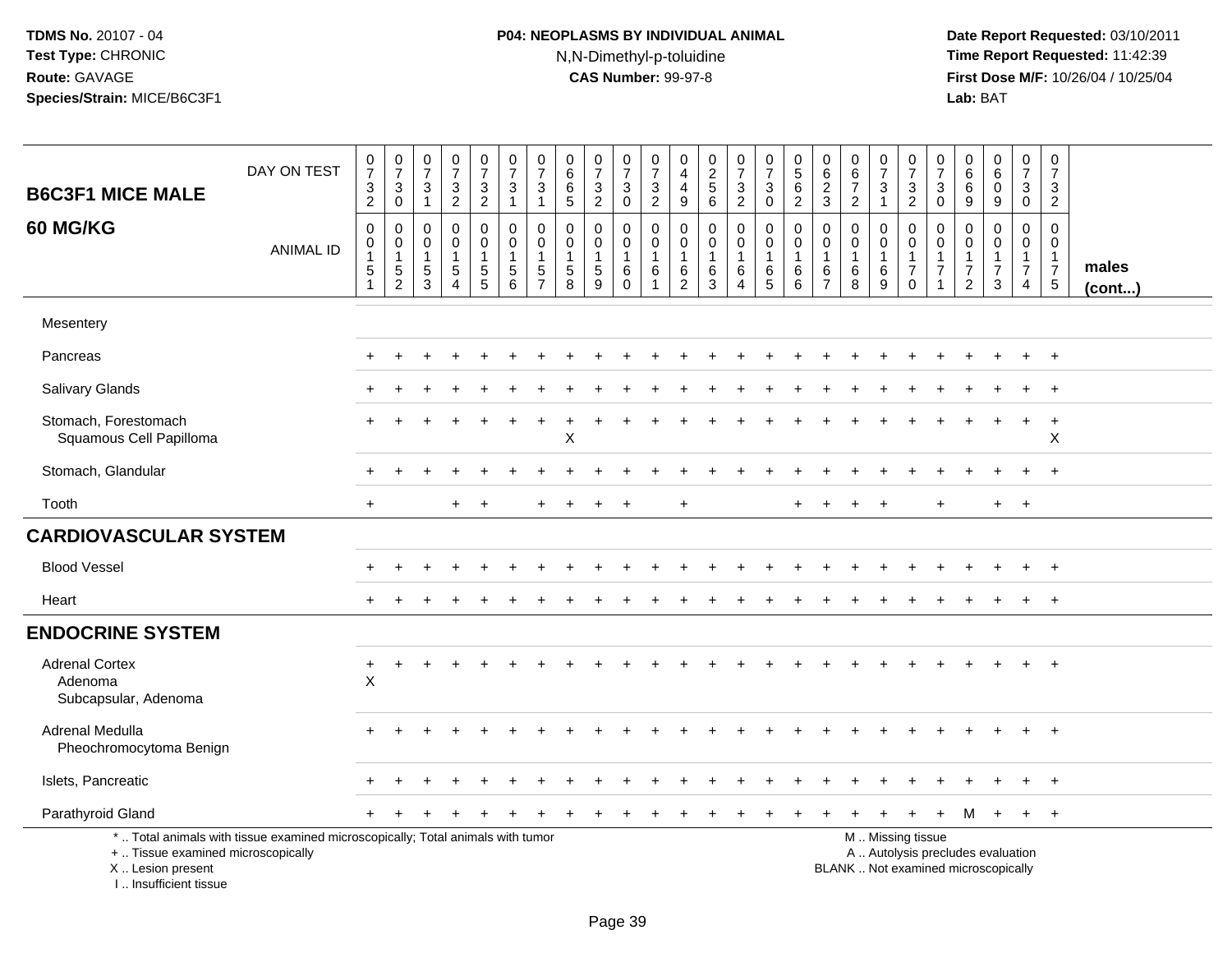# **P04: NEOPLASMS BY INDIVIDUAL ANIMAL**N,N-Dimethyl-p-toluidine

| <b>B6C3F1 MICE MALE</b>                                                            | DAY ON TEST                                                                     | $\frac{0}{7}$<br>$\ensuremath{\mathsf{3}}$<br>$\overline{2}$            | $\frac{0}{7}$<br>$\ensuremath{\mathsf{3}}$<br>$\mathbf 0$   | $\frac{0}{7}$<br>$\frac{3}{1}$                                     | $\frac{0}{7}$<br>$\frac{3}{2}$       | $\pmb{0}$<br>$\overline{7}$<br>$\frac{3}{2}$                                      | $\frac{0}{7}$<br>$\frac{3}{1}$                                                              | $\frac{0}{7}$<br>$\ensuremath{\mathsf{3}}$<br>$\overline{1}$ | 0<br>$\,6$<br>$\,6\,$<br>$5\phantom{1}$                       | $\frac{0}{7}$<br>$\frac{3}{2}$ | $\frac{0}{7}$<br>$_{0}^{3}$                                | 0<br>$\overline{7}$<br>$\frac{3}{2}$                          | 0<br>$\overline{4}$<br>$\overline{4}$<br>$\boldsymbol{9}$ | $0$<br>$2$<br>$5$<br>$6$                                                | $\frac{0}{7}$<br>$\frac{3}{2}$                   | $\frac{0}{7}$<br>$\ensuremath{\mathsf{3}}$<br>$\mathbf 0$           | $\begin{array}{c} 0 \\ 5 \end{array}$<br>$\,6\,$<br>$\overline{2}$ | 0<br>$6\phantom{a}$<br>$\overline{2}$<br>$\mathbf{3}$ | $\begin{array}{c} 0 \\ 6 \\ 7 \end{array}$<br>$\overline{2}$ | 0<br>$\overline{7}$<br>$\sqrt{3}$<br>$\overline{1}$ | $\frac{0}{7}$<br>$\frac{3}{2}$                                                | 0<br>$\overline{7}$<br>$\mathbf{3}$<br>$\mathbf 0$ | $\mathbf 0$<br>6<br>$\,6$<br>$9\,$                               | $\begin{matrix} 0 \\ 6 \end{matrix}$<br>$\mathbf 0$<br>9 | $\mathbf 0$<br>$\overline{7}$<br>$\mathbf{3}$<br>$\mathbf 0$        | 0<br>$\overline{7}$<br>3<br>$\overline{c}$                                 |                       |
|------------------------------------------------------------------------------------|---------------------------------------------------------------------------------|-------------------------------------------------------------------------|-------------------------------------------------------------|--------------------------------------------------------------------|--------------------------------------|-----------------------------------------------------------------------------------|---------------------------------------------------------------------------------------------|--------------------------------------------------------------|---------------------------------------------------------------|--------------------------------|------------------------------------------------------------|---------------------------------------------------------------|-----------------------------------------------------------|-------------------------------------------------------------------------|--------------------------------------------------|---------------------------------------------------------------------|--------------------------------------------------------------------|-------------------------------------------------------|--------------------------------------------------------------|-----------------------------------------------------|-------------------------------------------------------------------------------|----------------------------------------------------|------------------------------------------------------------------|----------------------------------------------------------|---------------------------------------------------------------------|----------------------------------------------------------------------------|-----------------------|
| 60 MG/KG                                                                           | <b>ANIMAL ID</b>                                                                | $\mathsf 0$<br>$\pmb{0}$<br>$\mathbf{1}$<br>$\,$ 5 $\,$<br>$\mathbf{1}$ | $\mathbf 0$<br>$\boldsymbol{0}$<br>1<br>5<br>$\overline{c}$ | 0<br>$\mathbf 0$<br>$\mathbf{1}$<br>$\overline{5}$<br>$\mathbf{3}$ | 0<br>$\overline{0}$<br>5<br>$\Delta$ | 0<br>$\ddot{\mathbf{0}}$<br>$\mathbf{1}$<br>$\begin{array}{c} 5 \\ 5 \end{array}$ | $\pmb{0}$<br>$\ddot{\mathbf{0}}$<br>$\overline{1}$<br>$\begin{array}{c} 5 \\ 6 \end{array}$ | 0<br>$\mathbf 0$<br>5<br>$\overline{7}$                      | $\mathbf 0$<br>$\mathbf 0$<br>$\mathbf{1}$<br>$\sqrt{5}$<br>8 | 0<br>$\mathbf 0$<br>5<br>9     | 0<br>$\ddot{\mathbf{0}}$<br>$\mathbf{1}$<br>6<br>$\pmb{0}$ | 0<br>$\mathbf 0$<br>$\mathbf{1}$<br>6<br>$\blacktriangleleft$ | $\mathbf 0$<br>0<br>$\overline{1}$<br>6<br>$\overline{c}$ | $\mathbf 0$<br>$\mathsf{O}\xspace$<br>$\mathbf{1}$<br>6<br>$\mathbf{3}$ | 0<br>$\mathbf 0$<br>$\overline{1}$<br>$\,6$<br>4 | $\mathbf 0$<br>$\mathbf 0$<br>$\overline{1}$<br>$\,6$<br>$\sqrt{5}$ | 0<br>$\mathbf 0$<br>6<br>6                                         | 0<br>$\mathbf 0$<br>1<br>6<br>$\overline{7}$          | 0<br>$\mathbf 0$<br>$\mathbf{1}$<br>6<br>8                   | 0<br>$\mathbf 0$<br>6<br>9                          | $\mathbf 0$<br>$\mathbf 0$<br>$\mathbf{1}$<br>$\boldsymbol{7}$<br>$\mathbf 0$ | 0<br>$\Omega$<br>$\mathbf{1}$<br>7<br>-1           | $\Omega$<br>$\mathbf 0$<br>1<br>$\overline{7}$<br>$\overline{2}$ | 0<br>$\mathbf 0$<br>$\overline{7}$<br>3                  | $\mathbf 0$<br>$\mathbf 0$<br>$\overline{1}$<br>$\overline{7}$<br>4 | $\mathbf 0$<br>$\mathbf 0$<br>$\mathbf{1}$<br>$\overline{7}$<br>$\sqrt{5}$ | males<br>$($ cont $)$ |
| <b>Pituitary Gland</b>                                                             |                                                                                 |                                                                         |                                                             |                                                                    |                                      |                                                                                   |                                                                                             |                                                              |                                                               |                                |                                                            |                                                               |                                                           |                                                                         |                                                  |                                                                     |                                                                    |                                                       |                                                              |                                                     |                                                                               |                                                    |                                                                  |                                                          | $\ddot{}$                                                           | $\overline{+}$                                                             |                       |
| <b>Thyroid Gland</b>                                                               |                                                                                 | +                                                                       |                                                             |                                                                    |                                      |                                                                                   |                                                                                             |                                                              |                                                               |                                |                                                            |                                                               |                                                           |                                                                         |                                                  |                                                                     |                                                                    |                                                       |                                                              |                                                     |                                                                               |                                                    |                                                                  |                                                          | $+$                                                                 | $+$                                                                        |                       |
| <b>GENERAL BODY SYSTEM</b>                                                         |                                                                                 |                                                                         |                                                             |                                                                    |                                      |                                                                                   |                                                                                             |                                                              |                                                               |                                |                                                            |                                                               |                                                           |                                                                         |                                                  |                                                                     |                                                                    |                                                       |                                                              |                                                     |                                                                               |                                                    |                                                                  |                                                          |                                                                     |                                                                            |                       |
| <b>NONE</b>                                                                        |                                                                                 |                                                                         |                                                             |                                                                    |                                      |                                                                                   |                                                                                             |                                                              |                                                               |                                |                                                            |                                                               |                                                           |                                                                         |                                                  |                                                                     |                                                                    |                                                       |                                                              |                                                     |                                                                               |                                                    |                                                                  |                                                          |                                                                     |                                                                            |                       |
| <b>GENITAL SYSTEM</b>                                                              |                                                                                 |                                                                         |                                                             |                                                                    |                                      |                                                                                   |                                                                                             |                                                              |                                                               |                                |                                                            |                                                               |                                                           |                                                                         |                                                  |                                                                     |                                                                    |                                                       |                                                              |                                                     |                                                                               |                                                    |                                                                  |                                                          |                                                                     |                                                                            |                       |
| Epididymis                                                                         |                                                                                 |                                                                         |                                                             |                                                                    |                                      |                                                                                   |                                                                                             |                                                              |                                                               |                                |                                                            |                                                               |                                                           |                                                                         |                                                  |                                                                     |                                                                    |                                                       |                                                              |                                                     |                                                                               |                                                    |                                                                  |                                                          |                                                                     | $\overline{1}$                                                             |                       |
| <b>Preputial Gland</b>                                                             |                                                                                 |                                                                         |                                                             |                                                                    |                                      |                                                                                   |                                                                                             |                                                              |                                                               |                                |                                                            |                                                               |                                                           |                                                                         |                                                  |                                                                     |                                                                    |                                                       |                                                              |                                                     |                                                                               |                                                    |                                                                  |                                                          | $\div$                                                              | $^{+}$                                                                     |                       |
| Prostate                                                                           |                                                                                 | $\div$                                                                  | ÷                                                           |                                                                    |                                      |                                                                                   |                                                                                             |                                                              |                                                               |                                |                                                            |                                                               |                                                           |                                                                         |                                                  |                                                                     |                                                                    |                                                       |                                                              |                                                     |                                                                               |                                                    |                                                                  | ÷.                                                       | $+$                                                                 | $+$                                                                        |                       |
| Seminal Vesicle                                                                    |                                                                                 |                                                                         |                                                             |                                                                    |                                      |                                                                                   |                                                                                             |                                                              |                                                               |                                |                                                            |                                                               |                                                           |                                                                         |                                                  |                                                                     |                                                                    |                                                       |                                                              |                                                     |                                                                               |                                                    |                                                                  |                                                          |                                                                     | $\overline{1}$                                                             |                       |
| <b>Testes</b>                                                                      |                                                                                 | +                                                                       |                                                             |                                                                    |                                      |                                                                                   |                                                                                             |                                                              |                                                               |                                |                                                            |                                                               |                                                           |                                                                         |                                                  |                                                                     |                                                                    |                                                       |                                                              |                                                     |                                                                               |                                                    |                                                                  |                                                          |                                                                     | $+$                                                                        |                       |
| <b>HEMATOPOIETIC SYSTEM</b>                                                        |                                                                                 |                                                                         |                                                             |                                                                    |                                      |                                                                                   |                                                                                             |                                                              |                                                               |                                |                                                            |                                                               |                                                           |                                                                         |                                                  |                                                                     |                                                                    |                                                       |                                                              |                                                     |                                                                               |                                                    |                                                                  |                                                          |                                                                     |                                                                            |                       |
| <b>Bone Marrow</b><br>Hemangiosarcoma                                              |                                                                                 | $+$                                                                     |                                                             |                                                                    |                                      |                                                                                   | $\ddot{}$                                                                                   | $\ddot{}$                                                    | $\ddot{}$<br>X                                                | $\ddot{}$                      |                                                            |                                                               |                                                           |                                                                         |                                                  |                                                                     |                                                                    |                                                       |                                                              |                                                     |                                                                               |                                                    |                                                                  |                                                          | $\ddot{}$                                                           | $+$                                                                        |                       |
| Lymph Node, Mandibular                                                             |                                                                                 |                                                                         |                                                             |                                                                    |                                      |                                                                                   |                                                                                             |                                                              |                                                               |                                |                                                            |                                                               |                                                           |                                                                         |                                                  |                                                                     |                                                                    |                                                       |                                                              |                                                     |                                                                               |                                                    |                                                                  |                                                          | $\ddot{}$                                                           | $+$                                                                        |                       |
| Lymph Node, Mesenteric<br>Lymphoma Malignant                                       |                                                                                 |                                                                         |                                                             |                                                                    |                                      |                                                                                   |                                                                                             |                                                              |                                                               |                                |                                                            |                                                               |                                                           |                                                                         |                                                  |                                                                     |                                                                    |                                                       |                                                              |                                                     |                                                                               |                                                    |                                                                  |                                                          |                                                                     | $\div$                                                                     |                       |
| Spleen                                                                             |                                                                                 |                                                                         |                                                             |                                                                    |                                      |                                                                                   |                                                                                             |                                                              |                                                               |                                |                                                            |                                                               |                                                           |                                                                         |                                                  |                                                                     |                                                                    |                                                       |                                                              |                                                     |                                                                               |                                                    |                                                                  |                                                          | $\ddot{}$                                                           | $+$                                                                        |                       |
| +  Tissue examined microscopically<br>X  Lesion present<br>I., Insufficient tissue | *  Total animals with tissue examined microscopically; Total animals with tumor |                                                                         |                                                             |                                                                    |                                      |                                                                                   |                                                                                             |                                                              |                                                               |                                |                                                            |                                                               |                                                           |                                                                         |                                                  |                                                                     |                                                                    | BLANK  Not examined microscopically                   |                                                              |                                                     | M  Missing tissue<br>A  Autolysis precludes evaluation                        |                                                    |                                                                  |                                                          |                                                                     |                                                                            |                       |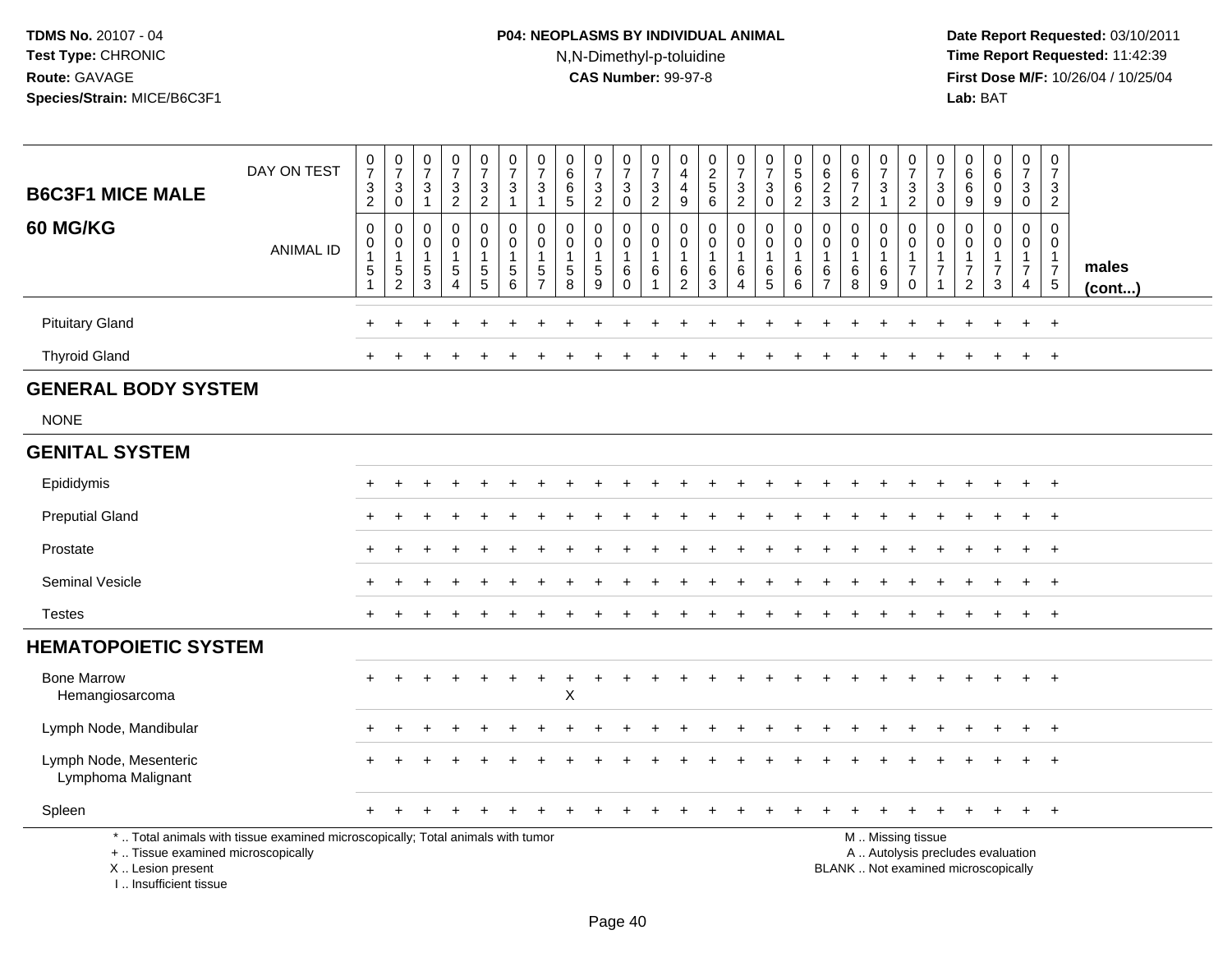I .. Insufficient tissue

# **P04: NEOPLASMS BY INDIVIDUAL ANIMAL**N,N-Dimethyl-p-toluidine

| <b>B6C3F1 MICE MALE</b>                                                                                                                                    | DAY ON TEST                                                                     | $\frac{0}{7}$<br>$\frac{3}{2}$                    | $\frac{0}{7}$<br>$\sqrt{3}$<br>$\overline{0}$                               | 0<br>$\overline{7}$<br>3<br>$\mathbf{1}$       | $\frac{0}{7}$<br>$\frac{3}{2}$                                      | $\frac{0}{7}$<br>$\frac{3}{2}$                                            | $\frac{0}{7}$<br>$\sqrt{3}$<br>$\mathbf{1}$                                 | $\frac{0}{7}$<br>3<br>$\mathbf{1}$                 | 0<br>$\,6\,$<br>$^6$ 5                                     | $\frac{0}{7}$<br>3<br>$\overline{2}$                              | $\frac{0}{7}$<br>$\frac{3}{0}$                       | 0<br>$\overline{7}$<br>$\frac{3}{2}$                      | 0<br>$\overline{4}$<br>4<br>$9\,$                      | $\frac{0}{2}$<br>6                                       | $\frac{0}{7}$<br>3<br>$\overline{2}$ | $\frac{0}{7}$<br>$_0^3$                              | $\begin{array}{c} 0 \\ 5 \end{array}$<br>$\,6$<br>$\overline{2}$  | 0<br>$\,6\,$<br>$\frac{2}{3}$                  | $\begin{array}{c} 0 \\ 6 \end{array}$<br>$\overline{7}$<br>$\overline{2}$ | $\frac{0}{7}$<br>$\ensuremath{\mathsf{3}}$<br>$\overline{1}$ | $\frac{0}{7}$<br>$\frac{3}{2}$                                                                | 0<br>$\overline{7}$<br>3<br>$\mathbf 0$   | 0<br>$\,6\,$<br>$\,6$<br>$\boldsymbol{9}$                                           | $_6^0$<br>$\mathsf{O}$<br>9                                       | $\mathbf 0$<br>$\boldsymbol{7}$<br>$\frac{3}{0}$                                 | $\boldsymbol{0}$<br>$\overline{7}$<br>3<br>$\overline{2}$                       |                       |
|------------------------------------------------------------------------------------------------------------------------------------------------------------|---------------------------------------------------------------------------------|---------------------------------------------------|-----------------------------------------------------------------------------|------------------------------------------------|---------------------------------------------------------------------|---------------------------------------------------------------------------|-----------------------------------------------------------------------------|----------------------------------------------------|------------------------------------------------------------|-------------------------------------------------------------------|------------------------------------------------------|-----------------------------------------------------------|--------------------------------------------------------|----------------------------------------------------------|--------------------------------------|------------------------------------------------------|-------------------------------------------------------------------|------------------------------------------------|---------------------------------------------------------------------------|--------------------------------------------------------------|-----------------------------------------------------------------------------------------------|-------------------------------------------|-------------------------------------------------------------------------------------|-------------------------------------------------------------------|----------------------------------------------------------------------------------|---------------------------------------------------------------------------------|-----------------------|
| 60 MG/KG                                                                                                                                                   | <b>ANIMAL ID</b>                                                                | $\mathbf 0$<br>$\mathbf 0$<br>$\overline{1}$<br>5 | $\mathbf 0$<br>$\mathbf 0$<br>$\mathbf{1}$<br>$\,$ 5 $\,$<br>$\overline{2}$ | $\mathbf 0$<br>$\mathbf{0}$<br>$\sqrt{5}$<br>3 | $\pmb{0}$<br>$\mathbf 0$<br>$\mathbf{1}$<br>$\,$ 5 $\,$<br>$\Delta$ | 0<br>$\mathbf 0$<br>$\mathbf{1}$<br>$\begin{array}{c} 5 \\ 5 \end{array}$ | $\mathbf 0$<br>$\mathbf 0$<br>$\mathbf{1}$<br>$\sqrt{5}$<br>$6\phantom{1}6$ | $\mathbf 0$<br>$\mathbf{0}$<br>5<br>$\overline{7}$ | $\Omega$<br>$\mathbf 0$<br>$\mathbf{1}$<br>$\sqrt{5}$<br>8 | $\mathbf 0$<br>$\mathbf 0$<br>$\mathbf{1}$<br>$\overline{5}$<br>9 | 0<br>$\mathbf 0$<br>$\mathbf{1}$<br>6<br>$\mathbf 0$ | $\mathbf 0$<br>$\Omega$<br>$\overline{1}$<br>$\,6\,$<br>1 | 0<br>$\Omega$<br>$\overline{1}$<br>6<br>$\overline{2}$ | $\mathbf 0$<br>$\mathbf 0$<br>$\mathbf{1}$<br>$\,6$<br>3 | 0<br>$\mathbf 0$<br>1<br>6<br>4      | $\mathbf 0$<br>$\mathbf 0$<br>$\mathbf{1}$<br>$^6_5$ | $\mathbf 0$<br>$\mathbf 0$<br>$\mathbf{1}$<br>6<br>$6\phantom{a}$ | $\mathbf 0$<br>$\Omega$<br>6<br>$\overline{7}$ | $\pmb{0}$<br>$\mathbf 0$<br>$\mathbf{1}$<br>$\,6\,$<br>8                  | 0<br>$\mathbf 0$<br>$\mathbf{1}$<br>6<br>9                   | $\mathsf{O}\xspace$<br>$\mathbf 0$<br>$\mathbf{1}$<br>$\overline{7}$<br>$\mathbf 0$           | $\mathbf 0$<br>$\Omega$<br>$\overline{7}$ | $\mathbf 0$<br>$\Omega$<br>$\mathbf 1$<br>$\overline{\mathbf{7}}$<br>$\overline{2}$ | $\mathbf 0$<br>$\mathbf 0$<br>$\mathbf{1}$<br>$\overline{7}$<br>3 | $\mathbf 0$<br>$\mathbf 0$<br>$\mathbf{1}$<br>$\boldsymbol{7}$<br>$\overline{4}$ | $\mathbf 0$<br>$\mathbf 0$<br>$\mathbf{1}$<br>$\overline{7}$<br>$5\phantom{.0}$ | males<br>$($ cont $)$ |
| Hemangiosarcoma<br>Lymphoma Malignant                                                                                                                      |                                                                                 |                                                   |                                                                             |                                                |                                                                     |                                                                           |                                                                             |                                                    |                                                            |                                                                   |                                                      |                                                           |                                                        |                                                          |                                      |                                                      |                                                                   |                                                |                                                                           |                                                              |                                                                                               |                                           |                                                                                     |                                                                   |                                                                                  |                                                                                 |                       |
| Thymus                                                                                                                                                     |                                                                                 |                                                   |                                                                             |                                                |                                                                     |                                                                           |                                                                             |                                                    |                                                            |                                                                   |                                                      |                                                           |                                                        |                                                          |                                      |                                                      |                                                                   |                                                |                                                                           |                                                              |                                                                                               |                                           |                                                                                     |                                                                   | $+$                                                                              | $+$                                                                             |                       |
| <b>INTEGUMENTARY SYSTEM</b>                                                                                                                                |                                                                                 |                                                   |                                                                             |                                                |                                                                     |                                                                           |                                                                             |                                                    |                                                            |                                                                   |                                                      |                                                           |                                                        |                                                          |                                      |                                                      |                                                                   |                                                |                                                                           |                                                              |                                                                                               |                                           |                                                                                     |                                                                   |                                                                                  |                                                                                 |                       |
| <b>Mammary Gland</b>                                                                                                                                       |                                                                                 | M                                                 | M                                                                           | M                                              | M                                                                   | M                                                                         | M                                                                           | M                                                  |                                                            | M M                                                               | <b>M</b>                                             |                                                           |                                                        |                                                          |                                      |                                                      | M M M M M M M M                                                   |                                                |                                                                           |                                                              | M                                                                                             | M                                         |                                                                                     | M M                                                               |                                                                                  | M M                                                                             |                       |
| Skin<br>Subcutaneous Tissue, Fibrosarcoma                                                                                                                  |                                                                                 |                                                   |                                                                             |                                                |                                                                     |                                                                           |                                                                             |                                                    |                                                            |                                                                   |                                                      |                                                           |                                                        |                                                          |                                      |                                                      |                                                                   |                                                |                                                                           |                                                              |                                                                                               |                                           |                                                                                     |                                                                   |                                                                                  | $+$                                                                             |                       |
| <b>MUSCULOSKELETAL SYSTEM</b>                                                                                                                              |                                                                                 |                                                   |                                                                             |                                                |                                                                     |                                                                           |                                                                             |                                                    |                                                            |                                                                   |                                                      |                                                           |                                                        |                                                          |                                      |                                                      |                                                                   |                                                |                                                                           |                                                              |                                                                                               |                                           |                                                                                     |                                                                   |                                                                                  |                                                                                 |                       |
| Bone                                                                                                                                                       |                                                                                 |                                                   |                                                                             |                                                |                                                                     |                                                                           |                                                                             |                                                    |                                                            |                                                                   |                                                      |                                                           |                                                        |                                                          |                                      |                                                      |                                                                   |                                                |                                                                           |                                                              |                                                                                               |                                           |                                                                                     |                                                                   | $+$                                                                              | $+$                                                                             |                       |
| <b>Skeletal Muscle</b><br>Sarcoma                                                                                                                          |                                                                                 |                                                   |                                                                             |                                                |                                                                     |                                                                           |                                                                             |                                                    |                                                            |                                                                   |                                                      |                                                           |                                                        |                                                          |                                      |                                                      |                                                                   |                                                |                                                                           |                                                              |                                                                                               |                                           |                                                                                     |                                                                   |                                                                                  |                                                                                 |                       |
| <b>NERVOUS SYSTEM</b>                                                                                                                                      |                                                                                 |                                                   |                                                                             |                                                |                                                                     |                                                                           |                                                                             |                                                    |                                                            |                                                                   |                                                      |                                                           |                                                        |                                                          |                                      |                                                      |                                                                   |                                                |                                                                           |                                                              |                                                                                               |                                           |                                                                                     |                                                                   |                                                                                  |                                                                                 |                       |
| <b>Brain</b>                                                                                                                                               |                                                                                 | $+$                                               |                                                                             |                                                |                                                                     |                                                                           |                                                                             |                                                    |                                                            |                                                                   |                                                      |                                                           |                                                        |                                                          |                                      |                                                      |                                                                   |                                                |                                                                           |                                                              |                                                                                               |                                           |                                                                                     | $\ddot{}$                                                         | $+$                                                                              | $+$                                                                             |                       |
| <b>RESPIRATORY SYSTEM</b>                                                                                                                                  |                                                                                 |                                                   |                                                                             |                                                |                                                                     |                                                                           |                                                                             |                                                    |                                                            |                                                                   |                                                      |                                                           |                                                        |                                                          |                                      |                                                      |                                                                   |                                                |                                                                           |                                                              |                                                                                               |                                           |                                                                                     |                                                                   |                                                                                  |                                                                                 |                       |
| Lung<br>Alveolar/Bronchiolar Adenoma<br>Alveolar/Bronchiolar Carcinoma<br>Hepatoblastoma, Metastatic, Liver<br>Hepatocellular Carcinoma, Metastatic, Liver |                                                                                 |                                                   |                                                                             |                                                |                                                                     |                                                                           | $\times$                                                                    |                                                    |                                                            | X                                                                 |                                                      | X                                                         |                                                        |                                                          | $\mathsf{X}$                         | $\mathsf{X}$                                         | X                                                                 |                                                |                                                                           | X                                                            |                                                                                               |                                           | X                                                                                   | $\ddot{}$<br>X                                                    | $+$                                                                              | $+$                                                                             |                       |
| +  Tissue examined microscopically<br>X  Lesion present                                                                                                    | *  Total animals with tissue examined microscopically; Total animals with tumor |                                                   |                                                                             |                                                |                                                                     |                                                                           |                                                                             |                                                    |                                                            |                                                                   |                                                      |                                                           |                                                        |                                                          |                                      |                                                      |                                                                   |                                                |                                                                           |                                                              | M  Missing tissue<br>A  Autolysis precludes evaluation<br>BLANK  Not examined microscopically |                                           |                                                                                     |                                                                   |                                                                                  |                                                                                 |                       |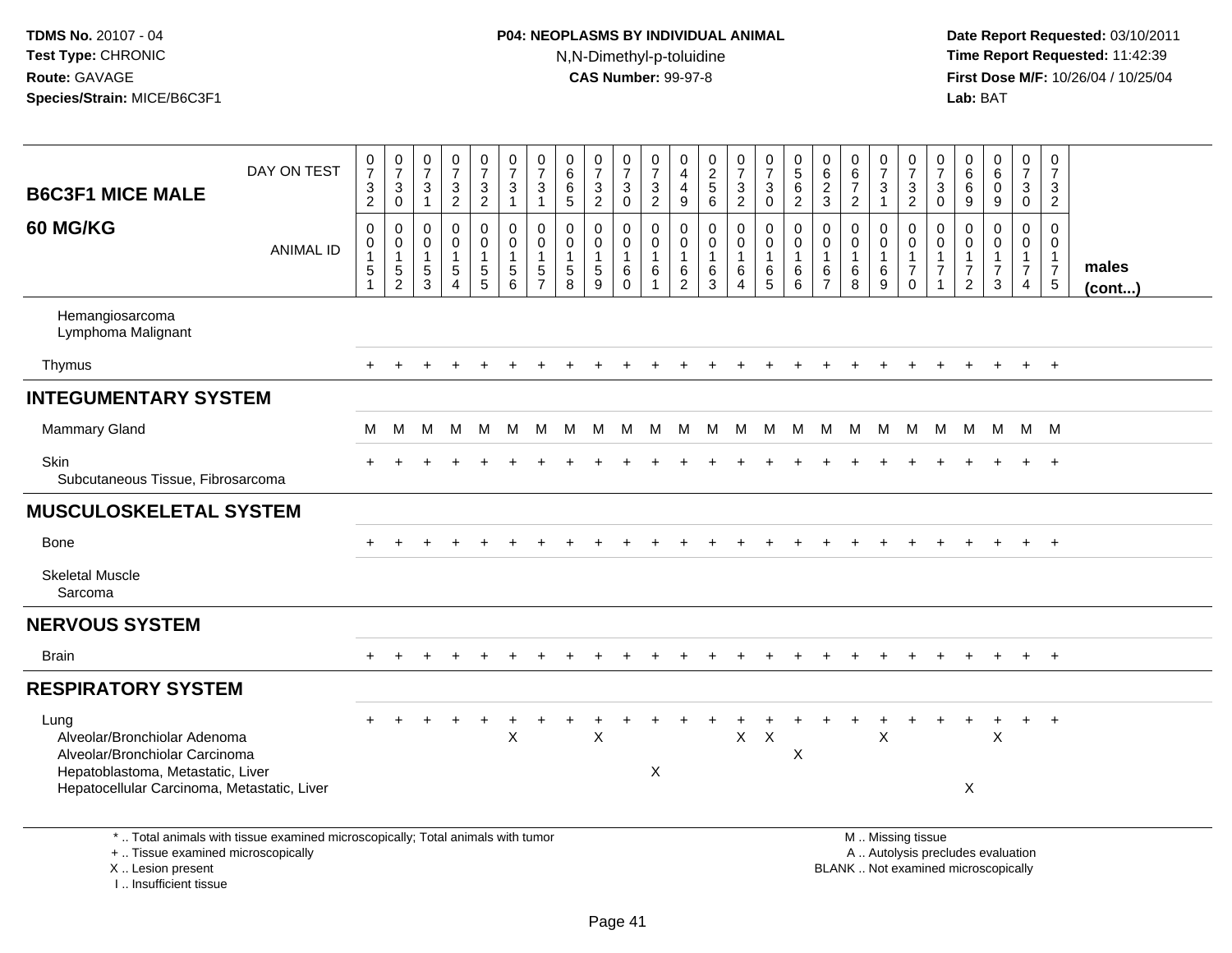## **P04: NEOPLASMS BY INDIVIDUAL ANIMAL**N,N-Dimethyl-p-toluidine

 **Date Report Requested:** 03/10/2011 **Time Report Requested:** 11:42:39 **First Dose M/F:** 10/26/04 / 10/25/04 Lab: BAT **Lab:** BAT

| <b>B6C3F1 MICE MALE</b>              | DAY ON TEST      | $\frac{0}{7}$<br>$\ensuremath{\mathsf{3}}$<br>$\overline{2}$ | $\begin{array}{c} 0 \\ 7 \\ 3 \end{array}$<br>$\boldsymbol{0}$ | $\begin{array}{c} 0 \\ 7 \\ 3 \end{array}$<br>$\mathbf{1}$ | $\begin{array}{c} 0 \\ 7 \\ 3 \end{array}$<br>$\overline{c}$ | $\frac{0}{7}$<br>$\frac{3}{2}$                                | $\begin{smallmatrix}0\\7\end{smallmatrix}$<br>$\mathbf 3$     | $\frac{0}{7}$<br>$\mathbf{3}$                           | $\begin{matrix} 0 \\ 6 \\ 6 \end{matrix}$<br>$\overline{5}$                         | $\begin{matrix} 0 \\ 7 \\ 3 \end{matrix}$<br>$\overline{2}$                     | $\frac{0}{7}$<br>$\sqrt{3}$<br>$\mathbf 0$                    | $\frac{0}{7}$<br>$\frac{3}{2}$                | $_4^{\rm 0}$<br>$\overline{\mathbf{4}}$<br>$\boldsymbol{9}$   | $\begin{array}{c} 0 \\ 2 \\ 5 \end{array}$<br>$\,6\,$                        | $\frac{0}{7}$<br>$\mathbf 3$<br>$\boldsymbol{2}$                                           | $\begin{array}{c} 0 \\ 7 \\ 3 \end{array}$<br>$\pmb{0}$           | $\begin{matrix} 0 \\ 5 \end{matrix}$<br>$\,6\,$<br>$\overline{c}$ | $\begin{matrix} 0 \\ 6 \\ 2 \end{matrix}$<br>$\mathbf{3}$ | $_{6}^{\rm 0}$<br>$\overline{7}$<br>$\overline{c}$ | $\frac{0}{7}$<br>$\mathbf 3$                                                                 | $\begin{array}{c} 0 \\ 7 \\ 3 \end{array}$<br>$\overline{2}$                     | $\frac{0}{7}$<br>$\ensuremath{\mathsf{3}}$<br>0 | $\begin{matrix} 0 \\ 6 \\ 6 \end{matrix}$<br>$\boldsymbol{9}$ | $\begin{matrix} 0 \\ 6 \\ 0 \end{matrix}$<br>9 | $\frac{0}{7}$<br>$\mathbf{3}$<br>$\mathsf 0$            | $\mathbf 0$<br>$\overline{7}$<br>$\frac{3}{2}$                         |                 |
|--------------------------------------|------------------|--------------------------------------------------------------|----------------------------------------------------------------|------------------------------------------------------------|--------------------------------------------------------------|---------------------------------------------------------------|---------------------------------------------------------------|---------------------------------------------------------|-------------------------------------------------------------------------------------|---------------------------------------------------------------------------------|---------------------------------------------------------------|-----------------------------------------------|---------------------------------------------------------------|------------------------------------------------------------------------------|--------------------------------------------------------------------------------------------|-------------------------------------------------------------------|-------------------------------------------------------------------|-----------------------------------------------------------|----------------------------------------------------|----------------------------------------------------------------------------------------------|----------------------------------------------------------------------------------|-------------------------------------------------|---------------------------------------------------------------|------------------------------------------------|---------------------------------------------------------|------------------------------------------------------------------------|-----------------|
| <b>60 MG/KG</b>                      | <b>ANIMAL ID</b> | 0<br>$\mathbf 0$<br>5                                        | $\pmb{0}$<br>$\mathbf 0$<br>$\overline{1}$<br>$\frac{5}{2}$    | $\pmb{0}$<br>$\overline{0}$<br>1<br>$\,$ 5 $\,$<br>3       | 0<br>$\overline{0}$<br>1<br>5<br>$\overline{4}$              | $\begin{matrix} 0 \\ 0 \\ 1 \end{matrix}$<br>$\,$ 5 $\,$<br>5 | $\begin{matrix} 0 \\ 0 \\ 1 \end{matrix}$<br>$\mathbf 5$<br>6 | 0<br>$\mathbf 0$<br>$\mathbf{1}$<br>5<br>$\overline{ }$ | $\begin{smallmatrix} 0\\0 \end{smallmatrix}$<br>$\mathbf{1}$<br>$\overline{5}$<br>8 | $\begin{smallmatrix}0\0\0\end{smallmatrix}$<br>$\mathbf{1}$<br>$\,$ 5 $\,$<br>9 | $\pmb{0}$<br>$\pmb{0}$<br>$\mathbf{1}$<br>$\,6\,$<br>$\Omega$ | 0<br>$\mathsf{O}\xspace$<br>$\mathbf{1}$<br>6 | $_{\rm 0}^{\rm 0}$<br>$\mathbf{1}$<br>$\,6$<br>$\overline{2}$ | $\begin{smallmatrix} 0\\0 \end{smallmatrix}$<br>$\mathbf{1}$<br>$\,6\,$<br>3 | $\begin{smallmatrix}0\0\0\end{smallmatrix}$<br>$\overline{1}$<br>$\,6\,$<br>$\overline{4}$ | $\begin{matrix} 0 \\ 0 \\ 1 \end{matrix}$<br>$6\phantom{1}6$<br>5 | 0<br>$\ddot{\mathbf{0}}$<br>$\mathbf{1}$<br>6<br>6                | 0<br>$\pmb{0}$<br>$\overline{1}$<br>6<br>$\overline{7}$   | 0<br>$\pmb{0}$<br>$\,6\,$<br>8                     | $\begin{smallmatrix}0\0\0\end{smallmatrix}$<br>$\overline{1}$<br>$\,6\,$<br>$\boldsymbol{9}$ | $\mathbf 0$<br>$\ddot{\mathbf{0}}$<br>$\mathbf{1}$<br>$\overline{7}$<br>$\Omega$ | 0<br>$\mathsf{O}\xspace$<br>$\overline{7}$      | 0<br>$\mathbf 0$<br>$\overline{7}$<br>$\overline{2}$          | 0<br>$\mathsf{O}$<br>$\overline{7}$<br>3       | 0<br>$\overline{0}$<br>$\overline{7}$<br>$\overline{4}$ | 0<br>$\mathbf 0$<br>$\overline{1}$<br>$\overline{7}$<br>$\overline{5}$ | males<br>(cont) |
| <b>Nose</b>                          |                  | $+$                                                          |                                                                |                                                            |                                                              |                                                               |                                                               |                                                         |                                                                                     |                                                                                 |                                                               |                                               |                                                               |                                                                              |                                                                                            |                                                                   |                                                                   |                                                           |                                                    |                                                                                              |                                                                                  |                                                 |                                                               | $\ddot{}$                                      | $+$                                                     | $+$                                                                    |                 |
| Trachea                              |                  |                                                              |                                                                |                                                            |                                                              |                                                               |                                                               |                                                         |                                                                                     |                                                                                 |                                                               |                                               |                                                               |                                                                              |                                                                                            |                                                                   |                                                                   |                                                           |                                                    |                                                                                              |                                                                                  |                                                 |                                                               |                                                | $+$                                                     | $+$                                                                    |                 |
| <b>SPECIAL SENSES SYSTEM</b>         |                  |                                                              |                                                                |                                                            |                                                              |                                                               |                                                               |                                                         |                                                                                     |                                                                                 |                                                               |                                               |                                                               |                                                                              |                                                                                            |                                                                   |                                                                   |                                                           |                                                    |                                                                                              |                                                                                  |                                                 |                                                               |                                                |                                                         |                                                                        |                 |
| Eye                                  |                  | $\pm$                                                        |                                                                |                                                            |                                                              |                                                               |                                                               |                                                         |                                                                                     |                                                                                 |                                                               |                                               |                                                               |                                                                              |                                                                                            |                                                                   |                                                                   |                                                           |                                                    |                                                                                              |                                                                                  |                                                 |                                                               |                                                | $\pm$                                                   | $+$                                                                    |                 |
| <b>Harderian Gland</b><br>Adenoma    |                  | $+$                                                          |                                                                | $\ddot{}$                                                  | $\ddot{}$<br>$\mathsf X$                                     |                                                               |                                                               |                                                         |                                                                                     |                                                                                 |                                                               |                                               |                                                               |                                                                              |                                                                                            |                                                                   |                                                                   |                                                           |                                                    |                                                                                              |                                                                                  |                                                 |                                                               |                                                |                                                         | $+$                                                                    |                 |
| <b>URINARY SYSTEM</b>                |                  |                                                              |                                                                |                                                            |                                                              |                                                               |                                                               |                                                         |                                                                                     |                                                                                 |                                                               |                                               |                                                               |                                                                              |                                                                                            |                                                                   |                                                                   |                                                           |                                                    |                                                                                              |                                                                                  |                                                 |                                                               |                                                |                                                         |                                                                        |                 |
| Kidney                               |                  | $\pm$                                                        |                                                                |                                                            |                                                              |                                                               |                                                               |                                                         |                                                                                     |                                                                                 |                                                               |                                               |                                                               |                                                                              |                                                                                            |                                                                   |                                                                   |                                                           |                                                    |                                                                                              |                                                                                  |                                                 |                                                               |                                                | $+$                                                     | $+$                                                                    |                 |
| <b>Urinary Bladder</b><br>Hemangioma |                  | $+$                                                          |                                                                |                                                            |                                                              |                                                               |                                                               |                                                         |                                                                                     |                                                                                 |                                                               |                                               |                                                               |                                                                              |                                                                                            |                                                                   |                                                                   |                                                           |                                                    |                                                                                              |                                                                                  |                                                 |                                                               |                                                |                                                         | $+$                                                                    |                 |
| <b>SYSTEMIC LESIONS</b>              |                  |                                                              |                                                                |                                                            |                                                              |                                                               |                                                               |                                                         |                                                                                     |                                                                                 |                                                               |                                               |                                                               |                                                                              |                                                                                            |                                                                   |                                                                   |                                                           |                                                    |                                                                                              |                                                                                  |                                                 |                                                               |                                                |                                                         |                                                                        |                 |
| Multiple Organ<br>Lymphoma Malignant |                  |                                                              |                                                                |                                                            |                                                              |                                                               |                                                               |                                                         |                                                                                     |                                                                                 |                                                               |                                               |                                                               |                                                                              |                                                                                            |                                                                   |                                                                   |                                                           |                                                    |                                                                                              |                                                                                  |                                                 |                                                               |                                                |                                                         | $+$                                                                    |                 |

\* .. Total animals with tissue examined microscopically; Total animals with tumor

+ .. Tissue examined microscopically

X .. Lesion present

I .. Insufficient tissue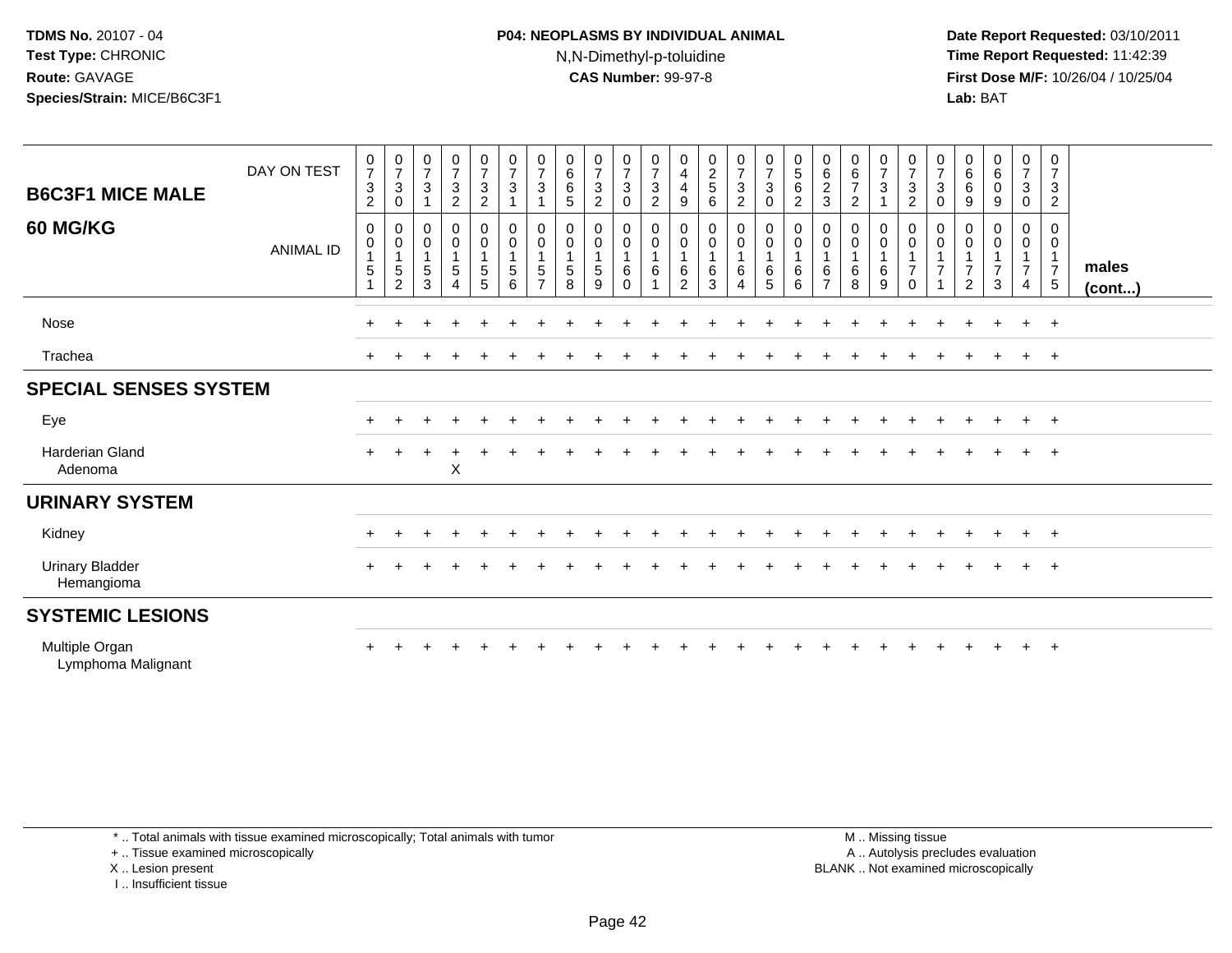# **P04: NEOPLASMS BY INDIVIDUAL ANIMAL**N,N-Dimethyl-p-toluidine

 **Date Report Requested:** 03/10/2011 **Time Report Requested:** 11:42:39 **First Dose M/F:** 10/26/04 / 10/25/04 Lab: BAT **Lab:** BAT

| <b>B6C3F1 MICE MALE</b><br><b>60 MG/KG</b>                                                                                                                                                             | DAY ON TEST<br><b>ANIMAL ID</b> | $_{6}^{\rm 0}$<br>$\bf 8$<br>$\overline{2}$<br>$\mathbf 0$<br>$\begin{smallmatrix}0\\1\end{smallmatrix}$<br>$\overline{7}$<br>$\,6\,$ | $\frac{0}{7}$<br>$\mathbf{3}$<br>$\mathbf 0$<br>0<br>$\pmb{0}$<br>$\mathbf{1}$<br>$\overline{7}$<br>$\overline{7}$ | $\frac{0}{7}$<br>$\mathsf 3$<br>$\overline{1}$<br>$\mathbf 0$<br>$\begin{smallmatrix}0\\1\end{smallmatrix}$<br>$\overline{7}$<br>8 | $\frac{0}{7}$<br>3<br>$\mathbf 0$<br>$\mathsf{O}$<br>$\pmb{0}$<br>$\overline{1}$<br>$\overline{7}$<br>9 | $\frac{0}{7}$<br>$\sqrt{3}$<br>$\overline{1}$<br>$\pmb{0}$<br>$\overline{0}$<br>1<br>$\,8\,$<br>$\mathbf 0$ | $\frac{0}{7}$<br>$\mathbf{3}$<br>$\overline{c}$<br>$\mathbf 0$<br>0<br>$\mathbf{1}$<br>8 | $\frac{0}{7}$<br>$\sqrt{3}$<br>$\mathbf{1}$<br>$\mathbf 0$<br>$\pmb{0}$<br>$\mathbf{1}$<br>$\bf 8$<br>$\overline{2}$ | $\frac{0}{7}$<br>$\frac{3}{2}$<br>$\mathbf 0$<br>$\mathbf 0$<br>$\mathbf{1}$<br>8<br>3 | $\frac{0}{7}$<br>$\ensuremath{\mathsf{3}}$<br>$\mathbf{1}$<br>0<br>$\overline{0}$<br>1<br>$_{4}^{8}$ | $\begin{array}{c} 0 \\ 6 \end{array}$<br>$\overline{7}$<br>$\overline{2}$<br>0<br>$\pmb{0}$<br>$\mathbf{1}$<br>$^8$ 5 | $\frac{0}{7}$<br>$\frac{3}{2}$<br>$\mathbf 0$<br>$\mathbf 0$<br>$\overline{1}$<br>$^8_6$ | $\frac{0}{7}$<br>$\sqrt{3}$<br>$\mathbf 0$<br>$\mathbf 0$<br>0<br>$\overline{1}$<br>$\bf 8$<br>$\overline{7}$ | $\begin{array}{c} 0 \\ 5 \\ 8 \end{array}$<br>$\mathbf 0$<br>0<br>$\mathsf{O}\xspace$<br>$\mathbf{1}$<br>$_{8}^8$ | 0<br>$\,6\,$<br>$\boldsymbol{9}$<br>$\overline{3}$<br>$\pmb{0}$<br>$\pmb{0}$<br>$\mathbf{1}$<br>8<br>$\boldsymbol{9}$ | $\frac{0}{7}$<br>$\mathbf{3}$<br>$\overline{2}$<br>$\mathbf 0$<br>$\boldsymbol{0}$<br>$\mathbf{1}$<br>9<br>$\Omega$ | $\frac{0}{7}$<br>$\mathbf{3}$<br>$\overline{1}$<br>$\Omega$<br>0<br>$\mathbf{1}$<br>9 | $\frac{0}{7}$<br>$\ensuremath{\mathsf{3}}$<br>$\mathbf{1}$<br>$\mathbf 0$<br>$\pmb{0}$<br>$\mathbf{1}$<br>$\frac{9}{2}$ | $\frac{0}{7}$<br>$\sqrt{3}$<br>$\overline{2}$<br>$\mathbf 0$<br>0<br>$\overline{1}$<br>$\frac{9}{3}$ | $\frac{0}{7}$<br>$\frac{3}{1}$<br>$\mathbf 0$<br>$\begin{smallmatrix}0\\1\end{smallmatrix}$<br>$\boldsymbol{9}$<br>$\overline{4}$ | $\frac{0}{7}$<br>$\sqrt{3}$<br>$\overline{2}$<br>$\mathbf 0$<br>0<br>$\overline{1}$<br>9<br>$\overline{5}$ | $\frac{0}{7}$<br>$\mathbf{3}$<br>$\overline{1}$<br>$\mathbf 0$<br>$\mathbf 0$<br>$\overline{1}$<br>$\begin{array}{c} 9 \\ 6 \end{array}$ | $\frac{0}{7}$<br>3<br>$\overline{2}$<br>$\mathbf 0$<br>0<br>$\mathbf{1}$<br>$\frac{9}{7}$ | $\frac{0}{7}$<br>$\frac{3}{2}$<br>0<br>$\begin{smallmatrix}0\\1\end{smallmatrix}$<br>$_{8}^{\rm 9}$ | $\begin{array}{c} 0 \\ 6 \end{array}$<br>5<br>5<br>$\Omega$<br>0<br>$\mathbf{1}$<br>9<br>9 | 0<br>6<br>3<br>8<br>$\Omega$<br>$\mathbf 0$<br>$\overline{c}$<br>$\mathbf 0$<br>$\mathbf 0$ | * TOTALS                                             |
|--------------------------------------------------------------------------------------------------------------------------------------------------------------------------------------------------------|---------------------------------|---------------------------------------------------------------------------------------------------------------------------------------|--------------------------------------------------------------------------------------------------------------------|------------------------------------------------------------------------------------------------------------------------------------|---------------------------------------------------------------------------------------------------------|-------------------------------------------------------------------------------------------------------------|------------------------------------------------------------------------------------------|----------------------------------------------------------------------------------------------------------------------|----------------------------------------------------------------------------------------|------------------------------------------------------------------------------------------------------|-----------------------------------------------------------------------------------------------------------------------|------------------------------------------------------------------------------------------|---------------------------------------------------------------------------------------------------------------|-------------------------------------------------------------------------------------------------------------------|-----------------------------------------------------------------------------------------------------------------------|---------------------------------------------------------------------------------------------------------------------|---------------------------------------------------------------------------------------|-------------------------------------------------------------------------------------------------------------------------|------------------------------------------------------------------------------------------------------|-----------------------------------------------------------------------------------------------------------------------------------|------------------------------------------------------------------------------------------------------------|------------------------------------------------------------------------------------------------------------------------------------------|-------------------------------------------------------------------------------------------|-----------------------------------------------------------------------------------------------------|--------------------------------------------------------------------------------------------|---------------------------------------------------------------------------------------------|------------------------------------------------------|
| <b>ALIMENTARY SYSTEM</b>                                                                                                                                                                               |                                 |                                                                                                                                       |                                                                                                                    |                                                                                                                                    |                                                                                                         |                                                                                                             |                                                                                          |                                                                                                                      |                                                                                        |                                                                                                      |                                                                                                                       |                                                                                          |                                                                                                               |                                                                                                                   |                                                                                                                       |                                                                                                                     |                                                                                       |                                                                                                                         |                                                                                                      |                                                                                                                                   |                                                                                                            |                                                                                                                                          |                                                                                           |                                                                                                     |                                                                                            |                                                                                             |                                                      |
| Esophagus                                                                                                                                                                                              |                                 |                                                                                                                                       |                                                                                                                    |                                                                                                                                    |                                                                                                         |                                                                                                             |                                                                                          |                                                                                                                      |                                                                                        |                                                                                                      |                                                                                                                       |                                                                                          |                                                                                                               |                                                                                                                   |                                                                                                                       |                                                                                                                     |                                                                                       |                                                                                                                         |                                                                                                      |                                                                                                                                   |                                                                                                            |                                                                                                                                          |                                                                                           |                                                                                                     |                                                                                            |                                                                                             | 50                                                   |
| Gallbladder                                                                                                                                                                                            |                                 |                                                                                                                                       |                                                                                                                    |                                                                                                                                    |                                                                                                         |                                                                                                             |                                                                                          |                                                                                                                      |                                                                                        |                                                                                                      |                                                                                                                       |                                                                                          |                                                                                                               |                                                                                                                   |                                                                                                                       |                                                                                                                     |                                                                                       |                                                                                                                         |                                                                                                      |                                                                                                                                   |                                                                                                            |                                                                                                                                          |                                                                                           |                                                                                                     |                                                                                            |                                                                                             | 49                                                   |
| Intestine Large, Cecum                                                                                                                                                                                 |                                 |                                                                                                                                       |                                                                                                                    |                                                                                                                                    |                                                                                                         |                                                                                                             |                                                                                          |                                                                                                                      |                                                                                        |                                                                                                      |                                                                                                                       |                                                                                          |                                                                                                               |                                                                                                                   |                                                                                                                       |                                                                                                                     |                                                                                       |                                                                                                                         |                                                                                                      |                                                                                                                                   |                                                                                                            |                                                                                                                                          |                                                                                           |                                                                                                     |                                                                                            |                                                                                             | 50                                                   |
| Intestine Large, Colon                                                                                                                                                                                 |                                 |                                                                                                                                       |                                                                                                                    |                                                                                                                                    |                                                                                                         |                                                                                                             |                                                                                          |                                                                                                                      |                                                                                        |                                                                                                      |                                                                                                                       |                                                                                          |                                                                                                               |                                                                                                                   |                                                                                                                       |                                                                                                                     |                                                                                       |                                                                                                                         |                                                                                                      |                                                                                                                                   |                                                                                                            |                                                                                                                                          |                                                                                           |                                                                                                     |                                                                                            |                                                                                             | 50                                                   |
| Intestine Large, Rectum                                                                                                                                                                                |                                 |                                                                                                                                       |                                                                                                                    |                                                                                                                                    |                                                                                                         |                                                                                                             |                                                                                          |                                                                                                                      |                                                                                        |                                                                                                      |                                                                                                                       |                                                                                          |                                                                                                               |                                                                                                                   |                                                                                                                       |                                                                                                                     |                                                                                       |                                                                                                                         |                                                                                                      |                                                                                                                                   |                                                                                                            |                                                                                                                                          |                                                                                           |                                                                                                     |                                                                                            |                                                                                             | 50                                                   |
| Intestine Small, Duodenum                                                                                                                                                                              |                                 |                                                                                                                                       |                                                                                                                    |                                                                                                                                    |                                                                                                         |                                                                                                             |                                                                                          |                                                                                                                      |                                                                                        |                                                                                                      |                                                                                                                       |                                                                                          |                                                                                                               |                                                                                                                   |                                                                                                                       |                                                                                                                     |                                                                                       |                                                                                                                         |                                                                                                      |                                                                                                                                   |                                                                                                            |                                                                                                                                          |                                                                                           |                                                                                                     |                                                                                            |                                                                                             | 50                                                   |
| Intestine Small, Ileum                                                                                                                                                                                 |                                 |                                                                                                                                       |                                                                                                                    |                                                                                                                                    |                                                                                                         |                                                                                                             |                                                                                          |                                                                                                                      |                                                                                        |                                                                                                      |                                                                                                                       |                                                                                          |                                                                                                               |                                                                                                                   |                                                                                                                       |                                                                                                                     |                                                                                       |                                                                                                                         |                                                                                                      |                                                                                                                                   |                                                                                                            |                                                                                                                                          |                                                                                           |                                                                                                     |                                                                                            |                                                                                             | 50                                                   |
| Intestine Small, Jejunum<br>Adenoma<br>Carcinoma, Multiple<br>Peyer's Patch, Lymphoma Malignant                                                                                                        |                                 |                                                                                                                                       |                                                                                                                    |                                                                                                                                    |                                                                                                         |                                                                                                             |                                                                                          |                                                                                                                      |                                                                                        | X                                                                                                    |                                                                                                                       |                                                                                          |                                                                                                               |                                                                                                                   |                                                                                                                       |                                                                                                                     | X                                                                                     |                                                                                                                         |                                                                                                      |                                                                                                                                   |                                                                                                            |                                                                                                                                          |                                                                                           |                                                                                                     |                                                                                            |                                                                                             | 50<br>1<br>1                                         |
| Liver<br>Hemangiosarcoma<br>Hepatoblastoma<br>Hepatocellular Adenoma<br>Hepatocellular Adenoma, Multiple<br>Hepatocellular Carcinoma<br>Hepatocellular Carcinoma, Multiple<br>Hepatocholangiocarcinoma |                                 |                                                                                                                                       | $X$ $X$ $X$                                                                                                        |                                                                                                                                    | X                                                                                                       | X<br>$X$ $X$                                                                                                | X X                                                                                      |                                                                                                                      | X<br>X<br>$X$ $X$                                                                      | Χ<br>$\mathsf{X}$                                                                                    | $\mathsf{X}$                                                                                                          | $\mathsf{X}$<br>X                                                                        | X<br>$X$ $X$                                                                                                  | $X$ $X$                                                                                                           | $\mathsf{X}$                                                                                                          | $\boldsymbol{X}$                                                                                                    | $\boldsymbol{\mathsf{X}}$                                                             | X<br>X X X                                                                                                              | X                                                                                                    | $\mathsf{X}$                                                                                                                      | X<br>X<br>X                                                                                                | X<br>X                                                                                                                                   | X X<br>X                                                                                  |                                                                                                     | X<br>X<br>X                                                                                | $\mathsf{X}$<br>X                                                                           | 50<br>3<br>8<br>10<br>26<br>14<br>22<br>$\mathbf{1}$ |

\* .. Total animals with tissue examined microscopically; Total animals with tumor

+ .. Tissue examined microscopically

X .. Lesion present

I .. Insufficient tissue

M .. Missing tissue

y the contract of the contract of the contract of the contract of the contract of the contract of the contract of  $A$ . Autolysis precludes evaluation

Lesion present BLANK .. Not examined microscopically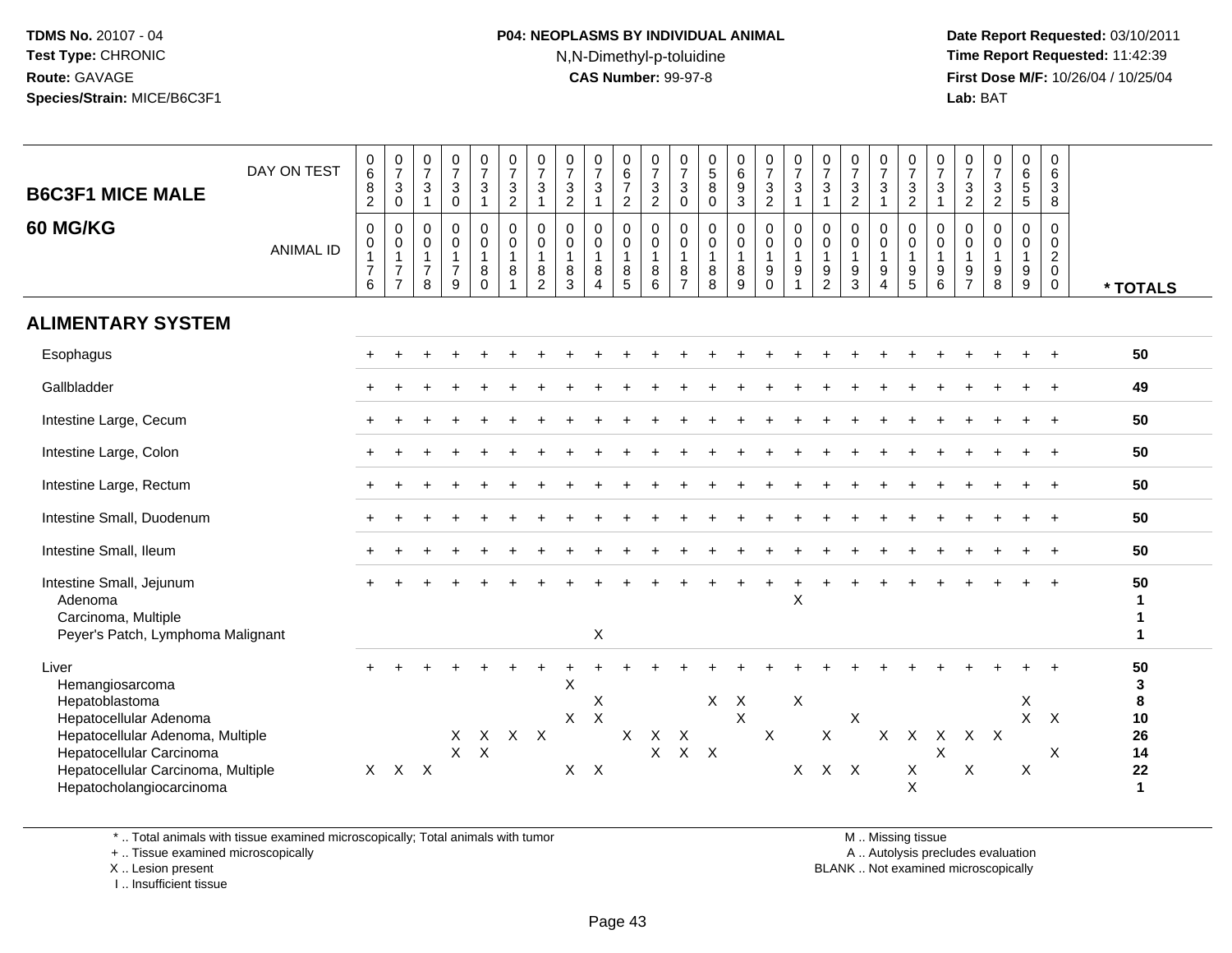# **P04: NEOPLASMS BY INDIVIDUAL ANIMAL**N,N-Dimethyl-p-toluidine

 **Date Report Requested:** 03/10/2011 **Time Report Requested:** 11:42:39 **First Dose M/F:** 10/26/04 / 10/25/04<br>Lab: BAT **Lab:** BAT

| <b>B6C3F1 MICE MALE</b>                                  | DAY ON TEST                                                                     | $\begin{array}{c} 0 \\ 6 \end{array}$<br>8<br>$\overline{2}$                   | $\frac{0}{7}$<br>3<br>$\mathbf 0$                         | $\frac{0}{7}$<br>$\mathbf{3}$<br>$\overline{1}$            | $\frac{0}{7}$<br>$\ensuremath{\mathsf{3}}$<br>$\mathbf 0$ | 0<br>$\overline{7}$<br>$\mathbf{3}$<br>$\mathbf{1}$ | $\pmb{0}$<br>$\overline{7}$<br>$\mathbf{3}$<br>$\overline{2}$    | $\pmb{0}$<br>$\overline{7}$<br>$\mathbf{3}$<br>$\mathbf{1}$    | 0<br>$\overline{7}$<br>$\ensuremath{\mathsf{3}}$<br>$\overline{2}$ | $\frac{0}{7}$<br>3<br>$\mathbf{1}$                | 0<br>$6\phantom{a}$<br>$\overline{7}$<br>$\overline{2}$ | $\frac{0}{7}$<br>$\frac{3}{2}$                    | 0<br>$\overline{7}$<br>3<br>$\mathbf 0$              | 0<br>$\overline{5}$<br>$\bf8$<br>$\mathbf 0$   | $^{\rm 0}_{\rm 6}$<br>9<br>3 | $\frac{0}{7}$<br>$\ensuremath{\mathsf{3}}$<br>$\overline{2}$ | $\frac{0}{7}$<br>$\sqrt{3}$<br>1      | $\frac{0}{7}$<br>$\mathbf{3}$<br>$\overline{1}$                    | 0<br>$\overline{7}$<br>$\sqrt{3}$<br>$\overline{2}$ | 0<br>$\overline{7}$<br>$\ensuremath{\mathsf{3}}$<br>$\mathbf{1}$ | 0<br>$\overline{7}$<br>$\ensuremath{\mathsf{3}}$<br>$\overline{2}$                  | 0<br>$\overline{7}$<br>3<br>$\mathbf{1}$          | 0<br>$\overline{7}$<br>$\sqrt{3}$<br>$\overline{2}$ | $\begin{array}{c} 0 \\ 7 \end{array}$<br>$\frac{3}{2}$                   | 0<br>$\,6\,$<br>$\sqrt{5}$<br>$5\phantom{.0}$  | 0<br>$\,6\,$<br>3<br>8                                                  |                         |
|----------------------------------------------------------|---------------------------------------------------------------------------------|--------------------------------------------------------------------------------|-----------------------------------------------------------|------------------------------------------------------------|-----------------------------------------------------------|-----------------------------------------------------|------------------------------------------------------------------|----------------------------------------------------------------|--------------------------------------------------------------------|---------------------------------------------------|---------------------------------------------------------|---------------------------------------------------|------------------------------------------------------|------------------------------------------------|------------------------------|--------------------------------------------------------------|---------------------------------------|--------------------------------------------------------------------|-----------------------------------------------------|------------------------------------------------------------------|-------------------------------------------------------------------------------------|---------------------------------------------------|-----------------------------------------------------|--------------------------------------------------------------------------|------------------------------------------------|-------------------------------------------------------------------------|-------------------------|
| <b>60 MG/KG</b>                                          | <b>ANIMAL ID</b>                                                                | $\mathbf 0$<br>$\mathbf 0$<br>$\mathbf{1}$<br>$\overline{7}$<br>$6\phantom{1}$ | 0<br>$\mathbf 0$<br>1<br>$\overline{7}$<br>$\overline{7}$ | $\Omega$<br>$\Omega$<br>$\mathbf 1$<br>$\overline{7}$<br>8 | $\mathbf 0$<br>$\Omega$<br>1<br>$\overline{7}$<br>9       | $\mathbf 0$<br>$\Omega$<br>8<br>$\Omega$            | $\mathbf 0$<br>$\Omega$<br>$\overline{1}$<br>8<br>$\overline{ }$ | $\mathbf 0$<br>$\Omega$<br>$\mathbf{1}$<br>8<br>$\overline{2}$ | $\mathbf 0$<br>$\mathbf{0}$<br>$\mathbf{1}$<br>8<br>3              | 0<br>$\Omega$<br>1<br>8<br>$\boldsymbol{\Lambda}$ | $\mathbf 0$<br>$\mathbf 0$<br>$\mathbf{1}$<br>$^8$ 5    | $\mathbf 0$<br>$\Omega$<br>$\mathbf{1}$<br>8<br>6 | $\mathbf 0$<br>$\Omega$<br>-1<br>8<br>$\overline{7}$ | $\Omega$<br>$\Omega$<br>$\mathbf{1}$<br>8<br>8 | 0<br>$\mathbf 0$<br>8<br>9   | $\mathbf 0$<br>$\Omega$<br>$\mathbf{1}$<br>9<br>$\Omega$     | $\mathbf 0$<br>$\mathbf 0$<br>-1<br>9 | $\mathbf 0$<br>$\mathbf{0}$<br>$\mathbf{1}$<br>9<br>$\overline{2}$ | $\Omega$<br>$\Omega$<br>$\mathbf{1}$<br>$9\,$<br>3  | 0<br>$\Omega$<br>$\mathbf{1}$<br>9<br>$\boldsymbol{\Lambda}$     | $\mathbf 0$<br>$\mathbf 0$<br>$\mathbf{1}$<br>$\begin{array}{c} 9 \\ 5 \end{array}$ | $\mathbf 0$<br>$\Omega$<br>$\mathbf{1}$<br>9<br>6 | $\Omega$<br>$\Omega$<br>9<br>$\overline{7}$         | $\mathbf 0$<br>$\Omega$<br>$\mathbf{1}$<br>9<br>8                        | $\Omega$<br>$\Omega$<br>$\mathbf{1}$<br>9<br>9 | $\Omega$<br>$\mathbf 0$<br>$\overline{a}$<br>$\mathbf 0$<br>$\mathbf 0$ | * TOTALS                |
| Mesentery                                                |                                                                                 | $\ddot{}$                                                                      |                                                           |                                                            |                                                           |                                                     |                                                                  |                                                                |                                                                    |                                                   | $\ddot{}$                                               |                                                   |                                                      |                                                |                              |                                                              |                                       |                                                                    |                                                     |                                                                  |                                                                                     |                                                   |                                                     |                                                                          |                                                |                                                                         | $\mathbf{2}$            |
| Pancreas                                                 |                                                                                 |                                                                                |                                                           |                                                            |                                                           |                                                     |                                                                  |                                                                |                                                                    |                                                   |                                                         |                                                   |                                                      |                                                |                              |                                                              |                                       |                                                                    |                                                     |                                                                  |                                                                                     |                                                   |                                                     |                                                                          |                                                |                                                                         | 50                      |
| Salivary Glands                                          |                                                                                 |                                                                                |                                                           |                                                            |                                                           |                                                     |                                                                  |                                                                |                                                                    |                                                   |                                                         |                                                   |                                                      |                                                |                              |                                                              |                                       |                                                                    |                                                     |                                                                  |                                                                                     |                                                   |                                                     |                                                                          |                                                |                                                                         | 50                      |
| Stomach, Forestomach<br>Squamous Cell Papilloma          |                                                                                 |                                                                                |                                                           |                                                            |                                                           | X                                                   |                                                                  |                                                                |                                                                    |                                                   |                                                         |                                                   |                                                      |                                                |                              |                                                              |                                       |                                                                    |                                                     |                                                                  |                                                                                     |                                                   |                                                     |                                                                          |                                                | $+$                                                                     | 50<br>3                 |
| Stomach, Glandular                                       |                                                                                 |                                                                                |                                                           |                                                            |                                                           |                                                     |                                                                  |                                                                |                                                                    |                                                   |                                                         |                                                   |                                                      |                                                |                              |                                                              |                                       |                                                                    |                                                     |                                                                  |                                                                                     |                                                   |                                                     |                                                                          | $\pm$                                          | $\ddot{}$                                                               | 50                      |
| Tooth                                                    |                                                                                 |                                                                                | $\ddot{}$                                                 |                                                            |                                                           |                                                     |                                                                  |                                                                |                                                                    |                                                   |                                                         |                                                   |                                                      |                                                |                              |                                                              |                                       |                                                                    |                                                     |                                                                  |                                                                                     | $+$                                               |                                                     |                                                                          |                                                | $+$                                                                     | 30                      |
| <b>CARDIOVASCULAR SYSTEM</b>                             |                                                                                 |                                                                                |                                                           |                                                            |                                                           |                                                     |                                                                  |                                                                |                                                                    |                                                   |                                                         |                                                   |                                                      |                                                |                              |                                                              |                                       |                                                                    |                                                     |                                                                  |                                                                                     |                                                   |                                                     |                                                                          |                                                |                                                                         |                         |
| <b>Blood Vessel</b>                                      |                                                                                 |                                                                                |                                                           |                                                            |                                                           |                                                     |                                                                  |                                                                |                                                                    |                                                   |                                                         |                                                   |                                                      |                                                |                              |                                                              |                                       |                                                                    |                                                     |                                                                  |                                                                                     |                                                   |                                                     |                                                                          |                                                |                                                                         | 50                      |
| Heart                                                    |                                                                                 |                                                                                |                                                           |                                                            |                                                           |                                                     |                                                                  |                                                                |                                                                    |                                                   |                                                         |                                                   |                                                      |                                                |                              |                                                              |                                       |                                                                    |                                                     |                                                                  |                                                                                     |                                                   |                                                     |                                                                          |                                                |                                                                         | 50                      |
| <b>ENDOCRINE SYSTEM</b>                                  |                                                                                 |                                                                                |                                                           |                                                            |                                                           |                                                     |                                                                  |                                                                |                                                                    |                                                   |                                                         |                                                   |                                                      |                                                |                              |                                                              |                                       |                                                                    |                                                     |                                                                  |                                                                                     |                                                   |                                                     |                                                                          |                                                |                                                                         |                         |
| <b>Adrenal Cortex</b><br>Adenoma<br>Subcapsular, Adenoma |                                                                                 |                                                                                |                                                           |                                                            |                                                           |                                                     |                                                                  |                                                                |                                                                    |                                                   |                                                         |                                                   |                                                      |                                                |                              |                                                              |                                       |                                                                    |                                                     | X                                                                |                                                                                     |                                                   |                                                     |                                                                          |                                                |                                                                         | 50<br>1<br>$\mathbf{1}$ |
| Adrenal Medulla<br>Pheochromocytoma Benign               |                                                                                 |                                                                                |                                                           |                                                            |                                                           |                                                     |                                                                  |                                                                |                                                                    |                                                   |                                                         |                                                   |                                                      |                                                |                              |                                                              |                                       |                                                                    |                                                     |                                                                  | $\sf X$                                                                             |                                                   |                                                     |                                                                          |                                                |                                                                         | 50<br>$\mathbf{1}$      |
| Islets, Pancreatic                                       |                                                                                 |                                                                                |                                                           |                                                            |                                                           |                                                     |                                                                  |                                                                |                                                                    |                                                   |                                                         |                                                   |                                                      |                                                |                              |                                                              |                                       |                                                                    |                                                     |                                                                  |                                                                                     |                                                   |                                                     |                                                                          |                                                |                                                                         | 50                      |
| Parathyroid Gland                                        |                                                                                 |                                                                                |                                                           |                                                            | M                                                         | M                                                   |                                                                  | м                                                              |                                                                    |                                                   | $\ddot{}$                                               | м                                                 | м                                                    | M                                              | $\ddot{}$                    | М                                                            | $\ddot{}$                             |                                                                    |                                                     |                                                                  |                                                                                     |                                                   |                                                     |                                                                          |                                                | $+$                                                                     | 42                      |
| +  Tissue examined microscopically<br>X  Lesion present  | *  Total animals with tissue examined microscopically; Total animals with tumor |                                                                                |                                                           |                                                            |                                                           |                                                     |                                                                  |                                                                |                                                                    |                                                   |                                                         |                                                   |                                                      |                                                |                              |                                                              |                                       |                                                                    |                                                     |                                                                  | M  Missing tissue                                                                   |                                                   |                                                     | A  Autolysis precludes evaluation<br>BLANK  Not examined microscopically |                                                |                                                                         |                         |

X .. Lesion present I .. Insufficient tissue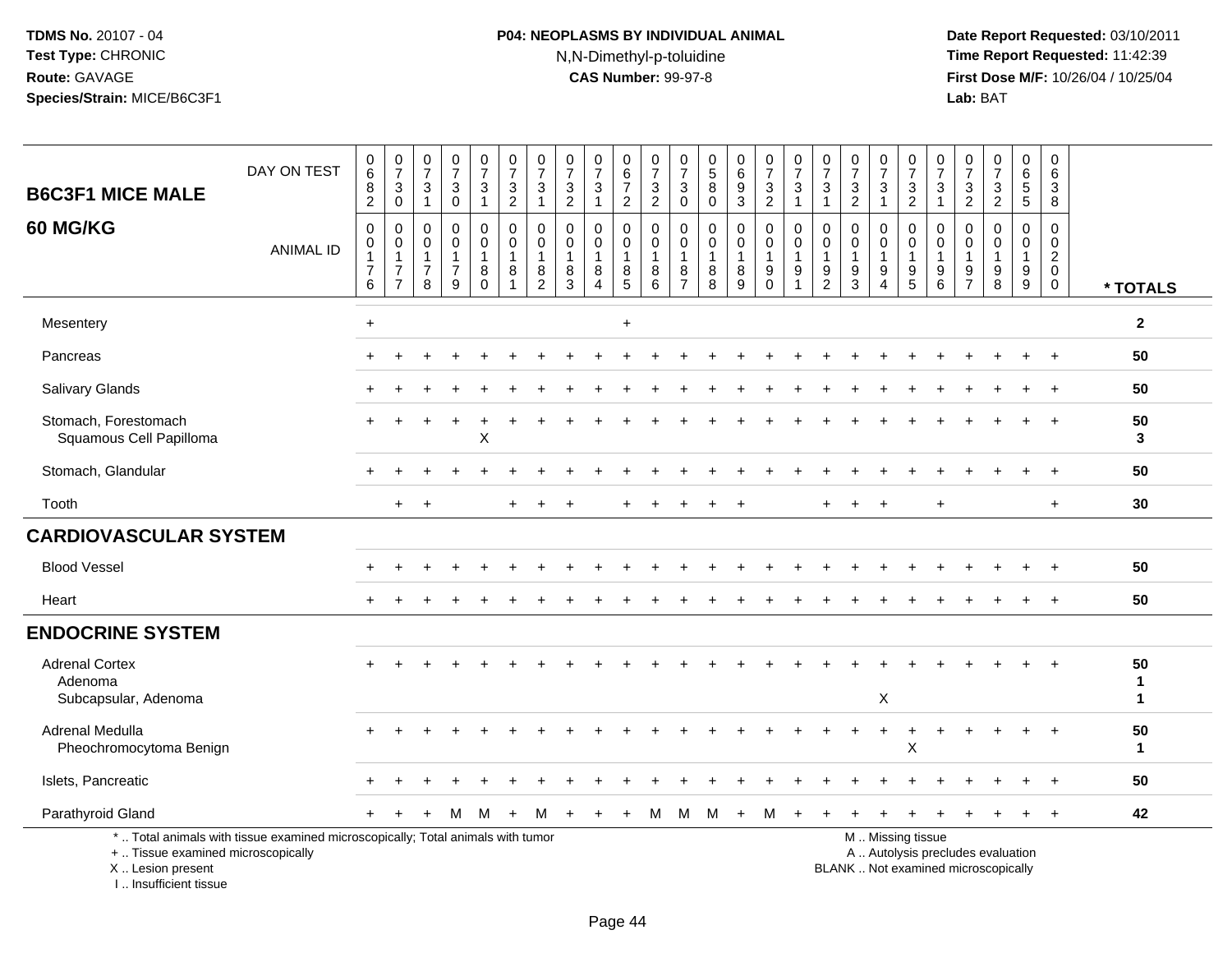# **P04: NEOPLASMS BY INDIVIDUAL ANIMAL**N,N-Dimethyl-p-toluidine

 **Date Report Requested:** 03/10/2011 **Time Report Requested:** 11:42:39 **First Dose M/F:** 10/26/04 / 10/25/04<br>Lab: BAT **Lab:** BAT

| <b>B6C3F1 MICE MALE</b>                                 | DAY ON TEST                                                                     | $\begin{array}{c} 0 \\ 6 \end{array}$<br>8<br>$\overline{2}$ | $\frac{0}{7}$<br>$_{\rm 0}^3$                                                    | $\mathbf 0$<br>$\overline{7}$<br>$\mathbf{3}$<br>$\overline{1}$ | 0<br>$\overline{7}$<br>3<br>$\mathbf 0$                | $\frac{0}{7}$<br>$\mathbf{3}$<br>$\mathbf{1}$ | $\begin{array}{c} 0 \\ 7 \end{array}$<br>$\frac{3}{2}$   | $\frac{0}{7}$<br>$\mathbf{3}$<br>$\mathbf{1}$             | $\frac{0}{7}$<br>$\frac{3}{2}$                           | $\pmb{0}$<br>$\overline{7}$<br>$\sqrt{3}$<br>$\overline{1}$ | $\pmb{0}$<br>$\,6\,$<br>$\overline{7}$<br>$\overline{2}$ | 0<br>$\overline{7}$<br>$\mathbf{3}$<br>$\overline{2}$ | $\frac{0}{7}$<br>3<br>$\mathbf 0$                                 | 0<br>$\sqrt{5}$<br>$\bf 8$<br>$\mathbf 0$            | $\begin{array}{c} 0 \\ 6 \end{array}$<br>$\boldsymbol{9}$<br>$\mathbf{3}$ | $\begin{smallmatrix}0\\7\end{smallmatrix}$<br>$\frac{3}{2}$          | $\frac{0}{7}$<br>$\sqrt{3}$<br>$\mathbf{1}$             | $\frac{0}{7}$<br>$\mathbf{3}$<br>$\mathbf{1}$           | $\begin{smallmatrix}0\\7\end{smallmatrix}$<br>$\frac{3}{2}$         | $\frac{0}{7}$<br>3<br>$\mathbf{1}$ | $\frac{0}{7}$<br>$\frac{3}{2}$                    | $\frac{0}{7}$<br>$\mathbf{3}$<br>$\mathbf{1}$          | $\frac{0}{7}$<br>$\frac{3}{2}$                       | $\begin{smallmatrix}0\\7\end{smallmatrix}$<br>$\frac{3}{2}$              | 0<br>$\,6\,$<br>5<br>5                                        | 0<br>6<br>$\mathbf{3}$<br>8                               |                    |
|---------------------------------------------------------|---------------------------------------------------------------------------------|--------------------------------------------------------------|----------------------------------------------------------------------------------|-----------------------------------------------------------------|--------------------------------------------------------|-----------------------------------------------|----------------------------------------------------------|-----------------------------------------------------------|----------------------------------------------------------|-------------------------------------------------------------|----------------------------------------------------------|-------------------------------------------------------|-------------------------------------------------------------------|------------------------------------------------------|---------------------------------------------------------------------------|----------------------------------------------------------------------|---------------------------------------------------------|---------------------------------------------------------|---------------------------------------------------------------------|------------------------------------|---------------------------------------------------|--------------------------------------------------------|------------------------------------------------------|--------------------------------------------------------------------------|---------------------------------------------------------------|-----------------------------------------------------------|--------------------|
| <b>60 MG/KG</b>                                         | <b>ANIMAL ID</b>                                                                | 0<br>$\mathbf 0$<br>$\mathbf{1}$<br>$\overline{7}$<br>6      | $\mathbf 0$<br>$\mathbf 0$<br>$\overline{1}$<br>$\overline{7}$<br>$\overline{7}$ | $\mathbf 0$<br>$\Omega$<br>$\mathbf{1}$<br>$\overline{7}$<br>8  | $\mathbf 0$<br>$\Omega$<br>-1<br>$\boldsymbol{7}$<br>9 | 0<br>$\mathbf 0$<br>8<br>$\Omega$             | $\mathbf 0$<br>$\overline{0}$<br>$\mathbf{1}$<br>8<br>-1 | 0<br>$\mathbf 0$<br>$\overline{1}$<br>8<br>$\overline{2}$ | 0<br>$\mathbf{0}$<br>$\overline{1}$<br>8<br>$\mathbf{3}$ | $\mathbf 0$<br>$\mathbf{0}$<br>$\mathbf{1}$<br>8<br>Δ       | 0<br>$\mathbf 0$<br>$\mathbf{1}$<br>8<br>$\overline{5}$  | 0<br>$\mathbf 0$<br>$\mathbf{1}$<br>8<br>6            | $\mathbf 0$<br>$\mathbf 0$<br>$\mathbf{1}$<br>8<br>$\overline{7}$ | $\mathbf 0$<br>$\mathbf 0$<br>$\mathbf{1}$<br>8<br>8 | $\mathbf 0$<br>$\mathbf 0$<br>8<br>$\overline{9}$                         | $\mathbf 0$<br>$\mathbf 0$<br>$\overline{1}$<br>$9\,$<br>$\mathbf 0$ | 0<br>$\mathbf 0$<br>$\mathbf{1}$<br>9<br>$\overline{ }$ | $\mathbf 0$<br>$\Omega$<br>1<br>$9\,$<br>$\overline{2}$ | $\mathbf 0$<br>$\mathbf 0$<br>$\mathbf{1}$<br>$\boldsymbol{9}$<br>3 | 0<br>$\Omega$<br>1<br>9<br>4       | 0<br>$\mathbf 0$<br>$\mathbf{1}$<br>$\frac{9}{5}$ | $\mathbf 0$<br>$\Omega$<br>$\mathbf 1$<br>9<br>$\,6\,$ | $\mathbf 0$<br>$\Omega$<br>-1<br>9<br>$\overline{7}$ | $\mathbf 0$<br>$\Omega$<br>$\mathbf{1}$<br>$\boldsymbol{9}$<br>8         | 0<br>$\mathbf 0$<br>$\mathbf{1}$<br>$9\,$<br>$\boldsymbol{9}$ | $\mathbf 0$<br>$\mathsf 0$<br>$^2_{\rm 0}$<br>$\mathbf 0$ | * TOTALS           |
| <b>Pituitary Gland</b>                                  |                                                                                 |                                                              |                                                                                  |                                                                 |                                                        | $\ddot{}$                                     | $\ddot{}$                                                | $\ddot{}$                                                 | +                                                        |                                                             |                                                          |                                                       |                                                                   |                                                      | $\ddot{}$                                                                 | $\ddot{}$                                                            | $\div$                                                  |                                                         |                                                                     |                                    |                                                   |                                                        |                                                      |                                                                          | $\ddot{}$                                                     | $+$                                                       | 50                 |
| <b>Thyroid Gland</b>                                    |                                                                                 |                                                              |                                                                                  |                                                                 |                                                        |                                               |                                                          |                                                           |                                                          |                                                             |                                                          |                                                       |                                                                   |                                                      |                                                                           |                                                                      |                                                         |                                                         |                                                                     |                                    |                                                   |                                                        |                                                      |                                                                          | $\ddot{}$                                                     | $\overline{+}$                                            | 50                 |
| <b>GENERAL BODY SYSTEM</b>                              |                                                                                 |                                                              |                                                                                  |                                                                 |                                                        |                                               |                                                          |                                                           |                                                          |                                                             |                                                          |                                                       |                                                                   |                                                      |                                                                           |                                                                      |                                                         |                                                         |                                                                     |                                    |                                                   |                                                        |                                                      |                                                                          |                                                               |                                                           |                    |
| <b>NONE</b>                                             |                                                                                 |                                                              |                                                                                  |                                                                 |                                                        |                                               |                                                          |                                                           |                                                          |                                                             |                                                          |                                                       |                                                                   |                                                      |                                                                           |                                                                      |                                                         |                                                         |                                                                     |                                    |                                                   |                                                        |                                                      |                                                                          |                                                               |                                                           |                    |
| <b>GENITAL SYSTEM</b>                                   |                                                                                 |                                                              |                                                                                  |                                                                 |                                                        |                                               |                                                          |                                                           |                                                          |                                                             |                                                          |                                                       |                                                                   |                                                      |                                                                           |                                                                      |                                                         |                                                         |                                                                     |                                    |                                                   |                                                        |                                                      |                                                                          |                                                               |                                                           |                    |
| Epididymis                                              |                                                                                 |                                                              |                                                                                  |                                                                 |                                                        |                                               |                                                          |                                                           |                                                          |                                                             |                                                          |                                                       |                                                                   |                                                      |                                                                           |                                                                      |                                                         |                                                         |                                                                     |                                    |                                                   |                                                        |                                                      |                                                                          |                                                               |                                                           | 50                 |
| <b>Preputial Gland</b>                                  |                                                                                 |                                                              |                                                                                  |                                                                 |                                                        |                                               |                                                          |                                                           |                                                          |                                                             |                                                          |                                                       |                                                                   |                                                      |                                                                           |                                                                      |                                                         |                                                         |                                                                     |                                    |                                                   |                                                        |                                                      |                                                                          |                                                               |                                                           | 50                 |
| Prostate                                                |                                                                                 |                                                              |                                                                                  |                                                                 |                                                        |                                               |                                                          |                                                           |                                                          |                                                             |                                                          |                                                       |                                                                   |                                                      |                                                                           |                                                                      |                                                         |                                                         |                                                                     |                                    |                                                   |                                                        |                                                      |                                                                          |                                                               |                                                           | 50                 |
| Seminal Vesicle                                         |                                                                                 |                                                              |                                                                                  |                                                                 |                                                        |                                               |                                                          |                                                           |                                                          |                                                             |                                                          |                                                       |                                                                   |                                                      |                                                                           |                                                                      |                                                         |                                                         |                                                                     |                                    |                                                   |                                                        |                                                      |                                                                          |                                                               |                                                           | 50                 |
| <b>Testes</b>                                           |                                                                                 |                                                              |                                                                                  |                                                                 |                                                        |                                               |                                                          |                                                           |                                                          |                                                             |                                                          |                                                       |                                                                   |                                                      |                                                                           |                                                                      |                                                         |                                                         |                                                                     |                                    |                                                   |                                                        |                                                      |                                                                          |                                                               |                                                           | 50                 |
| <b>HEMATOPOIETIC SYSTEM</b>                             |                                                                                 |                                                              |                                                                                  |                                                                 |                                                        |                                               |                                                          |                                                           |                                                          |                                                             |                                                          |                                                       |                                                                   |                                                      |                                                                           |                                                                      |                                                         |                                                         |                                                                     |                                    |                                                   |                                                        |                                                      |                                                                          |                                                               |                                                           |                    |
| <b>Bone Marrow</b><br>Hemangiosarcoma                   |                                                                                 |                                                              |                                                                                  |                                                                 |                                                        |                                               |                                                          |                                                           |                                                          |                                                             |                                                          |                                                       |                                                                   |                                                      |                                                                           |                                                                      |                                                         |                                                         |                                                                     |                                    |                                                   |                                                        |                                                      |                                                                          |                                                               | $\overline{+}$                                            | 50<br>$\mathbf{1}$ |
| Lymph Node, Mandibular                                  |                                                                                 |                                                              |                                                                                  |                                                                 |                                                        |                                               |                                                          |                                                           |                                                          |                                                             |                                                          |                                                       |                                                                   |                                                      |                                                                           |                                                                      |                                                         |                                                         |                                                                     |                                    |                                                   |                                                        |                                                      |                                                                          |                                                               |                                                           | 50                 |
| Lymph Node, Mesenteric<br>Lymphoma Malignant            |                                                                                 |                                                              |                                                                                  |                                                                 |                                                        |                                               |                                                          |                                                           |                                                          | $\ddot{}$<br>$\sf X$                                        |                                                          |                                                       |                                                                   |                                                      |                                                                           |                                                                      |                                                         |                                                         |                                                                     |                                    |                                                   |                                                        |                                                      |                                                                          |                                                               |                                                           | 50<br>$\mathbf{1}$ |
| Spleen                                                  |                                                                                 |                                                              |                                                                                  |                                                                 |                                                        |                                               |                                                          |                                                           |                                                          |                                                             |                                                          |                                                       |                                                                   |                                                      |                                                                           |                                                                      |                                                         |                                                         |                                                                     |                                    |                                                   |                                                        |                                                      |                                                                          |                                                               |                                                           | 50                 |
| +  Tissue examined microscopically<br>X  Lesion present | *  Total animals with tissue examined microscopically; Total animals with tumor |                                                              |                                                                                  |                                                                 |                                                        |                                               |                                                          |                                                           |                                                          |                                                             |                                                          |                                                       |                                                                   |                                                      |                                                                           |                                                                      |                                                         |                                                         |                                                                     |                                    | M  Missing tissue                                 |                                                        |                                                      | A  Autolysis precludes evaluation<br>BLANK  Not examined microscopically |                                                               |                                                           |                    |

I .. Insufficient tissue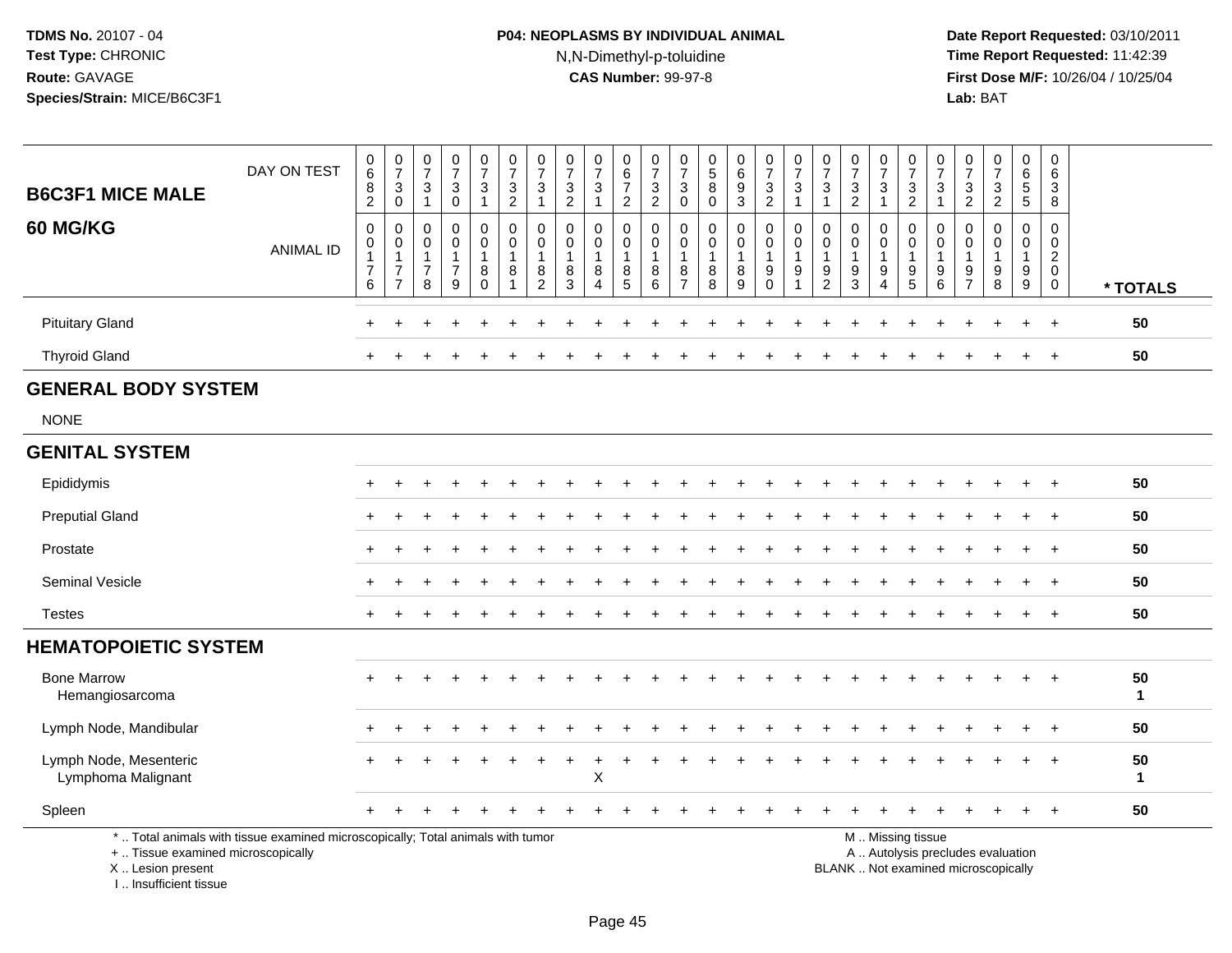# **P04: NEOPLASMS BY INDIVIDUAL ANIMAL**N,N-Dimethyl-p-toluidine

 **Date Report Requested:** 03/10/2011 **Time Report Requested:** 11:42:39 **First Dose M/F:** 10/26/04 / 10/25/04<br>Lab: BAT **Lab:** BAT

| <b>B6C3F1 MICE MALE</b>                                                                                                                                    | DAY ON TEST                                                                     | 0<br>6<br>$\frac{8}{2}$                                                      | $\begin{smallmatrix}0\\7\end{smallmatrix}$<br>$_{0}^{3}$                       | 0<br>$\overline{7}$<br>3<br>$\mathbf{1}$            | $\frac{0}{7}$<br>$_{0}^{3}$                                       | $\begin{smallmatrix}0\\7\end{smallmatrix}$<br>$\mathbf{3}$<br>$\mathbf{1}$ | $\frac{0}{7}$<br>$\frac{3}{2}$                                          | $\frac{0}{7}$<br>$\mathbf{3}$<br>$\mathbf{1}$                     | 0<br>$\overline{7}$<br>$\frac{3}{2}$           | $\frac{0}{7}$<br>$\sqrt{3}$       | 0<br>$\,6\,$<br>$\overline{7}$<br>2                 | 0<br>$\overline{7}$<br>$\frac{3}{2}$      | 0<br>$\overline{7}$<br>3<br>$\overline{0}$           | 0<br>5<br>8<br>0                                  | $_6^0$<br>9<br>$\overline{3}$             | $\begin{smallmatrix}0\\7\end{smallmatrix}$<br>$\frac{3}{2}$ | $\frac{0}{7}$<br>$\mathbf{3}$<br>$\mathbf{1}$ | $\begin{array}{c} 0 \\ 7 \end{array}$<br>3<br>$\overline{1}$   | $\frac{0}{7}$<br>$\frac{3}{2}$                                | $\frac{0}{7}$<br>3<br>1      | $\frac{0}{7}$<br>$\frac{3}{2}$                                                                | 0<br>$\overline{7}$<br>3<br>$\mathbf{1}$          | 0<br>$\overline{7}$<br>$\frac{3}{2}$        | $\begin{smallmatrix}0\\7\end{smallmatrix}$<br>$\frac{3}{2}$      | 0<br>$\,6\,$<br>$5\phantom{.0}$<br>$5\phantom{.0}$ | 0<br>6<br>3<br>8                                                          |                                                            |
|------------------------------------------------------------------------------------------------------------------------------------------------------------|---------------------------------------------------------------------------------|------------------------------------------------------------------------------|--------------------------------------------------------------------------------|-----------------------------------------------------|-------------------------------------------------------------------|----------------------------------------------------------------------------|-------------------------------------------------------------------------|-------------------------------------------------------------------|------------------------------------------------|-----------------------------------|-----------------------------------------------------|-------------------------------------------|------------------------------------------------------|---------------------------------------------------|-------------------------------------------|-------------------------------------------------------------|-----------------------------------------------|----------------------------------------------------------------|---------------------------------------------------------------|------------------------------|-----------------------------------------------------------------------------------------------|---------------------------------------------------|---------------------------------------------|------------------------------------------------------------------|----------------------------------------------------|---------------------------------------------------------------------------|------------------------------------------------------------|
| 60 MG/KG                                                                                                                                                   | <b>ANIMAL ID</b>                                                                | $\mathbf 0$<br>$\mathbf 0$<br>$\overline{1}$<br>$\overline{\mathbf{7}}$<br>6 | $\mathbf 0$<br>$\mathbf 0$<br>$\mathbf{1}$<br>$\overline{7}$<br>$\overline{7}$ | 0<br>$\Omega$<br>$\mathbf 1$<br>$\overline{7}$<br>8 | $\mathbf 0$<br>$\mathbf 0$<br>$\mathbf{1}$<br>$\overline{7}$<br>9 | 0<br>$\mathbf 0$<br>$\mathbf{1}$<br>8<br>$\Omega$                          | $\mathbf 0$<br>$\mathbf 0$<br>$\mathbf{1}$<br>$\bf 8$<br>$\overline{ }$ | $\mathbf 0$<br>$\mathbf 0$<br>$\mathbf{1}$<br>8<br>$\overline{2}$ | $\Omega$<br>$\Omega$<br>$\mathbf{1}$<br>8<br>3 | $\mathbf 0$<br>$\Omega$<br>8<br>Δ | $\mathbf 0$<br>$\Omega$<br>$\overline{1}$<br>8<br>5 | 0<br>$\Omega$<br>$\overline{1}$<br>8<br>6 | $\mathbf 0$<br>$\Omega$<br>-1<br>8<br>$\overline{7}$ | $\mathbf 0$<br>$\Omega$<br>$\mathbf{1}$<br>8<br>8 | $\mathbf 0$<br>$\mathbf 0$<br>1<br>8<br>9 | 0<br>$\mathbf 0$<br>$\mathbf{1}$<br>$_{0}^{9}$              | $\mathbf 0$<br>$\Omega$<br>$\mathbf{1}$<br>9  | $\mathbf 0$<br>$\Omega$<br>$\mathbf{1}$<br>9<br>$\overline{2}$ | $\Omega$<br>$\mathbf{0}$<br>$\mathbf{1}$<br>9<br>$\mathbf{3}$ | 0<br>$\Omega$<br>1<br>9<br>4 | $\mathbf 0$<br>$\mathbf 0$<br>$\mathbf{1}$<br>$\frac{9}{5}$                                   | $\mathbf 0$<br>$\Omega$<br>$\mathbf{1}$<br>9<br>6 | $\Omega$<br>$\Omega$<br>9<br>$\overline{7}$ | $\mathbf 0$<br>$\Omega$<br>$\mathbf{1}$<br>$\boldsymbol{9}$<br>8 | 0<br>$\Omega$<br>$\mathbf{1}$<br>9<br>9            | $\Omega$<br>$\mathbf 0$<br>$\boldsymbol{2}$<br>$\mathbf 0$<br>$\mathbf 0$ | * TOTALS                                                   |
| Hemangiosarcoma<br>Lymphoma Malignant                                                                                                                      |                                                                                 |                                                                              |                                                                                |                                                     |                                                                   |                                                                            |                                                                         |                                                                   |                                                | X                                 |                                                     |                                           |                                                      |                                                   |                                           |                                                             |                                               |                                                                |                                                               |                              |                                                                                               |                                                   | X                                           |                                                                  |                                                    |                                                                           | -1<br>$\mathbf 1$                                          |
| Thymus                                                                                                                                                     |                                                                                 |                                                                              |                                                                                |                                                     |                                                                   |                                                                            |                                                                         |                                                                   |                                                |                                   |                                                     |                                           |                                                      |                                                   |                                           |                                                             |                                               |                                                                |                                                               |                              |                                                                                               |                                                   |                                             |                                                                  |                                                    | $+$                                                                       | 49                                                         |
| <b>INTEGUMENTARY SYSTEM</b>                                                                                                                                |                                                                                 |                                                                              |                                                                                |                                                     |                                                                   |                                                                            |                                                                         |                                                                   |                                                |                                   |                                                     |                                           |                                                      |                                                   |                                           |                                                             |                                               |                                                                |                                                               |                              |                                                                                               |                                                   |                                             |                                                                  |                                                    |                                                                           |                                                            |
| Mammary Gland                                                                                                                                              |                                                                                 | M                                                                            | M                                                                              | м                                                   | M                                                                 | M                                                                          | M                                                                       | M                                                                 | M                                              | M                                 | M                                                   | M                                         | M                                                    | M                                                 | - M                                       | M                                                           | M                                             |                                                                | M M M                                                         |                              | M                                                                                             | M                                                 |                                             | M M M M                                                          |                                                    |                                                                           | 0                                                          |
| Skin<br>Subcutaneous Tissue, Fibrosarcoma                                                                                                                  |                                                                                 |                                                                              |                                                                                |                                                     |                                                                   |                                                                            |                                                                         |                                                                   |                                                |                                   | $\mathsf X$                                         |                                           |                                                      |                                                   |                                           |                                                             |                                               |                                                                |                                                               |                              |                                                                                               |                                                   |                                             |                                                                  | $+$                                                | $+$                                                                       | 50<br>$\mathbf 1$                                          |
| <b>MUSCULOSKELETAL SYSTEM</b>                                                                                                                              |                                                                                 |                                                                              |                                                                                |                                                     |                                                                   |                                                                            |                                                                         |                                                                   |                                                |                                   |                                                     |                                           |                                                      |                                                   |                                           |                                                             |                                               |                                                                |                                                               |                              |                                                                                               |                                                   |                                             |                                                                  |                                                    |                                                                           |                                                            |
| Bone                                                                                                                                                       |                                                                                 |                                                                              |                                                                                |                                                     |                                                                   |                                                                            |                                                                         |                                                                   |                                                |                                   |                                                     |                                           |                                                      |                                                   |                                           |                                                             |                                               |                                                                |                                                               |                              |                                                                                               |                                                   |                                             |                                                                  |                                                    |                                                                           | 50                                                         |
| <b>Skeletal Muscle</b><br>Sarcoma                                                                                                                          |                                                                                 |                                                                              |                                                                                |                                                     |                                                                   |                                                                            |                                                                         |                                                                   |                                                |                                   |                                                     |                                           |                                                      |                                                   |                                           |                                                             |                                               |                                                                |                                                               |                              |                                                                                               |                                                   |                                             |                                                                  |                                                    | $\ddot{}$<br>X                                                            | $\mathbf{2}$<br>$\mathbf{1}$                               |
| <b>NERVOUS SYSTEM</b>                                                                                                                                      |                                                                                 |                                                                              |                                                                                |                                                     |                                                                   |                                                                            |                                                                         |                                                                   |                                                |                                   |                                                     |                                           |                                                      |                                                   |                                           |                                                             |                                               |                                                                |                                                               |                              |                                                                                               |                                                   |                                             |                                                                  |                                                    |                                                                           |                                                            |
| <b>Brain</b>                                                                                                                                               |                                                                                 |                                                                              |                                                                                |                                                     |                                                                   |                                                                            |                                                                         |                                                                   |                                                |                                   |                                                     |                                           |                                                      |                                                   |                                           |                                                             |                                               |                                                                |                                                               |                              |                                                                                               |                                                   |                                             |                                                                  |                                                    | $\ddot{+}$                                                                | 50                                                         |
| <b>RESPIRATORY SYSTEM</b>                                                                                                                                  |                                                                                 |                                                                              |                                                                                |                                                     |                                                                   |                                                                            |                                                                         |                                                                   |                                                |                                   |                                                     |                                           |                                                      |                                                   |                                           |                                                             |                                               |                                                                |                                                               |                              |                                                                                               |                                                   |                                             |                                                                  |                                                    |                                                                           |                                                            |
| Lung<br>Alveolar/Bronchiolar Adenoma<br>Alveolar/Bronchiolar Carcinoma<br>Hepatoblastoma, Metastatic, Liver<br>Hepatocellular Carcinoma, Metastatic, Liver |                                                                                 | X                                                                            |                                                                                |                                                     | X                                                                 |                                                                            |                                                                         |                                                                   |                                                | X                                 |                                                     |                                           |                                                      | X                                                 | X<br>X                                    | X<br>X                                                      | X                                             |                                                                |                                                               |                              |                                                                                               |                                                   | Х<br>$\mathsf X$                            |                                                                  | $\boldsymbol{\mathsf{X}}$                          | X                                                                         | 50<br>10<br>$\overline{\mathbf{4}}$<br>$5\phantom{1}$<br>3 |
| +  Tissue examined microscopically<br>X  Lesion present                                                                                                    | *  Total animals with tissue examined microscopically; Total animals with tumor |                                                                              |                                                                                |                                                     |                                                                   |                                                                            |                                                                         |                                                                   |                                                |                                   |                                                     |                                           |                                                      |                                                   |                                           |                                                             |                                               |                                                                |                                                               |                              | M  Missing tissue<br>A  Autolysis precludes evaluation<br>BLANK  Not examined microscopically |                                                   |                                             |                                                                  |                                                    |                                                                           |                                                            |

X .. Lesion present

I .. Insufficient tissue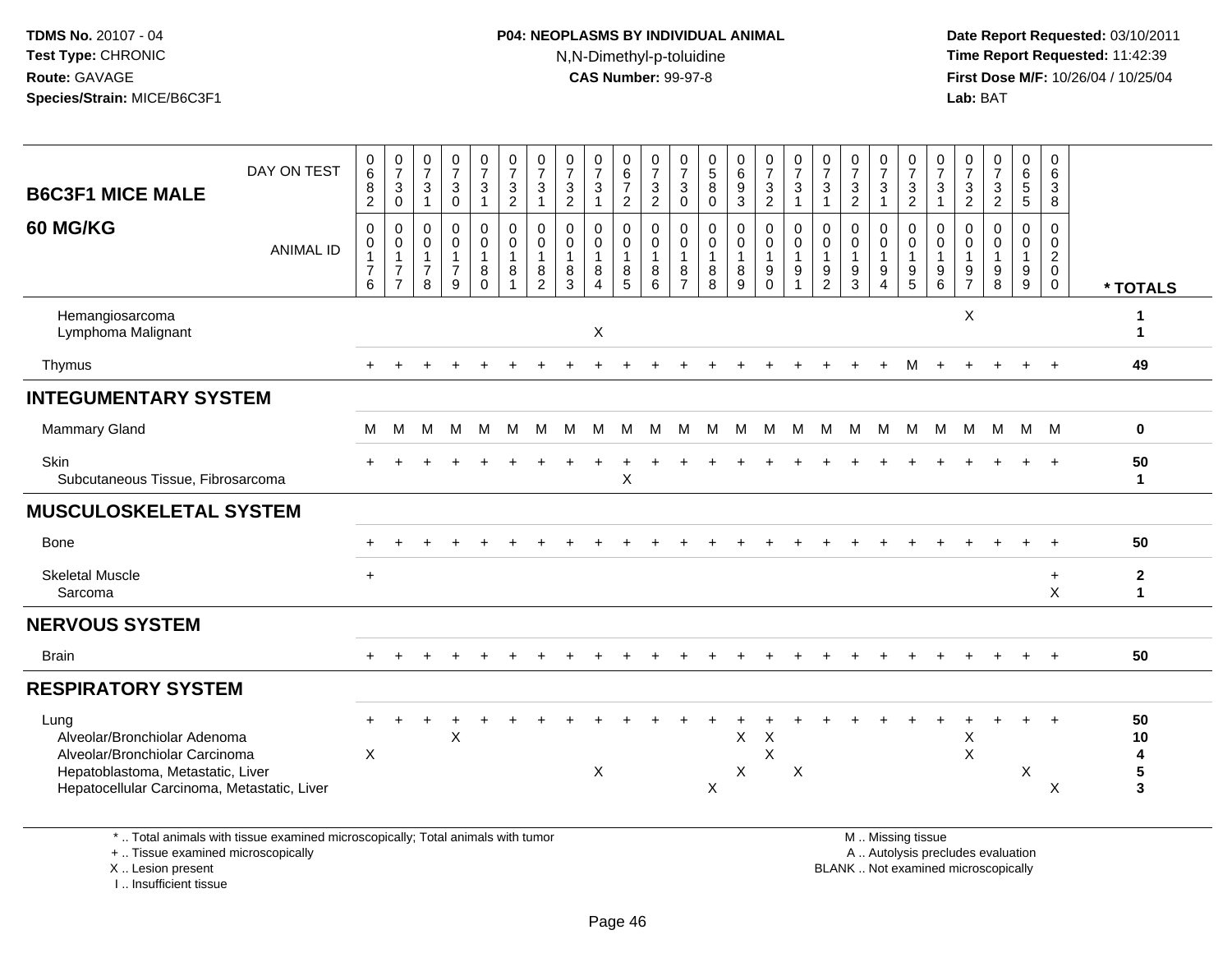## **P04: NEOPLASMS BY INDIVIDUAL ANIMAL**N,N-Dimethyl-p-toluidine

 **Date Report Requested:** 03/10/2011 **Time Report Requested:** 11:42:39 **First Dose M/F:** 10/26/04 / 10/25/04 Lab: BAT **Lab:** BAT

| <b>B6C3F1 MICE MALE</b>              | DAY ON TEST      | $\begin{matrix} 0 \\ 6 \end{matrix}$<br>8<br>$\overline{2}$ | $\frac{0}{7}$<br>$\mathbf{3}$<br>$\boldsymbol{0}$                  | $\frac{0}{7}$<br>$\sqrt{3}$<br>1                             | $\frac{0}{7}$<br>3<br>$\mathbf 0$                    | $\frac{0}{7}$<br>$\mathbf{3}$          | $\begin{array}{c} 0 \\ 7 \end{array}$<br>$\sqrt{3}$<br>$\overline{c}$ | $\frac{0}{7}$<br>$\sqrt{3}$                             | $\frac{0}{7}$<br>$\ensuremath{\mathsf{3}}$<br>$\sqrt{2}$        | $\frac{0}{7}$<br>$\sqrt{3}$<br>$\mathbf{1}$                    | $_{6}^{\rm 0}$<br>$\overline{7}$<br>$\overline{c}$ | $\frac{0}{7}$<br>$\sqrt{3}$<br>$\overline{c}$ | $\frac{0}{7}$<br>$\ensuremath{\mathsf{3}}$<br>0                 | $\begin{array}{c} 0 \\ 5 \\ 8 \end{array}$<br>0 | $\begin{array}{c} 0 \\ 6 \\ 9 \end{array}$<br>$\sqrt{3}$        | $\frac{0}{7}$<br>$\ensuremath{\mathsf{3}}$<br>$\overline{c}$ | $\frac{0}{7}$<br>$\ensuremath{\mathsf{3}}$<br>$\overline{1}$ | $\frac{0}{7}$<br>3                       | $\frac{0}{7}$<br>$\ensuremath{\mathsf{3}}$<br>$\overline{c}$ | $\frac{0}{7}$<br>$\sqrt{3}$                                    | $\frac{0}{7}$<br>$\sqrt{3}$<br>$\overline{c}$        | $\frac{0}{7}$<br>$\sqrt{3}$<br>$\overline{1}$                            | $\frac{0}{7}$<br>$\sqrt{3}$<br>$\sqrt{2}$               | $\frac{0}{7}$<br>$\ensuremath{\mathsf{3}}$<br>$\overline{c}$ | $\begin{array}{c} 0 \\ 6 \\ 5 \end{array}$<br>5 | $\begin{array}{c} 0 \\ 6 \end{array}$<br>$\ensuremath{\mathsf{3}}$<br>$\bf 8$ |                    |
|--------------------------------------|------------------|-------------------------------------------------------------|--------------------------------------------------------------------|--------------------------------------------------------------|------------------------------------------------------|----------------------------------------|-----------------------------------------------------------------------|---------------------------------------------------------|-----------------------------------------------------------------|----------------------------------------------------------------|----------------------------------------------------|-----------------------------------------------|-----------------------------------------------------------------|-------------------------------------------------|-----------------------------------------------------------------|--------------------------------------------------------------|--------------------------------------------------------------|------------------------------------------|--------------------------------------------------------------|----------------------------------------------------------------|------------------------------------------------------|--------------------------------------------------------------------------|---------------------------------------------------------|--------------------------------------------------------------|-------------------------------------------------|-------------------------------------------------------------------------------|--------------------|
| <b>60 MG/KG</b>                      | <b>ANIMAL ID</b> | 0<br>0<br>$\overline{7}$<br>6                               | 0<br>$\pmb{0}$<br>$\mathbf{1}$<br>$\overline{7}$<br>$\overline{7}$ | 0<br>$\boldsymbol{0}$<br>$\mathbf{1}$<br>$\overline{7}$<br>8 | 0<br>$\pmb{0}$<br>$\mathbf 1$<br>$\overline{7}$<br>9 | 0<br>$\boldsymbol{0}$<br>8<br>$\Omega$ | $\pmb{0}$<br>$\pmb{0}$<br>$\mathbf{1}$<br>8<br>$\overline{1}$         | 0<br>$\pmb{0}$<br>$\overline{1}$<br>8<br>$\overline{c}$ | $\mathbf 0$<br>$\pmb{0}$<br>$\overline{1}$<br>8<br>$\mathbf{3}$ | 0<br>$\pmb{0}$<br>$\mathbf{1}$<br>8<br>$\overline{\mathbf{4}}$ | 0<br>$\mathsf 0$<br>$\mathbf{1}$<br>8<br>5         | 0<br>$\pmb{0}$<br>$\mathbf{1}$<br>8<br>6      | 0<br>$\mathsf{O}\xspace$<br>$\mathbf{1}$<br>8<br>$\overline{7}$ | 0<br>0<br>$\overline{1}$<br>8<br>8              | $\mathbf 0$<br>$\pmb{0}$<br>$\mathbf{1}$<br>8<br>$\overline{9}$ | 0<br>$\pmb{0}$<br>$\mathbf{1}$<br>9<br>$\Omega$              | $\pmb{0}$<br>$\pmb{0}$<br>$\mathbf{1}$<br>9<br>1             | 0<br>$\pmb{0}$<br>$\mathbf{1}$<br>9<br>2 | 0<br>$\pmb{0}$<br>$\overline{1}$<br>9<br>3                   | 0<br>$\pmb{0}$<br>$\mathbf{1}$<br>9<br>$\overline{\mathbf{4}}$ | 0<br>$\mathsf{O}\xspace$<br>1<br>9<br>$\overline{5}$ | $\mathbf 0$<br>$\mathbf 0$<br>$\overline{1}$<br>$9\,$<br>$6\phantom{1}6$ | 0<br>$\mathbf 0$<br>$\mathbf{1}$<br>9<br>$\overline{7}$ | 0<br>0<br>$\mathbf{1}$<br>9<br>8                             | 0<br>0<br>$\mathbf{1}$<br>9<br>9                | 0<br>$\pmb{0}$<br>$\overline{c}$<br>$\pmb{0}$<br>$\mathbf 0$                  | * TOTALS           |
| Nose                                 |                  |                                                             |                                                                    |                                                              |                                                      |                                        |                                                                       |                                                         |                                                                 |                                                                |                                                    |                                               |                                                                 |                                                 |                                                                 |                                                              |                                                              |                                          |                                                              |                                                                |                                                      |                                                                          |                                                         |                                                              |                                                 | $\overline{ }$                                                                | 50                 |
| Trachea                              |                  | $+$                                                         |                                                                    |                                                              |                                                      |                                        |                                                                       |                                                         |                                                                 |                                                                |                                                    |                                               |                                                                 |                                                 |                                                                 |                                                              |                                                              |                                          |                                                              |                                                                |                                                      |                                                                          |                                                         |                                                              |                                                 | $\pm$                                                                         | 50                 |
| <b>SPECIAL SENSES SYSTEM</b>         |                  |                                                             |                                                                    |                                                              |                                                      |                                        |                                                                       |                                                         |                                                                 |                                                                |                                                    |                                               |                                                                 |                                                 |                                                                 |                                                              |                                                              |                                          |                                                              |                                                                |                                                      |                                                                          |                                                         |                                                              |                                                 |                                                                               |                    |
| Eye                                  |                  | $+$                                                         |                                                                    |                                                              |                                                      |                                        | ÷.                                                                    |                                                         |                                                                 |                                                                |                                                    |                                               |                                                                 |                                                 |                                                                 | ÷                                                            |                                                              |                                          |                                                              |                                                                | ÷                                                    |                                                                          |                                                         |                                                              | $\ddot{}$                                       | $+$                                                                           | 50                 |
| <b>Harderian Gland</b><br>Adenoma    |                  | $+$                                                         |                                                                    |                                                              |                                                      | X                                      |                                                                       |                                                         |                                                                 |                                                                |                                                    |                                               |                                                                 |                                                 |                                                                 |                                                              |                                                              |                                          |                                                              |                                                                |                                                      |                                                                          |                                                         |                                                              | $\pm$                                           | $\overline{+}$                                                                | 50<br>$\mathbf{2}$ |
| <b>URINARY SYSTEM</b>                |                  |                                                             |                                                                    |                                                              |                                                      |                                        |                                                                       |                                                         |                                                                 |                                                                |                                                    |                                               |                                                                 |                                                 |                                                                 |                                                              |                                                              |                                          |                                                              |                                                                |                                                      |                                                                          |                                                         |                                                              |                                                 |                                                                               |                    |
| Kidney                               |                  |                                                             |                                                                    |                                                              |                                                      |                                        |                                                                       |                                                         |                                                                 |                                                                |                                                    |                                               |                                                                 |                                                 |                                                                 |                                                              |                                                              |                                          |                                                              |                                                                |                                                      |                                                                          |                                                         |                                                              | $\ddot{}$                                       | $\pm$                                                                         | 50                 |
| <b>Urinary Bladder</b><br>Hemangioma |                  |                                                             |                                                                    |                                                              | X                                                    |                                        |                                                                       |                                                         |                                                                 |                                                                |                                                    |                                               |                                                                 |                                                 |                                                                 |                                                              |                                                              |                                          |                                                              |                                                                |                                                      |                                                                          |                                                         |                                                              | $\ddot{}$                                       | $+$                                                                           | 50<br>$\mathbf{1}$ |
| <b>SYSTEMIC LESIONS</b>              |                  |                                                             |                                                                    |                                                              |                                                      |                                        |                                                                       |                                                         |                                                                 |                                                                |                                                    |                                               |                                                                 |                                                 |                                                                 |                                                              |                                                              |                                          |                                                              |                                                                |                                                      |                                                                          |                                                         |                                                              |                                                 |                                                                               |                    |
| Multiple Organ<br>Lymphoma Malignant |                  |                                                             |                                                                    |                                                              |                                                      |                                        |                                                                       |                                                         |                                                                 | X                                                              |                                                    |                                               |                                                                 |                                                 |                                                                 |                                                              |                                                              |                                          |                                                              |                                                                |                                                      |                                                                          |                                                         |                                                              | $\ddot{}$                                       | $\pm$                                                                         | 50<br>1            |
|                                      |                  |                                                             |                                                                    |                                                              |                                                      |                                        |                                                                       |                                                         |                                                                 |                                                                |                                                    |                                               |                                                                 |                                                 |                                                                 |                                                              |                                                              |                                          |                                                              |                                                                |                                                      |                                                                          |                                                         |                                                              |                                                 |                                                                               |                    |

#### \*\*\* END OF MALE DATA \*\*\*

\* .. Total animals with tissue examined microscopically; Total animals with tumor

+ .. Tissue examined microscopically

X .. Lesion present

I .. Insufficient tissue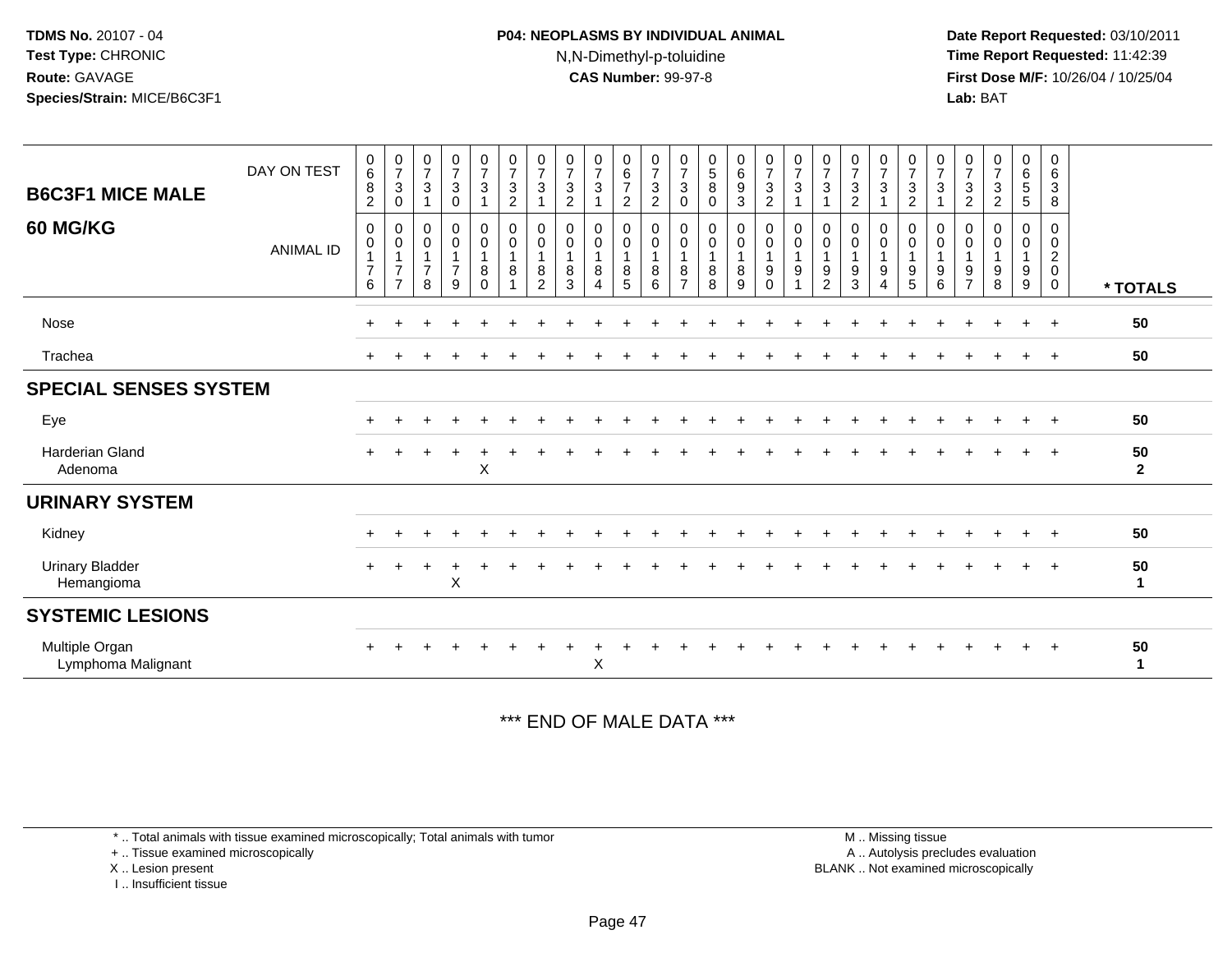# **P04: NEOPLASMS BY INDIVIDUAL ANIMAL**N,N-Dimethyl-p-toluidine

| DAY ON TEST<br><b>B6C3F1 MICE FEMALE</b>                                                                                                                              | $\frac{0}{7}$<br>$\sqrt{3}$<br>$\mathbf 0$                | $\frac{0}{7}$<br>$\ensuremath{\mathsf{3}}$<br>$\mathbf 0$                    | $\frac{0}{7}$<br>$\sqrt{2}$<br>9                             | $\frac{0}{7}$<br>$\frac{2}{9}$                                      | $\begin{array}{c} 0 \\ 7 \end{array}$<br>$\frac{2}{9}$                                       | $\frac{0}{7}$<br>$\overline{2}$<br>9                                 | $\frac{0}{7}$<br>$\overline{2}$<br>9                              | $\frac{0}{7}$<br>$\frac{3}{1}$                               | $\frac{0}{7}$<br>$\ensuremath{\mathsf{3}}$<br>$\mathsf{O}\xspace$ | $\begin{array}{c} 0 \\ 7 \end{array}$<br>$\frac{2}{9}$ | $\begin{array}{c} 0 \\ 6 \end{array}$<br>$\overline{\mathbf{4}}$<br>$\sqrt{5}$ | $\frac{0}{7}$<br>$\frac{2}{9}$                                | $\frac{0}{7}$<br>3<br>$\mathbf 0$                       | $\frac{0}{7}$<br>$\frac{2}{9}$       | $\frac{0}{7}$<br>$\ensuremath{\mathsf{3}}$<br>$\mathbf 0$ | $\begin{array}{c} 0 \\ 7 \end{array}$<br>$\ensuremath{\mathsf{3}}$<br>$\mathbf 0$ | $\begin{array}{c} 0 \\ 7 \end{array}$<br>$\frac{2}{9}$        | $\frac{0}{7}$<br>3<br>$\mathbf{1}$                        | $\frac{0}{7}$<br>$\frac{3}{1}$    | $\frac{0}{7}$<br>$\frac{2}{9}$           | $\frac{0}{7}$<br>$\frac{2}{9}$         | $\begin{smallmatrix}0\0\4\end{smallmatrix}$<br>$\overline{4}$<br>$\overline{4}$ | $\begin{smallmatrix}0\\7\end{smallmatrix}$<br>$\ensuremath{\mathsf{3}}$<br>$\mathbf 0$ | $\frac{0}{7}$<br>$\sqrt{2}$<br>9                              | $\mathbf 0$<br>$\overline{7}$<br>$\overline{c}$<br>9         |                         |
|-----------------------------------------------------------------------------------------------------------------------------------------------------------------------|-----------------------------------------------------------|------------------------------------------------------------------------------|--------------------------------------------------------------|---------------------------------------------------------------------|----------------------------------------------------------------------------------------------|----------------------------------------------------------------------|-------------------------------------------------------------------|--------------------------------------------------------------|-------------------------------------------------------------------|--------------------------------------------------------|--------------------------------------------------------------------------------|---------------------------------------------------------------|---------------------------------------------------------|--------------------------------------|-----------------------------------------------------------|-----------------------------------------------------------------------------------|---------------------------------------------------------------|-----------------------------------------------------------|-----------------------------------|------------------------------------------|----------------------------------------|---------------------------------------------------------------------------------|----------------------------------------------------------------------------------------|---------------------------------------------------------------|--------------------------------------------------------------|-------------------------|
| 0 MG/KG<br><b>ANIMAL ID</b>                                                                                                                                           | $\pmb{0}$<br>$\frac{0}{2}$<br>$\pmb{0}$<br>$\overline{1}$ | 0<br>$\begin{smallmatrix} 0\\2 \end{smallmatrix}$<br>$\pmb{0}$<br>$\sqrt{2}$ | $\mathbf 0$<br>$\mathbf 0$<br>$\sqrt{2}$<br>$\mathbf 0$<br>3 | 0<br>$\mathbf 0$<br>$\overline{c}$<br>$\mathsf 0$<br>$\overline{4}$ | $\pmb{0}$<br>$\mathsf{O}\xspace$<br>$\overline{2}$<br>$\mathsf{O}\xspace$<br>$5\phantom{.0}$ | $\pmb{0}$<br>$\mathsf{O}\xspace$<br>$\overline{2}$<br>$\pmb{0}$<br>6 | 0<br>$\pmb{0}$<br>$\overline{c}$<br>$\mathbf 0$<br>$\overline{7}$ | $\mathbf 0$<br>$\mathbf 0$<br>$\sqrt{2}$<br>$\mathbf 0$<br>8 | 0<br>$\mathbf 0$<br>$\overline{2}$<br>$\pmb{0}$<br>9              | $\mathbf 0$<br>$\frac{0}{2}$<br>$\mathbf 0$            | 0<br>$\mathbf 0$<br>$\overline{c}$<br>$\mathbf{1}$                             | $\boldsymbol{0}$<br>$\frac{0}{2}$<br>$\overline{\frac{1}{2}}$ | 0<br>$\mathbf 0$<br>$\overline{2}$<br>$\mathbf{1}$<br>3 | 0<br>$\frac{0}{2}$<br>$\overline{4}$ | $\pmb{0}$<br>$\frac{0}{2}$<br>5                           | $\mathbf 0$<br>$\mathbf 0$<br>$\overline{2}$<br>$\mathbf{1}$<br>6                 | $\mathbf 0$<br>$\mathbf 0$<br>$\frac{2}{1}$<br>$\overline{7}$ | 0<br>$\mathbf 0$<br>$\boldsymbol{2}$<br>$\mathbf{1}$<br>8 | $\mathbf 0$<br>$\frac{0}{2}$<br>9 | $\mathbf 0$<br>$\frac{0}{2}$<br>$\Omega$ | 0<br>$\mathbf 0$<br>$\frac{2}{2}$<br>1 | 0<br>$\mathbf 0$<br>$\frac{2}{2}$                                               | 0<br>$\mathsf{O}\xspace$<br>$\frac{2}{3}$                                              | $\mathbf 0$<br>$\mathbf 0$<br>$\frac{2}{2}$<br>$\overline{4}$ | $\Omega$<br>$\mathbf 0$<br>$\overline{2}$<br>$\sqrt{2}$<br>5 | females<br>$($ cont $)$ |
| <b>ALIMENTARY SYSTEM</b>                                                                                                                                              |                                                           |                                                                              |                                                              |                                                                     |                                                                                              |                                                                      |                                                                   |                                                              |                                                                   |                                                        |                                                                                |                                                               |                                                         |                                      |                                                           |                                                                                   |                                                               |                                                           |                                   |                                          |                                        |                                                                                 |                                                                                        |                                                               |                                                              |                         |
| Esophagus                                                                                                                                                             |                                                           |                                                                              |                                                              |                                                                     |                                                                                              |                                                                      |                                                                   |                                                              |                                                                   |                                                        |                                                                                |                                                               |                                                         |                                      |                                                           |                                                                                   |                                                               |                                                           |                                   |                                          |                                        |                                                                                 |                                                                                        |                                                               |                                                              |                         |
| Gallbladder                                                                                                                                                           |                                                           |                                                                              |                                                              |                                                                     |                                                                                              |                                                                      |                                                                   |                                                              |                                                                   |                                                        |                                                                                |                                                               |                                                         |                                      |                                                           |                                                                                   |                                                               |                                                           |                                   |                                          |                                        |                                                                                 |                                                                                        |                                                               |                                                              |                         |
| Intestine Large, Cecum                                                                                                                                                |                                                           |                                                                              |                                                              |                                                                     |                                                                                              |                                                                      |                                                                   |                                                              |                                                                   |                                                        |                                                                                |                                                               |                                                         |                                      |                                                           |                                                                                   |                                                               |                                                           |                                   |                                          |                                        |                                                                                 |                                                                                        |                                                               | $\ddot{}$                                                    |                         |
| Intestine Large, Colon                                                                                                                                                |                                                           |                                                                              |                                                              |                                                                     |                                                                                              |                                                                      |                                                                   |                                                              |                                                                   |                                                        |                                                                                |                                                               |                                                         |                                      |                                                           |                                                                                   |                                                               |                                                           |                                   |                                          |                                        |                                                                                 |                                                                                        |                                                               |                                                              |                         |
| Intestine Large, Rectum                                                                                                                                               |                                                           |                                                                              |                                                              |                                                                     |                                                                                              |                                                                      |                                                                   |                                                              |                                                                   |                                                        |                                                                                |                                                               |                                                         |                                      |                                                           |                                                                                   |                                                               |                                                           |                                   |                                          |                                        |                                                                                 |                                                                                        |                                                               |                                                              |                         |
| Intestine Small, Duodenum<br>Peyer's Patch, Lymphoma Malignant                                                                                                        |                                                           |                                                                              |                                                              | $\ddot{}$<br>Χ                                                      |                                                                                              |                                                                      |                                                                   |                                                              |                                                                   |                                                        |                                                                                |                                                               |                                                         |                                      |                                                           |                                                                                   |                                                               |                                                           |                                   |                                          |                                        |                                                                                 |                                                                                        |                                                               |                                                              |                         |
| Intestine Small, Ileum                                                                                                                                                |                                                           |                                                                              |                                                              |                                                                     |                                                                                              |                                                                      |                                                                   |                                                              |                                                                   |                                                        |                                                                                |                                                               |                                                         |                                      |                                                           |                                                                                   |                                                               |                                                           |                                   |                                          |                                        |                                                                                 |                                                                                        |                                                               |                                                              |                         |
| Intestine Small, Jejunum<br>Peyer's Patch, Lymphoma Malignant                                                                                                         |                                                           |                                                                              |                                                              |                                                                     |                                                                                              |                                                                      |                                                                   |                                                              |                                                                   |                                                        |                                                                                |                                                               | X                                                       |                                      |                                                           |                                                                                   |                                                               |                                                           |                                   |                                          |                                        |                                                                                 |                                                                                        |                                                               |                                                              |                         |
| Liver                                                                                                                                                                 |                                                           |                                                                              |                                                              |                                                                     |                                                                                              |                                                                      |                                                                   |                                                              |                                                                   |                                                        |                                                                                |                                                               |                                                         |                                      |                                                           |                                                                                   |                                                               |                                                           |                                   |                                          |                                        |                                                                                 |                                                                                        |                                                               |                                                              |                         |
| Hemangioma<br>Hepatocellular Adenoma<br>Hepatocellular Adenoma, Multiple<br>Hepatocellular Carcinoma                                                                  |                                                           |                                                                              | $\boldsymbol{\mathsf{X}}$                                    |                                                                     |                                                                                              |                                                                      | X                                                                 |                                                              |                                                                   |                                                        |                                                                                |                                                               | X                                                       |                                      | $X$ $X$                                                   |                                                                                   |                                                               | X                                                         |                                   | X                                        | $\mathsf{X}$                           |                                                                                 | $X$ $X$                                                                                |                                                               |                                                              |                         |
| Hepatocellular Carcinoma, Multiple<br>Lymphoma Malignant                                                                                                              |                                                           |                                                                              |                                                              |                                                                     |                                                                                              |                                                                      | X                                                                 |                                                              |                                                                   |                                                        | $\sf X$                                                                        |                                                               |                                                         |                                      |                                                           |                                                                                   |                                                               |                                                           |                                   |                                          |                                        | $X$ $X$                                                                         |                                                                                        |                                                               |                                                              |                         |
| Mesentery                                                                                                                                                             |                                                           |                                                                              |                                                              |                                                                     |                                                                                              |                                                                      |                                                                   |                                                              |                                                                   |                                                        |                                                                                |                                                               |                                                         | $+$                                  |                                                           |                                                                                   |                                                               |                                                           |                                   |                                          |                                        |                                                                                 |                                                                                        |                                                               |                                                              |                         |
| Pancreas                                                                                                                                                              |                                                           | $+$                                                                          | $^{+}$                                                       | $+$                                                                 | $+$                                                                                          | $+$                                                                  | $+$                                                               | $+$                                                          | $+$                                                               | $^{+}$                                                 | $\ddot{}$                                                                      |                                                               | $\ddot{}$                                               | $\ddot{}$                            |                                                           |                                                                                   |                                                               | +                                                         | $+$                               | $+$                                      | $+$                                    | $+$                                                                             | $+$                                                                                    | $+$                                                           | $_{+}$                                                       |                         |
| *  Total animals with tissue examined microscopically; Total animals with tumor<br>+  Tissue examined microscopically<br>X  Lesion present<br>I., Insufficient tissue |                                                           |                                                                              |                                                              |                                                                     |                                                                                              |                                                                      |                                                                   |                                                              |                                                                   |                                                        |                                                                                |                                                               |                                                         |                                      |                                                           |                                                                                   |                                                               |                                                           |                                   | M  Missing tissue                        |                                        | A  Autolysis precludes evaluation<br>BLANK  Not examined microscopically        |                                                                                        |                                                               |                                                              |                         |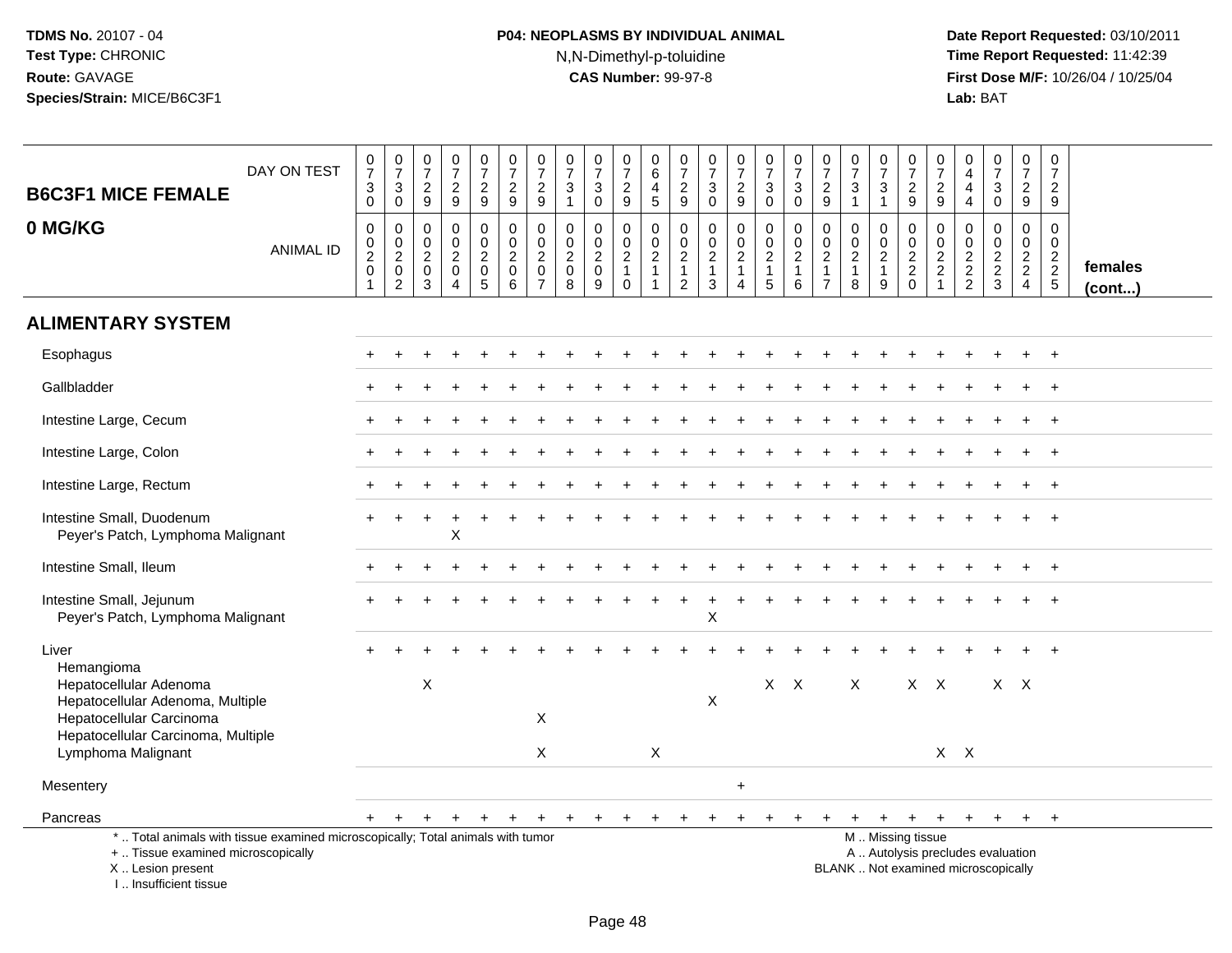## **P04: NEOPLASMS BY INDIVIDUAL ANIMAL**N,N-Dimethyl-p-toluidine

 **Date Report Requested:** 03/10/2011 **Time Report Requested:** 11:42:39 **First Dose M/F:** 10/26/04 / 10/25/04 Lab: BAT **Lab:** BAT

| <b>B6C3F1 MICE FEMALE</b>                                                       | DAY ON TEST      | $\frac{0}{7}$<br>$\sqrt{3}$<br>$\Omega$ | $\frac{0}{7}$<br>$\mathbf{3}$<br>$\Omega$                     | $\begin{array}{c} 0 \\ 7 \end{array}$<br>$\sqrt{2}$<br>9 | $\frac{0}{7}$<br>$\overline{2}$<br>9            | $\begin{array}{c} 0 \\ 7 \end{array}$<br>$\overline{a}$<br>9 | $\begin{array}{c} 0 \\ 7 \end{array}$<br>$\sqrt{2}$<br>9 | $\frac{0}{7}$<br>$\overline{c}$<br>9                                | $\pmb{0}$<br>$\overline{7}$<br>$\mathbf{3}$<br>$\overline{1}$         | $\frac{0}{7}$<br>$\mathbf{3}$<br>$\Omega$ | $\begin{array}{c} 0 \\ 7 \end{array}$<br>$\sqrt{2}$<br>9 | $\pmb{0}$<br>$\,6\,$<br>$\overline{\mathbf{4}}$<br>5 | $\pmb{0}$<br>$\overline{7}$<br>$\frac{2}{9}$                      | $\frac{0}{7}$<br>$\mathbf 3$<br>$\Omega$                          | $\frac{0}{7}$<br>$\overline{2}$<br>9                 | $\begin{array}{c} 0 \\ 7 \end{array}$<br>$\mathbf{3}$<br>$\mathbf 0$ | $\begin{smallmatrix}0\\7\end{smallmatrix}$<br>3<br>$\Omega$ | $\pmb{0}$<br>$\overline{7}$<br>$\overline{2}$<br>9         | $\begin{array}{c} 0 \\ 7 \end{array}$<br>$\ensuremath{\mathsf{3}}$<br>$\mathbf{1}$ | $\frac{0}{7}$<br>$\mathbf{3}$<br>$\overline{1}$         | $\frac{0}{7}$<br>$\overline{c}$<br>9                           | 0<br>$\overline{7}$<br>$\overline{c}$<br>9                       | 0<br>$\overline{4}$<br>4<br>$\overline{4}$ | $\frac{0}{7}$<br>$\ensuremath{\mathsf{3}}$<br>$\Omega$ | $\mathbf 0$<br>$\overline{7}$<br>$\overline{2}$<br>9 | $\pmb{0}$<br>$\overline{7}$<br>$\overline{c}$<br>9 |                   |
|---------------------------------------------------------------------------------|------------------|-----------------------------------------|---------------------------------------------------------------|----------------------------------------------------------|-------------------------------------------------|--------------------------------------------------------------|----------------------------------------------------------|---------------------------------------------------------------------|-----------------------------------------------------------------------|-------------------------------------------|----------------------------------------------------------|------------------------------------------------------|-------------------------------------------------------------------|-------------------------------------------------------------------|------------------------------------------------------|----------------------------------------------------------------------|-------------------------------------------------------------|------------------------------------------------------------|------------------------------------------------------------------------------------|---------------------------------------------------------|----------------------------------------------------------------|------------------------------------------------------------------|--------------------------------------------|--------------------------------------------------------|------------------------------------------------------|----------------------------------------------------|-------------------|
| 0 MG/KG                                                                         | <b>ANIMAL ID</b> | $\mathbf 0$<br>$\frac{0}{2}$            | $\mathbf 0$<br>$\mathbf 0$<br>$\frac{2}{0}$<br>$\overline{2}$ | $\mathbf 0$<br>$\mathbf 0$<br>$\frac{2}{0}$<br>3         | 0<br>0<br>$\overline{2}$<br>$\overline{0}$<br>4 | $\pmb{0}$<br>$\frac{0}{2}$<br>$\overline{5}$                 | $\mathbf 0$<br>$\frac{0}{2}$<br>6                        | $\mathbf 0$<br>0<br>$\overline{2}$<br>$\mathbf 0$<br>$\overline{7}$ | $\mathbf 0$<br>$\boldsymbol{0}$<br>$\overline{2}$<br>$\mathbf 0$<br>8 | 0<br>$\mathbf 0$<br>$\frac{2}{0}$<br>9    | $\pmb{0}$<br>$\frac{0}{2}$<br>$\overline{1}$<br>$\Omega$ | $\pmb{0}$<br>$\frac{0}{2}$<br>1                      | $\mathbf 0$<br>$\mathbf 0$<br>$\overline{c}$<br>$\mathbf{1}$<br>2 | $\mathbf 0$<br>$\mathbf 0$<br>$\overline{2}$<br>$\mathbf{1}$<br>3 | 0<br>$\frac{0}{2}$<br>$\mathbf{1}$<br>$\overline{4}$ | $\mathbf 0$<br>$\frac{0}{2}$<br>1<br>5                               | 0<br>$\pmb{0}$<br>$\overline{2}$<br>$\mathbf{1}$<br>6       | $\mathbf 0$<br>0<br>$\overline{2}$<br>-1<br>$\overline{7}$ | $\mathbf 0$<br>$\frac{0}{2}$<br>$\mathbf{1}$<br>8                                  | 0<br>$\mathbf 0$<br>$\overline{2}$<br>$\mathbf{1}$<br>9 | $\mathbf 0$<br>$\begin{array}{c} 0 \\ 2 \\ 2 \\ 0 \end{array}$ | $\mathbf 0$<br>$\mathbf 0$<br>$\overline{c}$<br>$\boldsymbol{2}$ | 0<br>0<br>$\frac{2}{2}$                    | 0<br>$\frac{0}{2}$<br>3                                | 0<br>$\mathbf 0$<br>$\frac{2}{2}$<br>$\overline{4}$  | $\mathbf 0$<br>$\mathbf 0$<br>$\frac{2}{2}$        | females<br>(cont) |
| Lymphoma Malignant                                                              |                  |                                         |                                                               |                                                          |                                                 |                                                              |                                                          |                                                                     |                                                                       |                                           |                                                          |                                                      |                                                                   |                                                                   |                                                      |                                                                      |                                                             |                                                            |                                                                                    |                                                         |                                                                |                                                                  |                                            |                                                        |                                                      |                                                    |                   |
| Salivary Glands<br>Adenoma<br>Lymphoma Malignant                                |                  |                                         |                                                               |                                                          |                                                 |                                                              |                                                          | X                                                                   |                                                                       |                                           |                                                          |                                                      |                                                                   |                                                                   |                                                      |                                                                      |                                                             |                                                            |                                                                                    |                                                         |                                                                |                                                                  |                                            |                                                        |                                                      |                                                    |                   |
| Stomach, Forestomach<br>Squamous Cell Papilloma                                 |                  |                                         |                                                               |                                                          |                                                 |                                                              |                                                          | X                                                                   |                                                                       |                                           |                                                          |                                                      |                                                                   |                                                                   |                                                      |                                                                      |                                                             |                                                            |                                                                                    |                                                         |                                                                |                                                                  |                                            |                                                        |                                                      |                                                    |                   |
| Stomach, Glandular<br>Lymphoma Malignant                                        |                  |                                         |                                                               |                                                          |                                                 |                                                              |                                                          |                                                                     |                                                                       |                                           |                                                          |                                                      |                                                                   |                                                                   |                                                      |                                                                      |                                                             |                                                            |                                                                                    |                                                         |                                                                |                                                                  |                                            |                                                        |                                                      | $+$                                                |                   |
| Tooth                                                                           |                  | $+$                                     |                                                               |                                                          | $\ddot{}$                                       |                                                              |                                                          |                                                                     |                                                                       | $+$                                       |                                                          |                                                      | $+$                                                               | $+$                                                               |                                                      |                                                                      |                                                             |                                                            |                                                                                    | $+$                                                     | $+$                                                            |                                                                  |                                            | $+$                                                    |                                                      |                                                    |                   |
| <b>CARDIOVASCULAR SYSTEM</b>                                                    |                  |                                         |                                                               |                                                          |                                                 |                                                              |                                                          |                                                                     |                                                                       |                                           |                                                          |                                                      |                                                                   |                                                                   |                                                      |                                                                      |                                                             |                                                            |                                                                                    |                                                         |                                                                |                                                                  |                                            |                                                        |                                                      |                                                    |                   |
| <b>Blood Vessel</b>                                                             |                  |                                         |                                                               |                                                          |                                                 |                                                              |                                                          |                                                                     |                                                                       |                                           |                                                          |                                                      |                                                                   |                                                                   |                                                      |                                                                      |                                                             |                                                            |                                                                                    |                                                         |                                                                |                                                                  |                                            |                                                        |                                                      |                                                    |                   |
| Heart                                                                           |                  |                                         |                                                               |                                                          |                                                 |                                                              |                                                          |                                                                     |                                                                       |                                           |                                                          |                                                      |                                                                   |                                                                   |                                                      |                                                                      |                                                             |                                                            |                                                                                    |                                                         |                                                                |                                                                  |                                            |                                                        |                                                      | $+$                                                |                   |
| <b>ENDOCRINE SYSTEM</b>                                                         |                  |                                         |                                                               |                                                          |                                                 |                                                              |                                                          |                                                                     |                                                                       |                                           |                                                          |                                                      |                                                                   |                                                                   |                                                      |                                                                      |                                                             |                                                            |                                                                                    |                                                         |                                                                |                                                                  |                                            |                                                        |                                                      |                                                    |                   |
| <b>Adrenal Cortex</b>                                                           |                  |                                         |                                                               |                                                          |                                                 |                                                              |                                                          |                                                                     |                                                                       |                                           |                                                          |                                                      |                                                                   |                                                                   |                                                      |                                                                      |                                                             |                                                            |                                                                                    |                                                         |                                                                |                                                                  |                                            |                                                        | $\ddot{}$                                            | $+$                                                |                   |
| Adrenal Medulla<br>Pheochromocytoma Benign                                      |                  |                                         |                                                               |                                                          |                                                 |                                                              |                                                          |                                                                     |                                                                       |                                           | X                                                        |                                                      |                                                                   |                                                                   |                                                      |                                                                      | $\div$<br>X                                                 |                                                            |                                                                                    |                                                         |                                                                |                                                                  |                                            |                                                        |                                                      | $+$                                                |                   |
| Islets, Pancreatic                                                              |                  |                                         |                                                               |                                                          |                                                 |                                                              |                                                          |                                                                     |                                                                       |                                           |                                                          |                                                      |                                                                   |                                                                   |                                                      |                                                                      |                                                             |                                                            |                                                                                    |                                                         |                                                                |                                                                  |                                            |                                                        |                                                      | $^{+}$                                             |                   |
| Parathyroid Gland                                                               |                  |                                         |                                                               |                                                          |                                                 |                                                              |                                                          |                                                                     |                                                                       |                                           |                                                          |                                                      |                                                                   |                                                                   |                                                      |                                                                      |                                                             |                                                            |                                                                                    |                                                         |                                                                |                                                                  |                                            |                                                        |                                                      |                                                    |                   |
| * Total opimals with tigaus oversined microscopically: Total opimals with tumor |                  |                                         |                                                               |                                                          |                                                 |                                                              |                                                          |                                                                     |                                                                       |                                           |                                                          |                                                      |                                                                   |                                                                   |                                                      |                                                                      |                                                             |                                                            |                                                                                    |                                                         | M <sub>1</sub> Micrisa fissue                                  |                                                                  |                                            |                                                        |                                                      |                                                    |                   |

\* .. Total animals with tissue examined microscopically; Total animals with tumor

+ .. Tissue examined microscopically

X .. Lesion present

I .. Insufficient tissue

M .. Missing tissue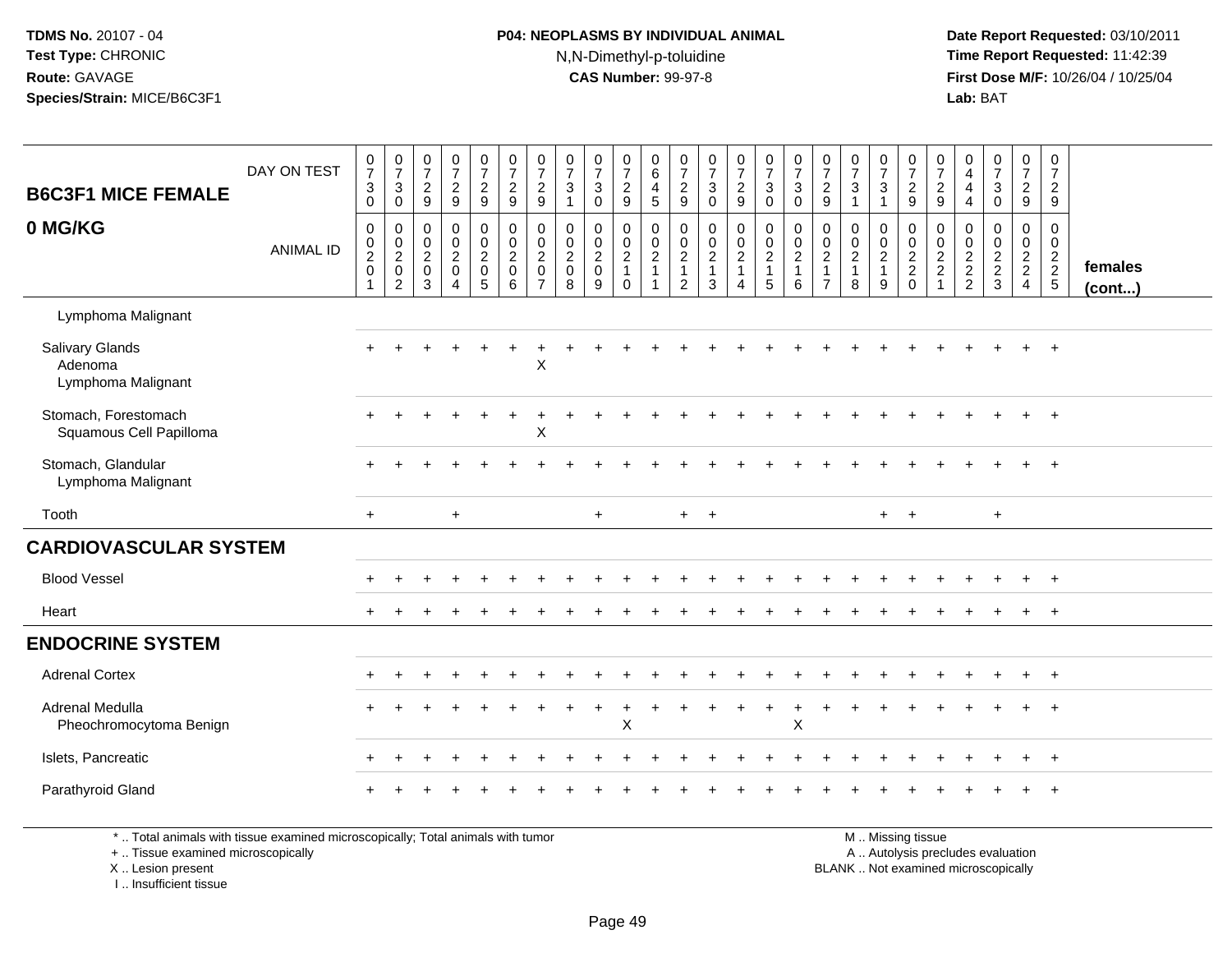# **P04: NEOPLASMS BY INDIVIDUAL ANIMAL**N,N-Dimethyl-p-toluidine

 **Date Report Requested:** 03/10/2011 **Time Report Requested:** 11:42:39 **First Dose M/F:** 10/26/04 / 10/25/04<br>Lab: BAT **Lab:** BAT

| <b>B6C3F1 MICE FEMALE</b>                                                                                             | DAY ON TEST      | $\frac{0}{7}$<br>$\sqrt{3}$<br>$\mathbf 0$                                         | $\frac{0}{7}$<br>$\ensuremath{\mathsf{3}}$<br>$\mathbf 0$ | $\frac{0}{7}$<br>$\sqrt{2}$<br>9             | $\frac{0}{7}$<br>$\overline{c}$<br>$\overline{9}$                       | $\frac{0}{7}$<br>$\sqrt{2}$<br>9                                 | $\frac{0}{7}$<br>$\overline{c}$<br>9                           | $\frac{0}{7}$<br>$\sqrt{2}$<br>9                                              | $\frac{0}{7}$<br>$\ensuremath{\mathsf{3}}$<br>-1                      | $\frac{0}{7}$<br>3<br>$\Omega$                       | $\frac{0}{7}$<br>$\sqrt{2}$<br>9                               | 0<br>$6\phantom{a}$<br>$\overline{4}$<br>5                 | $\frac{0}{7}$<br>$\overline{c}$<br>9                                                | $\frac{0}{7}$<br>$\sqrt{3}$<br>$\Omega$                         | $\frac{0}{7}$<br>$\sqrt{2}$<br>$\overline{9}$                     | $\frac{0}{7}$<br>$\ensuremath{\mathsf{3}}$<br>$\mathbf 0$                                    | $\frac{0}{7}$<br>$\mathbf{3}$<br>$\Omega$               | $\frac{0}{7}$<br>$\sqrt{2}$<br>9                           | $\frac{0}{7}$<br>$\ensuremath{\mathsf{3}}$                                       | $\frac{0}{7}$<br>$\ensuremath{\mathsf{3}}$<br>$\overline{\mathbf{1}}$ | $\frac{0}{7}$<br>$\sqrt{2}$<br>9                                                          | 0<br>$\overline{7}$<br>$\boldsymbol{2}$<br>9                   | $\begin{smallmatrix}0\0\4\end{smallmatrix}$<br>4<br>$\overline{4}$ | $\frac{0}{7}$<br>$\ensuremath{\mathsf{3}}$<br>$\Omega$ | $\frac{0}{7}$<br>$\overline{2}$<br>9                   | 0<br>$\overline{7}$<br>$\sqrt{2}$<br>9                    |                   |
|-----------------------------------------------------------------------------------------------------------------------|------------------|------------------------------------------------------------------------------------|-----------------------------------------------------------|----------------------------------------------|-------------------------------------------------------------------------|------------------------------------------------------------------|----------------------------------------------------------------|-------------------------------------------------------------------------------|-----------------------------------------------------------------------|------------------------------------------------------|----------------------------------------------------------------|------------------------------------------------------------|-------------------------------------------------------------------------------------|-----------------------------------------------------------------|-------------------------------------------------------------------|----------------------------------------------------------------------------------------------|---------------------------------------------------------|------------------------------------------------------------|----------------------------------------------------------------------------------|-----------------------------------------------------------------------|-------------------------------------------------------------------------------------------|----------------------------------------------------------------|--------------------------------------------------------------------|--------------------------------------------------------|--------------------------------------------------------|-----------------------------------------------------------|-------------------|
| 0 MG/KG                                                                                                               | <b>ANIMAL ID</b> | $\boldsymbol{0}$<br>$\begin{smallmatrix} 0\\2 \end{smallmatrix}$<br>$\pmb{0}$<br>1 | 0<br>$\mathbf 0$<br>$\overline{2}$<br>$\pmb{0}$<br>2      | 0<br>0<br>$\overline{c}$<br>$\mathbf 0$<br>3 | 0<br>$\pmb{0}$<br>$\overline{2}$<br>$\pmb{0}$<br>$\boldsymbol{\Lambda}$ | $\mathbf 0$<br>$\mathbf 0$<br>$\overline{2}$<br>$\mathbf 0$<br>5 | $\mathbf 0$<br>$\mathbf 0$<br>$\overline{2}$<br>$\pmb{0}$<br>6 | $\mathbf 0$<br>$\mathbf 0$<br>$\overline{2}$<br>$\mathbf 0$<br>$\overline{7}$ | $\mathbf 0$<br>$\boldsymbol{0}$<br>$\overline{2}$<br>$\mathbf 0$<br>8 | 0<br>$\mathbf 0$<br>$\overline{2}$<br>$\pmb{0}$<br>9 | 0<br>$\mathbf 0$<br>$\overline{2}$<br>$\mathbf{1}$<br>$\Omega$ | $\mathbf 0$<br>$\pmb{0}$<br>$\overline{2}$<br>$\mathbf{1}$ | $\mathbf 0$<br>$\boldsymbol{0}$<br>$\overline{c}$<br>$\mathbf{1}$<br>$\overline{2}$ | $\mathbf 0$<br>$\pmb{0}$<br>$\overline{2}$<br>$\mathbf{1}$<br>3 | $\mathbf 0$<br>$\mathbf 0$<br>$\overline{2}$<br>$\mathbf{1}$<br>4 | $\pmb{0}$<br>$\begin{smallmatrix} 0\\2 \end{smallmatrix}$<br>$\mathbf{1}$<br>$5\overline{)}$ | 0<br>$\mathbf 0$<br>$\overline{2}$<br>$\mathbf{1}$<br>6 | 0<br>0<br>$\overline{2}$<br>$\mathbf{1}$<br>$\overline{7}$ | $\mathbf 0$<br>$\begin{smallmatrix} 0\\2 \end{smallmatrix}$<br>$\mathbf{1}$<br>8 | 0<br>$\mathbf 0$<br>$\overline{2}$<br>$\overline{1}$<br>9             | $\mathbf 0$<br>$\begin{smallmatrix} 0\\2 \end{smallmatrix}$<br>$\overline{c}$<br>$\Omega$ | $\mathbf 0$<br>$\mathbf 0$<br>$\overline{2}$<br>$\overline{c}$ | 0<br>$\pmb{0}$<br>$\frac{2}{2}$                                    | 0<br>$\mathbf 0$<br>$\frac{2}{2}$<br>3                 | 0<br>$\overline{0}$<br>$\frac{2}{2}$<br>$\overline{4}$ | $\mathbf 0$<br>$\mathbf 0$<br>$\frac{2}{2}$<br>$\sqrt{5}$ | females<br>(cont) |
| <b>Pituitary Gland</b>                                                                                                |                  |                                                                                    |                                                           |                                              |                                                                         |                                                                  |                                                                |                                                                               |                                                                       |                                                      |                                                                |                                                            |                                                                                     |                                                                 |                                                                   | м                                                                                            | м                                                       |                                                            |                                                                                  |                                                                       |                                                                                           |                                                                |                                                                    |                                                        |                                                        | $+$                                                       |                   |
| <b>Thyroid Gland</b>                                                                                                  |                  |                                                                                    |                                                           |                                              |                                                                         |                                                                  |                                                                |                                                                               |                                                                       |                                                      |                                                                |                                                            |                                                                                     |                                                                 |                                                                   |                                                                                              |                                                         |                                                            |                                                                                  |                                                                       |                                                                                           |                                                                |                                                                    |                                                        | $\ddot{}$                                              | $+$                                                       |                   |
| <b>GENERAL BODY SYSTEM</b>                                                                                            |                  |                                                                                    |                                                           |                                              |                                                                         |                                                                  |                                                                |                                                                               |                                                                       |                                                      |                                                                |                                                            |                                                                                     |                                                                 |                                                                   |                                                                                              |                                                         |                                                            |                                                                                  |                                                                       |                                                                                           |                                                                |                                                                    |                                                        |                                                        |                                                           |                   |
| <b>NONE</b>                                                                                                           |                  |                                                                                    |                                                           |                                              |                                                                         |                                                                  |                                                                |                                                                               |                                                                       |                                                      |                                                                |                                                            |                                                                                     |                                                                 |                                                                   |                                                                                              |                                                         |                                                            |                                                                                  |                                                                       |                                                                                           |                                                                |                                                                    |                                                        |                                                        |                                                           |                   |
| <b>GENITAL SYSTEM</b>                                                                                                 |                  |                                                                                    |                                                           |                                              |                                                                         |                                                                  |                                                                |                                                                               |                                                                       |                                                      |                                                                |                                                            |                                                                                     |                                                                 |                                                                   |                                                                                              |                                                         |                                                            |                                                                                  |                                                                       |                                                                                           |                                                                |                                                                    |                                                        |                                                        |                                                           |                   |
| <b>Clitoral Gland</b>                                                                                                 |                  |                                                                                    |                                                           |                                              |                                                                         |                                                                  |                                                                |                                                                               |                                                                       |                                                      |                                                                |                                                            |                                                                                     |                                                                 |                                                                   |                                                                                              |                                                         |                                                            |                                                                                  |                                                                       |                                                                                           |                                                                |                                                                    |                                                        |                                                        | $+$                                                       |                   |
| Ovary<br>Cystadenoma<br><b>Tubulostromal Adenoma</b>                                                                  |                  |                                                                                    |                                                           |                                              |                                                                         |                                                                  |                                                                |                                                                               |                                                                       |                                                      |                                                                |                                                            |                                                                                     |                                                                 |                                                                   |                                                                                              |                                                         |                                                            |                                                                                  |                                                                       | $\boldsymbol{\mathsf{X}}$                                                                 |                                                                |                                                                    |                                                        |                                                        | $\ddot{}$                                                 |                   |
| Uterus                                                                                                                |                  |                                                                                    |                                                           |                                              |                                                                         |                                                                  |                                                                |                                                                               |                                                                       |                                                      |                                                                |                                                            |                                                                                     |                                                                 |                                                                   |                                                                                              |                                                         |                                                            |                                                                                  |                                                                       |                                                                                           |                                                                |                                                                    |                                                        | $+$                                                    | $+$                                                       |                   |
| <b>HEMATOPOIETIC SYSTEM</b>                                                                                           |                  |                                                                                    |                                                           |                                              |                                                                         |                                                                  |                                                                |                                                                               |                                                                       |                                                      |                                                                |                                                            |                                                                                     |                                                                 |                                                                   |                                                                                              |                                                         |                                                            |                                                                                  |                                                                       |                                                                                           |                                                                |                                                                    |                                                        |                                                        |                                                           |                   |
| <b>Bone Marrow</b>                                                                                                    |                  |                                                                                    |                                                           |                                              |                                                                         |                                                                  |                                                                |                                                                               |                                                                       |                                                      |                                                                |                                                            |                                                                                     |                                                                 |                                                                   |                                                                                              |                                                         |                                                            |                                                                                  |                                                                       |                                                                                           |                                                                |                                                                    |                                                        | $+$                                                    | $+$                                                       |                   |
| Lymph Node<br>Bronchial, Lymphoma Malignant<br>Lumbar, Lymphoma Malignant                                             |                  |                                                                                    |                                                           | $+$                                          | $+$                                                                     |                                                                  |                                                                |                                                                               |                                                                       |                                                      |                                                                |                                                            |                                                                                     | $\ddot{}$<br>$\mathsf X$                                        |                                                                   |                                                                                              |                                                         |                                                            |                                                                                  |                                                                       |                                                                                           |                                                                |                                                                    | $\ddot{}$                                              |                                                        |                                                           |                   |
| Mediastinal, Lymphoma Malignant<br>Pancreatic, Lymphoma Malignant<br>Renal, Lymphoma Malignant                        |                  |                                                                                    |                                                           | $\boldsymbol{\mathsf{X}}$                    |                                                                         |                                                                  |                                                                |                                                                               |                                                                       |                                                      |                                                                |                                                            |                                                                                     |                                                                 |                                                                   |                                                                                              |                                                         |                                                            |                                                                                  |                                                                       |                                                                                           |                                                                |                                                                    | X                                                      |                                                        |                                                           |                   |
| Lymph Node, Mandibular                                                                                                |                  |                                                                                    |                                                           |                                              |                                                                         |                                                                  |                                                                |                                                                               |                                                                       |                                                      |                                                                |                                                            |                                                                                     |                                                                 |                                                                   |                                                                                              |                                                         |                                                            |                                                                                  |                                                                       |                                                                                           |                                                                |                                                                    |                                                        |                                                        | $\div$                                                    |                   |
| *  Total animals with tissue examined microscopically; Total animals with tumor<br>+  Tissue examined microscopically |                  |                                                                                    |                                                           |                                              |                                                                         |                                                                  |                                                                |                                                                               |                                                                       |                                                      |                                                                |                                                            |                                                                                     |                                                                 |                                                                   |                                                                                              |                                                         |                                                            |                                                                                  |                                                                       | M  Missing tissue                                                                         |                                                                |                                                                    | A  Autolysis precludes evaluation                      |                                                        |                                                           |                   |

X .. Lesion present

I .. Insufficient tissue

Lesion present BLANK .. Not examined microscopically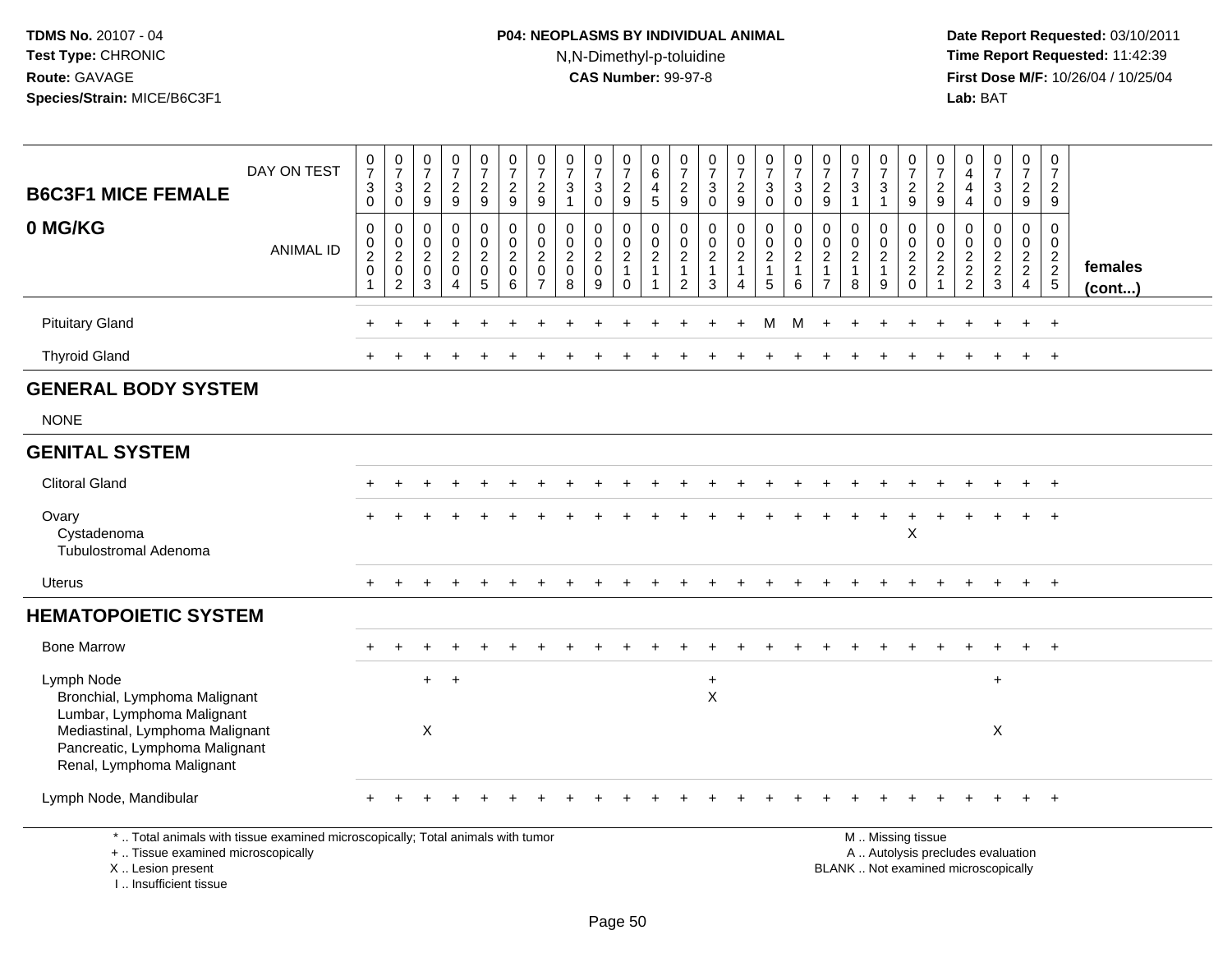# **P04: NEOPLASMS BY INDIVIDUAL ANIMAL**N,N-Dimethyl-p-toluidine

| <b>B6C3F1 MICE FEMALE</b>                                                                                                                                             | DAY ON TEST      | $\frac{0}{7}$<br>$_0^3$    | $\frac{0}{7}$<br>$\frac{3}{0}$               | $\frac{0}{7}$<br>$\frac{2}{9}$  | $\frac{0}{7}$<br>$\frac{2}{9}$                                                | $\frac{0}{7}$<br>$\overline{c}$<br>$\overline{9}$      | $\frac{0}{7}$<br>$\frac{2}{9}$                     | $\begin{array}{c} 0 \\ 7 \end{array}$<br>$\frac{2}{9}$                        | 0<br>$\overline{7}$<br>$\ensuremath{\mathsf{3}}$<br>$\overline{1}$ | $\frac{0}{7}$<br>$_{0}^{3}$                                | $\frac{0}{7}$<br>$\frac{2}{9}$                    | 0<br>$\,6\,$<br>$\overline{4}$<br>$5\phantom{1}$                       | $\frac{0}{7}$<br>$\frac{2}{9}$                                                 | $\frac{0}{7}$<br>3<br>$\mathbf 0$                               | $\frac{0}{7}$<br>$\frac{2}{9}$                                       | $\frac{0}{7}$<br>$\frac{3}{0}$                               | $\frac{0}{7}$<br>$\ensuremath{\mathsf{3}}$<br>$\mathbf 0$       | $\frac{0}{7}$<br>$\frac{2}{9}$                            | $\frac{0}{7}$<br>$\ensuremath{\mathsf{3}}$<br>$\overline{1}$  | $\frac{0}{7}$<br>$\ensuremath{\mathsf{3}}$<br>$\mathbf{1}$ | 0<br>$\overline{7}$<br>$\frac{2}{9}$                                        | 0<br>$\overline{7}$<br>$\overline{c}$<br>9                                     | 0<br>$\overline{4}$<br>4<br>$\overline{4}$          | $\frac{0}{7}$<br>$\mathbf 3$<br>$\mathbf 0$                              | 0<br>$\overline{7}$<br>$\frac{2}{9}$                   | $\boldsymbol{0}$<br>$\overline{7}$<br>$\frac{2}{9}$ |                         |
|-----------------------------------------------------------------------------------------------------------------------------------------------------------------------|------------------|----------------------------|----------------------------------------------|---------------------------------|-------------------------------------------------------------------------------|--------------------------------------------------------|----------------------------------------------------|-------------------------------------------------------------------------------|--------------------------------------------------------------------|------------------------------------------------------------|---------------------------------------------------|------------------------------------------------------------------------|--------------------------------------------------------------------------------|-----------------------------------------------------------------|----------------------------------------------------------------------|--------------------------------------------------------------|-----------------------------------------------------------------|-----------------------------------------------------------|---------------------------------------------------------------|------------------------------------------------------------|-----------------------------------------------------------------------------|--------------------------------------------------------------------------------|-----------------------------------------------------|--------------------------------------------------------------------------|--------------------------------------------------------|-----------------------------------------------------|-------------------------|
| 0 MG/KG                                                                                                                                                               | <b>ANIMAL ID</b> | 0<br>$_2^0$<br>$\mathbf 0$ | $\pmb{0}$<br>$\frac{0}{2}$<br>$\overline{2}$ | 0<br>$\mathbf 0$<br>2<br>0<br>3 | $\mathbf 0$<br>$\mathsf 0$<br>$\overline{c}$<br>$\mathbf 0$<br>$\overline{4}$ | 0<br>$\mathbf 0$<br>$\overline{c}$<br>$\mathbf 0$<br>5 | $\pmb{0}$<br>$\frac{0}{2}$<br>$\pmb{0}$<br>$\,6\,$ | $\mathbf 0$<br>$\mathbf 0$<br>$\overline{c}$<br>$\mathbf 0$<br>$\overline{7}$ | 0<br>$\pmb{0}$<br>$\overline{c}$<br>$\pmb{0}$<br>8                 | $\mathbf 0$<br>$\mathbf 0$<br>$\sqrt{2}$<br>$\pmb{0}$<br>9 | 0<br>$\frac{0}{2}$<br>$\mathbf{1}$<br>$\mathbf 0$ | 0<br>$\mathbf 0$<br>$\overline{2}$<br>$\overline{1}$<br>$\overline{1}$ | $\mathbf 0$<br>$\mathbf 0$<br>$\overline{c}$<br>$\mathbf{1}$<br>$\overline{2}$ | $\pmb{0}$<br>$\mathbf 0$<br>$\overline{c}$<br>$\mathbf{1}$<br>3 | 0<br>$\mathbf 0$<br>$\overline{a}$<br>$\mathbf{1}$<br>$\overline{4}$ | $\pmb{0}$<br>$\frac{0}{2}$<br>$\mathbf{1}$<br>$\overline{5}$ | $\mathbf 0$<br>$\pmb{0}$<br>$\overline{c}$<br>$\mathbf{1}$<br>6 | $\mathbf 0$<br>$\mathbf 0$<br>$\sqrt{2}$<br>$\frac{1}{7}$ | $\mathbf 0$<br>$\mathbf 0$<br>$\sqrt{2}$<br>$\mathbf{1}$<br>8 | 0<br>$\pmb{0}$<br>$\boldsymbol{2}$<br>$\mathbf{1}$<br>9    | $\mathbf 0$<br>$\begin{smallmatrix} 0\\2 \end{smallmatrix}$<br>$^2_{\rm 0}$ | $\mathbf 0$<br>$\mathbf 0$<br>$\overline{c}$<br>$\overline{c}$<br>$\mathbf{1}$ | 0<br>$\mathsf 0$<br>$\overline{2}$<br>$\frac{2}{2}$ | $\pmb{0}$<br>$\pmb{0}$<br>$\frac{2}{3}$                                  | 0<br>$\overline{0}$<br>$\frac{2}{2}$<br>$\overline{4}$ | $\mathbf 0$<br>$\mathbf 0$<br>$\frac{2}{2}$         | females<br>$($ cont $)$ |
| Lymphoma Malignant                                                                                                                                                    |                  |                            |                                              |                                 |                                                                               |                                                        |                                                    | X                                                                             |                                                                    |                                                            |                                                   |                                                                        |                                                                                | X                                                               |                                                                      |                                                              |                                                                 |                                                           |                                                               |                                                            |                                                                             | X                                                                              |                                                     |                                                                          |                                                        |                                                     |                         |
| Lymph Node, Mesenteric<br>Lymphoma Malignant                                                                                                                          |                  |                            |                                              |                                 |                                                                               |                                                        |                                                    | Χ                                                                             |                                                                    |                                                            |                                                   |                                                                        |                                                                                |                                                                 |                                                                      |                                                              |                                                                 |                                                           |                                                               |                                                            |                                                                             | X                                                                              |                                                     | X                                                                        |                                                        |                                                     |                         |
| Spleen<br>Lymphoma Malignant                                                                                                                                          |                  | $+$                        |                                              | X                               |                                                                               |                                                        |                                                    | $\overline{1}$<br>X                                                           |                                                                    |                                                            |                                                   |                                                                        | X                                                                              | X                                                               |                                                                      |                                                              |                                                                 |                                                           |                                                               |                                                            |                                                                             |                                                                                | X                                                   | $\ddot{}$<br>X                                                           | $+$                                                    | $+$                                                 |                         |
| Thymus<br>Lymphoma Malignant                                                                                                                                          |                  |                            |                                              |                                 |                                                                               |                                                        |                                                    | $\mathsf X$                                                                   |                                                                    |                                                            |                                                   |                                                                        |                                                                                | X                                                               |                                                                      |                                                              |                                                                 |                                                           |                                                               |                                                            |                                                                             |                                                                                |                                                     |                                                                          |                                                        |                                                     |                         |
| <b>INTEGUMENTARY SYSTEM</b>                                                                                                                                           |                  |                            |                                              |                                 |                                                                               |                                                        |                                                    |                                                                               |                                                                    |                                                            |                                                   |                                                                        |                                                                                |                                                                 |                                                                      |                                                              |                                                                 |                                                           |                                                               |                                                            |                                                                             |                                                                                |                                                     |                                                                          |                                                        |                                                     |                         |
| <b>Mammary Gland</b><br>Carcinoma                                                                                                                                     |                  |                            |                                              |                                 |                                                                               |                                                        |                                                    |                                                                               | X                                                                  |                                                            |                                                   |                                                                        |                                                                                |                                                                 |                                                                      |                                                              |                                                                 |                                                           |                                                               |                                                            |                                                                             |                                                                                |                                                     |                                                                          |                                                        | $+$                                                 |                         |
| Skin<br>Keratoacanthoma<br>Subcutaneous Tissue, Fibrosarcoma<br>Subcutaneous Tissue, Fibrosarcoma, Multiple                                                           |                  |                            |                                              |                                 |                                                                               |                                                        |                                                    |                                                                               |                                                                    |                                                            |                                                   | $\times$                                                               | X                                                                              |                                                                 |                                                                      |                                                              |                                                                 |                                                           |                                                               |                                                            |                                                                             |                                                                                |                                                     |                                                                          |                                                        |                                                     |                         |
| <b>MUSCULOSKELETAL SYSTEM</b>                                                                                                                                         |                  |                            |                                              |                                 |                                                                               |                                                        |                                                    |                                                                               |                                                                    |                                                            |                                                   |                                                                        |                                                                                |                                                                 |                                                                      |                                                              |                                                                 |                                                           |                                                               |                                                            |                                                                             |                                                                                |                                                     |                                                                          |                                                        |                                                     |                         |
| Bone                                                                                                                                                                  |                  |                            |                                              |                                 |                                                                               |                                                        |                                                    |                                                                               |                                                                    |                                                            |                                                   |                                                                        |                                                                                |                                                                 |                                                                      |                                                              |                                                                 |                                                           |                                                               |                                                            |                                                                             | $\div$                                                                         |                                                     | $\ddot{}$                                                                | $+$                                                    | $+$                                                 |                         |
| <b>NERVOUS SYSTEM</b>                                                                                                                                                 |                  |                            |                                              |                                 |                                                                               |                                                        |                                                    |                                                                               |                                                                    |                                                            |                                                   |                                                                        |                                                                                |                                                                 |                                                                      |                                                              |                                                                 |                                                           |                                                               |                                                            |                                                                             |                                                                                |                                                     |                                                                          |                                                        |                                                     |                         |
| <b>Brain</b>                                                                                                                                                          |                  |                            |                                              |                                 |                                                                               |                                                        |                                                    |                                                                               |                                                                    |                                                            |                                                   |                                                                        |                                                                                |                                                                 |                                                                      |                                                              |                                                                 |                                                           |                                                               |                                                            |                                                                             |                                                                                |                                                     |                                                                          |                                                        | $+$                                                 |                         |
| <b>RESPIRATORY SYSTEM</b>                                                                                                                                             |                  |                            |                                              |                                 |                                                                               |                                                        |                                                    |                                                                               |                                                                    |                                                            |                                                   |                                                                        |                                                                                |                                                                 |                                                                      |                                                              |                                                                 |                                                           |                                                               |                                                            |                                                                             |                                                                                |                                                     |                                                                          |                                                        |                                                     |                         |
| Lung                                                                                                                                                                  |                  |                            | $+$ $+$                                      | $+$                             | $+$                                                                           | $+$                                                    |                                                    | $+$                                                                           | $+$                                                                | $+$ $+$                                                    |                                                   | $+$                                                                    | $\ddot{}$                                                                      | $\ddot{}$                                                       | $\ddot{}$                                                            | $+$                                                          | $+$                                                             | $+$                                                       |                                                               |                                                            |                                                                             |                                                                                |                                                     | + + + + + + +                                                            |                                                        | $+$                                                 |                         |
| *  Total animals with tissue examined microscopically; Total animals with tumor<br>+  Tissue examined microscopically<br>X  Lesion present<br>I., Insufficient tissue |                  |                            |                                              |                                 |                                                                               |                                                        |                                                    |                                                                               |                                                                    |                                                            |                                                   |                                                                        |                                                                                |                                                                 |                                                                      |                                                              |                                                                 |                                                           |                                                               |                                                            | M  Missing tissue                                                           |                                                                                |                                                     | A  Autolysis precludes evaluation<br>BLANK  Not examined microscopically |                                                        |                                                     |                         |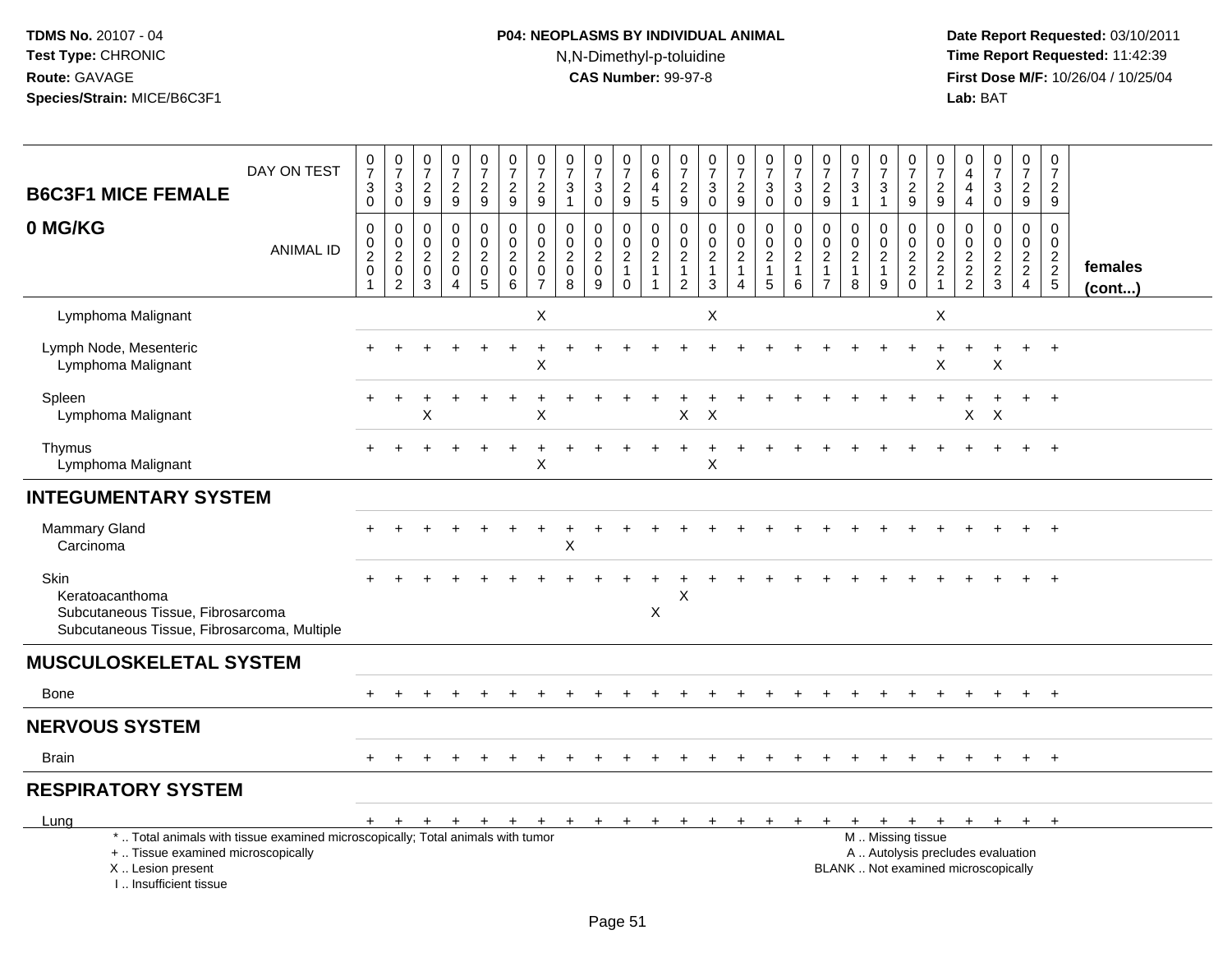## **P04: NEOPLASMS BY INDIVIDUAL ANIMAL**N,N-Dimethyl-p-toluidine

 **Date Report Requested:** 03/10/2011 **Time Report Requested:** 11:42:39 **First Dose M/F:** 10/26/04 / 10/25/04 Lab: BAT **Lab:** BAT

| <b>B6C3F1 MICE FEMALE</b>                                                                                   | DAY ON TEST      | $\frac{0}{7}$<br>$\ensuremath{\mathsf{3}}$<br>0                                                 | $\frac{0}{7}$<br>3<br>$\mathbf 0$                                           | $\begin{array}{c} 0 \\ 7 \end{array}$<br>$\sqrt{2}$<br>9                 | $\begin{array}{c} 0 \\ 7 \end{array}$<br>$\sqrt{2}$<br>$\overline{9}$ | $\frac{0}{7}$<br>$\overline{2}$<br>$\boldsymbol{9}$     | $\frac{0}{7}$<br>$\overline{c}$<br>$\boldsymbol{9}$            | $\frac{0}{7}$<br>$\overline{c}$<br>$\boldsymbol{9}$     | $\frac{0}{7}$<br>$\ensuremath{\mathsf{3}}$<br>$\mathbf{1}$ | $\frac{0}{7}$<br>$\sqrt{3}$<br>$\mathbf 0$       | $\begin{smallmatrix}0\\7\end{smallmatrix}$<br>$\frac{2}{9}$ | $\begin{array}{c} 0 \\ 6 \end{array}$<br>$\overline{4}$<br>$\overline{5}$ | $\frac{0}{7}$<br>$\overline{c}$<br>9                        | $\frac{0}{7}$<br>$\sqrt{3}$<br>$\mathbf 0$                             | $\frac{0}{7}$<br>$\overline{c}$<br>9                 | $\frac{0}{7}$<br>$\ensuremath{\mathsf{3}}$<br>$\mathbf 0$ | $\frac{0}{7}$<br>$\mathbf{3}$<br>$\mathbf 0$        | $\frac{0}{7}$<br>$\boldsymbol{2}$<br>$\boldsymbol{9}$                          | $\frac{0}{7}$<br>$\ensuremath{\mathsf{3}}$<br>$\mathbf{1}$ | $\frac{0}{7}$<br>3                                   | $\frac{0}{7}$<br>$\overline{c}$<br>9 | $\frac{0}{7}$<br>$\boldsymbol{2}$<br>9                     | 0<br>$\overline{4}$<br>4<br>4             | $\frac{0}{7}$<br>$\sqrt{3}$<br>$\mathbf 0$ | $\frac{0}{7}$<br>$\overline{c}$<br>9      | $\begin{array}{c} 0 \\ 7 \end{array}$<br>$\overline{2}$<br>$9\,$ |                   |
|-------------------------------------------------------------------------------------------------------------|------------------|-------------------------------------------------------------------------------------------------|-----------------------------------------------------------------------------|--------------------------------------------------------------------------|-----------------------------------------------------------------------|---------------------------------------------------------|----------------------------------------------------------------|---------------------------------------------------------|------------------------------------------------------------|--------------------------------------------------|-------------------------------------------------------------|---------------------------------------------------------------------------|-------------------------------------------------------------|------------------------------------------------------------------------|------------------------------------------------------|-----------------------------------------------------------|-----------------------------------------------------|--------------------------------------------------------------------------------|------------------------------------------------------------|------------------------------------------------------|--------------------------------------|------------------------------------------------------------|-------------------------------------------|--------------------------------------------|-------------------------------------------|------------------------------------------------------------------|-------------------|
| 0 MG/KG                                                                                                     | <b>ANIMAL ID</b> | $\boldsymbol{0}$<br>$\begin{smallmatrix} 0\\2 \end{smallmatrix}$<br>$\mathbf 0$<br>$\mathbf{1}$ | 0<br>$\mathsf{O}\xspace$<br>$\overline{2}$<br>$\mathsf 0$<br>$\overline{c}$ | $\Omega$<br>$\mathbf 0$<br>$\overline{2}$<br>$\mathbf 0$<br>$\mathbf{3}$ | $\mathbf 0$<br>$\mathbf 0$<br>$\frac{2}{0}$<br>$\overline{4}$         | 0<br>$\overline{0}$<br>$\overline{2}$<br>$\pmb{0}$<br>5 | $\mathbf 0$<br>$\mathbf 0$<br>$\overline{c}$<br>$\pmb{0}$<br>6 | 0<br>0<br>$\overline{c}$<br>$\pmb{0}$<br>$\overline{7}$ | 0<br>$\mathbf 0$<br>$\frac{2}{0}$<br>8                     | $\mathbf 0$<br>$\mathbf 0$<br>$\frac{2}{0}$<br>9 | 0<br>$\frac{0}{2}$<br>1<br>$\mathbf{0}$                     | $\mathbf 0$<br>$\frac{0}{2}$<br>1<br>$\mathbf{1}$                         | $\Omega$<br>$\mathbf 0$<br>$\overline{c}$<br>$\overline{c}$ | 0<br>$\begin{smallmatrix} 0\\2 \end{smallmatrix}$<br>$\mathbf{1}$<br>3 | $\pmb{0}$<br>$^{\rm 0}_{\rm 2}$<br>$\mathbf{1}$<br>4 | 0<br>$\mathbf 0$<br>$\frac{2}{1}$<br>$\overline{5}$       | $\mathbf 0$<br>$\overline{0}$<br>$\frac{2}{1}$<br>6 | $\mathbf 0$<br>$\mathbf 0$<br>$\overline{2}$<br>$\mathbf{1}$<br>$\overline{7}$ | 0<br>$\begin{matrix} 0 \\ 2 \\ 1 \end{matrix}$<br>8        | $\Omega$<br>0<br>$\overline{c}$<br>$\mathbf{1}$<br>9 | 0<br>$\frac{0}{2}$<br>$\mathbf 0$    | $\Omega$<br>$\mathbf 0$<br>$\frac{2}{2}$<br>$\overline{1}$ | 0<br>0<br>$\frac{2}{2}$<br>$\overline{2}$ | $\Omega$<br>0<br>$\frac{2}{2}$<br>3        | 0<br>0<br>$\frac{2}{2}$<br>$\overline{4}$ | $\mathbf 0$<br>$\mathbf 0$<br>$\frac{2}{2}$<br>$\overline{5}$    | females<br>(cont) |
| Alveolar/Bronchiolar Adenoma, Multiple<br>Hepatocellular Carcinoma, Metastatic, Liver<br>Lymphoma Malignant |                  |                                                                                                 | $\mathsf X$                                                                 |                                                                          |                                                                       |                                                         |                                                                |                                                         |                                                            |                                                  |                                                             |                                                                           |                                                             |                                                                        |                                                      |                                                           |                                                     |                                                                                |                                                            |                                                      |                                      |                                                            |                                           |                                            |                                           |                                                                  |                   |
| Nose                                                                                                        |                  |                                                                                                 |                                                                             |                                                                          |                                                                       |                                                         |                                                                |                                                         |                                                            |                                                  |                                                             |                                                                           |                                                             |                                                                        |                                                      |                                                           |                                                     |                                                                                |                                                            |                                                      |                                      |                                                            |                                           |                                            |                                           | $+$                                                              |                   |
| Trachea                                                                                                     |                  |                                                                                                 |                                                                             |                                                                          |                                                                       |                                                         |                                                                |                                                         |                                                            |                                                  |                                                             |                                                                           |                                                             |                                                                        |                                                      |                                                           |                                                     |                                                                                |                                                            |                                                      |                                      |                                                            |                                           |                                            |                                           | $\ddot{}$                                                        |                   |
| <b>SPECIAL SENSES SYSTEM</b>                                                                                |                  |                                                                                                 |                                                                             |                                                                          |                                                                       |                                                         |                                                                |                                                         |                                                            |                                                  |                                                             |                                                                           |                                                             |                                                                        |                                                      |                                                           |                                                     |                                                                                |                                                            |                                                      |                                      |                                                            |                                           |                                            |                                           |                                                                  |                   |
| Eye                                                                                                         |                  |                                                                                                 |                                                                             |                                                                          |                                                                       |                                                         |                                                                |                                                         |                                                            |                                                  |                                                             |                                                                           |                                                             |                                                                        |                                                      |                                                           |                                                     |                                                                                |                                                            |                                                      |                                      |                                                            |                                           |                                            | $\pm$                                     | $+$                                                              |                   |
| <b>Harderian Gland</b><br>Adenoma                                                                           |                  |                                                                                                 |                                                                             |                                                                          |                                                                       |                                                         |                                                                |                                                         |                                                            |                                                  |                                                             |                                                                           |                                                             |                                                                        |                                                      |                                                           |                                                     |                                                                                |                                                            | X                                                    |                                      |                                                            |                                           |                                            | $+$                                       | $+$                                                              |                   |
| <b>URINARY SYSTEM</b>                                                                                       |                  |                                                                                                 |                                                                             |                                                                          |                                                                       |                                                         |                                                                |                                                         |                                                            |                                                  |                                                             |                                                                           |                                                             |                                                                        |                                                      |                                                           |                                                     |                                                                                |                                                            |                                                      |                                      |                                                            |                                           |                                            |                                           |                                                                  |                   |
| Kidney<br>Lymphoma Malignant                                                                                |                  |                                                                                                 |                                                                             |                                                                          |                                                                       |                                                         |                                                                |                                                         |                                                            |                                                  |                                                             |                                                                           |                                                             |                                                                        |                                                      |                                                           |                                                     |                                                                                |                                                            |                                                      |                                      |                                                            |                                           |                                            |                                           | $+$                                                              |                   |
| <b>Urinary Bladder</b><br>Lymphoma Malignant                                                                |                  |                                                                                                 |                                                                             |                                                                          |                                                                       |                                                         |                                                                |                                                         |                                                            |                                                  |                                                             |                                                                           |                                                             |                                                                        |                                                      |                                                           |                                                     |                                                                                |                                                            |                                                      |                                      |                                                            |                                           |                                            |                                           | $+$                                                              |                   |
| <b>SYSTEMIC LESIONS</b>                                                                                     |                  |                                                                                                 |                                                                             |                                                                          |                                                                       |                                                         |                                                                |                                                         |                                                            |                                                  |                                                             |                                                                           |                                                             |                                                                        |                                                      |                                                           |                                                     |                                                                                |                                                            |                                                      |                                      |                                                            |                                           |                                            |                                           |                                                                  |                   |
| Multiple Organ<br>Lymphoma Malignant                                                                        |                  |                                                                                                 |                                                                             | X                                                                        | $\times$                                                              |                                                         |                                                                | $\pmb{\times}$                                          |                                                            |                                                  |                                                             | X                                                                         | $\mathsf{X}$                                                | $\times$                                                               |                                                      |                                                           |                                                     |                                                                                |                                                            |                                                      |                                      | X                                                          | X                                         | $\mathsf{X}$                               |                                           | $\ddot{}$                                                        |                   |

\* .. Total animals with tissue examined microscopically; Total animals with tumor

+ .. Tissue examined microscopically

X .. Lesion present

I .. Insufficient tissue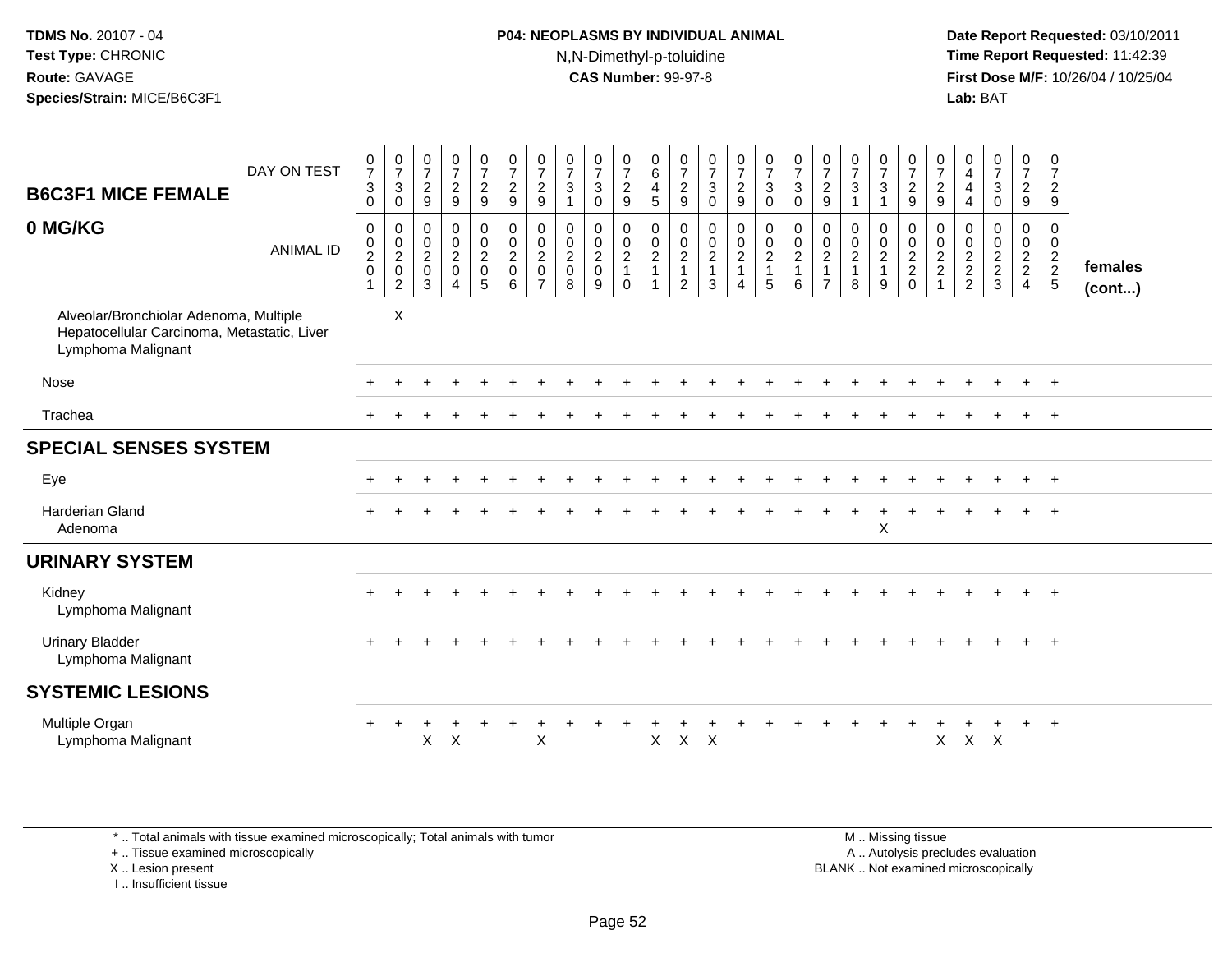# **P04: NEOPLASMS BY INDIVIDUAL ANIMAL**N,N-Dimethyl-p-toluidine

 **Date Report Requested:** 03/10/2011 **Time Report Requested:** 11:42:39 **First Dose M/F:** 10/26/04 / 10/25/04<br>Lab: BAT **Lab:** BAT

| <b>B6C3F1 MICE FEMALE</b>                                                                                                                  | DAY ON TEST      | $\frac{0}{7}$<br>$\mathsf 3$<br>$\mathbf 0$ | $\begin{array}{c} 0 \\ 6 \end{array}$<br>$\boldsymbol{9}$<br>8 | $\mathbf 0$<br>$\overline{7}$<br>$\mathbf{3}$<br>$\mathbf 0$             | 0<br>$\overline{7}$<br>3<br>$\mathbf 0$          | $\frac{0}{7}$<br>3<br>$\mathbf 0$                        | $\frac{0}{7}$<br>$\ensuremath{\mathsf{3}}$<br>$\mathsf 0$ | $\frac{0}{7}$<br>$\ensuremath{\mathsf{3}}$<br>$\mathbf{1}$ | $\frac{0}{7}$<br>$\boldsymbol{3}$<br>$\mathbf 0$              | $\frac{0}{7}$<br>$\sqrt{2}$<br>9                 | $\frac{0}{7}$<br>3<br>$\mathbf 0$                             | 0<br>$6\overline{6}$<br>6<br>6    | $\frac{0}{7}$<br>$\overline{\mathbf{c}}$<br>9       | 0<br>$\overline{7}$<br>$\mathbf{3}$<br>$\mathbf 0$  | $\frac{0}{7}$<br>$\sqrt{3}$<br>$\mathbf 0$                  | $\frac{0}{7}$<br>$\mathbf{3}$<br>$\mathbf{1}$     | $\begin{array}{c} 0 \\ 7 \end{array}$<br>$\ensuremath{\mathsf{3}}$<br>$\mathbf 0$ | 0<br>$\overline{7}$<br>$\overline{\mathbf{c}}$<br>9                              | 0<br>$\overline{7}$<br>$\sqrt{2}$<br>9                                     | $\frac{0}{7}$<br>$\sqrt{3}$                                                         | 0<br>$\overline{7}$<br>$\mathsf 3$<br>$\mathbf 0$                                             | 0<br>$\,6\,$<br>$\,6\,$<br>6                               | 0<br>$\overline{7}$<br>$\overline{c}$<br>9                                    | 0<br>$\,6\,$<br>$\overline{4}$<br>$\overline{2}$              | $\frac{0}{7}$<br>3<br>$\mathbf 0$                                | 0<br>6<br>6<br>$\mathbf{3}$                                   |                                      |
|--------------------------------------------------------------------------------------------------------------------------------------------|------------------|---------------------------------------------|----------------------------------------------------------------|--------------------------------------------------------------------------|--------------------------------------------------|----------------------------------------------------------|-----------------------------------------------------------|------------------------------------------------------------|---------------------------------------------------------------|--------------------------------------------------|---------------------------------------------------------------|-----------------------------------|-----------------------------------------------------|-----------------------------------------------------|-------------------------------------------------------------|---------------------------------------------------|-----------------------------------------------------------------------------------|----------------------------------------------------------------------------------|----------------------------------------------------------------------------|-------------------------------------------------------------------------------------|-----------------------------------------------------------------------------------------------|------------------------------------------------------------|-------------------------------------------------------------------------------|---------------------------------------------------------------|------------------------------------------------------------------|---------------------------------------------------------------|--------------------------------------|
| 0 MG/KG                                                                                                                                    | <b>ANIMAL ID</b> | $\mathbf 0$<br>0<br>$\frac{2}{2}$<br>6      | $\mathbf 0$<br>$\frac{0}{2}$<br>7                              | $\mathbf 0$<br>$\mathbf 0$<br>$\begin{array}{c} 2 \\ 2 \\ 8 \end{array}$ | $\mathbf 0$<br>$\mathbf 0$<br>$\frac{2}{2}$<br>9 | $\mathbf 0$<br>$\mathbf 0$<br>$\frac{2}{3}$<br>$\bar{0}$ | 0<br>$\mathsf 0$<br>$\frac{2}{3}$                         | $\mathbf 0$<br>$\pmb{0}$<br>$\frac{2}{3}$                  | $\mathbf 0$<br>$\mathbf 0$<br>$\frac{2}{3}$<br>$\overline{3}$ | $\mathbf 0$<br>$\mathbf 0$<br>$\frac{2}{3}$<br>4 | $\mathbf 0$<br>$\mathbf 0$<br>$\frac{2}{3}$<br>$\overline{5}$ | 0<br>$\mathsf 0$<br>$\frac{2}{3}$ | 0<br>$\mathbf 0$<br>$\frac{2}{3}$<br>$\overline{7}$ | $\mathbf 0$<br>0<br>$\frac{2}{3}$<br>$\overline{8}$ | $\mathbf 0$<br>$\pmb{0}$<br>$\frac{2}{3}$<br>$\overline{9}$ | 0<br>$\pmb{0}$<br>$\overline{c}$<br>4<br>$\Omega$ | $\mathbf 0$<br>$\mathbf 0$<br>$\overline{\mathbf{c}}$<br>$\overline{4}$           | $\mathbf 0$<br>$\mathbf 0$<br>$\overline{c}$<br>$\overline{4}$<br>$\overline{2}$ | $\Omega$<br>$\Omega$<br>$\overline{c}$<br>$\overline{4}$<br>$\overline{3}$ | $\mathbf 0$<br>$\mathbf 0$<br>$\overline{\mathbf{c}}$<br>$\overline{4}$<br>$\Delta$ | $\mathbf 0$<br>$\mathbf 0$<br>$\frac{2}{4}$<br>5                                              | $\mathbf 0$<br>$\Omega$<br>$\frac{2}{4}$<br>$6\phantom{1}$ | $\mathbf 0$<br>$\Omega$<br>$\overline{c}$<br>$\overline{4}$<br>$\overline{7}$ | $\Omega$<br>$\Omega$<br>$\overline{c}$<br>$\overline{4}$<br>8 | $\mathbf 0$<br>$\Omega$<br>$\overline{a}$<br>$\overline{4}$<br>9 | $\mathbf 0$<br>$\mathbf 0$<br>$\frac{2}{5}$<br>$\overline{0}$ | * TOTALS                             |
| <b>ALIMENTARY SYSTEM</b>                                                                                                                   |                  |                                             |                                                                |                                                                          |                                                  |                                                          |                                                           |                                                            |                                                               |                                                  |                                                               |                                   |                                                     |                                                     |                                                             |                                                   |                                                                                   |                                                                                  |                                                                            |                                                                                     |                                                                                               |                                                            |                                                                               |                                                               |                                                                  |                                                               |                                      |
| Esophagus                                                                                                                                  |                  |                                             |                                                                |                                                                          |                                                  |                                                          |                                                           |                                                            |                                                               |                                                  |                                                               |                                   |                                                     |                                                     |                                                             |                                                   |                                                                                   |                                                                                  |                                                                            |                                                                                     |                                                                                               |                                                            |                                                                               |                                                               |                                                                  |                                                               | 50                                   |
| Gallbladder                                                                                                                                |                  |                                             |                                                                |                                                                          |                                                  |                                                          |                                                           |                                                            |                                                               |                                                  |                                                               |                                   |                                                     |                                                     |                                                             |                                                   |                                                                                   |                                                                                  |                                                                            |                                                                                     |                                                                                               |                                                            |                                                                               |                                                               |                                                                  |                                                               | 50                                   |
| Intestine Large, Cecum                                                                                                                     |                  |                                             |                                                                |                                                                          |                                                  |                                                          |                                                           |                                                            |                                                               |                                                  |                                                               |                                   |                                                     |                                                     |                                                             |                                                   |                                                                                   |                                                                                  |                                                                            |                                                                                     |                                                                                               |                                                            |                                                                               |                                                               |                                                                  | $\ddot{+}$                                                    | 50                                   |
| Intestine Large, Colon                                                                                                                     |                  |                                             |                                                                |                                                                          |                                                  |                                                          |                                                           |                                                            |                                                               |                                                  |                                                               |                                   |                                                     |                                                     |                                                             |                                                   |                                                                                   |                                                                                  |                                                                            |                                                                                     |                                                                                               |                                                            |                                                                               |                                                               |                                                                  |                                                               | 50                                   |
| Intestine Large, Rectum                                                                                                                    |                  |                                             |                                                                |                                                                          |                                                  |                                                          |                                                           |                                                            |                                                               |                                                  |                                                               |                                   |                                                     |                                                     |                                                             |                                                   |                                                                                   |                                                                                  |                                                                            |                                                                                     |                                                                                               |                                                            |                                                                               |                                                               |                                                                  |                                                               | 50                                   |
| Intestine Small, Duodenum<br>Peyer's Patch, Lymphoma Malignant                                                                             |                  |                                             |                                                                |                                                                          |                                                  |                                                          |                                                           |                                                            |                                                               |                                                  |                                                               |                                   |                                                     |                                                     |                                                             |                                                   |                                                                                   |                                                                                  |                                                                            |                                                                                     |                                                                                               |                                                            |                                                                               |                                                               |                                                                  |                                                               | 50<br>$\mathbf{1}$                   |
| Intestine Small, Ileum                                                                                                                     |                  |                                             |                                                                |                                                                          |                                                  |                                                          |                                                           |                                                            |                                                               |                                                  |                                                               |                                   |                                                     |                                                     |                                                             |                                                   |                                                                                   |                                                                                  |                                                                            |                                                                                     |                                                                                               |                                                            |                                                                               |                                                               |                                                                  |                                                               | 50                                   |
| Intestine Small, Jejunum<br>Peyer's Patch, Lymphoma Malignant                                                                              |                  |                                             |                                                                |                                                                          |                                                  |                                                          |                                                           |                                                            |                                                               |                                                  |                                                               |                                   |                                                     |                                                     |                                                             |                                                   |                                                                                   |                                                                                  |                                                                            |                                                                                     | X                                                                                             |                                                            |                                                                               |                                                               |                                                                  |                                                               | 50<br>$\overline{2}$                 |
| Liver<br>Hemangioma<br>Hepatocellular Adenoma                                                                                              |                  |                                             | X<br>X                                                         |                                                                          |                                                  |                                                          |                                                           | X                                                          |                                                               | $\pmb{\times}$                                   |                                                               |                                   |                                                     |                                                     | X                                                           |                                                   |                                                                                   |                                                                                  |                                                                            | $X \times$                                                                          |                                                                                               |                                                            | $\boldsymbol{\mathsf{X}}$                                                     |                                                               |                                                                  |                                                               | 50<br>$\mathbf{1}$<br>15             |
| Hepatocellular Adenoma, Multiple<br>Hepatocellular Carcinoma<br>Hepatocellular Carcinoma, Multiple                                         |                  |                                             | X                                                              |                                                                          |                                                  | $\pmb{\times}$                                           |                                                           |                                                            |                                                               |                                                  |                                                               | X                                 |                                                     |                                                     |                                                             |                                                   |                                                                                   |                                                                                  |                                                                            |                                                                                     |                                                                                               |                                                            | X                                                                             |                                                               | X<br>X                                                           |                                                               | $\boldsymbol{2}$<br>5<br>$\mathbf 1$ |
| Lymphoma Malignant                                                                                                                         |                  |                                             |                                                                |                                                                          |                                                  |                                                          |                                                           |                                                            | X                                                             |                                                  |                                                               |                                   |                                                     | X                                                   |                                                             |                                                   | $\boldsymbol{\mathsf{X}}$                                                         |                                                                                  |                                                                            |                                                                                     | X                                                                                             |                                                            |                                                                               |                                                               |                                                                  |                                                               | 8                                    |
| Mesentery<br>Pancreas                                                                                                                      |                  |                                             |                                                                |                                                                          |                                                  | $\ddot{}$                                                |                                                           |                                                            |                                                               |                                                  |                                                               |                                   |                                                     |                                                     |                                                             |                                                   |                                                                                   |                                                                                  |                                                                            | $\ddot{}$<br>$+$                                                                    |                                                                                               |                                                            |                                                                               |                                                               | $\ddot{}$                                                        | $+$                                                           | 3<br>50                              |
| *  Total animals with tissue examined microscopically; Total animals with tumor<br>+  Tissue examined microscopically<br>X  Lesion present |                  |                                             |                                                                |                                                                          |                                                  |                                                          |                                                           |                                                            |                                                               |                                                  |                                                               |                                   |                                                     |                                                     |                                                             |                                                   |                                                                                   |                                                                                  |                                                                            |                                                                                     | M  Missing tissue<br>A  Autolysis precludes evaluation<br>BLANK  Not examined microscopically |                                                            |                                                                               |                                                               |                                                                  |                                                               |                                      |

I .. Insufficient tissue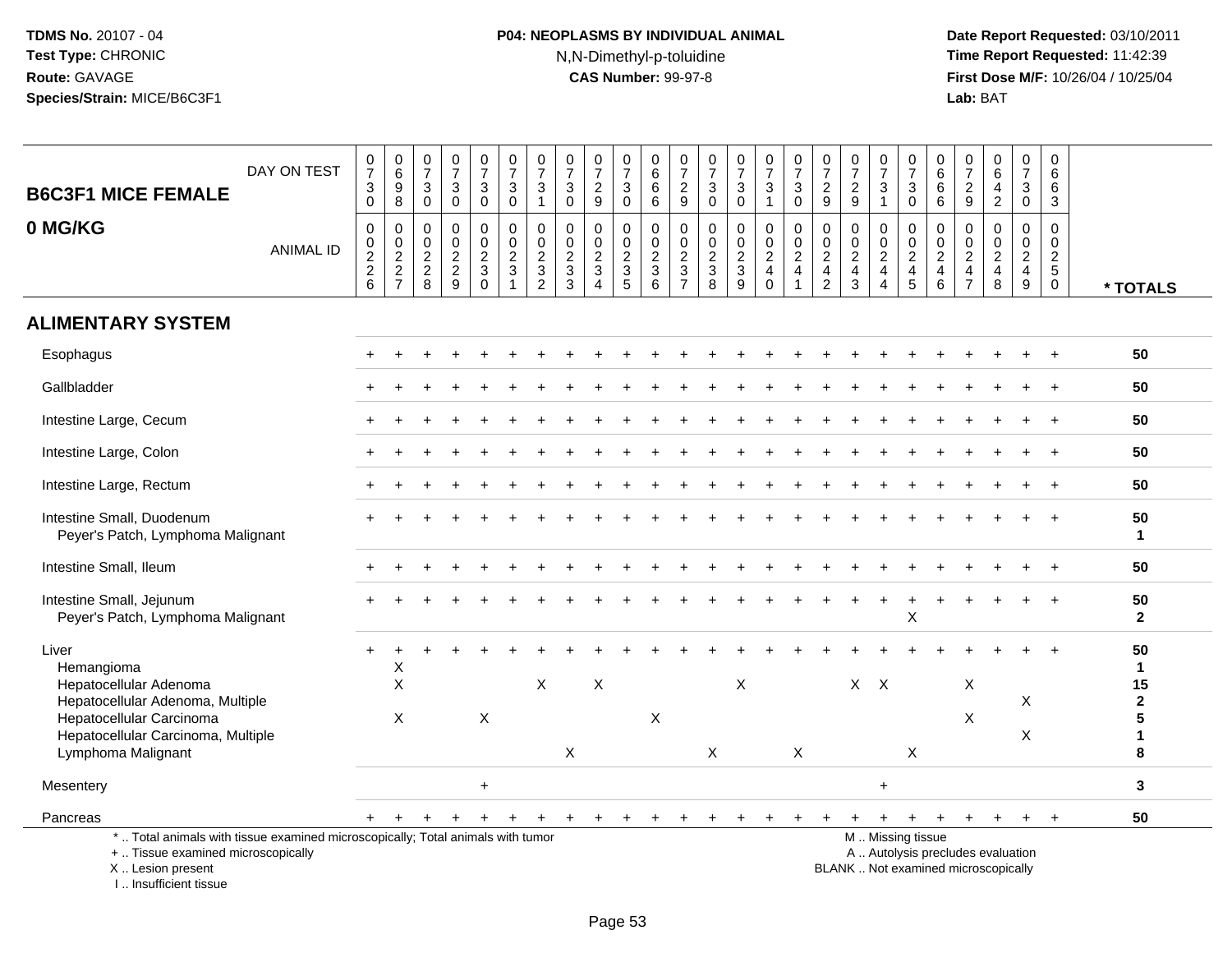## **P04: NEOPLASMS BY INDIVIDUAL ANIMAL**N,N-Dimethyl-p-toluidine

 **Date Report Requested:** 03/10/2011 **Time Report Requested:** 11:42:39 **First Dose M/F:** 10/26/04 / 10/25/04 Lab: BAT **Lab:** BAT

| <b>B6C3F1 MICE FEMALE</b>                               | DAY ON TEST      | $\frac{0}{7}$<br>3<br>0                                                | 0<br>0<br>0<br>0<br>0                       | $\begin{smallmatrix}0\\7\end{smallmatrix}$<br>$\sqrt{3}$<br>$\mathbf 0$ | $\frac{0}{7}$<br>$\mathsf 3$<br>$\mathbf 0$  | $\begin{array}{c} 0 \\ 7 \end{array}$<br>$\ensuremath{\mathsf{3}}$<br>$\overline{0}$ | $\begin{array}{c} 0 \\ 7 \end{array}$<br>$\mathbf 3$<br>$\overline{0}$ | $\frac{0}{7}$<br>3<br>1                                            | $\frac{0}{7}$<br>$\sqrt{3}$<br>$\mathbf 0$ | $\frac{0}{7}$<br>$\overline{c}$<br>$\mathsf g$                                        | $\frac{0}{7}$<br>$\mathbf{3}$<br>$\mathbf 0$       | $\begin{array}{c} 0 \\ 6 \end{array}$<br>$6\phantom{1}6$<br>$6\phantom{1}6$ | $\frac{0}{7}$<br>$\overline{c}$<br>$\mathsf g$      | $\frac{0}{7}$<br>$\sqrt{3}$<br>$\mathbf 0$     | $\frac{0}{7}$<br>$\mathbf{3}$<br>0                       | $\frac{0}{7}$<br>$\mathsf 3$<br>$\overline{1}$                                       | $\frac{0}{7}$<br>$\mathsf 3$<br>$\mathbf 0$                     | $\frac{0}{7}$<br>$\sqrt{2}$<br>9                                             | $\frac{0}{7}$<br>$\frac{2}{9}$                                              | $\begin{array}{c} 0 \\ 7 \end{array}$<br>$\sqrt{3}$<br>$\mathbf{1}$          | $\frac{0}{7}$<br>$\mathbf{3}$<br>$\mathbf 0$   | 0<br>$6\overline{6}$<br>$\overline{6}$<br>6          | $\frac{0}{7}$<br>$\boldsymbol{2}$<br>$\boldsymbol{9}$ | $\begin{array}{c} 0 \\ 6 \end{array}$<br>$\overline{4}$<br>$\overline{c}$          | $\begin{array}{c} 0 \\ 7 \end{array}$<br>$\mathbf{3}$<br>$\ddot{\mathbf{0}}$ | 0<br>$6\phantom{1}6$<br>$\,6\,$<br>3             |                           |
|---------------------------------------------------------|------------------|------------------------------------------------------------------------|---------------------------------------------|-------------------------------------------------------------------------|----------------------------------------------|--------------------------------------------------------------------------------------|------------------------------------------------------------------------|--------------------------------------------------------------------|--------------------------------------------|---------------------------------------------------------------------------------------|----------------------------------------------------|-----------------------------------------------------------------------------|-----------------------------------------------------|------------------------------------------------|----------------------------------------------------------|--------------------------------------------------------------------------------------|-----------------------------------------------------------------|------------------------------------------------------------------------------|-----------------------------------------------------------------------------|------------------------------------------------------------------------------|------------------------------------------------|------------------------------------------------------|-------------------------------------------------------|------------------------------------------------------------------------------------|------------------------------------------------------------------------------|--------------------------------------------------|---------------------------|
| 0 MG/KG                                                 | <b>ANIMAL ID</b> | $\pmb{0}$<br>$\mathbf 0$<br>$\begin{array}{c} 2 \\ 2 \\ 6 \end{array}$ | $\mathbf 0$<br>$\mathbf 0$<br>$\frac{2}{7}$ | $\pmb{0}$<br>$\mathbf 0$<br>$\frac{2}{8}$                               | $\pmb{0}$<br>$\frac{0}{2}$<br>$\overline{9}$ | $_{\rm 0}^{\rm 0}$<br>$\frac{2}{3}$<br>$\mathbf 0$                                   | $\pmb{0}$<br>$\ddot{\mathbf{0}}$<br>$\frac{2}{3}$<br>$\mathbf{1}$      | 0<br>$\mathbf 0$<br>$\overline{\mathbf{c}}$<br>3<br>$\overline{c}$ | $\pmb{0}$<br>$\frac{0}{2}$<br>3            | $\mathsf{O}\xspace$<br>$\mathsf{O}\xspace$<br>$\frac{2}{3}$<br>$\boldsymbol{\Lambda}$ | 0<br>$\pmb{0}$<br>$\frac{2}{3}$<br>$5\phantom{.0}$ | $\pmb{0}$<br>$\mathsf{O}\xspace$<br>$\frac{2}{3}$<br>$\,6\,$                | 0<br>$\mathbf 0$<br>$\frac{2}{3}$<br>$\overline{7}$ | $\pmb{0}$<br>$\mathbf 0$<br>$\frac{2}{3}$<br>8 | $\mathbf 0$<br>$\mathsf{O}\xspace$<br>$\frac{2}{3}$<br>9 | $\begin{smallmatrix}0\0\0\end{smallmatrix}$<br>$\overline{2}$<br>$\overline{4}$<br>0 | $\pmb{0}$<br>$\pmb{0}$<br>$\overline{2}$<br>$\overline{4}$<br>1 | $\mathbf 0$<br>$\mathbf 0$<br>$\sqrt{2}$<br>$\overline{4}$<br>$\overline{2}$ | $\mathbf 0$<br>$\mathsf{O}\xspace$<br>$\overline{2}$<br>$\overline{4}$<br>3 | $\pmb{0}$<br>$\pmb{0}$<br>$\overline{2}$<br>$\overline{4}$<br>$\overline{4}$ | $\pmb{0}$<br>$\mathbf 0$<br>$\frac{2}{4}$<br>5 | 0<br>$\mathsf{O}\xspace$<br>$\overline{c}$<br>4<br>6 | 0<br>$\mathbf 0$<br>$\frac{2}{4}$<br>$\overline{7}$   | $\pmb{0}$<br>$\mathsf{O}\xspace$<br>$\overline{2}$<br>$\overline{\mathbf{4}}$<br>8 | $\mathbf 0$<br>$\mathbf 0$<br>$\frac{2}{4}$<br>9                             | 0<br>$\mathbf 0$<br>$\frac{2}{5}$<br>$\mathbf 0$ | * TOTALS                  |
| Lymphoma Malignant                                      |                  |                                                                        |                                             |                                                                         |                                              |                                                                                      |                                                                        |                                                                    |                                            |                                                                                       |                                                    |                                                                             |                                                     |                                                |                                                          |                                                                                      | X                                                               |                                                                              |                                                                             |                                                                              |                                                |                                                      |                                                       |                                                                                    |                                                                              |                                                  | 1                         |
| <b>Salivary Glands</b><br>Adenoma<br>Lymphoma Malignant |                  |                                                                        |                                             |                                                                         |                                              |                                                                                      |                                                                        |                                                                    |                                            |                                                                                       |                                                    |                                                                             |                                                     | X                                              |                                                          |                                                                                      |                                                                 |                                                                              |                                                                             |                                                                              | X                                              |                                                      |                                                       |                                                                                    |                                                                              | $\overline{+}$                                   | 50<br>1<br>$\overline{2}$ |
| Stomach, Forestomach<br>Squamous Cell Papilloma         |                  |                                                                        |                                             |                                                                         |                                              |                                                                                      |                                                                        |                                                                    |                                            |                                                                                       |                                                    |                                                                             |                                                     |                                                |                                                          |                                                                                      |                                                                 |                                                                              |                                                                             |                                                                              |                                                |                                                      |                                                       |                                                                                    |                                                                              | $\ddot{}$                                        | 50<br>$\mathbf 1$         |
| Stomach, Glandular<br>Lymphoma Malignant                |                  |                                                                        |                                             |                                                                         |                                              |                                                                                      |                                                                        |                                                                    |                                            |                                                                                       |                                                    |                                                                             |                                                     |                                                |                                                          | $\ddot{}$                                                                            | $\ddot{}$<br>$\sf X$                                            |                                                                              |                                                                             |                                                                              |                                                |                                                      |                                                       |                                                                                    |                                                                              | $^{+}$                                           | 50<br>$\mathbf 1$         |
| Tooth                                                   |                  | $+$                                                                    |                                             |                                                                         |                                              |                                                                                      |                                                                        |                                                                    |                                            |                                                                                       | $+$                                                |                                                                             |                                                     |                                                |                                                          |                                                                                      |                                                                 |                                                                              |                                                                             | $\ddot{}$                                                                    |                                                |                                                      |                                                       | $+$                                                                                | $+$                                                                          |                                                  | 13                        |
| <b>CARDIOVASCULAR SYSTEM</b>                            |                  |                                                                        |                                             |                                                                         |                                              |                                                                                      |                                                                        |                                                                    |                                            |                                                                                       |                                                    |                                                                             |                                                     |                                                |                                                          |                                                                                      |                                                                 |                                                                              |                                                                             |                                                                              |                                                |                                                      |                                                       |                                                                                    |                                                                              |                                                  |                           |
| <b>Blood Vessel</b>                                     |                  |                                                                        |                                             |                                                                         |                                              |                                                                                      |                                                                        |                                                                    |                                            |                                                                                       |                                                    |                                                                             |                                                     |                                                |                                                          |                                                                                      |                                                                 |                                                                              |                                                                             |                                                                              |                                                |                                                      |                                                       |                                                                                    | $\ddot{}$                                                                    | $^{+}$                                           | 50                        |
| Heart                                                   |                  |                                                                        |                                             |                                                                         |                                              |                                                                                      |                                                                        |                                                                    |                                            |                                                                                       |                                                    |                                                                             |                                                     |                                                |                                                          |                                                                                      |                                                                 |                                                                              |                                                                             |                                                                              |                                                |                                                      |                                                       |                                                                                    |                                                                              | $+$                                              | 50                        |
| <b>ENDOCRINE SYSTEM</b>                                 |                  |                                                                        |                                             |                                                                         |                                              |                                                                                      |                                                                        |                                                                    |                                            |                                                                                       |                                                    |                                                                             |                                                     |                                                |                                                          |                                                                                      |                                                                 |                                                                              |                                                                             |                                                                              |                                                |                                                      |                                                       |                                                                                    |                                                                              |                                                  |                           |
| <b>Adrenal Cortex</b>                                   |                  |                                                                        |                                             |                                                                         |                                              |                                                                                      |                                                                        |                                                                    |                                            |                                                                                       |                                                    |                                                                             |                                                     |                                                |                                                          |                                                                                      |                                                                 |                                                                              |                                                                             |                                                                              |                                                |                                                      |                                                       |                                                                                    |                                                                              | $\ddot{}$                                        | 50                        |
| Adrenal Medulla<br>Pheochromocytoma Benign              |                  |                                                                        |                                             |                                                                         |                                              |                                                                                      |                                                                        |                                                                    |                                            |                                                                                       |                                                    |                                                                             |                                                     |                                                |                                                          |                                                                                      |                                                                 |                                                                              |                                                                             |                                                                              |                                                |                                                      |                                                       |                                                                                    |                                                                              | $\ddot{}$                                        | 50<br>$\mathbf{2}$        |
| Islets, Pancreatic                                      |                  |                                                                        |                                             |                                                                         |                                              |                                                                                      |                                                                        |                                                                    |                                            |                                                                                       |                                                    |                                                                             |                                                     |                                                |                                                          |                                                                                      |                                                                 |                                                                              |                                                                             |                                                                              |                                                |                                                      |                                                       |                                                                                    |                                                                              | $^{+}$                                           | 50                        |
| Parathyroid Gland                                       |                  |                                                                        |                                             |                                                                         |                                              |                                                                                      |                                                                        |                                                                    |                                            |                                                                                       |                                                    |                                                                             |                                                     |                                                |                                                          |                                                                                      |                                                                 |                                                                              |                                                                             |                                                                              |                                                |                                                      |                                                       |                                                                                    |                                                                              |                                                  | 48                        |

\* .. Total animals with tissue examined microscopically; Total animals with tumor

+ .. Tissue examined microscopically

X .. Lesion present

I .. Insufficient tissue

M .. Missing tissue

y the contract of the contract of the contract of the contract of the contract of the contract of the contract of  $A$ . Autolysis precludes evaluation

Lesion present BLANK .. Not examined microscopically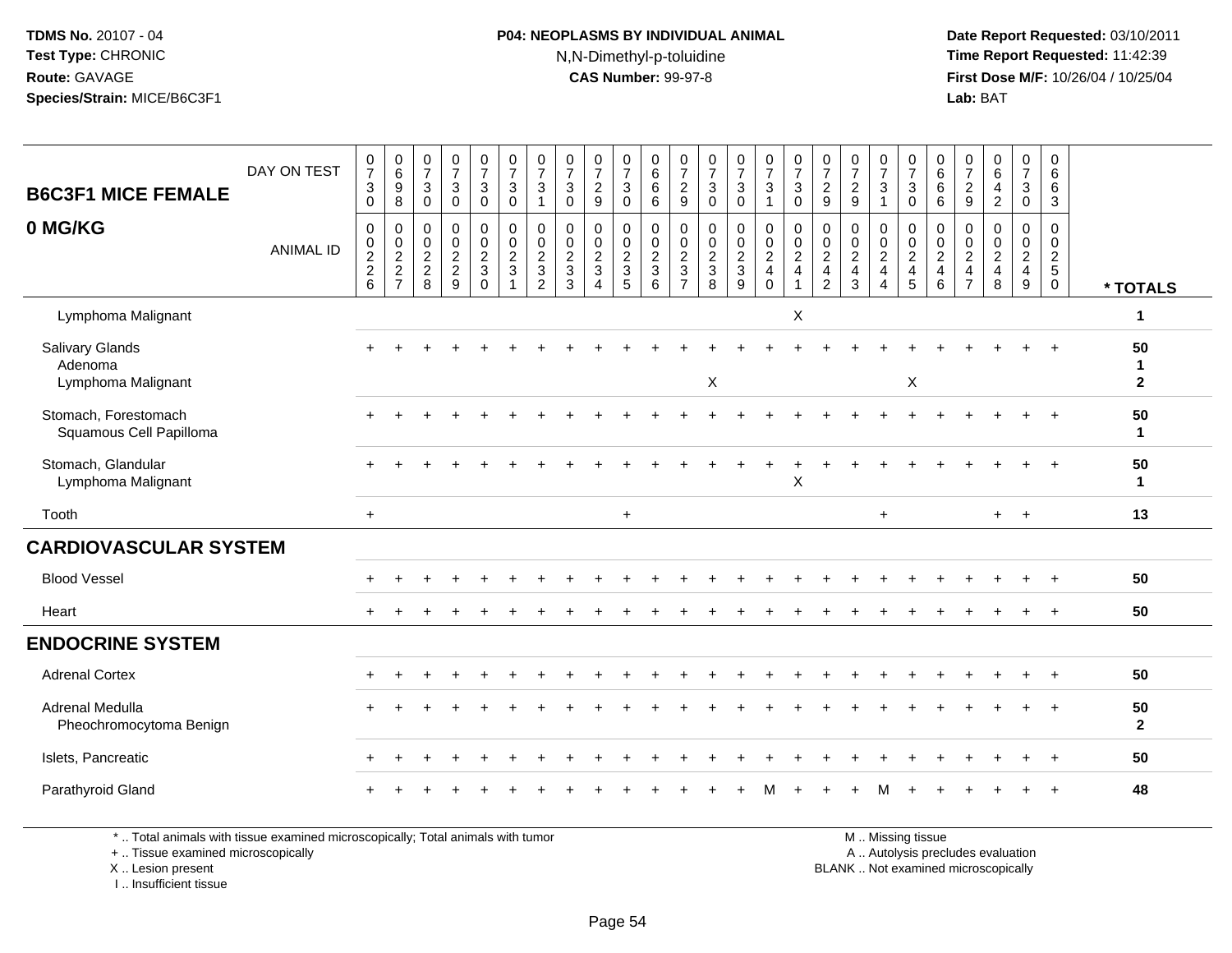# **P04: NEOPLASMS BY INDIVIDUAL ANIMAL**N,N-Dimethyl-p-toluidine

 **Date Report Requested:** 03/10/2011 **Time Report Requested:** 11:42:39 **First Dose M/F:** 10/26/04 / 10/25/04<br>Lab: BAT **Lab:** BAT

| <b>B6C3F1 MICE FEMALE</b>                                                                                                                  | DAY ON TEST      | $\frac{0}{7}$<br>$\mathbf{3}$<br>$\mathbf 0$                      | $\begin{array}{c} 0 \\ 6 \end{array}$<br>9<br>8     | 0<br>$\overline{7}$<br>3<br>$\mathbf{0}$                        | $\frac{0}{7}$<br>$\mathbf{3}$<br>$\mathbf 0$                    | $\frac{0}{7}$<br>$\mathbf{3}$<br>$\Omega$              | $\frac{0}{7}$<br>$\mathbf{3}$<br>$\Omega$                                      | 0<br>$\overline{7}$<br>3<br>$\mathbf{1}$                             | $\frac{0}{7}$<br>3<br>$\Omega$                                   | $\frac{0}{7}$<br>$\overline{c}$<br>9                                           | 0<br>$\overline{7}$<br>$\mathsf 3$<br>$\Omega$     | 0<br>$\,6\,$<br>6<br>6                                            | 0<br>$\overline{7}$<br>$\overline{c}$<br>9             | $\frac{0}{7}$<br>$\mathbf{3}$<br>$\Omega$                        | $\frac{0}{7}$<br>3<br>$\Omega$     | $\frac{0}{7}$<br>$\mathbf{3}$<br>$\overline{1}$                     | $\frac{0}{7}$<br>$\mathbf{3}$<br>$\mathbf 0$          | 0<br>$\overline{7}$<br>$\overline{2}$<br>9                             | 0<br>$\overline{7}$<br>$\frac{2}{9}$                                | 0<br>$\overline{7}$<br>3                                  | 0<br>$\overline{7}$<br>$\mathbf{3}$<br>$\mathbf{0}$       | 0<br>$\,6$<br>6<br>6                                         | 0<br>$\overline{7}$<br>$\overline{c}$<br>9                              | $\mathbf 0$<br>$6\overline{6}$<br>$\overline{4}$<br>$\overline{2}$       | 0<br>$\overline{7}$<br>$\mathbf{3}$<br>$\Omega$                     | 0<br>6<br>6<br>3                                  |                                                |
|--------------------------------------------------------------------------------------------------------------------------------------------|------------------|-------------------------------------------------------------------|-----------------------------------------------------|-----------------------------------------------------------------|-----------------------------------------------------------------|--------------------------------------------------------|--------------------------------------------------------------------------------|----------------------------------------------------------------------|------------------------------------------------------------------|--------------------------------------------------------------------------------|----------------------------------------------------|-------------------------------------------------------------------|--------------------------------------------------------|------------------------------------------------------------------|------------------------------------|---------------------------------------------------------------------|-------------------------------------------------------|------------------------------------------------------------------------|---------------------------------------------------------------------|-----------------------------------------------------------|-----------------------------------------------------------|--------------------------------------------------------------|-------------------------------------------------------------------------|--------------------------------------------------------------------------|---------------------------------------------------------------------|---------------------------------------------------|------------------------------------------------|
| 0 MG/KG                                                                                                                                    | <b>ANIMAL ID</b> | 0<br>$\begin{array}{c} 0 \\ 2 \\ 2 \end{array}$<br>$6\phantom{a}$ | 0<br>$\mathbf 0$<br>$\frac{2}{2}$<br>$\overline{7}$ | $\mathbf 0$<br>$\mathbf 0$<br>$\overline{2}$<br>$\sqrt{2}$<br>8 | $\mathbf 0$<br>$\mathbf 0$<br>$\overline{2}$<br>$\sqrt{2}$<br>9 | 0<br>0<br>$\overline{2}$<br>$\mathfrak{S}$<br>$\Omega$ | $\mathbf 0$<br>$\mathbf 0$<br>$\overline{2}$<br>$\mathbf{3}$<br>$\overline{ }$ | 0<br>$\mathbf 0$<br>$\overline{2}$<br>$\mathbf{3}$<br>$\overline{2}$ | $\Omega$<br>$\mathbf 0$<br>$\overline{c}$<br>$\mathfrak{Z}$<br>3 | $\mathbf 0$<br>0<br>$\boldsymbol{2}$<br>$\mathbf{3}$<br>$\boldsymbol{\Lambda}$ | 0<br>$\mathbf 0$<br>$\sqrt{2}$<br>$\mathsf 3$<br>5 | $\mathbf 0$<br>$\mathbf 0$<br>$\overline{2}$<br>$\mathbf{3}$<br>6 | $\mathbf 0$<br>$\mathbf 0$<br>2<br>3<br>$\overline{7}$ | $\mathbf 0$<br>$\mathbf 0$<br>$\overline{2}$<br>$\mathbf 3$<br>8 | 0<br>0<br>$\overline{c}$<br>3<br>9 | 0<br>$\mathbf 0$<br>$\overline{2}$<br>$\overline{4}$<br>$\mathbf 0$ | 0<br>$\mathbf 0$<br>$\sqrt{2}$<br>$\overline{4}$<br>1 | 0<br>$\mathbf 0$<br>$\overline{2}$<br>$\overline{4}$<br>$\overline{2}$ | $\mathbf 0$<br>$\mathbf 0$<br>$\overline{2}$<br>$\overline{4}$<br>3 | 0<br>$\mathbf 0$<br>$\overline{c}$<br>$\overline{4}$<br>4 | 0<br>$\mathsf 0$<br>$\overline{2}$<br>$\overline{4}$<br>5 | 0<br>0<br>$\overline{c}$<br>$\overline{\mathbf{4}}$<br>$\,6$ | 0<br>$\mathbf{0}$<br>$\overline{2}$<br>$\overline{4}$<br>$\overline{7}$ | $\mathbf 0$<br>$\mathbf 0$<br>$\overline{2}$<br>$\overline{4}$<br>8      | 0<br>$\mathbf 0$<br>$\overline{2}$<br>$\overline{4}$<br>$\mathsf g$ | 0<br>$\mathbf 0$<br>$rac{2}{5}$<br>$\overline{0}$ | * TOTALS                                       |
| <b>Pituitary Gland</b>                                                                                                                     |                  |                                                                   |                                                     |                                                                 |                                                                 | $\div$                                                 |                                                                                |                                                                      |                                                                  |                                                                                |                                                    |                                                                   |                                                        |                                                                  |                                    |                                                                     |                                                       |                                                                        |                                                                     |                                                           |                                                           |                                                              |                                                                         |                                                                          | $+$                                                                 | $\overline{+}$                                    | 48                                             |
| <b>Thyroid Gland</b>                                                                                                                       |                  |                                                                   |                                                     |                                                                 |                                                                 |                                                        |                                                                                |                                                                      |                                                                  |                                                                                |                                                    |                                                                   |                                                        |                                                                  |                                    |                                                                     |                                                       |                                                                        |                                                                     |                                                           |                                                           |                                                              |                                                                         |                                                                          |                                                                     |                                                   | 50                                             |
| <b>GENERAL BODY SYSTEM</b>                                                                                                                 |                  |                                                                   |                                                     |                                                                 |                                                                 |                                                        |                                                                                |                                                                      |                                                                  |                                                                                |                                                    |                                                                   |                                                        |                                                                  |                                    |                                                                     |                                                       |                                                                        |                                                                     |                                                           |                                                           |                                                              |                                                                         |                                                                          |                                                                     |                                                   |                                                |
| <b>NONE</b>                                                                                                                                |                  |                                                                   |                                                     |                                                                 |                                                                 |                                                        |                                                                                |                                                                      |                                                                  |                                                                                |                                                    |                                                                   |                                                        |                                                                  |                                    |                                                                     |                                                       |                                                                        |                                                                     |                                                           |                                                           |                                                              |                                                                         |                                                                          |                                                                     |                                                   |                                                |
| <b>GENITAL SYSTEM</b>                                                                                                                      |                  |                                                                   |                                                     |                                                                 |                                                                 |                                                        |                                                                                |                                                                      |                                                                  |                                                                                |                                                    |                                                                   |                                                        |                                                                  |                                    |                                                                     |                                                       |                                                                        |                                                                     |                                                           |                                                           |                                                              |                                                                         |                                                                          |                                                                     |                                                   |                                                |
| <b>Clitoral Gland</b>                                                                                                                      |                  |                                                                   |                                                     |                                                                 |                                                                 |                                                        |                                                                                |                                                                      |                                                                  |                                                                                |                                                    |                                                                   |                                                        |                                                                  |                                    |                                                                     |                                                       |                                                                        |                                                                     |                                                           |                                                           |                                                              |                                                                         |                                                                          |                                                                     |                                                   | 50                                             |
| Ovary<br>Cystadenoma<br><b>Tubulostromal Adenoma</b>                                                                                       |                  |                                                                   |                                                     |                                                                 |                                                                 |                                                        |                                                                                |                                                                      |                                                                  |                                                                                |                                                    |                                                                   |                                                        |                                                                  |                                    |                                                                     |                                                       |                                                                        |                                                                     |                                                           | X                                                         |                                                              |                                                                         |                                                                          |                                                                     |                                                   | 50<br>$\mathbf{1}$<br>$\mathbf{1}$             |
| Uterus                                                                                                                                     |                  |                                                                   |                                                     |                                                                 |                                                                 |                                                        |                                                                                |                                                                      |                                                                  |                                                                                |                                                    |                                                                   |                                                        |                                                                  |                                    |                                                                     |                                                       |                                                                        |                                                                     |                                                           |                                                           |                                                              |                                                                         |                                                                          |                                                                     |                                                   | 50                                             |
| <b>HEMATOPOIETIC SYSTEM</b>                                                                                                                |                  |                                                                   |                                                     |                                                                 |                                                                 |                                                        |                                                                                |                                                                      |                                                                  |                                                                                |                                                    |                                                                   |                                                        |                                                                  |                                    |                                                                     |                                                       |                                                                        |                                                                     |                                                           |                                                           |                                                              |                                                                         |                                                                          |                                                                     |                                                   |                                                |
| <b>Bone Marrow</b>                                                                                                                         |                  |                                                                   |                                                     |                                                                 |                                                                 |                                                        |                                                                                |                                                                      |                                                                  |                                                                                |                                                    |                                                                   |                                                        |                                                                  |                                    |                                                                     |                                                       |                                                                        |                                                                     |                                                           |                                                           |                                                              |                                                                         |                                                                          |                                                                     |                                                   | 50                                             |
| Lymph Node<br>Bronchial, Lymphoma Malignant<br>Lumbar, Lymphoma Malignant<br>Mediastinal, Lymphoma Malignant                               |                  |                                                                   |                                                     |                                                                 |                                                                 |                                                        |                                                                                |                                                                      | $\ddot{}$<br>$\mathsf X$                                         |                                                                                |                                                    |                                                                   |                                                        | $+$<br>X                                                         |                                    | $+$                                                                 |                                                       |                                                                        |                                                                     |                                                           |                                                           |                                                              |                                                                         |                                                                          |                                                                     |                                                   | $\overline{7}$<br>$\mathbf{2}$<br>$\mathbf{2}$ |
| Pancreatic, Lymphoma Malignant<br>Renal, Lymphoma Malignant                                                                                |                  |                                                                   |                                                     |                                                                 |                                                                 |                                                        |                                                                                |                                                                      |                                                                  |                                                                                |                                                    |                                                                   |                                                        | X<br>$\pmb{\times}$                                              |                                    |                                                                     |                                                       |                                                                        |                                                                     |                                                           |                                                           |                                                              |                                                                         |                                                                          |                                                                     |                                                   |                                                |
| Lymph Node, Mandibular                                                                                                                     |                  |                                                                   |                                                     |                                                                 |                                                                 |                                                        |                                                                                |                                                                      |                                                                  |                                                                                |                                                    |                                                                   |                                                        |                                                                  |                                    |                                                                     |                                                       |                                                                        |                                                                     |                                                           |                                                           |                                                              |                                                                         |                                                                          |                                                                     |                                                   | 50                                             |
| *  Total animals with tissue examined microscopically; Total animals with tumor<br>+  Tissue examined microscopically<br>X  Lesion present |                  |                                                                   |                                                     |                                                                 |                                                                 |                                                        |                                                                                |                                                                      |                                                                  |                                                                                |                                                    |                                                                   |                                                        |                                                                  |                                    |                                                                     |                                                       |                                                                        |                                                                     |                                                           | M  Missing tissue                                         |                                                              |                                                                         | A  Autolysis precludes evaluation<br>BLANK  Not examined microscopically |                                                                     |                                                   |                                                |

I .. Insufficient tissue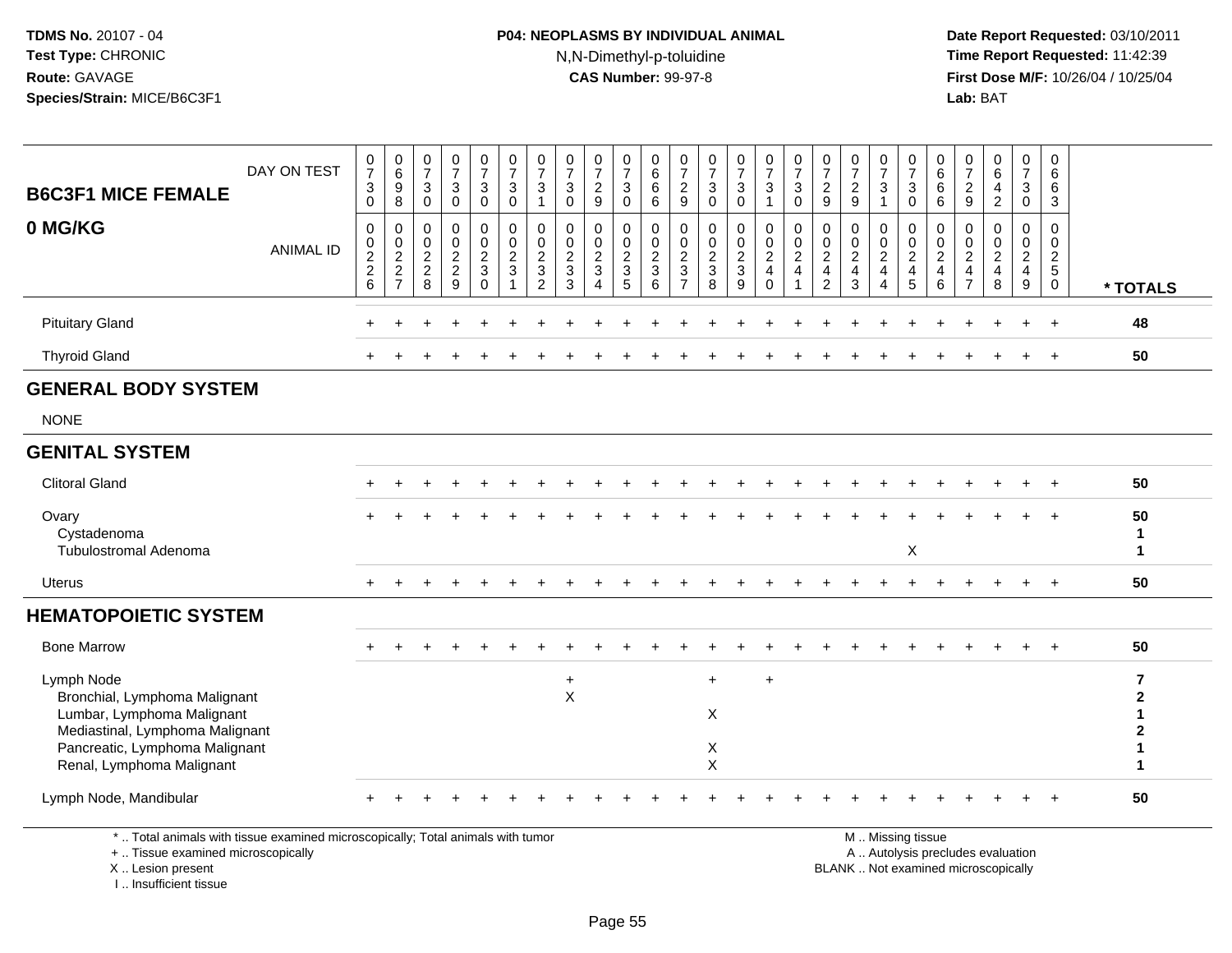# **P04: NEOPLASMS BY INDIVIDUAL ANIMAL**N,N-Dimethyl-p-toluidine

|                                                                                                                                                                     | DAY ON TEST      | $\frac{0}{7}$                            | $\begin{array}{c} 0 \\ 6 \end{array}$                 | $\begin{smallmatrix}0\\7\end{smallmatrix}$ | $\begin{array}{c} 0 \\ 7 \end{array}$       | $\begin{array}{c} 0 \\ 7 \end{array}$                    | $\begin{array}{c} 0 \\ 7 \end{array}$                               | $\frac{0}{7}$                                                               | $\frac{0}{7}$                                                   | $\frac{0}{7}$                                             | $\frac{0}{7}$                             | 0<br>$\,6$                                                                    | 0<br>$\overline{7}$                                                              | $\frac{0}{7}$                                                         | $\frac{0}{7}$                                                   | $\frac{0}{7}$                                                      | $\frac{0}{7}$                                           | $\frac{0}{7}$                                                       | $\frac{0}{7}$                                 | $\begin{array}{c} 0 \\ 7 \end{array}$                                   | $\frac{0}{7}$                                                                    | 0<br>6                                    | 0<br>$\boldsymbol{7}$                                                     | 0<br>$\overline{6}$                       | $\mathbf 0$<br>$\overline{7}$                                  | $\mathbf 0$<br>6                                                               |                       |
|---------------------------------------------------------------------------------------------------------------------------------------------------------------------|------------------|------------------------------------------|-------------------------------------------------------|--------------------------------------------|---------------------------------------------|----------------------------------------------------------|---------------------------------------------------------------------|-----------------------------------------------------------------------------|-----------------------------------------------------------------|-----------------------------------------------------------|-------------------------------------------|-------------------------------------------------------------------------------|----------------------------------------------------------------------------------|-----------------------------------------------------------------------|-----------------------------------------------------------------|--------------------------------------------------------------------|---------------------------------------------------------|---------------------------------------------------------------------|-----------------------------------------------|-------------------------------------------------------------------------|----------------------------------------------------------------------------------|-------------------------------------------|---------------------------------------------------------------------------|-------------------------------------------|----------------------------------------------------------------|--------------------------------------------------------------------------------|-----------------------|
| <b>B6C3F1 MICE FEMALE</b>                                                                                                                                           |                  | $\ensuremath{\mathsf{3}}$<br>$\mathbf 0$ | 9<br>8                                                | $\mathsf 3$<br>$\mathbf 0$                 | $\ensuremath{\mathsf{3}}$<br>$\mathbf 0$    | $\ensuremath{\mathsf{3}}$<br>$\mathbf 0$                 | $\ensuremath{\mathsf{3}}$<br>$\mathbf 0$                            | $\mathbf{3}$<br>$\mathbf{1}$                                                | $\ensuremath{\mathsf{3}}$<br>$\mathbf 0$                        | $\overline{\mathbf{c}}$<br>9                              | 3<br>$\mathbf 0$                          | $\,6$<br>6                                                                    | $\frac{2}{9}$                                                                    | $\sqrt{3}$<br>$\mathbf 0$                                             | $\ensuremath{\mathsf{3}}$<br>$\mathbf 0$                        | 3<br>$\mathbf{1}$                                                  | $\ensuremath{\mathsf{3}}$<br>$\mathbf 0$                | $\sqrt{2}$<br>9                                                     | $\boldsymbol{2}$<br>9                         | $\mathbf{3}$<br>$\mathbf{1}$                                            | $\sqrt{3}$<br>$\mathbf 0$                                                        | $\,6\,$<br>6                              | $\sqrt{2}$<br>9                                                           | 4<br>$\overline{2}$                       | 3<br>$\mathbf 0$                                               | 6<br>3                                                                         |                       |
| 0 MG/KG                                                                                                                                                             | <b>ANIMAL ID</b> | $\pmb{0}$<br>$0$<br>$2$<br>$6$           | 0<br>$\mathbf 0$<br>$\boldsymbol{2}$<br>$\frac{2}{7}$ | 0<br>0<br>$\boldsymbol{2}$<br>$_{8}^2$     | $\mathbf 0$<br>$\mathbf 0$<br>$\frac{2}{9}$ | $\mathbf 0$<br>$\mathbf 0$<br>$\sqrt{2}$<br>$_{\rm 0}^3$ | 0<br>$\Omega$<br>$\boldsymbol{2}$<br>$\mathbf{3}$<br>$\overline{1}$ | $\mathbf 0$<br>$\Omega$<br>$\overline{2}$<br>$\mathbf{3}$<br>$\overline{2}$ | $\mathbf 0$<br>$\mathbf 0$<br>$\boldsymbol{2}$<br>$\frac{3}{3}$ | 0<br>$\mathbf 0$<br>$\overline{c}$<br>3<br>$\overline{4}$ | 0<br>0<br>$\sqrt{2}$<br>$\mathbf{3}$<br>5 | 0<br>$\mathsf{O}\xspace$<br>$\overline{c}$<br>$\mathbf{3}$<br>$6\overline{6}$ | $\mathbf 0$<br>$\mathbf 0$<br>$\boldsymbol{2}$<br>$\mathbf{3}$<br>$\overline{7}$ | $\mathbf 0$<br>$\mathbf 0$<br>$\boldsymbol{2}$<br>3<br>$\overline{8}$ | 0<br>$\mathbf 0$<br>$\sqrt{2}$<br>$\mathsf 3$<br>$\overline{9}$ | $\mathbf 0$<br>$\mathbf 0$<br>$\boldsymbol{2}$<br>4<br>$\mathbf 0$ | 0<br>$\mathbf 0$<br>$\overline{c}$<br>4<br>$\mathbf{1}$ | $\mathbf 0$<br>$\mathbf 0$<br>$\overline{c}$<br>4<br>$\overline{2}$ | 0<br>0<br>$\overline{c}$<br>4<br>$\mathbf{3}$ | 0<br>$\mathbf{0}$<br>$\overline{2}$<br>$\overline{4}$<br>$\overline{4}$ | $\mathbf 0$<br>$\mathbf 0$<br>$\overline{2}$<br>$\overline{a}$<br>$\overline{5}$ | 0<br>$\Omega$<br>$\overline{2}$<br>4<br>6 | $\mathbf 0$<br>$\Omega$<br>$\sqrt{2}$<br>$\overline{4}$<br>$\overline{7}$ | 0<br>$\Omega$<br>$\overline{c}$<br>4<br>8 | 0<br>0<br>$\overline{a}$<br>$\overline{4}$<br>$\boldsymbol{9}$ | $\mathbf 0$<br>$\mathbf 0$<br>$\overline{c}$<br>$5\phantom{.0}$<br>$\mathsf 0$ | * TOTALS              |
| Lymphoma Malignant                                                                                                                                                  |                  |                                          |                                                       |                                            |                                             | X                                                        |                                                                     |                                                                             | X                                                               |                                                           |                                           |                                                                               |                                                                                  | X                                                                     |                                                                 |                                                                    |                                                         |                                                                     |                                               |                                                                         |                                                                                  |                                           |                                                                           |                                           |                                                                |                                                                                | 6                     |
| Lymph Node, Mesenteric<br>Lymphoma Malignant                                                                                                                        |                  |                                          |                                                       |                                            |                                             |                                                          |                                                                     |                                                                             | Х                                                               |                                                           |                                           |                                                                               |                                                                                  | X                                                                     |                                                                 | $\mathsf{X}$                                                       | $\mathsf{X}$                                            |                                                                     |                                               |                                                                         |                                                                                  |                                           |                                                                           |                                           |                                                                | $\overline{1}$                                                                 | 49<br>$\overline{7}$  |
| Spleen<br>Lymphoma Malignant                                                                                                                                        |                  |                                          |                                                       |                                            | $\pm$                                       | $\ddot{}$<br>X                                           |                                                                     |                                                                             | X                                                               |                                                           |                                           | A                                                                             | $\ddot{}$                                                                        | $\ddot{}$<br>X                                                        | $+$                                                             | $+$                                                                | $\ddot{}$<br>X                                          |                                                                     |                                               | $\ddot{}$                                                               | $\ddot{}$<br>X                                                                   |                                           |                                                                           |                                           |                                                                | $\overline{+}$                                                                 | 49<br>11              |
| Thymus<br>Lymphoma Malignant                                                                                                                                        |                  |                                          |                                                       |                                            |                                             | X                                                        |                                                                     |                                                                             |                                                                 |                                                           |                                           |                                                                               |                                                                                  | X                                                                     |                                                                 |                                                                    | X                                                       |                                                                     |                                               |                                                                         |                                                                                  |                                           |                                                                           |                                           |                                                                | $\overline{+}$                                                                 | 50<br>$5\phantom{.0}$ |
| <b>INTEGUMENTARY SYSTEM</b>                                                                                                                                         |                  |                                          |                                                       |                                            |                                             |                                                          |                                                                     |                                                                             |                                                                 |                                                           |                                           |                                                                               |                                                                                  |                                                                       |                                                                 |                                                                    |                                                         |                                                                     |                                               |                                                                         |                                                                                  |                                           |                                                                           |                                           |                                                                |                                                                                |                       |
| <b>Mammary Gland</b><br>Carcinoma                                                                                                                                   |                  |                                          |                                                       |                                            |                                             |                                                          |                                                                     |                                                                             |                                                                 |                                                           |                                           |                                                                               |                                                                                  |                                                                       |                                                                 |                                                                    |                                                         |                                                                     |                                               |                                                                         |                                                                                  |                                           |                                                                           |                                           |                                                                | $+$                                                                            | 50<br>1               |
| <b>Skin</b><br>Keratoacanthoma<br>Subcutaneous Tissue, Fibrosarcoma<br>Subcutaneous Tissue, Fibrosarcoma, Multiple                                                  |                  |                                          |                                                       |                                            |                                             |                                                          |                                                                     |                                                                             |                                                                 |                                                           |                                           |                                                                               |                                                                                  |                                                                       |                                                                 |                                                                    |                                                         |                                                                     |                                               |                                                                         |                                                                                  |                                           |                                                                           | X                                         |                                                                |                                                                                | 50<br>1<br>1<br>1     |
| <b>MUSCULOSKELETAL SYSTEM</b>                                                                                                                                       |                  |                                          |                                                       |                                            |                                             |                                                          |                                                                     |                                                                             |                                                                 |                                                           |                                           |                                                                               |                                                                                  |                                                                       |                                                                 |                                                                    |                                                         |                                                                     |                                               |                                                                         |                                                                                  |                                           |                                                                           |                                           |                                                                |                                                                                |                       |
| Bone                                                                                                                                                                |                  |                                          |                                                       |                                            |                                             |                                                          |                                                                     |                                                                             |                                                                 |                                                           |                                           |                                                                               |                                                                                  |                                                                       |                                                                 |                                                                    |                                                         |                                                                     |                                               |                                                                         |                                                                                  |                                           |                                                                           |                                           |                                                                | $+$                                                                            | 50                    |
| <b>NERVOUS SYSTEM</b>                                                                                                                                               |                  |                                          |                                                       |                                            |                                             |                                                          |                                                                     |                                                                             |                                                                 |                                                           |                                           |                                                                               |                                                                                  |                                                                       |                                                                 |                                                                    |                                                         |                                                                     |                                               |                                                                         |                                                                                  |                                           |                                                                           |                                           |                                                                |                                                                                |                       |
| <b>Brain</b>                                                                                                                                                        |                  |                                          |                                                       |                                            |                                             |                                                          |                                                                     |                                                                             |                                                                 |                                                           |                                           |                                                                               |                                                                                  |                                                                       |                                                                 |                                                                    |                                                         |                                                                     |                                               |                                                                         |                                                                                  |                                           |                                                                           |                                           |                                                                |                                                                                | 50                    |
| <b>RESPIRATORY SYSTEM</b>                                                                                                                                           |                  |                                          |                                                       |                                            |                                             |                                                          |                                                                     |                                                                             |                                                                 |                                                           |                                           |                                                                               |                                                                                  |                                                                       |                                                                 |                                                                    |                                                         |                                                                     |                                               |                                                                         |                                                                                  |                                           |                                                                           |                                           |                                                                |                                                                                |                       |
| Lung                                                                                                                                                                |                  | $+$                                      | $+$                                                   | $+$                                        | $+$                                         | $+$                                                      | $+$                                                                 | $+$                                                                         | $+$                                                             | $+$ $+$                                                   |                                           | $+$                                                                           | $+$                                                                              | $+$                                                                   | $+$                                                             | $+$                                                                | $+$                                                     | $+$                                                                 | $+$                                           |                                                                         | $+$ $+$                                                                          | $+$                                       |                                                                           | $+$ $+$                                   | $+$                                                            | $+$                                                                            | 50                    |
| *  Total animals with tissue examined microscopically; Total animals with tumor<br>+  Tissue examined microscopically<br>X  Lesion present<br>I Insufficient tissue |                  |                                          |                                                       |                                            |                                             |                                                          |                                                                     |                                                                             |                                                                 |                                                           |                                           |                                                                               |                                                                                  |                                                                       |                                                                 |                                                                    |                                                         |                                                                     | BLANK  Not examined microscopically           |                                                                         | M  Missing tissue<br>A  Autolysis precludes evaluation                           |                                           |                                                                           |                                           |                                                                |                                                                                |                       |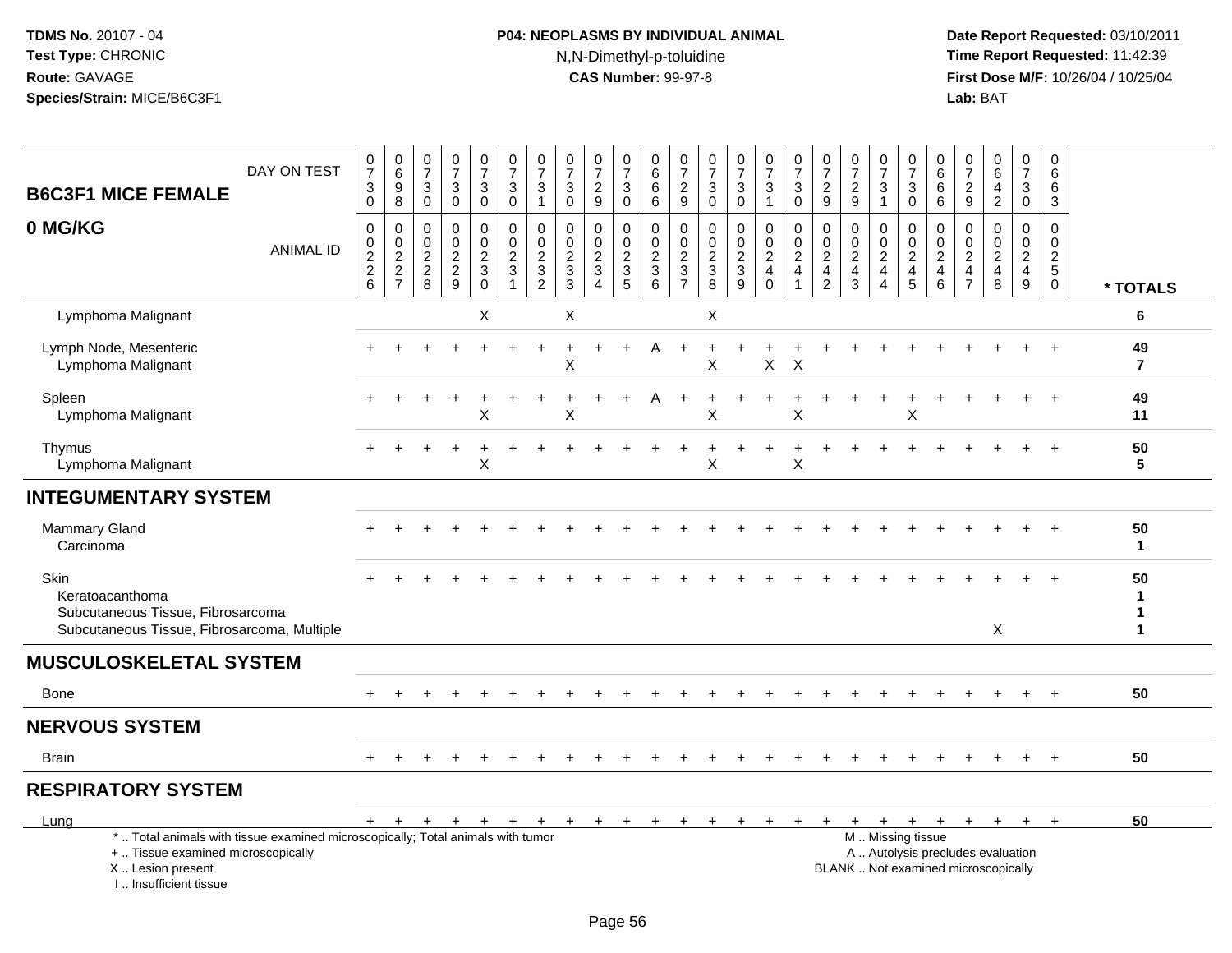## **P04: NEOPLASMS BY INDIVIDUAL ANIMAL**N,N-Dimethyl-p-toluidine

 **Date Report Requested:** 03/10/2011 **Time Report Requested:** 11:42:39 **First Dose M/F:** 10/26/04 / 10/25/04 Lab: BAT **Lab:** BAT

| <b>B6C3F1 MICE FEMALE</b>                                                                                   | DAY ON TEST      | $\frac{0}{7}$<br>$\mathbf{3}$<br>$\Omega$      | 0<br>$6\phantom{a}$<br>$\boldsymbol{9}$<br>8      | $\frac{0}{7}$<br>$\mathbf{3}$<br>0                          | $\frac{0}{7}$<br>$\mathfrak{Z}$<br>$\mathbf 0$               | $\frac{0}{7}$<br>$\sqrt{3}$<br>$\mathbf 0$      | $\frac{0}{7}$<br>$\sqrt{3}$<br>$\mathbf 0$                                                     | $\frac{0}{7}$<br>3                                      | $\frac{0}{7}$<br>$\mathbf{3}$<br>$\Omega$      | $\frac{0}{7}$<br>$\boldsymbol{2}$<br>9 | $\frac{0}{7}$<br>3<br>$\mathbf 0$ | 0<br>$6\phantom{a}$<br>$\,6\,$<br>6                 | $\frac{0}{7}$<br>$\overline{c}$<br>9                          | $\frac{0}{7}$<br>$\mathbf{3}$<br>$\mathbf 0$ | $\frac{0}{7}$<br>3<br>$\mathbf 0$ | $\frac{0}{7}$<br>$\mathbf{3}$                         | $\frac{0}{7}$<br>$\sqrt{3}$<br>$\mathbf 0$                        | $\frac{0}{7}$<br>$\boldsymbol{2}$<br>$9\,$                                  | $\frac{0}{7}$<br>$\sqrt{2}$<br>9                               | $\frac{0}{7}$<br>3                            | $\frac{0}{7}$<br>$\mathbf{3}$<br>$\mathbf 0$                       | $\begin{array}{c} 0 \\ 6 \end{array}$<br>$\,6$<br>6                | $\frac{0}{7}$<br>$\sqrt{2}$<br>9                                   | $\begin{array}{c} 0 \\ 6 \end{array}$<br>4<br>$\overline{2}$    | 0<br>$\overline{7}$<br>3<br>$\mathbf 0$ | 0<br>6<br>$\,6\,$<br>3                                          |                                   |
|-------------------------------------------------------------------------------------------------------------|------------------|------------------------------------------------|---------------------------------------------------|-------------------------------------------------------------|--------------------------------------------------------------|-------------------------------------------------|------------------------------------------------------------------------------------------------|---------------------------------------------------------|------------------------------------------------|----------------------------------------|-----------------------------------|-----------------------------------------------------|---------------------------------------------------------------|----------------------------------------------|-----------------------------------|-------------------------------------------------------|-------------------------------------------------------------------|-----------------------------------------------------------------------------|----------------------------------------------------------------|-----------------------------------------------|--------------------------------------------------------------------|--------------------------------------------------------------------|--------------------------------------------------------------------|-----------------------------------------------------------------|-----------------------------------------|-----------------------------------------------------------------|-----------------------------------|
| 0 MG/KG                                                                                                     | <b>ANIMAL ID</b> | $\mathbf 0$<br>$\pmb{0}$<br>$\frac{2}{2}$<br>6 | 0<br>$\pmb{0}$<br>$\frac{2}{2}$<br>$\overline{7}$ | 0<br>$\mathbf 0$<br>$\overline{c}$<br>$\boldsymbol{2}$<br>8 | 0<br>$\overline{0}$<br>$\overline{c}$<br>$\overline{2}$<br>9 | $_{\rm 0}^{\rm 0}$<br>$\frac{2}{3}$<br>$\Omega$ | $\begin{smallmatrix} 0\\0 \end{smallmatrix}$<br>$\overline{c}$<br>$\sqrt{3}$<br>$\overline{1}$ | 0<br>$\mathbf 0$<br>$\overline{c}$<br>$\mathbf{3}$<br>2 | $\mathbf 0$<br>$\pmb{0}$<br>$\frac{2}{3}$<br>3 | 0<br>$\pmb{0}$<br>$\frac{2}{3}$<br>4   | 0<br>0<br>$\frac{2}{3}$<br>5      | $\mathbf 0$<br>$\overline{0}$<br>$\frac{2}{3}$<br>6 | $\mathbf 0$<br>$\mathbf 0$<br>$\frac{2}{3}$<br>$\overline{7}$ | $\pmb{0}$<br>$\pmb{0}$<br>$\frac{2}{3}$<br>8 | $_0^0$<br>$\frac{2}{3}$<br>9      | 0<br>$\mathsf{O}\xspace$<br>$\frac{2}{4}$<br>$\Omega$ | $\begin{smallmatrix} 0\\0\\2 \end{smallmatrix}$<br>$\overline{4}$ | 0<br>$\mathbf 0$<br>$\sqrt{2}$<br>$\overline{\mathbf{4}}$<br>$\overline{2}$ | 0<br>$\boldsymbol{0}$<br>$\overline{c}$<br>$\overline{4}$<br>3 | 0<br>$\mathbf 0$<br>$\frac{2}{4}$<br>$\Delta$ | $\begin{smallmatrix} 0\\0 \end{smallmatrix}$<br>$\frac{2}{4}$<br>5 | 0<br>$\mathbf 0$<br>$\overline{2}$<br>$\overline{\mathbf{4}}$<br>6 | 0<br>$\mathbf 0$<br>$\sqrt{2}$<br>$\overline{4}$<br>$\overline{7}$ | $\mathbf 0$<br>$\mathbf 0$<br>$\sqrt{2}$<br>$\overline{4}$<br>8 | 0<br>$\mathbf 0$<br>$\frac{2}{4}$<br>9  | 0<br>$\mathbf 0$<br>$\overline{c}$<br>$\sqrt{5}$<br>$\mathbf 0$ | * TOTALS                          |
| Alveolar/Bronchiolar Adenoma, Multiple<br>Hepatocellular Carcinoma, Metastatic, Liver<br>Lymphoma Malignant |                  |                                                | $\boldsymbol{\mathsf{X}}$                         |                                                             |                                                              |                                                 |                                                                                                |                                                         |                                                |                                        | X                                 |                                                     |                                                               | $\sf X$                                      |                                   |                                                       | X                                                                 |                                                                             |                                                                |                                               | X                                                                  |                                                                    |                                                                    |                                                                 | X                                       |                                                                 | $\mathbf{2}$<br>$\mathbf{2}$<br>3 |
| Nose                                                                                                        |                  |                                                |                                                   |                                                             |                                                              |                                                 |                                                                                                |                                                         |                                                |                                        |                                   |                                                     |                                                               |                                              |                                   |                                                       |                                                                   |                                                                             |                                                                |                                               |                                                                    |                                                                    |                                                                    |                                                                 |                                         |                                                                 | 50                                |
| Trachea                                                                                                     |                  |                                                |                                                   |                                                             |                                                              |                                                 |                                                                                                |                                                         |                                                |                                        |                                   |                                                     |                                                               |                                              |                                   |                                                       |                                                                   |                                                                             |                                                                |                                               |                                                                    |                                                                    |                                                                    |                                                                 |                                         |                                                                 | 50                                |
| <b>SPECIAL SENSES SYSTEM</b>                                                                                |                  |                                                |                                                   |                                                             |                                                              |                                                 |                                                                                                |                                                         |                                                |                                        |                                   |                                                     |                                                               |                                              |                                   |                                                       |                                                                   |                                                                             |                                                                |                                               |                                                                    |                                                                    |                                                                    |                                                                 |                                         |                                                                 |                                   |
| Eye                                                                                                         |                  |                                                |                                                   |                                                             |                                                              |                                                 |                                                                                                |                                                         |                                                |                                        |                                   |                                                     |                                                               |                                              |                                   |                                                       |                                                                   |                                                                             |                                                                |                                               |                                                                    |                                                                    |                                                                    |                                                                 |                                         |                                                                 | 50                                |
| <b>Harderian Gland</b><br>Adenoma                                                                           |                  |                                                |                                                   |                                                             |                                                              |                                                 |                                                                                                |                                                         |                                                |                                        |                                   |                                                     |                                                               |                                              |                                   |                                                       |                                                                   |                                                                             |                                                                |                                               |                                                                    |                                                                    |                                                                    |                                                                 |                                         |                                                                 | 50<br>1                           |
| <b>URINARY SYSTEM</b>                                                                                       |                  |                                                |                                                   |                                                             |                                                              |                                                 |                                                                                                |                                                         |                                                |                                        |                                   |                                                     |                                                               |                                              |                                   |                                                       |                                                                   |                                                                             |                                                                |                                               |                                                                    |                                                                    |                                                                    |                                                                 |                                         |                                                                 |                                   |
| Kidney<br>Lymphoma Malignant                                                                                |                  |                                                |                                                   |                                                             |                                                              |                                                 |                                                                                                |                                                         |                                                |                                        |                                   |                                                     |                                                               | X                                            |                                   |                                                       |                                                                   |                                                                             |                                                                |                                               | X                                                                  |                                                                    |                                                                    |                                                                 |                                         |                                                                 | 50<br>$\mathbf{2}$                |
| <b>Urinary Bladder</b><br>Lymphoma Malignant                                                                |                  |                                                |                                                   |                                                             |                                                              |                                                 |                                                                                                |                                                         |                                                |                                        |                                   |                                                     |                                                               |                                              |                                   |                                                       | $\boldsymbol{\mathsf{X}}$                                         |                                                                             |                                                                |                                               | X                                                                  |                                                                    |                                                                    |                                                                 |                                         | $\ddot{}$                                                       | 50<br>$\overline{2}$              |
| <b>SYSTEMIC LESIONS</b>                                                                                     |                  |                                                |                                                   |                                                             |                                                              |                                                 |                                                                                                |                                                         |                                                |                                        |                                   |                                                     |                                                               |                                              |                                   |                                                       |                                                                   |                                                                             |                                                                |                                               |                                                                    |                                                                    |                                                                    |                                                                 |                                         |                                                                 |                                   |
| Multiple Organ<br>Lymphoma Malignant                                                                        |                  |                                                |                                                   |                                                             |                                                              | Χ                                               |                                                                                                |                                                         | X                                              |                                        |                                   |                                                     |                                                               | X                                            |                                   | $\mathsf{X}$                                          | $\boldsymbol{\mathsf{X}}$                                         |                                                                             |                                                                |                                               | X                                                                  |                                                                    |                                                                    |                                                                 |                                         | $\ddot{}$                                                       | 50<br>15                          |

\* .. Total animals with tissue examined microscopically; Total animals with tumor

+ .. Tissue examined microscopically

X .. Lesion present

I .. Insufficient tissue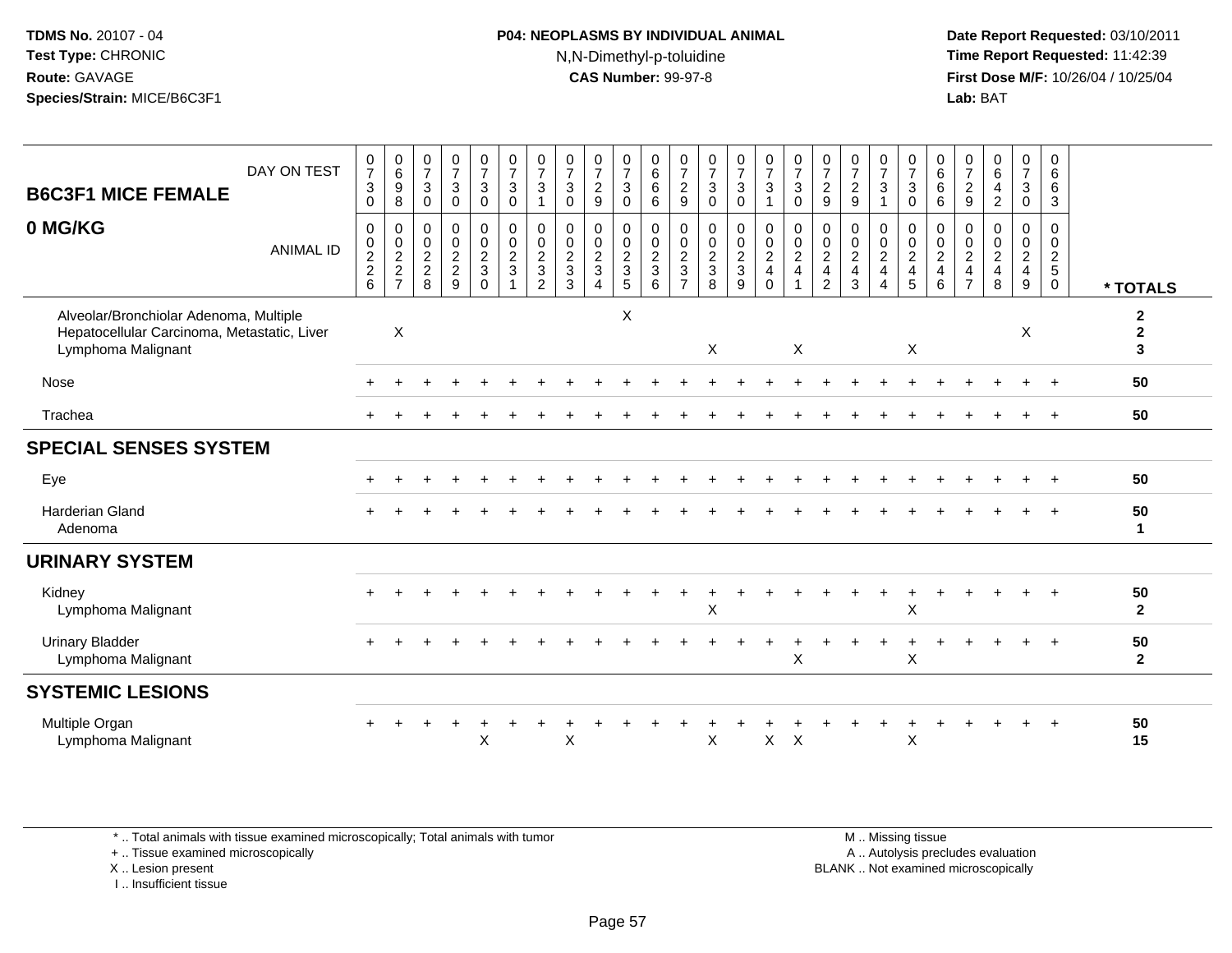# **P04: NEOPLASMS BY INDIVIDUAL ANIMAL**N,N-Dimethyl-p-toluidine

 **Date Report Requested:** 03/10/2011 **Time Report Requested:** 11:42:39 **First Dose M/F:** 10/26/04 / 10/25/04<br>Lab: BAT **Lab:** BAT

| <b>B6C3F1 MICE FEMALE</b>                                                                                                                  | DAY ON TEST      | $\frac{0}{7}$<br>$\boldsymbol{2}$<br>$\mathsf{O}\xspace$ | $\frac{0}{7}$<br>$\mathbf{3}$<br>$\mathbf{1}$               | $\frac{0}{7}$<br>$\frac{2}{3}$            | $\begin{smallmatrix}0\\7\end{smallmatrix}$<br>$\mathbf 0$<br>$\mathbf 0$ | $\begin{array}{c} 0 \\ 7 \end{array}$<br>$\frac{2}{9}$ | $\frac{0}{7}$<br>$\ensuremath{\mathsf{3}}$<br>$\mathbf 0$ | $\frac{0}{7}$<br>$\ensuremath{\mathsf{3}}$<br>$\overline{1}$ | $\frac{0}{7}$<br>$\frac{2}{9}$                                | $\begin{array}{c} 0 \\ 7 \end{array}$<br>$\mathsf 3$<br>$\overline{1}$ | $\frac{0}{7}$<br>$_{0}^{3}$                                   | 0<br>$\overline{7}$<br>$\mathbf{3}$<br>$\mathbf 0$       | $\frac{0}{7}$<br>$\frac{2}{9}$                                     | $\frac{0}{7}$<br>$\mathbf{3}$<br>$\mathbf{1}$     | $\frac{0}{7}$<br>$\frac{2}{9}$                                   | $\frac{0}{7}$<br>$\ensuremath{\mathsf{3}}$<br>$\mathbf{1}$ | $\begin{smallmatrix}0\\7\end{smallmatrix}$<br>$\sqrt{3}$                        | $\frac{0}{7}$<br>$\frac{2}{9}$                               | $\frac{0}{7}$<br>$\frac{2}{9}$                   | $\frac{0}{7}$<br>$\sqrt{3}$<br>$\mathbf 0$           | 0<br>$\overline{7}$<br>3<br>$\blacktriangleleft$                                              | $\frac{0}{7}$<br>$\mathsf 3$<br>$\mathbf{1}$               | $\begin{array}{c} 0 \\ 6 \\ 7 \end{array}$<br>$\mathbf{1}$ | $\frac{0}{7}$<br>$\frac{2}{9}$                    | $\frac{0}{7}$<br>$\sqrt{3}$<br>$\mathbf 0$                    | $\mathbf 0$<br>$\overline{7}$<br>$\overline{c}$<br>9 |                         |
|--------------------------------------------------------------------------------------------------------------------------------------------|------------------|----------------------------------------------------------|-------------------------------------------------------------|-------------------------------------------|--------------------------------------------------------------------------|--------------------------------------------------------|-----------------------------------------------------------|--------------------------------------------------------------|---------------------------------------------------------------|------------------------------------------------------------------------|---------------------------------------------------------------|----------------------------------------------------------|--------------------------------------------------------------------|---------------------------------------------------|------------------------------------------------------------------|------------------------------------------------------------|---------------------------------------------------------------------------------|--------------------------------------------------------------|--------------------------------------------------|------------------------------------------------------|-----------------------------------------------------------------------------------------------|------------------------------------------------------------|------------------------------------------------------------|---------------------------------------------------|---------------------------------------------------------------|------------------------------------------------------|-------------------------|
| 6 MG/KG                                                                                                                                    | <b>ANIMAL ID</b> | $\mathbf 0$<br>$\mathbf 0$<br>$\frac{2}{5}$              | 0<br>$\mathsf{O}\xspace$<br>$\frac{2}{5}$<br>$\overline{2}$ | $\mathbf 0$<br>$\mathbf 0$<br>$rac{2}{3}$ | 0<br>$\mathsf{O}\xspace$<br>$\frac{2}{5}$<br>$\overline{4}$              | $\mathbf 0$<br>$\overline{0}$<br>$\frac{2}{5}$         | $\mathbf 0$<br>$\mathbf 0$<br>$\frac{2}{5}$<br>6          | $\Omega$<br>$\Omega$<br>$\frac{2}{5}$                        | $\mathbf 0$<br>$\mathbf 0$<br>$\frac{2}{5}$<br>$\overline{8}$ | $\mathbf 0$<br>$\Omega$<br>$\frac{2}{5}$<br>9                          | $\mathbf 0$<br>$\overline{0}$<br>$\frac{2}{6}$<br>$\mathbf 0$ | $\mathbf{0}$<br>$\Omega$<br>$\overline{\mathbf{c}}$<br>6 | $\Omega$<br>$\mathbf 0$<br>$\boldsymbol{2}$<br>6<br>$\overline{2}$ | 0<br>$\mathbf 0$<br>$\frac{2}{6}$<br>$\mathbf{3}$ | $\mathbf 0$<br>$\overline{0}$<br>$\frac{2}{6}$<br>$\overline{4}$ | $\mathbf 0$<br>$\ddot{\mathbf{0}}$<br>$\frac{2}{6}$        | $\Omega$<br>$\Omega$<br>$\begin{array}{c} 2 \\ 6 \end{array}$<br>$6\phantom{1}$ | $\mathbf 0$<br>$\pmb{0}$<br>$^{\,2}_{\,6}$<br>$\overline{7}$ | $\mathbf 0$<br>$\mathbf 0$<br>$\frac{2}{6}$<br>8 | $\mathbf 0$<br>$\mathbf 0$<br>$\frac{2}{6}$<br>$9\,$ | $\mathbf 0$<br>$\mathbf 0$<br>$\frac{2}{7}$<br>$\mathbf 0$                                    | $\Omega$<br>$\mathbf 0$<br>$\frac{2}{7}$<br>$\overline{1}$ | 0<br>$\mathbf 0$<br>$\frac{2}{7}$<br>$\overline{2}$        | 0<br>$\mathbf 0$<br>$\frac{2}{7}$<br>$\mathbf{3}$ | $\mathbf 0$<br>$\mathbf 0$<br>$\frac{2}{7}$<br>$\overline{4}$ | $\Omega$<br>$\Omega$<br>$\frac{2}{7}$<br>$\sqrt{5}$  | females<br>$($ cont $)$ |
| <b>ALIMENTARY SYSTEM</b>                                                                                                                   |                  |                                                          |                                                             |                                           |                                                                          |                                                        |                                                           |                                                              |                                                               |                                                                        |                                                               |                                                          |                                                                    |                                                   |                                                                  |                                                            |                                                                                 |                                                              |                                                  |                                                      |                                                                                               |                                                            |                                                            |                                                   |                                                               |                                                      |                         |
| Esophagus                                                                                                                                  |                  |                                                          |                                                             |                                           |                                                                          |                                                        |                                                           |                                                              |                                                               |                                                                        |                                                               |                                                          |                                                                    |                                                   |                                                                  |                                                            |                                                                                 |                                                              |                                                  |                                                      |                                                                                               |                                                            |                                                            |                                                   |                                                               | $\ddot{+}$                                           |                         |
| Gallbladder                                                                                                                                |                  |                                                          |                                                             |                                           |                                                                          |                                                        |                                                           |                                                              |                                                               |                                                                        |                                                               |                                                          |                                                                    |                                                   |                                                                  |                                                            |                                                                                 |                                                              |                                                  |                                                      |                                                                                               |                                                            |                                                            |                                                   |                                                               |                                                      |                         |
| Intestine Large, Cecum                                                                                                                     |                  |                                                          |                                                             |                                           |                                                                          |                                                        |                                                           |                                                              |                                                               |                                                                        |                                                               |                                                          |                                                                    |                                                   |                                                                  |                                                            |                                                                                 |                                                              |                                                  |                                                      |                                                                                               |                                                            |                                                            |                                                   |                                                               | $\ddot{+}$                                           |                         |
| Intestine Large, Colon                                                                                                                     |                  |                                                          |                                                             |                                           |                                                                          |                                                        |                                                           |                                                              |                                                               |                                                                        |                                                               |                                                          |                                                                    |                                                   |                                                                  |                                                            |                                                                                 |                                                              |                                                  |                                                      |                                                                                               |                                                            |                                                            |                                                   |                                                               | $\ddot{+}$                                           |                         |
| Intestine Large, Rectum                                                                                                                    |                  |                                                          |                                                             |                                           |                                                                          |                                                        |                                                           |                                                              |                                                               |                                                                        |                                                               |                                                          |                                                                    |                                                   |                                                                  |                                                            |                                                                                 |                                                              |                                                  |                                                      |                                                                                               |                                                            |                                                            |                                                   |                                                               |                                                      |                         |
| Intestine Small, Duodenum                                                                                                                  |                  |                                                          |                                                             |                                           |                                                                          |                                                        |                                                           |                                                              |                                                               |                                                                        |                                                               |                                                          |                                                                    |                                                   |                                                                  |                                                            |                                                                                 |                                                              |                                                  |                                                      |                                                                                               |                                                            |                                                            |                                                   |                                                               | $+$                                                  |                         |
| Intestine Small, Ileum                                                                                                                     |                  |                                                          |                                                             |                                           |                                                                          |                                                        |                                                           |                                                              |                                                               |                                                                        |                                                               |                                                          |                                                                    |                                                   |                                                                  |                                                            |                                                                                 |                                                              |                                                  |                                                      |                                                                                               |                                                            |                                                            |                                                   |                                                               | $\ddot{+}$                                           |                         |
| Intestine Small, Jejunum                                                                                                                   |                  |                                                          |                                                             |                                           |                                                                          |                                                        |                                                           |                                                              |                                                               |                                                                        |                                                               |                                                          |                                                                    |                                                   |                                                                  |                                                            |                                                                                 |                                                              |                                                  |                                                      |                                                                                               |                                                            |                                                            |                                                   |                                                               |                                                      |                         |
| Liver<br>Hemangioma<br>Hemangiosarcoma                                                                                                     |                  |                                                          |                                                             |                                           |                                                                          |                                                        |                                                           |                                                              |                                                               |                                                                        |                                                               |                                                          |                                                                    | X                                                 |                                                                  |                                                            |                                                                                 |                                                              |                                                  |                                                      |                                                                                               |                                                            |                                                            |                                                   |                                                               |                                                      |                         |
| Hepatoblastoma<br>Hepatocellular Adenoma<br>Hepatocellular Adenoma, Multiple                                                               |                  |                                                          | $X$ $X$ $X$                                                 |                                           |                                                                          |                                                        | $\boldsymbol{X}$                                          |                                                              | X                                                             | X                                                                      | X                                                             |                                                          |                                                                    |                                                   |                                                                  | $\mathsf X$                                                |                                                                                 | X                                                            |                                                  |                                                      | $X$ $X$                                                                                       | X                                                          |                                                            |                                                   |                                                               |                                                      |                         |
| Hepatocellular Carcinoma<br>Hepatocellular Carcinoma, Multiple<br>Histiocytic Sarcoma                                                      |                  | $\boldsymbol{\mathsf{X}}$                                |                                                             |                                           | X                                                                        |                                                        | $\times$                                                  |                                                              | $\mathsf{X}$                                                  |                                                                        | $\pmb{\times}$                                                |                                                          |                                                                    | $\mathsf{X}$                                      |                                                                  |                                                            | X                                                                               |                                                              |                                                  |                                                      |                                                                                               | $\mathsf{X}$                                               |                                                            |                                                   | $X$ $X$                                                       |                                                      |                         |
| Lymphoma Malignant<br>Sarcoma, Metastatic, Skeletal Muscle                                                                                 |                  | X                                                        |                                                             |                                           |                                                                          |                                                        |                                                           | $X$ $X$                                                      |                                                               |                                                                        |                                                               |                                                          |                                                                    |                                                   |                                                                  |                                                            |                                                                                 |                                                              |                                                  |                                                      |                                                                                               |                                                            |                                                            |                                                   |                                                               | $\pmb{\times}$                                       |                         |
| Mesentery                                                                                                                                  |                  | $+$                                                      |                                                             |                                           | $\ddot{}$                                                                |                                                        |                                                           |                                                              |                                                               | $\ddot{}$                                                              |                                                               |                                                          |                                                                    |                                                   |                                                                  | $+$                                                        |                                                                                 |                                                              |                                                  |                                                      |                                                                                               |                                                            |                                                            |                                                   |                                                               |                                                      |                         |
| *  Total animals with tissue examined microscopically; Total animals with tumor<br>+  Tissue examined microscopically<br>X  Lesion present |                  |                                                          |                                                             |                                           |                                                                          |                                                        |                                                           |                                                              |                                                               |                                                                        |                                                               |                                                          |                                                                    |                                                   |                                                                  |                                                            |                                                                                 |                                                              |                                                  |                                                      | M  Missing tissue<br>A  Autolysis precludes evaluation<br>BLANK  Not examined microscopically |                                                            |                                                            |                                                   |                                                               |                                                      |                         |

X .. Lesion present

I .. Insufficient tissue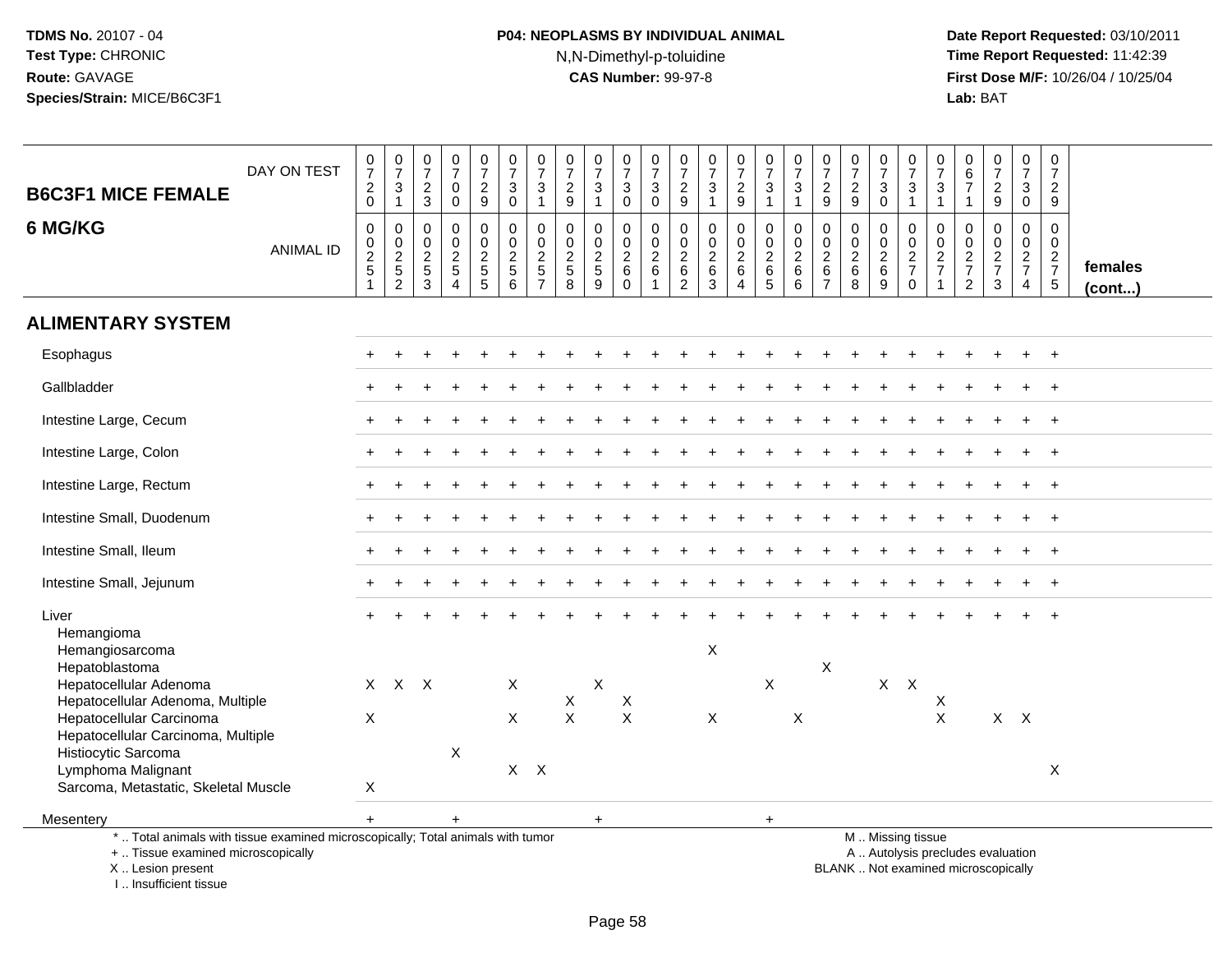## **P04: NEOPLASMS BY INDIVIDUAL ANIMAL**N,N-Dimethyl-p-toluidine

 **Date Report Requested:** 03/10/2011 **Time Report Requested:** 11:42:39 **First Dose M/F:** 10/26/04 / 10/25/04 Lab: BAT **Lab:** BAT

| <b>B6C3F1 MICE FEMALE</b>                                                                                                             | DAY ON TEST      | $\frac{0}{7}$<br>$^2_{\rm 0}$           | $\frac{0}{7}$<br>$\mathbf{3}$<br>$\mathbf{1}$ | $\frac{0}{7}$<br>$\frac{2}{3}$                                 | $\frac{0}{7}$<br>$\mathbf 0$<br>0                           | $\frac{0}{7}$<br>$\frac{2}{9}$          | $\begin{smallmatrix}0\\7\end{smallmatrix}$<br>$_{0}^{3}$ | $\frac{0}{7}$<br>3<br>$\mathbf{1}$                            | 0<br>$\overline{7}$<br>$\overline{c}$<br>$9\,$ | $\frac{0}{7}$<br>$\ensuremath{\mathsf{3}}$<br>$\mathbf{1}$ | $\frac{0}{7}$<br>$\sqrt{3}$<br>0               | $\frac{0}{7}$<br>$\mathbf{3}$<br>$\mathbf 0$                | 0<br>$\overline{7}$<br>$\frac{2}{9}$         | $\frac{0}{7}$<br>$\ensuremath{\mathsf{3}}$<br>$\mathbf{1}$ | $\frac{0}{7}$<br>$\frac{2}{9}$               | $\frac{0}{7}$<br>$\mathbf{3}$<br>$\mathbf{1}$ | $\frac{0}{7}$<br>$\mathbf 3$<br>$\mathbf{1}$           | $\pmb{0}$<br>$\overline{7}$<br>$\frac{2}{9}$             | $\pmb{0}$<br>$\boldsymbol{7}$<br>$\overline{2}$<br>$\boldsymbol{9}$ | $\frac{0}{7}$<br>$\mathbf{3}$<br>$\mathbf 0$ | $\frac{0}{7}$<br>$\mathbf{3}$<br>$\mathbf{1}$     | $\boldsymbol{0}$<br>$\overline{7}$<br>$\sqrt{3}$<br>$\mathbf{1}$ | 0<br>$\frac{6}{7}$<br>$\overline{1}$          | $\frac{0}{7}$<br>$\frac{2}{9}$                  | $\frac{0}{7}$<br>$\mathbf{3}$<br>$\mathbf 0$      | $\mathbf 0$<br>$\overline{7}$<br>$\overline{a}$<br>9 |                   |
|---------------------------------------------------------------------------------------------------------------------------------------|------------------|-----------------------------------------|-----------------------------------------------|----------------------------------------------------------------|-------------------------------------------------------------|-----------------------------------------|----------------------------------------------------------|---------------------------------------------------------------|------------------------------------------------|------------------------------------------------------------|------------------------------------------------|-------------------------------------------------------------|----------------------------------------------|------------------------------------------------------------|----------------------------------------------|-----------------------------------------------|--------------------------------------------------------|----------------------------------------------------------|---------------------------------------------------------------------|----------------------------------------------|---------------------------------------------------|------------------------------------------------------------------|-----------------------------------------------|-------------------------------------------------|---------------------------------------------------|------------------------------------------------------|-------------------|
| 6 MG/KG                                                                                                                               | <b>ANIMAL ID</b> | $\pmb{0}$<br>$\pmb{0}$<br>$\frac{2}{5}$ | $\pmb{0}$<br>$\pmb{0}$<br>$\frac{2}{5}$       | $\mathbf 0$<br>$\begin{array}{c} 0 \\ 2 \\ 5 \\ 3 \end{array}$ | $\mathbf 0$<br>$\pmb{0}$<br>$\frac{2}{5}$<br>$\overline{4}$ | 0<br>$\mathsf{O}\xspace$<br>$rac{2}{5}$ | $\pmb{0}$<br>$0$<br>$5$<br>$6$                           | $\mathbf 0$<br>$\mathbf 0$<br>$\frac{2}{5}$<br>$\overline{7}$ | 0<br>$\pmb{0}$<br>$rac{2}{5}$<br>8             | $\mathbf 0$<br>$\pmb{0}$<br>$\frac{2}{5}$<br>9             | 0<br>$\pmb{0}$<br>$\frac{2}{6}$<br>$\mathbf 0$ | $\pmb{0}$<br>$\mathbf 0$<br>$\frac{2}{6}$<br>$\overline{1}$ | 0<br>0<br>$^2\phantom{1}6$<br>$\overline{c}$ | $\pmb{0}$<br>$\pmb{0}$<br>$\frac{2}{6}$<br>$\mathbf{3}$    | $\pmb{0}$<br>$\frac{0}{2}$<br>$\overline{4}$ | $\mathbf 0$<br>$\mathbf 0$<br>$\frac{2}{6}$   | $_{\rm 0}^{\rm 0}$<br>$\frac{2}{6}$<br>$6\phantom{1}6$ | 0<br>$\boldsymbol{0}$<br>$\frac{2}{6}$<br>$\overline{7}$ | $\mathbf 0$<br>$\pmb{0}$<br>$\frac{2}{6}$<br>8                      | 0<br>$\mathbf 0$<br>$\frac{2}{6}$<br>$9\,$   | 0<br>$\mathbf 0$<br>$\frac{2}{7}$<br>$\mathsf{O}$ | 0<br>$\pmb{0}$<br>$\frac{2}{7}$                                  | 0<br>$\pmb{0}$<br>$\frac{2}{7}$<br>$\sqrt{2}$ | 0<br>$\pmb{0}$<br>$\frac{2}{7}$<br>$\mathbf{3}$ | 0<br>$\mathbf 0$<br>$rac{2}{7}$<br>$\overline{4}$ | $\mathbf 0$<br>$\mathbf 0$<br>$\frac{2}{7}$          | females<br>(cont) |
| Histiocytic Sarcoma<br>Sarcoma<br>Sarcoma, Metastatic, Skeletal Muscle                                                                |                  | X                                       |                                               |                                                                | X                                                           |                                         |                                                          |                                                               |                                                |                                                            |                                                |                                                             |                                              |                                                            |                                              |                                               |                                                        |                                                          |                                                                     |                                              |                                                   |                                                                  |                                               |                                                 |                                                   |                                                      |                   |
| Pancreas<br>Histiocytic Sarcoma<br>Sarcoma, Metastatic, Skeletal Muscle                                                               |                  | $+$<br>$\boldsymbol{X}$                 |                                               |                                                                | X                                                           |                                         |                                                          |                                                               |                                                |                                                            |                                                |                                                             |                                              |                                                            |                                              |                                               |                                                        |                                                          |                                                                     |                                              |                                                   |                                                                  |                                               |                                                 |                                                   |                                                      |                   |
| Salivary Glands                                                                                                                       |                  |                                         |                                               |                                                                |                                                             |                                         |                                                          |                                                               |                                                |                                                            |                                                |                                                             |                                              |                                                            |                                              |                                               |                                                        |                                                          |                                                                     |                                              |                                                   |                                                                  |                                               |                                                 |                                                   |                                                      |                   |
| Stomach, Forestomach<br>Lymphoma Malignant<br>Squamous Cell Carcinoma<br>Squamous Cell Papilloma<br>Squamous Cell Papilloma, Multiple |                  |                                         |                                               |                                                                |                                                             |                                         |                                                          |                                                               |                                                |                                                            |                                                |                                                             | $\boldsymbol{\mathsf{X}}$                    |                                                            |                                              | X                                             |                                                        |                                                          |                                                                     | $\boldsymbol{\mathsf{X}}$                    |                                                   |                                                                  |                                               | X                                               |                                                   | $\ddot{}$<br>X                                       |                   |
| Stomach, Glandular<br>Adenoma<br>Lymphoma Malignant                                                                                   |                  |                                         |                                               |                                                                |                                                             |                                         |                                                          |                                                               |                                                |                                                            |                                                |                                                             |                                              |                                                            |                                              |                                               |                                                        |                                                          |                                                                     |                                              |                                                   |                                                                  |                                               |                                                 |                                                   | X                                                    |                   |
| Tooth                                                                                                                                 |                  |                                         |                                               |                                                                |                                                             | $+$                                     |                                                          |                                                               |                                                | $+$ $+$                                                    |                                                |                                                             |                                              |                                                            |                                              |                                               |                                                        | $+$                                                      |                                                                     |                                              |                                                   | $+$                                                              |                                               |                                                 |                                                   | $+$                                                  |                   |
| <b>CARDIOVASCULAR SYSTEM</b>                                                                                                          |                  |                                         |                                               |                                                                |                                                             |                                         |                                                          |                                                               |                                                |                                                            |                                                |                                                             |                                              |                                                            |                                              |                                               |                                                        |                                                          |                                                                     |                                              |                                                   |                                                                  |                                               |                                                 |                                                   |                                                      |                   |
| <b>Blood Vessel</b>                                                                                                                   |                  |                                         |                                               |                                                                |                                                             |                                         |                                                          |                                                               |                                                |                                                            |                                                |                                                             |                                              |                                                            |                                              |                                               |                                                        |                                                          |                                                                     |                                              |                                                   |                                                                  |                                               |                                                 |                                                   |                                                      |                   |
| Heart<br>Sarcoma, Metastatic, Skeletal Muscle                                                                                         |                  | +<br>$\boldsymbol{\mathsf{X}}$          |                                               |                                                                |                                                             |                                         |                                                          |                                                               |                                                |                                                            |                                                |                                                             |                                              |                                                            |                                              |                                               |                                                        |                                                          |                                                                     |                                              |                                                   |                                                                  |                                               |                                                 |                                                   |                                                      |                   |
| <b>ENDOCRINE SYSTEM</b>                                                                                                               |                  |                                         |                                               |                                                                |                                                             |                                         |                                                          |                                                               |                                                |                                                            |                                                |                                                             |                                              |                                                            |                                              |                                               |                                                        |                                                          |                                                                     |                                              |                                                   |                                                                  |                                               |                                                 |                                                   |                                                      |                   |

\* .. Total animals with tissue examined microscopically; Total animals with tumor

+ .. Tissue examined microscopically

X .. Lesion present

I .. Insufficient tissue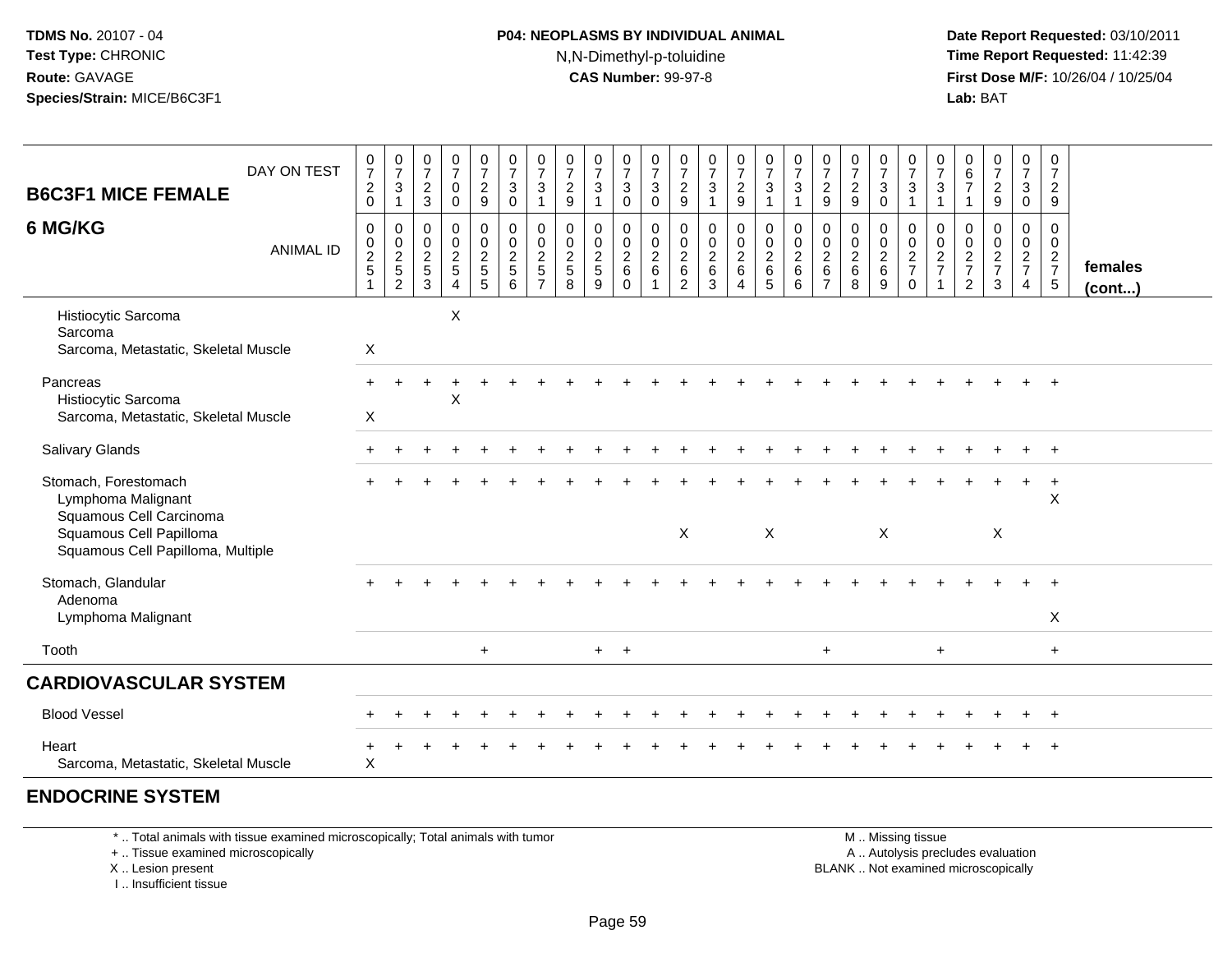## **P04: NEOPLASMS BY INDIVIDUAL ANIMAL**N,N-Dimethyl-p-toluidine

 **Date Report Requested:** 03/10/2011 **Time Report Requested:** 11:42:39 **First Dose M/F:** 10/26/04 / 10/25/04 Lab: BAT **Lab:** BAT

| <b>B6C3F1 MICE FEMALE</b>                                                    | DAY ON TEST      | $\frac{0}{7}$<br>$\frac{2}{0}$                            | $\frac{0}{7}$<br>$\sqrt{3}$<br>$\mathbf{1}$ | $\frac{0}{7}$<br>$\frac{2}{3}$                   | $\frac{0}{7}$<br>$\mathbf 0$<br>$\mathbf 0$           | $\frac{0}{7}$<br>$\overline{2}$<br>$\boldsymbol{9}$               | $\frac{0}{7}$<br>3<br>0              | $\frac{0}{7}$<br>3<br>$\mathbf{1}$                | $\frac{0}{7}$<br>$\frac{2}{9}$         | $\frac{0}{7}$<br>$\sqrt{3}$                          | $\frac{0}{7}$<br>$\sqrt{3}$<br>$\mathbf 0$                  | $\frac{0}{7}$<br>$\sqrt{3}$<br>$\mathbf 0$ | $\frac{0}{7}$<br>$\overline{2}$<br>$9\,$ | $\frac{0}{7}$<br>$\mathbf{3}$        | $\frac{0}{7}$<br>$\frac{2}{9}$ | $\begin{array}{c} 0 \\ 7 \\ 3 \end{array}$<br>$\mathbf{1}$ | $\frac{0}{7}$<br>$\sqrt{3}$ | $\frac{0}{7}$<br>9                                                               | $\frac{0}{7}$<br>$\frac{2}{9}$                            | $\frac{0}{7}$<br>3<br>$\mathbf 0$ | $\frac{0}{7}$<br>3<br>$\mathbf{1}$ | $\frac{0}{7}$<br>3<br>$\overline{1}$ | $\begin{array}{c} 0 \\ 6 \\ 7 \end{array}$<br>$\mathbf{1}$ | $\frac{0}{7}$<br>$\frac{2}{9}$ | $\frac{0}{7}$<br>$_{\rm 0}^3$                                     | 0<br>$\overline{7}$<br>$\overline{2}$<br>$9\,$       |                   |
|------------------------------------------------------------------------------|------------------|-----------------------------------------------------------|---------------------------------------------|--------------------------------------------------|-------------------------------------------------------|-------------------------------------------------------------------|--------------------------------------|---------------------------------------------------|----------------------------------------|------------------------------------------------------|-------------------------------------------------------------|--------------------------------------------|------------------------------------------|--------------------------------------|--------------------------------|------------------------------------------------------------|-----------------------------|----------------------------------------------------------------------------------|-----------------------------------------------------------|-----------------------------------|------------------------------------|--------------------------------------|------------------------------------------------------------|--------------------------------|-------------------------------------------------------------------|------------------------------------------------------|-------------------|
| 6 MG/KG                                                                      | <b>ANIMAL ID</b> | $\mathbf 0$<br>$\begin{array}{c} 0 \\ 2 \\ 5 \end{array}$ | 0<br>$\frac{0}{2}$<br>$\overline{2}$        | $\mathbf 0$<br>$\mathbf 0$<br>$\frac{2}{5}$<br>3 | $\pmb{0}$<br>$\frac{0}{2}$<br>$\overline{\mathbf{4}}$ | 0<br>$\begin{array}{c} 0 \\ 2 \\ 5 \end{array}$<br>$\overline{5}$ | 0<br>$\pmb{0}$<br>$\frac{2}{5}$<br>6 | 0<br>$\pmb{0}$<br>$\frac{2}{5}$<br>$\overline{7}$ | 0<br>$\mathbf 0$<br>$\frac{2}{5}$<br>8 | 0<br>$\begin{array}{c} 0 \\ 2 \\ 5 \end{array}$<br>9 | 0<br>$\begin{array}{c} 0 \\ 2 \\ 6 \end{array}$<br>$\Omega$ | 0<br>$\pmb{0}$<br>$\frac{2}{6}$<br>-1      | 0<br>$\mathbf 0$<br>$\frac{2}{6}$<br>2   | 0<br>$\pmb{0}$<br>$\frac{2}{6}$<br>3 | 0<br>$\frac{0}{2}$ 6<br>4      | 0<br>$\frac{0}{2}$ 6<br>$\overline{5}$                     | 0<br>$\frac{0}{2}$<br>6     | $\mathbf 0$<br>$\begin{smallmatrix} 0\\2\\6 \end{smallmatrix}$<br>$\overline{7}$ | 0<br>$\begin{smallmatrix} 0\\2\\6 \end{smallmatrix}$<br>8 | 0<br>$\frac{0}{2}$<br>9           | 0<br>$\frac{0}{2}$<br>$\mathbf 0$  | 0<br>$\mathbf 0$<br>$\frac{2}{7}$    | 0<br>$\pmb{0}$<br>$\frac{2}{7}$<br>$\overline{2}$          | 0<br>$\frac{0}{2}$<br>3        | 0<br>$\begin{array}{c} 0 \\ 2 \\ 7 \end{array}$<br>$\overline{4}$ | 0<br>$\mathbf 0$<br>$\frac{2}{7}$<br>$5\phantom{.0}$ | females<br>(cont) |
| <b>Adrenal Cortex</b>                                                        |                  |                                                           |                                             |                                                  |                                                       |                                                                   |                                      |                                                   |                                        |                                                      |                                                             |                                            |                                          |                                      |                                |                                                            |                             |                                                                                  |                                                           |                                   |                                    |                                      |                                                            |                                | $+$                                                               | $+$                                                  |                   |
| <b>Adrenal Medulla</b>                                                       |                  |                                                           |                                             |                                                  |                                                       |                                                                   |                                      |                                                   |                                        |                                                      |                                                             |                                            |                                          |                                      |                                |                                                            |                             |                                                                                  |                                                           |                                   |                                    |                                      |                                                            | $\pm$                          | $+$                                                               | $+$                                                  |                   |
| Islets, Pancreatic                                                           |                  |                                                           |                                             |                                                  |                                                       |                                                                   |                                      |                                                   |                                        |                                                      |                                                             |                                            |                                          |                                      |                                |                                                            |                             |                                                                                  |                                                           |                                   |                                    |                                      |                                                            |                                | $+$                                                               | $+$                                                  |                   |
| Parathyroid Gland                                                            |                  |                                                           |                                             |                                                  |                                                       | м                                                                 | М                                    |                                                   |                                        |                                                      |                                                             |                                            |                                          |                                      |                                | M                                                          |                             | $+$                                                                              | м                                                         | $+$                               | M                                  | M                                    | $+$                                                        | $+$                            |                                                                   | M M                                                  |                   |
| <b>Pituitary Gland</b><br>Pars Distalis, Adenoma<br>Pars Intermedia, Adenoma |                  |                                                           |                                             |                                                  |                                                       |                                                                   |                                      |                                                   |                                        |                                                      | X                                                           |                                            |                                          | X                                    | X                              |                                                            |                             |                                                                                  |                                                           |                                   |                                    |                                      |                                                            |                                |                                                                   | $+$                                                  |                   |
| <b>Thyroid Gland</b>                                                         |                  | $+$                                                       | $\ddot{}$                                   |                                                  |                                                       |                                                                   |                                      |                                                   |                                        |                                                      |                                                             |                                            |                                          |                                      |                                |                                                            |                             |                                                                                  |                                                           |                                   |                                    |                                      |                                                            | $\div$                         | $+$                                                               | $+$                                                  |                   |
| <b>GENERAL BODY SYSTEM</b>                                                   |                  |                                                           |                                             |                                                  |                                                       |                                                                   |                                      |                                                   |                                        |                                                      |                                                             |                                            |                                          |                                      |                                |                                                            |                             |                                                                                  |                                                           |                                   |                                    |                                      |                                                            |                                |                                                                   |                                                      |                   |
| <b>NONE</b>                                                                  |                  |                                                           |                                             |                                                  |                                                       |                                                                   |                                      |                                                   |                                        |                                                      |                                                             |                                            |                                          |                                      |                                |                                                            |                             |                                                                                  |                                                           |                                   |                                    |                                      |                                                            |                                |                                                                   |                                                      |                   |
| <b>GENITAL SYSTEM</b>                                                        |                  |                                                           |                                             |                                                  |                                                       |                                                                   |                                      |                                                   |                                        |                                                      |                                                             |                                            |                                          |                                      |                                |                                                            |                             |                                                                                  |                                                           |                                   |                                    |                                      |                                                            |                                |                                                                   |                                                      |                   |
| <b>Clitoral Gland</b>                                                        |                  | $+$                                                       | $\ddot{}$                                   |                                                  |                                                       |                                                                   |                                      |                                                   |                                        |                                                      |                                                             |                                            |                                          |                                      |                                |                                                            |                             |                                                                                  |                                                           |                                   |                                    |                                      |                                                            |                                | $+$                                                               | $+$                                                  |                   |
| Ovary<br>Cystadenoma<br>Histiocytic Sarcoma<br>Luteoma<br>Lymphoma Malignant |                  |                                                           |                                             |                                                  |                                                       |                                                                   |                                      |                                                   |                                        |                                                      |                                                             |                                            |                                          |                                      |                                |                                                            |                             |                                                                                  |                                                           | +<br>Χ                            |                                    | $\ddot{}$                            |                                                            |                                | $+$                                                               | $+$                                                  |                   |

Oviduct<sup>+</sup>

Thecoma Benign

\* .. Total animals with tissue examined microscopically; Total animals with tumor

n X

+ .. Tissue examined microscopically

X .. Lesion present

I .. Insufficient tissue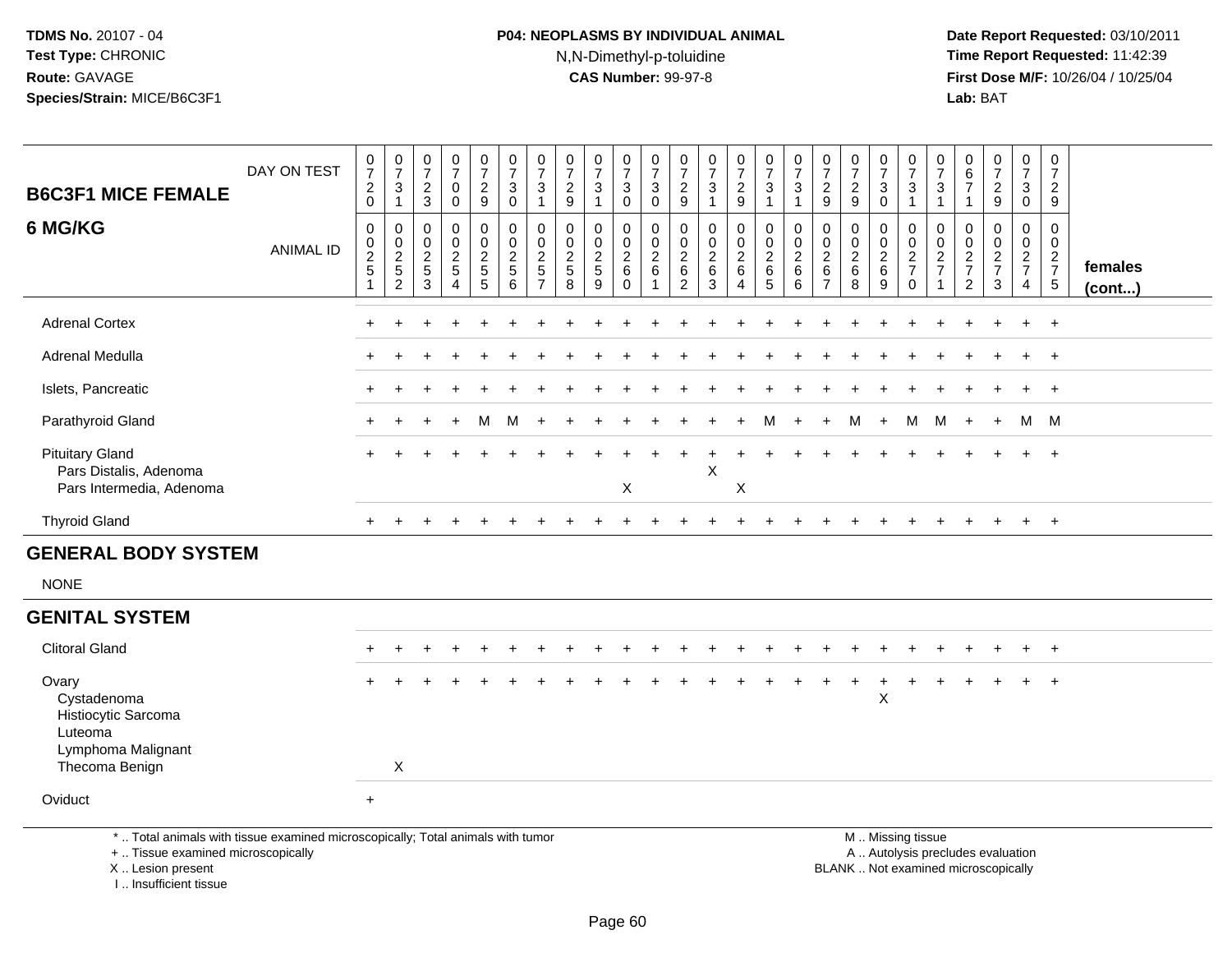# **P04: NEOPLASMS BY INDIVIDUAL ANIMAL**N,N-Dimethyl-p-toluidine

 **Date Report Requested:** 03/10/2011 **Time Report Requested:** 11:42:39 **First Dose M/F:** 10/26/04 / 10/25/04<br>Lab: BAT **Lab:** BAT

| <b>B6C3F1 MICE FEMALE</b>                                                                                                                  | DAY ON TEST      | $\frac{0}{7}$<br>$\overline{c}$<br>$\mathbf 0$ | $\frac{0}{7}$<br>$\sqrt{3}$<br>$\overline{1}$                               | $\frac{0}{7}$<br>$\overline{c}$<br>3                   | $\pmb{0}$<br>$\overline{7}$<br>$\mathbf 0$<br>$\mathbf 0$           | $\frac{0}{7}$<br>$\frac{2}{9}$                            | $\frac{0}{7}$<br>$\mathbf{3}$<br>$\mathbf 0$                  | $\frac{0}{7}$<br>3<br>$\mathbf{1}$                                                 | $\frac{0}{7}$<br>$\overline{c}$<br>$9\,$         | $\frac{0}{7}$<br>$\sqrt{3}$<br>$\mathbf{1}$    | $\frac{0}{7}$<br>$\sqrt{3}$<br>$\mathbf 0$          | $\frac{0}{7}$<br>$\mathsf 3$<br>$\mathbf 0$                   | 0<br>$\overline{7}$<br>$\frac{2}{9}$                                   | $\frac{0}{7}$<br>$\mathbf{3}$<br>$\mathbf{1}$    | $\frac{0}{7}$<br>$\frac{2}{9}$                               | $\frac{0}{7}$<br>3<br>$\mathbf{1}$                        | $\frac{0}{7}$<br>$\sqrt{3}$<br>$\overline{1}$                           | $\frac{0}{7}$<br>$\frac{2}{9}$                                   | 0<br>$\overline{7}$<br>$\sqrt{2}$<br>9                           | $\frac{0}{7}$<br>3<br>$\mathbf 0$                              | $\frac{0}{7}$<br>$\mathbf{3}$<br>$\mathbf{1}$                                                 | $\frac{0}{7}$<br>3<br>$\mathbf{1}$                               | 0<br>$\,6\,$<br>$\overline{7}$<br>$\mathbf{1}$                | $\begin{smallmatrix}0\\7\end{smallmatrix}$<br>$\frac{2}{9}$ | $\mathbf 0$<br>$\boldsymbol{7}$<br>3<br>0        | 0<br>$\overline{7}$<br>$\overline{2}$<br>9                  |                         |
|--------------------------------------------------------------------------------------------------------------------------------------------|------------------|------------------------------------------------|-----------------------------------------------------------------------------|--------------------------------------------------------|---------------------------------------------------------------------|-----------------------------------------------------------|---------------------------------------------------------------|------------------------------------------------------------------------------------|--------------------------------------------------|------------------------------------------------|-----------------------------------------------------|---------------------------------------------------------------|------------------------------------------------------------------------|--------------------------------------------------|--------------------------------------------------------------|-----------------------------------------------------------|-------------------------------------------------------------------------|------------------------------------------------------------------|------------------------------------------------------------------|----------------------------------------------------------------|-----------------------------------------------------------------------------------------------|------------------------------------------------------------------|---------------------------------------------------------------|-------------------------------------------------------------|--------------------------------------------------|-------------------------------------------------------------|-------------------------|
| 6 MG/KG                                                                                                                                    | <b>ANIMAL ID</b> | 0<br>0<br>$\frac{2}{5}$                        | $\mathbf 0$<br>$\begin{array}{c} 0 \\ 2 \\ 5 \end{array}$<br>$\overline{c}$ | 0<br>$\mathbf{0}$<br>$\overline{2}$<br>$\sqrt{5}$<br>3 | $\Omega$<br>$\mathbf 0$<br>$\overline{2}$<br>$\sqrt{5}$<br>$\Delta$ | 0<br>$\mathbf 0$<br>$\overline{c}$<br>$\overline{5}$<br>5 | $\mathbf 0$<br>$\mathbf 0$<br>$\frac{2}{5}$<br>$6\phantom{1}$ | $\mathbf 0$<br>$\mathbf 0$<br>$\boldsymbol{2}$<br>$\overline{5}$<br>$\overline{7}$ | $\mathbf 0$<br>$\mathbf 0$<br>$\frac{2}{5}$<br>8 | $\mathbf 0$<br>$\pmb{0}$<br>$\frac{2}{5}$<br>9 | 0<br>$\mathbf 0$<br>$^2\phantom{1}6$<br>$\mathbf 0$ | $\mathbf 0$<br>$\mathbf 0$<br>$\frac{2}{6}$<br>$\overline{1}$ | 0<br>$\mathbf 0$<br>$\overline{c}$<br>$\overline{6}$<br>$\overline{c}$ | $\mathbf 0$<br>$\mathbf 0$<br>$\frac{2}{6}$<br>3 | 0<br>$\overline{0}$<br>$\overline{2}$<br>$\overline{6}$<br>Δ | 0<br>$\mathbf 0$<br>$\overline{2}$<br>$\overline{6}$<br>5 | $\mathbf 0$<br>$\mathsf{O}\xspace$<br>$\sqrt{2}$<br>$\overline{6}$<br>6 | $\mathbf 0$<br>$\Omega$<br>$\overline{2}$<br>6<br>$\overline{7}$ | $\Omega$<br>$\mathbf 0$<br>$\overline{2}$<br>$\overline{6}$<br>8 | 0<br>$\mathbf 0$<br>$\begin{array}{c} 2 \\ 6 \end{array}$<br>9 | 0<br>$\pmb{0}$<br>$\frac{2}{7}$<br>$\mathbf 0$                                                | $\mathbf 0$<br>$\Omega$<br>$\overline{c}$<br>$\overline{7}$<br>1 | $\mathbf 0$<br>$\mathbf 0$<br>$\frac{2}{7}$<br>$\overline{c}$ | $\mathbf 0$<br>$\mathbf 0$<br>$\frac{2}{7}$<br>$\mathbf{3}$ | $\mathbf 0$<br>$\mathbf 0$<br>$\frac{2}{7}$<br>4 | $\Omega$<br>$\mathbf 0$<br>$\frac{2}{7}$<br>$5\phantom{.0}$ | females<br>$($ cont $)$ |
| Sarcoma, Metastatic, Skeletal Muscle                                                                                                       |                  | X                                              |                                                                             |                                                        |                                                                     |                                                           |                                                               |                                                                                    |                                                  |                                                |                                                     |                                                               |                                                                        |                                                  |                                                              |                                                           |                                                                         |                                                                  |                                                                  |                                                                |                                                                                               |                                                                  |                                                               |                                                             |                                                  |                                                             |                         |
| <b>Uterus</b><br>Histiocytic Sarcoma                                                                                                       |                  |                                                |                                                                             |                                                        |                                                                     |                                                           |                                                               |                                                                                    |                                                  |                                                |                                                     |                                                               |                                                                        |                                                  |                                                              |                                                           |                                                                         |                                                                  |                                                                  |                                                                |                                                                                               |                                                                  |                                                               |                                                             |                                                  |                                                             |                         |
| Polyp Stromal                                                                                                                              |                  |                                                |                                                                             |                                                        |                                                                     |                                                           |                                                               |                                                                                    |                                                  |                                                |                                                     |                                                               |                                                                        |                                                  |                                                              |                                                           |                                                                         |                                                                  |                                                                  |                                                                |                                                                                               |                                                                  |                                                               |                                                             | $X$ $X$                                          |                                                             |                         |
| <b>HEMATOPOIETIC SYSTEM</b>                                                                                                                |                  |                                                |                                                                             |                                                        |                                                                     |                                                           |                                                               |                                                                                    |                                                  |                                                |                                                     |                                                               |                                                                        |                                                  |                                                              |                                                           |                                                                         |                                                                  |                                                                  |                                                                |                                                                                               |                                                                  |                                                               |                                                             |                                                  |                                                             |                         |
| <b>Bone Marrow</b>                                                                                                                         |                  |                                                |                                                                             |                                                        |                                                                     |                                                           |                                                               |                                                                                    |                                                  |                                                |                                                     |                                                               |                                                                        |                                                  |                                                              |                                                           |                                                                         |                                                                  |                                                                  |                                                                |                                                                                               |                                                                  |                                                               |                                                             |                                                  |                                                             |                         |
| Lymph Node<br>Mediastinal, Lymphoma Malignant<br>Renal, Lymphoma Malignant                                                                 |                  |                                                |                                                                             |                                                        |                                                                     |                                                           |                                                               | $\ddot{}$<br>$\mathsf X$                                                           |                                                  |                                                |                                                     |                                                               |                                                                        |                                                  |                                                              |                                                           |                                                                         |                                                                  |                                                                  |                                                                |                                                                                               |                                                                  | $\ddot{}$<br>X<br>$\sf X$                                     |                                                             |                                                  |                                                             |                         |
| Lymph Node, Mandibular<br>Lymphoma Malignant                                                                                               |                  |                                                |                                                                             |                                                        |                                                                     |                                                           |                                                               | X                                                                                  |                                                  |                                                |                                                     |                                                               |                                                                        |                                                  |                                                              |                                                           |                                                                         |                                                                  |                                                                  |                                                                |                                                                                               |                                                                  | X                                                             |                                                             | $+$                                              | $\ddot{}$                                                   |                         |
| Lymph Node, Mesenteric<br>Histiocytic Sarcoma<br>Lymphoma Malignant<br>Sarcoma, Metastatic, Skeletal Muscle                                |                  | X                                              |                                                                             |                                                        | X                                                                   |                                                           |                                                               | Χ                                                                                  |                                                  |                                                |                                                     |                                                               |                                                                        |                                                  |                                                              |                                                           |                                                                         |                                                                  |                                                                  |                                                                |                                                                                               |                                                                  | X                                                             |                                                             |                                                  |                                                             |                         |
| Spleen<br>Hemangiosarcoma<br>Histiocytic Sarcoma                                                                                           |                  |                                                |                                                                             |                                                        | X                                                                   |                                                           |                                                               |                                                                                    |                                                  |                                                |                                                     |                                                               |                                                                        |                                                  |                                                              |                                                           |                                                                         | X                                                                |                                                                  |                                                                |                                                                                               |                                                                  |                                                               |                                                             |                                                  |                                                             |                         |
| Lymphoma Malignant<br>Sarcoma, Metastatic, Skeletal Muscle                                                                                 |                  | X                                              |                                                                             |                                                        |                                                                     |                                                           |                                                               | $\pmb{\mathsf{X}}$                                                                 |                                                  |                                                |                                                     |                                                               |                                                                        |                                                  |                                                              |                                                           |                                                                         |                                                                  |                                                                  |                                                                |                                                                                               |                                                                  | X                                                             | $\mathsf{X}$                                                |                                                  | X                                                           |                         |
| Thymus<br>Histiocytic Sarcoma<br>Lymphoma Malignant                                                                                        |                  | $+$                                            |                                                                             |                                                        | X                                                                   |                                                           |                                                               | X                                                                                  |                                                  |                                                |                                                     |                                                               |                                                                        |                                                  |                                                              |                                                           |                                                                         |                                                                  |                                                                  |                                                                |                                                                                               |                                                                  |                                                               |                                                             |                                                  |                                                             |                         |
| *  Total animals with tissue examined microscopically; Total animals with tumor<br>+  Tissue examined microscopically<br>X  Lesion present |                  |                                                |                                                                             |                                                        |                                                                     |                                                           |                                                               |                                                                                    |                                                  |                                                |                                                     |                                                               |                                                                        |                                                  |                                                              |                                                           |                                                                         |                                                                  |                                                                  |                                                                | M  Missing tissue<br>A  Autolysis precludes evaluation<br>BLANK  Not examined microscopically |                                                                  |                                                               |                                                             |                                                  |                                                             |                         |

X .. Lesion present

I .. Insufficient tissue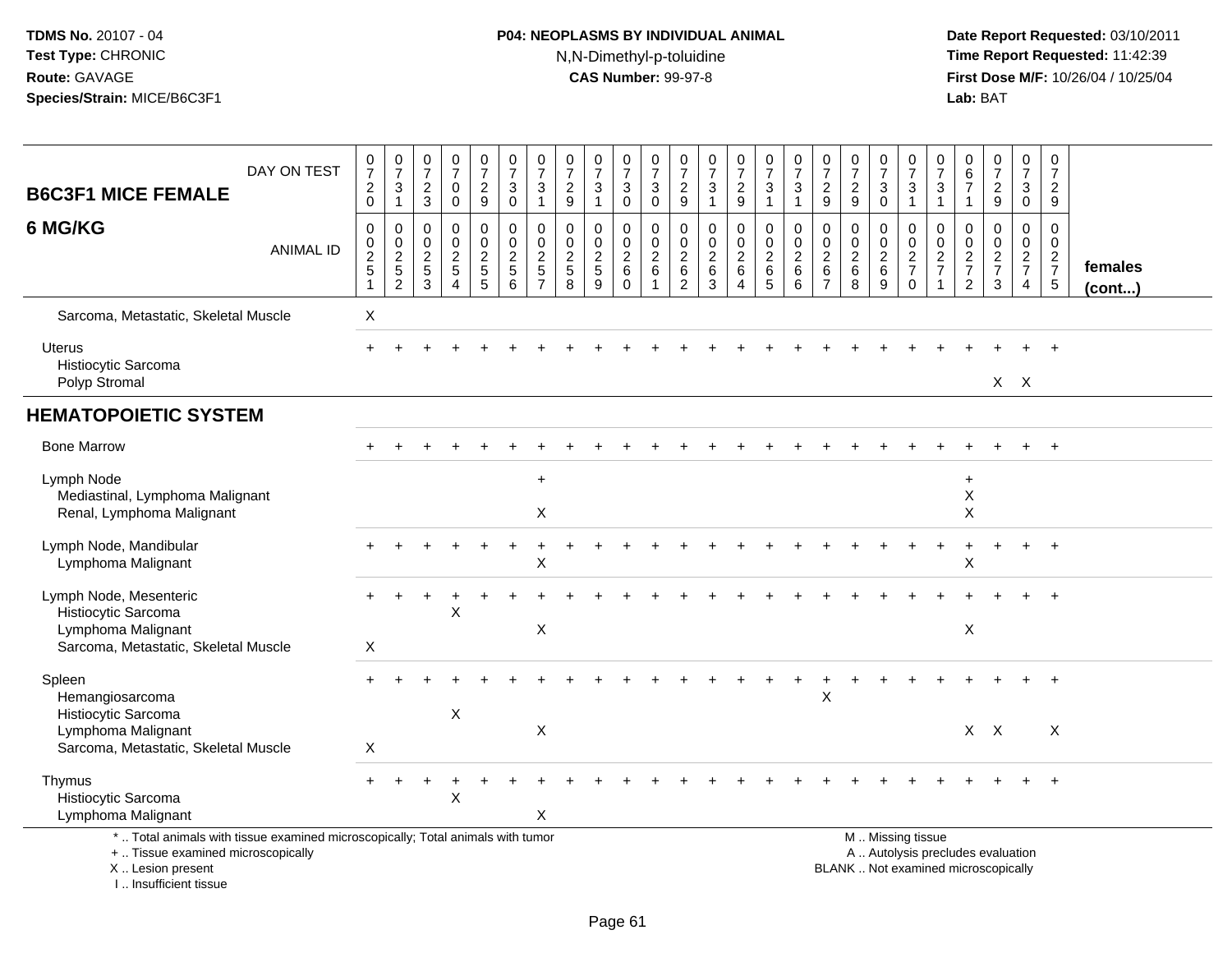# **P04: NEOPLASMS BY INDIVIDUAL ANIMAL**N,N-Dimethyl-p-toluidine

| <b>B6C3F1 MICE FEMALE</b>                                                                                                                                           | DAY ON TEST      | $\begin{smallmatrix}0\\7\end{smallmatrix}$<br>$^2_{\rm 0}$ | $\frac{0}{7}$<br>$\ensuremath{\mathsf{3}}$<br>$\mathbf{1}$ | $\begin{array}{c} 0 \\ 7 \end{array}$<br>$\frac{2}{3}$        | $\frac{0}{7}$<br>0<br>$\mathbf 0$                                     | $\begin{array}{c} 0 \\ 7 \end{array}$<br>$\frac{2}{9}$ | $\frac{0}{7}$<br>$\mathbf{3}$<br>$\mathbf 0$          | 0<br>$\overline{7}$<br>3<br>$\mathbf{1}$     | $\frac{0}{7}$<br>$\sqrt{2}$<br>9            | 0<br>$\overline{7}$<br>$\ensuremath{\mathsf{3}}$<br>$\mathbf{1}$ | $\begin{array}{c} 0 \\ 7 \end{array}$<br>$\ensuremath{\mathsf{3}}$<br>$\mathbf 0$ | 0<br>$\overline{7}$<br>3<br>$\mathbf 0$ | $\frac{0}{7}$<br>$\overline{c}$<br>$\boldsymbol{9}$ | $\frac{0}{7}$<br>$\ensuremath{\mathsf{3}}$<br>$\mathbf{1}$ | $\mathbf 0$<br>$\overline{7}$<br>$\frac{2}{9}$                  | $\begin{array}{c} 0 \\ 7 \end{array}$<br>$\ensuremath{\mathsf{3}}$<br>$\mathbf{1}$    | 0<br>$\overline{7}$<br>$\ensuremath{\mathsf{3}}$<br>$\mathbf{1}$ | $\frac{0}{7}$<br>$\boldsymbol{2}$<br>9                                    | $\frac{0}{7}$<br>$\frac{2}{9}$ | $\frac{0}{7}$<br>$\mathbf{3}$<br>$\mathbf 0$                              | 0<br>$\overline{7}$<br>$\ensuremath{\mathsf{3}}$<br>$\mathbf{1}$                              | $\mathbf 0$<br>$\overline{7}$<br>$\sqrt{3}$<br>$\overline{1}$ | 0<br>$\overline{6}$<br>$\overline{7}$<br>$\overline{1}$       | $\begin{array}{c} 0 \\ 7 \end{array}$<br>$\frac{2}{9}$      | 0<br>$\overline{7}$<br>$\mathbf{3}$<br>$\mathbf 0$            | 0<br>$\overline{7}$<br>$\overline{c}$<br>9    |                         |
|---------------------------------------------------------------------------------------------------------------------------------------------------------------------|------------------|------------------------------------------------------------|------------------------------------------------------------|---------------------------------------------------------------|-----------------------------------------------------------------------|--------------------------------------------------------|-------------------------------------------------------|----------------------------------------------|---------------------------------------------|------------------------------------------------------------------|-----------------------------------------------------------------------------------|-----------------------------------------|-----------------------------------------------------|------------------------------------------------------------|-----------------------------------------------------------------|---------------------------------------------------------------------------------------|------------------------------------------------------------------|---------------------------------------------------------------------------|--------------------------------|---------------------------------------------------------------------------|-----------------------------------------------------------------------------------------------|---------------------------------------------------------------|---------------------------------------------------------------|-------------------------------------------------------------|---------------------------------------------------------------|-----------------------------------------------|-------------------------|
| 6 MG/KG                                                                                                                                                             | <b>ANIMAL ID</b> | $\mathbf 0$<br>$\pmb{0}$<br>$\overline{2}$<br>$\sqrt{5}$   | $\mathbf 0$<br>$\mathbf 0$<br>$\frac{2}{5}$                | $\mathbf 0$<br>$\mathbf 0$<br>$\overline{2}$<br>$\frac{5}{3}$ | $\mathbf 0$<br>$\mathbf 0$<br>$\frac{2}{5}$<br>$\boldsymbol{\Lambda}$ | 0<br>$\mathbf 0$<br>$\overline{2}$<br>$\frac{5}{5}$    | $\pmb{0}$<br>$\pmb{0}$<br>$\sqrt{2}$<br>$\frac{5}{6}$ | $\mathbf 0$<br>0<br>$\sqrt{2}$<br>$\sqrt{5}$ | $\mathbf 0$<br>$\mathbf 0$<br>$\frac{2}{5}$ | 0<br>$\mathbf 0$<br>$\sqrt{2}$<br>$\frac{5}{9}$                  | $\mathbf 0$<br>$\mathbf 0$<br>$\overline{2}$<br>$\,6\,$<br>$\Omega$               | 0<br>0<br>$\boldsymbol{2}$<br>$\,6\,$   | $\mathbf 0$<br>0<br>$\overline{2}$<br>$\frac{6}{2}$ | $\mathbf 0$<br>$\pmb{0}$<br>$\overline{2}$<br>$^6_3$       | $\mathbf 0$<br>$\mathbf 0$<br>$\sqrt{2}$<br>6<br>$\overline{4}$ | $\mathbf 0$<br>$\mathbf 0$<br>$\overline{c}$<br>$\begin{array}{c} 6 \\ 5 \end{array}$ | $\mathbf 0$<br>$\mathbf 0$<br>$\sqrt{2}$<br>$\,6\,$<br>6         | $\mathbf 0$<br>$\mathbf 0$<br>$\boldsymbol{2}$<br>$\,6$<br>$\overline{7}$ | 0<br>0<br>$\frac{2}{6}$        | $\mathbf 0$<br>$\mathbf 0$<br>$\overline{2}$<br>$\,6\,$<br>$\overline{9}$ | $\mathbf 0$<br>$\pmb{0}$<br>$\frac{2}{7}$<br>$\mathbf 0$                                      | $\mathbf 0$<br>0<br>$\frac{2}{7}$                             | $\mathbf 0$<br>$\mathbf 0$<br>$\frac{2}{7}$<br>$\overline{2}$ | $\mathbf 0$<br>$\mathbf 0$<br>$\frac{2}{7}$<br>$\mathbf{3}$ | $\mathbf 0$<br>$\mathbf 0$<br>$\frac{2}{7}$<br>$\overline{4}$ | $\Omega$<br>$\mathbf 0$<br>$\frac{2}{7}$<br>5 | females<br>$($ cont $)$ |
| Sarcoma, Metastatic, Skeletal Muscle                                                                                                                                |                  | $\boldsymbol{\mathsf{X}}$                                  |                                                            |                                                               |                                                                       |                                                        |                                                       |                                              |                                             |                                                                  |                                                                                   |                                         |                                                     |                                                            |                                                                 |                                                                                       |                                                                  |                                                                           |                                |                                                                           |                                                                                               |                                                               |                                                               |                                                             |                                                               |                                               |                         |
| <b>INTEGUMENTARY SYSTEM</b>                                                                                                                                         |                  |                                                            |                                                            |                                                               |                                                                       |                                                        |                                                       |                                              |                                             |                                                                  |                                                                                   |                                         |                                                     |                                                            |                                                                 |                                                                                       |                                                                  |                                                                           |                                |                                                                           |                                                                                               |                                                               |                                                               |                                                             |                                                               |                                               |                         |
| <b>Mammary Gland</b>                                                                                                                                                |                  |                                                            |                                                            |                                                               |                                                                       |                                                        |                                                       |                                              |                                             |                                                                  |                                                                                   |                                         |                                                     |                                                            |                                                                 |                                                                                       |                                                                  |                                                                           |                                |                                                                           |                                                                                               |                                                               |                                                               |                                                             |                                                               | $\ddot{}$                                     |                         |
| Skin<br>Dermis, Fibrous Histiocytoma<br>Subcutaneous Tissue, Liposarcoma                                                                                            |                  |                                                            | $\boldsymbol{\mathsf{X}}$                                  |                                                               |                                                                       |                                                        |                                                       |                                              |                                             |                                                                  |                                                                                   |                                         |                                                     |                                                            |                                                                 |                                                                                       |                                                                  |                                                                           |                                |                                                                           |                                                                                               |                                                               | X                                                             |                                                             |                                                               | $\ddot{}$                                     |                         |
| <b>MUSCULOSKELETAL SYSTEM</b>                                                                                                                                       |                  |                                                            |                                                            |                                                               |                                                                       |                                                        |                                                       |                                              |                                             |                                                                  |                                                                                   |                                         |                                                     |                                                            |                                                                 |                                                                                       |                                                                  |                                                                           |                                |                                                                           |                                                                                               |                                                               |                                                               |                                                             |                                                               |                                               |                         |
| Bone                                                                                                                                                                |                  |                                                            |                                                            |                                                               |                                                                       |                                                        |                                                       |                                              |                                             |                                                                  |                                                                                   |                                         |                                                     |                                                            |                                                                 |                                                                                       |                                                                  |                                                                           |                                |                                                                           |                                                                                               |                                                               |                                                               |                                                             | $\ddot{}$                                                     | $+$                                           |                         |
| <b>Skeletal Muscle</b><br>Sarcoma                                                                                                                                   |                  | $\ddot{}$<br>X                                             |                                                            |                                                               |                                                                       |                                                        |                                                       |                                              |                                             |                                                                  |                                                                                   |                                         |                                                     |                                                            |                                                                 |                                                                                       |                                                                  |                                                                           |                                |                                                                           |                                                                                               |                                                               |                                                               |                                                             |                                                               |                                               |                         |
| <b>NERVOUS SYSTEM</b>                                                                                                                                               |                  |                                                            |                                                            |                                                               |                                                                       |                                                        |                                                       |                                              |                                             |                                                                  |                                                                                   |                                         |                                                     |                                                            |                                                                 |                                                                                       |                                                                  |                                                                           |                                |                                                                           |                                                                                               |                                                               |                                                               |                                                             |                                                               |                                               |                         |
| <b>Brain</b>                                                                                                                                                        |                  |                                                            |                                                            |                                                               |                                                                       |                                                        |                                                       |                                              |                                             |                                                                  |                                                                                   |                                         |                                                     |                                                            |                                                                 |                                                                                       |                                                                  |                                                                           |                                |                                                                           |                                                                                               |                                                               |                                                               |                                                             |                                                               | $\ddot{}$                                     |                         |
| <b>RESPIRATORY SYSTEM</b>                                                                                                                                           |                  |                                                            |                                                            |                                                               |                                                                       |                                                        |                                                       |                                              |                                             |                                                                  |                                                                                   |                                         |                                                     |                                                            |                                                                 |                                                                                       |                                                                  |                                                                           |                                |                                                                           |                                                                                               |                                                               |                                                               |                                                             |                                                               |                                               |                         |
| Lung<br>Alveolar/Bronchiolar Adenoma<br>Alveolar/Bronchiolar Adenoma, Multiple                                                                                      |                  |                                                            | $\sf X$                                                    |                                                               |                                                                       | $\boldsymbol{\mathsf{X}}$                              |                                                       | Χ                                            |                                             |                                                                  |                                                                                   |                                         |                                                     |                                                            |                                                                 |                                                                                       |                                                                  |                                                                           |                                |                                                                           |                                                                                               |                                                               |                                                               |                                                             |                                                               |                                               |                         |
| Alveolar/Bronchiolar Carcinoma<br>Carcinoma, Metastatic, Harderian Gland<br>Hepatocellular Carcinoma, Metastatic, Liver                                             |                  | $\boldsymbol{\mathsf{X}}$                                  |                                                            |                                                               |                                                                       |                                                        |                                                       |                                              |                                             |                                                                  |                                                                                   |                                         |                                                     |                                                            |                                                                 |                                                                                       | X                                                                |                                                                           |                                |                                                                           |                                                                                               |                                                               |                                                               |                                                             | X<br>$\times$                                                 |                                               |                         |
| Histiocytic Sarcoma<br>Lymphoma Malignant                                                                                                                           |                  |                                                            |                                                            |                                                               | X                                                                     |                                                        |                                                       | $\boldsymbol{\mathsf{X}}$                    |                                             |                                                                  |                                                                                   |                                         |                                                     |                                                            |                                                                 |                                                                                       |                                                                  |                                                                           |                                |                                                                           |                                                                                               |                                                               |                                                               |                                                             |                                                               |                                               |                         |
| *  Total animals with tissue examined microscopically; Total animals with tumor<br>+  Tissue examined microscopically<br>X  Lesion present<br>I Insufficient tissue |                  |                                                            |                                                            |                                                               |                                                                       |                                                        |                                                       |                                              |                                             |                                                                  |                                                                                   |                                         |                                                     |                                                            |                                                                 |                                                                                       |                                                                  |                                                                           |                                |                                                                           | M. Missing tissue<br>A  Autolysis precludes evaluation<br>BLANK  Not examined microscopically |                                                               |                                                               |                                                             |                                                               |                                               |                         |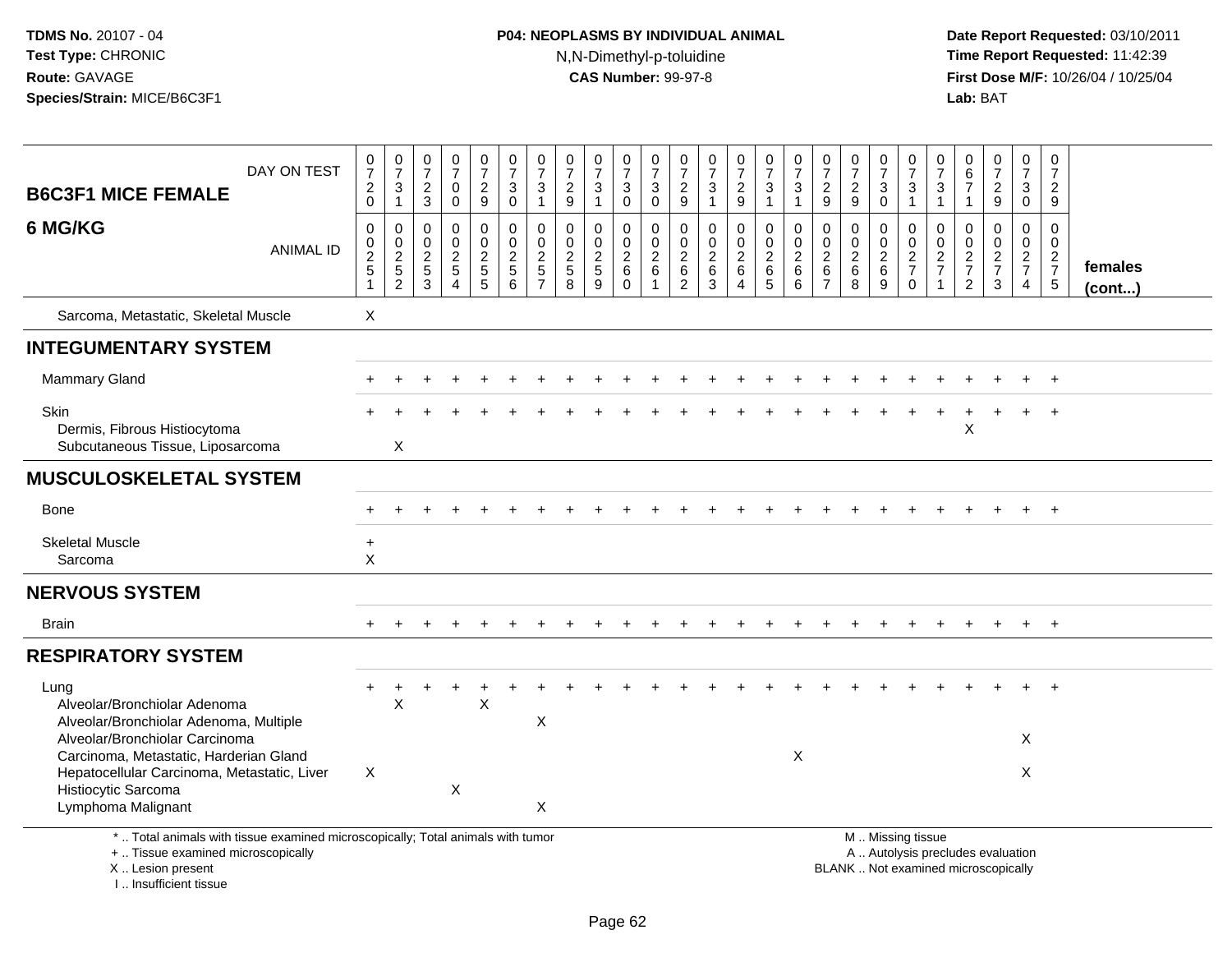## **P04: NEOPLASMS BY INDIVIDUAL ANIMAL**N,N-Dimethyl-p-toluidine

 **Date Report Requested:** 03/10/2011 **Time Report Requested:** 11:42:39 **First Dose M/F:** 10/26/04 / 10/25/04 Lab: BAT **Lab:** BAT

| $\frac{0}{7}$<br>$\frac{2}{0}$                                                 | $\frac{0}{7}$<br>3<br>$\mathbf{1}$                | $\frac{0}{7}$<br>$\frac{2}{3}$                                 | $\frac{0}{7}$<br>$\mathbf 0$<br>$\mathbf 0$     | $\frac{0}{7}$<br>$\frac{2}{9}$         | $\frac{0}{7}$<br>$_{0}^{3}$                                        | $\frac{0}{7}$<br>3<br>$\overline{1}$                               | $\frac{0}{7}$<br>$\sqrt{2}$<br>$9\,$                            | $\frac{0}{7}$<br>3<br>$\mathbf{1}$                | $\frac{0}{7}$<br>$\frac{3}{0}$         | $\frac{0}{7}$<br>3<br>0                                   | $\frac{0}{7}$<br>$\frac{2}{9}$                    | $\frac{0}{7}$<br>$\mathsf 3$<br>$\mathbf{1}$              | $\frac{0}{7}$<br>$\frac{2}{9}$                 | $\frac{0}{7}$<br>$\mathbf{3}$<br>$\overline{1}$ | $\frac{0}{7}$<br>$\mathbf{3}$<br>1         | $\frac{0}{7}$<br>$\frac{2}{9}$                                                 | $\frac{0}{7}$<br>$\frac{2}{9}$                             | $\frac{0}{7}$<br>$\frac{3}{0}$ | $\frac{0}{7}$<br>$\ensuremath{\mathsf{3}}$<br>$\mathbf{1}$ | $\frac{0}{7}$<br>3<br>$\overline{1}$ | $\begin{array}{c} 0 \\ 6 \\ 7 \end{array}$<br>$\mathbf{1}$     | $\frac{0}{7}$<br>$\frac{2}{9}$         | $\frac{0}{7}$<br>$\frac{3}{0}$               | $\frac{0}{7}$<br>$\overline{2}$<br>9                 |                   |
|--------------------------------------------------------------------------------|---------------------------------------------------|----------------------------------------------------------------|-------------------------------------------------|----------------------------------------|--------------------------------------------------------------------|--------------------------------------------------------------------|-----------------------------------------------------------------|---------------------------------------------------|----------------------------------------|-----------------------------------------------------------|---------------------------------------------------|-----------------------------------------------------------|------------------------------------------------|-------------------------------------------------|--------------------------------------------|--------------------------------------------------------------------------------|------------------------------------------------------------|--------------------------------|------------------------------------------------------------|--------------------------------------|----------------------------------------------------------------|----------------------------------------|----------------------------------------------|------------------------------------------------------|-------------------|
| $\boldsymbol{0}$<br>$\begin{array}{c} 0 \\ 2 \\ 5 \end{array}$<br>$\mathbf{1}$ | 0<br>$\pmb{0}$<br>$\frac{2}{5}$<br>$\overline{c}$ | $\mathbf 0$<br>$\begin{array}{c} 0 \\ 2 \\ 5 \end{array}$<br>3 | $\pmb{0}$<br>$\mathsf{O}$<br>$\frac{2}{5}$<br>4 | 0<br>$\mathbf 0$<br>$\frac{2}{5}$<br>5 | $\begin{array}{c} 0 \\ 0 \\ 2 \\ 5 \end{array}$<br>$6\phantom{1}6$ | 0<br>$\mathbf 0$<br>$\overline{c}$<br>$\sqrt{5}$<br>$\overline{7}$ | $\mathbf 0$<br>$\mathbf 0$<br>$\sqrt{2}$<br>$\overline{5}$<br>8 | 0<br>$\mathbf 0$<br>$\sqrt{2}$<br>$\sqrt{5}$<br>9 | $\pmb{0}$<br>$\frac{0}{2}$<br>$\Omega$ | 0<br>$\mathbf 0$<br>$\overline{c}$<br>$6\phantom{1}$<br>1 | 0<br>$\pmb{0}$<br>$\frac{2}{6}$<br>$\overline{c}$ | $\pmb{0}$<br>$\mathbf 0$<br>$\frac{2}{6}$<br>$\mathbf{3}$ | $\pmb{0}$<br>$\mathbf 0$<br>$\frac{2}{6}$<br>4 | $\pmb{0}$<br>$\frac{0}{2}$<br>$\sqrt{5}$        | 0<br>$\pmb{0}$<br>$\overline{c}$<br>6<br>6 | $\pmb{0}$<br>$\begin{smallmatrix} 0\\2\\6 \end{smallmatrix}$<br>$\overline{7}$ | $\mathbf 0$<br>$\pmb{0}$<br>$\overline{c}$<br>$\,6\,$<br>8 | 0<br>$\frac{0}{2}$ 6<br>$9\,$  | $\pmb{0}$<br>$\frac{0}{2}$<br>$\mathbf 0$                  | 0<br>$\pmb{0}$<br>$\frac{2}{7}$      | $\,0\,$<br>$\boldsymbol{0}$<br>$\frac{2}{7}$<br>$\overline{2}$ | 0<br>$\mathbf 0$<br>$\frac{2}{7}$<br>3 | $\pmb{0}$<br>$\frac{0}{2}$<br>$\overline{4}$ | 0<br>$\mathbf 0$<br>$\frac{2}{7}$<br>$5\phantom{.0}$ | females<br>(cont) |
| $\pmb{\times}$                                                                 |                                                   |                                                                |                                                 |                                        |                                                                    |                                                                    |                                                                 |                                                   |                                        |                                                           |                                                   |                                                           |                                                |                                                 |                                            |                                                                                |                                                            |                                |                                                            |                                      |                                                                |                                        |                                              |                                                      |                   |
|                                                                                |                                                   |                                                                |                                                 |                                        |                                                                    |                                                                    |                                                                 |                                                   |                                        |                                                           |                                                   |                                                           |                                                |                                                 |                                            |                                                                                |                                                            |                                |                                                            |                                      |                                                                |                                        |                                              | $^{+}$                                               |                   |
|                                                                                |                                                   |                                                                |                                                 |                                        |                                                                    |                                                                    |                                                                 |                                                   |                                        |                                                           |                                                   |                                                           |                                                |                                                 |                                            |                                                                                |                                                            |                                |                                                            |                                      |                                                                |                                        |                                              | $\ddot{}$                                            |                   |
|                                                                                |                                                   |                                                                |                                                 |                                        |                                                                    |                                                                    |                                                                 |                                                   |                                        |                                                           |                                                   |                                                           |                                                |                                                 |                                            |                                                                                |                                                            |                                |                                                            |                                      |                                                                |                                        |                                              |                                                      |                   |
|                                                                                |                                                   |                                                                |                                                 |                                        |                                                                    |                                                                    |                                                                 |                                                   |                                        |                                                           |                                                   |                                                           |                                                |                                                 |                                            |                                                                                |                                                            |                                |                                                            |                                      |                                                                |                                        |                                              | $\ddot{}$                                            |                   |
|                                                                                |                                                   |                                                                |                                                 |                                        |                                                                    |                                                                    |                                                                 |                                                   | $\mathsf{X}$                           |                                                           |                                                   |                                                           |                                                |                                                 | $\mathsf X$<br>X                           |                                                                                |                                                            |                                |                                                            |                                      |                                                                | X                                      | $+$                                          | $+$                                                  |                   |
|                                                                                |                                                   |                                                                |                                                 |                                        |                                                                    |                                                                    |                                                                 |                                                   |                                        |                                                           |                                                   |                                                           |                                                |                                                 |                                            |                                                                                |                                                            |                                |                                                            |                                      |                                                                |                                        |                                              |                                                      |                   |
|                                                                                |                                                   |                                                                | $\overline{1}$<br>$\sf X$                       |                                        |                                                                    | $\boldsymbol{\mathsf{X}}$                                          |                                                                 |                                                   |                                        |                                                           |                                                   |                                                           |                                                |                                                 |                                            |                                                                                |                                                            |                                |                                                            |                                      |                                                                |                                        |                                              | $+$                                                  |                   |
|                                                                                |                                                   |                                                                |                                                 |                                        |                                                                    |                                                                    |                                                                 |                                                   |                                        |                                                           |                                                   |                                                           |                                                |                                                 |                                            |                                                                                |                                                            |                                |                                                            |                                      |                                                                |                                        |                                              | $\ddot{}$<br>X                                       |                   |
|                                                                                |                                                   |                                                                |                                                 |                                        |                                                                    |                                                                    |                                                                 |                                                   |                                        |                                                           |                                                   |                                                           |                                                |                                                 |                                            |                                                                                |                                                            |                                |                                                            |                                      |                                                                |                                        |                                              |                                                      |                   |
|                                                                                |                                                   |                                                                | $\overline{1}$<br>$\sf X$                       |                                        |                                                                    |                                                                    |                                                                 |                                                   |                                        |                                                           |                                                   |                                                           |                                                |                                                 |                                            |                                                                                |                                                            |                                |                                                            |                                      |                                                                |                                        |                                              | $\ddot{}$<br>X                                       |                   |
| <b>ANIMAL ID</b>                                                               |                                                   |                                                                |                                                 |                                        |                                                                    |                                                                    | $X$ $X$                                                         |                                                   |                                        |                                                           |                                                   |                                                           |                                                |                                                 |                                            |                                                                                |                                                            |                                |                                                            |                                      |                                                                |                                        | $X$ $X$                                      |                                                      |                   |

\* .. Total animals with tissue examined microscopically; Total animals with tumor

+ .. Tissue examined microscopically

X .. Lesion present

I .. Insufficient tissue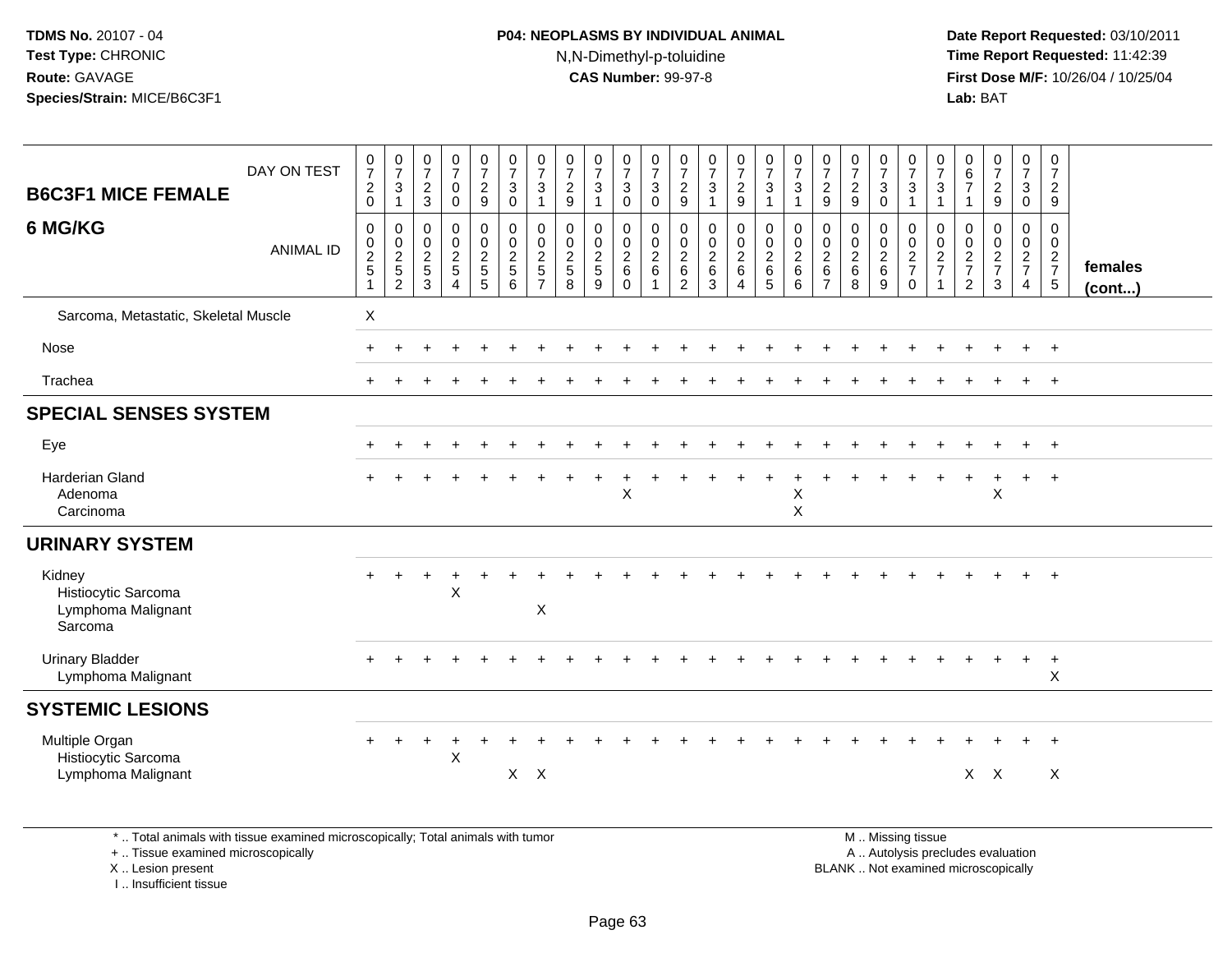# **P04: NEOPLASMS BY INDIVIDUAL ANIMAL**N,N-Dimethyl-p-toluidine

 **Date Report Requested:** 03/10/2011 **Time Report Requested:** 11:42:39 **First Dose M/F:** 10/26/04 / 10/25/04<br>Lab: BAT **Lab:** BAT

| <b>B6C3F1 MICE FEMALE</b>                                                                                                                  | DAY ON TEST      | 0<br>$\overline{4}$<br>$\overline{\mathbf{4}}$<br>9                       | 0<br>5<br>5<br>5                                 | $\frac{0}{7}$<br>$\frac{2}{9}$                   | $\frac{0}{7}$<br>3<br>1                | $\frac{0}{7}$<br>$\mathbf{3}$<br>$\mathbf{1}$ | $\frac{0}{7}$<br>$\frac{2}{9}$          | $\frac{0}{7}$<br>$\frac{2}{9}$                    | $\frac{0}{7}$<br>$\frac{2}{9}$                   | $\frac{0}{7}$<br>$\sqrt{3}$<br>$\overline{0}$ | $\frac{0}{7}$<br>$\frac{2}{9}$                   | 0<br>$\overline{7}$<br>3<br>$\mathbf{1}$ | $\frac{0}{7}$<br>$\mathbf 0$<br>$\overline{4}$      | $\begin{array}{c} 0 \\ 5 \end{array}$<br>$\pmb{0}$<br>9            | $\frac{0}{7}$<br>$\mathbf{3}$<br>$\Omega$ | $\frac{0}{7}$<br>$\sqrt{3}$<br>$\Omega$     | $\frac{0}{7}$<br>$\frac{2}{9}$                                 | $\frac{0}{7}$<br>$\frac{2}{9}$                                | 0<br>$\overline{7}$<br>$\frac{2}{9}$   | $\frac{0}{7}$<br>$\frac{3}{0}$ | 0<br>$\overline{7}$<br>$\frac{2}{9}$ | $_{6}^{\rm 0}$<br>$\overline{c}$<br>$\mathbf{1}$ | $\begin{smallmatrix}0\\7\end{smallmatrix}$<br>$\frac{2}{9}$              | $\frac{0}{7}$<br>$_{0}^{3}$          | $\frac{0}{7}$<br>$\mathbf{3}$<br>$\mathbf{1}$                   | 0<br>$\Omega$<br>$\Omega$<br>8                                |                                         |
|--------------------------------------------------------------------------------------------------------------------------------------------|------------------|---------------------------------------------------------------------------|--------------------------------------------------|--------------------------------------------------|----------------------------------------|-----------------------------------------------|-----------------------------------------|---------------------------------------------------|--------------------------------------------------|-----------------------------------------------|--------------------------------------------------|------------------------------------------|-----------------------------------------------------|--------------------------------------------------------------------|-------------------------------------------|---------------------------------------------|----------------------------------------------------------------|---------------------------------------------------------------|----------------------------------------|--------------------------------|--------------------------------------|--------------------------------------------------|--------------------------------------------------------------------------|--------------------------------------|-----------------------------------------------------------------|---------------------------------------------------------------|-----------------------------------------|
| 6 MG/KG                                                                                                                                    | <b>ANIMAL ID</b> | $\boldsymbol{0}$<br>$\begin{array}{c} 0 \\ 2 \\ 7 \end{array}$<br>$\,6\,$ | $\mathbf 0$<br>$\mathbf 0$<br>$\frac{2}{7}$<br>7 | $\mathbf 0$<br>$\mathbf 0$<br>$\frac{2}{7}$<br>8 | $\mathbf 0$<br>0<br>$\frac{2}{7}$<br>9 | 0<br>$\frac{0}{2}$<br>$\mathbf 0$             | $\pmb{0}$<br>$\pmb{0}$<br>$\frac{2}{8}$ | 0<br>$\pmb{0}$<br>$\frac{2}{8}$<br>$\overline{2}$ | $\mathbf 0$<br>$\mathbf 0$<br>$\frac{2}{8}$<br>3 | 0<br>0<br>$\frac{2}{8}$<br>4                  | $\mathbf 0$<br>$\mathbf 0$<br>$\frac{2}{8}$<br>5 | 0<br>0<br>$_{8}^2$<br>6                  | $\mathbf 0$<br>0<br>$\frac{2}{8}$<br>$\overline{7}$ | $\mathbf 0$<br>$\boldsymbol{0}$<br>$\frac{2}{8}$<br>$\overline{8}$ | $\mathbf 0$<br>0<br>$\frac{2}{8}$<br>9    | $\mathbf 0$<br>$\frac{0}{2}$<br>$\mathbf 0$ | $\mathbf 0$<br>$\mathbf 0$<br>$\overline{c}$<br>$\overline{9}$ | $\mathbf 0$<br>$\mathbf 0$<br>$\frac{2}{9}$<br>$\overline{2}$ | 0<br>$\mathbf 0$<br>$\frac{2}{9}$<br>3 | 0<br>$\frac{0}{2}$<br>4        | $\mathbf 0$<br>0<br>$\frac{2}{9}$    | $\mathbf 0$<br>0<br>$\frac{2}{9}$                | $\mathbf 0$<br>$\mathsf 0$<br>$\frac{2}{9}$<br>$\overline{7}$            | 0<br>$\frac{0}{2}$<br>$\overline{8}$ | $\mathbf 0$<br>$\mathbf 0$<br>$\frac{2}{9}$<br>$\boldsymbol{9}$ | $\mathbf 0$<br>$\mathbf 0$<br>3<br>$\mathbf 0$<br>$\mathbf 0$ | * TOTALS                                |
| <b>ALIMENTARY SYSTEM</b>                                                                                                                   |                  |                                                                           |                                                  |                                                  |                                        |                                               |                                         |                                                   |                                                  |                                               |                                                  |                                          |                                                     |                                                                    |                                           |                                             |                                                                |                                                               |                                        |                                |                                      |                                                  |                                                                          |                                      |                                                                 |                                                               |                                         |
| Esophagus                                                                                                                                  |                  |                                                                           |                                                  |                                                  |                                        |                                               |                                         |                                                   |                                                  |                                               |                                                  |                                          |                                                     |                                                                    |                                           |                                             |                                                                |                                                               |                                        |                                |                                      |                                                  |                                                                          |                                      |                                                                 |                                                               | 50                                      |
| Gallbladder                                                                                                                                |                  |                                                                           |                                                  |                                                  |                                        |                                               |                                         |                                                   |                                                  |                                               |                                                  |                                          |                                                     |                                                                    |                                           |                                             |                                                                |                                                               |                                        |                                |                                      |                                                  |                                                                          |                                      |                                                                 |                                                               | 50                                      |
| Intestine Large, Cecum                                                                                                                     |                  |                                                                           |                                                  |                                                  |                                        |                                               |                                         |                                                   |                                                  |                                               |                                                  |                                          |                                                     |                                                                    |                                           |                                             |                                                                |                                                               |                                        |                                |                                      |                                                  |                                                                          |                                      |                                                                 |                                                               | 50                                      |
| Intestine Large, Colon                                                                                                                     |                  |                                                                           |                                                  |                                                  |                                        |                                               |                                         |                                                   |                                                  |                                               |                                                  |                                          |                                                     |                                                                    |                                           |                                             |                                                                |                                                               |                                        |                                |                                      |                                                  |                                                                          |                                      |                                                                 |                                                               | 50                                      |
| Intestine Large, Rectum                                                                                                                    |                  |                                                                           |                                                  |                                                  |                                        |                                               |                                         |                                                   |                                                  |                                               |                                                  |                                          |                                                     |                                                                    |                                           |                                             |                                                                |                                                               |                                        |                                |                                      |                                                  |                                                                          |                                      |                                                                 |                                                               | 50                                      |
| Intestine Small, Duodenum                                                                                                                  |                  |                                                                           |                                                  |                                                  |                                        |                                               |                                         |                                                   |                                                  |                                               |                                                  |                                          |                                                     |                                                                    |                                           |                                             |                                                                |                                                               |                                        |                                |                                      |                                                  |                                                                          |                                      |                                                                 | $\ddot{+}$                                                    | 50                                      |
| Intestine Small, Ileum                                                                                                                     |                  |                                                                           |                                                  |                                                  |                                        |                                               |                                         |                                                   |                                                  |                                               |                                                  |                                          |                                                     |                                                                    |                                           |                                             |                                                                |                                                               |                                        |                                |                                      |                                                  |                                                                          |                                      |                                                                 |                                                               | 50                                      |
| Intestine Small, Jejunum                                                                                                                   |                  |                                                                           |                                                  |                                                  |                                        |                                               |                                         |                                                   |                                                  |                                               |                                                  |                                          |                                                     |                                                                    |                                           |                                             |                                                                |                                                               |                                        |                                |                                      |                                                  |                                                                          |                                      |                                                                 |                                                               | 50                                      |
| Liver<br>Hemangioma<br>Hemangiosarcoma<br>Hepatoblastoma<br>Hepatocellular Adenoma                                                         |                  |                                                                           |                                                  | X                                                |                                        | X                                             | $\times$                                |                                                   |                                                  | $X \times$                                    |                                                  |                                          |                                                     |                                                                    |                                           |                                             |                                                                | X                                                             |                                        |                                |                                      |                                                  |                                                                          |                                      |                                                                 |                                                               | 50<br>1<br>$\mathbf 1$<br>1<br>13       |
| Hepatocellular Adenoma, Multiple<br>Hepatocellular Carcinoma                                                                               |                  |                                                                           |                                                  |                                                  |                                        |                                               |                                         |                                                   |                                                  |                                               |                                                  |                                          |                                                     |                                                                    |                                           | X                                           |                                                                |                                                               |                                        | X<br>$\mathsf{X}$              |                                      |                                                  |                                                                          |                                      | X                                                               |                                                               | 6<br>10                                 |
| Hepatocellular Carcinoma, Multiple<br>Histiocytic Sarcoma                                                                                  |                  | X                                                                         |                                                  |                                                  |                                        |                                               |                                         |                                                   |                                                  |                                               |                                                  | Х                                        |                                                     |                                                                    |                                           | X                                           |                                                                |                                                               |                                        |                                |                                      |                                                  |                                                                          | X                                    |                                                                 |                                                               | 3<br>$\mathbf 2$                        |
| Lymphoma Malignant<br>Sarcoma, Metastatic, Skeletal Muscle                                                                                 |                  |                                                                           |                                                  |                                                  |                                        |                                               | X                                       |                                                   | $\boldsymbol{\mathsf{X}}$                        |                                               | $\boldsymbol{\mathsf{X}}$                        |                                          |                                                     |                                                                    |                                           | $\pmb{\times}$                              |                                                                |                                                               |                                        |                                |                                      |                                                  |                                                                          |                                      |                                                                 |                                                               | $\overline{\mathbf{7}}$<br>$\mathbf{1}$ |
| Mesentery                                                                                                                                  |                  |                                                                           |                                                  |                                                  |                                        |                                               |                                         |                                                   |                                                  |                                               |                                                  |                                          | $+$                                                 | $\ddot{}$                                                          |                                           |                                             |                                                                | $+$                                                           |                                        |                                | $\ddot{}$                            |                                                  |                                                                          |                                      |                                                                 |                                                               | 8                                       |
| *  Total animals with tissue examined microscopically; Total animals with tumor<br>+  Tissue examined microscopically<br>X  Lesion present |                  |                                                                           |                                                  |                                                  |                                        |                                               |                                         |                                                   |                                                  |                                               |                                                  |                                          |                                                     |                                                                    |                                           |                                             |                                                                |                                                               |                                        |                                | M  Missing tissue                    |                                                  | A  Autolysis precludes evaluation<br>BLANK  Not examined microscopically |                                      |                                                                 |                                                               |                                         |

I .. Insufficient tissue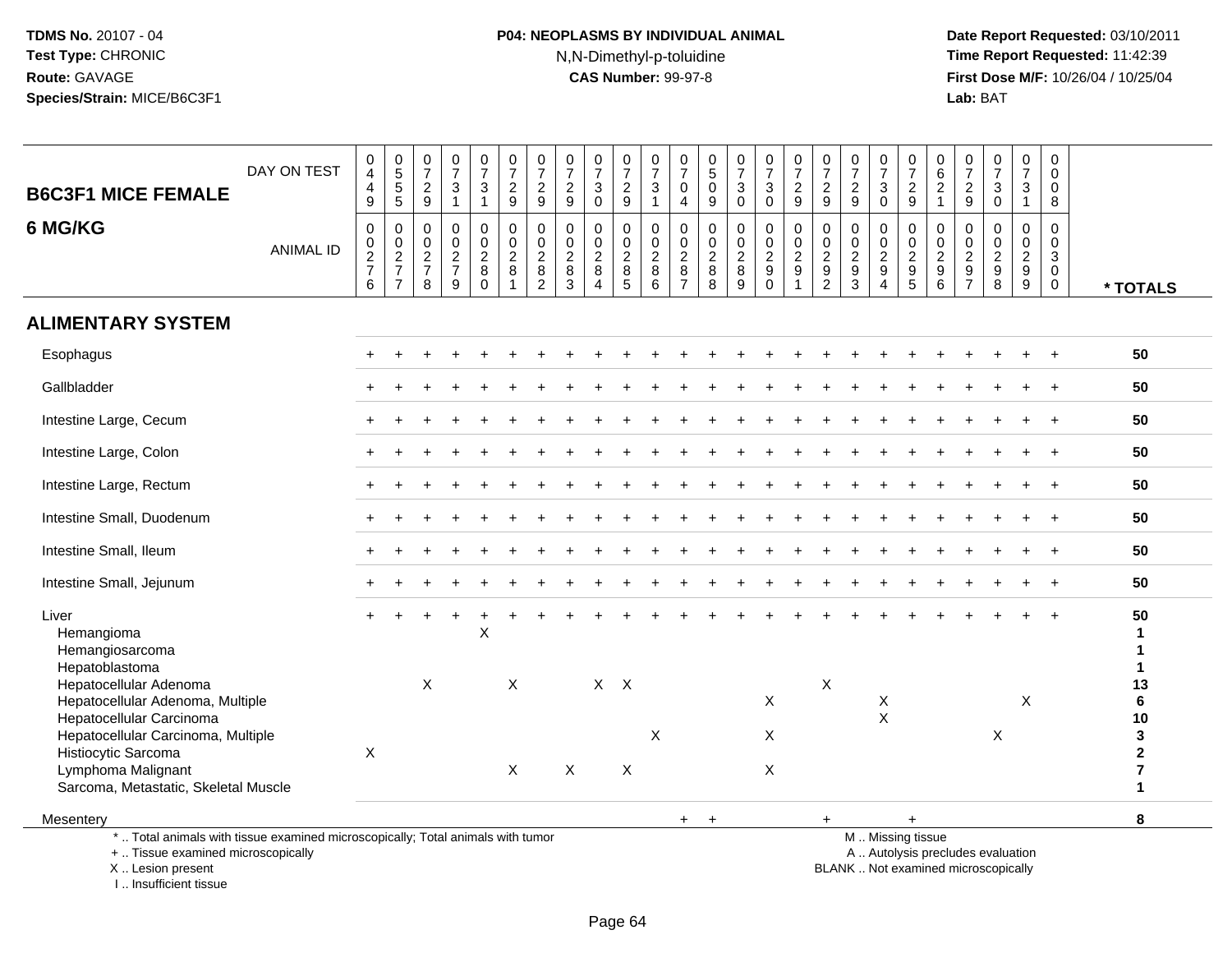## **P04: NEOPLASMS BY INDIVIDUAL ANIMAL**N,N-Dimethyl-p-toluidine

 **Date Report Requested:** 03/10/2011 **Time Report Requested:** 11:42:39 **First Dose M/F:** 10/26/04 / 10/25/04 Lab: BAT **Lab:** BAT

| <b>B6C3F1 MICE FEMALE</b>                                                                                                             | DAY ON TEST      | 0<br>$\overline{4}$<br>$\overline{\mathbf{4}}$<br>9  | $\begin{array}{c} 0 \\ 5 \\ 5 \end{array}$<br>$\sqrt{5}$ | $\frac{0}{7}$<br>$\boldsymbol{2}$<br>$\boldsymbol{9}$             | $\frac{0}{7}$<br>$\sqrt{3}$<br>$\mathbf{1}$                    | $\frac{0}{7}$<br>$\mathbf{3}$<br>$\mathbf{1}$                  | 0<br>$\boldsymbol{7}$<br>$\frac{2}{9}$            | $\frac{0}{7}$<br>$\frac{2}{9}$                              | $\frac{0}{7}$<br>$\overline{c}$<br>$9\,$       | $\frac{0}{7}$<br>$\mathbf{3}$<br>$\mathbf 0$                                 | $\frac{0}{7}$<br>$\overline{a}$<br>9       | $\frac{0}{7}$<br>$\ensuremath{\mathsf{3}}$<br>$\overline{1}$ | $\frac{0}{7}$<br>$\pmb{0}$<br>4              | 0<br>$\sqrt{5}$<br>$\pmb{0}$<br>$\boldsymbol{9}$          | $\frac{0}{7}$<br>$\ensuremath{\mathsf{3}}$<br>$\pmb{0}$ | $\frac{0}{7}$<br>$\ensuremath{\mathsf{3}}$<br>$\mathsf{O}\xspace$ | $\frac{0}{7}$<br>$\overline{c}$<br>9                  | $\frac{0}{7}$<br>$\frac{2}{9}$                            | $\frac{0}{7}$<br>$\sqrt{2}$<br>9                            | $\frac{0}{7}$<br>$\sqrt{3}$<br>$\mathbf 0$                          | 0<br>$\boldsymbol{7}$<br>$\frac{2}{9}$                      | 0<br>$\,6\,$<br>$\overline{2}$<br>$\mathbf{1}$                        | $\frac{0}{7}$<br>$\boldsymbol{2}$<br>$\boldsymbol{9}$     | $\frac{0}{7}$<br>$\ensuremath{\mathsf{3}}$<br>$\mathbf 0$             | $\frac{0}{7}$<br>3<br>$\mathbf{1}$                             | 0<br>$\mathbf 0$<br>$\pmb{0}$<br>8                   |                   |
|---------------------------------------------------------------------------------------------------------------------------------------|------------------|------------------------------------------------------|----------------------------------------------------------|-------------------------------------------------------------------|----------------------------------------------------------------|----------------------------------------------------------------|---------------------------------------------------|-------------------------------------------------------------|------------------------------------------------|------------------------------------------------------------------------------|--------------------------------------------|--------------------------------------------------------------|----------------------------------------------|-----------------------------------------------------------|---------------------------------------------------------|-------------------------------------------------------------------|-------------------------------------------------------|-----------------------------------------------------------|-------------------------------------------------------------|---------------------------------------------------------------------|-------------------------------------------------------------|-----------------------------------------------------------------------|-----------------------------------------------------------|-----------------------------------------------------------------------|----------------------------------------------------------------|------------------------------------------------------|-------------------|
| 6 MG/KG                                                                                                                               | <b>ANIMAL ID</b> | 0<br>$\begin{array}{c} 0 \\ 2 \\ 7 \end{array}$<br>6 | $\mathbf 0$<br>$\frac{0}{2}$<br>$\overline{7}$           | $\mathbf 0$<br>$\pmb{0}$<br>$\overline{2}$<br>$\overline{7}$<br>8 | $\mathbf 0$<br>$\begin{array}{c} 0 \\ 2 \\ 7 \end{array}$<br>9 | $\mathsf{O}$<br>$_2^0$<br>$\begin{matrix} 8 \\ 0 \end{matrix}$ | $\mathbf 0$<br>$\mathbf 0$<br>$\overline{2}$<br>8 | $\pmb{0}$<br>$\mathbf 0$<br>$\frac{2}{8}$<br>$\overline{2}$ | 0<br>$\mathbf 0$<br>$\boldsymbol{2}$<br>8<br>3 | $\pmb{0}$<br>$\pmb{0}$<br>$\overline{2}$<br>$\, 8$<br>$\boldsymbol{\Lambda}$ | 0<br>0<br>$\boldsymbol{2}$<br>$\,8\,$<br>5 | $\pmb{0}$<br>$\frac{0}{2}$<br>$\overline{6}$                 | $\pmb{0}$<br>$\frac{0}{2}$<br>$\overline{7}$ | 0<br>$\mathbf 0$<br>$\overline{2}$<br>8<br>$\overline{8}$ | $\pmb{0}$<br>$\frac{0}{2}$<br>9                         | 0<br>$\mathbf 0$<br>$\frac{2}{9}$<br>$\Omega$                     | $\mathbf 0$<br>$\mathbf 0$<br>$\overline{2}$<br>$9\,$ | $\pmb{0}$<br>$\pmb{0}$<br>$\frac{2}{9}$<br>$\overline{2}$ | 0<br>$\mathbf 0$<br>$\overline{2}$<br>$\boldsymbol{9}$<br>3 | $\mathbf 0$<br>$\pmb{0}$<br>$\overline{2}$<br>$\boldsymbol{9}$<br>Δ | 0<br>$\mathsf{O}\xspace$<br>$\frac{2}{9}$<br>$\overline{5}$ | $\mathbf 0$<br>$\mathbf 0$<br>$\overline{2}$<br>$\boldsymbol{9}$<br>6 | $\mathbf 0$<br>0<br>$\sqrt{2}$<br>$9\,$<br>$\overline{7}$ | $\mathbf 0$<br>$\mathbf 0$<br>$\overline{2}$<br>$\boldsymbol{9}$<br>8 | 0<br>$\mathbf 0$<br>$\begin{array}{c}\n 2 \\ 9 \\ \end{array}$ | 0<br>0<br>$\mathbf{3}$<br>$\mathbf 0$<br>$\mathbf 0$ | * TOTALS          |
| Histiocytic Sarcoma<br>Sarcoma<br>Sarcoma, Metastatic, Skeletal Muscle                                                                |                  |                                                      |                                                          |                                                                   |                                                                |                                                                |                                                   |                                                             |                                                |                                                                              |                                            |                                                              |                                              | X                                                         |                                                         |                                                                   |                                                       |                                                           |                                                             |                                                                     |                                                             |                                                                       |                                                           |                                                                       |                                                                |                                                      |                   |
| Pancreas<br>Histiocytic Sarcoma<br>Sarcoma, Metastatic, Skeletal Muscle                                                               |                  |                                                      |                                                          |                                                                   |                                                                |                                                                |                                                   |                                                             |                                                |                                                                              |                                            |                                                              |                                              |                                                           |                                                         |                                                                   |                                                       |                                                           |                                                             |                                                                     |                                                             |                                                                       |                                                           |                                                                       |                                                                |                                                      | 50<br>1<br>1      |
| Salivary Glands                                                                                                                       |                  |                                                      |                                                          |                                                                   |                                                                |                                                                |                                                   |                                                             |                                                |                                                                              |                                            |                                                              |                                              |                                                           |                                                         |                                                                   |                                                       |                                                           |                                                             |                                                                     |                                                             |                                                                       |                                                           |                                                                       |                                                                |                                                      | 50                |
| Stomach, Forestomach<br>Lymphoma Malignant<br>Squamous Cell Carcinoma<br>Squamous Cell Papilloma<br>Squamous Cell Papilloma, Multiple |                  |                                                      |                                                          |                                                                   |                                                                |                                                                |                                                   |                                                             |                                                |                                                                              | $\mathsf X$                                |                                                              |                                              |                                                           |                                                         | X                                                                 |                                                       |                                                           |                                                             |                                                                     |                                                             |                                                                       |                                                           |                                                                       |                                                                |                                                      | 50                |
| Stomach, Glandular<br>Adenoma<br>Lymphoma Malignant                                                                                   |                  |                                                      |                                                          |                                                                   |                                                                |                                                                | X                                                 |                                                             |                                                |                                                                              |                                            |                                                              |                                              |                                                           |                                                         |                                                                   |                                                       |                                                           |                                                             |                                                                     |                                                             |                                                                       |                                                           |                                                                       |                                                                |                                                      | 50<br>1<br>1      |
| Tooth                                                                                                                                 |                  |                                                      |                                                          | $+$                                                               | $+$                                                            |                                                                |                                                   |                                                             |                                                | $\ddot{}$                                                                    |                                            |                                                              |                                              |                                                           |                                                         |                                                                   |                                                       |                                                           |                                                             |                                                                     | $\ddot{}$                                                   |                                                                       |                                                           |                                                                       |                                                                |                                                      | 10                |
| <b>CARDIOVASCULAR SYSTEM</b>                                                                                                          |                  |                                                      |                                                          |                                                                   |                                                                |                                                                |                                                   |                                                             |                                                |                                                                              |                                            |                                                              |                                              |                                                           |                                                         |                                                                   |                                                       |                                                           |                                                             |                                                                     |                                                             |                                                                       |                                                           |                                                                       |                                                                |                                                      |                   |
| <b>Blood Vessel</b>                                                                                                                   |                  |                                                      |                                                          |                                                                   |                                                                |                                                                |                                                   |                                                             |                                                |                                                                              |                                            |                                                              |                                              |                                                           |                                                         |                                                                   |                                                       |                                                           |                                                             |                                                                     |                                                             |                                                                       |                                                           |                                                                       |                                                                |                                                      | 49                |
| Heart<br>Sarcoma, Metastatic, Skeletal Muscle                                                                                         |                  |                                                      |                                                          |                                                                   |                                                                |                                                                |                                                   |                                                             |                                                |                                                                              |                                            |                                                              |                                              |                                                           |                                                         |                                                                   |                                                       |                                                           |                                                             |                                                                     |                                                             |                                                                       |                                                           |                                                                       |                                                                |                                                      | 50<br>$\mathbf 1$ |
|                                                                                                                                       |                  |                                                      |                                                          |                                                                   |                                                                |                                                                |                                                   |                                                             |                                                |                                                                              |                                            |                                                              |                                              |                                                           |                                                         |                                                                   |                                                       |                                                           |                                                             |                                                                     |                                                             |                                                                       |                                                           |                                                                       |                                                                |                                                      |                   |

**ENDOCRINE SYSTEM**

\* .. Total animals with tissue examined microscopically; Total animals with tumor

+ .. Tissue examined microscopically

X .. Lesion present

I .. Insufficient tissue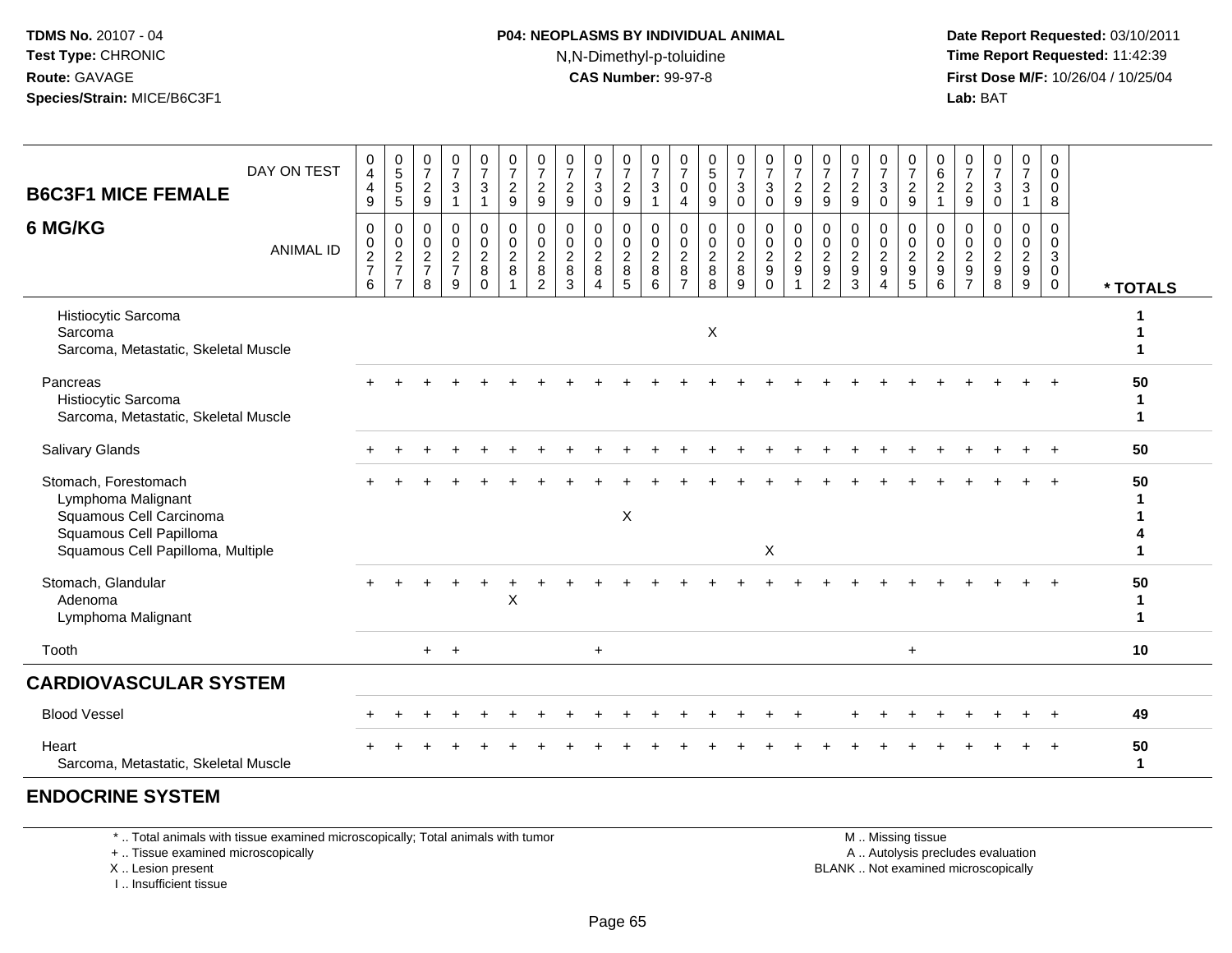## **P04: NEOPLASMS BY INDIVIDUAL ANIMAL**N,N-Dimethyl-p-toluidine

 **Date Report Requested:** 03/10/2011 **Time Report Requested:** 11:42:39 **First Dose M/F:** 10/26/04 / 10/25/04 Lab: BAT **Lab:** BAT

| <b>B6C3F1 MICE FEMALE</b>                                                    | DAY ON TEST      | 0<br>4<br>$\overline{a}$<br>9                        | $\begin{array}{c} 0 \\ 5 \\ 5 \end{array}$<br>5 | $\overline{\mathbf{7}}$<br>$\boldsymbol{2}$<br>9 | 0<br>$\overline{ }$<br>3             | $\frac{0}{7}$<br>$\mathbf{3}$ | 0<br>$\overline{ }$<br>$\boldsymbol{2}$<br>9 | 0<br>$\overline{z}$<br>$\boldsymbol{2}$<br>9        | $\overline{\mathcal{I}}$<br>$\mathbf 2$<br>9                 | $\overline{ }$<br>3<br>$\Omega$ | $\frac{0}{7}$<br>$\overline{c}$<br>9           | 0<br>$\overline{7}$<br>$\mathbf 3$                | $\frac{0}{7}$<br>$\pmb{0}$<br>$\overline{4}$      | $\overline{5}$<br>9                                  | 0<br>$\overline{7}$<br>3<br>$\Omega$             | $\frac{0}{7}$<br>$\sqrt{3}$<br>$\Omega$     | 0<br>$\overline{ }$<br>$\overline{c}$<br>9                    | 0<br>$\overline{7}$<br>$\frac{2}{9}$                                            | $\overline{7}$<br>$\overline{2}$<br>9                     | 0<br>$\overline{ }$<br>3<br>$\Omega$      | $\frac{0}{7}$<br>9                   | $\begin{array}{c} 0 \\ 6 \\ 2 \end{array}$      | $\overline{7}$<br>$\sqrt{2}$<br>9                 | $\boldsymbol{7}$<br>$\mathsf 3$<br>$\overline{0}$ | 0<br>$\overline{7}$<br>3     | $\mathbf 0$<br>$\mathbf 0$<br>$\pmb{0}$<br>8        |                                    |
|------------------------------------------------------------------------------|------------------|------------------------------------------------------|-------------------------------------------------|--------------------------------------------------|--------------------------------------|-------------------------------|----------------------------------------------|-----------------------------------------------------|--------------------------------------------------------------|---------------------------------|------------------------------------------------|---------------------------------------------------|---------------------------------------------------|------------------------------------------------------|--------------------------------------------------|---------------------------------------------|---------------------------------------------------------------|---------------------------------------------------------------------------------|-----------------------------------------------------------|-------------------------------------------|--------------------------------------|-------------------------------------------------|---------------------------------------------------|---------------------------------------------------|------------------------------|-----------------------------------------------------|------------------------------------|
| 6 MG/KG                                                                      | <b>ANIMAL ID</b> | 0<br>$\begin{array}{c} 0 \\ 2 \\ 7 \end{array}$<br>6 | 00027<br>$\overline{z}$                         | 0<br>$\boldsymbol{0}$<br>$\frac{2}{7}$<br>8      | 0<br>$\bar{0}$<br>$\frac{2}{7}$<br>9 | 00028<br>0                    | $_{\rm 0}^{\rm 0}$<br>$\frac{2}{8}$          | 0<br>$\mathsf 0$<br>$\frac{2}{8}$<br>$\overline{2}$ | 0<br>$\pmb{0}$<br>$\begin{array}{c} 2 \\ 8 \end{array}$<br>3 | 0<br>$\frac{2}{8}$              | 0<br>$\mathsf{O}\xspace$<br>$\frac{2}{8}$<br>5 | 0<br>$\pmb{0}$<br>$\frac{2}{8}$<br>$6\phantom{1}$ | 0<br>$\pmb{0}$<br>$\frac{2}{8}$<br>$\overline{z}$ | 0<br>$\begin{array}{c} 0 \\ 2 \\ 8 \end{array}$<br>8 | $\mathbf 0$<br>$\mathsf 0$<br>$\frac{2}{8}$<br>9 | 0<br>$\pmb{0}$<br>$\frac{2}{9}$<br>$\Omega$ | $\begin{smallmatrix} 0\\0 \end{smallmatrix}$<br>$\frac{2}{9}$ | $\begin{smallmatrix} 0\\0 \end{smallmatrix}$<br>$\frac{2}{9}$<br>$\overline{2}$ | 0<br>$\ddot{\mathbf{0}}$<br>$\frac{2}{9}$<br>$\mathbf{3}$ | 0<br>0<br>$\frac{2}{9}$<br>$\overline{4}$ | 0<br>$\pmb{0}$<br>$\frac{2}{9}$<br>5 | 0<br>$\overline{0}$<br>$\frac{2}{9}$<br>$\,6\,$ | 0<br>$\pmb{0}$<br>$\frac{2}{9}$<br>$\overline{z}$ | 0<br>$\mathbf 0$<br>$\frac{2}{9}$<br>8            | 0<br>0<br>$\frac{2}{9}$<br>9 | 0<br>$\sqrt{3}$<br>$\pmb{0}$<br>$\mathsf{O}\xspace$ | * TOTALS                           |
| <b>Adrenal Cortex</b>                                                        |                  |                                                      |                                                 |                                                  |                                      |                               |                                              |                                                     |                                                              |                                 |                                                |                                                   |                                                   |                                                      |                                                  |                                             |                                                               |                                                                                 |                                                           |                                           |                                      |                                                 |                                                   |                                                   |                              |                                                     | 50                                 |
| Adrenal Medulla                                                              |                  |                                                      |                                                 |                                                  |                                      |                               |                                              |                                                     |                                                              |                                 |                                                |                                                   |                                                   |                                                      |                                                  |                                             |                                                               |                                                                                 |                                                           |                                           |                                      |                                                 |                                                   |                                                   |                              |                                                     | 50                                 |
| Islets, Pancreatic                                                           |                  |                                                      |                                                 |                                                  |                                      |                               |                                              |                                                     |                                                              |                                 |                                                |                                                   |                                                   |                                                      |                                                  |                                             |                                                               |                                                                                 |                                                           |                                           |                                      |                                                 |                                                   |                                                   |                              |                                                     | 50                                 |
| Parathyroid Gland                                                            |                  |                                                      |                                                 |                                                  | м                                    | $+$                           |                                              |                                                     |                                                              | M                               |                                                |                                                   |                                                   |                                                      |                                                  |                                             |                                                               | м                                                                               |                                                           |                                           |                                      |                                                 |                                                   |                                                   | $+$                          | M                                                   | 38                                 |
| <b>Pituitary Gland</b><br>Pars Distalis, Adenoma<br>Pars Intermedia, Adenoma |                  | $+$                                                  |                                                 | $\sf X$                                          |                                      |                               |                                              |                                                     |                                                              |                                 |                                                |                                                   |                                                   |                                                      | X                                                |                                             |                                                               |                                                                                 |                                                           |                                           |                                      |                                                 |                                                   |                                                   |                              | $\overline{+}$                                      | 50<br>$\mathbf{2}$<br>$\mathbf{3}$ |
| <b>Thyroid Gland</b>                                                         |                  |                                                      |                                                 |                                                  |                                      |                               |                                              |                                                     |                                                              |                                 |                                                |                                                   |                                                   |                                                      |                                                  |                                             |                                                               |                                                                                 |                                                           |                                           |                                      |                                                 |                                                   |                                                   | $\ddot{}$                    | $\pm$                                               | 50                                 |
|                                                                              |                  |                                                      |                                                 |                                                  |                                      |                               |                                              |                                                     |                                                              |                                 |                                                |                                                   |                                                   |                                                      |                                                  |                                             |                                                               |                                                                                 |                                                           |                                           |                                      |                                                 |                                                   |                                                   |                              |                                                     |                                    |

#### **GENERAL BODY SYSTEM**

NONE

| <b>GENITAL SYSTEM</b>                                                                          |     |  |  |                   |  |   |  |  |  |     |         |   |         |  |         |         |
|------------------------------------------------------------------------------------------------|-----|--|--|-------------------|--|---|--|--|--|-----|---------|---|---------|--|---------|---------|
| <b>Clitoral Gland</b>                                                                          | $+$ |  |  |                   |  |   |  |  |  | $+$ | $+$ $+$ |   | $+$ $+$ |  | $+$ $+$ | 50      |
| Ovary<br>Cystadenoma<br>Histiocytic Sarcoma<br>Luteoma<br>Lymphoma Malignant<br>Thecoma Benign | ∧   |  |  | $\checkmark$<br>A |  | X |  |  |  |     |         | X |         |  |         | 49<br>ົ |

**Oviduct 1**

\* .. Total animals with tissue examined microscopically; Total animals with tumor

+ .. Tissue examined microscopically

X .. Lesion present

I .. Insufficient tissue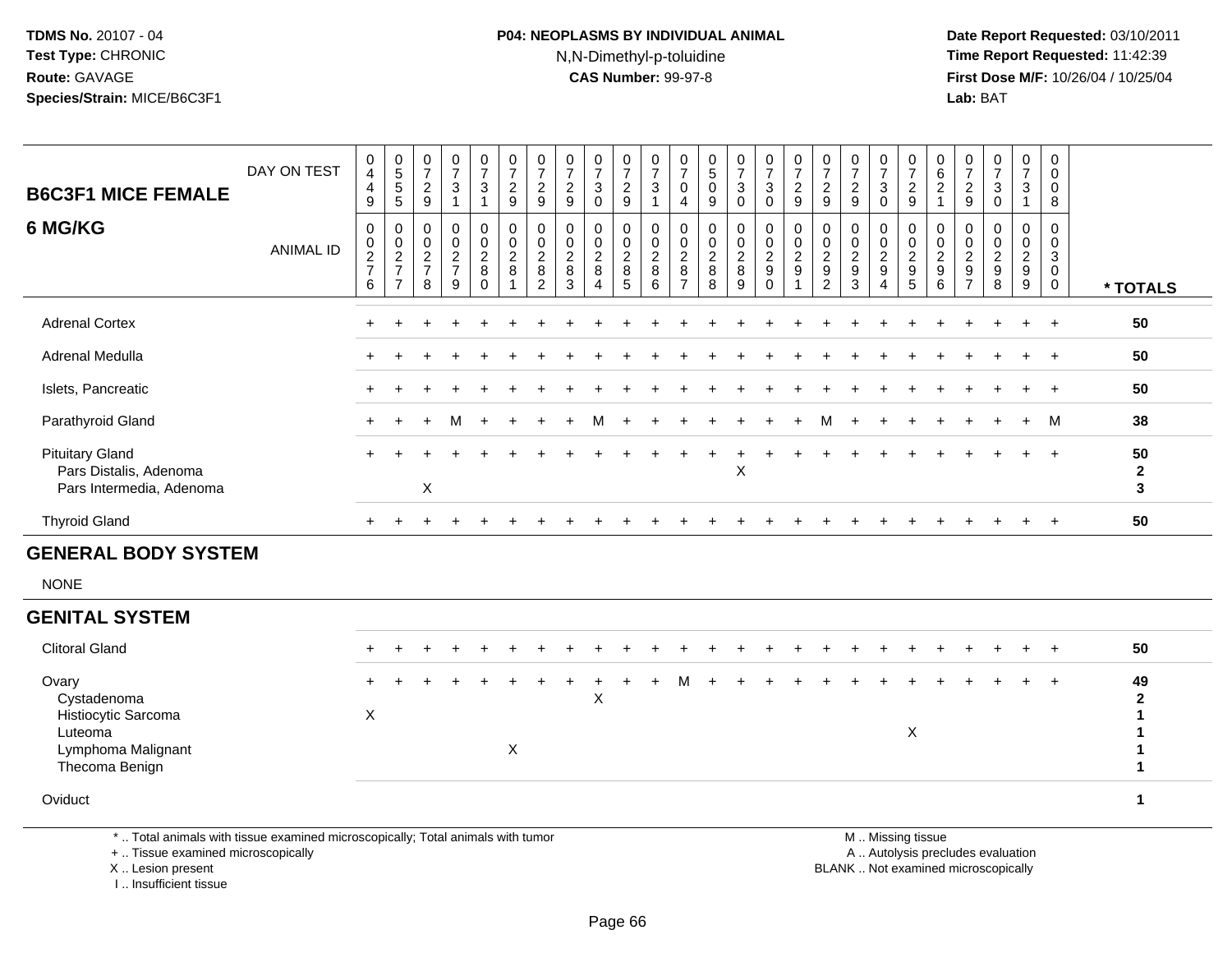# **P04: NEOPLASMS BY INDIVIDUAL ANIMAL**N,N-Dimethyl-p-toluidine

| <b>B6C3F1 MICE FEMALE</b>                                                                                                                  | DAY ON TEST      | 0<br>$\overline{\mathbf{4}}$<br>$\overline{4}$<br>9 | 0<br>$\overline{5}$<br>$\sqrt{5}$<br>$\sqrt{5}$                   | 0<br>$\overline{7}$<br>$\sqrt{2}$<br>9                              | 0<br>$\overline{7}$<br>$\sqrt{3}$<br>$\mathbf{1}$ | 0<br>$\overline{7}$<br>3<br>1                                 | $\frac{0}{7}$<br>$\sqrt{2}$<br>9                  | $\frac{0}{7}$<br>$\sqrt{2}$<br>$\boldsymbol{9}$           | 0<br>$\overline{7}$<br>$\sqrt{2}$<br>9            | $\frac{0}{7}$<br>$\sqrt{3}$<br>$\mathbf{0}$                 | 0<br>$\overline{7}$<br>$\overline{c}$<br>9 | 0<br>$\overline{7}$<br>$\mathbf{3}$<br>$\mathbf{1}$ | 0<br>$\overline{7}$<br>$\mathbf 0$<br>$\overline{4}$ | $\begin{array}{c} 0 \\ 5 \end{array}$<br>$\pmb{0}$<br>9 | $\frac{0}{7}$<br>$\sqrt{3}$<br>$\mathbf 0$ | 0<br>$\overline{7}$<br>$\ensuremath{\mathsf{3}}$<br>$\mathbf 0$ | $\frac{0}{7}$<br>$\sqrt{2}$<br>9           | 0<br>$\overline{7}$<br>$\sqrt{2}$<br>9                                           | $\frac{0}{7}$<br>$\sqrt{2}$<br>9                          | 0<br>$\overline{7}$<br>3<br>$\Omega$                                              | $\frac{0}{7}$<br>$\overline{\mathbf{c}}$<br>$9\,$ | 0<br>$\,6\,$<br>$\sqrt{2}$<br>$\mathbf{1}$             | 0<br>$\overline{7}$<br>$\overline{c}$<br>9          | $\frac{0}{7}$<br>$\sqrt{3}$<br>$\mathbf 0$                               | 0<br>$\overline{7}$<br>3<br>1          | 0<br>$\mathbf 0$<br>$\mathbf 0$<br>8                              |                                    |
|--------------------------------------------------------------------------------------------------------------------------------------------|------------------|-----------------------------------------------------|-------------------------------------------------------------------|---------------------------------------------------------------------|---------------------------------------------------|---------------------------------------------------------------|---------------------------------------------------|-----------------------------------------------------------|---------------------------------------------------|-------------------------------------------------------------|--------------------------------------------|-----------------------------------------------------|------------------------------------------------------|---------------------------------------------------------|--------------------------------------------|-----------------------------------------------------------------|--------------------------------------------|----------------------------------------------------------------------------------|-----------------------------------------------------------|-----------------------------------------------------------------------------------|---------------------------------------------------|--------------------------------------------------------|-----------------------------------------------------|--------------------------------------------------------------------------|----------------------------------------|-------------------------------------------------------------------|------------------------------------|
| 6 MG/KG                                                                                                                                    | <b>ANIMAL ID</b> | 0<br>$\frac{0}{2}$<br>6                             | 0<br>$\begin{array}{c} 0 \\ 2 \\ 7 \end{array}$<br>$\overline{7}$ | $\mathbf 0$<br>$\mathbf 0$<br>$\overline{2}$<br>$\overline{7}$<br>8 | $\mathbf 0$<br>$\mathbf 0$<br>$\frac{2}{7}$<br>9  | $\mathbf 0$<br>$\mathbf 0$<br>$\overline{2}$<br>8<br>$\Omega$ | 0<br>$\pmb{0}$<br>$\frac{2}{8}$<br>$\overline{1}$ | $\pmb{0}$<br>$\pmb{0}$<br>$\frac{2}{8}$<br>$\overline{2}$ | 0<br>$\mathbf 0$<br>$\frac{2}{8}$<br>$\mathbf{3}$ | $\mathbf 0$<br>$\pmb{0}$<br>$\frac{2}{8}$<br>$\overline{4}$ | 0<br>0<br>$_{8}^2$<br>5                    | 0<br>$\pmb{0}$<br>$\frac{2}{8}$<br>6                | 0<br>0<br>$\overline{2}$<br>8<br>$\overline{7}$      | 0<br>$\mathbf 0$<br>$_{8}^{\rm 2}$<br>8                 | 0<br>$\mathbf 0$<br>$\frac{2}{8}$<br>9     | 0<br>$\pmb{0}$<br>$\frac{2}{9}$<br>$\mathbf 0$                  | $\pmb{0}$<br>$\frac{0}{2}$<br>$\mathbf{1}$ | $\mathbf 0$<br>$\mathbf 0$<br>$\overline{2}$<br>$\overline{9}$<br>$\overline{2}$ | $\mathbf 0$<br>$\pmb{0}$<br>$\frac{2}{9}$<br>$\mathbf{3}$ | $\mathbf{0}$<br>$\mathbf 0$<br>$\overline{2}$<br>$\overline{9}$<br>$\overline{4}$ | 0<br>$\pmb{0}$<br>$\frac{2}{9}$                   | $\mathbf 0$<br>$\mathbf 0$<br>$\frac{2}{9}$<br>$\,6\,$ | 0<br>$\mathbf 0$<br>$\frac{2}{9}$<br>$\overline{7}$ | $\mathbf 0$<br>$\mathbf 0$<br>$\frac{2}{9}$<br>8                         | 0<br>$\mathbf 0$<br>$\frac{2}{9}$<br>9 | 0<br>$\mathbf 0$<br>$\mathbf{3}$<br>$\overline{0}$<br>$\mathbf 0$ | * TOTALS                           |
| Sarcoma, Metastatic, Skeletal Muscle                                                                                                       |                  |                                                     |                                                                   |                                                                     |                                                   |                                                               |                                                   |                                                           |                                                   |                                                             |                                            |                                                     |                                                      |                                                         |                                            |                                                                 |                                            |                                                                                  |                                                           |                                                                                   |                                                   |                                                        |                                                     |                                                                          |                                        |                                                                   | $\mathbf 1$                        |
| Uterus<br>Histiocytic Sarcoma<br>Polyp Stromal                                                                                             |                  | ٠<br>X                                              |                                                                   |                                                                     |                                                   |                                                               |                                                   |                                                           |                                                   |                                                             |                                            |                                                     |                                                      |                                                         |                                            |                                                                 |                                            |                                                                                  |                                                           |                                                                                   |                                                   |                                                        |                                                     |                                                                          |                                        |                                                                   | 50<br>$\mathbf{1}$<br>$\mathbf{2}$ |
| <b>HEMATOPOIETIC SYSTEM</b>                                                                                                                |                  |                                                     |                                                                   |                                                                     |                                                   |                                                               |                                                   |                                                           |                                                   |                                                             |                                            |                                                     |                                                      |                                                         |                                            |                                                                 |                                            |                                                                                  |                                                           |                                                                                   |                                                   |                                                        |                                                     |                                                                          |                                        |                                                                   |                                    |
| <b>Bone Marrow</b>                                                                                                                         |                  |                                                     |                                                                   |                                                                     |                                                   |                                                               |                                                   |                                                           |                                                   |                                                             |                                            |                                                     |                                                      |                                                         |                                            |                                                                 |                                            |                                                                                  |                                                           |                                                                                   |                                                   |                                                        |                                                     |                                                                          |                                        |                                                                   | 50                                 |
| Lymph Node<br>Mediastinal, Lymphoma Malignant<br>Renal, Lymphoma Malignant                                                                 |                  |                                                     |                                                                   |                                                                     |                                                   |                                                               |                                                   |                                                           | $\ddot{}$                                         |                                                             |                                            |                                                     |                                                      |                                                         |                                            |                                                                 |                                            |                                                                                  |                                                           |                                                                                   |                                                   |                                                        |                                                     |                                                                          |                                        |                                                                   | 3<br>1<br>$\mathbf{2}$             |
| Lymph Node, Mandibular<br>Lymphoma Malignant                                                                                               |                  |                                                     |                                                                   |                                                                     |                                                   |                                                               | X                                                 |                                                           |                                                   |                                                             | X                                          |                                                     |                                                      |                                                         |                                            | X                                                               |                                            |                                                                                  |                                                           |                                                                                   |                                                   |                                                        |                                                     |                                                                          |                                        |                                                                   | 50<br>$5\phantom{.0}$              |
| Lymph Node, Mesenteric<br>Histiocytic Sarcoma<br>Lymphoma Malignant<br>Sarcoma, Metastatic, Skeletal Muscle                                |                  |                                                     |                                                                   |                                                                     |                                                   |                                                               | $\pmb{\times}$                                    |                                                           |                                                   |                                                             | X                                          |                                                     |                                                      |                                                         |                                            | $\boldsymbol{\mathsf{X}}$                                       |                                            |                                                                                  |                                                           |                                                                                   |                                                   |                                                        |                                                     |                                                                          |                                        | A                                                                 | 49<br>$\mathbf 1$<br>5<br>1        |
| Spleen<br>Hemangiosarcoma<br>Histiocytic Sarcoma<br>Lymphoma Malignant<br>Sarcoma, Metastatic, Skeletal Muscle                             |                  |                                                     |                                                                   |                                                                     |                                                   |                                                               | X                                                 |                                                           |                                                   |                                                             | X                                          |                                                     |                                                      |                                                         |                                            | $\boldsymbol{\mathsf{X}}$                                       |                                            |                                                                                  |                                                           |                                                                                   |                                                   |                                                        |                                                     |                                                                          |                                        | А                                                                 | 49                                 |
| Thymus<br>Histiocytic Sarcoma<br>Lymphoma Malignant                                                                                        |                  |                                                     |                                                                   |                                                                     |                                                   |                                                               | Χ                                                 |                                                           |                                                   |                                                             | X                                          |                                                     |                                                      |                                                         |                                            |                                                                 |                                            |                                                                                  |                                                           |                                                                                   |                                                   |                                                        |                                                     |                                                                          |                                        |                                                                   | 50<br>$\mathbf 1$<br>3             |
| *  Total animals with tissue examined microscopically; Total animals with tumor<br>+  Tissue examined microscopically<br>X  Lesion present |                  |                                                     |                                                                   |                                                                     |                                                   |                                                               |                                                   |                                                           |                                                   |                                                             |                                            |                                                     |                                                      |                                                         |                                            |                                                                 |                                            |                                                                                  |                                                           |                                                                                   | M  Missing tissue                                 |                                                        |                                                     | A  Autolysis precludes evaluation<br>BLANK  Not examined microscopically |                                        |                                                                   |                                    |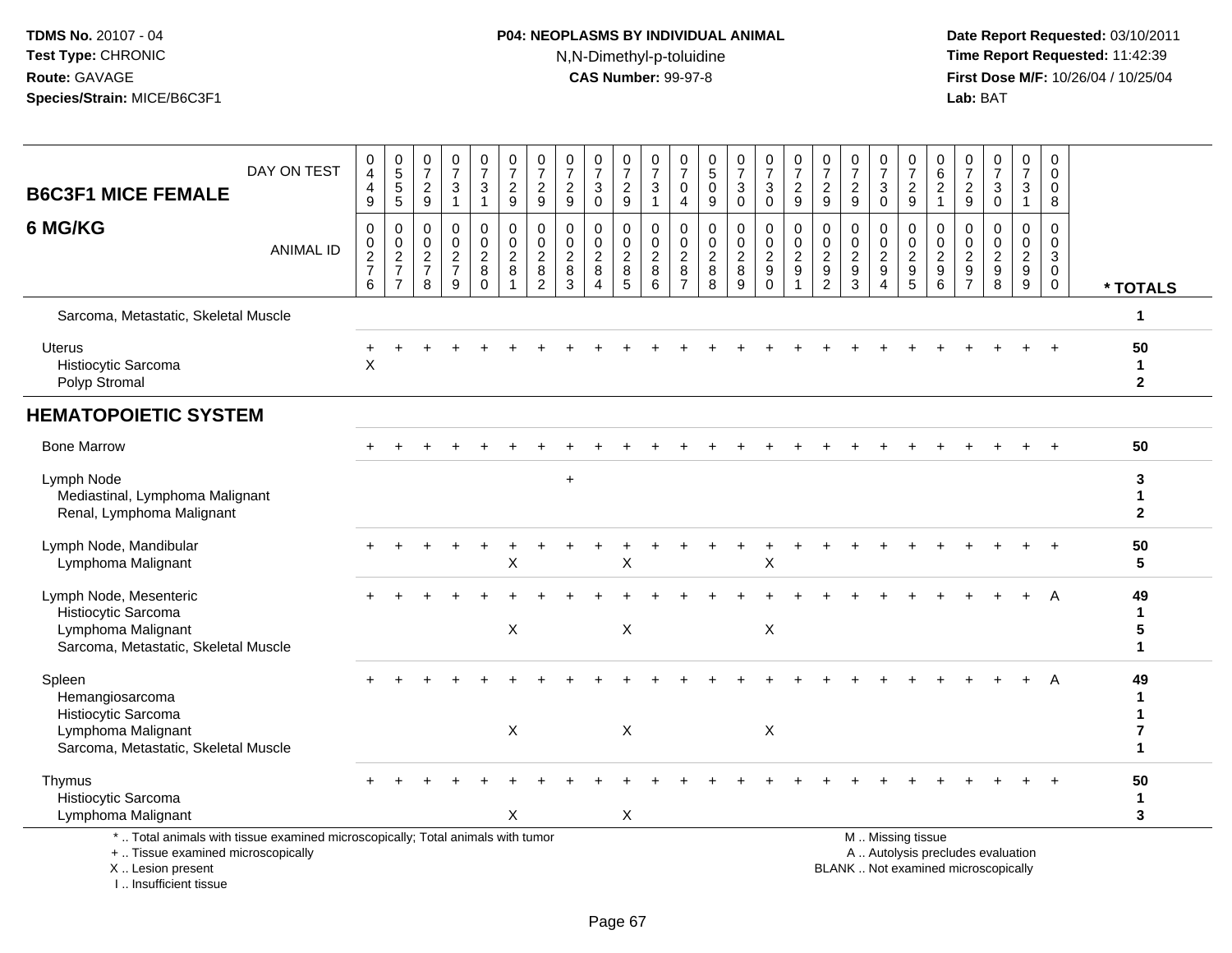# **P04: NEOPLASMS BY INDIVIDUAL ANIMAL**N,N-Dimethyl-p-toluidine

| <b>B6C3F1 MICE FEMALE</b>                                                                                                                                                                                                        | DAY ON TEST      | $_4^{\rm 0}$<br>$\overline{\mathbf{4}}$<br>9                        | 0<br>5<br>5<br>5                                                                 | $\frac{0}{7}$<br>$\frac{2}{9}$                                        | $\begin{array}{c} 0 \\ 7 \end{array}$<br>$\ensuremath{\mathsf{3}}$<br>$\overline{1}$ | $\frac{0}{7}$<br>$\ensuremath{\mathsf{3}}$<br>$\mathbf{1}$           | $\frac{0}{7}$<br>$\overline{a}$<br>9                    | $\frac{0}{7}$<br>$\overline{c}$<br>9                                      | $\frac{0}{7}$<br>$\overline{c}$<br>9                      | $\frac{0}{7}$<br>$\mathbf{3}$<br>$\Omega$                       | $\begin{array}{c} 0 \\ 7 \end{array}$<br>$\frac{2}{9}$          | 0<br>$\overline{7}$<br>$\sqrt{3}$<br>$\mathbf{1}$  | 0<br>$\overline{7}$<br>$\mathbf 0$<br>$\overline{4}$            | 0<br>$\overline{5}$<br>$\mathbf 0$<br>9                | $\frac{0}{7}$<br>$\mathbf{3}$<br>$\mathbf 0$ | $\frac{0}{7}$<br>$\mathbf{3}$<br>$\mathbf 0$        | $\begin{array}{c} 0 \\ 7 \end{array}$<br>$\boldsymbol{2}$<br>$\overline{9}$    | $\frac{0}{7}$<br>$\sqrt{2}$<br>9                                                   | $\frac{0}{7}$<br>$\boldsymbol{2}$<br>9                                | 0<br>$\overline{7}$<br>3<br>$\mathbf 0$                              | 0<br>$\overline{7}$<br>$\overline{c}$<br>9                                     | 0<br>6<br>$\overline{c}$<br>$\mathbf{1}$ | $\frac{0}{7}$<br>$\overline{c}$<br>9                                     | $\frac{0}{7}$<br>$\mathbf{3}$<br>$\mathbf 0$                             | $\frac{0}{7}$<br>3<br>$\mathbf{1}$                  | 0<br>$\mathbf 0$<br>$\mathbf 0$<br>8             |                             |
|----------------------------------------------------------------------------------------------------------------------------------------------------------------------------------------------------------------------------------|------------------|---------------------------------------------------------------------|----------------------------------------------------------------------------------|-----------------------------------------------------------------------|--------------------------------------------------------------------------------------|----------------------------------------------------------------------|---------------------------------------------------------|---------------------------------------------------------------------------|-----------------------------------------------------------|-----------------------------------------------------------------|-----------------------------------------------------------------|----------------------------------------------------|-----------------------------------------------------------------|--------------------------------------------------------|----------------------------------------------|-----------------------------------------------------|--------------------------------------------------------------------------------|------------------------------------------------------------------------------------|-----------------------------------------------------------------------|----------------------------------------------------------------------|--------------------------------------------------------------------------------|------------------------------------------|--------------------------------------------------------------------------|--------------------------------------------------------------------------|-----------------------------------------------------|--------------------------------------------------|-----------------------------|
| 6 MG/KG                                                                                                                                                                                                                          | <b>ANIMAL ID</b> | $\mathbf 0$<br>$\pmb{0}$<br>$\overline{2}$<br>$\boldsymbol{7}$<br>6 | $\mathbf 0$<br>$\mathbf 0$<br>$\overline{2}$<br>$\overline{7}$<br>$\overline{7}$ | $\mathbf 0$<br>$\mathbf 0$<br>$\overline{2}$<br>$\boldsymbol{7}$<br>8 | $\mathbf 0$<br>$\mathbf 0$<br>$\overline{c}$<br>$\overline{7}$<br>9                  | $\mathbf 0$<br>$\mathbf 0$<br>$\boldsymbol{2}$<br>$\bf8$<br>$\Omega$ | 0<br>$\mathbf 0$<br>$\overline{c}$<br>8<br>$\mathbf{1}$ | $\mathbf 0$<br>$\mathbf 0$<br>$\overline{c}$<br>$\bf 8$<br>$\overline{2}$ | $\mathbf 0$<br>0<br>$\overline{c}$<br>8<br>$\overline{3}$ | $\mathbf 0$<br>0<br>$\overline{c}$<br>$\bf 8$<br>$\overline{4}$ | $\mathbf 0$<br>0<br>$\overline{c}$<br>$\bf 8$<br>$\overline{5}$ | $\mathbf 0$<br>$\mathbf 0$<br>$\sqrt{2}$<br>8<br>6 | $\mathbf 0$<br>$\mathbf 0$<br>$\sqrt{2}$<br>8<br>$\overline{7}$ | $\mathbf 0$<br>$\mathbf 0$<br>$\overline{2}$<br>8<br>8 | 0<br>0<br>$\overline{c}$<br>8<br>9           | $\mathbf 0$<br>0<br>$\overline{2}$<br>9<br>$\Omega$ | $\mathbf 0$<br>$\mathbf 0$<br>$\sqrt{2}$<br>$\boldsymbol{9}$<br>$\overline{1}$ | $\mathbf 0$<br>$\mathbf 0$<br>$\overline{2}$<br>$\boldsymbol{9}$<br>$\overline{2}$ | $\mathbf 0$<br>$\mathbf 0$<br>$\overline{2}$<br>$\boldsymbol{9}$<br>3 | 0<br>$\mathbf 0$<br>$\sqrt{2}$<br>$\boldsymbol{9}$<br>$\overline{4}$ | $\mathbf 0$<br>$\mathbf 0$<br>$\sqrt{2}$<br>$\boldsymbol{9}$<br>$\overline{5}$ | 0<br>$\mathbf{0}$<br>2<br>9<br>6         | 0<br>$\mathbf 0$<br>$\overline{c}$<br>$\boldsymbol{9}$<br>$\overline{7}$ | $\mathbf 0$<br>0<br>$\overline{c}$<br>$\frac{9}{8}$                      | 0<br>0<br>$\overline{2}$<br>$9\,$<br>$\overline{9}$ | $\Omega$<br>0<br>$\mathsf 3$<br>$\mathbf 0$<br>0 | * TOTALS                    |
| Sarcoma, Metastatic, Skeletal Muscle                                                                                                                                                                                             |                  |                                                                     |                                                                                  |                                                                       |                                                                                      |                                                                      |                                                         |                                                                           |                                                           |                                                                 |                                                                 |                                                    |                                                                 |                                                        |                                              |                                                     |                                                                                |                                                                                    |                                                                       |                                                                      |                                                                                |                                          |                                                                          |                                                                          |                                                     |                                                  | 1                           |
| <b>INTEGUMENTARY SYSTEM</b>                                                                                                                                                                                                      |                  |                                                                     |                                                                                  |                                                                       |                                                                                      |                                                                      |                                                         |                                                                           |                                                           |                                                                 |                                                                 |                                                    |                                                                 |                                                        |                                              |                                                     |                                                                                |                                                                                    |                                                                       |                                                                      |                                                                                |                                          |                                                                          |                                                                          |                                                     |                                                  |                             |
| <b>Mammary Gland</b>                                                                                                                                                                                                             |                  |                                                                     |                                                                                  |                                                                       |                                                                                      |                                                                      |                                                         |                                                                           |                                                           |                                                                 |                                                                 |                                                    |                                                                 |                                                        |                                              |                                                     |                                                                                |                                                                                    |                                                                       |                                                                      |                                                                                |                                          |                                                                          |                                                                          |                                                     |                                                  | 50                          |
| Skin<br>Dermis, Fibrous Histiocytoma<br>Subcutaneous Tissue, Liposarcoma                                                                                                                                                         |                  |                                                                     |                                                                                  |                                                                       |                                                                                      |                                                                      |                                                         |                                                                           |                                                           |                                                                 |                                                                 |                                                    |                                                                 |                                                        |                                              |                                                     |                                                                                |                                                                                    |                                                                       |                                                                      |                                                                                |                                          |                                                                          |                                                                          |                                                     |                                                  | 50<br>1<br>1                |
| <b>MUSCULOSKELETAL SYSTEM</b>                                                                                                                                                                                                    |                  |                                                                     |                                                                                  |                                                                       |                                                                                      |                                                                      |                                                         |                                                                           |                                                           |                                                                 |                                                                 |                                                    |                                                                 |                                                        |                                              |                                                     |                                                                                |                                                                                    |                                                                       |                                                                      |                                                                                |                                          |                                                                          |                                                                          |                                                     |                                                  |                             |
| Bone                                                                                                                                                                                                                             |                  |                                                                     |                                                                                  |                                                                       |                                                                                      |                                                                      |                                                         |                                                                           |                                                           |                                                                 |                                                                 |                                                    |                                                                 |                                                        |                                              |                                                     |                                                                                |                                                                                    |                                                                       |                                                                      |                                                                                |                                          |                                                                          |                                                                          |                                                     | $+$                                              | 50                          |
| <b>Skeletal Muscle</b><br>Sarcoma                                                                                                                                                                                                |                  |                                                                     |                                                                                  |                                                                       |                                                                                      |                                                                      |                                                         |                                                                           |                                                           |                                                                 |                                                                 |                                                    |                                                                 |                                                        |                                              | $+$                                                 |                                                                                |                                                                                    |                                                                       |                                                                      |                                                                                |                                          |                                                                          |                                                                          |                                                     |                                                  | $\mathbf 2$<br>$\mathbf{1}$ |
| <b>NERVOUS SYSTEM</b>                                                                                                                                                                                                            |                  |                                                                     |                                                                                  |                                                                       |                                                                                      |                                                                      |                                                         |                                                                           |                                                           |                                                                 |                                                                 |                                                    |                                                                 |                                                        |                                              |                                                     |                                                                                |                                                                                    |                                                                       |                                                                      |                                                                                |                                          |                                                                          |                                                                          |                                                     |                                                  |                             |
| <b>Brain</b>                                                                                                                                                                                                                     |                  |                                                                     |                                                                                  |                                                                       |                                                                                      |                                                                      |                                                         |                                                                           |                                                           |                                                                 |                                                                 |                                                    |                                                                 |                                                        |                                              |                                                     |                                                                                |                                                                                    |                                                                       |                                                                      |                                                                                |                                          |                                                                          |                                                                          |                                                     |                                                  | 50                          |
| <b>RESPIRATORY SYSTEM</b>                                                                                                                                                                                                        |                  |                                                                     |                                                                                  |                                                                       |                                                                                      |                                                                      |                                                         |                                                                           |                                                           |                                                                 |                                                                 |                                                    |                                                                 |                                                        |                                              |                                                     |                                                                                |                                                                                    |                                                                       |                                                                      |                                                                                |                                          |                                                                          |                                                                          |                                                     |                                                  |                             |
| Lung<br>Alveolar/Bronchiolar Adenoma<br>Alveolar/Bronchiolar Adenoma, Multiple<br>Alveolar/Bronchiolar Carcinoma<br>Carcinoma, Metastatic, Harderian Gland<br>Hepatocellular Carcinoma, Metastatic, Liver<br>Histiocytic Sarcoma |                  |                                                                     |                                                                                  |                                                                       |                                                                                      |                                                                      |                                                         |                                                                           |                                                           |                                                                 |                                                                 |                                                    |                                                                 |                                                        |                                              | X                                                   |                                                                                |                                                                                    | $\pmb{\times}$                                                        |                                                                      |                                                                                |                                          |                                                                          |                                                                          |                                                     |                                                  | 50<br>3<br>1<br>1<br>3<br>1 |
| Lymphoma Malignant                                                                                                                                                                                                               |                  |                                                                     |                                                                                  |                                                                       |                                                                                      |                                                                      |                                                         |                                                                           | X                                                         |                                                                 |                                                                 |                                                    |                                                                 |                                                        |                                              | X                                                   |                                                                                |                                                                                    |                                                                       |                                                                      |                                                                                |                                          |                                                                          |                                                                          |                                                     |                                                  | 3                           |
| *  Total animals with tissue examined microscopically; Total animals with tumor<br>+  Tissue examined microscopically<br>X  Lesion present<br>I Insufficient tissue                                                              |                  |                                                                     |                                                                                  |                                                                       |                                                                                      |                                                                      |                                                         |                                                                           |                                                           |                                                                 |                                                                 |                                                    |                                                                 |                                                        |                                              |                                                     |                                                                                |                                                                                    |                                                                       |                                                                      | M  Missing tissue                                                              |                                          |                                                                          | A  Autolysis precludes evaluation<br>BLANK  Not examined microscopically |                                                     |                                                  |                             |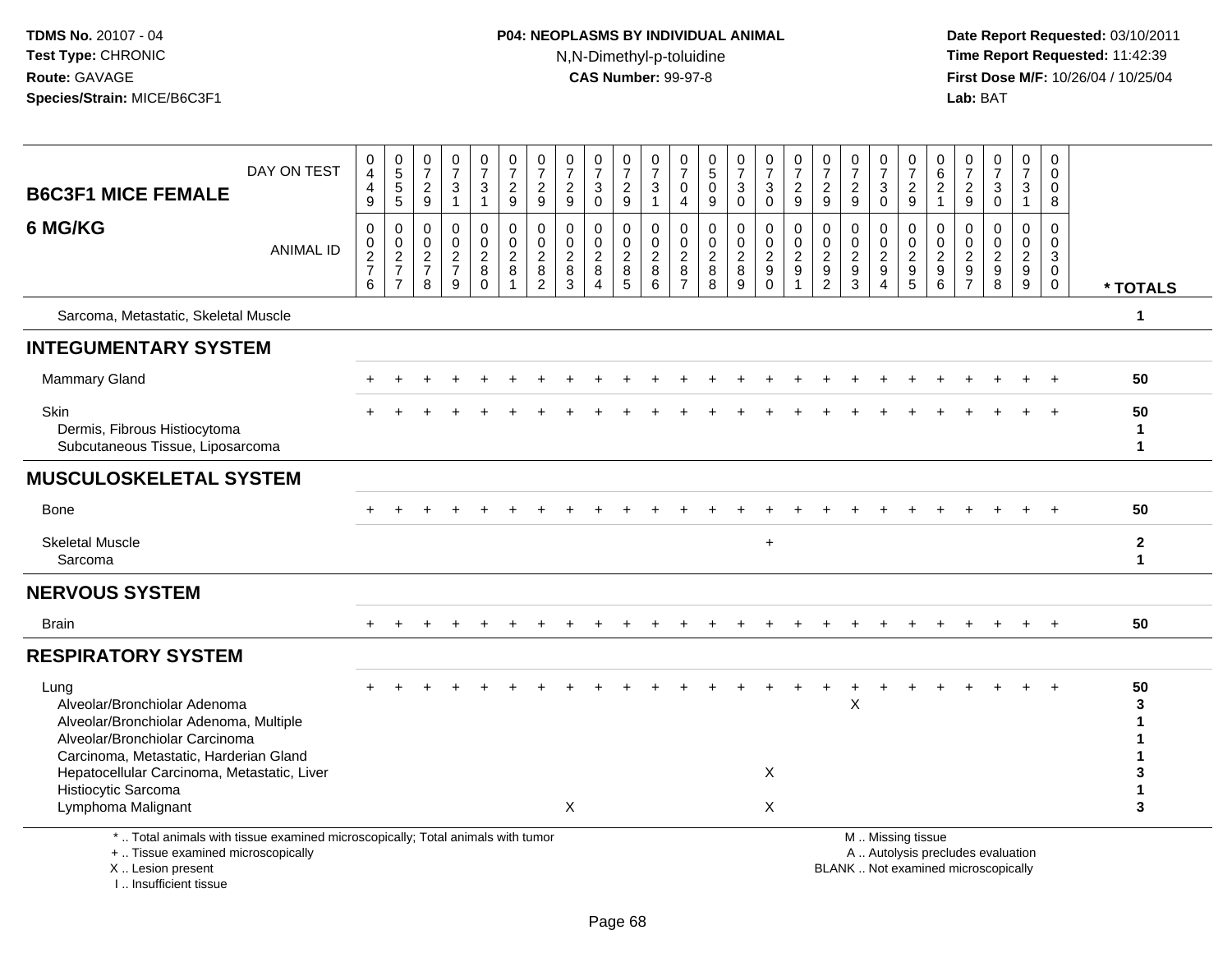## **P04: NEOPLASMS BY INDIVIDUAL ANIMAL**N,N-Dimethyl-p-toluidine

 **Date Report Requested:** 03/10/2011 **Time Report Requested:** 11:42:39 **First Dose M/F:** 10/26/04 / 10/25/04 Lab: BAT **Lab:** BAT

| <b>B6C3F1 MICE FEMALE</b>                                      | DAY ON TEST      | $\begin{smallmatrix}0\0\4\end{smallmatrix}$<br>$\overline{\mathbf{4}}$<br>9 | 0<br>5<br>5<br>5                                              | $\frac{0}{7}$<br>$\frac{2}{9}$              | $\frac{0}{7}$<br>$\ensuremath{\mathsf{3}}$<br>$\overline{1}$ | $\begin{smallmatrix}0\\7\end{smallmatrix}$<br>$\ensuremath{\mathsf{3}}$<br>$\overline{1}$ | $\frac{0}{7}$<br>$\overline{c}$<br>9                    | $\frac{0}{7}$<br>$\overline{c}$<br>$\boldsymbol{9}$         | $\begin{smallmatrix}0\\7\end{smallmatrix}$<br>$\frac{2}{9}$           | $\frac{0}{7}$<br>$\mathbf{3}$<br>$\mathbf{0}$             | $\frac{0}{7}$<br>$\frac{2}{9}$                          | $\frac{0}{7}$<br>$\sqrt{3}$<br>$\overline{1}$                               | $\frac{0}{7}$<br>0<br>$\overline{4}$                      | $\frac{0}{5}$<br>$\pmb{0}$<br>9                                        | $\frac{0}{7}$<br>$\mathbf{3}$<br>$\mathbf 0$           | $\frac{0}{7}$<br>$\mathbf{3}$<br>$\mathbf 0$           | $\frac{0}{7}$<br>$\overline{c}$<br>$\overline{9}$            | $\frac{0}{7}$<br>$\sqrt{2}$<br>9                                               | $\frac{0}{7}$<br>$\overline{c}$<br>9                                             | $\frac{0}{7}$<br>$\ensuremath{\mathsf{3}}$<br>$\mathbf 0$ | $\frac{0}{7}$<br>$\overline{c}$<br>$\boldsymbol{9}$                                       | $_{6}^{\rm 0}$<br>$\overline{c}$<br>$\mathbf{1}$      | $\frac{0}{7}$<br>$\overline{c}$<br>$\mathsf g$             | $\frac{0}{7}$<br>$\ensuremath{\mathsf{3}}$<br>$\mathbf 0$   | $\begin{smallmatrix}0\\7\end{smallmatrix}$<br>$\frac{3}{1}$ | $\mathbf 0$<br>$\mathbf 0$<br>0<br>$\,8\,$                     |                                               |
|----------------------------------------------------------------|------------------|-----------------------------------------------------------------------------|---------------------------------------------------------------|---------------------------------------------|--------------------------------------------------------------|-------------------------------------------------------------------------------------------|---------------------------------------------------------|-------------------------------------------------------------|-----------------------------------------------------------------------|-----------------------------------------------------------|---------------------------------------------------------|-----------------------------------------------------------------------------|-----------------------------------------------------------|------------------------------------------------------------------------|--------------------------------------------------------|--------------------------------------------------------|--------------------------------------------------------------|--------------------------------------------------------------------------------|----------------------------------------------------------------------------------|-----------------------------------------------------------|-------------------------------------------------------------------------------------------|-------------------------------------------------------|------------------------------------------------------------|-------------------------------------------------------------|-------------------------------------------------------------|----------------------------------------------------------------|-----------------------------------------------|
| 6 MG/KG                                                        | <b>ANIMAL ID</b> | 0<br>$\pmb{0}$<br>$\frac{2}{7}$<br>6                                        | $\mathbf 0$<br>$\mathbf 0$<br>$\frac{2}{7}$<br>$\overline{7}$ | 0<br>$\boldsymbol{0}$<br>$\frac{2}{7}$<br>8 | $\pmb{0}$<br>$\frac{0}{2}$<br>$\overline{9}$                 | $\mathbf 0$<br>$\pmb{0}$<br>$\overline{2}$<br>$\bf 8$<br>$\overline{0}$                   | $\pmb{0}$<br>$\frac{0}{2}$<br>$\,8\,$<br>$\overline{1}$ | 0<br>$\mathbf 0$<br>$\boldsymbol{2}$<br>8<br>$\overline{c}$ | $\pmb{0}$<br>$\pmb{0}$<br>$\overline{2}$<br>$\bf 8$<br>$\overline{3}$ | $\mathbf 0$<br>0<br>$\overline{2}$<br>8<br>$\overline{4}$ | 0<br>$\pmb{0}$<br>$\overline{2}$<br>8<br>$\overline{5}$ | $\mathbf 0$<br>$\begin{smallmatrix} 0\\2 \end{smallmatrix}$<br>$\bf 8$<br>6 | 0<br>$\mathbf 0$<br>$\overline{c}$<br>8<br>$\overline{7}$ | $\mathbf 0$<br>$\pmb{0}$<br>$\overline{2}$<br>$\, 8$<br>$\overline{8}$ | $\mathbf 0$<br>$\mathbf 0$<br>$\overline{c}$<br>8<br>9 | 0<br>$_2^0$<br>$\boldsymbol{9}$<br>$\ddot{\mathbf{0}}$ | $\pmb{0}$<br>$\pmb{0}$<br>$\overline{c}$<br>$\boldsymbol{9}$ | $\mathbf 0$<br>$\mathbf 0$<br>$\sqrt{2}$<br>$\boldsymbol{9}$<br>$\overline{2}$ | $\mathbf 0$<br>$\pmb{0}$<br>$\overline{2}$<br>$\boldsymbol{9}$<br>$\overline{3}$ | 0<br>$\pmb{0}$<br>$\frac{2}{9}$<br>$\overline{4}$         | $\mathbf 0$<br>$\boldsymbol{0}$<br>$\boldsymbol{2}$<br>$\boldsymbol{9}$<br>$\overline{5}$ | 0<br>0<br>$\overline{c}$<br>$\boldsymbol{9}$<br>$\,6$ | $\Omega$<br>$\mathbf 0$<br>$\overline{c}$<br>$\frac{9}{7}$ | $\mathbf 0$<br>$\pmb{0}$<br>$\frac{2}{9}$<br>$\overline{8}$ | $\mathbf 0$<br>$\mathbf 0$<br>$\frac{2}{9}$                 | $\mathbf 0$<br>$\mathbf 0$<br>$\mathbf{3}$<br>0<br>$\mathbf 0$ | * TOTALS                                      |
| Sarcoma, Metastatic, Skeletal Muscle                           |                  |                                                                             |                                                               |                                             |                                                              |                                                                                           |                                                         |                                                             |                                                                       |                                                           |                                                         |                                                                             |                                                           |                                                                        |                                                        |                                                        |                                                              |                                                                                |                                                                                  |                                                           |                                                                                           |                                                       |                                                            |                                                             |                                                             |                                                                | 1                                             |
| Nose                                                           |                  |                                                                             |                                                               |                                             |                                                              |                                                                                           |                                                         |                                                             |                                                                       |                                                           |                                                         |                                                                             |                                                           |                                                                        |                                                        |                                                        |                                                              |                                                                                |                                                                                  |                                                           |                                                                                           |                                                       |                                                            |                                                             |                                                             | $+$                                                            | 49                                            |
| Trachea                                                        |                  |                                                                             |                                                               |                                             |                                                              |                                                                                           |                                                         |                                                             |                                                                       |                                                           |                                                         |                                                                             |                                                           |                                                                        |                                                        |                                                        |                                                              |                                                                                |                                                                                  |                                                           |                                                                                           |                                                       |                                                            |                                                             | $\pm$                                                       | $+$                                                            | 50                                            |
| <b>SPECIAL SENSES SYSTEM</b>                                   |                  |                                                                             |                                                               |                                             |                                                              |                                                                                           |                                                         |                                                             |                                                                       |                                                           |                                                         |                                                                             |                                                           |                                                                        |                                                        |                                                        |                                                              |                                                                                |                                                                                  |                                                           |                                                                                           |                                                       |                                                            |                                                             |                                                             |                                                                |                                               |
| Eye                                                            |                  |                                                                             |                                                               |                                             |                                                              |                                                                                           |                                                         |                                                             |                                                                       |                                                           |                                                         |                                                                             |                                                           |                                                                        |                                                        |                                                        |                                                              |                                                                                |                                                                                  |                                                           |                                                                                           |                                                       |                                                            |                                                             |                                                             | $+$                                                            | 50                                            |
| Harderian Gland<br>Adenoma<br>Carcinoma                        |                  |                                                                             |                                                               |                                             |                                                              |                                                                                           |                                                         |                                                             |                                                                       | $\ddot{}$<br>X                                            |                                                         |                                                                             |                                                           |                                                                        | $\ddot{}$                                              | $\ddot{}$<br>$\mathsf{X}$                              |                                                              |                                                                                | X                                                                                |                                                           |                                                                                           |                                                       |                                                            |                                                             |                                                             | $+$                                                            | 50<br>6<br>$\mathbf 1$                        |
| <b>URINARY SYSTEM</b>                                          |                  |                                                                             |                                                               |                                             |                                                              |                                                                                           |                                                         |                                                             |                                                                       |                                                           |                                                         |                                                                             |                                                           |                                                                        |                                                        |                                                        |                                                              |                                                                                |                                                                                  |                                                           |                                                                                           |                                                       |                                                            |                                                             |                                                             |                                                                |                                               |
| Kidney<br>Histiocytic Sarcoma<br>Lymphoma Malignant<br>Sarcoma |                  |                                                                             |                                                               |                                             |                                                              |                                                                                           |                                                         |                                                             |                                                                       |                                                           |                                                         |                                                                             |                                                           |                                                                        |                                                        | $\mathsf X$                                            |                                                              |                                                                                |                                                                                  |                                                           |                                                                                           | $\boldsymbol{\mathsf{X}}$                             |                                                            |                                                             |                                                             | $\ddot{}$                                                      | 50<br>$\mathbf{1}$<br>$\bf 2$<br>$\mathbf{1}$ |
| <b>Urinary Bladder</b><br>Lymphoma Malignant                   |                  |                                                                             |                                                               |                                             |                                                              |                                                                                           |                                                         |                                                             |                                                                       |                                                           |                                                         |                                                                             |                                                           |                                                                        |                                                        |                                                        |                                                              |                                                                                |                                                                                  |                                                           |                                                                                           |                                                       |                                                            |                                                             |                                                             |                                                                | 50<br>$\mathbf{1}$                            |
| <b>SYSTEMIC LESIONS</b>                                        |                  |                                                                             |                                                               |                                             |                                                              |                                                                                           |                                                         |                                                             |                                                                       |                                                           |                                                         |                                                                             |                                                           |                                                                        |                                                        |                                                        |                                                              |                                                                                |                                                                                  |                                                           |                                                                                           |                                                       |                                                            |                                                             |                                                             |                                                                |                                               |
| Multiple Organ<br>Histiocytic Sarcoma<br>Lymphoma Malignant    |                  | $\sf X$                                                                     |                                                               |                                             |                                                              |                                                                                           | $\times$                                                |                                                             | $\boldsymbol{\mathsf{X}}$                                             |                                                           | X                                                       |                                                                             |                                                           |                                                                        |                                                        | X                                                      |                                                              |                                                                                |                                                                                  |                                                           |                                                                                           |                                                       |                                                            |                                                             | $+$                                                         | $+$                                                            | 50<br>$\overline{2}$<br>9                     |

\* .. Total animals with tissue examined microscopically; Total animals with tumor

+ .. Tissue examined microscopically

X .. Lesion present

I .. Insufficient tissue

 M .. Missing tissuey the contract of the contract of the contract of the contract of the contract of the contract of the contract of  $A$ . Autolysis precludes evaluation

Lesion present BLANK .. Not examined microscopically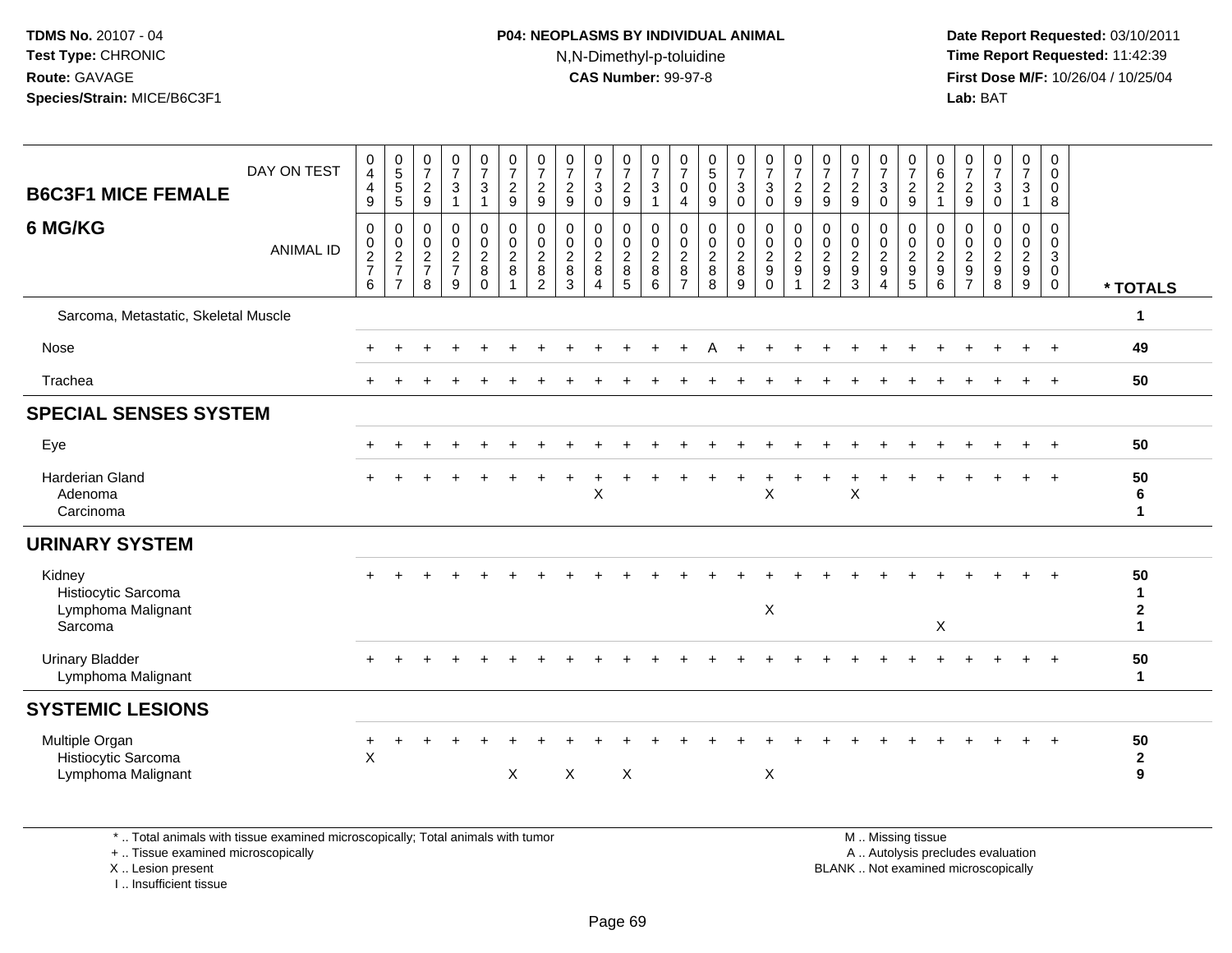## **P04: NEOPLASMS BY INDIVIDUAL ANIMAL**N,N-Dimethyl-p-toluidine

 **Date Report Requested:** 03/10/2011 **Time Report Requested:** 11:42:39 **First Dose M/F:** 10/26/04 / 10/25/04 Lab: BAT **Lab:** BAT

| <b>B6C3F1 MICE FEMALE</b>                                                                                                                                                 | DAY ON TEST      | $\begin{array}{c} 0 \\ 6 \end{array}$<br>6<br>$\mathbf 0$   | $\frac{0}{7}$<br>$\overline{2}$<br>9                 | $\frac{0}{7}$<br>$\mathbf 0$<br>9                                                | $\frac{0}{7}$<br>3<br>$\mathbf 0$                       | $\begin{array}{c} 0 \\ 7 \end{array}$<br>$\mathbf{3}$<br>$\overline{1}$      | $\begin{array}{c} 0 \\ 7 \\ 2 \end{array}$<br>9        | $\frac{0}{7}$<br>$\overline{2}$<br>9                             | $\frac{0}{7}$<br>$\mathbf{3}$<br>$\overline{1}$        | $\frac{0}{7}$<br>$\mathbf{3}$<br>$\Omega$ | $\begin{array}{c} 0 \\ 7 \end{array}$<br>$\ensuremath{\mathsf{3}}$<br>$\mathbf 0$ | $\begin{array}{c} 0 \\ 7 \\ 3 \end{array}$<br>$\mathbf 0$                  | $\frac{0}{7}$<br>$\overline{2}$<br>9                              | $\frac{0}{7}$<br>$\frac{2}{9}$                  | $\begin{array}{c} 0 \\ 2 \\ 5 \\ 3 \end{array}$              | $\begin{array}{c} 0 \\ 7 \end{array}$<br>3<br>$\mathbf{1}$              | $\begin{array}{c} 0 \\ 7 \\ 2 \end{array}$<br>9 | $\begin{smallmatrix} 0\\5 \end{smallmatrix}$<br>8<br>$\sqrt{5}$              | $\frac{0}{7}$<br>$\mathbf{3}$<br>$\mathbf 0$      | $\frac{0}{7}$<br>$\overline{2}$<br>9    | 0627                                                 | $\frac{0}{7}$<br>$\frac{2}{9}$               | $\frac{0}{7}$<br>3<br>$\mathbf 0$            | $\frac{0}{7}$<br>$\overline{2}$<br>9                       | $\frac{0}{7}$<br>$\frac{2}{9}$    | $\begin{array}{c} 0 \\ 7 \end{array}$<br>3<br>$\mathbf{1}$ |                         |
|---------------------------------------------------------------------------------------------------------------------------------------------------------------------------|------------------|-------------------------------------------------------------|------------------------------------------------------|----------------------------------------------------------------------------------|---------------------------------------------------------|------------------------------------------------------------------------------|--------------------------------------------------------|------------------------------------------------------------------|--------------------------------------------------------|-------------------------------------------|-----------------------------------------------------------------------------------|----------------------------------------------------------------------------|-------------------------------------------------------------------|-------------------------------------------------|--------------------------------------------------------------|-------------------------------------------------------------------------|-------------------------------------------------|------------------------------------------------------------------------------|---------------------------------------------------|-----------------------------------------|------------------------------------------------------|----------------------------------------------|----------------------------------------------|------------------------------------------------------------|-----------------------------------|------------------------------------------------------------|-------------------------|
| 20 MG/KG                                                                                                                                                                  | <b>ANIMAL ID</b> | $\Omega$<br>$\pmb{0}$<br>$\overline{3}$<br>$\mathbf 0$<br>1 | $\mathbf 0$<br>$_{3}^{\rm 0}$<br>0<br>$\overline{2}$ | $\mathsf{O}\xspace$<br>$\mathsf{O}\xspace$<br>$\overline{3}$<br>$\mathbf 0$<br>3 | $\pmb{0}$<br>$\overline{0}$<br>3<br>0<br>$\overline{4}$ | $\pmb{0}$<br>$\overline{0}$<br>$\overline{3}$<br>$\pmb{0}$<br>$\overline{5}$ | $\mathbf 0$<br>$\overline{0}$<br>3<br>$\mathbf 0$<br>6 | $\mathbf 0$<br>$\mathbf 0$<br>3<br>$\mathbf 0$<br>$\overline{7}$ | $\mathbf 0$<br>$\mathbf 0$<br>$\overline{3}$<br>0<br>8 | 0<br>$\frac{0}{3}$<br>0<br>9              | $\mathbf 0$<br>$\mathbf 0$<br>$\overline{3}$<br>$\overline{1}$<br>$\Omega$        | 0<br>$\mathsf{O}\xspace$<br>$\overline{3}$<br>$\mathbf{1}$<br>$\mathbf{1}$ | $\mathbf 0$<br>$\pmb{0}$<br>$\overline{3}$<br>1<br>$\overline{c}$ | $\pmb{0}$<br>$\frac{0}{3}$<br>$\mathbf{1}$<br>3 | $\pmb{0}$<br>$\frac{0}{3}$<br>$\mathbf{1}$<br>$\overline{4}$ | 0<br>$\overline{0}$<br>$\overline{3}$<br>$\mathbf{1}$<br>$\overline{5}$ | $\mathbf 0$<br>$\frac{0}{3}$<br>6               | $\pmb{0}$<br>$\pmb{0}$<br>$\overline{3}$<br>$\overline{1}$<br>$\overline{7}$ | $\mathbf 0$<br>$\frac{0}{3}$<br>$\mathbf{1}$<br>8 | 0<br>$\frac{0}{3}$<br>$\mathbf{1}$<br>9 | 0<br>$\begin{array}{c} 0 \\ 3 \\ 2 \\ 0 \end{array}$ | $\mathbf 0$<br>$\,0\,$<br>$\frac{3}{2}$<br>1 | $\Omega$<br>0<br>$\sqrt{3}$<br>$\frac{2}{2}$ | $\Omega$<br>$\mathbf 0$<br>$\overline{3}$<br>$\frac{2}{3}$ | 0<br>$\mathbf 0$<br>$\frac{3}{2}$ | $\mathbf 0$<br>$\mathbf 0$<br>$\frac{3}{2}$<br>5           | females<br>$($ cont $)$ |
| <b>ALIMENTARY SYSTEM</b>                                                                                                                                                  |                  |                                                             |                                                      |                                                                                  |                                                         |                                                                              |                                                        |                                                                  |                                                        |                                           |                                                                                   |                                                                            |                                                                   |                                                 |                                                              |                                                                         |                                                 |                                                                              |                                                   |                                         |                                                      |                                              |                                              |                                                            |                                   |                                                            |                         |
| Esophagus                                                                                                                                                                 |                  |                                                             |                                                      |                                                                                  |                                                         |                                                                              |                                                        |                                                                  |                                                        |                                           |                                                                                   |                                                                            |                                                                   |                                                 |                                                              |                                                                         |                                                 |                                                                              |                                                   |                                         |                                                      |                                              |                                              |                                                            |                                   |                                                            |                         |
| Gallbladder                                                                                                                                                               |                  |                                                             |                                                      |                                                                                  |                                                         |                                                                              |                                                        |                                                                  |                                                        |                                           |                                                                                   |                                                                            |                                                                   |                                                 | м                                                            |                                                                         |                                                 |                                                                              |                                                   |                                         |                                                      |                                              |                                              |                                                            |                                   | $\ddot{}$                                                  |                         |
| Intestine Large, Cecum                                                                                                                                                    |                  |                                                             |                                                      |                                                                                  |                                                         |                                                                              |                                                        |                                                                  |                                                        |                                           |                                                                                   |                                                                            |                                                                   |                                                 |                                                              |                                                                         |                                                 |                                                                              |                                                   |                                         |                                                      |                                              |                                              |                                                            |                                   |                                                            |                         |
| Intestine Large, Colon                                                                                                                                                    |                  |                                                             |                                                      |                                                                                  |                                                         |                                                                              |                                                        |                                                                  |                                                        |                                           |                                                                                   |                                                                            |                                                                   |                                                 |                                                              |                                                                         |                                                 |                                                                              |                                                   |                                         |                                                      |                                              |                                              |                                                            |                                   | $\ddot{}$                                                  |                         |
| Intestine Large, Rectum                                                                                                                                                   |                  |                                                             |                                                      |                                                                                  |                                                         |                                                                              |                                                        |                                                                  |                                                        |                                           |                                                                                   |                                                                            |                                                                   |                                                 |                                                              |                                                                         |                                                 |                                                                              |                                                   |                                         |                                                      |                                              |                                              |                                                            |                                   |                                                            |                         |
| Intestine Small, Duodenum                                                                                                                                                 |                  |                                                             |                                                      |                                                                                  |                                                         |                                                                              |                                                        |                                                                  |                                                        |                                           |                                                                                   |                                                                            |                                                                   |                                                 |                                                              |                                                                         |                                                 |                                                                              |                                                   |                                         |                                                      |                                              |                                              |                                                            |                                   | $\ddot{}$                                                  |                         |
| Intestine Small, Ileum                                                                                                                                                    |                  |                                                             |                                                      |                                                                                  |                                                         |                                                                              |                                                        |                                                                  |                                                        |                                           |                                                                                   |                                                                            |                                                                   |                                                 |                                                              |                                                                         |                                                 |                                                                              |                                                   |                                         |                                                      |                                              |                                              |                                                            |                                   | $+$                                                        |                         |
| Intestine Small, Jejunum                                                                                                                                                  |                  |                                                             |                                                      |                                                                                  |                                                         |                                                                              |                                                        |                                                                  |                                                        |                                           |                                                                                   |                                                                            |                                                                   |                                                 |                                                              |                                                                         |                                                 |                                                                              |                                                   |                                         |                                                      |                                              |                                              |                                                            |                                   | $+$                                                        |                         |
| Liver<br>Hemangioma<br>Hemangiosarcoma                                                                                                                                    |                  |                                                             |                                                      |                                                                                  |                                                         |                                                                              | X                                                      |                                                                  |                                                        |                                           |                                                                                   |                                                                            |                                                                   |                                                 |                                                              |                                                                         |                                                 |                                                                              |                                                   |                                         |                                                      |                                              |                                              |                                                            |                                   | $\ddot{}$                                                  |                         |
| Hepatocellular Adenoma<br>Hepatocellular Adenoma, Multiple<br>Hepatocellular Carcinoma<br>Hepatocellular Carcinoma, Multiple<br>Histiocytic Sarcoma<br>Lymphoma Malignant |                  | X                                                           | $X$ $X$                                              | $\mathsf{X}$                                                                     | $\mathsf X$                                             | $\mathsf{X}$                                                                 | $\sf X$                                                | X X                                                              | $\pmb{\times}$                                         | x x x x x x<br>$\pmb{\times}$             |                                                                                   |                                                                            |                                                                   |                                                 |                                                              | $\mathsf X$                                                             | X                                               | $\boldsymbol{\mathsf{X}}$                                                    | $\mathsf X$                                       | X<br>X                                  | X                                                    |                                              |                                              | X X X X                                                    |                                   | X                                                          |                         |
| Mesentery<br>Histiocytic Sarcoma                                                                                                                                          |                  | $+$<br>$\times$                                             |                                                      |                                                                                  |                                                         |                                                                              | $\ddot{}$                                              |                                                                  |                                                        | $+$                                       |                                                                                   |                                                                            |                                                                   |                                                 |                                                              |                                                                         |                                                 |                                                                              |                                                   |                                         |                                                      |                                              |                                              |                                                            |                                   |                                                            |                         |

\* .. Total animals with tissue examined microscopically; Total animals with tumor

+ .. Tissue examined microscopically

X .. Lesion present

I .. Insufficient tissue

M .. Missing tissue

y the contract of the contract of the contract of the contract of the contract of the contract of the contract of  $A$ . Autolysis precludes evaluation

Lesion present BLANK .. Not examined microscopically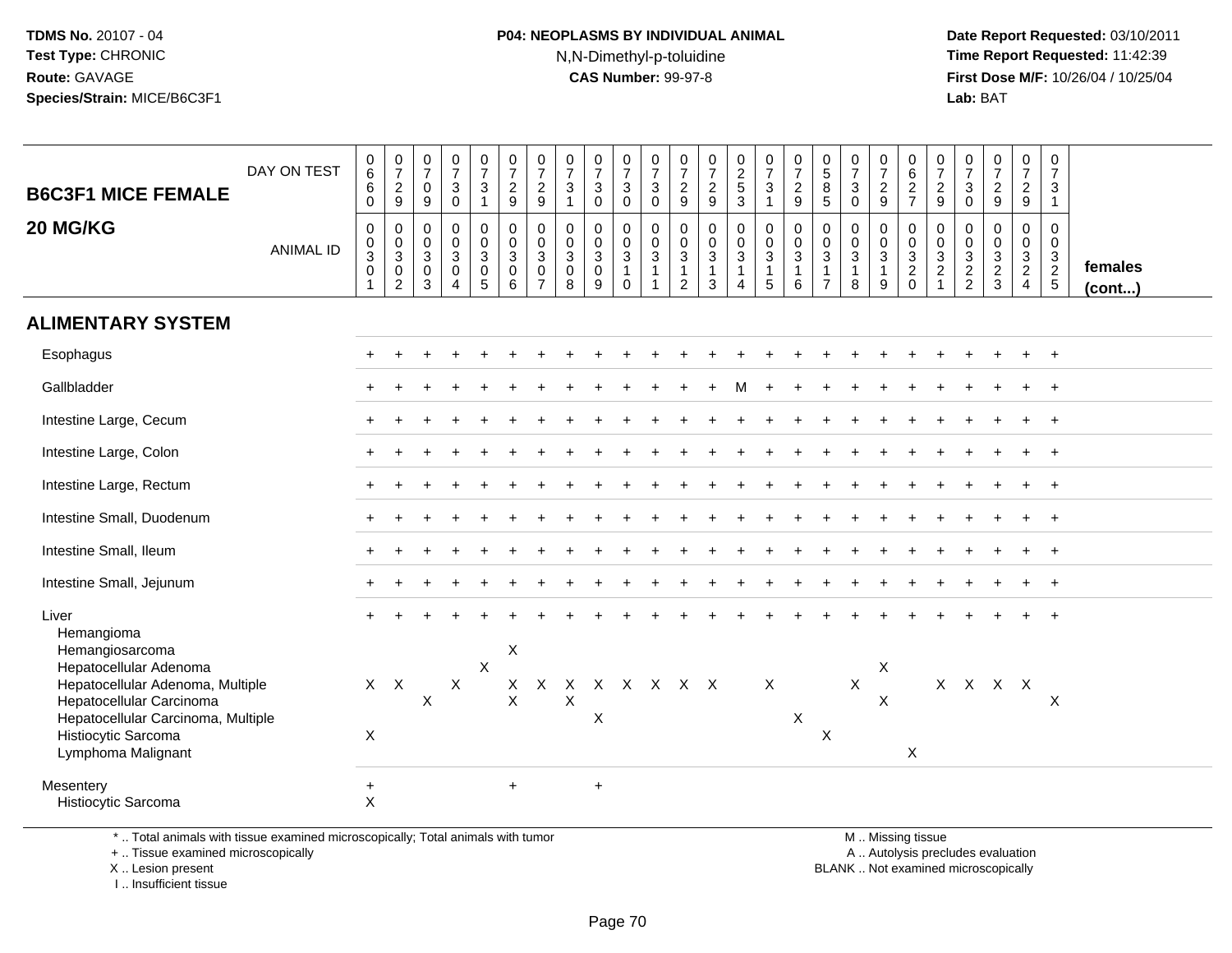## **P04: NEOPLASMS BY INDIVIDUAL ANIMAL**N,N-Dimethyl-p-toluidine

 **Date Report Requested:** 03/10/2011 **Time Report Requested:** 11:42:39 **First Dose M/F:** 10/26/04 / 10/25/04 Lab: BAT **Lab:** BAT

| DAY ON TEST<br><b>B6C3F1 MICE FEMALE</b><br>20 MG/KG<br><b>ANIMAL ID</b>                                   | $\pmb{0}$<br>$\,6\,$<br>$\,6\,$<br>$\mathbf 0$<br>0<br>$\pmb{0}$<br>$\sqrt{3}$<br>$\mathbf 0$ | 0729<br>$\mathbf 0$<br>$\begin{bmatrix} 0 \\ 3 \\ 0 \end{bmatrix}$<br>$\sqrt{2}$ | $\frac{0}{7}$<br>$\mathbf 0$<br>9<br>0<br>$\mathsf 0$<br>$\mathbf{3}$<br>$\mathbf 0$<br>3 | $\frac{0}{7}$<br>3<br>$\mathbf 0$<br>$\pmb{0}$<br>$\mathbf 0$<br>$\mathbf{3}$<br>$\pmb{0}$<br>4 | $\begin{smallmatrix}0\\7\end{smallmatrix}$<br>$\mathbf{3}$<br>$\mathbf{1}$<br>$\begin{smallmatrix}0\\0\end{smallmatrix}$<br>$\mathbf{3}$<br>$\pmb{0}$<br>$5\overline{)}$ | $\frac{0}{7}$<br>$\overline{c}$<br>9<br>$\pmb{0}$<br>$\mathsf{O}\xspace$<br>3<br>$\Omega$<br>6 | $\frac{0}{7}$<br>$\frac{2}{9}$<br>0<br>0<br>3<br>$\mathbf 0$<br>$\overline{7}$ | $\frac{0}{7}$<br>$\sqrt{3}$<br>$\mathbf 0$<br>$\ddot{\mathbf{0}}$<br>$\ensuremath{\mathsf{3}}$<br>$\mathbf 0$<br>8 | $\frac{0}{7}$<br>$\mathbf{3}$<br>0<br>0<br>$\mathbf 0$<br>$\mathbf{3}$<br>$\mathbf 0$<br>9 | $\frac{0}{7}$<br>$\mathbf{3}$<br>$\mathbf 0$<br>$\pmb{0}$<br>$\overline{0}$<br>$\overline{3}$<br>$\mathbf{1}$<br>$\mathbf 0$ | $\frac{0}{7}$<br>$\mathbf{3}$<br>$\mathbf 0$<br>0<br>$\mathbf 0$<br>3 | $\frac{0}{7}$<br>$\frac{2}{9}$<br>$\pmb{0}$<br>$\frac{0}{3}$<br>$\mathbf{1}$<br>$\overline{2}$ | $\frac{0}{7}$<br>$\frac{2}{9}$<br>$\mathbf 0$<br>$\mathsf{O}\xspace$<br>$\overline{3}$<br>$\mathbf{1}$<br>3 | $\begin{array}{c} 0 \\ 2 \\ 5 \end{array}$<br>$\overline{3}$<br>0<br>$\overline{0}$<br>$\mathbf{3}$<br>$\overline{4}$ | $\frac{0}{7}$<br>$\sqrt{3}$<br>$\mathbf{1}$<br>$\begin{smallmatrix}0\\0\\3\end{smallmatrix}$<br>$\overline{1}$<br>5 | $\frac{0}{7}$<br>$\overline{c}$<br>$\boldsymbol{9}$<br>0<br>$\mathbf 0$<br>3<br>$\mathbf{1}$<br>6 | $\frac{0}{5}$<br>$\bf8$<br>5<br>$\pmb{0}$<br>$\mathbf 0$<br>3<br>$\mathbf{1}$<br>$\overline{7}$ | $\frac{0}{7}$<br>$\sqrt{3}$<br>$\mathbf 0$<br>0<br>$\mathbf 0$<br>3<br>$\mathbf{1}$<br>8 | $\begin{smallmatrix}0\\7\end{smallmatrix}$<br>$\overline{c}$<br>$\mathsf g$<br>$\mathbf 0$<br>$\mathsf{O}\xspace$<br>$\mathbf{3}$<br>$\mathbf{1}$<br>9 | $\boldsymbol{0}$<br>$\,6\,$<br>$\frac{2}{7}$<br>0<br>$\frac{0}{3}$<br>$\overline{c}$<br>$\Omega$ | $\mathbf 0$<br>$\boldsymbol{7}$<br>$\frac{2}{9}$<br>0<br>$\mathbf 0$<br>$\ensuremath{\mathsf{3}}$<br>$\sqrt{2}$ | $\frac{0}{7}$<br>$\mathbf{3}$<br>$\mathbf 0$<br>0<br>$\mathbf 0$<br>$\sqrt{3}$<br>$\overline{c}$<br>$\overline{2}$ | $\begin{smallmatrix}0\\7\end{smallmatrix}$<br>$\frac{2}{9}$<br>0<br>$\mathbf 0$<br>$\mathbf{3}$<br>$\overline{c}$<br>$\mathbf{3}$ | 0<br>$\boldsymbol{7}$<br>$\frac{2}{9}$<br>0<br>$\mathbf 0$<br>3<br>$\overline{a}$<br>$\overline{4}$ | 0<br>$\overline{7}$<br>3<br>$\mathbf{1}$<br>0<br>0<br>3<br>$rac{2}{5}$ | females<br>(cont) |
|------------------------------------------------------------------------------------------------------------|-----------------------------------------------------------------------------------------------|----------------------------------------------------------------------------------|-------------------------------------------------------------------------------------------|-------------------------------------------------------------------------------------------------|--------------------------------------------------------------------------------------------------------------------------------------------------------------------------|------------------------------------------------------------------------------------------------|--------------------------------------------------------------------------------|--------------------------------------------------------------------------------------------------------------------|--------------------------------------------------------------------------------------------|------------------------------------------------------------------------------------------------------------------------------|-----------------------------------------------------------------------|------------------------------------------------------------------------------------------------|-------------------------------------------------------------------------------------------------------------|-----------------------------------------------------------------------------------------------------------------------|---------------------------------------------------------------------------------------------------------------------|---------------------------------------------------------------------------------------------------|-------------------------------------------------------------------------------------------------|------------------------------------------------------------------------------------------|--------------------------------------------------------------------------------------------------------------------------------------------------------|--------------------------------------------------------------------------------------------------|-----------------------------------------------------------------------------------------------------------------|--------------------------------------------------------------------------------------------------------------------|-----------------------------------------------------------------------------------------------------------------------------------|-----------------------------------------------------------------------------------------------------|------------------------------------------------------------------------|-------------------|
| Pancreas<br>Lymphoma Malignant                                                                             |                                                                                               |                                                                                  |                                                                                           |                                                                                                 |                                                                                                                                                                          |                                                                                                |                                                                                |                                                                                                                    |                                                                                            |                                                                                                                              |                                                                       |                                                                                                |                                                                                                             |                                                                                                                       |                                                                                                                     |                                                                                                   |                                                                                                 |                                                                                          |                                                                                                                                                        | X                                                                                                |                                                                                                                 |                                                                                                                    | $\pmb{\times}$                                                                                                                    |                                                                                                     |                                                                        |                   |
| <b>Salivary Glands</b><br>Lymphoma Malignant                                                               |                                                                                               |                                                                                  |                                                                                           |                                                                                                 |                                                                                                                                                                          |                                                                                                |                                                                                |                                                                                                                    |                                                                                            |                                                                                                                              |                                                                       |                                                                                                |                                                                                                             |                                                                                                                       |                                                                                                                     |                                                                                                   |                                                                                                 |                                                                                          |                                                                                                                                                        |                                                                                                  |                                                                                                                 |                                                                                                                    | X                                                                                                                                 |                                                                                                     | $+$                                                                    |                   |
| Stomach, Forestomach<br>Lymphoma Malignant<br>Squamous Cell Papilloma<br>Squamous Cell Papilloma, Multiple |                                                                                               |                                                                                  |                                                                                           |                                                                                                 | $\mathsf X$                                                                                                                                                              |                                                                                                |                                                                                |                                                                                                                    |                                                                                            |                                                                                                                              | $\boldsymbol{\mathsf{X}}$                                             |                                                                                                |                                                                                                             |                                                                                                                       |                                                                                                                     |                                                                                                   |                                                                                                 |                                                                                          |                                                                                                                                                        | X                                                                                                |                                                                                                                 |                                                                                                                    |                                                                                                                                   |                                                                                                     | $+$                                                                    |                   |
| Stomach, Glandular                                                                                         |                                                                                               |                                                                                  |                                                                                           |                                                                                                 |                                                                                                                                                                          |                                                                                                |                                                                                |                                                                                                                    |                                                                                            |                                                                                                                              |                                                                       |                                                                                                |                                                                                                             |                                                                                                                       |                                                                                                                     |                                                                                                   |                                                                                                 |                                                                                          |                                                                                                                                                        |                                                                                                  |                                                                                                                 |                                                                                                                    |                                                                                                                                   |                                                                                                     | $\div$                                                                 |                   |
| Tooth<br>Peridontal Tissue, Histiocytic Sarcoma                                                            | $\ddot{}$<br>X                                                                                |                                                                                  |                                                                                           |                                                                                                 | $\ddot{}$                                                                                                                                                                |                                                                                                |                                                                                |                                                                                                                    |                                                                                            |                                                                                                                              |                                                                       |                                                                                                |                                                                                                             |                                                                                                                       |                                                                                                                     |                                                                                                   | $\ddot{}$<br>$\mathsf{X}$                                                                       | $\ddot{}$                                                                                | $+$                                                                                                                                                    | $+$                                                                                              |                                                                                                                 |                                                                                                                    |                                                                                                                                   |                                                                                                     |                                                                        |                   |
| <b>CARDIOVASCULAR SYSTEM</b>                                                                               |                                                                                               |                                                                                  |                                                                                           |                                                                                                 |                                                                                                                                                                          |                                                                                                |                                                                                |                                                                                                                    |                                                                                            |                                                                                                                              |                                                                       |                                                                                                |                                                                                                             |                                                                                                                       |                                                                                                                     |                                                                                                   |                                                                                                 |                                                                                          |                                                                                                                                                        |                                                                                                  |                                                                                                                 |                                                                                                                    |                                                                                                                                   |                                                                                                     |                                                                        |                   |
| <b>Blood Vessel</b>                                                                                        |                                                                                               |                                                                                  |                                                                                           |                                                                                                 |                                                                                                                                                                          |                                                                                                |                                                                                |                                                                                                                    |                                                                                            |                                                                                                                              |                                                                       |                                                                                                |                                                                                                             |                                                                                                                       |                                                                                                                     |                                                                                                   |                                                                                                 |                                                                                          |                                                                                                                                                        |                                                                                                  |                                                                                                                 |                                                                                                                    |                                                                                                                                   |                                                                                                     |                                                                        |                   |
| Heart<br>Lymphoma Malignant                                                                                |                                                                                               |                                                                                  |                                                                                           |                                                                                                 |                                                                                                                                                                          |                                                                                                |                                                                                |                                                                                                                    |                                                                                            |                                                                                                                              |                                                                       |                                                                                                |                                                                                                             |                                                                                                                       |                                                                                                                     |                                                                                                   |                                                                                                 |                                                                                          |                                                                                                                                                        | $\boldsymbol{\mathsf{X}}$                                                                        |                                                                                                                 |                                                                                                                    |                                                                                                                                   |                                                                                                     |                                                                        |                   |
| <b>ENDOCRINE SYSTEM</b>                                                                                    |                                                                                               |                                                                                  |                                                                                           |                                                                                                 |                                                                                                                                                                          |                                                                                                |                                                                                |                                                                                                                    |                                                                                            |                                                                                                                              |                                                                       |                                                                                                |                                                                                                             |                                                                                                                       |                                                                                                                     |                                                                                                   |                                                                                                 |                                                                                          |                                                                                                                                                        |                                                                                                  |                                                                                                                 |                                                                                                                    |                                                                                                                                   |                                                                                                     |                                                                        |                   |
| <b>Adrenal Cortex</b><br>Histiocytic Sarcoma                                                               | $\pmb{\times}$                                                                                |                                                                                  |                                                                                           |                                                                                                 |                                                                                                                                                                          |                                                                                                |                                                                                |                                                                                                                    |                                                                                            |                                                                                                                              |                                                                       |                                                                                                |                                                                                                             |                                                                                                                       |                                                                                                                     |                                                                                                   |                                                                                                 |                                                                                          |                                                                                                                                                        |                                                                                                  |                                                                                                                 |                                                                                                                    |                                                                                                                                   |                                                                                                     |                                                                        |                   |
| <b>Adrenal Medulla</b>                                                                                     |                                                                                               |                                                                                  |                                                                                           |                                                                                                 |                                                                                                                                                                          |                                                                                                |                                                                                |                                                                                                                    |                                                                                            |                                                                                                                              |                                                                       |                                                                                                |                                                                                                             |                                                                                                                       |                                                                                                                     |                                                                                                   |                                                                                                 |                                                                                          |                                                                                                                                                        |                                                                                                  |                                                                                                                 |                                                                                                                    |                                                                                                                                   |                                                                                                     |                                                                        |                   |

\* .. Total animals with tissue examined microscopically; Total animals with tumor

+ .. Tissue examined microscopically

X .. Lesion present

I .. Insufficient tissue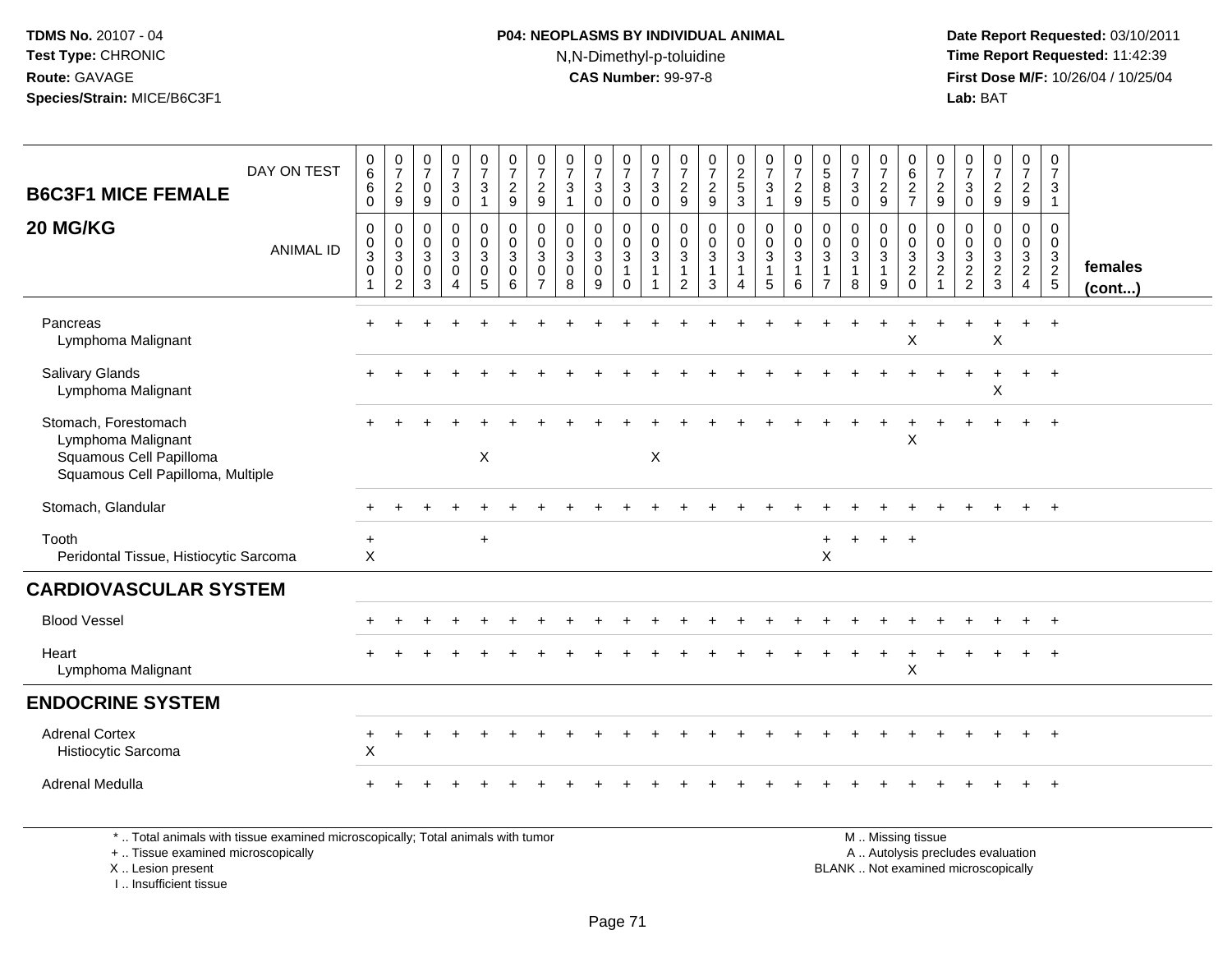## **P04: NEOPLASMS BY INDIVIDUAL ANIMAL**N,N-Dimethyl-p-toluidine

 **Date Report Requested:** 03/10/2011 **Time Report Requested:** 11:42:39 **First Dose M/F:** 10/26/04 / 10/25/04 Lab: BAT **Lab:** BAT

| <b>B6C3F1 MICE FEMALE</b>                                               | DAY ON TEST | $\begin{array}{c} 0 \\ 6 \end{array}$<br>$\,6\,$<br>$\pmb{0}$ | 0<br>$\overline{ }$<br>$\boldsymbol{2}$<br>9                               | $\overline{ }$<br>$\mathbf 0$<br>9                  | $\mathbf 0$<br>$\overline{\phantom{a}}$<br>$\ensuremath{\mathsf{3}}$<br>$\mathbf 0$ | 0<br>$\overline{ }$<br>3  | $\boldsymbol{0}$<br>$\overline{ }$<br>$\frac{2}{9}$             | 0<br>$\overline{ }$<br>$\frac{2}{9}$                                                     | $\boldsymbol{0}$<br>$\overline{7}$<br>$\ensuremath{\mathsf{3}}$<br>$\overline{A}$ | 0<br>$\overline{ }$<br>3<br>$\mathbf 0$            | $\frac{0}{7}$<br>$\sqrt{3}$<br>$\overline{0}$     | 0<br>$\overline{ }$<br>3<br>0             | $\overline{ }$<br>$\overline{c}$<br>$\boldsymbol{9}$     | $\mathbf 0$<br>$\overline{z}$<br>$\frac{2}{9}$                  | 0<br>$\frac{2}{5}$<br>$\mathbf{3}$                   | $\frac{0}{7}$<br>$\sqrt{3}$<br>$\mathbf{1}$                    | $\overline{ }$<br>$\overline{\mathbf{c}}$<br>9 | $\sqrt{5}$<br>8<br>5 | 0<br>$\overline{ }$<br>3<br>0 | $\frac{0}{7}$<br>$\frac{2}{9}$                 | 0<br>$\,6\,$<br>$\frac{2}{7}$                                                         | 0<br>$\overline{z}$<br>$\frac{2}{9}$ | $\pmb{0}$<br>$\overline{7}$<br>$\sqrt{3}$<br>$\mathbf 0$ | 0<br>$\overline{ }$<br>$\frac{2}{9}$ | $\frac{0}{7}$<br>$\overline{c}$<br>$\boldsymbol{9}$                             | 0<br>$\overline{ }$<br>3                          |                         |
|-------------------------------------------------------------------------|-------------|---------------------------------------------------------------|----------------------------------------------------------------------------|-----------------------------------------------------|-------------------------------------------------------------------------------------|---------------------------|-----------------------------------------------------------------|------------------------------------------------------------------------------------------|-----------------------------------------------------------------------------------|----------------------------------------------------|---------------------------------------------------|-------------------------------------------|----------------------------------------------------------|-----------------------------------------------------------------|------------------------------------------------------|----------------------------------------------------------------|------------------------------------------------|----------------------|-------------------------------|------------------------------------------------|---------------------------------------------------------------------------------------|--------------------------------------|----------------------------------------------------------|--------------------------------------|---------------------------------------------------------------------------------|---------------------------------------------------|-------------------------|
| 20 MG/KG                                                                | ANIMAL ID   | $\begin{matrix} 0 \\ 0 \\ 3 \\ 0 \end{matrix}$                | 0<br>$\pmb{0}$<br>$\ensuremath{\mathsf{3}}$<br>$\pmb{0}$<br>$\overline{2}$ | $\boldsymbol{0}$<br>$\frac{0}{3}$<br>$\pmb{0}$<br>3 | $_0^0$<br>$\mathbf{3}$<br>$\pmb{0}$<br>4                                            | $_{0}^{0}$<br>3<br>0<br>5 | $\begin{smallmatrix}0\\0\\3\end{smallmatrix}$<br>$\pmb{0}$<br>6 | $\begin{smallmatrix}0\0\0\end{smallmatrix}$<br>$\sqrt{3}$<br>$\pmb{0}$<br>$\overline{ }$ | $_{\rm 0}^{\rm 0}$<br>$\mathbf{3}$<br>$\pmb{0}$<br>8                              | 0<br>$\mathsf 0$<br>$\mathbf{3}$<br>$\pmb{0}$<br>9 | $\begin{smallmatrix} 0\\0 \end{smallmatrix}$<br>3 | $\begin{matrix} 0 \\ 0 \\ 3 \end{matrix}$ | $\pmb{0}$<br>$\ensuremath{\mathsf{3}}$<br>$\overline{2}$ | $\begin{smallmatrix} 0\\0 \end{smallmatrix}$<br>$\sqrt{3}$<br>3 | $\begin{smallmatrix} 0\\0\\3 \end{smallmatrix}$<br>4 | $\begin{matrix} 0 \\ 0 \\ 3 \end{matrix}$<br>$\mathbf{1}$<br>5 | 0<br>$\mathbf 0$<br>3<br>6                     | $\bar{0}$<br>3       | $_0^0$<br>3<br>8              | $\begin{matrix} 0 \\ 0 \end{matrix}$<br>3<br>9 | $\begin{matrix} 0 \\ 0 \end{matrix}$<br>$\sqrt{3}$<br>$\boldsymbol{2}$<br>$\mathbf 0$ | 0003                                 | $0003$<br>$22$                                           | 0<br>0<br>3<br>$\frac{2}{3}$         | 0<br>$\pmb{0}$<br>$\ensuremath{\mathsf{3}}$<br>$\overline{2}$<br>$\overline{4}$ | 0<br>$\boldsymbol{0}$<br>3<br>$\overline{2}$<br>5 | females<br>$($ cont $)$ |
| Islets, Pancreatic                                                      |             |                                                               |                                                                            |                                                     |                                                                                     |                           |                                                                 |                                                                                          |                                                                                   |                                                    |                                                   |                                           |                                                          |                                                                 |                                                      |                                                                |                                                |                      |                               |                                                |                                                                                       |                                      |                                                          |                                      |                                                                                 | $+$                                               |                         |
| Parathyroid Gland                                                       |             |                                                               |                                                                            |                                                     |                                                                                     |                           |                                                                 | м                                                                                        |                                                                                   |                                                    | м                                                 |                                           |                                                          |                                                                 | М                                                    | M                                                              |                                                |                      |                               |                                                |                                                                                       |                                      | $+$                                                      | $+$                                  |                                                                                 | M +                                               |                         |
| <b>Pituitary Gland</b><br>Histiocytic Sarcoma<br>Pars Distalis, Adenoma |             | X                                                             |                                                                            |                                                     |                                                                                     |                           |                                                                 |                                                                                          |                                                                                   |                                                    |                                                   |                                           |                                                          |                                                                 |                                                      |                                                                |                                                | X                    |                               |                                                |                                                                                       |                                      |                                                          | $\div$                               | $+$                                                                             | $+$                                               |                         |
| <b>Thyroid Gland</b>                                                    |             | $+$                                                           |                                                                            |                                                     |                                                                                     |                           |                                                                 |                                                                                          |                                                                                   |                                                    |                                                   |                                           |                                                          |                                                                 |                                                      |                                                                |                                                |                      |                               |                                                |                                                                                       |                                      |                                                          |                                      | $+$                                                                             | $+$                                               |                         |
| <b>GENERAL BODY SYSTEM</b>                                              |             |                                                               |                                                                            |                                                     |                                                                                     |                           |                                                                 |                                                                                          |                                                                                   |                                                    |                                                   |                                           |                                                          |                                                                 |                                                      |                                                                |                                                |                      |                               |                                                |                                                                                       |                                      |                                                          |                                      |                                                                                 |                                                   |                         |
| <b>NONE</b>                                                             |             |                                                               |                                                                            |                                                     |                                                                                     |                           |                                                                 |                                                                                          |                                                                                   |                                                    |                                                   |                                           |                                                          |                                                                 |                                                      |                                                                |                                                |                      |                               |                                                |                                                                                       |                                      |                                                          |                                      |                                                                                 |                                                   |                         |

#### **GENITAL SYSTEM**

| <b>Clitoral Gland</b>                       | $+$ | $+$ |  |  |                   |  |  |   |  |   |  |   | $\div$ |   | $+$    |  |
|---------------------------------------------|-----|-----|--|--|-------------------|--|--|---|--|---|--|---|--------|---|--------|--|
| Ovary<br>Cystadenoma                        | $+$ |     |  |  |                   |  |  |   |  |   |  |   |        | X | $^{+}$ |  |
| Histiocytic Sarcoma                         | X   |     |  |  |                   |  |  |   |  | X |  |   |        |   |        |  |
| Lymphoma Malignant                          |     |     |  |  |                   |  |  |   |  |   |  | X |        |   |        |  |
| <b>Uterus</b>                               | $+$ |     |  |  |                   |  |  |   |  |   |  |   |        |   | $+$    |  |
| Carcinoma                                   |     |     |  |  |                   |  |  | X |  |   |  |   |        |   |        |  |
| Fibrous Histiocytoma<br>Histiocytic Sarcoma | X   |     |  |  |                   |  |  |   |  | X |  |   |        |   |        |  |
| Lymphoma Malignant                          |     |     |  |  |                   |  |  |   |  |   |  | X |        |   |        |  |
| Polyp Stromal                               |     | X   |  |  |                   |  |  |   |  |   |  |   |        |   |        |  |
| Sarcoma Stromal                             |     |     |  |  | $\checkmark$<br>∧ |  |  |   |  |   |  |   |        |   |        |  |

\* .. Total animals with tissue examined microscopically; Total animals with tumor

+ .. Tissue examined microscopically

X .. Lesion present

I .. Insufficient tissue

 M .. Missing tissuey the contract of the contract of the contract of the contract of the contract of the contract of the contract of  $A$ . Autolysis precludes evaluation

Lesion present BLANK .. Not examined microscopically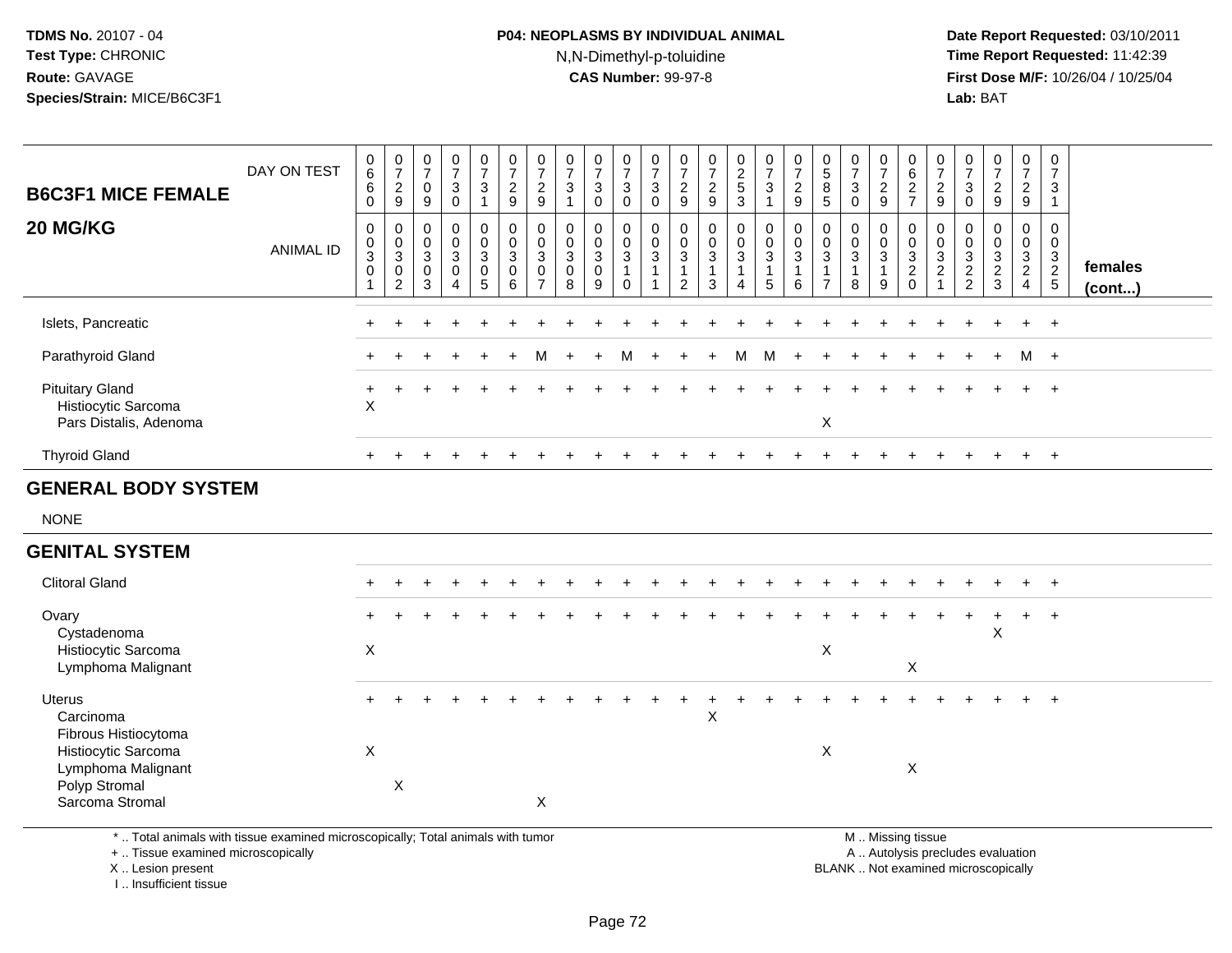# **P04: NEOPLASMS BY INDIVIDUAL ANIMAL**N,N-Dimethyl-p-toluidine

| <b>B6C3F1 MICE FEMALE</b>                                                                                                                                            | DAY ON TEST      | $\begin{array}{c} 0 \\ 6 \end{array}$<br>$\,6\,$<br>0     | $\begin{array}{c} 0 \\ 7 \end{array}$<br>$\frac{2}{9}$                                  | 0<br>$\overline{7}$<br>0<br>9             | $\frac{0}{7}$<br>$\ensuremath{\mathsf{3}}$<br>$\mathbf 0$                                | $\frac{0}{7}$<br>$\mathbf{3}$<br>$\mathbf{1}$                | $\frac{0}{7}$<br>$\frac{2}{9}$                                  | $\frac{0}{7}$<br>$\frac{2}{9}$                                        | $\frac{0}{7}$<br>$\mathbf{3}$<br>$\overline{1}$                     | $\frac{0}{7}$<br>$\sqrt{3}$<br>$\Omega$                    | $\frac{0}{7}$<br>$\sqrt{3}$<br>$\mathsf{O}\xspace$ | 0<br>$\overline{7}$<br>$\mathbf{3}$<br>$\mathbf 0$                                    | $\frac{0}{7}$<br>$\frac{2}{9}$                       | $\frac{0}{7}$<br>$\frac{2}{9}$                                     | $\frac{0}{2}$<br>$\frac{5}{3}$                                               | $\frac{0}{7}$<br>$\frac{3}{1}$                                                          | $\frac{0}{7}$<br>$\frac{2}{9}$                                  | $\begin{array}{c} 0 \\ 5 \end{array}$<br>$\bf8$<br>$\overline{5}$ | $\frac{0}{7}$<br>$\mathsf 3$<br>$\mathbf 0$                                | $\frac{0}{7}$<br>$\frac{2}{9}$                       | $\begin{array}{c} 0 \\ 6 \end{array}$<br>$\frac{2}{7}$ | $\begin{array}{c} 0 \\ 7 \end{array}$<br>$\frac{2}{9}$         | $\frac{0}{7}$<br>$_0^3$           | $\begin{array}{c} 0 \\ 7 \end{array}$<br>$\frac{2}{9}$                | $\begin{smallmatrix}0\\7\end{smallmatrix}$<br>$\frac{2}{9}$   | 0<br>$\overline{7}$<br>3<br>$\mathbf{1}$                  |                         |
|----------------------------------------------------------------------------------------------------------------------------------------------------------------------|------------------|-----------------------------------------------------------|-----------------------------------------------------------------------------------------|-------------------------------------------|------------------------------------------------------------------------------------------|--------------------------------------------------------------|-----------------------------------------------------------------|-----------------------------------------------------------------------|---------------------------------------------------------------------|------------------------------------------------------------|----------------------------------------------------|---------------------------------------------------------------------------------------|------------------------------------------------------|--------------------------------------------------------------------|------------------------------------------------------------------------------|-----------------------------------------------------------------------------------------|-----------------------------------------------------------------|-------------------------------------------------------------------|----------------------------------------------------------------------------|------------------------------------------------------|--------------------------------------------------------|----------------------------------------------------------------|-----------------------------------|-----------------------------------------------------------------------|---------------------------------------------------------------|-----------------------------------------------------------|-------------------------|
| 20 MG/KG                                                                                                                                                             | <b>ANIMAL ID</b> | $\mathbf 0$<br>$\pmb{0}$<br>$\overline{3}$<br>$\mathsf 0$ | $\boldsymbol{0}$<br>$\mathbf 0$<br>$\overline{3}$<br>$\boldsymbol{0}$<br>$\overline{2}$ | 0<br>$\mathbf 0$<br>3<br>$\mathbf 0$<br>3 | $\mathsf 0$<br>$\mathbf 0$<br>$\ensuremath{\mathsf{3}}$<br>$\mathbf 0$<br>$\overline{4}$ | $\mathsf 0$<br>$\mathbf 0$<br>$\mathbf{3}$<br>$\pmb{0}$<br>5 | $\mathbf 0$<br>0<br>$\ensuremath{\mathsf{3}}$<br>$\pmb{0}$<br>6 | $\pmb{0}$<br>$\mathbf 0$<br>$\sqrt{3}$<br>$\pmb{0}$<br>$\overline{7}$ | $\mathbf 0$<br>$\mathbf 0$<br>$\mathbf{3}$<br>$\boldsymbol{0}$<br>8 | $\pmb{0}$<br>$\mathbf 0$<br>$\sqrt{3}$<br>$\mathbf 0$<br>9 | 0<br>$\mathbf 0$<br>3<br>$\mathbf{1}$<br>$\Omega$  | $\pmb{0}$<br>$\mathbf 0$<br>$\ensuremath{\mathsf{3}}$<br>$\mathbf{1}$<br>$\mathbf{1}$ | 0<br>$\Omega$<br>3<br>$\mathbf{1}$<br>$\overline{2}$ | 0<br>$\mathbf 0$<br>$\ensuremath{\mathsf{3}}$<br>$\mathbf{1}$<br>3 | $\mathbf 0$<br>$\mathbf 0$<br>$\ensuremath{\mathsf{3}}$<br>$\mathbf{1}$<br>4 | $\mathbf 0$<br>$\mathbf 0$<br>$\ensuremath{\mathsf{3}}$<br>$\overline{1}$<br>$\sqrt{5}$ | $\mathsf 0$<br>$\mathbf 0$<br>$\sqrt{3}$<br>$\overline{1}$<br>6 | $\mathbf 0$<br>$\mathbf 0$<br>3<br>$\mathbf{1}$<br>$\overline{7}$ | $\pmb{0}$<br>$\mathbf 0$<br>$\ensuremath{\mathsf{3}}$<br>$\mathbf{1}$<br>8 | $\mathbf 0$<br>$\mathbf 0$<br>3<br>$\mathbf{1}$<br>9 | 0<br>$\pmb{0}$<br>$\frac{3}{2}$ <sub>0</sub>           | 0<br>$\mathbf 0$<br>$\ensuremath{\mathsf{3}}$<br>$\frac{2}{1}$ | $\mathbf 0$<br>0<br>$\frac{3}{2}$ | $\mathbf 0$<br>$\Omega$<br>$\ensuremath{\mathsf{3}}$<br>$\frac{2}{3}$ | $\mathbf 0$<br>$\mathbf 0$<br>$\frac{3}{2}$<br>$\overline{4}$ | $\mathsf 0$<br>$\mathbf 0$<br>$\sqrt{3}$<br>$\frac{2}{5}$ | females<br>$($ cont $)$ |
| Squamous Cell Carcinoma                                                                                                                                              |                  |                                                           |                                                                                         |                                           |                                                                                          |                                                              |                                                                 | Χ                                                                     |                                                                     |                                                            |                                                    |                                                                                       |                                                      |                                                                    |                                                                              |                                                                                         |                                                                 |                                                                   |                                                                            |                                                      |                                                        |                                                                |                                   |                                                                       |                                                               |                                                           |                         |
| <b>HEMATOPOIETIC SYSTEM</b>                                                                                                                                          |                  |                                                           |                                                                                         |                                           |                                                                                          |                                                              |                                                                 |                                                                       |                                                                     |                                                            |                                                    |                                                                                       |                                                      |                                                                    |                                                                              |                                                                                         |                                                                 |                                                                   |                                                                            |                                                      |                                                        |                                                                |                                   |                                                                       |                                                               |                                                           |                         |
| <b>Bone Marrow</b><br>Histiocytic Sarcoma<br>Lymphoma Malignant                                                                                                      |                  | X                                                         |                                                                                         |                                           |                                                                                          |                                                              |                                                                 |                                                                       |                                                                     |                                                            |                                                    |                                                                                       |                                                      |                                                                    |                                                                              |                                                                                         |                                                                 | Χ                                                                 |                                                                            |                                                      | X                                                      |                                                                |                                   |                                                                       |                                                               |                                                           |                         |
| Lymph Node<br>Lymphoma Malignant<br>Mediastinal, Lymphoma Malignant<br>Pancreatic, Lymphoma Malignant                                                                |                  |                                                           |                                                                                         |                                           |                                                                                          |                                                              |                                                                 |                                                                       |                                                                     |                                                            |                                                    |                                                                                       |                                                      |                                                                    |                                                                              |                                                                                         |                                                                 |                                                                   |                                                                            |                                                      | $\ddot{}$<br>X                                         |                                                                |                                   |                                                                       |                                                               |                                                           |                         |
| Lymph Node, Mandibular<br>Histiocytic Sarcoma<br>Lymphoma Malignant                                                                                                  |                  | $\times$                                                  |                                                                                         |                                           |                                                                                          |                                                              |                                                                 |                                                                       |                                                                     |                                                            |                                                    |                                                                                       |                                                      |                                                                    |                                                                              |                                                                                         |                                                                 |                                                                   |                                                                            |                                                      | X                                                      |                                                                |                                   | X                                                                     |                                                               |                                                           |                         |
| Lymph Node, Mesenteric<br>Histiocytic Sarcoma<br>Lymphoma Malignant                                                                                                  |                  | $\ddot{}$<br>X                                            |                                                                                         |                                           |                                                                                          | X                                                            |                                                                 |                                                                       |                                                                     |                                                            |                                                    |                                                                                       |                                                      |                                                                    |                                                                              |                                                                                         |                                                                 |                                                                   |                                                                            |                                                      | X                                                      |                                                                |                                   | $\boldsymbol{\mathsf{X}}$                                             |                                                               |                                                           |                         |
| Spleen<br>Lymphoma Malignant                                                                                                                                         |                  |                                                           |                                                                                         |                                           |                                                                                          | X                                                            |                                                                 |                                                                       |                                                                     |                                                            |                                                    | X                                                                                     |                                                      |                                                                    |                                                                              |                                                                                         |                                                                 |                                                                   |                                                                            |                                                      | $\mathsf{X}$                                           |                                                                |                                   | $\times$                                                              |                                                               | X                                                         |                         |
| Thymus<br>Histiocytic Sarcoma<br>Lymphoma Malignant                                                                                                                  |                  | $\ddot{}$<br>$\times$                                     |                                                                                         |                                           |                                                                                          |                                                              |                                                                 |                                                                       |                                                                     |                                                            |                                                    |                                                                                       |                                                      |                                                                    |                                                                              |                                                                                         |                                                                 |                                                                   |                                                                            |                                                      | X                                                      |                                                                |                                   | X                                                                     |                                                               |                                                           |                         |
| <b>INTEGUMENTARY SYSTEM</b>                                                                                                                                          |                  |                                                           |                                                                                         |                                           |                                                                                          |                                                              |                                                                 |                                                                       |                                                                     |                                                            |                                                    |                                                                                       |                                                      |                                                                    |                                                                              |                                                                                         |                                                                 |                                                                   |                                                                            |                                                      |                                                        |                                                                |                                   |                                                                       |                                                               |                                                           |                         |
| <b>Mammary Gland</b>                                                                                                                                                 |                  |                                                           |                                                                                         |                                           |                                                                                          |                                                              |                                                                 |                                                                       |                                                                     |                                                            |                                                    |                                                                                       |                                                      |                                                                    |                                                                              |                                                                                         |                                                                 |                                                                   |                                                                            |                                                      |                                                        |                                                                |                                   |                                                                       |                                                               |                                                           |                         |
| *  Total animals with tissue examined microscopically; Total animals with tumor<br>+  Tissue examined microscopically<br>X  Lesion present<br>L. Insufficient tissue |                  |                                                           |                                                                                         |                                           |                                                                                          |                                                              |                                                                 |                                                                       |                                                                     |                                                            |                                                    |                                                                                       |                                                      |                                                                    |                                                                              |                                                                                         |                                                                 |                                                                   | BLANK  Not examined microscopically                                        |                                                      | M  Missing tissue<br>A  Autolysis precludes evaluation |                                                                |                                   |                                                                       |                                                               |                                                           |                         |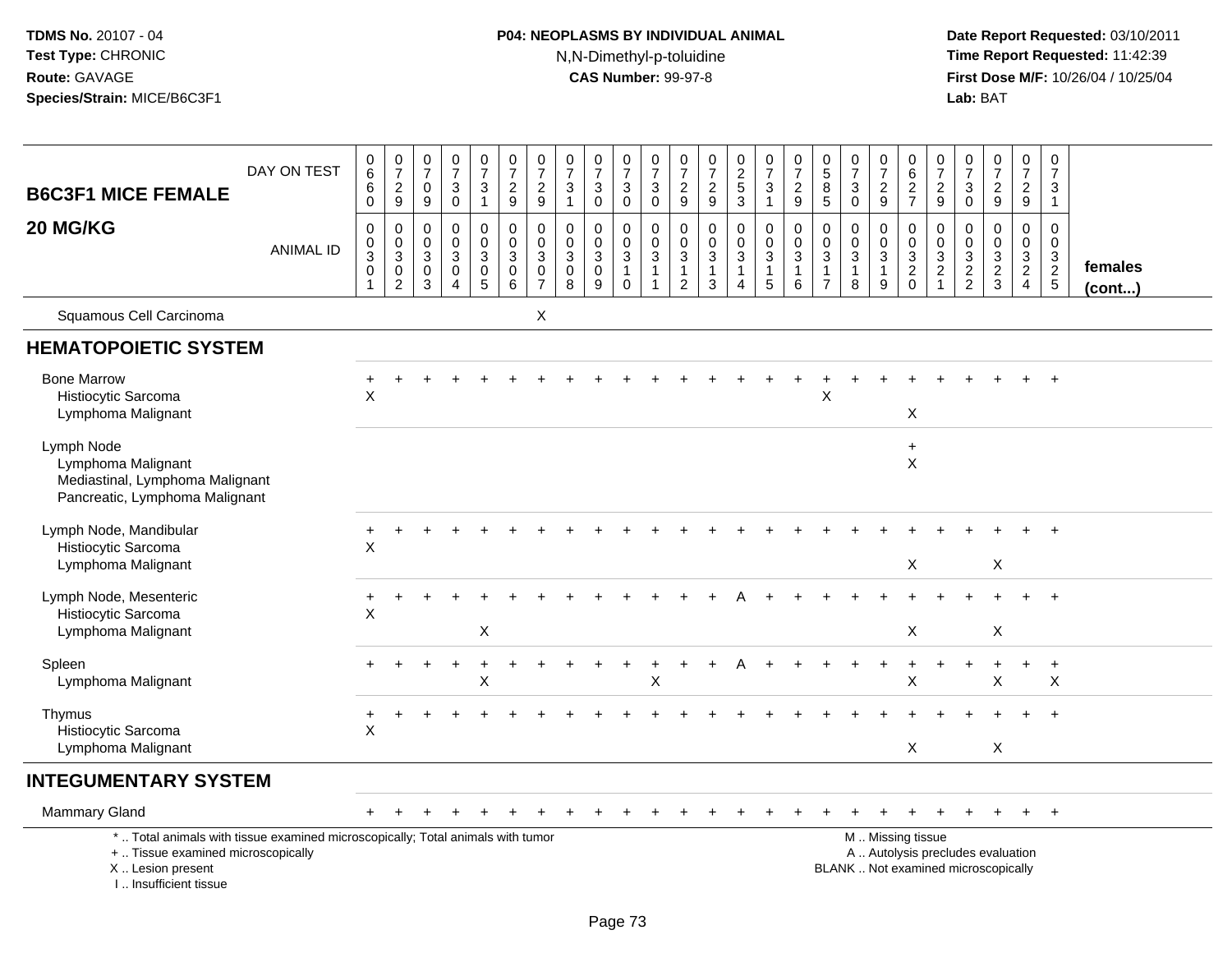# **P04: NEOPLASMS BY INDIVIDUAL ANIMAL**N,N-Dimethyl-p-toluidine

| DAY ON TEST<br><b>B6C3F1 MICE FEMALE</b>                                                                                                                                                                                                               | $_{6}^{\rm 0}$<br>$\,6$<br>$\mathsf{O}\xspace$            | $\frac{0}{7}$<br>$\frac{2}{9}$                         | $\pmb{0}$<br>$\overline{7}$<br>$\pmb{0}$<br>$9\,$                  | $\begin{array}{c} 0 \\ 7 \end{array}$<br>$_{\rm 0}^3$                 | $\begin{smallmatrix}0\\7\end{smallmatrix}$<br>$\frac{3}{1}$                              | $\frac{0}{7}$<br>$\frac{2}{9}$                               | $\pmb{0}$<br>$\overline{7}$<br>$\frac{2}{9}$                                | 0<br>$\overline{7}$<br>$\ensuremath{\mathsf{3}}$<br>$\mathbf{1}$          | $\frac{0}{7}$<br>3<br>$\overline{0}$         | 0<br>$\overline{7}$<br>$\frac{3}{0}$                                    | $\frac{0}{7}$<br>$\ensuremath{\mathsf{3}}$<br>$\overline{0}$      | 0<br>$\overline{7}$<br>$\frac{2}{9}$                                     | $\frac{0}{7}$<br>$\frac{2}{9}$                                                      | $\begin{array}{c} 0 \\ 2 \\ 5 \end{array}$<br>$\overline{3}$        | $\frac{0}{7}$<br>3<br>$\mathbf{1}$                                         | $\frac{0}{7}$<br>$\frac{2}{9}$                                       | 0<br>$\sqrt{5}$<br>$\bf8$<br>5                                          | $\begin{array}{c} 0 \\ 7 \end{array}$<br>$\ensuremath{\mathsf{3}}$<br>$\mathbf 0$ | 0<br>$\overline{7}$<br>$\frac{2}{9}$                   | 0<br>$\,6\,$<br>$\frac{2}{7}$                                                                 | 0<br>$\overline{7}$<br>$\frac{2}{9}$                                    | 0<br>$\overline{7}$<br>3<br>$\mathbf 0$  | $\frac{0}{7}$<br>$\frac{2}{9}$              | 0<br>$\overline{7}$<br>$\frac{2}{9}$ | $\pmb{0}$<br>$\overline{7}$<br>3<br>$\mathbf{1}$ |                   |
|--------------------------------------------------------------------------------------------------------------------------------------------------------------------------------------------------------------------------------------------------------|-----------------------------------------------------------|--------------------------------------------------------|--------------------------------------------------------------------|-----------------------------------------------------------------------|------------------------------------------------------------------------------------------|--------------------------------------------------------------|-----------------------------------------------------------------------------|---------------------------------------------------------------------------|----------------------------------------------|-------------------------------------------------------------------------|-------------------------------------------------------------------|--------------------------------------------------------------------------|-------------------------------------------------------------------------------------|---------------------------------------------------------------------|----------------------------------------------------------------------------|----------------------------------------------------------------------|-------------------------------------------------------------------------|-----------------------------------------------------------------------------------|--------------------------------------------------------|-----------------------------------------------------------------------------------------------|-------------------------------------------------------------------------|------------------------------------------|---------------------------------------------|--------------------------------------|--------------------------------------------------|-------------------|
| 20 MG/KG<br><b>ANIMAL ID</b>                                                                                                                                                                                                                           | $\pmb{0}$<br>$\pmb{0}$<br>$\sqrt{3}$<br>0<br>$\mathbf{1}$ | $\mathbf 0$<br>$\mathbf 0$<br>3<br>0<br>$\overline{2}$ | $\pmb{0}$<br>0<br>$\sqrt{3}$<br>$\boldsymbol{0}$<br>$\overline{3}$ | $\pmb{0}$<br>$\mathbf 0$<br>$\sqrt{3}$<br>$\pmb{0}$<br>$\overline{4}$ | $\mathbf 0$<br>$\mathbf 0$<br>$\ensuremath{\mathsf{3}}$<br>$\mathbf 0$<br>$\overline{5}$ | $\mathbf 0$<br>$\mathbf 0$<br>$\sqrt{3}$<br>$\mathbf 0$<br>6 | $\mathbf 0$<br>$\mathbf 0$<br>$\mathbf{3}$<br>$\mathbf 0$<br>$\overline{7}$ | $\mathbf 0$<br>$\mathbf 0$<br>$\sqrt{3}$<br>$\mathbf 0$<br>$\overline{8}$ | 0<br>$\mathbf 0$<br>3<br>0<br>$\overline{9}$ | 0<br>$\mathsf{O}\xspace$<br>$\mathbf{3}$<br>$\mathbf{1}$<br>$\mathbf 0$ | 0<br>$\pmb{0}$<br>$\ensuremath{\mathsf{3}}$<br>$\mathbf{1}$<br>-1 | $\boldsymbol{0}$<br>0<br>$\mathsf 3$<br>$\overline{1}$<br>$\overline{2}$ | $\pmb{0}$<br>$\pmb{0}$<br>$\ensuremath{\mathsf{3}}$<br>$\mathbf{1}$<br>$\mathbf{3}$ | $\boldsymbol{0}$<br>$\mathbf 0$<br>$\mathsf 3$<br>$\mathbf{1}$<br>4 | $\pmb{0}$<br>$\mathbf 0$<br>$\ensuremath{\mathsf{3}}$<br>$\mathbf{1}$<br>5 | $\boldsymbol{0}$<br>$\mathbf 0$<br>$\mathbf{3}$<br>$\mathbf{1}$<br>6 | $\mathbf 0$<br>$\Omega$<br>$\sqrt{3}$<br>$\mathbf{1}$<br>$\overline{7}$ | $\mathbf 0$<br>$\mathsf{O}\xspace$<br>$\sqrt{3}$<br>$\mathbf{1}$<br>8             | 0<br>$\mathbf{0}$<br>$\mathbf{3}$<br>$\mathbf{1}$<br>9 | 0<br>$\begin{array}{c} 0 \\ 3 \\ 2 \\ 0 \end{array}$                                          | $\mathbf 0$<br>$\mathbf{0}$<br>$\sqrt{3}$<br>$\sqrt{2}$<br>$\mathbf{1}$ | $\Omega$<br>$\mathbf 0$<br>$\frac{3}{2}$ | $\mathbf 0$<br>$\mathbf 0$<br>$\frac{3}{2}$ | 0<br>$\mathbf 0$<br>$\frac{3}{2}$    | $\mathbf 0$<br>$\Omega$<br>$\frac{3}{2}$         | females<br>(cont) |
| Carcinoma                                                                                                                                                                                                                                              |                                                           |                                                        |                                                                    |                                                                       |                                                                                          |                                                              |                                                                             |                                                                           |                                              |                                                                         |                                                                   |                                                                          |                                                                                     |                                                                     |                                                                            |                                                                      |                                                                         |                                                                                   |                                                        |                                                                                               |                                                                         |                                          | X                                           |                                      |                                                  |                   |
| Skin<br>Subcutaneous Tissue, Fibrosarcoma<br>Subcutaneous Tissue, Lymphoma Malignant<br>Subcutaneous Tissue, Melanoma Malignant<br>Subcutaneous Tissue, Neurofibrosarcoma<br>Subcutaneous Tissue, Sarcoma<br>Subcutaneous Tissue, Schwannoma Malignant |                                                           |                                                        |                                                                    |                                                                       |                                                                                          |                                                              |                                                                             |                                                                           |                                              |                                                                         |                                                                   |                                                                          |                                                                                     |                                                                     | $\sf X$                                                                    |                                                                      |                                                                         | X                                                                                 |                                                        |                                                                                               |                                                                         |                                          |                                             |                                      | $+$                                              |                   |
| <b>MUSCULOSKELETAL SYSTEM</b>                                                                                                                                                                                                                          |                                                           |                                                        |                                                                    |                                                                       |                                                                                          |                                                              |                                                                             |                                                                           |                                              |                                                                         |                                                                   |                                                                          |                                                                                     |                                                                     |                                                                            |                                                                      |                                                                         |                                                                                   |                                                        |                                                                                               |                                                                         |                                          |                                             |                                      |                                                  |                   |
| <b>Bone</b>                                                                                                                                                                                                                                            |                                                           |                                                        |                                                                    |                                                                       |                                                                                          |                                                              |                                                                             |                                                                           |                                              |                                                                         |                                                                   |                                                                          |                                                                                     |                                                                     |                                                                            |                                                                      |                                                                         |                                                                                   |                                                        |                                                                                               |                                                                         |                                          |                                             |                                      | $+$                                              |                   |
| <b>Skeletal Muscle</b><br>Rhabdomyosarcoma, Multiple                                                                                                                                                                                                   |                                                           |                                                        |                                                                    |                                                                       |                                                                                          |                                                              |                                                                             |                                                                           |                                              |                                                                         |                                                                   |                                                                          |                                                                                     |                                                                     |                                                                            |                                                                      |                                                                         |                                                                                   |                                                        |                                                                                               |                                                                         |                                          |                                             |                                      |                                                  |                   |
| <b>NERVOUS SYSTEM</b>                                                                                                                                                                                                                                  |                                                           |                                                        |                                                                    |                                                                       |                                                                                          |                                                              |                                                                             |                                                                           |                                              |                                                                         |                                                                   |                                                                          |                                                                                     |                                                                     |                                                                            |                                                                      |                                                                         |                                                                                   |                                                        |                                                                                               |                                                                         |                                          |                                             |                                      |                                                  |                   |
| <b>Brain</b>                                                                                                                                                                                                                                           |                                                           |                                                        |                                                                    |                                                                       |                                                                                          |                                                              |                                                                             |                                                                           |                                              |                                                                         |                                                                   |                                                                          |                                                                                     |                                                                     |                                                                            |                                                                      |                                                                         |                                                                                   |                                                        |                                                                                               |                                                                         |                                          |                                             |                                      | $+$                                              |                   |
| Peripheral Nerve                                                                                                                                                                                                                                       |                                                           |                                                        |                                                                    |                                                                       |                                                                                          |                                                              |                                                                             |                                                                           |                                              |                                                                         |                                                                   |                                                                          |                                                                                     |                                                                     |                                                                            |                                                                      | $\ddot{}$                                                               |                                                                                   |                                                        |                                                                                               |                                                                         |                                          |                                             |                                      |                                                  |                   |
| Spinal Cord                                                                                                                                                                                                                                            |                                                           |                                                        |                                                                    |                                                                       |                                                                                          |                                                              |                                                                             |                                                                           |                                              |                                                                         |                                                                   |                                                                          |                                                                                     |                                                                     |                                                                            |                                                                      | $\ddot{}$                                                               |                                                                                   |                                                        |                                                                                               |                                                                         |                                          |                                             |                                      |                                                  |                   |
| <b>RESPIRATORY SYSTEM</b>                                                                                                                                                                                                                              |                                                           |                                                        |                                                                    |                                                                       |                                                                                          |                                                              |                                                                             |                                                                           |                                              |                                                                         |                                                                   |                                                                          |                                                                                     |                                                                     |                                                                            |                                                                      |                                                                         |                                                                                   |                                                        |                                                                                               |                                                                         |                                          |                                             |                                      |                                                  |                   |
| Lung<br>Alveolar/Bronchiolar Adenoma<br>Alveolar/Bronchiolar Adenoma, Multiple<br>Alveolar/Bronchiolar Carcinoma                                                                                                                                       |                                                           | X                                                      |                                                                    | X                                                                     |                                                                                          |                                                              |                                                                             |                                                                           |                                              |                                                                         | X                                                                 |                                                                          |                                                                                     |                                                                     | $\sf X$                                                                    |                                                                      |                                                                         |                                                                                   |                                                        |                                                                                               | $\ddot{}$                                                               | X<br>$\boldsymbol{\mathsf{X}}$           |                                             |                                      | $+$                                              |                   |
| *  Total animals with tissue examined microscopically; Total animals with tumor<br>+  Tissue examined microscopically<br>X  Lesion present<br>I Insufficient tissue                                                                                    |                                                           |                                                        |                                                                    |                                                                       |                                                                                          |                                                              |                                                                             |                                                                           |                                              |                                                                         |                                                                   |                                                                          |                                                                                     |                                                                     |                                                                            |                                                                      |                                                                         |                                                                                   |                                                        | M  Missing tissue<br>A  Autolysis precludes evaluation<br>BLANK  Not examined microscopically |                                                                         |                                          |                                             |                                      |                                                  |                   |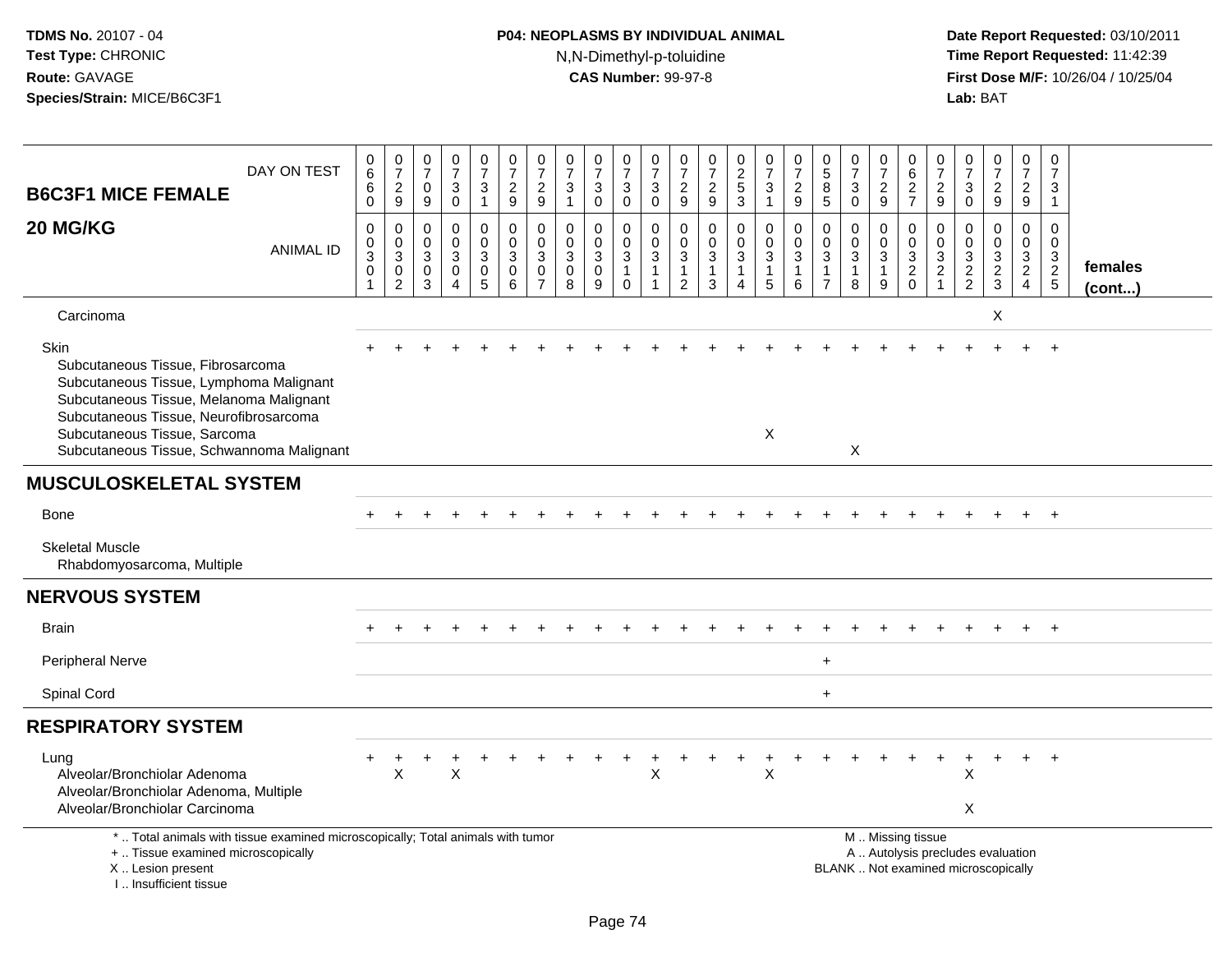# **P04: NEOPLASMS BY INDIVIDUAL ANIMAL**N,N-Dimethyl-p-toluidine

| <b>B6C3F1 MICE FEMALE</b>                                                                                                                                             | DAY ON TEST      | $\begin{array}{c} 0 \\ 6 \end{array}$<br>$\,6\,$<br>$\overline{0}$                                 | $\frac{0}{7}$<br>$\frac{2}{9}$                               | $\pmb{0}$<br>$\overline{7}$<br>$\mathbf 0$<br>$\boldsymbol{9}$  | $\frac{0}{7}$<br>$\mathbf{3}$<br>$\mathbf 0$                              | $\frac{0}{7}$<br>3<br>$\mathbf{1}$                                                   | $\begin{smallmatrix}0\\7\end{smallmatrix}$<br>$\frac{2}{9}$                | $\frac{0}{7}$<br>$\frac{2}{9}$                                      | $\begin{array}{c} 0 \\ 7 \end{array}$<br>$\sqrt{3}$<br>$\overline{1}$                | $\frac{0}{7}$<br>$\mathbf{3}$<br>$\mathbf 0$             | $\begin{array}{c} 0 \\ 7 \end{array}$<br>$\ensuremath{\mathsf{3}}$<br>$\overline{0}$ | $\frac{0}{7}$<br>$\ensuremath{\mathsf{3}}$<br>$\overline{0}$                  | $\frac{0}{7}$<br>$\frac{2}{9}$                                             | $\begin{array}{c} 0 \\ 7 \end{array}$<br>$\frac{2}{9}$                     | $\frac{0}{2}$<br>3                                                             | $\begin{smallmatrix} 0\\7 \end{smallmatrix}$<br>$\frac{3}{1}$                                            | $\frac{0}{7}$<br>$\frac{2}{9}$                              | $\begin{array}{c} 0 \\ 5 \end{array}$<br>8<br>$\overline{5}$             | $\frac{0}{7}$<br>$\sqrt{3}$<br>$\mathbf 0$                    | $\frac{0}{7}$<br>$\frac{2}{9}$                        | $_6^0$<br>$\frac{2}{7}$                         | $\frac{0}{7}$<br>$\frac{2}{9}$                                  | $\begin{smallmatrix}0\\7\end{smallmatrix}$<br>$\mathbf{3}$<br>$\overline{0}$ | $\begin{array}{c} 0 \\ 7 \end{array}$<br>$\boldsymbol{2}$<br>$\overline{9}$ | $\begin{array}{c} 0 \\ 7 \end{array}$<br>$\frac{2}{9}$ | $\frac{0}{7}$<br>$\mathbf{3}$<br>$\mathbf{1}$              |                   |
|-----------------------------------------------------------------------------------------------------------------------------------------------------------------------|------------------|----------------------------------------------------------------------------------------------------|--------------------------------------------------------------|-----------------------------------------------------------------|---------------------------------------------------------------------------|--------------------------------------------------------------------------------------|----------------------------------------------------------------------------|---------------------------------------------------------------------|--------------------------------------------------------------------------------------|----------------------------------------------------------|--------------------------------------------------------------------------------------|-------------------------------------------------------------------------------|----------------------------------------------------------------------------|----------------------------------------------------------------------------|--------------------------------------------------------------------------------|----------------------------------------------------------------------------------------------------------|-------------------------------------------------------------|--------------------------------------------------------------------------|---------------------------------------------------------------|-------------------------------------------------------|-------------------------------------------------|-----------------------------------------------------------------|------------------------------------------------------------------------------|-----------------------------------------------------------------------------|--------------------------------------------------------|------------------------------------------------------------|-------------------|
| 20 MG/KG                                                                                                                                                              | <b>ANIMAL ID</b> | $\boldsymbol{0}$<br>$\boldsymbol{0}$<br>$\ensuremath{\mathsf{3}}$<br>$\mathbf 0$<br>$\overline{1}$ | $\mathsf 0$<br>$_{3}^{\rm 0}$<br>$\pmb{0}$<br>$\overline{2}$ | $\boldsymbol{0}$<br>$\mathbf 0$<br>$\sqrt{3}$<br>$\pmb{0}$<br>3 | $\pmb{0}$<br>$\mathbf 0$<br>$\mathbf{3}$<br>$\mathbf 0$<br>$\overline{4}$ | $\mathsf{O}$<br>$\mathbf 0$<br>$\mathbf{3}$<br>$\mathsf{O}\xspace$<br>$\overline{5}$ | $\mathsf 0$<br>$\overline{0}$<br>$\mathsf 3$<br>$\mathbf 0$<br>$6^{\circ}$ | $\pmb{0}$<br>$\pmb{0}$<br>$\sqrt{3}$<br>$\pmb{0}$<br>$\overline{7}$ | $\mathbf 0$<br>$\pmb{0}$<br>$\ensuremath{\mathsf{3}}$<br>$\pmb{0}$<br>$\overline{8}$ | $\pmb{0}$<br>$\mathbf 0$<br>$\sqrt{3}$<br>$\pmb{0}$<br>9 | 0<br>$\mathbf 0$<br>$\sqrt{3}$<br>$\mathbf{1}$<br>$\mathbf 0$                        | $\boldsymbol{0}$<br>$\mathbf 0$<br>$\sqrt{3}$<br>$\mathbf{1}$<br>$\mathbf{1}$ | $\mathsf{O}\xspace$<br>0<br>$\mathbf{3}$<br>$\mathbf{1}$<br>$\overline{2}$ | $\mathsf 0$<br>$\mathbf 0$<br>$\mathbf{3}$<br>$\mathbf{1}$<br>$\mathbf{3}$ | $\pmb{0}$<br>$\pmb{0}$<br>$\sqrt{3}$<br>$\mathbf{1}$<br>$\boldsymbol{\Lambda}$ | $\mathbf 0$<br>$\ddot{\mathbf{0}}$<br>$\ensuremath{\mathsf{3}}$<br>$\begin{array}{c} 1 \\ 5 \end{array}$ | $\pmb{0}$<br>$\mathbf 0$<br>$\sqrt{3}$<br>$\mathbf{1}$<br>6 | $\pmb{0}$<br>$\mathbf 0$<br>$\sqrt{3}$<br>$\mathbf{1}$<br>$\overline{7}$ | $\pmb{0}$<br>$\mathbf 0$<br>$\mathbf{3}$<br>$\mathbf{1}$<br>8 | 0<br>$\mathbf 0$<br>$\mathbf{3}$<br>$\mathbf{1}$<br>9 | 0<br>$\mathbf 0$<br>$\sqrt{3}$<br>$\frac{2}{0}$ | 0<br>$\pmb{0}$<br>$\ensuremath{\mathsf{3}}$<br>$\boldsymbol{2}$ | 0<br>$\mathbf 0$<br>$\ensuremath{\mathsf{3}}$<br>$\frac{2}{2}$               | $\mathbf 0$<br>$\mathbf 0$<br>$\frac{3}{2}$                                 | $\pmb{0}$<br>$\mathbf 0$<br>$\frac{3}{2}$              | $\mathbf 0$<br>$\mathbf{0}$<br>$\mathbf{3}$<br>$rac{2}{5}$ | females<br>(cont) |
| Carcinoma, Metastatic, Harderian Gland<br>Fibrous Histiocytoma<br>Histiocytic Sarcoma<br>Lymphoma Malignant                                                           |                  | X                                                                                                  |                                                              |                                                                 |                                                                           |                                                                                      |                                                                            |                                                                     |                                                                                      |                                                          |                                                                                      |                                                                               |                                                                            |                                                                            |                                                                                |                                                                                                          |                                                             |                                                                          |                                                               |                                                       | X                                               |                                                                 |                                                                              |                                                                             |                                                        |                                                            |                   |
| Nose                                                                                                                                                                  |                  |                                                                                                    |                                                              |                                                                 |                                                                           |                                                                                      |                                                                            |                                                                     |                                                                                      |                                                          |                                                                                      |                                                                               |                                                                            |                                                                            |                                                                                |                                                                                                          |                                                             |                                                                          |                                                               |                                                       |                                                 |                                                                 |                                                                              |                                                                             |                                                        | $+$                                                        |                   |
| Trachea                                                                                                                                                               |                  |                                                                                                    |                                                              |                                                                 |                                                                           |                                                                                      |                                                                            |                                                                     |                                                                                      |                                                          |                                                                                      |                                                                               |                                                                            |                                                                            |                                                                                |                                                                                                          |                                                             |                                                                          |                                                               |                                                       |                                                 |                                                                 |                                                                              |                                                                             |                                                        | $+$                                                        |                   |
| <b>SPECIAL SENSES SYSTEM</b>                                                                                                                                          |                  |                                                                                                    |                                                              |                                                                 |                                                                           |                                                                                      |                                                                            |                                                                     |                                                                                      |                                                          |                                                                                      |                                                                               |                                                                            |                                                                            |                                                                                |                                                                                                          |                                                             |                                                                          |                                                               |                                                       |                                                 |                                                                 |                                                                              |                                                                             |                                                        |                                                            |                   |
| Eye                                                                                                                                                                   |                  |                                                                                                    |                                                              |                                                                 |                                                                           |                                                                                      |                                                                            |                                                                     |                                                                                      |                                                          |                                                                                      |                                                                               |                                                                            |                                                                            |                                                                                |                                                                                                          |                                                             |                                                                          |                                                               |                                                       |                                                 |                                                                 |                                                                              |                                                                             |                                                        |                                                            |                   |
| <b>Harderian Gland</b><br>Adenoma<br>Carcinoma                                                                                                                        |                  |                                                                                                    |                                                              |                                                                 |                                                                           |                                                                                      |                                                                            |                                                                     |                                                                                      |                                                          |                                                                                      |                                                                               |                                                                            |                                                                            |                                                                                | $\pmb{\times}$                                                                                           |                                                             |                                                                          |                                                               |                                                       |                                                 |                                                                 |                                                                              |                                                                             | $\ddot{}$                                              | $^{+}$                                                     |                   |
| <b>URINARY SYSTEM</b>                                                                                                                                                 |                  |                                                                                                    |                                                              |                                                                 |                                                                           |                                                                                      |                                                                            |                                                                     |                                                                                      |                                                          |                                                                                      |                                                                               |                                                                            |                                                                            |                                                                                |                                                                                                          |                                                             |                                                                          |                                                               |                                                       |                                                 |                                                                 |                                                                              |                                                                             |                                                        |                                                            |                   |
| Kidney<br>Histiocytic Sarcoma<br>Lymphoma Malignant                                                                                                                   |                  | +<br>$\pmb{\times}$                                                                                |                                                              |                                                                 |                                                                           |                                                                                      |                                                                            |                                                                     |                                                                                      |                                                          |                                                                                      |                                                                               |                                                                            |                                                                            |                                                                                |                                                                                                          |                                                             |                                                                          |                                                               |                                                       | $\pmb{\times}$                                  |                                                                 |                                                                              |                                                                             |                                                        |                                                            |                   |
| <b>Urinary Bladder</b><br>Fibrous Histiocytoma<br>Histiocytic Sarcoma<br>Lymphoma Malignant                                                                           |                  |                                                                                                    |                                                              |                                                                 |                                                                           |                                                                                      |                                                                            |                                                                     |                                                                                      |                                                          |                                                                                      |                                                                               |                                                                            |                                                                            |                                                                                |                                                                                                          |                                                             | X                                                                        |                                                               |                                                       |                                                 |                                                                 |                                                                              |                                                                             |                                                        | $\div$                                                     |                   |
| <b>SYSTEMIC LESIONS</b>                                                                                                                                               |                  |                                                                                                    |                                                              |                                                                 |                                                                           |                                                                                      |                                                                            |                                                                     |                                                                                      |                                                          |                                                                                      |                                                                               |                                                                            |                                                                            |                                                                                |                                                                                                          |                                                             |                                                                          |                                                               |                                                       |                                                 |                                                                 |                                                                              |                                                                             |                                                        |                                                            |                   |
| Multiple Organ                                                                                                                                                        |                  |                                                                                                    |                                                              |                                                                 |                                                                           |                                                                                      |                                                                            |                                                                     |                                                                                      |                                                          |                                                                                      |                                                                               |                                                                            |                                                                            |                                                                                |                                                                                                          |                                                             |                                                                          |                                                               |                                                       |                                                 |                                                                 |                                                                              |                                                                             |                                                        | $+$                                                        |                   |
| *  Total animals with tissue examined microscopically; Total animals with tumor<br>+  Tissue examined microscopically<br>X  Lesion present<br>I., Insufficient tissue |                  |                                                                                                    |                                                              |                                                                 |                                                                           |                                                                                      |                                                                            |                                                                     |                                                                                      |                                                          |                                                                                      |                                                                               |                                                                            |                                                                            |                                                                                |                                                                                                          |                                                             |                                                                          |                                                               | M  Missing tissue                                     |                                                 |                                                                 |                                                                              | A  Autolysis precludes evaluation<br>BLANK  Not examined microscopically    |                                                        |                                                            |                   |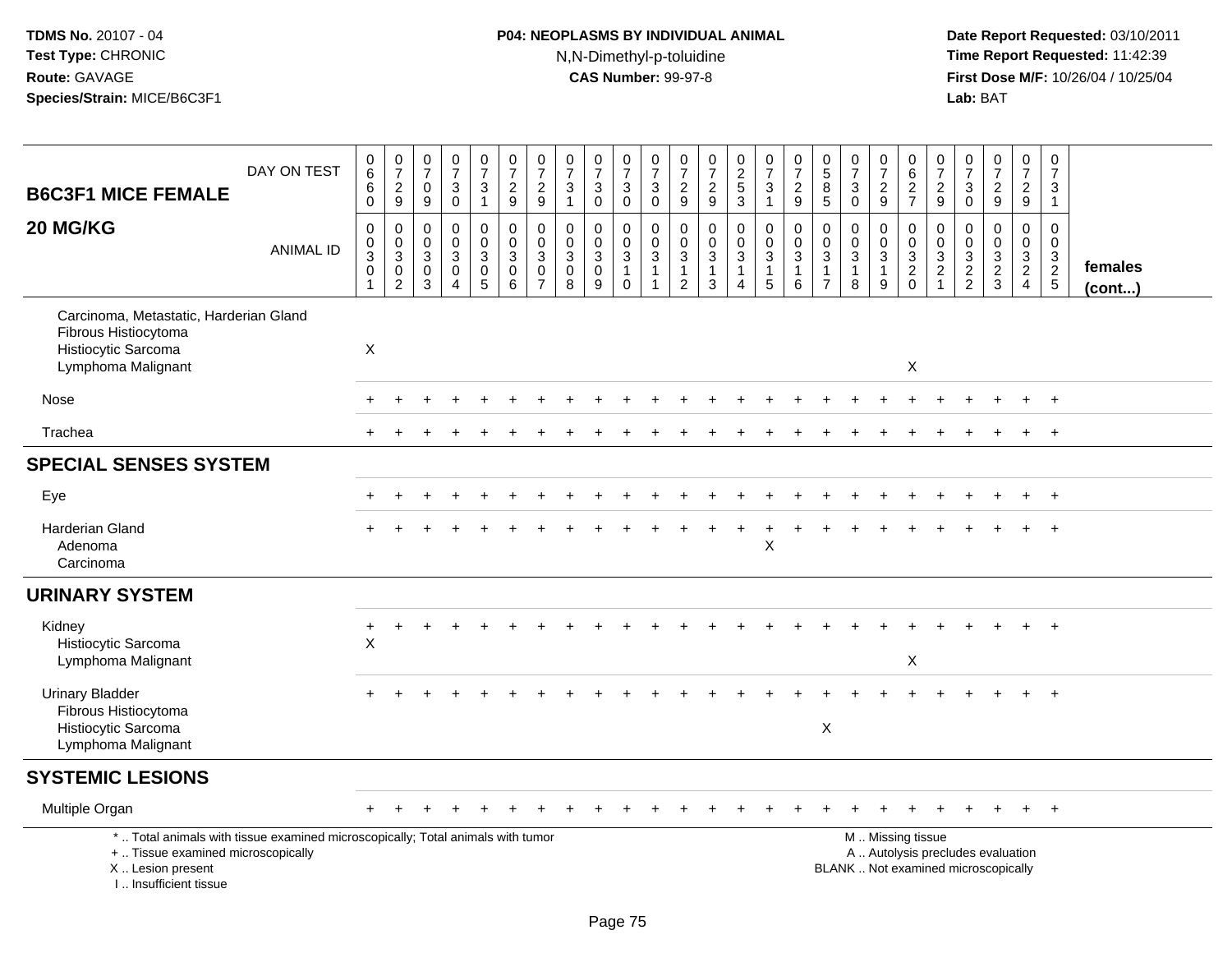### **P04: NEOPLASMS BY INDIVIDUAL ANIMAL**N,N-Dimethyl-p-toluidine

 **Date Report Requested:** 03/10/2011 **Time Report Requested:** 11:42:39 **First Dose M/F:** 10/26/04 / 10/25/04 Lab: BAT **Lab:** BAT

| <b>B6C3F1 MICE FEMALE</b>                 | DAY ON TEST      | 0<br>6<br>6<br>0 | 0<br>$\rightarrow$<br>2<br>9 | 0<br>$\rightarrow$<br>0<br>9 | $\mathbf 0$<br>3                               | 3                      | 0<br>2<br>9                      | 0<br>ົ<br>$\epsilon$<br>9 | 0<br>3                          | 0<br>$\overline{ }$<br>3<br>0    | 0<br>$\rightarrow$<br>3<br>0 | $\sim$<br>చ | ∠<br>9                     | 0<br>$\mathcal{D}$<br>∼<br>9 | 0<br>$\sim$<br><u>.</u><br>$5\phantom{.0}$<br>3 | 0<br>$\rightarrow$<br>3 | 0<br>$\rightarrow$<br>$\overline{2}$<br>9 | 0<br>5<br>8<br>5 | $\mathbf 0$<br>-3                    | 0<br>$\rightarrow$<br>ົ<br>$\epsilon$<br>9 | 0<br>6<br>$\Omega$<br>∠    | U<br><u>_</u><br>9    | 0<br>$\rightarrow$<br>3<br>0                  | 0<br>$\overline{ }$<br>$\overline{2}$<br>9   | 0<br>$\rightarrow$<br>◠<br>$\epsilon$<br>9 | 0<br>3   |                   |  |
|-------------------------------------------|------------------|------------------|------------------------------|------------------------------|------------------------------------------------|------------------------|----------------------------------|---------------------------|---------------------------------|----------------------------------|------------------------------|-------------|----------------------------|------------------------------|-------------------------------------------------|-------------------------|-------------------------------------------|------------------|--------------------------------------|--------------------------------------------|----------------------------|-----------------------|-----------------------------------------------|----------------------------------------------|--------------------------------------------|----------|-------------------|--|
| 20 MG/KG                                  | <b>ANIMAL ID</b> | 0<br>U<br>3<br>0 | 0<br>0<br>3<br>0<br>2        | 0<br>0<br>3<br>0<br>3        | $\mathbf 0$<br>$\mathbf 0$<br>3<br>$\sim$<br>4 | $\sim$<br>J.<br>-<br>b | $\mathbf{0}$<br>0<br>3<br>0<br>6 | 0<br>0<br>3<br>0          | $\mathbf 0$<br>0<br>3<br>0<br>8 | 0<br>0<br>3<br>$\mathbf{0}$<br>9 | 0<br>0<br>3<br>0             | 3           | $\sim$<br>C.<br>$\epsilon$ | 0<br>3<br>3                  | 0<br>0<br>3<br>4                                | 0<br>0<br>3<br>5        | 0<br>0<br>3<br>6                          | 0<br>0<br>3      | $\mathbf 0$<br>$\mathbf 0$<br>3<br>8 | 0<br>0<br>3<br>9                           | 0<br>0<br>3<br>ົ<br>∠<br>0 | 0<br>0<br>3<br>$\sim$ | $\mathbf 0$<br>0<br>3<br>റ<br>$\epsilon$<br>2 | $\mathbf 0$<br>0<br>3<br>$\overline{2}$<br>3 | 0<br>0<br>3<br>$\sim$<br>4                 | 3<br>. 5 | females<br>(cont) |  |
| Histiocytic Sarcoma<br>Lymphoma Malignant |                  | $\sim$           |                              |                              |                                                |                        |                                  |                           |                                 |                                  |                              | ⋏           |                            |                              |                                                 |                         |                                           | X                |                                      |                                            | $\lambda$                  |                       |                                               | х                                            |                                            | Χ        |                   |  |

\* .. Total animals with tissue examined microscopically; Total animals with tumor

+ .. Tissue examined microscopically

- X .. Lesion present
- I .. Insufficient tissue

 M .. Missing tissuey the contract of the contract of the contract of the contract of the contract of the contract of the contract of  $A$ . Autolysis precludes evaluation Lesion present BLANK .. Not examined microscopically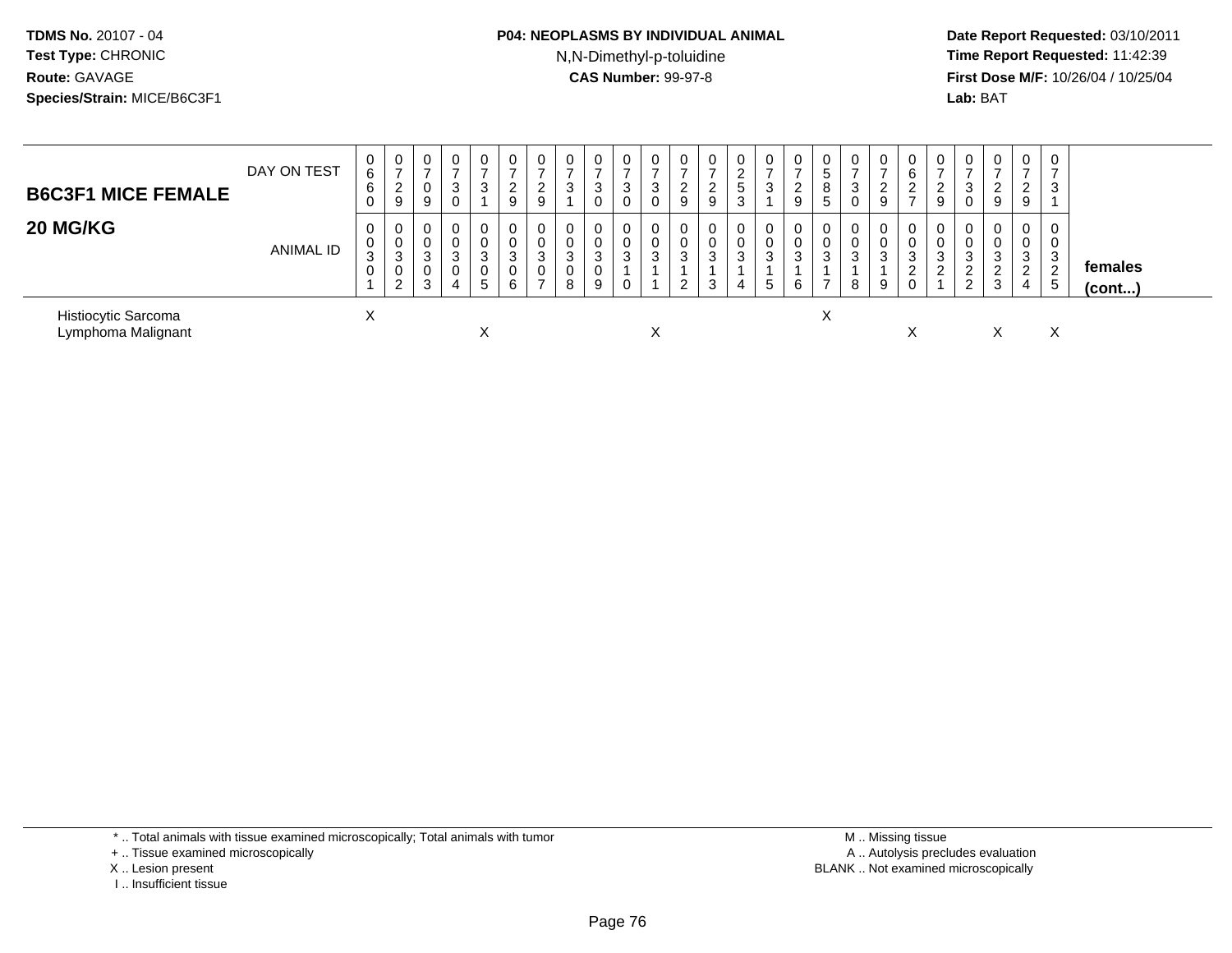### **P04: NEOPLASMS BY INDIVIDUAL ANIMAL**N,N-Dimethyl-p-toluidine

 **Date Report Requested:** 03/10/2011 **Time Report Requested:** 11:42:39 **First Dose M/F:** 10/26/04 / 10/25/04 Lab: BAT **Lab:** BAT

| <b>B6C3F1 MICE FEMALE</b>                                                                                                    | DAY ON TEST      | $\begin{array}{c} 0 \\ 7 \end{array}$<br>$\mathbf{3}$<br>$\overline{1}$ | $\frac{0}{7}$<br>$\mathbf{3}$<br>$\overline{0}$ | $\frac{0}{7}$<br>$\sqrt{3}$<br>$\mathbf{1}$ | $\frac{0}{7}$<br>$\frac{3}{1}$          | $\begin{smallmatrix}0\\5\\0\end{smallmatrix}$<br>$\overline{1}$ | $\frac{0}{7}$<br>$\mathbf{3}$<br>$\overline{0}$                     | 0<br>$\overline{6}$<br>4<br>9                | $\frac{0}{7}$<br>$\frac{2}{9}$          | $\frac{0}{7}$<br>3<br>$\mathbf{1}$                             | $\frac{0}{7}$<br>$\mathbf{1}$<br>$5\phantom{.0}$ | $\frac{0}{7}$<br>$\frac{2}{9}$                 | $\frac{0}{7}$<br>$\frac{2}{9}$            | $\frac{0}{7}$<br>$\frac{2}{9}$                   | $\frac{0}{7}$<br>$\mathbf{3}$<br>$\mathbf{1}$                       | 0<br>$\mathbf 0$<br>$\mathbf{1}$<br>$\overline{1}$                          | $\frac{0}{7}$<br>$\sqrt{3}$<br>$\ddot{\mathbf{0}}$         | $\begin{array}{c} 0 \\ 6 \end{array}$<br>$6\phantom{a}$<br>$\overline{9}$               | $\frac{0}{7}$<br>$\sqrt{3}$<br>$\mathbf{1}$                         | $\frac{0}{7}$<br>$\frac{2}{9}$                                    | 0<br>$\overline{7}$<br>$\sqrt{3}$<br>$\overline{1}$               | $\frac{0}{7}$<br>3<br>$\mathsf{O}\xspace$ | 0<br>$\overline{7}$<br>$\mathbf{3}$<br>$\pmb{0}$ | $\frac{0}{7}$<br>$\mathbf 0$<br>$\overline{3}$                               | $\frac{0}{7}$<br>$\frac{2}{9}$                          | 0<br>$\overline{7}$<br>$\ensuremath{\mathsf{3}}$<br>$\mathbf 0$        |                            |
|------------------------------------------------------------------------------------------------------------------------------|------------------|-------------------------------------------------------------------------|-------------------------------------------------|---------------------------------------------|-----------------------------------------|-----------------------------------------------------------------|---------------------------------------------------------------------|----------------------------------------------|-----------------------------------------|----------------------------------------------------------------|--------------------------------------------------|------------------------------------------------|-------------------------------------------|--------------------------------------------------|---------------------------------------------------------------------|-----------------------------------------------------------------------------|------------------------------------------------------------|-----------------------------------------------------------------------------------------|---------------------------------------------------------------------|-------------------------------------------------------------------|-------------------------------------------------------------------|-------------------------------------------|--------------------------------------------------|------------------------------------------------------------------------------|---------------------------------------------------------|------------------------------------------------------------------------|----------------------------|
| 20 MG/KG                                                                                                                     | <b>ANIMAL ID</b> | $\mathbf 0$<br>0<br>$\overline{3}$<br>$\frac{2}{6}$                     | $\pmb{0}$<br>$\pmb{0}$<br>$\frac{3}{2}$         | $\pmb{0}$<br>$\mathbf 0$<br>$\frac{3}{2}$   | $\pmb{0}$<br>$\pmb{0}$<br>$\frac{3}{2}$ | $\pmb{0}$<br>$\pmb{0}$<br>$\frac{3}{3}$                         | $\mathsf{O}\xspace$<br>$\mathbf 0$<br>$\frac{3}{3}$<br>$\mathbf{1}$ | 0<br>$\mathbf 0$<br>3<br>3<br>$\overline{2}$ | $\pmb{0}$<br>$\pmb{0}$<br>$\frac{3}{3}$ | $\mathsf{O}$<br>$\mathbf 0$<br>$\frac{3}{3}$<br>$\overline{4}$ | 0<br>0<br>$\overline{3}$<br>$\frac{3}{5}$        | $\pmb{0}$<br>$\boldsymbol{0}$<br>$\frac{3}{3}$ | $\pmb{0}$<br>$\mathbf 0$<br>$\frac{3}{3}$ | $\mathbf 0$<br>$\mathbf 0$<br>$\frac{3}{3}$<br>8 | $\mathbf 0$<br>$\mathsf 0$<br>$\overline{3}$<br>$\overline{3}$<br>9 | $\pmb{0}$<br>$\mathbf 0$<br>$\overline{3}$<br>$\overline{4}$<br>$\mathbf 0$ | $\pmb{0}$<br>$\pmb{0}$<br>$\overline{3}$<br>$\overline{4}$ | $\mathbf 0$<br>$\pmb{0}$<br>$\overline{3}$<br>$\overline{\mathbf{4}}$<br>$\overline{2}$ | $\mathbf 0$<br>$\mathbf 0$<br>$\overline{3}$<br>$\overline{a}$<br>3 | 0<br>$\mathsf{O}\xspace$<br>$\overline{3}$<br>4<br>$\overline{4}$ | $\pmb{0}$<br>$\mathsf 0$<br>$\overline{3}$<br>4<br>$\overline{5}$ | 0<br>0<br>$\mathbf{3}$<br>4<br>6          | 0<br>0<br>$\overline{3}$<br>$\frac{4}{7}$        | $\mathsf 0$<br>$\mathbf 0$<br>$\overline{3}$<br>$\overline{\mathbf{4}}$<br>8 | 0<br>$\pmb{0}$<br>$\overline{3}$<br>4<br>$\overline{9}$ | $\mathbf 0$<br>$\mathbf 0$<br>$\sqrt{3}$<br>$\,$ 5 $\,$<br>$\mathbf 0$ | * TOTALS                   |
| <b>ALIMENTARY SYSTEM</b>                                                                                                     |                  |                                                                         |                                                 |                                             |                                         |                                                                 |                                                                     |                                              |                                         |                                                                |                                                  |                                                |                                           |                                                  |                                                                     |                                                                             |                                                            |                                                                                         |                                                                     |                                                                   |                                                                   |                                           |                                                  |                                                                              |                                                         |                                                                        |                            |
| Esophagus                                                                                                                    |                  |                                                                         |                                                 |                                             |                                         |                                                                 |                                                                     |                                              |                                         |                                                                |                                                  |                                                |                                           |                                                  |                                                                     |                                                                             |                                                            |                                                                                         |                                                                     |                                                                   |                                                                   |                                           |                                                  |                                                                              |                                                         |                                                                        | 50                         |
| Gallbladder                                                                                                                  |                  |                                                                         |                                                 |                                             |                                         |                                                                 |                                                                     |                                              |                                         |                                                                |                                                  |                                                |                                           |                                                  |                                                                     |                                                                             |                                                            |                                                                                         |                                                                     |                                                                   |                                                                   |                                           |                                                  |                                                                              |                                                         |                                                                        | 49                         |
| Intestine Large, Cecum                                                                                                       |                  |                                                                         |                                                 |                                             |                                         |                                                                 |                                                                     |                                              |                                         |                                                                |                                                  |                                                |                                           |                                                  |                                                                     |                                                                             |                                                            |                                                                                         |                                                                     |                                                                   |                                                                   |                                           |                                                  |                                                                              |                                                         |                                                                        | 50                         |
| Intestine Large, Colon                                                                                                       |                  |                                                                         |                                                 |                                             |                                         |                                                                 |                                                                     |                                              |                                         |                                                                |                                                  |                                                |                                           |                                                  |                                                                     |                                                                             |                                                            |                                                                                         |                                                                     |                                                                   |                                                                   |                                           |                                                  |                                                                              |                                                         | $\ddot{}$                                                              | 50                         |
| Intestine Large, Rectum                                                                                                      |                  |                                                                         |                                                 |                                             |                                         |                                                                 |                                                                     |                                              |                                         |                                                                |                                                  |                                                |                                           |                                                  |                                                                     |                                                                             |                                                            |                                                                                         |                                                                     |                                                                   |                                                                   |                                           |                                                  |                                                                              |                                                         | $\overline{+}$                                                         | 50                         |
| Intestine Small, Duodenum                                                                                                    |                  |                                                                         |                                                 |                                             |                                         |                                                                 |                                                                     |                                              |                                         |                                                                |                                                  |                                                |                                           |                                                  |                                                                     |                                                                             |                                                            |                                                                                         |                                                                     |                                                                   |                                                                   |                                           |                                                  |                                                                              |                                                         |                                                                        | 50                         |
| Intestine Small, Ileum                                                                                                       |                  |                                                                         |                                                 |                                             |                                         |                                                                 |                                                                     |                                              |                                         |                                                                |                                                  |                                                |                                           |                                                  |                                                                     |                                                                             |                                                            |                                                                                         |                                                                     |                                                                   |                                                                   |                                           |                                                  |                                                                              |                                                         |                                                                        | 50                         |
| Intestine Small, Jejunum                                                                                                     |                  |                                                                         |                                                 |                                             |                                         |                                                                 |                                                                     |                                              |                                         |                                                                |                                                  |                                                |                                           |                                                  |                                                                     |                                                                             |                                                            |                                                                                         |                                                                     |                                                                   |                                                                   |                                           |                                                  |                                                                              |                                                         |                                                                        | 50                         |
| Liver<br>Hemangioma<br>Hemangiosarcoma                                                                                       |                  |                                                                         |                                                 |                                             |                                         |                                                                 |                                                                     |                                              |                                         |                                                                |                                                  |                                                |                                           |                                                  |                                                                     |                                                                             |                                                            |                                                                                         | $\times$                                                            |                                                                   |                                                                   |                                           |                                                  |                                                                              | $\ddot{}$                                               | $+$                                                                    | 50<br>$\mathbf{1}$         |
| Hepatocellular Adenoma<br>Hepatocellular Adenoma, Multiple<br>Hepatocellular Carcinoma<br>Hepatocellular Carcinoma, Multiple |                  | $\mathsf X$<br>X                                                        | $\boldsymbol{\mathsf{X}}$                       |                                             | $X$ $X$<br>X                            |                                                                 | $\mathsf X$                                                         | $X$ $X$                                      |                                         | $X$ $X$                                                        |                                                  | X<br>X                                         | $\mathsf{X}$                              | $X \times$<br>$\boldsymbol{\mathsf{X}}$          |                                                                     |                                                                             | X                                                          | X<br>$\mathsf{X}$                                                                       | $\sf X$                                                             | X                                                                 | X<br>$\pmb{\times}$                                               | X<br>$\mathsf{X}$                         | $\times$<br>$\times$                             |                                                                              | $\boldsymbol{\mathsf{X}}$                               |                                                                        | 8<br>29<br>13<br>${\bf 5}$ |
| Histiocytic Sarcoma<br>Lymphoma Malignant                                                                                    |                  | X                                                                       |                                                 |                                             |                                         |                                                                 |                                                                     | X                                            |                                         | X                                                              |                                                  |                                                |                                           |                                                  |                                                                     |                                                                             |                                                            |                                                                                         |                                                                     |                                                                   |                                                                   |                                           |                                                  |                                                                              |                                                         |                                                                        | 3<br>$\mathbf{3}$          |
| Mesentery<br>Histiocytic Sarcoma                                                                                             |                  | $+$                                                                     |                                                 |                                             |                                         |                                                                 |                                                                     |                                              | $\ddot{}$                               |                                                                |                                                  |                                                |                                           |                                                  | $\ddot{}$                                                           |                                                                             |                                                            |                                                                                         | $\ddot{}$                                                           |                                                                   |                                                                   |                                           | $+$                                              |                                                                              |                                                         | $\ddot{}$                                                              | 9<br>$\mathbf 1$           |

\* .. Total animals with tissue examined microscopically; Total animals with tumor

+ .. Tissue examined microscopically

X .. Lesion present

I .. Insufficient tissue

M .. Missing tissue

y the contract of the contract of the contract of the contract of the contract of the contract of the contract of  $A$ . Autolysis precludes evaluation

Lesion present BLANK .. Not examined microscopically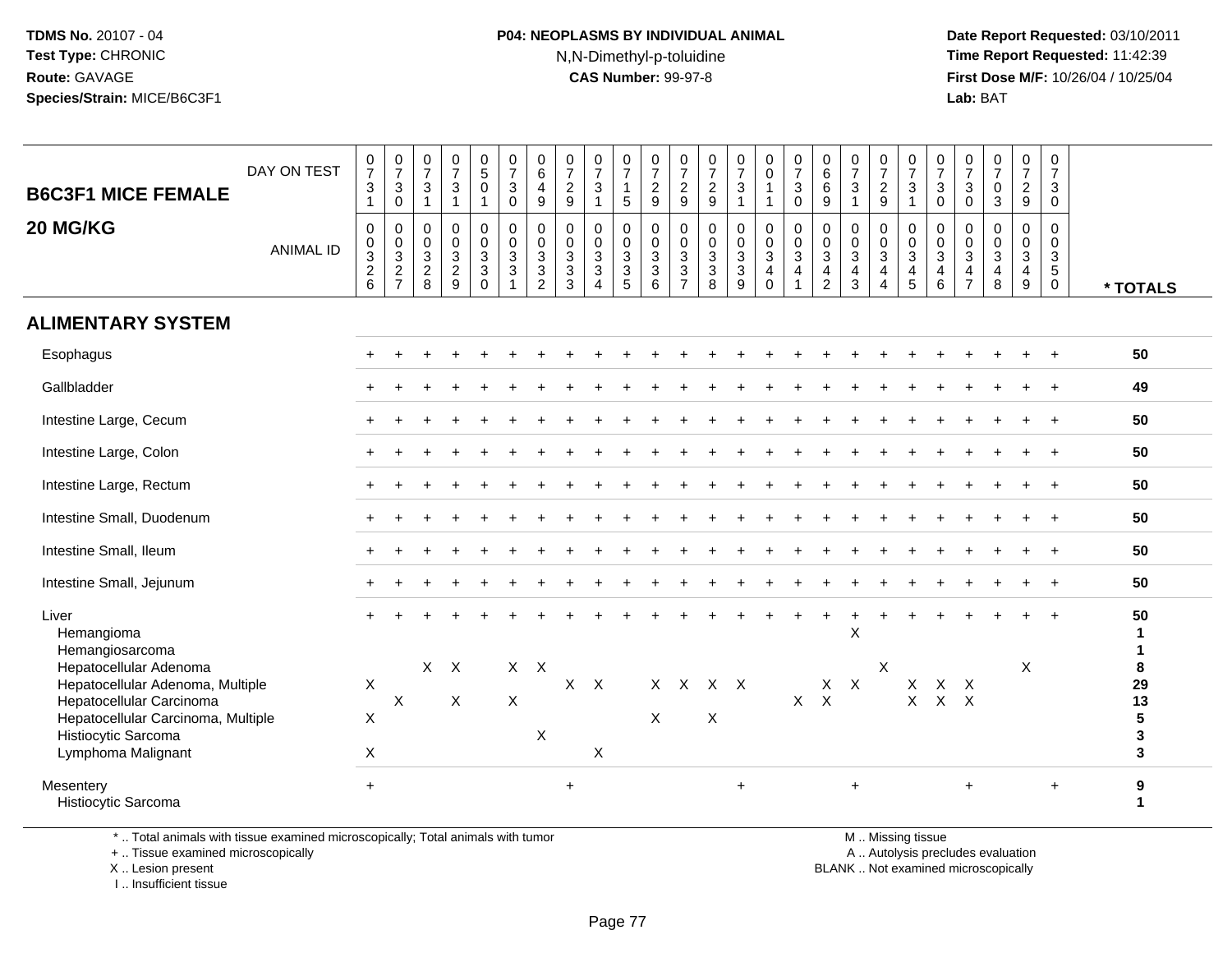### **P04: NEOPLASMS BY INDIVIDUAL ANIMAL**N,N-Dimethyl-p-toluidine

 **Date Report Requested:** 03/10/2011 **Time Report Requested:** 11:42:39 **First Dose M/F:** 10/26/04 / 10/25/04 Lab: BAT **Lab:** BAT

| DAY ON TEST<br><b>B6C3F1 MICE FEMALE</b>                                                                   | $\frac{0}{7}$<br>$\mathbf{3}$<br>$\overline{1}$           | $\frac{0}{7}$<br>$\mathbf{3}$<br>$\mathbf 0$                   | $\frac{0}{7}$<br>$\mathbf{3}$<br>$\mathbf{1}$                          | $\frac{0}{7}$<br>3<br>$\mathbf{1}$           | $\begin{smallmatrix} 0\\5 \end{smallmatrix}$<br>0<br>$\mathbf{1}$  | $\frac{0}{7}$<br>$\mathsf 3$<br>$\mathbf 0$        | 0<br>$\,6\,$<br>$\overline{4}$<br>9                 | $\frac{0}{7}$<br>$\overline{a}$<br>9              | $\frac{0}{7}$<br>3<br>$\mathbf{1}$ | $\begin{smallmatrix}0\\7\end{smallmatrix}$<br>$\mathbf{1}$<br>$\sqrt{5}$         | $\frac{0}{7}$<br>$\sqrt{2}$<br>$9\,$                                   | $\frac{0}{7}$<br>9                                          | $\frac{0}{7}$<br>$\sqrt{2}$<br>$9\,$                        | $\frac{0}{7}$<br>3<br>1                    | $_0^0$<br>1<br>$\overline{1}$                                         | $\frac{0}{7}$<br>$\sqrt{3}$<br>$\mathbf 0$               | $\begin{matrix} 0 \\ 6 \end{matrix}$<br>6<br>$\boldsymbol{9}$                 | $\frac{0}{7}$<br>3<br>$\mathbf{1}$                      | 0<br>$\overline{7}$<br>$\frac{2}{9}$                | 0<br>$\overline{7}$<br>$\mathbf{3}$<br>$\mathbf{1}$        | $\frac{0}{7}$<br>3<br>$\mathbf 0$ | 0<br>$\overline{7}$<br>3<br>0      | $\frac{0}{7}$<br>$\mathbf 0$<br>3                                | 0<br>$\overline{7}$<br>$\sqrt{2}$<br>9 | 0<br>$\overline{7}$<br>3<br>$\mathbf 0$                                     |                                         |
|------------------------------------------------------------------------------------------------------------|-----------------------------------------------------------|----------------------------------------------------------------|------------------------------------------------------------------------|----------------------------------------------|--------------------------------------------------------------------|----------------------------------------------------|-----------------------------------------------------|---------------------------------------------------|------------------------------------|----------------------------------------------------------------------------------|------------------------------------------------------------------------|-------------------------------------------------------------|-------------------------------------------------------------|--------------------------------------------|-----------------------------------------------------------------------|----------------------------------------------------------|-------------------------------------------------------------------------------|---------------------------------------------------------|-----------------------------------------------------|------------------------------------------------------------|-----------------------------------|------------------------------------|------------------------------------------------------------------|----------------------------------------|-----------------------------------------------------------------------------|-----------------------------------------|
| 20 MG/KG<br><b>ANIMAL ID</b>                                                                               | $\mathbf 0$<br>$\mathbf 0$<br>$\sqrt{3}$<br>$\frac{2}{6}$ | $\boldsymbol{0}$<br>$\mathbf 0$<br>$\sqrt{3}$<br>$\frac{2}{7}$ | $\pmb{0}$<br>$\mathbf 0$<br>$\ensuremath{\mathsf{3}}$<br>$\frac{2}{8}$ | 0<br>$\mathbf 0$<br>3<br>$\overline{c}$<br>9 | $\pmb{0}$<br>$\mathsf{O}\xspace$<br>3<br>$\sqrt{3}$<br>$\mathbf 0$ | $\pmb{0}$<br>$\pmb{0}$<br>$\sqrt{3}$<br>$\sqrt{3}$ | 0<br>$\mathbf 0$<br>$\sqrt{3}$<br>$\mathbf{3}$<br>2 | 0<br>$\mathbf 0$<br>$\sqrt{3}$<br>$\sqrt{3}$<br>3 | 0<br>$\mathbf 0$<br>3<br>3<br>4    | 0<br>$\mathbf 0$<br>$\ensuremath{\mathsf{3}}$<br>$\mathbf{3}$<br>$5\phantom{.0}$ | $\pmb{0}$<br>$\pmb{0}$<br>$\ensuremath{\mathsf{3}}$<br>$\sqrt{3}$<br>6 | $\boldsymbol{0}$<br>$\mathbf 0$<br>$_3^3$<br>$\overline{7}$ | $\pmb{0}$<br>$\mathbf 0$<br>$\mathbf{3}$<br>$\sqrt{3}$<br>8 | 0<br>$\mathbf 0$<br>3<br>$\mathbf{3}$<br>9 | $\mathbf 0$<br>$\mathsf{O}\xspace$<br>3<br>$\overline{4}$<br>$\Omega$ | $\pmb{0}$<br>$\pmb{0}$<br>$\ensuremath{\mathsf{3}}$<br>4 | $\mathbf 0$<br>$\mathbf 0$<br>$\mathsf 3$<br>$\overline{4}$<br>$\overline{2}$ | 0<br>$\mathbf 0$<br>$\mathbf{3}$<br>$\overline{4}$<br>3 | 0<br>$\pmb{0}$<br>$\sqrt{3}$<br>4<br>$\overline{4}$ | $\pmb{0}$<br>$\mathsf{O}\xspace$<br>$\mathbf{3}$<br>4<br>5 | 0<br>0<br>3<br>4<br>6             | 0<br>0<br>3<br>4<br>$\overline{7}$ | $\mathbf 0$<br>$\mathbf 0$<br>$\mathsf 3$<br>$\overline{4}$<br>8 | 0<br>0<br>3<br>4<br>$9\,$              | $\mathbf 0$<br>$\mathbf 0$<br>$\mathbf{3}$<br>$\overline{5}$<br>$\mathbf 0$ | * TOTALS                                |
| Pancreas<br>Lymphoma Malignant                                                                             | $\times$                                                  |                                                                |                                                                        |                                              |                                                                    |                                                    |                                                     |                                                   |                                    |                                                                                  |                                                                        |                                                             |                                                             |                                            |                                                                       |                                                          |                                                                               |                                                         |                                                     |                                                            |                                   |                                    |                                                                  | $\ddot{}$                              | $\overline{+}$                                                              | 50<br>3                                 |
| <b>Salivary Glands</b><br>Lymphoma Malignant                                                               |                                                           |                                                                |                                                                        |                                              |                                                                    |                                                    |                                                     |                                                   |                                    |                                                                                  |                                                                        |                                                             |                                                             |                                            |                                                                       |                                                          |                                                                               |                                                         |                                                     |                                                            |                                   |                                    |                                                                  |                                        |                                                                             | 50<br>$\mathbf{1}$                      |
| Stomach, Forestomach<br>Lymphoma Malignant<br>Squamous Cell Papilloma<br>Squamous Cell Papilloma, Multiple |                                                           |                                                                |                                                                        | X                                            |                                                                    |                                                    |                                                     |                                                   |                                    |                                                                                  |                                                                        |                                                             | X                                                           |                                            |                                                                       |                                                          |                                                                               |                                                         |                                                     |                                                            |                                   |                                    | X                                                                |                                        | X                                                                           | 50<br>1<br>${\bf 5}$<br>$\mathbf{1}$    |
| Stomach, Glandular                                                                                         |                                                           |                                                                |                                                                        |                                              |                                                                    |                                                    |                                                     |                                                   |                                    |                                                                                  |                                                                        |                                                             |                                                             |                                            |                                                                       |                                                          |                                                                               |                                                         |                                                     |                                                            |                                   |                                    |                                                                  | $+$                                    | $+$                                                                         | 50                                      |
| Tooth<br>Peridontal Tissue, Histiocytic Sarcoma                                                            |                                                           |                                                                |                                                                        |                                              |                                                                    |                                                    |                                                     |                                                   |                                    |                                                                                  |                                                                        |                                                             |                                                             |                                            |                                                                       |                                                          |                                                                               |                                                         |                                                     |                                                            | $\ddot{}$                         |                                    |                                                                  |                                        |                                                                             | $\overline{\mathbf{r}}$<br>$\mathbf{2}$ |
| <b>CARDIOVASCULAR SYSTEM</b>                                                                               |                                                           |                                                                |                                                                        |                                              |                                                                    |                                                    |                                                     |                                                   |                                    |                                                                                  |                                                                        |                                                             |                                                             |                                            |                                                                       |                                                          |                                                                               |                                                         |                                                     |                                                            |                                   |                                    |                                                                  |                                        |                                                                             |                                         |
| <b>Blood Vessel</b>                                                                                        |                                                           |                                                                |                                                                        |                                              |                                                                    |                                                    |                                                     |                                                   |                                    |                                                                                  |                                                                        |                                                             |                                                             |                                            |                                                                       |                                                          |                                                                               |                                                         |                                                     |                                                            |                                   |                                    |                                                                  |                                        |                                                                             | 50                                      |
| Heart<br>Lymphoma Malignant                                                                                |                                                           |                                                                |                                                                        |                                              |                                                                    |                                                    |                                                     |                                                   |                                    |                                                                                  |                                                                        |                                                             |                                                             |                                            |                                                                       |                                                          |                                                                               |                                                         |                                                     |                                                            |                                   |                                    |                                                                  |                                        | $\ddot{}$                                                                   | 50<br>$\mathbf{1}$                      |
| <b>ENDOCRINE SYSTEM</b>                                                                                    |                                                           |                                                                |                                                                        |                                              |                                                                    |                                                    |                                                     |                                                   |                                    |                                                                                  |                                                                        |                                                             |                                                             |                                            |                                                                       |                                                          |                                                                               |                                                         |                                                     |                                                            |                                   |                                    |                                                                  |                                        |                                                                             |                                         |
| <b>Adrenal Cortex</b><br>Histiocytic Sarcoma                                                               |                                                           |                                                                |                                                                        |                                              |                                                                    |                                                    |                                                     |                                                   |                                    |                                                                                  |                                                                        |                                                             |                                                             |                                            |                                                                       |                                                          |                                                                               |                                                         |                                                     |                                                            |                                   |                                    |                                                                  |                                        |                                                                             | 50<br>$\mathbf{1}$                      |
| <b>Adrenal Medulla</b>                                                                                     |                                                           |                                                                |                                                                        |                                              |                                                                    |                                                    |                                                     |                                                   |                                    |                                                                                  |                                                                        |                                                             |                                                             |                                            |                                                                       |                                                          |                                                                               |                                                         |                                                     |                                                            |                                   |                                    |                                                                  |                                        |                                                                             | 50                                      |

\* .. Total animals with tissue examined microscopically; Total animals with tumor

+ .. Tissue examined microscopically

X .. Lesion present

I .. Insufficient tissue

 M .. Missing tissuey the contract of the contract of the contract of the contract of the contract of the contract of the contract of  $A$ . Autolysis precludes evaluation

Lesion present BLANK .. Not examined microscopically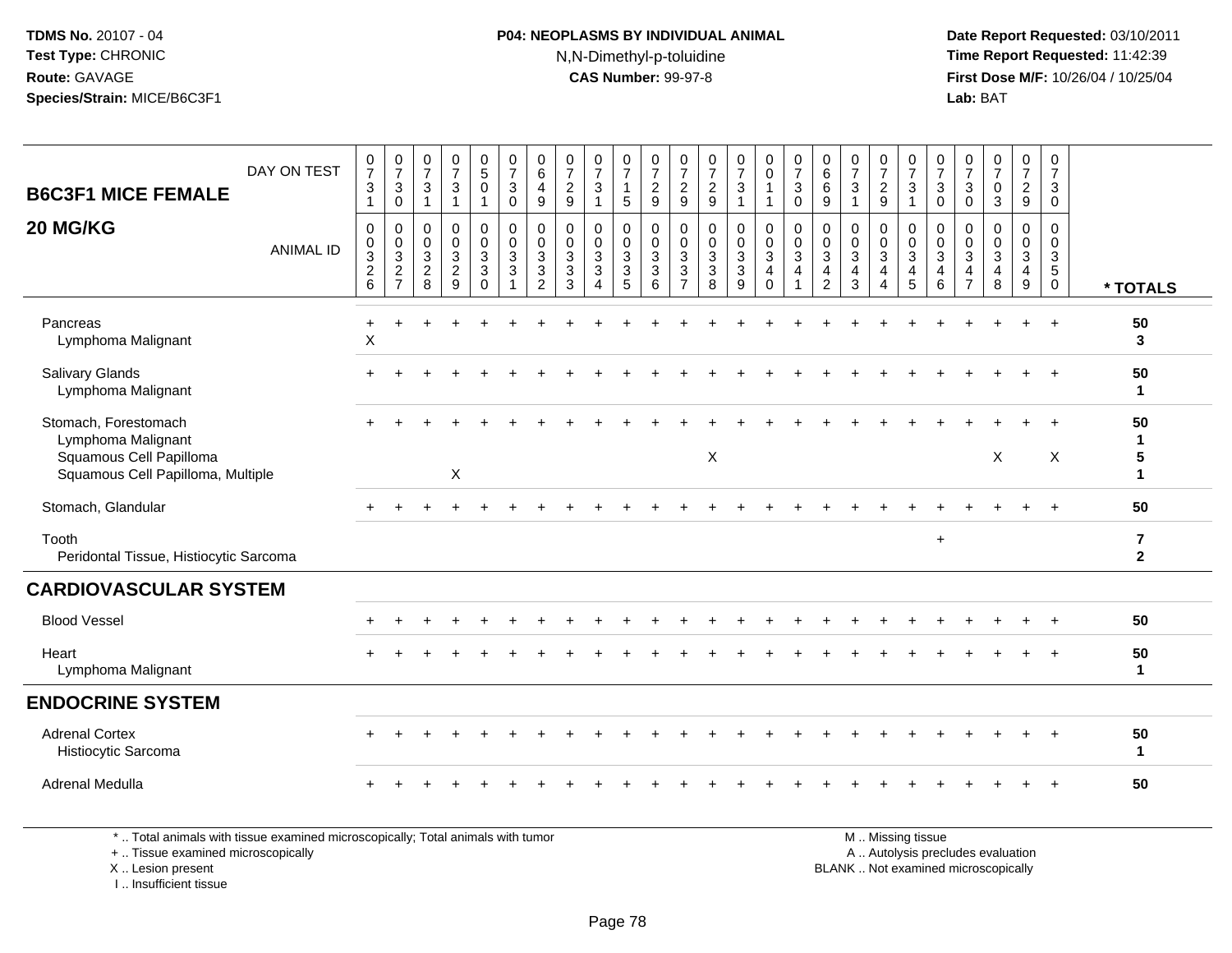### **P04: NEOPLASMS BY INDIVIDUAL ANIMAL**N,N-Dimethyl-p-toluidine

 **Date Report Requested:** 03/10/2011 **Time Report Requested:** 11:42:39 **First Dose M/F:** 10/26/04 / 10/25/04 Lab: BAT **Lab:** BAT

| <b>B6C3F1 MICE FEMALE</b>                                               | DAY ON TEST      | $\begin{array}{c} 0 \\ 7 \end{array}$<br>$\sqrt{3}$<br>$\overline{1}$      | $\begin{array}{c} 0 \\ 7 \end{array}$<br>$\ensuremath{\mathsf{3}}$<br>$\pmb{0}$         | $\mathbf 0$<br>$\overline{7}$<br>$\mathsf 3$<br>$\overline{1}$ | $\pmb{0}$<br>$\overline{7}$<br>$\ensuremath{\mathsf{3}}$<br>$\overline{1}$ | $\begin{array}{c} 0 \\ 5 \end{array}$<br>$\mathbf 0$<br>1    | $\pmb{0}$<br>$\boldsymbol{7}$<br>$\mathbf{3}$<br>$\mathsf 0$                                    | 0<br>$\,6\,$<br>$\overline{4}$<br>9                               | 0<br>$\overline{7}$<br>$\overline{c}$<br>9  | $\begin{array}{c} 0 \\ 7 \end{array}$<br>$\mathbf{3}$    | 0<br>$\overline{7}$<br>$\mathbf{1}$<br>5 | $\pmb{0}$<br>$\overline{\mathbf{7}}$<br>$\boldsymbol{2}$<br>9 | 0<br>$\overline{7}$<br>$\frac{2}{9}$                                                    | $\pmb{0}$<br>$\overline{7}$<br>$\frac{2}{9}$                 | $\begin{smallmatrix}0\\7\end{smallmatrix}$<br>$\mathbf{3}$ | $\mathbf 0$<br>$\pmb{0}$<br>$\overline{1}$                                      | $\frac{0}{7}$<br>$\mathbf{3}$<br>$\mathbf 0$                  | 0<br>$\,6\,$<br>$\,6\,$<br>9                                                  | 0<br>$\overline{7}$<br>$\sqrt{3}$                               | $\frac{0}{7}$<br>$\overline{c}$<br>$9\,$ | $\boldsymbol{0}$<br>$\boldsymbol{7}$<br>$\mathsf 3$<br>$\overline{1}$ | 0<br>$\overline{7}$<br>$\mathsf 3$<br>$\mathbf 0$                           | 0<br>$\overline{7}$<br>3<br>$\mathbf 0$ | 0<br>$\overline{7}$<br>$\pmb{0}$<br>$\mathbf{3}$                              | $\pmb{0}$<br>$\overline{7}$<br>$\overline{c}$<br>9              | 0<br>$\overline{7}$<br>3<br>$\mathbf 0$                     |                                        |
|-------------------------------------------------------------------------|------------------|----------------------------------------------------------------------------|-----------------------------------------------------------------------------------------|----------------------------------------------------------------|----------------------------------------------------------------------------|--------------------------------------------------------------|-------------------------------------------------------------------------------------------------|-------------------------------------------------------------------|---------------------------------------------|----------------------------------------------------------|------------------------------------------|---------------------------------------------------------------|-----------------------------------------------------------------------------------------|--------------------------------------------------------------|------------------------------------------------------------|---------------------------------------------------------------------------------|---------------------------------------------------------------|-------------------------------------------------------------------------------|-----------------------------------------------------------------|------------------------------------------|-----------------------------------------------------------------------|-----------------------------------------------------------------------------|-----------------------------------------|-------------------------------------------------------------------------------|-----------------------------------------------------------------|-------------------------------------------------------------|----------------------------------------|
| 20 MG/KG                                                                | <b>ANIMAL ID</b> | $\pmb{0}$<br>$\pmb{0}$<br>$\ensuremath{\mathsf{3}}$<br>$\overline{c}$<br>6 | $\pmb{0}$<br>$\pmb{0}$<br>$\ensuremath{\mathsf{3}}$<br>$\overline{c}$<br>$\overline{7}$ | $\mathbf 0$<br>$\mathbf 0$<br>$\sqrt{3}$<br>$^2_{\bf 8}$       | $\mathbf 0$<br>$\mathbf 0$<br>$\mathbf 3$<br>$\overline{2}$<br>9           | 0<br>$\mathbf 0$<br>$\mathbf{3}$<br>$\mathbf{3}$<br>$\Omega$ | $\pmb{0}$<br>$\mathsf{O}\xspace$<br>$\ensuremath{\mathsf{3}}$<br>$\mathbf{3}$<br>$\overline{1}$ | $\mathbf 0$<br>$\mathbf 0$<br>$\mathbf{3}$<br>3<br>$\overline{2}$ | $\mathbf{0}$<br>0<br>3<br>$\mathbf{3}$<br>3 | $\mathbf 0$<br>$\mathbf 0$<br>$\mathbf 3$<br>$\mathbf 3$ | 0<br>0<br>$\sqrt{3}$<br>$\mathsf 3$<br>5 | 0<br>$\mathbf 0$<br>$\mathbf{3}$<br>$\sqrt{3}$<br>6           | 0<br>$\mathsf{O}\xspace$<br>$\mathbf{3}$<br>$\ensuremath{\mathsf{3}}$<br>$\overline{7}$ | 0<br>$\pmb{0}$<br>$\ensuremath{\mathsf{3}}$<br>$\frac{3}{8}$ | $\pmb{0}$<br>$\frac{0}{3}$<br>$\mathfrak{S}$<br>9          | 0<br>$\mathsf{O}\xspace$<br>$\mathbf{3}$<br>$\overline{\mathbf{4}}$<br>$\Omega$ | $\pmb{0}$<br>$\pmb{0}$<br>$\mathbf{3}$<br>$\overline{4}$<br>1 | 0<br>$\mathsf 0$<br>$\mathbf{3}$<br>$\overline{\mathbf{4}}$<br>$\overline{2}$ | $\mathbf 0$<br>$\mathbf 0$<br>$\sqrt{3}$<br>$\overline{4}$<br>3 | 0<br>$\pmb{0}$<br>$\sqrt{3}$<br>4<br>Δ   | 0<br>$\mathbf 0$<br>$\mathsf 3$<br>$\overline{4}$<br>$\overline{5}$   | 0<br>$\mathbf 0$<br>$\sqrt{3}$<br>$\overline{\mathbf{4}}$<br>$6\phantom{1}$ | 0<br>0<br>3<br>4<br>$\overline{7}$      | 0<br>$\mathbf 0$<br>$\ensuremath{\mathsf{3}}$<br>$\overline{\mathbf{4}}$<br>8 | 0<br>$\pmb{0}$<br>$\mathbf{3}$<br>$\overline{4}$<br>$\mathsf g$ | $\mathbf{0}$<br>$\mathbf 0$<br>$\frac{3}{5}$<br>$\mathbf 0$ | * TOTALS                               |
| Islets, Pancreatic                                                      |                  |                                                                            |                                                                                         |                                                                |                                                                            |                                                              |                                                                                                 |                                                                   |                                             |                                                          |                                          |                                                               |                                                                                         |                                                              |                                                            |                                                                                 |                                                               |                                                                               |                                                                 |                                          |                                                                       |                                                                             |                                         |                                                                               | $+$                                                             | $+$                                                         | 50                                     |
| Parathyroid Gland                                                       |                  |                                                                            |                                                                                         | м                                                              |                                                                            |                                                              |                                                                                                 |                                                                   |                                             |                                                          |                                          |                                                               |                                                                                         |                                                              |                                                            |                                                                                 |                                                               | м                                                                             | M                                                               | M                                        | M                                                                     |                                                                             |                                         |                                                                               |                                                                 | $^{+}$                                                      | 38                                     |
| <b>Pituitary Gland</b><br>Histiocytic Sarcoma<br>Pars Distalis, Adenoma |                  |                                                                            |                                                                                         |                                                                |                                                                            |                                                              |                                                                                                 |                                                                   |                                             |                                                          |                                          |                                                               |                                                                                         |                                                              |                                                            |                                                                                 |                                                               |                                                                               |                                                                 |                                          |                                                                       |                                                                             |                                         |                                                                               |                                                                 | $\overline{1}$                                              | 50<br>1<br>1                           |
| <b>Thyroid Gland</b>                                                    |                  | $+$                                                                        |                                                                                         |                                                                |                                                                            |                                                              |                                                                                                 |                                                                   |                                             |                                                          |                                          |                                                               |                                                                                         |                                                              |                                                            |                                                                                 |                                                               |                                                                               |                                                                 |                                          |                                                                       |                                                                             |                                         |                                                                               | $\ddot{}$                                                       | $+$                                                         | 50                                     |
| <b>GENERAL BODY SYSTEM</b>                                              |                  |                                                                            |                                                                                         |                                                                |                                                                            |                                                              |                                                                                                 |                                                                   |                                             |                                                          |                                          |                                                               |                                                                                         |                                                              |                                                            |                                                                                 |                                                               |                                                                               |                                                                 |                                          |                                                                       |                                                                             |                                         |                                                                               |                                                                 |                                                             |                                        |
| <b>NONE</b>                                                             |                  |                                                                            |                                                                                         |                                                                |                                                                            |                                                              |                                                                                                 |                                                                   |                                             |                                                          |                                          |                                                               |                                                                                         |                                                              |                                                            |                                                                                 |                                                               |                                                                               |                                                                 |                                          |                                                                       |                                                                             |                                         |                                                                               |                                                                 |                                                             |                                        |
| <b>GENITAL SYSTEM</b>                                                   |                  |                                                                            |                                                                                         |                                                                |                                                                            |                                                              |                                                                                                 |                                                                   |                                             |                                                          |                                          |                                                               |                                                                                         |                                                              |                                                            |                                                                                 |                                                               |                                                                               |                                                                 |                                          |                                                                       |                                                                             |                                         |                                                                               |                                                                 |                                                             |                                        |
| <b>Clitoral Gland</b>                                                   |                  |                                                                            |                                                                                         |                                                                |                                                                            |                                                              |                                                                                                 |                                                                   |                                             |                                                          |                                          |                                                               |                                                                                         |                                                              |                                                            |                                                                                 |                                                               |                                                                               |                                                                 |                                          |                                                                       |                                                                             |                                         |                                                                               |                                                                 |                                                             | 50                                     |
| Ovary<br>Cystadenoma<br>Histiocytic Sarcoma<br>Lymphoma Malignant       |                  | $\boldsymbol{X}$                                                           |                                                                                         |                                                                |                                                                            |                                                              |                                                                                                 |                                                                   |                                             |                                                          |                                          |                                                               |                                                                                         |                                                              |                                                            |                                                                                 |                                                               |                                                                               |                                                                 |                                          |                                                                       |                                                                             |                                         |                                                                               |                                                                 | $\ddot{}$                                                   | 50<br>1<br>$\mathbf 2$<br>$\mathbf{2}$ |
| Uterus<br>Carcinoma<br>Fibrous Histiocytoma<br>Histiocytic Sarcoma      |                  |                                                                            |                                                                                         |                                                                |                                                                            |                                                              |                                                                                                 | X<br>$\lambda$                                                    |                                             |                                                          |                                          |                                                               |                                                                                         |                                                              |                                                            |                                                                                 |                                                               |                                                                               |                                                                 |                                          |                                                                       |                                                                             |                                         | X                                                                             |                                                                 |                                                             | 50<br>1<br>3                           |

\* .. Total animals with tissue examined microscopically; Total animals with tumor

t X

+ .. Tissue examined microscopically

X .. Lesion present

Lymphoma Malignant

Polyp Stromal

Sarcoma Stromal

I .. Insufficient tissue

M .. Missing tissue

**<sup>2</sup>**

y the contract of the contract of the contract of the contract of the contract of the contract of the contract of  $A$ . Autolysis precludes evaluation Lesion present BLANK .. Not examined microscopically

**<sup>2</sup>**

**1**

<u>i</u>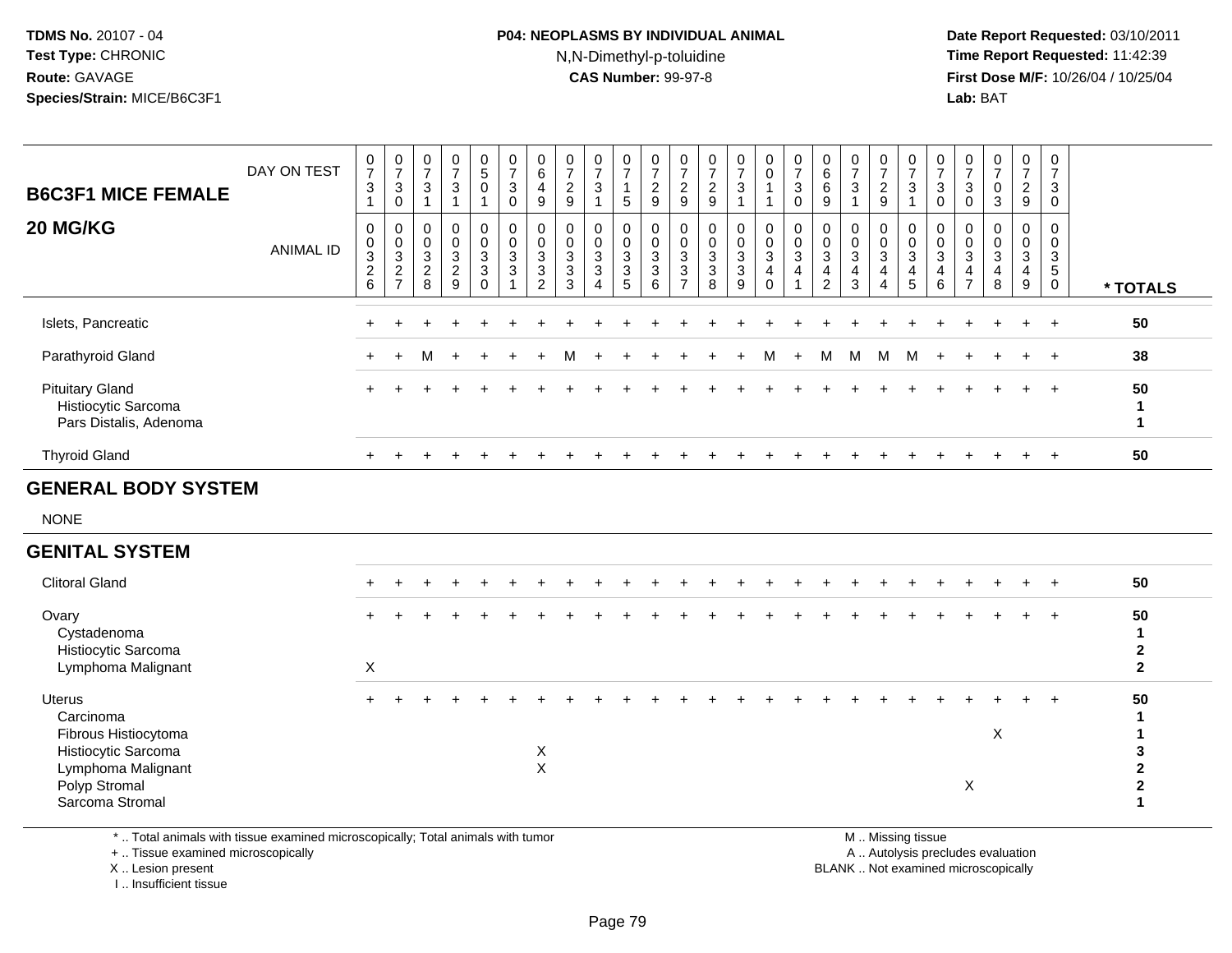# **P04: NEOPLASMS BY INDIVIDUAL ANIMAL**N,N-Dimethyl-p-toluidine

| <b>B6C3F1 MICE FEMALE</b>                                                                                                                                           | DAY ON TEST      | $\frac{0}{7}$<br>3<br>$\mathbf{1}$ | $\frac{0}{7}$<br>$\sqrt{3}$<br>$\mathbf 0$                     | 0<br>$\overline{7}$<br>3<br>$\mathbf{1}$     | $\frac{0}{7}$<br>$\sqrt{3}$<br>$\mathbf{1}$                | $\begin{array}{c} 0 \\ 5 \end{array}$<br>$\Omega$ | $\frac{0}{7}$<br>$\ensuremath{\mathsf{3}}$<br>$\mathbf 0$                     | $\begin{array}{c} 0 \\ 6 \end{array}$<br>4<br>$\boldsymbol{9}$             | $\frac{0}{7}$<br>$\frac{2}{9}$                   | $\frac{0}{7}$<br>$\mathbf{3}$<br>$\mathbf{1}$                         | 0<br>$\overline{7}$<br>$\mathbf{1}$<br>$\sqrt{5}$             | 0<br>$\overline{7}$<br>$\frac{2}{9}$                                         | 0<br>$\overline{7}$<br>$\frac{2}{9}$                                                    | $\frac{0}{7}$<br>$\frac{2}{9}$                                               | $\frac{0}{7}$<br>$\mathbf{3}$                                   | 0<br>$\ddot{\mathbf{0}}$               | $\frac{0}{7}$<br>3<br>$\mathbf 0$                                            | 0<br>$\,6\,$<br>6<br>9                                                         | $\frac{0}{7}$<br>$\sqrt{3}$<br>$\mathbf{1}$               | 0<br>$\overline{7}$<br>$\frac{2}{9}$         | $\frac{0}{7}$<br>$\ensuremath{\mathsf{3}}$<br>$\mathbf{1}$ | $\frac{0}{7}$<br>3<br>0                             | $\frac{0}{7}$<br>3<br>$\mathbf 0$                                      | $\frac{0}{7}$<br>$\pmb{0}$<br>$\mathbf{3}$                               | 0<br>$\overline{7}$<br>$\frac{2}{9}$                                           | 0<br>$\overline{7}$<br>3<br>$\mathbf 0$                                 |                             |
|---------------------------------------------------------------------------------------------------------------------------------------------------------------------|------------------|------------------------------------|----------------------------------------------------------------|----------------------------------------------|------------------------------------------------------------|---------------------------------------------------|-------------------------------------------------------------------------------|----------------------------------------------------------------------------|--------------------------------------------------|-----------------------------------------------------------------------|---------------------------------------------------------------|------------------------------------------------------------------------------|-----------------------------------------------------------------------------------------|------------------------------------------------------------------------------|-----------------------------------------------------------------|----------------------------------------|------------------------------------------------------------------------------|--------------------------------------------------------------------------------|-----------------------------------------------------------|----------------------------------------------|------------------------------------------------------------|-----------------------------------------------------|------------------------------------------------------------------------|--------------------------------------------------------------------------|--------------------------------------------------------------------------------|-------------------------------------------------------------------------|-----------------------------|
| 20 MG/KG                                                                                                                                                            | <b>ANIMAL ID</b> | 0<br>0<br>$\frac{3}{2}$ 6          | $\mathbf 0$<br>$\begin{array}{c} 0 \\ 3 \\ 2 \\ 7 \end{array}$ | 0<br>$\mathbf 0$<br>3<br>$\overline{c}$<br>8 | $\mathbf 0$<br>$\mathbf 0$<br>$\mathsf 3$<br>$\frac{2}{9}$ | $\mathbf 0$<br>$\mathbf 0$<br>3<br>3<br>$\Omega$  | 0<br>$\pmb{0}$<br>$\mathbf{3}$<br>$\ensuremath{\mathsf{3}}$<br>$\overline{1}$ | 0<br>$\mathsf{O}\xspace$<br>$\sqrt{3}$<br>$\overline{3}$<br>$\overline{2}$ | $\mathbf 0$<br>$\mathbf 0$<br>$\frac{3}{3}$<br>3 | $\mathbf{0}$<br>$\mathbf{0}$<br>$\sqrt{3}$<br>$\mathbf 3$<br>$\Delta$ | $\mathbf 0$<br>$\mathbf 0$<br>$\mathbf{3}$<br>$\sqrt{3}$<br>5 | $\mathbf 0$<br>$\mathbf 0$<br>$\mathbf{3}$<br>$\ensuremath{\mathsf{3}}$<br>6 | $\mathbf 0$<br>$\mathbf 0$<br>$\sqrt{3}$<br>$\ensuremath{\mathsf{3}}$<br>$\overline{7}$ | $\mathbf 0$<br>$\mathbf 0$<br>$\mathbf{3}$<br>$\ensuremath{\mathsf{3}}$<br>8 | $\mathbf 0$<br>$\pmb{0}$<br>$\mathbf{3}$<br>$\overline{3}$<br>9 | $\mathbf 0$<br>0<br>3<br>4<br>$\Omega$ | $\mathbf 0$<br>$\mathbf 0$<br>$\overline{3}$<br>4<br>$\overline{\mathbf{1}}$ | $\mathbf 0$<br>$\mathbf 0$<br>$\mathbf{3}$<br>$\overline{4}$<br>$\overline{2}$ | $\Omega$<br>$\Omega$<br>$\sqrt{3}$<br>$\overline{4}$<br>3 | 0<br>$\mathbf 0$<br>3<br>$\overline{4}$<br>4 | 0<br>$\mathsf{O}\xspace$<br>$\mathbf{3}$<br>$\frac{4}{5}$  | $\mathbf 0$<br>$\Omega$<br>3<br>$\overline{4}$<br>6 | $\Omega$<br>$\Omega$<br>$\sqrt{3}$<br>$\overline{4}$<br>$\overline{7}$ | $\mathbf 0$<br>0<br>$\mathfrak{S}$<br>$\overline{\mathbf{4}}$<br>8       | $\mathbf 0$<br>$\mathbf 0$<br>$\sqrt{3}$<br>$\overline{4}$<br>$\boldsymbol{9}$ | $\mathbf 0$<br>$\mathbf 0$<br>$\mathbf{3}$<br>$\sqrt{5}$<br>$\mathbf 0$ | * TOTALS                    |
| Squamous Cell Carcinoma                                                                                                                                             |                  |                                    |                                                                |                                              |                                                            |                                                   |                                                                               |                                                                            |                                                  |                                                                       |                                                               |                                                                              |                                                                                         |                                                                              |                                                                 |                                        |                                                                              |                                                                                |                                                           |                                              |                                                            |                                                     |                                                                        |                                                                          |                                                                                |                                                                         | $\mathbf 1$                 |
| <b>HEMATOPOIETIC SYSTEM</b>                                                                                                                                         |                  |                                    |                                                                |                                              |                                                            |                                                   |                                                                               |                                                                            |                                                  |                                                                       |                                                               |                                                                              |                                                                                         |                                                                              |                                                                 |                                        |                                                                              |                                                                                |                                                           |                                              |                                                            |                                                     |                                                                        |                                                                          |                                                                                |                                                                         |                             |
| <b>Bone Marrow</b><br>Histiocytic Sarcoma<br>Lymphoma Malignant                                                                                                     |                  |                                    |                                                                |                                              |                                                            |                                                   |                                                                               |                                                                            |                                                  |                                                                       |                                                               |                                                                              |                                                                                         |                                                                              |                                                                 |                                        |                                                                              |                                                                                |                                                           |                                              |                                                            |                                                     |                                                                        |                                                                          |                                                                                |                                                                         | 50<br>$\overline{2}$<br>1   |
| Lymph Node<br>Lymphoma Malignant<br>Mediastinal, Lymphoma Malignant<br>Pancreatic, Lymphoma Malignant                                                               |                  | $\ddot{}$<br>$\times$              |                                                                |                                              |                                                            |                                                   |                                                                               |                                                                            |                                                  | $+$<br>X                                                              | $+$                                                           |                                                                              |                                                                                         |                                                                              |                                                                 |                                        |                                                                              | $+$<br>$\mathsf X$                                                             |                                                           |                                              |                                                            |                                                     |                                                                        |                                                                          |                                                                                |                                                                         | 5<br>$\mathbf{2}$<br>1<br>1 |
| Lymph Node, Mandibular<br>Histiocytic Sarcoma<br>Lymphoma Malignant                                                                                                 |                  | $\mathsf X$                        |                                                                |                                              |                                                            |                                                   |                                                                               | $\boldsymbol{\mathsf{X}}$                                                  |                                                  |                                                                       |                                                               |                                                                              |                                                                                         |                                                                              |                                                                 |                                        |                                                                              |                                                                                |                                                           |                                              |                                                            | X                                                   |                                                                        |                                                                          |                                                                                |                                                                         | 50<br>1<br>5                |
| Lymph Node, Mesenteric<br>Histiocytic Sarcoma<br>Lymphoma Malignant                                                                                                 |                  | $\boldsymbol{\mathsf{X}}$          |                                                                |                                              |                                                            |                                                   |                                                                               |                                                                            |                                                  | X                                                                     |                                                               |                                                                              |                                                                                         |                                                                              |                                                                 |                                        |                                                                              |                                                                                |                                                           |                                              |                                                            | $\mathsf X$                                         |                                                                        |                                                                          |                                                                                |                                                                         | 49<br>1<br>6                |
| Spleen<br>Lymphoma Malignant                                                                                                                                        |                  | $\ddot{}$<br>$\pmb{\times}$        |                                                                |                                              |                                                            |                                                   |                                                                               | X                                                                          |                                                  | X                                                                     |                                                               |                                                                              |                                                                                         |                                                                              |                                                                 |                                        |                                                                              |                                                                                |                                                           |                                              |                                                            | $\mathsf X$                                         |                                                                        |                                                                          |                                                                                |                                                                         | 49<br>9                     |
| Thymus<br>Histiocytic Sarcoma<br>Lymphoma Malignant                                                                                                                 |                  | X                                  |                                                                |                                              |                                                            |                                                   |                                                                               | X                                                                          |                                                  |                                                                       |                                                               |                                                                              | X                                                                                       |                                                                              |                                                                 |                                        |                                                                              | X                                                                              |                                                           |                                              |                                                            |                                                     |                                                                        |                                                                          |                                                                                |                                                                         | 48<br>$\mathbf{1}$<br>6     |
| <b>INTEGUMENTARY SYSTEM</b>                                                                                                                                         |                  |                                    |                                                                |                                              |                                                            |                                                   |                                                                               |                                                                            |                                                  |                                                                       |                                                               |                                                                              |                                                                                         |                                                                              |                                                                 |                                        |                                                                              |                                                                                |                                                           |                                              |                                                            |                                                     |                                                                        |                                                                          |                                                                                |                                                                         |                             |
| Mammary Gland                                                                                                                                                       |                  |                                    |                                                                |                                              |                                                            |                                                   |                                                                               |                                                                            |                                                  |                                                                       |                                                               |                                                                              |                                                                                         |                                                                              |                                                                 |                                        |                                                                              |                                                                                |                                                           |                                              |                                                            |                                                     |                                                                        |                                                                          |                                                                                |                                                                         | 50                          |
| *  Total animals with tissue examined microscopically; Total animals with tumor<br>+  Tissue examined microscopically<br>X  Lesion present<br>I Insufficient tissue |                  |                                    |                                                                |                                              |                                                            |                                                   |                                                                               |                                                                            |                                                  |                                                                       |                                                               |                                                                              |                                                                                         |                                                                              |                                                                 |                                        |                                                                              |                                                                                |                                                           |                                              | M  Missing tissue                                          |                                                     |                                                                        | A  Autolysis precludes evaluation<br>BLANK  Not examined microscopically |                                                                                |                                                                         |                             |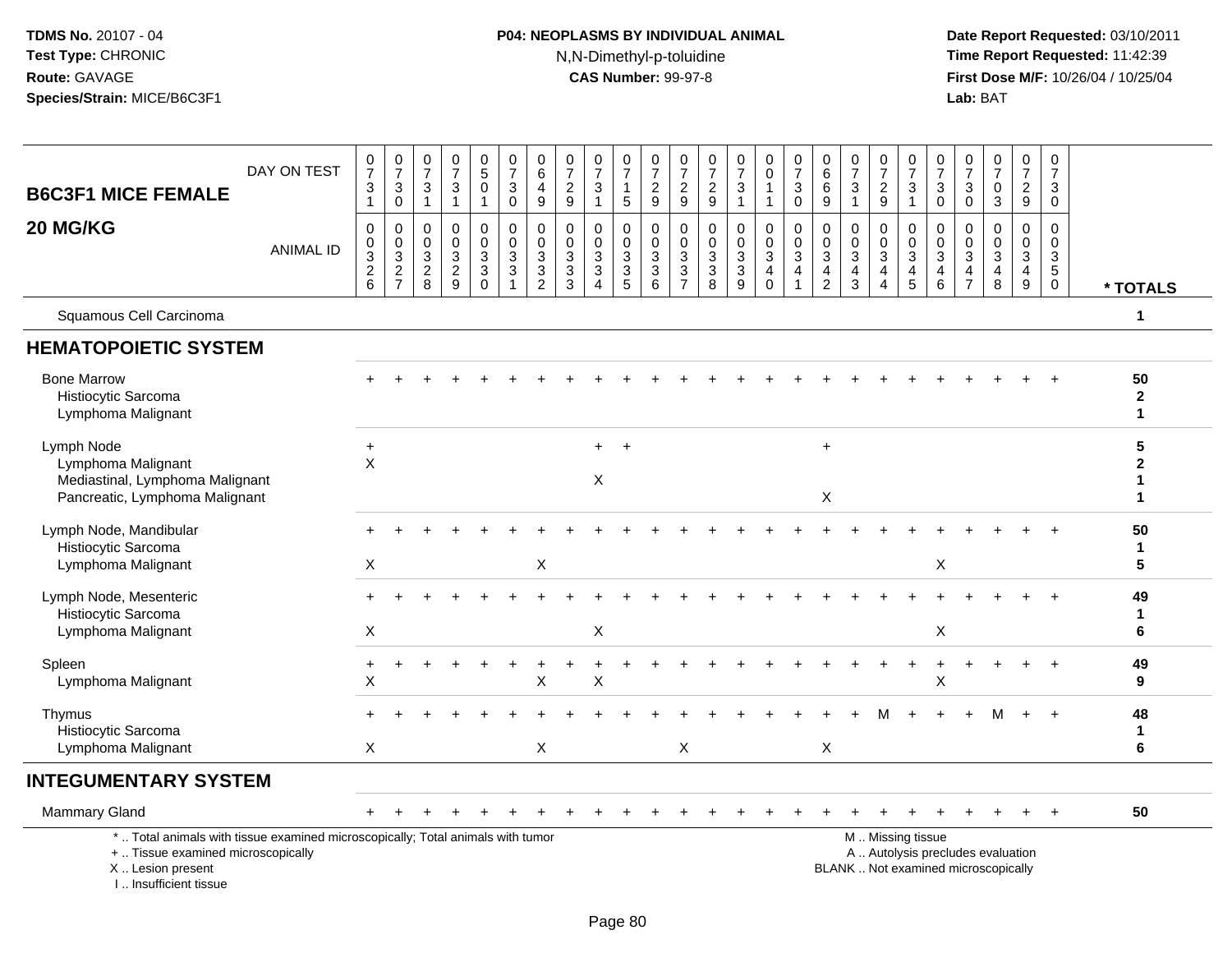# **P04: NEOPLASMS BY INDIVIDUAL ANIMAL**N,N-Dimethyl-p-toluidine

| DAY ON TEST<br><b>B6C3F1 MICE FEMALE</b>                                                                                                                                                                                                                      | $\frac{0}{7}$<br>$\ensuremath{\mathsf{3}}$<br>$\mathbf{1}$ | $\frac{0}{7}$<br>3<br>$\mathsf 0$                         | 0<br>$\overline{7}$<br>$\mathbf{3}$<br>$\mathbf{1}$ | $\frac{0}{7}$<br>$\ensuremath{\mathsf{3}}$<br>$\overline{1}$                             | 0<br>$\mathbf 5$<br>$\mathbf 0$<br>$\overline{1}$          | $\frac{0}{7}$<br>$\mathbf{3}$<br>$\mathbf 0$                           | 0<br>$\,6$<br>4<br>$\mathsf g$               | $\frac{0}{7}$<br>$\frac{2}{9}$                               | $\frac{0}{7}$<br>3<br>1     | 0<br>$\overline{7}$<br>$\mathbf{1}$<br>5                              | 0<br>$\overline{7}$<br>$\frac{2}{9}$                  | 0<br>$\overline{7}$<br>$\overline{2}$<br>$\mathsf g$                      | $\frac{0}{7}$<br>$\frac{2}{9}$                                          | 0<br>$\overline{7}$<br>3<br>1                                 | 0<br>$\pmb{0}$<br>$\mathbf{1}$<br>$\mathbf{1}$                         | $\frac{0}{7}$<br>$\mathbf{3}$<br>$\mathbf 0$                      | 0<br>$\,6\,$<br>6<br>9                        | $\frac{0}{7}$<br>$\sqrt{3}$<br>$\overline{1}$                   | 0<br>$\overline{7}$<br>$\sqrt{2}$<br>9                 | 0<br>$\overline{7}$<br>3<br>$\mathbf{1}$                                       | 0<br>$\overline{7}$<br>3<br>$\mathbf 0$             | 0<br>$\overline{7}$<br>3<br>$\mathbf 0$          | $\frac{0}{7}$<br>$\pmb{0}$<br>$\overline{3}$                             | 0<br>$\overline{7}$<br>$\overline{2}$<br>9           | 0<br>$\overline{7}$<br>3<br>0                   |                                                      |
|---------------------------------------------------------------------------------------------------------------------------------------------------------------------------------------------------------------------------------------------------------------|------------------------------------------------------------|-----------------------------------------------------------|-----------------------------------------------------|------------------------------------------------------------------------------------------|------------------------------------------------------------|------------------------------------------------------------------------|----------------------------------------------|--------------------------------------------------------------|-----------------------------|-----------------------------------------------------------------------|-------------------------------------------------------|---------------------------------------------------------------------------|-------------------------------------------------------------------------|---------------------------------------------------------------|------------------------------------------------------------------------|-------------------------------------------------------------------|-----------------------------------------------|-----------------------------------------------------------------|--------------------------------------------------------|--------------------------------------------------------------------------------|-----------------------------------------------------|--------------------------------------------------|--------------------------------------------------------------------------|------------------------------------------------------|-------------------------------------------------|------------------------------------------------------|
| 20 MG/KG<br><b>ANIMAL ID</b>                                                                                                                                                                                                                                  | $\pmb{0}$<br>$\pmb{0}$<br>$\frac{3}{2}$ 6                  | 0<br>$\mathbf 0$<br>3<br>$\overline{c}$<br>$\overline{7}$ | 0<br>0<br>$\mathbf{3}$<br>$\frac{2}{8}$             | $\mathbf 0$<br>$\mathsf 0$<br>$\ensuremath{\mathsf{3}}$<br>$\overline{2}$<br>$\mathsf g$ | $\mathbf 0$<br>$\pmb{0}$<br>3<br>$\sqrt{3}$<br>$\mathbf 0$ | $\mathbf 0$<br>$\mathbf 0$<br>$\sqrt{3}$<br>$\sqrt{3}$<br>$\mathbf{1}$ | 0<br>$\mathbf 0$<br>3<br>3<br>$\overline{c}$ | $\Omega$<br>$\mathbf 0$<br>$\sqrt{3}$<br>$\overline{3}$<br>3 | 0<br>0<br>$\mathbf{3}$<br>3 | 0<br>0<br>$\mathbf{3}$<br>$\ensuremath{\mathsf{3}}$<br>$\overline{5}$ | 0<br>$\mathbf 0$<br>$\sqrt{3}$<br>$\overline{3}$<br>6 | $\mathbf 0$<br>$\Omega$<br>$\mathbf{3}$<br>$\mathbf{3}$<br>$\overline{7}$ | $\Omega$<br>$\mathbf 0$<br>$\ensuremath{\mathsf{3}}$<br>$\sqrt{3}$<br>8 | $\mathbf 0$<br>$\pmb{0}$<br>$\mathbf{3}$<br>$\mathbf{3}$<br>9 | $\mathbf 0$<br>$\mathbf 0$<br>3<br>$\overline{\mathbf{4}}$<br>$\Omega$ | $\mathbf 0$<br>$\mathbf 0$<br>$\mathbf{3}$<br>4<br>$\overline{1}$ | 0<br>$\mathbf{0}$<br>3<br>4<br>$\overline{c}$ | $\mathbf 0$<br>$\mathbf 0$<br>$\sqrt{3}$<br>$\overline{4}$<br>3 | 0<br>0<br>$\mathbf{3}$<br>4<br>$\overline{\mathbf{4}}$ | 0<br>$\mathbf 0$<br>$\ensuremath{\mathsf{3}}$<br>$\overline{\mathcal{L}}$<br>5 | $\mathbf 0$<br>$\Omega$<br>3<br>$\overline{4}$<br>6 | $\Omega$<br>$\Omega$<br>3<br>4<br>$\overline{7}$ | $\mathbf 0$<br>$\mathbf 0$<br>$\mathbf{3}$<br>$\overline{4}$<br>8        | $\mathbf 0$<br>$\mathbf 0$<br>$\mathbf{3}$<br>4<br>9 | $\Omega$<br>0<br>3<br>$\sqrt{5}$<br>$\mathbf 0$ | * TOTALS                                             |
| Carcinoma                                                                                                                                                                                                                                                     |                                                            |                                                           |                                                     |                                                                                          |                                                            |                                                                        |                                              |                                                              |                             |                                                                       |                                                       |                                                                           |                                                                         |                                                               |                                                                        |                                                                   |                                               |                                                                 |                                                        |                                                                                |                                                     |                                                  |                                                                          |                                                      |                                                 | 1                                                    |
| <b>Skin</b><br>Subcutaneous Tissue, Fibrosarcoma<br>Subcutaneous Tissue, Lymphoma Malignant<br>Subcutaneous Tissue, Melanoma Malignant<br>Subcutaneous Tissue, Neurofibrosarcoma<br>Subcutaneous Tissue, Sarcoma<br>Subcutaneous Tissue, Schwannoma Malignant | $\boldsymbol{X}$                                           | X                                                         |                                                     |                                                                                          |                                                            |                                                                        |                                              |                                                              |                             |                                                                       |                                                       |                                                                           |                                                                         |                                                               |                                                                        |                                                                   |                                               |                                                                 |                                                        | X                                                                              |                                                     |                                                  | X                                                                        |                                                      |                                                 | 50<br>1<br>1<br>1<br>1                               |
| <b>MUSCULOSKELETAL SYSTEM</b>                                                                                                                                                                                                                                 |                                                            |                                                           |                                                     |                                                                                          |                                                            |                                                                        |                                              |                                                              |                             |                                                                       |                                                       |                                                                           |                                                                         |                                                               |                                                                        |                                                                   |                                               |                                                                 |                                                        |                                                                                |                                                     |                                                  |                                                                          |                                                      |                                                 |                                                      |
| <b>Bone</b>                                                                                                                                                                                                                                                   |                                                            |                                                           |                                                     |                                                                                          |                                                            |                                                                        |                                              |                                                              |                             |                                                                       |                                                       |                                                                           |                                                                         |                                                               |                                                                        |                                                                   |                                               |                                                                 |                                                        |                                                                                |                                                     |                                                  |                                                                          |                                                      |                                                 | 50                                                   |
| <b>Skeletal Muscle</b><br>Rhabdomyosarcoma, Multiple                                                                                                                                                                                                          |                                                            |                                                           |                                                     |                                                                                          |                                                            |                                                                        |                                              |                                                              |                             |                                                                       |                                                       |                                                                           |                                                                         |                                                               |                                                                        |                                                                   |                                               |                                                                 |                                                        |                                                                                | $\ddot{}$<br>X                                      |                                                  |                                                                          |                                                      |                                                 | $\mathbf{1}$<br>$\mathbf{1}$                         |
| <b>NERVOUS SYSTEM</b>                                                                                                                                                                                                                                         |                                                            |                                                           |                                                     |                                                                                          |                                                            |                                                                        |                                              |                                                              |                             |                                                                       |                                                       |                                                                           |                                                                         |                                                               |                                                                        |                                                                   |                                               |                                                                 |                                                        |                                                                                |                                                     |                                                  |                                                                          |                                                      |                                                 |                                                      |
| <b>Brain</b>                                                                                                                                                                                                                                                  |                                                            |                                                           |                                                     |                                                                                          |                                                            |                                                                        |                                              |                                                              |                             |                                                                       |                                                       |                                                                           |                                                                         |                                                               |                                                                        |                                                                   |                                               |                                                                 |                                                        |                                                                                |                                                     |                                                  |                                                                          |                                                      |                                                 | 50                                                   |
| <b>Peripheral Nerve</b>                                                                                                                                                                                                                                       |                                                            |                                                           |                                                     |                                                                                          |                                                            |                                                                        |                                              |                                                              |                             |                                                                       |                                                       |                                                                           |                                                                         |                                                               |                                                                        |                                                                   |                                               |                                                                 |                                                        |                                                                                |                                                     |                                                  |                                                                          |                                                      |                                                 | $\mathbf{1}$                                         |
| Spinal Cord                                                                                                                                                                                                                                                   |                                                            |                                                           |                                                     |                                                                                          |                                                            |                                                                        |                                              |                                                              |                             |                                                                       |                                                       |                                                                           |                                                                         |                                                               |                                                                        |                                                                   |                                               |                                                                 |                                                        |                                                                                |                                                     |                                                  |                                                                          |                                                      |                                                 | $\mathbf 1$                                          |
| <b>RESPIRATORY SYSTEM</b>                                                                                                                                                                                                                                     |                                                            |                                                           |                                                     |                                                                                          |                                                            |                                                                        |                                              |                                                              |                             |                                                                       |                                                       |                                                                           |                                                                         |                                                               |                                                                        |                                                                   |                                               |                                                                 |                                                        |                                                                                |                                                     |                                                  |                                                                          |                                                      |                                                 |                                                      |
| Lung<br>Alveolar/Bronchiolar Adenoma<br>Alveolar/Bronchiolar Adenoma, Multiple<br>Alveolar/Bronchiolar Carcinoma                                                                                                                                              |                                                            |                                                           |                                                     |                                                                                          |                                                            |                                                                        | Χ                                            |                                                              |                             |                                                                       | X                                                     |                                                                           |                                                                         |                                                               |                                                                        |                                                                   |                                               |                                                                 |                                                        | $\boldsymbol{\mathsf{X}}$                                                      |                                                     |                                                  | X                                                                        |                                                      |                                                 | 50<br>$\overline{7}$<br>$\mathbf{1}$<br>$\mathbf{2}$ |
| *  Total animals with tissue examined microscopically; Total animals with tumor<br>+  Tissue examined microscopically<br>X  Lesion present<br>I Insufficient tissue                                                                                           |                                                            |                                                           |                                                     |                                                                                          |                                                            |                                                                        |                                              |                                                              |                             |                                                                       |                                                       |                                                                           |                                                                         |                                                               |                                                                        |                                                                   |                                               |                                                                 |                                                        | M  Missing tissue                                                              |                                                     |                                                  | A  Autolysis precludes evaluation<br>BLANK  Not examined microscopically |                                                      |                                                 |                                                      |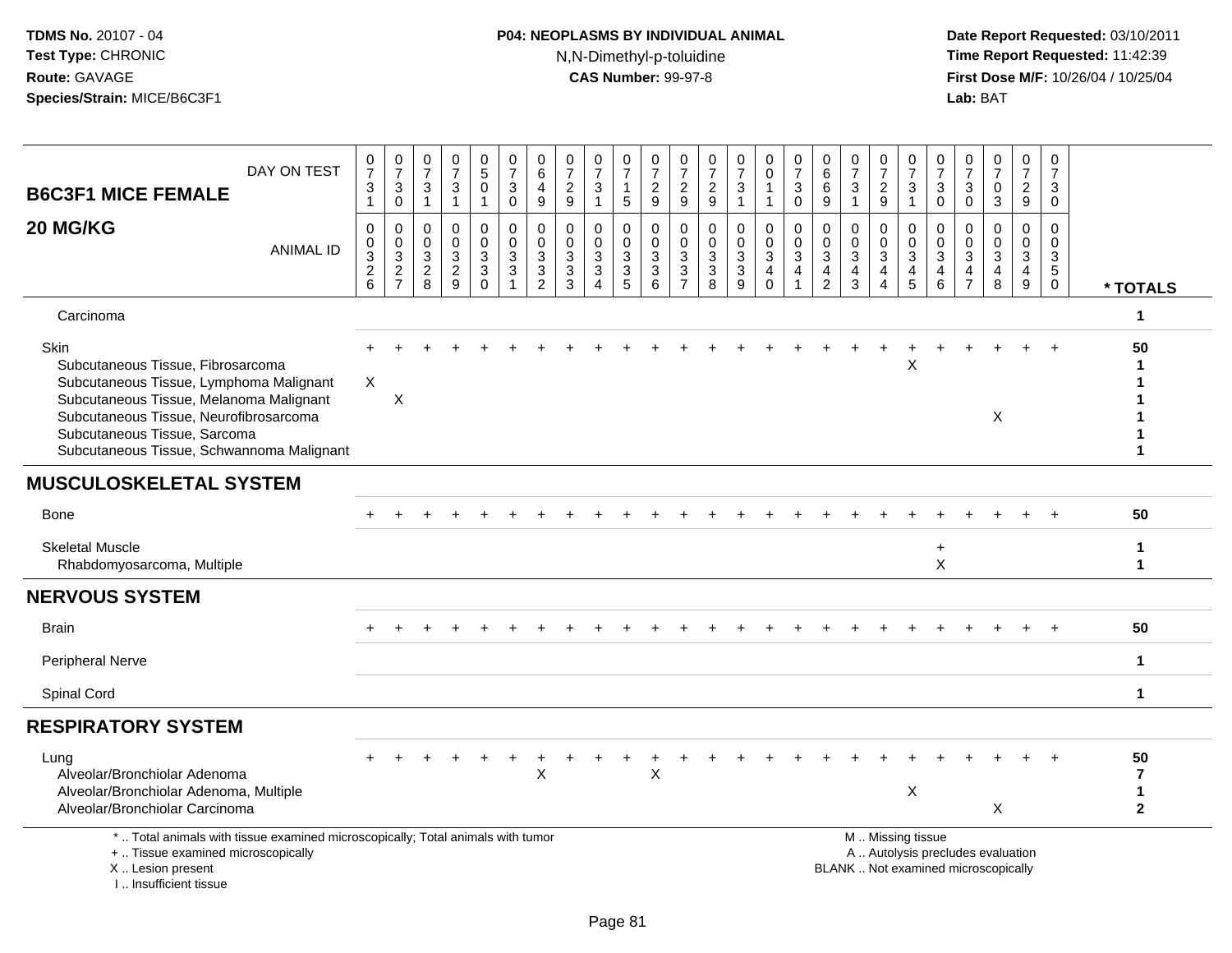# **P04: NEOPLASMS BY INDIVIDUAL ANIMAL**N,N-Dimethyl-p-toluidine

| <b>B6C3F1 MICE FEMALE</b>                                                                                                                                           | DAY ON TEST      | $\frac{0}{7}$<br>$\sqrt{3}$<br>$\overline{1}$                 | $\frac{0}{7}$<br>$_{0}^{3}$                   | $\frac{0}{7}$<br>$\sqrt{3}$<br>$\overline{1}$                  | $\frac{0}{7}$<br>3<br>$\mathbf{1}$                                       | $\begin{array}{c} 0 \\ 5 \end{array}$<br>$\mathbf 0$<br>$\mathbf{1}$ | $\begin{smallmatrix}0\\7\end{smallmatrix}$<br>$\mathbf{3}$<br>$\mathbf 0$ | $\begin{array}{c} 0 \\ 6 \end{array}$<br>$\overline{4}$<br>$\boldsymbol{9}$ | $\frac{0}{7}$<br>$\frac{2}{9}$                            | $\frac{0}{7}$<br>$\mathbf 3$<br>$\overline{1}$                                   | $\begin{array}{c} 0 \\ 7 \end{array}$<br>$\mathbf{1}$<br>$\sqrt{5}$ | $\frac{0}{7}$<br>$\frac{2}{9}$                                 | $\frac{0}{7}$<br>$\frac{2}{9}$                                                                      | $\frac{0}{7}$<br>$\frac{2}{9}$                              | $\frac{0}{7}$<br>$\mathbf{3}$<br>$\mathbf{1}$ | 0<br>$\overline{0}$<br>$\mathbf{1}$<br>$\mathbf{1}$                 | $\frac{0}{7}$<br>$_{0}^{3}$                                                    | $\begin{array}{c} 0 \\ 6 \end{array}$<br>$\,6\,$<br>$\boldsymbol{9}$    | 0<br>$\overline{7}$<br>$\mathbf{3}$<br>$\overline{1}$                                       | $\frac{0}{7}$<br>$\frac{2}{9}$                          | $\frac{0}{7}$<br>$\mathbf{3}$<br>$\overline{1}$                           | $\frac{0}{7}$<br>$\mathbf{3}$<br>$\mathbf 0$                                             | $\frac{0}{7}$<br>$\sqrt{3}$<br>$\mathbf 0$                            | $\begin{array}{c} 0 \\ 7 \end{array}$<br>$_{3}^{\rm 0}$                     | $\frac{0}{7}$<br>$\frac{2}{9}$                              | $\pmb{0}$<br>$\overline{7}$<br>$\mathbf{3}$<br>$\mathbf 0$                         |                                          |
|---------------------------------------------------------------------------------------------------------------------------------------------------------------------|------------------|---------------------------------------------------------------|-----------------------------------------------|----------------------------------------------------------------|--------------------------------------------------------------------------|----------------------------------------------------------------------|---------------------------------------------------------------------------|-----------------------------------------------------------------------------|-----------------------------------------------------------|----------------------------------------------------------------------------------|---------------------------------------------------------------------|----------------------------------------------------------------|-----------------------------------------------------------------------------------------------------|-------------------------------------------------------------|-----------------------------------------------|---------------------------------------------------------------------|--------------------------------------------------------------------------------|-------------------------------------------------------------------------|---------------------------------------------------------------------------------------------|---------------------------------------------------------|---------------------------------------------------------------------------|------------------------------------------------------------------------------------------|-----------------------------------------------------------------------|-----------------------------------------------------------------------------|-------------------------------------------------------------|------------------------------------------------------------------------------------|------------------------------------------|
| 20 MG/KG                                                                                                                                                            | <b>ANIMAL ID</b> | $\mathbf 0$<br>$\mathbf 0$<br>$\overline{3}$<br>$\frac{2}{6}$ | $\mathbf 0$<br>$\frac{0}{2}$<br>$\frac{3}{7}$ | $\boldsymbol{0}$<br>$\mathbf 0$<br>$\sqrt{3}$<br>$\frac{2}{8}$ | $\mathbf 0$<br>$\mathbf 0$<br>$\ensuremath{\mathsf{3}}$<br>$\frac{2}{9}$ | 0<br>0<br>$\sqrt{3}$<br>$\mathbf{3}$<br>$\mathbf 0$                  | $\mathsf 0$<br>$\mathbf 0$<br>$\overline{3}$<br>$\sqrt{3}$<br>1           | $\pmb{0}$<br>$\mathbf 0$<br>$\overline{3}$<br>$\frac{3}{2}$                 | $\mathbf 0$<br>$\mathbf 0$<br>$\sqrt{3}$<br>$\frac{3}{3}$ | $\mathbf 0$<br>$\mathbf 0$<br>$\sqrt{3}$<br>$\sqrt{3}$<br>$\boldsymbol{\Lambda}$ | 0<br>$\mathbf 0$<br>$\ensuremath{\mathsf{3}}$<br>$\frac{3}{5}$      | $\mathbf 0$<br>$\mathsf{O}$<br>$\overline{3}$<br>$\frac{3}{6}$ | $\mathbf 0$<br>$\Omega$<br>$\ensuremath{\mathsf{3}}$<br>$\ensuremath{\mathsf{3}}$<br>$\overline{7}$ | $\pmb{0}$<br>$\mathbf 0$<br>$\overline{3}$<br>$\frac{3}{8}$ | $\mathsf 0$<br>$\mathbf 0$<br>$\frac{3}{9}$   | 0<br>$\mathbf 0$<br>$\overline{3}$<br>$\overline{4}$<br>$\mathbf 0$ | $\mathbf 0$<br>$\pmb{0}$<br>$\overline{3}$<br>$\overline{4}$<br>$\overline{1}$ | $\pmb{0}$<br>$\Omega$<br>$\sqrt{3}$<br>$\overline{4}$<br>$\overline{2}$ | $\mathbf 0$<br>$\mathbf 0$<br>$\ensuremath{\mathsf{3}}$<br>$\overline{4}$<br>$\overline{3}$ | 0<br>$\mathbf 0$<br>$\mathbf{3}$<br>$\overline{4}$<br>4 | $\pmb{0}$<br>$\mathsf{O}\xspace$<br>$\overline{3}$<br>$\overline{4}$<br>5 | $\mathsf{O}\xspace$<br>$\mathbf 0$<br>$\overline{3}$<br>$\overline{4}$<br>$6\phantom{a}$ | 0<br>$\mathbf{0}$<br>$\mathbf{3}$<br>$\overline{4}$<br>$\overline{7}$ | $\mathbf 0$<br>$\ddot{\mathbf{0}}$<br>$\overline{3}$<br>$\overline{4}$<br>8 | 0<br>$\mathbf 0$<br>$\mathbf{3}$<br>$\overline{4}$<br>$9\,$ | $\pmb{0}$<br>$\mathbf 0$<br>$\ensuremath{\mathsf{3}}$<br>$\sqrt{5}$<br>$\mathbf 0$ | * TOTALS                                 |
| Carcinoma, Metastatic, Harderian Gland<br>Fibrous Histiocytoma<br>Histiocytic Sarcoma<br>Lymphoma Malignant                                                         |                  | X                                                             |                                               |                                                                |                                                                          |                                                                      |                                                                           |                                                                             |                                                           |                                                                                  | $\mathsf X$                                                         |                                                                |                                                                                                     |                                                             |                                               |                                                                     |                                                                                | $\mathsf{X}$                                                            |                                                                                             |                                                         |                                                                           |                                                                                          |                                                                       | X                                                                           |                                                             |                                                                                    | $\mathbf{2}$<br>1<br>1<br>$\overline{2}$ |
| Nose                                                                                                                                                                |                  |                                                               |                                               |                                                                |                                                                          |                                                                      |                                                                           |                                                                             |                                                           |                                                                                  |                                                                     |                                                                |                                                                                                     |                                                             |                                               |                                                                     |                                                                                |                                                                         |                                                                                             |                                                         |                                                                           |                                                                                          |                                                                       |                                                                             |                                                             |                                                                                    | 50                                       |
| Trachea                                                                                                                                                             |                  |                                                               |                                               |                                                                |                                                                          |                                                                      |                                                                           |                                                                             |                                                           |                                                                                  |                                                                     |                                                                |                                                                                                     |                                                             |                                               |                                                                     |                                                                                |                                                                         |                                                                                             |                                                         |                                                                           |                                                                                          |                                                                       |                                                                             |                                                             |                                                                                    | 50                                       |
| <b>SPECIAL SENSES SYSTEM</b>                                                                                                                                        |                  |                                                               |                                               |                                                                |                                                                          |                                                                      |                                                                           |                                                                             |                                                           |                                                                                  |                                                                     |                                                                |                                                                                                     |                                                             |                                               |                                                                     |                                                                                |                                                                         |                                                                                             |                                                         |                                                                           |                                                                                          |                                                                       |                                                                             |                                                             |                                                                                    |                                          |
| Eye                                                                                                                                                                 |                  |                                                               |                                               |                                                                |                                                                          |                                                                      |                                                                           |                                                                             |                                                           |                                                                                  |                                                                     |                                                                |                                                                                                     |                                                             |                                               |                                                                     |                                                                                |                                                                         |                                                                                             |                                                         |                                                                           |                                                                                          |                                                                       |                                                                             |                                                             |                                                                                    | 50                                       |
| <b>Harderian Gland</b><br>Adenoma<br>Carcinoma                                                                                                                      |                  |                                                               |                                               |                                                                |                                                                          |                                                                      |                                                                           |                                                                             |                                                           |                                                                                  | X                                                                   |                                                                |                                                                                                     |                                                             |                                               |                                                                     |                                                                                | X                                                                       |                                                                                             |                                                         |                                                                           |                                                                                          |                                                                       |                                                                             |                                                             |                                                                                    | 50<br>$\mathbf 1$<br>$\overline{2}$      |
| <b>URINARY SYSTEM</b>                                                                                                                                               |                  |                                                               |                                               |                                                                |                                                                          |                                                                      |                                                                           |                                                                             |                                                           |                                                                                  |                                                                     |                                                                |                                                                                                     |                                                             |                                               |                                                                     |                                                                                |                                                                         |                                                                                             |                                                         |                                                                           |                                                                                          |                                                                       |                                                                             |                                                             |                                                                                    |                                          |
| Kidney<br>Histiocytic Sarcoma<br>Lymphoma Malignant                                                                                                                 |                  | $\boldsymbol{\mathsf{X}}$                                     |                                               |                                                                |                                                                          |                                                                      |                                                                           |                                                                             |                                                           |                                                                                  |                                                                     |                                                                |                                                                                                     |                                                             |                                               |                                                                     |                                                                                |                                                                         |                                                                                             |                                                         |                                                                           |                                                                                          |                                                                       |                                                                             |                                                             | $\ddot{}$                                                                          | 50<br>$\mathbf{1}$<br>$\mathbf{2}$       |
| <b>Urinary Bladder</b><br>Fibrous Histiocytoma<br>Histiocytic Sarcoma<br>Lymphoma Malignant                                                                         |                  | X                                                             |                                               |                                                                |                                                                          |                                                                      |                                                                           | X                                                                           |                                                           |                                                                                  |                                                                     |                                                                |                                                                                                     |                                                             |                                               |                                                                     |                                                                                |                                                                         |                                                                                             |                                                         |                                                                           |                                                                                          |                                                                       | X                                                                           | +                                                           | $+$                                                                                | 50<br>1<br>1<br>$\mathbf{2}$             |
| <b>SYSTEMIC LESIONS</b>                                                                                                                                             |                  |                                                               |                                               |                                                                |                                                                          |                                                                      |                                                                           |                                                                             |                                                           |                                                                                  |                                                                     |                                                                |                                                                                                     |                                                             |                                               |                                                                     |                                                                                |                                                                         |                                                                                             |                                                         |                                                                           |                                                                                          |                                                                       |                                                                             |                                                             |                                                                                    |                                          |
| Multiple Organ                                                                                                                                                      |                  |                                                               |                                               |                                                                |                                                                          |                                                                      |                                                                           |                                                                             |                                                           |                                                                                  |                                                                     |                                                                |                                                                                                     |                                                             |                                               |                                                                     |                                                                                |                                                                         |                                                                                             |                                                         |                                                                           |                                                                                          |                                                                       |                                                                             | $\ddot{}$                                                   | $+$                                                                                | 50                                       |
| *  Total animals with tissue examined microscopically; Total animals with tumor<br>+  Tissue examined microscopically<br>X  Lesion present<br>I Insufficient tissue |                  |                                                               |                                               |                                                                |                                                                          |                                                                      |                                                                           |                                                                             |                                                           |                                                                                  |                                                                     |                                                                |                                                                                                     |                                                             |                                               |                                                                     |                                                                                |                                                                         |                                                                                             |                                                         | M  Missing tissue                                                         |                                                                                          |                                                                       | A  Autolysis precludes evaluation<br>BLANK  Not examined microscopically    |                                                             |                                                                                    |                                          |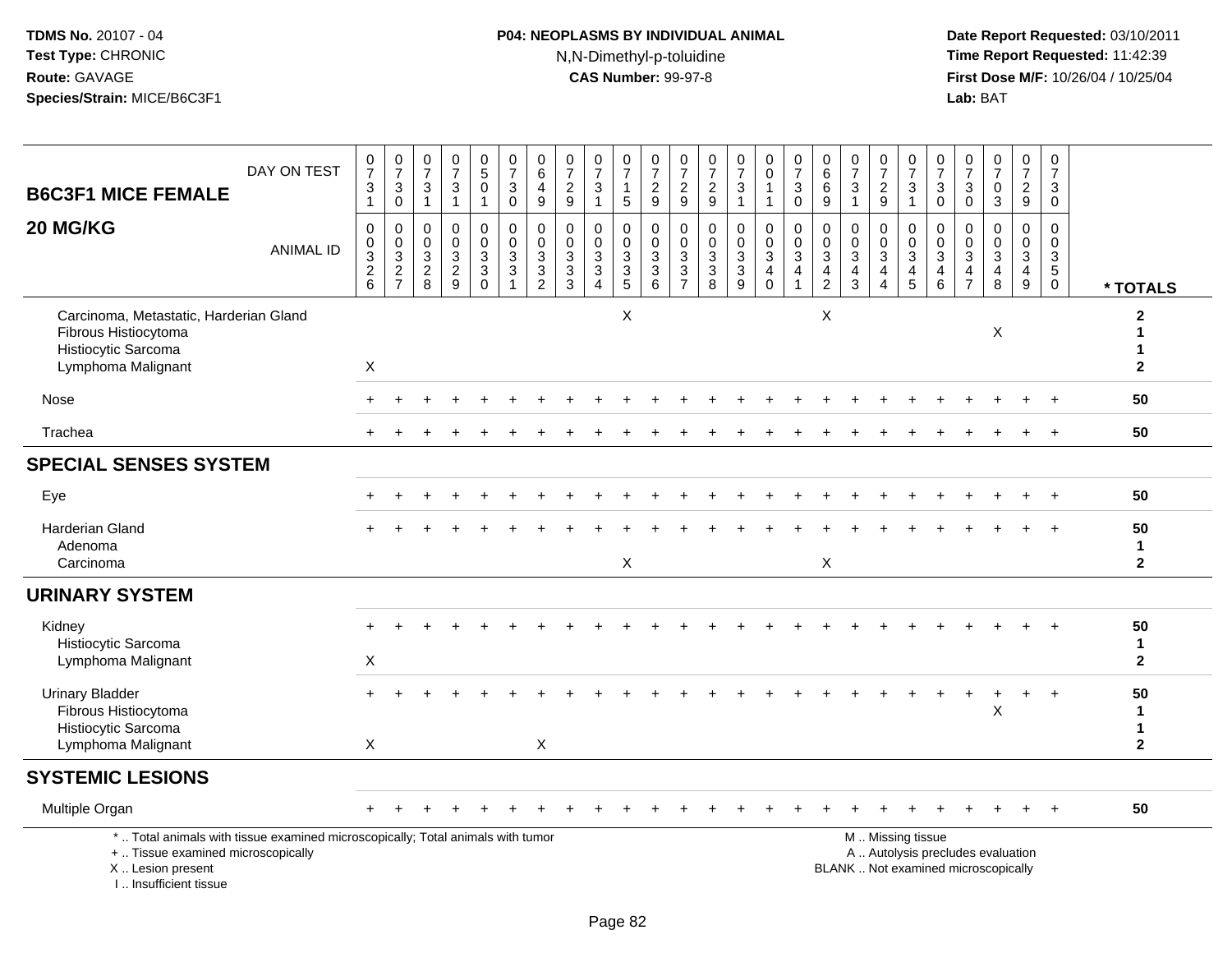### **P04: NEOPLASMS BY INDIVIDUAL ANIMAL**N,N-Dimethyl-p-toluidine

 **Date Report Requested:** 03/10/2011 **Time Report Requested:** 11:42:39 **First Dose M/F:** 10/26/04 / 10/25/04 Lab: BAT **Lab:** BAT

| <b>B6C3F1 MICE FEMALE</b>                 | DAY ON TEST | 0<br>3                                     | 0<br>$\rightarrow$<br>3<br>0                   | 0<br>3                     | $\mathbf 0$<br>3                  | 0<br>5<br>0           | 0<br>3<br>0 | 0<br>6<br>4<br>9       | 0<br>$\overline{ }$<br>ົ<br>∠<br>9 | 0<br>⇁<br>3                  | 5                                         | 2<br>9      | 0<br>ົ<br>∼<br>9      | U<br>9           | 0<br>3                | 0<br>0                | 3      | 6<br>6<br>9                    | 0           | $\mathbf{0}$<br>ີ<br>9                               | 0<br>3                | 0<br>3<br>0      | 0<br>◠<br>U | $\overline{0}$<br>3      | $\mathbf 0$<br>-<br>ົ<br><u>L</u><br>9 | 0<br>3<br>0           |          |
|-------------------------------------------|-------------|--------------------------------------------|------------------------------------------------|----------------------------|-----------------------------------|-----------------------|-------------|------------------------|------------------------------------|------------------------------|-------------------------------------------|-------------|-----------------------|------------------|-----------------------|-----------------------|--------|--------------------------------|-------------|------------------------------------------------------|-----------------------|------------------|-------------|--------------------------|----------------------------------------|-----------------------|----------|
| 20 MG/KG                                  | ANIMAL ID   | 0<br>0<br>3<br>$\Omega$<br>$\epsilon$<br>6 | 0<br>0<br>3<br>$\Omega$<br>∠<br>$\overline{ }$ | 0<br>0<br>3<br>$\sim$<br>8 | $\mathbf 0$<br>3<br>$\Omega$<br>9 | 0<br>0<br>3<br>3<br>0 | 0<br>3<br>3 | 0<br>0<br>3<br>3<br>റ  | 0<br>0<br>3<br>3<br>3              | 0<br>$\Omega$<br>3<br>3<br>4 | $\mathbf 0$<br>ົ<br>J<br>$\sim$<br>J<br>5 | 3<br>3<br>6 | 0<br>0<br>3<br>3<br>- | 0<br>ົ<br>3<br>8 | 0<br>0<br>3<br>3<br>9 | 0<br>0<br>3<br>4<br>0 | 3<br>4 | 3<br>4<br>$\sim$<br>$\epsilon$ | 0<br>3<br>3 | $\mathbf{0}$<br>$\Omega$<br>3<br>$\overline{4}$<br>4 | 0<br>0<br>3<br>4<br>5 | 0<br>3<br>4<br>6 | 0<br>ົ<br>ت | $\overline{0}$<br>3<br>8 | $\mathbf{0}$<br>0<br>3<br>4<br>9       | 0<br>0<br>3<br>5<br>0 | * TOTALS |
| Histiocytic Sarcoma<br>Lymphoma Malignant |             | ⌒                                          |                                                |                            |                                   |                       |             | $\checkmark$<br>⌒<br>∧ |                                    | X                            |                                           |             | X                     |                  |                       |                       |        | ⋏                              |             |                                                      |                       | X                |             |                          |                                        |                       | 11       |

\* .. Total animals with tissue examined microscopically; Total animals with tumor

+ .. Tissue examined microscopically

- X .. Lesion present
- I .. Insufficient tissue

 M .. Missing tissuey the contract of the contract of the contract of the contract of the contract of the contract of the contract of  $A$ . Autolysis precludes evaluation Lesion present BLANK .. Not examined microscopically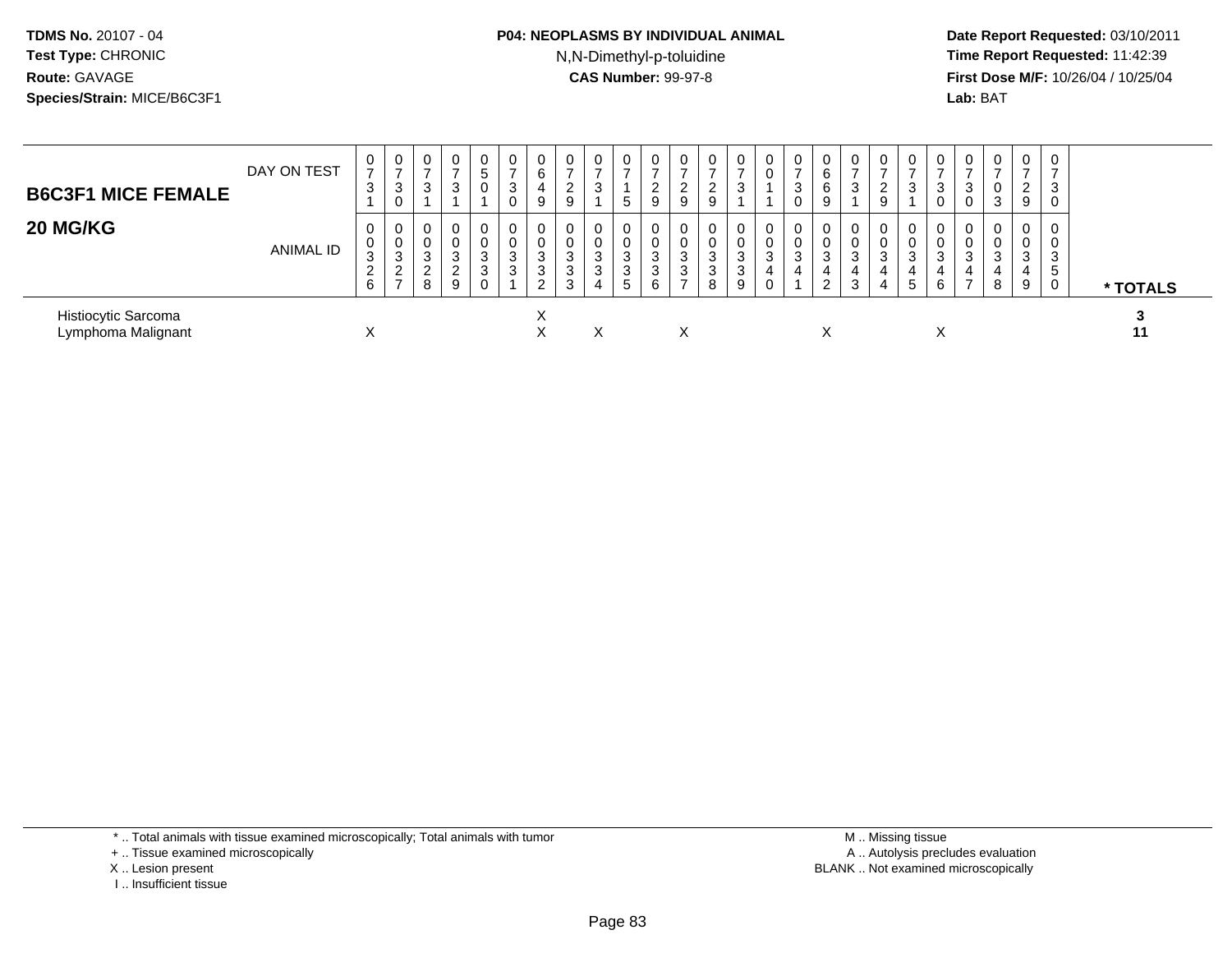# **P04: NEOPLASMS BY INDIVIDUAL ANIMAL**N,N-Dimethyl-p-toluidine

 **Date Report Requested:** 03/10/2011 **Time Report Requested:** 11:42:39 **First Dose M/F:** 10/26/04 / 10/25/04<br>**Lab:** BAT **Lab:** BAT

| <b>B6C3F1 MICE FEMALE</b>                                                                                                                              | DAY ON TEST      | $\frac{0}{7}$<br>$\frac{2}{9}$                            | $_{3}^{\rm 0}$<br>$\bf 8$<br>6               | $\frac{0}{7}$<br>$\ensuremath{\mathsf{3}}$<br>$\mathbf 0$              | $\frac{0}{7}$<br>$\pmb{0}$<br>$\mathbf{1}$                | $\begin{smallmatrix}0\\7\end{smallmatrix}$<br>$\mathbf 3$<br>$\mathbf 0$ | $\begin{array}{c} 0 \\ 0 \\ 5 \\ 3 \end{array}$ | $\frac{0}{7}$<br>$\ensuremath{\mathsf{3}}$<br>$\mathbf 0$        | $\begin{array}{c} 0 \\ 7 \end{array}$<br>$\ensuremath{\mathsf{3}}$<br>$\mathbf 0$ | $\frac{0}{7}$<br>$\frac{2}{9}$         | $_{6}^{\rm 0}$<br>$\frac{2}{7}$                        | $\frac{0}{7}$<br>$\mathbf{3}$<br>$\mathbf 0$                    | $\frac{0}{7}$<br>$\frac{2}{9}$                            | $\frac{0}{7}$<br>$\frac{2}{9}$                        | $\frac{0}{7}$<br>$\ensuremath{\mathsf{3}}$<br>$\mathbf 0$ | $\frac{0}{7}$<br>$\overline{1}$<br>$\overline{1}$ | $\frac{0}{7}$<br>$\ensuremath{\mathsf{3}}$<br>$\mathbf 0$ | $\frac{0}{7}$<br>$\ensuremath{\mathsf{3}}$<br>$\mathbf 0$       | 0<br>$\overline{4}$<br>8<br>$\mathbf 1$          | $\frac{0}{7}$<br>$\frac{2}{9}$                 | $\frac{0}{7}$<br>3<br>$\mathbf 0$                | $_{6}^{\rm 0}$<br>$\pmb{0}$<br>$\overline{2}$                     | $\frac{0}{7}$<br>$\ensuremath{\mathsf{3}}$<br>$\pmb{0}$                         | $\begin{smallmatrix}0\\7\end{smallmatrix}$<br>$_{0}^{3}$ | $\pmb{0}$<br>$\overline{3}$<br>$\, 8$<br>$\overline{7}$       | 0<br>$\overline{7}$<br>3<br>$\overline{1}$                    |                         |
|--------------------------------------------------------------------------------------------------------------------------------------------------------|------------------|-----------------------------------------------------------|----------------------------------------------|------------------------------------------------------------------------|-----------------------------------------------------------|--------------------------------------------------------------------------|-------------------------------------------------|------------------------------------------------------------------|-----------------------------------------------------------------------------------|----------------------------------------|--------------------------------------------------------|-----------------------------------------------------------------|-----------------------------------------------------------|-------------------------------------------------------|-----------------------------------------------------------|---------------------------------------------------|-----------------------------------------------------------|-----------------------------------------------------------------|--------------------------------------------------|------------------------------------------------|--------------------------------------------------|-------------------------------------------------------------------|---------------------------------------------------------------------------------|----------------------------------------------------------|---------------------------------------------------------------|---------------------------------------------------------------|-------------------------|
| <b>60 MG/KG</b>                                                                                                                                        | <b>ANIMAL ID</b> | $\boldsymbol{0}$<br>$\pmb{0}$<br>3<br>5<br>$\overline{1}$ | $\pmb{0}$<br>$\frac{0}{3}$<br>$\overline{c}$ | $\pmb{0}$<br>$\mathbf 0$<br>$\mathbf{3}$<br>$\sqrt{5}$<br>$\mathbf{3}$ | $\pmb{0}$<br>$\pmb{0}$<br>$\frac{3}{5}$<br>$\overline{4}$ | 0<br>$\overline{0}$<br>3<br>$\frac{5}{5}$                                | $\pmb{0}$<br>$0$<br>$3$<br>$5$<br>$6$           | 0<br>$\mathbf 0$<br>$\mathbf{3}$<br>$\sqrt{5}$<br>$\overline{7}$ | $\mathbf 0$<br>$\mathbf 0$<br>$\mathbf{3}$<br>$\overline{5}$<br>8                 | 0<br>$\mathbf 0$<br>$\frac{3}{5}$<br>9 | $\pmb{0}$<br>$\pmb{0}$<br>$\frac{3}{6}$<br>$\mathbf 0$ | 0<br>$\mathsf{O}\xspace$<br>$\mathbf{3}$<br>$6\phantom{a}$<br>1 | $\pmb{0}$<br>$\mathbf 0$<br>$\mathbf{3}$<br>$\frac{6}{2}$ | $\pmb{0}$<br>$\pmb{0}$<br>$\sqrt{3}$<br>$\frac{6}{3}$ | 0<br>$\overline{0}$<br>3<br>6<br>$\overline{4}$           | $_{\rm 0}^{\rm 0}$<br>$\frac{3}{6}$<br>$\sqrt{5}$ | 0<br>$\mathbf 0$<br>3<br>$\,6\,$<br>6                     | $\mathbf 0$<br>$\pmb{0}$<br>$\mathbf{3}$<br>6<br>$\overline{7}$ | 0<br>$\mathbf 0$<br>$\mathbf{3}$<br>$\,6\,$<br>8 | $\pmb{0}$<br>$\frac{0}{3}$<br>$\boldsymbol{9}$ | $\mathbf 0$<br>$\mathbf 0$<br>$\frac{3}{7}$<br>0 | $\pmb{0}$<br>$\mathsf{O}\xspace$<br>$\frac{3}{7}$<br>$\mathbf{1}$ | 0<br>$\mathbf 0$<br>$\frac{3}{7}$<br>$\overline{c}$                             | 0<br>$\mathsf{O}\xspace$<br>$\frac{3}{7}$<br>3           | $\mathbf 0$<br>$\mathbf 0$<br>$\frac{3}{7}$<br>$\overline{4}$ | 0<br>$\Omega$<br>$\mathbf{3}$<br>$\overline{7}$<br>$\sqrt{5}$ | females<br>$($ cont $)$ |
| <b>ALIMENTARY SYSTEM</b>                                                                                                                               |                  |                                                           |                                              |                                                                        |                                                           |                                                                          |                                                 |                                                                  |                                                                                   |                                        |                                                        |                                                                 |                                                           |                                                       |                                                           |                                                   |                                                           |                                                                 |                                                  |                                                |                                                  |                                                                   |                                                                                 |                                                          |                                                               |                                                               |                         |
| Esophagus                                                                                                                                              |                  |                                                           |                                              |                                                                        |                                                           |                                                                          |                                                 |                                                                  |                                                                                   |                                        |                                                        |                                                                 |                                                           |                                                       |                                                           |                                                   |                                                           |                                                                 |                                                  |                                                |                                                  |                                                                   |                                                                                 |                                                          |                                                               |                                                               |                         |
| Gallbladder<br>Lymphoma Malignant                                                                                                                      |                  |                                                           |                                              |                                                                        |                                                           |                                                                          |                                                 |                                                                  |                                                                                   |                                        |                                                        |                                                                 |                                                           |                                                       |                                                           |                                                   |                                                           |                                                                 |                                                  |                                                |                                                  |                                                                   |                                                                                 |                                                          |                                                               |                                                               |                         |
| Intestine Large, Cecum                                                                                                                                 |                  |                                                           |                                              |                                                                        |                                                           |                                                                          |                                                 |                                                                  |                                                                                   |                                        |                                                        |                                                                 |                                                           |                                                       |                                                           |                                                   |                                                           |                                                                 |                                                  |                                                |                                                  |                                                                   |                                                                                 |                                                          |                                                               | $\overline{+}$                                                |                         |
| Intestine Large, Colon                                                                                                                                 |                  |                                                           |                                              |                                                                        |                                                           |                                                                          |                                                 |                                                                  |                                                                                   |                                        |                                                        |                                                                 |                                                           |                                                       |                                                           |                                                   |                                                           |                                                                 |                                                  |                                                |                                                  |                                                                   |                                                                                 |                                                          |                                                               |                                                               |                         |
| Intestine Large, Rectum                                                                                                                                |                  |                                                           |                                              |                                                                        |                                                           |                                                                          |                                                 |                                                                  |                                                                                   |                                        |                                                        |                                                                 |                                                           |                                                       |                                                           |                                                   |                                                           |                                                                 |                                                  |                                                |                                                  |                                                                   |                                                                                 |                                                          |                                                               | $+$                                                           |                         |
| Intestine Small, Duodenum                                                                                                                              |                  |                                                           |                                              |                                                                        |                                                           |                                                                          |                                                 |                                                                  |                                                                                   |                                        |                                                        |                                                                 |                                                           |                                                       |                                                           |                                                   |                                                           |                                                                 |                                                  |                                                |                                                  |                                                                   |                                                                                 |                                                          |                                                               | $\overline{+}$                                                |                         |
| Intestine Small, Ileum                                                                                                                                 |                  |                                                           |                                              |                                                                        |                                                           |                                                                          |                                                 |                                                                  |                                                                                   |                                        |                                                        |                                                                 |                                                           |                                                       |                                                           |                                                   |                                                           |                                                                 |                                                  |                                                |                                                  |                                                                   |                                                                                 |                                                          |                                                               |                                                               |                         |
| Intestine Small, Jejunum                                                                                                                               |                  |                                                           |                                              |                                                                        |                                                           |                                                                          |                                                 |                                                                  |                                                                                   |                                        |                                                        |                                                                 |                                                           |                                                       |                                                           |                                                   |                                                           |                                                                 |                                                  |                                                |                                                  |                                                                   |                                                                                 |                                                          |                                                               |                                                               |                         |
| Liver<br>Hepatoblastoma                                                                                                                                |                  |                                                           |                                              |                                                                        |                                                           | X                                                                        |                                                 |                                                                  |                                                                                   |                                        |                                                        |                                                                 |                                                           |                                                       |                                                           |                                                   |                                                           |                                                                 |                                                  |                                                |                                                  |                                                                   |                                                                                 |                                                          |                                                               |                                                               |                         |
| Hepatocellular Adenoma<br>Hepatocellular Adenoma, Multiple<br>Hepatocellular Carcinoma<br>Hepatocellular Carcinoma, Multiple<br>Histiocytic Sarcoma    |                  | $\times$<br>$\times$                                      |                                              | $\mathsf{X}$                                                           | X<br>X                                                    | X<br>X                                                                   |                                                 | $X$ $X$<br>$X$ $X$                                               |                                                                                   | X                                      | $\mathsf{X}$<br>X                                      | Χ                                                               |                                                           | X X X X X X X<br>$X$ $X$                              |                                                           |                                                   |                                                           | $X$ $X$                                                         | Χ                                                | $\times$                                       | $X$ $X$ $X$<br>X                                 |                                                                   | $\mathsf{X}$<br>X                                                               | Χ<br>X<br>$\pmb{\times}$                                 |                                                               | $\times$                                                      |                         |
| Lymphoma Malignant                                                                                                                                     |                  |                                                           |                                              |                                                                        |                                                           |                                                                          |                                                 |                                                                  |                                                                                   |                                        |                                                        | $\boldsymbol{\mathsf{X}}$                                       |                                                           |                                                       |                                                           |                                                   |                                                           |                                                                 |                                                  |                                                |                                                  |                                                                   |                                                                                 |                                                          |                                                               |                                                               |                         |
| Mesentery                                                                                                                                              |                  |                                                           |                                              |                                                                        |                                                           |                                                                          |                                                 |                                                                  | $+$                                                                               | $+$                                    |                                                        |                                                                 |                                                           |                                                       |                                                           |                                                   |                                                           |                                                                 |                                                  | $\ddot{}$                                      |                                                  |                                                                   |                                                                                 |                                                          |                                                               |                                                               |                         |
| Pancreas<br>*  Total animals with tissue examined microscopically; Total animals with tumor<br>+  Tissue examined microscopically<br>X  Lesion present |                  |                                                           |                                              |                                                                        |                                                           |                                                                          |                                                 |                                                                  |                                                                                   | $\mathbf +$                            |                                                        | $+$                                                             | $+$                                                       | $\pm$                                                 | $\pm$                                                     |                                                   | $\pm$                                                     |                                                                 | $\ddot{}$                                        | $+$                                            | $\ddot{}$<br>M  Missing tissue                   | $+$                                                               | $+$<br>A  Autolysis precludes evaluation<br>BLANK  Not examined microscopically | $+$                                                      | $+$                                                           | $+$                                                           |                         |

I .. Insufficient tissue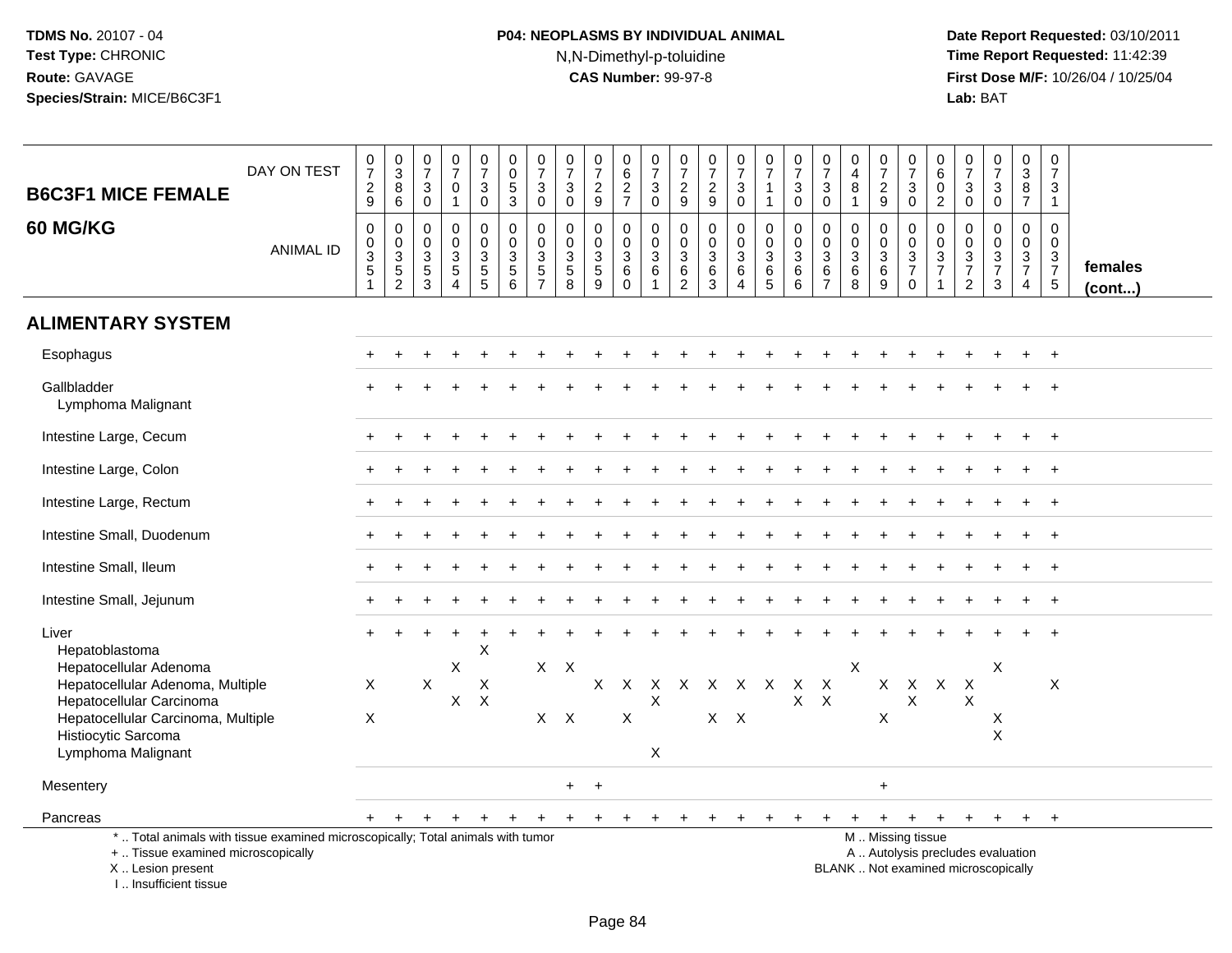# **P04: NEOPLASMS BY INDIVIDUAL ANIMAL**N,N-Dimethyl-p-toluidine

 **Date Report Requested:** 03/10/2011 **Time Report Requested:** 11:42:39 **First Dose M/F:** 10/26/04 / 10/25/04<br>**Lab:** BAT **Lab:** BAT

| <b>B6C3F1 MICE FEMALE</b>                                                                                                                  | DAY ON TEST      | $\mathbf 0$<br>$\overline{7}$<br>$\frac{2}{9}$ | $_{3}^{\rm 0}$<br>$\,8\,$<br>$6\overline{6}$ | $\pmb{0}$<br>$\overline{7}$<br>$\mathbf{3}$<br>$\mathbf 0$ | $\pmb{0}$<br>$\overline{7}$<br>$\mathbf 0$<br>$\mathbf{1}$              | $\frac{0}{7}$<br>3<br>$\bar{0}$                                      | 0<br>$\mathbf 0$<br>$\frac{5}{3}$                       | $\frac{0}{7}$<br>$\sqrt{3}$<br>$\pmb{0}$                                 | $\frac{0}{7}$<br>$\sqrt{3}$<br>$\overline{0}$          | $\frac{0}{7}$<br>$\frac{2}{9}$                              | 0627                                                              | $\frac{0}{7}$<br>3<br>$\mathbf 0$                                        | 0<br>$\boldsymbol{7}$<br>$\frac{2}{9}$                                   | 0<br>$\overline{7}$<br>$\frac{2}{9}$             | $\frac{0}{7}$<br>$\sqrt{3}$<br>$\ddot{\mathbf{0}}$                         | $\begin{smallmatrix}0\\7\end{smallmatrix}$<br>$\mathbf{1}$<br>$\overline{1}$ | $\frac{0}{7}$<br>$\sqrt{3}$<br>$\mathbf 0$                             | $\frac{0}{7}$<br>$\mathbf{3}$<br>$\mathbf 0$                  | $\begin{smallmatrix}0\0\4\end{smallmatrix}$<br>$\bf 8$<br>$\mathbf{1}$ | $\frac{0}{7}$<br>$\overline{c}$<br>9                    | $\frac{0}{7}$<br>$\frac{3}{0}$                    | $\begin{array}{c} 0 \\ 6 \end{array}$<br>$\pmb{0}$<br>$\overline{2}$ | $\frac{0}{7}$<br>3<br>$\overline{0}$                | $\begin{smallmatrix}0\\7\end{smallmatrix}$<br>$\sqrt{3}$<br>$\mathbf 0$  | $\pmb{0}$<br>3<br>8<br>$\overline{7}$  | 0<br>$\boldsymbol{7}$<br>$\mathbf{3}$<br>$\mathbf{1}$ |                   |
|--------------------------------------------------------------------------------------------------------------------------------------------|------------------|------------------------------------------------|----------------------------------------------|------------------------------------------------------------|-------------------------------------------------------------------------|----------------------------------------------------------------------|---------------------------------------------------------|--------------------------------------------------------------------------|--------------------------------------------------------|-------------------------------------------------------------|-------------------------------------------------------------------|--------------------------------------------------------------------------|--------------------------------------------------------------------------|--------------------------------------------------|----------------------------------------------------------------------------|------------------------------------------------------------------------------|------------------------------------------------------------------------|---------------------------------------------------------------|------------------------------------------------------------------------|---------------------------------------------------------|---------------------------------------------------|----------------------------------------------------------------------|-----------------------------------------------------|--------------------------------------------------------------------------|----------------------------------------|-------------------------------------------------------|-------------------|
| <b>60 MG/KG</b>                                                                                                                            | <b>ANIMAL ID</b> | 0<br>0<br>$\frac{3}{5}$                        | 0<br>$\pmb{0}$<br>$\frac{3}{2}$              | $\mathbf 0$<br>$\mathbf 0$<br>3<br>$\overline{5}$<br>3     | $\mathbf 0$<br>$\mathbf 0$<br>3<br>$\sqrt{5}$<br>$\boldsymbol{\Lambda}$ | 0<br>$\mathbf 0$<br>$\ensuremath{\mathsf{3}}$<br>$\overline{5}$<br>5 | 0<br>$\mathbf 0$<br>$\mathbf{3}$<br>$\overline{5}$<br>6 | $\pmb{0}$<br>$\pmb{0}$<br>$\sqrt{3}$<br>$\overline{5}$<br>$\overline{7}$ | $\mathbf 0$<br>$\mathbf 0$<br>3<br>$\overline{5}$<br>8 | $\mathbf 0$<br>$\mathbf 0$<br>$\sqrt{3}$<br>$\sqrt{5}$<br>9 | 0<br>$\mathbf 0$<br>$\mathbf{3}$<br>$6\phantom{a}$<br>$\mathbf 0$ | 0<br>$\mathbf 0$<br>$\ensuremath{\mathsf{3}}$<br>$\,6\,$<br>$\mathbf{1}$ | 0<br>$\mathbf 0$<br>$\ensuremath{\mathsf{3}}$<br>$\,6$<br>$\overline{2}$ | 0<br>$\mathbf 0$<br>$\mathbf{3}$<br>$\,6\,$<br>3 | 0<br>$\mathbf 0$<br>$\sqrt{3}$<br>$6\phantom{a}$<br>$\boldsymbol{\Lambda}$ | 0<br>$\mathbf 0$<br>$\mathsf 3$<br>$6\phantom{a}$<br>$\overline{5}$          | $\mathbf 0$<br>$\mathbf 0$<br>$\sqrt{3}$<br>$\,6\,$<br>$6\phantom{1}6$ | 0<br>$\mathbf 0$<br>$\mathbf{3}$<br>$\,6\,$<br>$\overline{7}$ | $\mathbf 0$<br>$\mathbf 0$<br>$\sqrt{3}$<br>$6\phantom{1}$<br>8        | 0<br>$\mathbf 0$<br>$\mathbf{3}$<br>$6\phantom{a}$<br>9 | 0<br>$\mathsf{O}$<br>$\frac{3}{7}$<br>$\mathbf 0$ | 0<br>$\mathbf 0$<br>$\frac{3}{7}$<br>$\mathbf{1}$                    | 0<br>$\mathbf 0$<br>$\frac{3}{7}$<br>$\overline{2}$ | $\mathbf 0$<br>$\mathbf{0}$<br>$\frac{3}{7}$<br>$\mathbf{3}$             | 0<br>$\mathbf 0$<br>$\frac{3}{7}$<br>4 | 0<br>$\mathbf 0$<br>$\frac{3}{7}$                     | females<br>(cont) |
| Lymphoma Malignant                                                                                                                         |                  |                                                |                                              |                                                            |                                                                         |                                                                      |                                                         |                                                                          |                                                        |                                                             |                                                                   |                                                                          |                                                                          |                                                  |                                                                            |                                                                              |                                                                        |                                                               |                                                                        |                                                         |                                                   |                                                                      |                                                     |                                                                          |                                        |                                                       |                   |
| <b>Salivary Glands</b><br>Histiocytic Sarcoma                                                                                              |                  |                                                |                                              |                                                            |                                                                         |                                                                      |                                                         |                                                                          |                                                        |                                                             |                                                                   |                                                                          |                                                                          |                                                  |                                                                            |                                                                              |                                                                        |                                                               |                                                                        |                                                         |                                                   |                                                                      |                                                     | X                                                                        | ÷                                      | $\overline{+}$                                        |                   |
| Stomach, Forestomach<br>Squamous Cell Papilloma                                                                                            |                  |                                                |                                              | X                                                          |                                                                         |                                                                      |                                                         |                                                                          |                                                        |                                                             |                                                                   |                                                                          |                                                                          |                                                  |                                                                            |                                                                              |                                                                        |                                                               |                                                                        |                                                         |                                                   |                                                                      | X                                                   |                                                                          | $\div$                                 | $\ddot{}$<br>X                                        |                   |
| Stomach, Glandular<br>Lymphoma Malignant                                                                                                   |                  |                                                |                                              |                                                            |                                                                         |                                                                      |                                                         |                                                                          |                                                        |                                                             |                                                                   |                                                                          |                                                                          |                                                  |                                                                            |                                                                              |                                                                        |                                                               |                                                                        |                                                         |                                                   |                                                                      |                                                     |                                                                          |                                        |                                                       |                   |
| Tongue                                                                                                                                     |                  |                                                |                                              |                                                            |                                                                         |                                                                      |                                                         |                                                                          |                                                        |                                                             |                                                                   |                                                                          |                                                                          |                                                  |                                                                            |                                                                              |                                                                        |                                                               |                                                                        |                                                         |                                                   |                                                                      |                                                     |                                                                          |                                        |                                                       |                   |
| Tooth                                                                                                                                      |                  |                                                |                                              |                                                            |                                                                         |                                                                      |                                                         | $\ddot{}$                                                                |                                                        |                                                             | $\ddot{}$                                                         |                                                                          |                                                                          |                                                  |                                                                            |                                                                              |                                                                        |                                                               |                                                                        |                                                         |                                                   |                                                                      |                                                     |                                                                          |                                        |                                                       |                   |
| <b>CARDIOVASCULAR SYSTEM</b>                                                                                                               |                  |                                                |                                              |                                                            |                                                                         |                                                                      |                                                         |                                                                          |                                                        |                                                             |                                                                   |                                                                          |                                                                          |                                                  |                                                                            |                                                                              |                                                                        |                                                               |                                                                        |                                                         |                                                   |                                                                      |                                                     |                                                                          |                                        |                                                       |                   |
| <b>Blood Vessel</b>                                                                                                                        |                  |                                                |                                              |                                                            |                                                                         |                                                                      |                                                         |                                                                          |                                                        |                                                             |                                                                   |                                                                          |                                                                          |                                                  |                                                                            |                                                                              |                                                                        |                                                               |                                                                        |                                                         |                                                   |                                                                      |                                                     |                                                                          |                                        |                                                       |                   |
| Heart                                                                                                                                      |                  |                                                |                                              |                                                            |                                                                         |                                                                      |                                                         |                                                                          |                                                        |                                                             |                                                                   |                                                                          |                                                                          |                                                  |                                                                            |                                                                              |                                                                        |                                                               |                                                                        |                                                         |                                                   |                                                                      |                                                     |                                                                          |                                        |                                                       |                   |
| <b>ENDOCRINE SYSTEM</b>                                                                                                                    |                  |                                                |                                              |                                                            |                                                                         |                                                                      |                                                         |                                                                          |                                                        |                                                             |                                                                   |                                                                          |                                                                          |                                                  |                                                                            |                                                                              |                                                                        |                                                               |                                                                        |                                                         |                                                   |                                                                      |                                                     |                                                                          |                                        |                                                       |                   |
| <b>Adrenal Cortex</b>                                                                                                                      |                  |                                                |                                              |                                                            |                                                                         |                                                                      |                                                         |                                                                          |                                                        |                                                             |                                                                   |                                                                          |                                                                          |                                                  |                                                                            |                                                                              |                                                                        |                                                               |                                                                        |                                                         |                                                   |                                                                      |                                                     |                                                                          |                                        |                                                       |                   |
| Adrenal Medulla<br>Pheochromocytoma Benign                                                                                                 |                  |                                                |                                              |                                                            |                                                                         |                                                                      |                                                         |                                                                          |                                                        | $\ddot{}$                                                   | $\ddot{}$<br>X                                                    |                                                                          |                                                                          |                                                  |                                                                            |                                                                              |                                                                        |                                                               |                                                                        |                                                         |                                                   |                                                                      |                                                     |                                                                          |                                        |                                                       |                   |
| Islets, Pancreatic                                                                                                                         |                  |                                                |                                              |                                                            |                                                                         |                                                                      |                                                         |                                                                          |                                                        |                                                             |                                                                   |                                                                          |                                                                          |                                                  |                                                                            |                                                                              |                                                                        |                                                               |                                                                        |                                                         |                                                   |                                                                      |                                                     |                                                                          |                                        | $^+$                                                  |                   |
| Parathyroid Gland                                                                                                                          |                  | М                                              | $\ddot{}$                                    | м                                                          |                                                                         | м                                                                    | M                                                       |                                                                          |                                                        |                                                             |                                                                   |                                                                          |                                                                          |                                                  |                                                                            |                                                                              |                                                                        | м                                                             |                                                                        |                                                         |                                                   |                                                                      | М                                                   | M                                                                        | $+$                                    | $+$                                                   |                   |
| *  Total animals with tissue examined microscopically; Total animals with tumor<br>+  Tissue examined microscopically<br>X  Lesion present |                  |                                                |                                              |                                                            |                                                                         |                                                                      |                                                         |                                                                          |                                                        |                                                             |                                                                   |                                                                          |                                                                          |                                                  |                                                                            |                                                                              |                                                                        |                                                               |                                                                        |                                                         | M  Missing tissue                                 |                                                                      |                                                     | A  Autolysis precludes evaluation<br>BLANK  Not examined microscopically |                                        |                                                       |                   |

I .. Insufficient tissue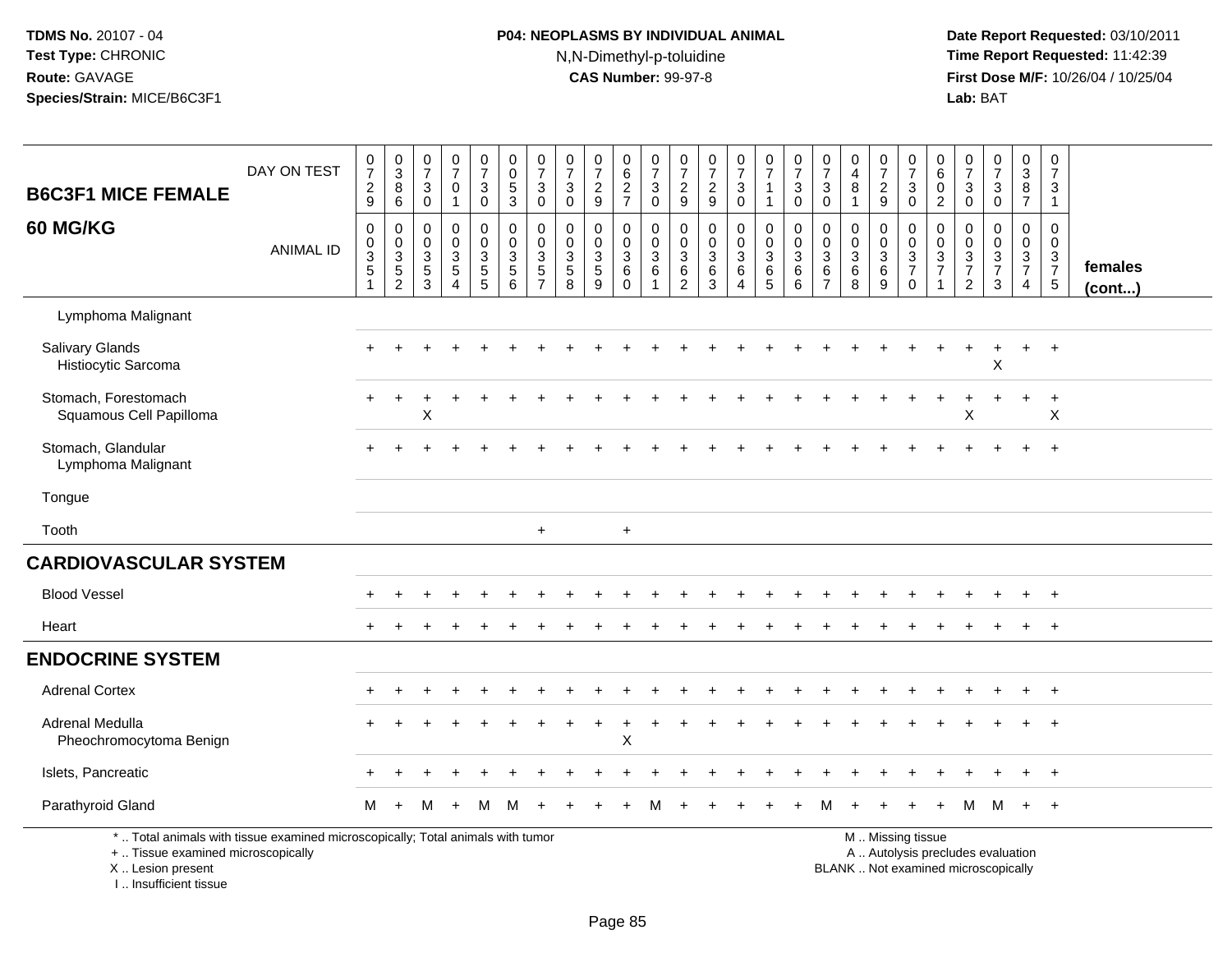# **P04: NEOPLASMS BY INDIVIDUAL ANIMAL**N,N-Dimethyl-p-toluidine

 **Date Report Requested:** 03/10/2011 **Time Report Requested:** 11:42:39 **First Dose M/F:** 10/26/04 / 10/25/04<br>**Lab:** BAT **Lab:** BAT

| <b>B6C3F1 MICE FEMALE</b>                                                                                                                       | DAY ON TEST      | $\frac{0}{7}$<br>$\boldsymbol{2}$<br>9                | 0<br>$\ensuremath{\mathsf{3}}$<br>8<br>6                        | $\begin{smallmatrix}0\\7\end{smallmatrix}$<br>$\mathsf 3$<br>$\mathbf 0$       | $\frac{0}{7}$<br>$\mathbf 0$<br>1 | $\frac{0}{7}$<br>$\mathbf{3}$<br>$\mathbf 0$                | $\begin{smallmatrix} 0\\0 \end{smallmatrix}$<br>$\frac{5}{3}$   | $\frac{0}{7}$<br>3<br>$\mathbf 0$                            | $\frac{0}{7}$<br>$\sqrt{3}$<br>$\mathbf{0}$        | 0<br>$\overline{7}$<br>$\overline{\mathbf{c}}$<br>9 | $_{6}^{\rm 0}$<br>$\frac{2}{7}$                                   | $\frac{0}{7}$<br>3<br>$\mathbf 0$          | $\frac{0}{7}$<br>$\overline{c}$<br>9                        | $\frac{0}{7}$<br>$\frac{2}{9}$                                        | $\frac{0}{7}$<br>3<br>$\mathbf 0$                             | $\frac{0}{7}$<br>$\overline{1}$<br>$\overline{1}$          | 0<br>$\overline{7}$<br>3<br>0                | $\frac{0}{7}$<br>$\mathbf{3}$<br>$\Omega$                               | 0<br>$\overline{\mathbf{4}}$<br>8              | $\frac{0}{7}$<br>$\frac{2}{9}$                                | 0<br>$\overline{7}$<br>$\mathbf{3}$<br>$\mathbf 0$                                           | 0<br>$\,6\,$<br>$\mathbf 0$<br>$\overline{c}$                     | $\frac{0}{7}$<br>3<br>$\Omega$                                                | $\frac{0}{7}$<br>3<br>$\mathbf 0$                                 | 0<br>$\overline{3}$<br>$\bf 8$<br>$\overline{7}$       | 0<br>$\overline{7}$<br>3<br>$\mathbf{1}$               |                   |
|-------------------------------------------------------------------------------------------------------------------------------------------------|------------------|-------------------------------------------------------|-----------------------------------------------------------------|--------------------------------------------------------------------------------|-----------------------------------|-------------------------------------------------------------|-----------------------------------------------------------------|--------------------------------------------------------------|----------------------------------------------------|-----------------------------------------------------|-------------------------------------------------------------------|--------------------------------------------|-------------------------------------------------------------|-----------------------------------------------------------------------|---------------------------------------------------------------|------------------------------------------------------------|----------------------------------------------|-------------------------------------------------------------------------|------------------------------------------------|---------------------------------------------------------------|----------------------------------------------------------------------------------------------|-------------------------------------------------------------------|-------------------------------------------------------------------------------|-------------------------------------------------------------------|--------------------------------------------------------|--------------------------------------------------------|-------------------|
| 60 MG/KG                                                                                                                                        | <b>ANIMAL ID</b> | 0<br>$\mathsf 0$<br>$\mathbf{3}$<br>5<br>$\mathbf{1}$ | $\mathbf 0$<br>$\mathbf 0$<br>$\sqrt{3}$<br>5<br>$\overline{2}$ | $\mathbf 0$<br>$\mathbf 0$<br>$\mathbf{3}$<br>$\overline{5}$<br>$\overline{3}$ | 0<br>0<br>3<br>5<br>4             | 0<br>$\mathsf{O}\xspace$<br>$\frac{3}{5}$<br>$\overline{5}$ | $\mathbf 0$<br>$\mathbf 0$<br>$\sqrt{3}$<br>$\overline{5}$<br>6 | $\Omega$<br>$\mathbf 0$<br>3<br>$\sqrt{5}$<br>$\overline{7}$ | $\mathbf 0$<br>$\mathbf 0$<br>3<br>$\sqrt{5}$<br>8 | 0<br>$\mathbf 0$<br>$\mathbf{3}$<br>5<br>9          | 0<br>$\mathbf 0$<br>$\mathbf{3}$<br>$\overline{6}$<br>$\mathbf 0$ | 0<br>$\mathbf 0$<br>3<br>6<br>$\mathbf{1}$ | $\mathbf{0}$<br>$\mathbf 0$<br>3<br>$\,6$<br>$\overline{2}$ | $\mathbf 0$<br>$\mathbf 0$<br>$\sqrt{3}$<br>$\,6\,$<br>$\overline{3}$ | 0<br>$\mathbf 0$<br>$\mathbf{3}$<br>$\,6\,$<br>$\overline{4}$ | $\mathbf 0$<br>$\mathbf 0$<br>$\mathbf{3}$<br>$\,6\,$<br>5 | 0<br>$\mathbf 0$<br>3<br>6<br>$6\phantom{a}$ | $\mathbf 0$<br>$\mathbf 0$<br>$\mathbf{3}$<br>$\,6\,$<br>$\overline{7}$ | 0<br>$\pmb{0}$<br>3<br>$\,6$<br>$\overline{8}$ | 0<br>$\mathbf 0$<br>$\mathbf{3}$<br>$\,6\,$<br>$\overline{9}$ | $\mathbf 0$<br>$\mathbf 0$<br>$\mathsf 3$<br>$\overline{7}$<br>$\mathbf 0$                   | $\Omega$<br>$\mathbf{0}$<br>3<br>$\overline{7}$<br>$\overline{1}$ | $\Omega$<br>$\mathbf 0$<br>$\mathbf{3}$<br>$\boldsymbol{7}$<br>$\overline{2}$ | $\mathbf 0$<br>$\mathbf 0$<br>$\mathbf{3}$<br>$\overline{7}$<br>3 | $\mathbf 0$<br>$\mathbf 0$<br>3<br>$\overline{7}$<br>4 | $\mathbf 0$<br>$\mathbf 0$<br>3<br>$\overline{7}$<br>5 | females<br>(cont) |
| <b>Pituitary Gland</b>                                                                                                                          |                  |                                                       |                                                                 |                                                                                |                                   |                                                             |                                                                 |                                                              |                                                    |                                                     |                                                                   |                                            |                                                             |                                                                       |                                                               |                                                            |                                              |                                                                         |                                                |                                                               |                                                                                              |                                                                   |                                                                               |                                                                   | $\div$                                                 | $+$                                                    |                   |
| <b>Thyroid Gland</b><br>Follicular Cell, Adenoma                                                                                                |                  |                                                       |                                                                 |                                                                                |                                   |                                                             |                                                                 |                                                              |                                                    |                                                     |                                                                   |                                            |                                                             |                                                                       |                                                               |                                                            |                                              |                                                                         |                                                |                                                               |                                                                                              |                                                                   |                                                                               |                                                                   |                                                        | $\ddot{}$                                              |                   |
| <b>GENERAL BODY SYSTEM</b>                                                                                                                      |                  |                                                       |                                                                 |                                                                                |                                   |                                                             |                                                                 |                                                              |                                                    |                                                     |                                                                   |                                            |                                                             |                                                                       |                                                               |                                                            |                                              |                                                                         |                                                |                                                               |                                                                                              |                                                                   |                                                                               |                                                                   |                                                        |                                                        |                   |
| <b>NONE</b>                                                                                                                                     |                  |                                                       |                                                                 |                                                                                |                                   |                                                             |                                                                 |                                                              |                                                    |                                                     |                                                                   |                                            |                                                             |                                                                       |                                                               |                                                            |                                              |                                                                         |                                                |                                                               |                                                                                              |                                                                   |                                                                               |                                                                   |                                                        |                                                        |                   |
| <b>GENITAL SYSTEM</b>                                                                                                                           |                  |                                                       |                                                                 |                                                                                |                                   |                                                             |                                                                 |                                                              |                                                    |                                                     |                                                                   |                                            |                                                             |                                                                       |                                                               |                                                            |                                              |                                                                         |                                                |                                                               |                                                                                              |                                                                   |                                                                               |                                                                   |                                                        |                                                        |                   |
| <b>Clitoral Gland</b>                                                                                                                           |                  |                                                       |                                                                 |                                                                                |                                   |                                                             |                                                                 |                                                              |                                                    |                                                     |                                                                   |                                            |                                                             |                                                                       |                                                               |                                                            |                                              |                                                                         |                                                |                                                               |                                                                                              |                                                                   |                                                                               |                                                                   |                                                        |                                                        |                   |
| Ovary<br>Cystadenoma                                                                                                                            |                  |                                                       |                                                                 |                                                                                |                                   |                                                             |                                                                 |                                                              |                                                    |                                                     |                                                                   |                                            |                                                             |                                                                       |                                                               |                                                            |                                              |                                                                         |                                                |                                                               |                                                                                              |                                                                   |                                                                               |                                                                   |                                                        | $\overline{+}$                                         |                   |
| <b>Uterus</b>                                                                                                                                   |                  | $+$                                                   |                                                                 |                                                                                |                                   |                                                             |                                                                 |                                                              |                                                    |                                                     |                                                                   |                                            |                                                             |                                                                       |                                                               |                                                            |                                              |                                                                         |                                                |                                                               |                                                                                              |                                                                   |                                                                               |                                                                   | $+$                                                    | $+$                                                    |                   |
| <b>HEMATOPOIETIC SYSTEM</b>                                                                                                                     |                  |                                                       |                                                                 |                                                                                |                                   |                                                             |                                                                 |                                                              |                                                    |                                                     |                                                                   |                                            |                                                             |                                                                       |                                                               |                                                            |                                              |                                                                         |                                                |                                                               |                                                                                              |                                                                   |                                                                               |                                                                   |                                                        |                                                        |                   |
| <b>Bone Marrow</b><br>Histiocytic Sarcoma<br>Lymphoma Malignant                                                                                 |                  |                                                       |                                                                 |                                                                                |                                   |                                                             |                                                                 |                                                              |                                                    |                                                     |                                                                   |                                            |                                                             |                                                                       |                                                               |                                                            |                                              |                                                                         |                                                |                                                               |                                                                                              |                                                                   |                                                                               | X                                                                 | $+$                                                    | $+$                                                    |                   |
| Lymph Node                                                                                                                                      |                  |                                                       | $\ddot{}$                                                       |                                                                                |                                   |                                                             |                                                                 |                                                              |                                                    |                                                     |                                                                   |                                            |                                                             |                                                                       |                                                               | $\ddot{}$                                                  |                                              |                                                                         |                                                |                                                               |                                                                                              |                                                                   |                                                                               | $\ddot{}$                                                         |                                                        |                                                        |                   |
| Lumbar, Lymphoma Malignant<br>Mediastinal, Histiocytic Sarcoma<br>Mediastinal, Osteosarcoma, Metastatic, Bone<br>Pancreatic, Lymphoma Malignant |                  |                                                       | $\times$                                                        |                                                                                |                                   |                                                             |                                                                 |                                                              |                                                    |                                                     |                                                                   |                                            |                                                             |                                                                       |                                                               |                                                            |                                              |                                                                         |                                                |                                                               |                                                                                              |                                                                   |                                                                               | X                                                                 |                                                        |                                                        |                   |
| Renal, Histiocytic Sarcoma                                                                                                                      |                  |                                                       |                                                                 |                                                                                |                                   |                                                             |                                                                 |                                                              |                                                    |                                                     |                                                                   |                                            |                                                             |                                                                       |                                                               | X                                                          |                                              |                                                                         |                                                |                                                               |                                                                                              |                                                                   |                                                                               | X                                                                 |                                                        |                                                        |                   |
| *  Total animals with tissue examined microscopically; Total animals with tumor<br>+  Tissue examined microscopically<br>X Lesion present       |                  |                                                       |                                                                 |                                                                                |                                   |                                                             |                                                                 |                                                              |                                                    |                                                     |                                                                   |                                            |                                                             |                                                                       |                                                               |                                                            |                                              |                                                                         |                                                |                                                               | M  Missing tissue<br>A  Autolysis precludes evaluation<br>BLANK Not examined microscopically |                                                                   |                                                                               |                                                                   |                                                        |                                                        |                   |

I .. Insufficient tissue

lot examined microscopically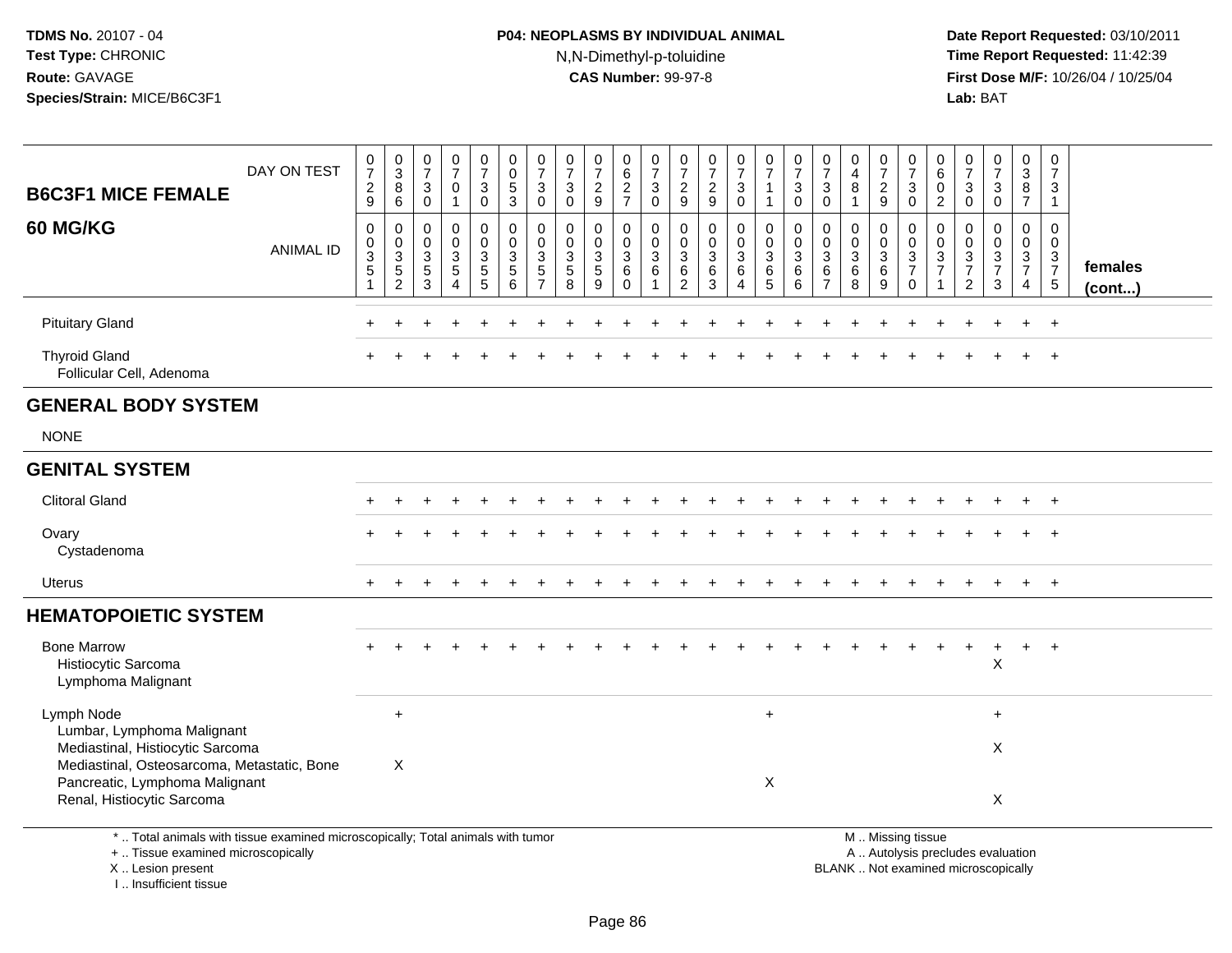# **P04: NEOPLASMS BY INDIVIDUAL ANIMAL**N,N-Dimethyl-p-toluidine

| <b>B6C3F1 MICE FEMALE</b>                                                                                                                                           | DAY ON TEST      | $\frac{0}{7}$<br>$\frac{2}{9}$                             | $\begin{array}{c} 0 \\ 3 \\ 8 \end{array}$<br>$\overline{6}$ | $\frac{0}{7}$<br>3<br>$\mathsf 0$                                           | $\frac{0}{7}$<br>$\mathbf 0$<br>$\mathbf{1}$                        | $\frac{0}{7}$<br>$\mathbf{3}$<br>$\pmb{0}$                                          | $\begin{smallmatrix} 0\\0 \end{smallmatrix}$<br>$\overline{5}$<br>$\overline{3}$ | $\frac{0}{7}$<br>$\ensuremath{\mathsf{3}}$<br>$\pmb{0}$ | $\begin{array}{c} 0 \\ 7 \end{array}$<br>$\mathbf{3}$<br>$\mathbf 0$ | $\begin{array}{c} 0 \\ 7 \end{array}$<br>$\frac{2}{9}$                        | 0<br>$6\phantom{a}$<br>$\frac{2}{7}$     | $\frac{0}{7}$<br>$\sqrt{3}$<br>$\mathsf{O}\xspace$                  | $\frac{0}{7}$<br>$\frac{2}{9}$                                 | $\frac{0}{7}$<br>$\frac{2}{9}$                        | $\begin{array}{c} 0 \\ 7 \end{array}$<br>$\sqrt{3}$<br>$\overline{0}$ | $\begin{array}{c} 0 \\ 7 \end{array}$<br>$\mathbf{1}$      | $\begin{array}{c} 0 \\ 7 \end{array}$<br>$\mathbf{3}$<br>$\mathbf 0$ | 0<br>$\overline{7}$<br>3<br>$\mathbf 0$                         | $\pmb{0}$<br>$\overline{4}$<br>8<br>$\mathbf{1}$                      | $\frac{0}{7}$<br>$\frac{2}{9}$  | $\begin{array}{c} 0 \\ 7 \end{array}$<br>$_0^3$                               | $\pmb{0}$<br>$6\phantom{a}$<br>$\mathsf 0$<br>$\overline{2}$ | $\begin{array}{c} 0 \\ 7 \end{array}$<br>$_{\rm 0}^3$ | $\begin{array}{c} 0 \\ 7 \end{array}$<br>$\sqrt{3}$<br>$\pmb{0}$                        | 0<br>$\overline{3}$<br>$\bf 8$<br>$\overline{7}$ | $\begin{array}{c} 0 \\ 7 \end{array}$<br>$\mathbf{3}$<br>$\mathbf{1}$ |                   |
|---------------------------------------------------------------------------------------------------------------------------------------------------------------------|------------------|------------------------------------------------------------|--------------------------------------------------------------|-----------------------------------------------------------------------------|---------------------------------------------------------------------|-------------------------------------------------------------------------------------|----------------------------------------------------------------------------------|---------------------------------------------------------|----------------------------------------------------------------------|-------------------------------------------------------------------------------|------------------------------------------|---------------------------------------------------------------------|----------------------------------------------------------------|-------------------------------------------------------|-----------------------------------------------------------------------|------------------------------------------------------------|----------------------------------------------------------------------|-----------------------------------------------------------------|-----------------------------------------------------------------------|---------------------------------|-------------------------------------------------------------------------------|--------------------------------------------------------------|-------------------------------------------------------|-----------------------------------------------------------------------------------------|--------------------------------------------------|-----------------------------------------------------------------------|-------------------|
| 60 MG/KG                                                                                                                                                            | <b>ANIMAL ID</b> | $\pmb{0}$<br>$\mathsf{O}$<br>$\overline{3}$<br>$\,$ 5 $\,$ | $\pmb{0}$<br>$\begin{array}{c} 0 \\ 3 \\ 5 \\ 2 \end{array}$ | $\mathbf 0$<br>$\mathbf 0$<br>$\mathbf{3}$<br>$\,$ 5 $\,$<br>$\overline{3}$ | $\pmb{0}$<br>$\Omega$<br>$\sqrt{3}$<br>$\sqrt{5}$<br>$\overline{A}$ | $\mathbf 0$<br>$\mathbf 0$<br>$\mathbf{3}$<br>$\begin{array}{c} 5 \\ 5 \end{array}$ | 0<br>$\mathbf 0$<br>$\sqrt{3}$<br>$\frac{5}{6}$                                  | $\pmb{0}$<br>$\mathbf 0$<br>$\sqrt{3}$<br>$\frac{5}{7}$ | $\mathbf 0$<br>$\mathbf 0$<br>$\mathbf{3}$<br>$\sqrt{5}$<br>8        | $\boldsymbol{0}$<br>$\mathbf 0$<br>$\sqrt{3}$<br>$\sqrt{5}$<br>$\overline{9}$ | 0<br>0<br>$\sqrt{3}$<br>6<br>$\mathbf 0$ | $\mathbf 0$<br>$\mathbf 0$<br>$\overline{3}$<br>6<br>$\overline{1}$ | 0<br>0<br>$\ensuremath{\mathsf{3}}$<br>$\,6$<br>$\overline{2}$ | 0<br>$\mathbf 0$<br>$\sqrt{3}$<br>6<br>$\overline{3}$ | $\mathbf 0$<br>0<br>$\overline{3}$<br>$\,6\,$<br>$\overline{4}$       | $\mathbf 0$<br>$\mathbf 0$<br>$\overline{3}$<br>$6\over 5$ | $\pmb{0}$<br>$\mathbf 0$<br>$\sqrt{3}$<br>6<br>6                     | $\pmb{0}$<br>$\mathbf 0$<br>$\mathbf{3}$<br>6<br>$\overline{7}$ | $\pmb{0}$<br>$\mathbf 0$<br>$\mathbf{3}$<br>$\,6\,$<br>$\overline{8}$ | 0<br>$\mathbf 0$<br>3<br>$^6_9$ | 0<br>$\mathbf 0$<br>$\overline{3}$<br>$\boldsymbol{7}$<br>$\ddot{\mathbf{0}}$ | 0<br>0<br>$\overline{3}$<br>$\overline{7}$                   | $\mathbf 0$<br>0<br>$\overline{3}$<br>$\frac{7}{2}$   | $\pmb{0}$<br>$\mathbf 0$<br>$\ensuremath{\mathsf{3}}$<br>$\overline{7}$<br>$\mathbf{3}$ | 0<br>$\mathbf{0}$<br>$\frac{3}{7}$<br>4          | $\mathsf 0$<br>$\mathbf 0$<br>$\mathbf 3$<br>$\frac{7}{5}$            | females<br>(cont) |
| Renal, Lymphoma Malignant                                                                                                                                           |                  |                                                            |                                                              |                                                                             |                                                                     |                                                                                     |                                                                                  |                                                         |                                                                      |                                                                               |                                          |                                                                     |                                                                |                                                       |                                                                       |                                                            |                                                                      |                                                                 |                                                                       |                                 |                                                                               |                                                              |                                                       |                                                                                         |                                                  |                                                                       |                   |
| Lymph Node, Mandibular<br>Hemangioma<br>Histiocytic Sarcoma<br>Lymphoma Malignant                                                                                   |                  | X                                                          |                                                              |                                                                             |                                                                     |                                                                                     |                                                                                  |                                                         |                                                                      |                                                                               |                                          |                                                                     |                                                                |                                                       |                                                                       |                                                            |                                                                      |                                                                 |                                                                       |                                 |                                                                               |                                                              |                                                       | X                                                                                       |                                                  | X                                                                     |                   |
| Lymph Node, Mesenteric<br>Histiocytic Sarcoma<br>Lymphoma Malignant                                                                                                 |                  | $+$<br>X                                                   |                                                              |                                                                             |                                                                     |                                                                                     |                                                                                  |                                                         |                                                                      |                                                                               |                                          |                                                                     |                                                                |                                                       |                                                                       | X                                                          |                                                                      |                                                                 |                                                                       |                                 |                                                                               |                                                              |                                                       | X                                                                                       |                                                  | $+$                                                                   |                   |
| Spleen<br>Histiocytic Sarcoma<br>Lymphoma Malignant                                                                                                                 |                  | X                                                          |                                                              |                                                                             |                                                                     |                                                                                     |                                                                                  |                                                         |                                                                      |                                                                               |                                          | X                                                                   |                                                                | X                                                     |                                                                       | X                                                          |                                                                      |                                                                 |                                                                       |                                 |                                                                               |                                                              |                                                       | X                                                                                       | $\ddot{}$                                        | $+$                                                                   |                   |
| Thymus<br>Lymphoma Malignant                                                                                                                                        |                  | $+$                                                        |                                                              |                                                                             |                                                                     |                                                                                     |                                                                                  |                                                         |                                                                      |                                                                               |                                          |                                                                     |                                                                |                                                       |                                                                       | $\pmb{\times}$                                             |                                                                      |                                                                 |                                                                       |                                 |                                                                               |                                                              |                                                       |                                                                                         |                                                  |                                                                       |                   |
| <b>INTEGUMENTARY SYSTEM</b>                                                                                                                                         |                  |                                                            |                                                              |                                                                             |                                                                     |                                                                                     |                                                                                  |                                                         |                                                                      |                                                                               |                                          |                                                                     |                                                                |                                                       |                                                                       |                                                            |                                                                      |                                                                 |                                                                       |                                 |                                                                               |                                                              |                                                       |                                                                                         |                                                  |                                                                       |                   |
| <b>Mammary Gland</b>                                                                                                                                                |                  |                                                            |                                                              |                                                                             |                                                                     |                                                                                     |                                                                                  |                                                         |                                                                      |                                                                               |                                          |                                                                     |                                                                |                                                       |                                                                       |                                                            |                                                                      |                                                                 |                                                                       |                                 |                                                                               |                                                              |                                                       |                                                                                         |                                                  | $\overline{ }$                                                        |                   |
| Skin                                                                                                                                                                |                  |                                                            |                                                              |                                                                             |                                                                     |                                                                                     |                                                                                  |                                                         |                                                                      |                                                                               |                                          |                                                                     |                                                                |                                                       |                                                                       |                                                            |                                                                      |                                                                 |                                                                       |                                 |                                                                               |                                                              |                                                       |                                                                                         | $\ddot{}$                                        | $\ddot{}$                                                             |                   |
| <b>MUSCULOSKELETAL SYSTEM</b>                                                                                                                                       |                  |                                                            |                                                              |                                                                             |                                                                     |                                                                                     |                                                                                  |                                                         |                                                                      |                                                                               |                                          |                                                                     |                                                                |                                                       |                                                                       |                                                            |                                                                      |                                                                 |                                                                       |                                 |                                                                               |                                                              |                                                       |                                                                                         |                                                  |                                                                       |                   |
| <b>Bone</b><br>Osteosarcoma                                                                                                                                         |                  |                                                            | X                                                            |                                                                             |                                                                     |                                                                                     |                                                                                  |                                                         |                                                                      |                                                                               |                                          |                                                                     |                                                                |                                                       |                                                                       |                                                            |                                                                      |                                                                 |                                                                       |                                 |                                                                               |                                                              |                                                       |                                                                                         |                                                  |                                                                       |                   |
| <b>Skeletal Muscle</b><br>Rhabdomyosarcoma                                                                                                                          |                  |                                                            |                                                              |                                                                             |                                                                     |                                                                                     |                                                                                  |                                                         |                                                                      | $\ddot{}$<br>X                                                                |                                          |                                                                     |                                                                |                                                       |                                                                       |                                                            |                                                                      | $\ddot{}$<br>$\boldsymbol{\mathsf{X}}$                          |                                                                       |                                 |                                                                               |                                                              |                                                       |                                                                                         |                                                  |                                                                       |                   |
| *  Total animals with tissue examined microscopically; Total animals with tumor<br>+  Tissue examined microscopically<br>X  Lesion present<br>I Insufficient tissue |                  |                                                            |                                                              |                                                                             |                                                                     |                                                                                     |                                                                                  |                                                         |                                                                      |                                                                               |                                          |                                                                     |                                                                |                                                       |                                                                       |                                                            |                                                                      |                                                                 |                                                                       |                                 | M  Missing tissue                                                             |                                                              |                                                       | A  Autolysis precludes evaluation<br>BLANK  Not examined microscopically                |                                                  |                                                                       |                   |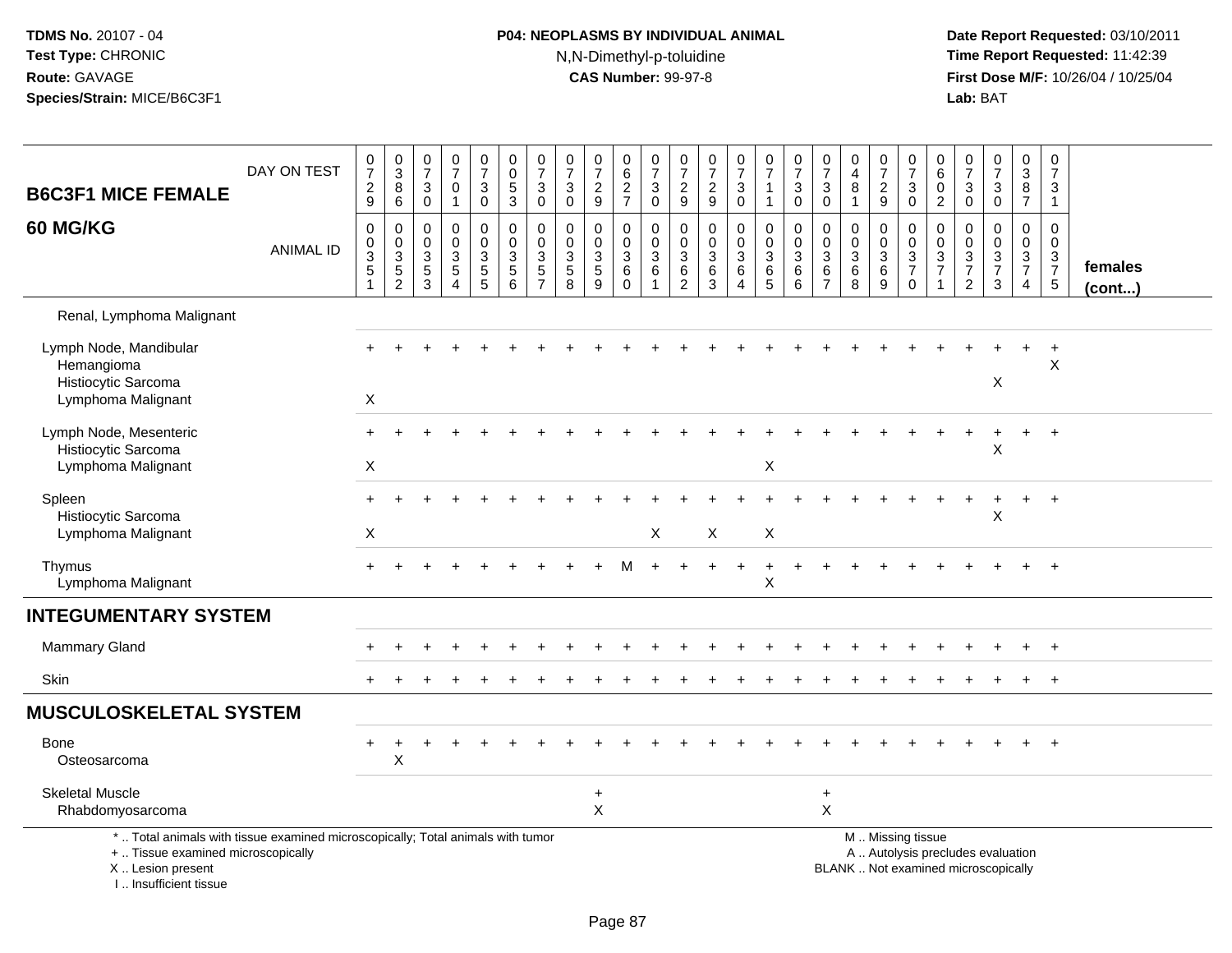# **P04: NEOPLASMS BY INDIVIDUAL ANIMAL**N,N-Dimethyl-p-toluidine

| <b>B6C3F1 MICE FEMALE</b><br>60 MG/KG                                                                                                                               | DAY ON TEST<br><b>ANIMAL ID</b> | $\begin{smallmatrix}0\\7\end{smallmatrix}$<br>$\frac{2}{9}$<br>$\mathbf 0$<br>$\pmb{0}$<br>$\ensuremath{\mathsf{3}}$<br>$\sqrt{5}$ | $_{3}^{\rm 0}$<br>$^8_6$<br>$\mathsf{O}\xspace$<br>$\begin{array}{c} 0 \\ 3 \\ 5 \\ 2 \end{array}$ | $\frac{0}{7}$<br>3<br>$\mathsf 0$<br>$\boldsymbol{0}$<br>$\Omega$<br>3<br>$\sqrt{5}$<br>3 | 0<br>$\overline{7}$<br>$\mathbf 0$<br>$\mathbf{1}$<br>$\mathbf 0$<br>$\Omega$<br>3<br>$\sqrt{5}$<br>$\boldsymbol{\Lambda}$ | $\frac{0}{7}$<br>$\mathbf{3}$<br>$\overline{0}$<br>0<br>0<br>$\ensuremath{\mathsf{3}}$<br>$\sqrt{5}$<br>$\overline{5}$ | 0<br>$\mathsf{O}\xspace$<br>$\frac{5}{3}$<br>$\mathsf 0$<br>$\mathbf 0$<br>$\sqrt{3}$<br>$\sqrt{5}$<br>6 | $\frac{0}{7}$<br>$\sqrt{3}$<br>$\mathsf{O}\xspace$<br>$\pmb{0}$<br>$\pmb{0}$<br>$\ensuremath{\mathsf{3}}$<br>$\frac{5}{7}$ | $\frac{0}{7}$<br>3<br>$\mathbf 0$<br>$\mathbf 0$<br>$\Omega$<br>3<br>$\sqrt{5}$<br>8 | $\frac{0}{7}$<br>$\frac{2}{9}$<br>$\mathbf 0$<br>$\mathbf 0$<br>3<br>$\sqrt{5}$<br>9 | 0<br>$6\phantom{a}$<br>$\frac{2}{7}$<br>0<br>0<br>$\sqrt{3}$<br>6<br>$\Omega$ | $\frac{0}{7}$<br>$\ensuremath{\mathsf{3}}$<br>$\mathbf 0$<br>$\pmb{0}$<br>$\mathsf{O}\xspace$<br>$\mathbf{3}$<br>6<br>$\blacktriangleleft$ | 0<br>$\overline{7}$<br>$\frac{2}{9}$<br>0<br>$\Omega$<br>3<br>6<br>$\overline{2}$ | $\frac{0}{7}$<br>$\frac{2}{9}$<br>$\pmb{0}$<br>$\Omega$<br>$\mathbf{3}$<br>6<br>3 | $\frac{0}{7}$<br>$_0^3$<br>$\mathsf 0$<br>$\pmb{0}$<br>$\sqrt{3}$<br>6<br>$\boldsymbol{\Lambda}$ | $\begin{array}{c} 0 \\ 7 \end{array}$<br>$\mathbf{1}$<br>$\mathbf{1}$<br>0<br>$\mathbf 0$<br>$\mathbf{3}$<br>6<br>$\overline{5}$ | $\frac{0}{7}$<br>$_{\rm 0}^3$<br>$\mathbf 0$<br>$\pmb{0}$<br>$\overline{3}$<br>$\,6$<br>6 | $\frac{0}{7}$<br>$\mathbf{3}$<br>$\mathbf 0$<br>0<br>$\Omega$<br>3<br>6<br>$\overline{7}$ | 0<br>$\overline{4}$<br>8<br>$\mathbf{1}$<br>$\mathbf 0$<br>$\mathbf 0$<br>$\sqrt{3}$<br>6<br>8 | $\frac{0}{7}$<br>$\frac{2}{9}$<br>0<br>$\mathbf 0$<br>$\sqrt{3}$<br>6<br>9 | $\frac{0}{7}$<br>$_0^3$<br>0<br>$\mathsf{O}\xspace$<br>$\frac{3}{7}$<br>$\mathbf 0$           | $_{6}^{\rm 0}$<br>0<br>$\overline{2}$<br>$\mathsf{O}\xspace$<br>$\Omega$<br>$\ensuremath{\mathsf{3}}$<br>$\overline{7}$<br>1 | 0<br>$\overline{7}$<br>$\mathbf{3}$<br>$\mathbf 0$<br>$\mathbf 0$<br>$\mathbf{0}$<br>$\sqrt{3}$<br>$\overline{7}$<br>$\sqrt{2}$ | $\begin{array}{c} 0 \\ 7 \end{array}$<br>$_{\rm 0}^3$<br>$\mathbf 0$<br>$\mathsf{O}\xspace$<br>$\frac{3}{7}$<br>$\mathbf{3}$ | 0<br>$\overline{3}$<br>$\begin{array}{c} 8 \\ 7 \end{array}$<br>0<br>0<br>$\frac{3}{7}$<br>$\overline{4}$ | $\pmb{0}$<br>$\overline{7}$<br>3<br>$\mathbf{1}$<br>$\mathbf 0$<br>$\Omega$<br>$\frac{3}{7}$<br>$\sqrt{5}$ | females      |
|---------------------------------------------------------------------------------------------------------------------------------------------------------------------|---------------------------------|------------------------------------------------------------------------------------------------------------------------------------|----------------------------------------------------------------------------------------------------|-------------------------------------------------------------------------------------------|----------------------------------------------------------------------------------------------------------------------------|------------------------------------------------------------------------------------------------------------------------|----------------------------------------------------------------------------------------------------------|----------------------------------------------------------------------------------------------------------------------------|--------------------------------------------------------------------------------------|--------------------------------------------------------------------------------------|-------------------------------------------------------------------------------|--------------------------------------------------------------------------------------------------------------------------------------------|-----------------------------------------------------------------------------------|-----------------------------------------------------------------------------------|--------------------------------------------------------------------------------------------------|----------------------------------------------------------------------------------------------------------------------------------|-------------------------------------------------------------------------------------------|-------------------------------------------------------------------------------------------|------------------------------------------------------------------------------------------------|----------------------------------------------------------------------------|-----------------------------------------------------------------------------------------------|------------------------------------------------------------------------------------------------------------------------------|---------------------------------------------------------------------------------------------------------------------------------|------------------------------------------------------------------------------------------------------------------------------|-----------------------------------------------------------------------------------------------------------|------------------------------------------------------------------------------------------------------------|--------------|
| <b>NERVOUS SYSTEM</b>                                                                                                                                               |                                 |                                                                                                                                    |                                                                                                    |                                                                                           |                                                                                                                            |                                                                                                                        |                                                                                                          |                                                                                                                            |                                                                                      |                                                                                      |                                                                               |                                                                                                                                            |                                                                                   |                                                                                   |                                                                                                  |                                                                                                                                  |                                                                                           |                                                                                           |                                                                                                |                                                                            |                                                                                               |                                                                                                                              |                                                                                                                                 |                                                                                                                              |                                                                                                           |                                                                                                            | $($ cont $)$ |
| <b>Brain</b><br>Meningioma Benign                                                                                                                                   |                                 |                                                                                                                                    |                                                                                                    |                                                                                           |                                                                                                                            |                                                                                                                        |                                                                                                          |                                                                                                                            |                                                                                      |                                                                                      |                                                                               |                                                                                                                                            |                                                                                   |                                                                                   |                                                                                                  |                                                                                                                                  |                                                                                           |                                                                                           |                                                                                                |                                                                            |                                                                                               |                                                                                                                              |                                                                                                                                 |                                                                                                                              |                                                                                                           |                                                                                                            |              |
| <b>RESPIRATORY SYSTEM</b>                                                                                                                                           |                                 |                                                                                                                                    |                                                                                                    |                                                                                           |                                                                                                                            |                                                                                                                        |                                                                                                          |                                                                                                                            |                                                                                      |                                                                                      |                                                                               |                                                                                                                                            |                                                                                   |                                                                                   |                                                                                                  |                                                                                                                                  |                                                                                           |                                                                                           |                                                                                                |                                                                            |                                                                                               |                                                                                                                              |                                                                                                                                 |                                                                                                                              |                                                                                                           |                                                                                                            |              |
| Lung<br>Alveolar/Bronchiolar Adenoma<br>Alveolar/Bronchiolar Carcinoma<br>Hepatoblastoma, Metastatic, Liver<br>Hepatocellular Carcinoma, Metastatic, Liver          |                                 | $\div$<br>X                                                                                                                        | $\overline{ }$                                                                                     | X                                                                                         | $\times$                                                                                                                   |                                                                                                                        |                                                                                                          |                                                                                                                            |                                                                                      | X                                                                                    |                                                                               |                                                                                                                                            | X                                                                                 |                                                                                   |                                                                                                  |                                                                                                                                  | X                                                                                         |                                                                                           |                                                                                                |                                                                            | $\mathsf{X}$                                                                                  | $\boldsymbol{\mathsf{X}}$                                                                                                    |                                                                                                                                 |                                                                                                                              |                                                                                                           |                                                                                                            |              |
| Histiocytic Sarcoma<br>Lymphoma Malignant<br>Osteosarcoma, Metastatic, Bone                                                                                         |                                 |                                                                                                                                    | X                                                                                                  |                                                                                           |                                                                                                                            |                                                                                                                        |                                                                                                          |                                                                                                                            |                                                                                      |                                                                                      |                                                                               |                                                                                                                                            |                                                                                   |                                                                                   |                                                                                                  |                                                                                                                                  |                                                                                           |                                                                                           |                                                                                                |                                                                            |                                                                                               |                                                                                                                              |                                                                                                                                 | $\boldsymbol{\mathsf{X}}$                                                                                                    |                                                                                                           |                                                                                                            |              |
| Nose                                                                                                                                                                |                                 |                                                                                                                                    |                                                                                                    |                                                                                           |                                                                                                                            |                                                                                                                        |                                                                                                          |                                                                                                                            |                                                                                      |                                                                                      |                                                                               |                                                                                                                                            |                                                                                   |                                                                                   |                                                                                                  |                                                                                                                                  |                                                                                           |                                                                                           |                                                                                                |                                                                            |                                                                                               |                                                                                                                              |                                                                                                                                 |                                                                                                                              |                                                                                                           | $\overline{+}$                                                                                             |              |
| Trachea                                                                                                                                                             |                                 |                                                                                                                                    |                                                                                                    |                                                                                           |                                                                                                                            |                                                                                                                        |                                                                                                          |                                                                                                                            |                                                                                      |                                                                                      |                                                                               |                                                                                                                                            |                                                                                   |                                                                                   |                                                                                                  |                                                                                                                                  |                                                                                           |                                                                                           |                                                                                                |                                                                            |                                                                                               |                                                                                                                              |                                                                                                                                 |                                                                                                                              |                                                                                                           | $+$                                                                                                        |              |
| <b>SPECIAL SENSES SYSTEM</b>                                                                                                                                        |                                 |                                                                                                                                    |                                                                                                    |                                                                                           |                                                                                                                            |                                                                                                                        |                                                                                                          |                                                                                                                            |                                                                                      |                                                                                      |                                                                               |                                                                                                                                            |                                                                                   |                                                                                   |                                                                                                  |                                                                                                                                  |                                                                                           |                                                                                           |                                                                                                |                                                                            |                                                                                               |                                                                                                                              |                                                                                                                                 |                                                                                                                              |                                                                                                           |                                                                                                            |              |
| Eye                                                                                                                                                                 |                                 |                                                                                                                                    |                                                                                                    |                                                                                           |                                                                                                                            |                                                                                                                        |                                                                                                          |                                                                                                                            |                                                                                      |                                                                                      |                                                                               |                                                                                                                                            |                                                                                   |                                                                                   |                                                                                                  |                                                                                                                                  |                                                                                           |                                                                                           |                                                                                                |                                                                            |                                                                                               |                                                                                                                              |                                                                                                                                 |                                                                                                                              |                                                                                                           | $^{+}$                                                                                                     |              |
| <b>Harderian Gland</b><br>Adenoma                                                                                                                                   |                                 |                                                                                                                                    |                                                                                                    |                                                                                           |                                                                                                                            |                                                                                                                        |                                                                                                          |                                                                                                                            |                                                                                      |                                                                                      |                                                                               |                                                                                                                                            |                                                                                   |                                                                                   |                                                                                                  |                                                                                                                                  |                                                                                           |                                                                                           |                                                                                                |                                                                            |                                                                                               |                                                                                                                              |                                                                                                                                 |                                                                                                                              |                                                                                                           |                                                                                                            |              |
| <b>URINARY SYSTEM</b>                                                                                                                                               |                                 |                                                                                                                                    |                                                                                                    |                                                                                           |                                                                                                                            |                                                                                                                        |                                                                                                          |                                                                                                                            |                                                                                      |                                                                                      |                                                                               |                                                                                                                                            |                                                                                   |                                                                                   |                                                                                                  |                                                                                                                                  |                                                                                           |                                                                                           |                                                                                                |                                                                            |                                                                                               |                                                                                                                              |                                                                                                                                 |                                                                                                                              |                                                                                                           |                                                                                                            |              |
| Kidney<br>Histiocytic Sarcoma                                                                                                                                       |                                 |                                                                                                                                    |                                                                                                    |                                                                                           |                                                                                                                            |                                                                                                                        |                                                                                                          |                                                                                                                            |                                                                                      |                                                                                      |                                                                               |                                                                                                                                            |                                                                                   |                                                                                   |                                                                                                  |                                                                                                                                  |                                                                                           |                                                                                           |                                                                                                |                                                                            |                                                                                               |                                                                                                                              |                                                                                                                                 | X                                                                                                                            | $\ddot{}$                                                                                                 | $+$                                                                                                        |              |
| *  Total animals with tissue examined microscopically; Total animals with tumor<br>+  Tissue examined microscopically<br>X  Lesion present<br>I Insufficient tissue |                                 |                                                                                                                                    |                                                                                                    |                                                                                           |                                                                                                                            |                                                                                                                        |                                                                                                          |                                                                                                                            |                                                                                      |                                                                                      |                                                                               |                                                                                                                                            |                                                                                   |                                                                                   |                                                                                                  |                                                                                                                                  |                                                                                           |                                                                                           |                                                                                                |                                                                            | M  Missing tissue<br>A  Autolysis precludes evaluation<br>BLANK  Not examined microscopically |                                                                                                                              |                                                                                                                                 |                                                                                                                              |                                                                                                           |                                                                                                            |              |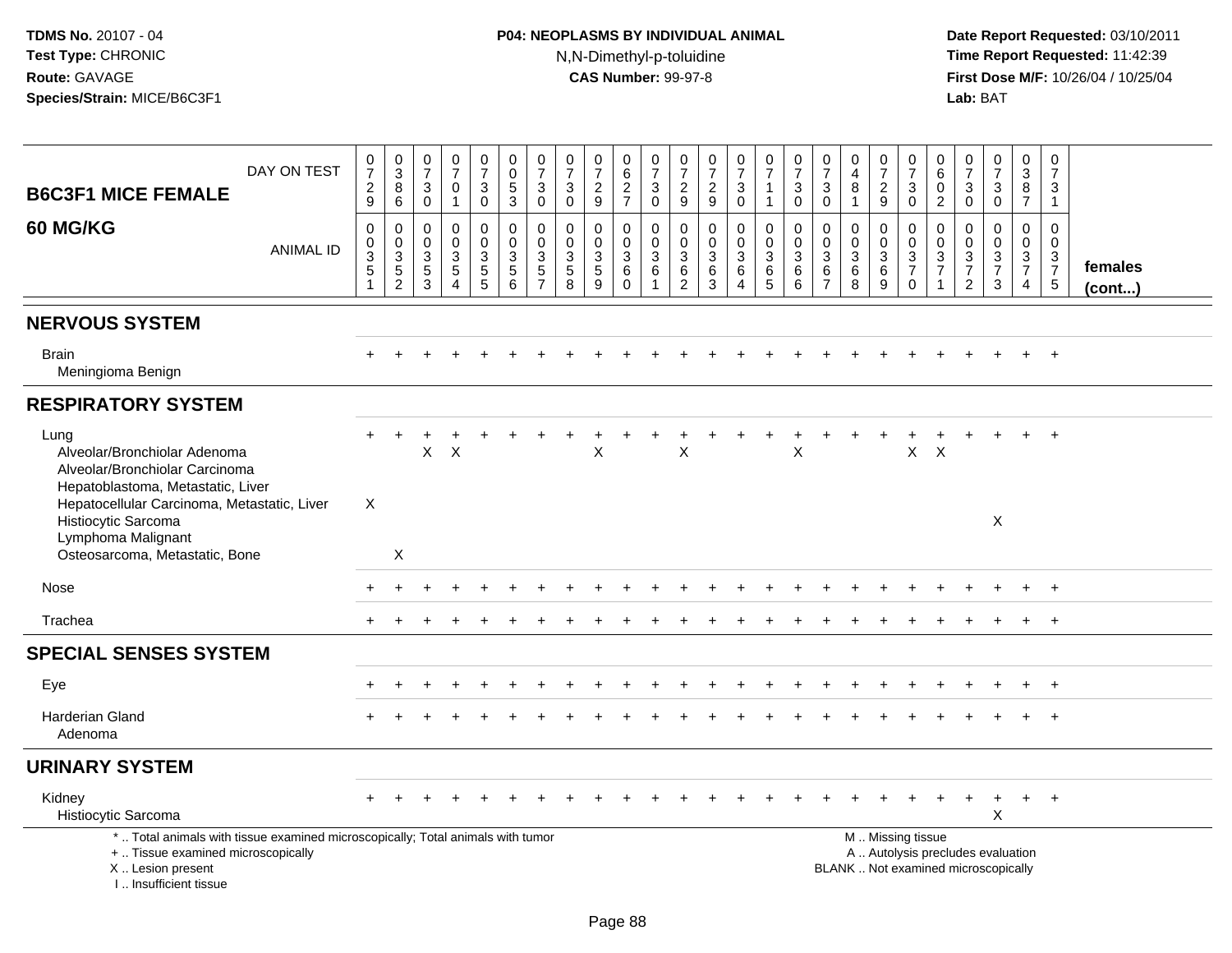### **P04: NEOPLASMS BY INDIVIDUAL ANIMAL**N,N-Dimethyl-p-toluidine

 **Date Report Requested:** 03/10/2011 **Time Report Requested:** 11:42:39 **First Dose M/F:** 10/26/04 / 10/25/04 Lab: BAT **Lab:** BAT

| <b>B6C3F1 MICE FEMALE</b><br>60 MG/KG                       | DAY ON TEST<br>ANIMAL ID | $\overline{7}$<br>$\overline{c}$<br>9<br>0<br>$\pmb{0}$<br>3<br>5 | $\frac{0}{3}$<br>8<br>6<br>0<br>$\frac{0}{3}$<br>$\mathbf 5$<br>2 | U<br>$\rightarrow$<br>$\mathbf 3$<br>$\pmb{0}$<br>$\ensuremath{\mathsf{3}}$<br>$\sqrt{5}$<br>3 | 0<br>$\overline{ }$<br>$\pmb{0}$<br>0<br>$\pmb{0}$<br>$\mathsf 3$<br>$\,$ 5 $\,$<br>$\overline{4}$ | 0<br>$\overline{ }$<br>$\sqrt{3}$<br>0<br>0<br>0<br>3<br>$\frac{5}{5}$ | $\begin{matrix} 0 \\ 0 \end{matrix}$<br>$\,$ 5 $\,$<br>$\mathbf{3}$<br>$\pmb{0}$<br>$\frac{0}{3}$<br>$\frac{5}{6}$ | $\mathbf 0$<br>$\overline{ }$<br>3<br>0<br>0<br>$\mathbf 0$<br>$\ensuremath{\mathsf{3}}$<br>$\sqrt{5}$<br>$\rightarrow$ | $\overline{7}$<br>$\mathbf{3}$<br>$\pmb{0}$<br>$\mathbf 3$<br>$\overline{5}$<br>8 | $\mathbf{0}$<br>$\overline{ }$<br>$\overline{2}$<br>9<br>0<br>$\mathsf{O}\xspace$<br>$\sqrt{3}$<br>$\sqrt{5}$<br>9 | $\mathbf{0}$<br>$6\phantom{.0}$<br>$\overline{c}$<br>$\overline{ }$<br>0<br>0<br>3<br>6<br>0 | 0<br>$\overline{ }$<br>$\mathbf{3}$<br>0<br>0<br>$\pmb{0}$<br>$\ensuremath{\mathsf{3}}$<br>$\,6\,$ | $\frac{0}{7}$<br>$\overline{c}$<br>$\boldsymbol{9}$<br>0<br>$\mathbf 0$<br>$\ensuremath{\mathsf{3}}$<br>$\,6\,$<br>$\overline{2}$ | $\frac{0}{7}$<br>$\boldsymbol{2}$<br>$\boldsymbol{9}$<br>0<br>0<br>3<br>6<br>3 | 0<br>$\overline{ }$<br>3<br>$\pmb{0}$<br>0<br>$\pmb{0}$<br>$\mathbf{3}$<br>6<br>4 | $\frac{0}{7}$<br>$\pmb{0}$<br>$\ensuremath{\mathsf{3}}$<br>$\frac{6}{5}$ | $\frac{0}{7}$<br>$\mathbf{3}$<br>0<br>$\overline{0}$<br>$\begin{matrix}0\\3\\6\end{matrix}$<br>6 | $\frac{0}{7}$<br>3<br>0<br>3<br>6<br>$\rightarrow$ | 0<br>$\overline{4}$<br>8<br>0<br>$\pmb{0}$<br>$\ensuremath{\mathsf{3}}$<br>$\,6\,$<br>8 | $\frac{0}{7}$<br>$\overline{c}$<br>9<br>0<br>0<br>$\ensuremath{\mathsf{3}}$<br>6<br>9 | $\frac{0}{7}$<br>$\sqrt{3}$<br>$\pmb{0}$<br>$\begin{smallmatrix}0\\0\\3\end{smallmatrix}$<br>$\overline{7}$<br>$\mathbf 0$ | 0<br>6<br>0<br>2<br>0<br>3<br>$\rightarrow$ | $\overline{7}$<br>3<br>$\pmb{0}$<br>3<br>$\overline{ }$<br>$\overline{2}$ | $\mathbf{0}$<br>$\overline{z}$<br>$\mathbf{3}$<br>0<br>$\mathbf 0$<br>$\pmb{0}$<br>$\ensuremath{\mathsf{3}}$<br>$\overline{ }$<br>3 | 0<br>3<br>8<br>$\rightarrow$<br>0<br>0<br>$\ensuremath{\mathsf{3}}$<br>$\rightarrow$<br>4 | 0<br>$\overline{ }$<br>$\mathbf{3}$<br>0<br>0<br>3<br>$\overline{ }$<br>5 | females<br>$($ cont $)$ |  |
|-------------------------------------------------------------|--------------------------|-------------------------------------------------------------------|-------------------------------------------------------------------|------------------------------------------------------------------------------------------------|----------------------------------------------------------------------------------------------------|------------------------------------------------------------------------|--------------------------------------------------------------------------------------------------------------------|-------------------------------------------------------------------------------------------------------------------------|-----------------------------------------------------------------------------------|--------------------------------------------------------------------------------------------------------------------|----------------------------------------------------------------------------------------------|----------------------------------------------------------------------------------------------------|-----------------------------------------------------------------------------------------------------------------------------------|--------------------------------------------------------------------------------|-----------------------------------------------------------------------------------|--------------------------------------------------------------------------|--------------------------------------------------------------------------------------------------|----------------------------------------------------|-----------------------------------------------------------------------------------------|---------------------------------------------------------------------------------------|----------------------------------------------------------------------------------------------------------------------------|---------------------------------------------|---------------------------------------------------------------------------|-------------------------------------------------------------------------------------------------------------------------------------|-------------------------------------------------------------------------------------------|---------------------------------------------------------------------------|-------------------------|--|
| Lymphoma Malignant<br>Capsule, Lymphoma Malignant           |                          | X                                                                 |                                                                   |                                                                                                |                                                                                                    |                                                                        |                                                                                                                    |                                                                                                                         |                                                                                   |                                                                                                                    |                                                                                              |                                                                                                    |                                                                                                                                   |                                                                                |                                                                                   |                                                                          |                                                                                                  |                                                    |                                                                                         |                                                                                       |                                                                                                                            |                                             |                                                                           |                                                                                                                                     |                                                                                           |                                                                           |                         |  |
| <b>Urinary Bladder</b>                                      |                          |                                                                   |                                                                   |                                                                                                |                                                                                                    |                                                                        |                                                                                                                    |                                                                                                                         |                                                                                   |                                                                                                                    |                                                                                              |                                                                                                    |                                                                                                                                   |                                                                                |                                                                                   |                                                                          |                                                                                                  |                                                    |                                                                                         |                                                                                       |                                                                                                                            |                                             | $+$                                                                       | $+$                                                                                                                                 | $+$                                                                                       | $+$                                                                       |                         |  |
| <b>SYSTEMIC LESIONS</b>                                     |                          |                                                                   |                                                                   |                                                                                                |                                                                                                    |                                                                        |                                                                                                                    |                                                                                                                         |                                                                                   |                                                                                                                    |                                                                                              |                                                                                                    |                                                                                                                                   |                                                                                |                                                                                   |                                                                          |                                                                                                  |                                                    |                                                                                         |                                                                                       |                                                                                                                            |                                             |                                                                           |                                                                                                                                     |                                                                                           |                                                                           |                         |  |
| Multiple Organ<br>Histiocytic Sarcoma<br>Lymphoma Malignant |                          | X                                                                 |                                                                   |                                                                                                |                                                                                                    |                                                                        |                                                                                                                    |                                                                                                                         |                                                                                   |                                                                                                                    |                                                                                              | X                                                                                                  |                                                                                                                                   | X                                                                              |                                                                                   | X                                                                        |                                                                                                  |                                                    |                                                                                         |                                                                                       |                                                                                                                            |                                             |                                                                           | $\pm$<br>X                                                                                                                          | $+$                                                                                       | $\pm$                                                                     |                         |  |

\* .. Total animals with tissue examined microscopically; Total animals with tumor

+ .. Tissue examined microscopically

- X .. Lesion present
- I .. Insufficient tissue

 M .. Missing tissuey the contract of the contract of the contract of the contract of the contract of the contract of the contract of  $A$ . Autolysis precludes evaluation Lesion present BLANK .. Not examined microscopically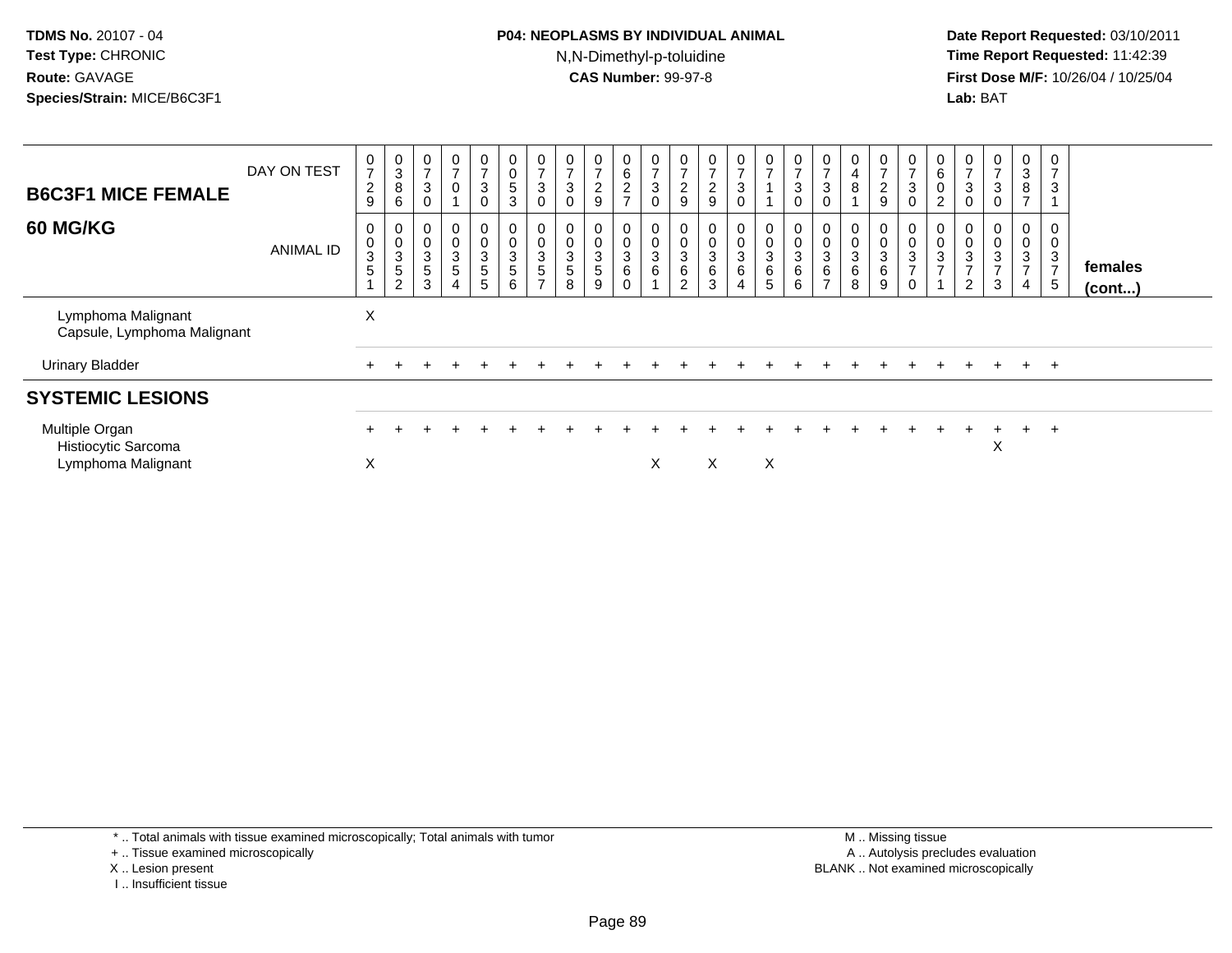# **P04: NEOPLASMS BY INDIVIDUAL ANIMAL**N,N-Dimethyl-p-toluidine

 **Date Report Requested:** 03/10/2011 **Time Report Requested:** 11:42:39 **First Dose M/F:** 10/26/04 / 10/25/04<br>**Lab:** BAT **Lab:** BAT

| <b>B6C3F1 MICE FEMALE</b>                                                                                                                  | DAY ON TEST      | $\frac{0}{7}$<br>$_{0}^{3}$                 | $\frac{0}{7}$<br>$\frac{3}{1}$                                             | $\frac{0}{7}$<br>3<br>$\mathbf{1}$                     | $\begin{array}{c} 0 \\ 6 \end{array}$<br>$\overline{9}$<br>$\boldsymbol{9}$ | $\frac{0}{7}$<br>$\mathbf 3$<br>$\mathbf 0$                       | $\frac{0}{7}$<br>$\ensuremath{\mathsf{3}}$<br>$\mathsf{O}\xspace$ | $\begin{array}{c} 0 \\ 5 \\ 7 \end{array}$<br>$\mathbf 0$ | $\begin{array}{c} 0 \\ 5 \end{array}$<br>$\overline{7}$<br>8 | $\begin{array}{c} 0 \\ 5 \\ 7 \end{array}$<br>9                         | $\begin{array}{c} 0 \\ 5 \end{array}$<br>$\overline{7}$<br>3 | $\begin{smallmatrix}0\\7\end{smallmatrix}$<br>$\sqrt{3}$<br>$\mathbf 0$ | $\frac{0}{7}$<br>$\ensuremath{\mathsf{3}}$<br>$\mathbf 0$                      | 0<br>$\boldsymbol{7}$<br>$\overline{a}$<br>9            | $\frac{0}{7}$<br>$\pmb{0}$<br>$\overline{8}$ | $\begin{array}{c} 0 \\ 6 \end{array}$<br>$\overline{\mathbf{4}}$<br>$\sqrt{5}$ | 0<br>$\overline{0}$<br>4<br>$\mathfrak{Z}$              | $\frac{0}{7}$<br>$\ensuremath{\mathsf{3}}$<br>$\mathbf{1}$   | $\frac{0}{7}$<br>$\ensuremath{\mathsf{3}}$<br>$\mathbf{1}$     | $\frac{0}{7}$<br>$\overline{c}$<br>$\overline{9}$                                   | $\begin{array}{c} 0 \\ 6 \end{array}$<br>$\mathsf{O}\xspace$<br>$\overline{7}$                   | $\frac{0}{7}$<br>$\frac{3}{1}$                                                    | $\frac{0}{7}$<br>3<br>$\mathbf 0$                                     | $\frac{0}{7}$<br>$\ensuremath{\mathsf{3}}$<br>$\mathbf 0$                     | $\frac{0}{7}$<br>3<br>$\mathbf{1}$        | $\begin{array}{c} 0 \\ 5 \end{array}$<br>$\mathbf{1}$<br>$\overline{2}$ |                                          |
|--------------------------------------------------------------------------------------------------------------------------------------------|------------------|---------------------------------------------|----------------------------------------------------------------------------|--------------------------------------------------------|-----------------------------------------------------------------------------|-------------------------------------------------------------------|-------------------------------------------------------------------|-----------------------------------------------------------|--------------------------------------------------------------|-------------------------------------------------------------------------|--------------------------------------------------------------|-------------------------------------------------------------------------|--------------------------------------------------------------------------------|---------------------------------------------------------|----------------------------------------------|--------------------------------------------------------------------------------|---------------------------------------------------------|--------------------------------------------------------------|----------------------------------------------------------------|-------------------------------------------------------------------------------------|--------------------------------------------------------------------------------------------------|-----------------------------------------------------------------------------------|-----------------------------------------------------------------------|-------------------------------------------------------------------------------|-------------------------------------------|-------------------------------------------------------------------------|------------------------------------------|
| 60 MG/KG                                                                                                                                   | <b>ANIMAL ID</b> | $\boldsymbol{0}$<br>0<br>$\frac{3}{7}$<br>6 | 0<br>$\mathsf{O}\xspace$<br>$\sqrt{3}$<br>$\overline{7}$<br>$\overline{7}$ | $\mathbf 0$<br>$\mathbf 0$<br>3<br>$\overline{7}$<br>8 | $\mathbf 0$<br>$\mathbf 0$<br>$\frac{3}{7}$                                 | $\mathsf 0$<br>$\mathsf{O}\xspace$<br>$\sqrt{3}$<br>8<br>$\Omega$ | 0<br>$\mathbf 0$<br>$\ensuremath{\mathsf{3}}$<br>8                | $\pmb{0}$<br>$\pmb{0}$<br>$\frac{3}{8}$                   | $\mathbf 0$<br>$\mathbf 0$<br>3<br>8<br>3                    | $\mathbf 0$<br>$\mathbf 0$<br>$\sqrt{3}$<br>8<br>$\boldsymbol{\Lambda}$ | 0<br>$\mathbf 0$<br>3<br>$\bf 8$<br>5                        | 0<br>$\overline{0}$<br>$\ensuremath{\mathsf{3}}$<br>$^8_6$              | $\pmb{0}$<br>$\mathsf{O}\xspace$<br>$\ensuremath{\mathsf{3}}$<br>$\frac{8}{7}$ | $\pmb{0}$<br>0<br>$\ensuremath{\mathsf{3}}$<br>$_{8}^8$ | $\mathbf 0$<br>$\pmb{0}$<br>$\frac{3}{8}$    | 0<br>$\mathsf{O}$<br>$\mathsf 3$<br>9<br>$\Omega$                              | 0<br>$\mathbf 0$<br>$\ensuremath{\mathsf{3}}$<br>9<br>1 | 0<br>$\pmb{0}$<br>$\ensuremath{\mathsf{3}}$<br>$\frac{9}{2}$ | $\mathbf 0$<br>0<br>$\ensuremath{\mathsf{3}}$<br>$\frac{9}{3}$ | $\mathbf 0$<br>0<br>$\ensuremath{\mathsf{3}}$<br>$\boldsymbol{9}$<br>$\overline{4}$ | $\mathbf 0$<br>$\mathbf 0$<br>$\ensuremath{\mathsf{3}}$<br>$\begin{array}{c} 9 \\ 5 \end{array}$ | $\mathbf 0$<br>$\mathbf 0$<br>$\sqrt{3}$<br>$\begin{array}{c} 9 \\ 6 \end{array}$ | $\mathbf 0$<br>$\mathbf 0$<br>3<br>$\boldsymbol{9}$<br>$\overline{7}$ | $\mathbf 0$<br>$\mathbf 0$<br>$\ensuremath{\mathsf{3}}$<br>$_{\rm 8}^{\rm 9}$ | $\mathbf 0$<br>$\mathbf 0$<br>3<br>$^9_9$ | $\pmb{0}$<br>$\pmb{0}$<br>$\overline{4}$<br>$\mathbf 0$<br>$\mathbf 0$  | * TOTALS                                 |
| <b>ALIMENTARY SYSTEM</b>                                                                                                                   |                  |                                             |                                                                            |                                                        |                                                                             |                                                                   |                                                                   |                                                           |                                                              |                                                                         |                                                              |                                                                         |                                                                                |                                                         |                                              |                                                                                |                                                         |                                                              |                                                                |                                                                                     |                                                                                                  |                                                                                   |                                                                       |                                                                               |                                           |                                                                         |                                          |
| Esophagus                                                                                                                                  |                  |                                             |                                                                            |                                                        |                                                                             |                                                                   |                                                                   |                                                           |                                                              |                                                                         |                                                              |                                                                         |                                                                                |                                                         |                                              |                                                                                |                                                         |                                                              |                                                                |                                                                                     |                                                                                                  |                                                                                   |                                                                       |                                                                               |                                           | $\ddot{}$                                                               | 50                                       |
| Gallbladder<br>Lymphoma Malignant                                                                                                          |                  |                                             |                                                                            |                                                        |                                                                             |                                                                   |                                                                   |                                                           |                                                              |                                                                         |                                                              |                                                                         |                                                                                |                                                         |                                              |                                                                                |                                                         |                                                              |                                                                |                                                                                     | Χ                                                                                                |                                                                                   |                                                                       |                                                                               |                                           |                                                                         | 49<br>$\mathbf{1}$                       |
| Intestine Large, Cecum                                                                                                                     |                  |                                             |                                                                            |                                                        |                                                                             |                                                                   |                                                                   |                                                           |                                                              |                                                                         |                                                              |                                                                         |                                                                                |                                                         |                                              |                                                                                |                                                         |                                                              |                                                                |                                                                                     |                                                                                                  |                                                                                   |                                                                       |                                                                               |                                           |                                                                         | 50                                       |
| Intestine Large, Colon                                                                                                                     |                  |                                             |                                                                            |                                                        |                                                                             |                                                                   |                                                                   |                                                           |                                                              |                                                                         |                                                              |                                                                         |                                                                                |                                                         |                                              |                                                                                |                                                         |                                                              |                                                                |                                                                                     |                                                                                                  |                                                                                   |                                                                       |                                                                               |                                           |                                                                         | 50                                       |
| Intestine Large, Rectum                                                                                                                    |                  |                                             |                                                                            |                                                        |                                                                             |                                                                   |                                                                   |                                                           |                                                              |                                                                         |                                                              |                                                                         |                                                                                |                                                         |                                              |                                                                                |                                                         |                                                              |                                                                |                                                                                     |                                                                                                  |                                                                                   |                                                                       |                                                                               |                                           |                                                                         | 50                                       |
| Intestine Small, Duodenum                                                                                                                  |                  |                                             |                                                                            |                                                        |                                                                             |                                                                   |                                                                   |                                                           |                                                              |                                                                         |                                                              |                                                                         |                                                                                |                                                         |                                              |                                                                                |                                                         |                                                              |                                                                |                                                                                     |                                                                                                  |                                                                                   |                                                                       |                                                                               |                                           |                                                                         | 50                                       |
| Intestine Small, Ileum                                                                                                                     |                  |                                             |                                                                            |                                                        |                                                                             |                                                                   |                                                                   |                                                           |                                                              |                                                                         |                                                              |                                                                         |                                                                                |                                                         |                                              |                                                                                |                                                         |                                                              |                                                                |                                                                                     |                                                                                                  |                                                                                   |                                                                       |                                                                               |                                           |                                                                         | 50                                       |
| Intestine Small, Jejunum                                                                                                                   |                  |                                             |                                                                            |                                                        |                                                                             |                                                                   |                                                                   |                                                           |                                                              |                                                                         |                                                              |                                                                         |                                                                                |                                                         |                                              |                                                                                |                                                         |                                                              |                                                                |                                                                                     |                                                                                                  |                                                                                   |                                                                       |                                                                               |                                           | $\ddot{}$                                                               | 50                                       |
| Liver<br>Hepatoblastoma<br>Hepatocellular Adenoma<br>Hepatocellular Adenoma, Multiple                                                      |                  | X                                           | $\mathsf{X}$                                                               | $\mathsf{X}$                                           | X<br>$\mathsf{X}$                                                           | X                                                                 | X                                                                 | $\times$                                                  | $\boldsymbol{\mathsf{X}}$                                    |                                                                         | $X \times X$                                                 | X                                                                       | х                                                                              | X                                                       |                                              | $X$ $X$                                                                        |                                                         | X.                                                           | $\mathsf{X}$                                                   |                                                                                     | $X$ $X$                                                                                          |                                                                                   | х                                                                     | X.                                                                            | X<br>X                                    | $\ddot{}$<br>X                                                          | 50<br>4<br>9<br>35                       |
| Hepatocellular Carcinoma<br>Hepatocellular Carcinoma, Multiple<br>Histiocytic Sarcoma<br>Lymphoma Malignant                                |                  | $\times$                                    | X                                                                          |                                                        |                                                                             |                                                                   | $X$ $X$ $X$ $X$                                                   |                                                           |                                                              |                                                                         |                                                              | X                                                                       | $\times$                                                                       | $\boldsymbol{\mathsf{X}}$                               |                                              | $X$ $X$                                                                        |                                                         |                                                              |                                                                | X                                                                                   | $\mathsf X$                                                                                      | X                                                                                 | X                                                                     | X                                                                             |                                           | $\times$                                                                | 12<br>19<br>$\mathbf{1}$<br>$\mathbf{2}$ |
| Mesentery                                                                                                                                  |                  |                                             |                                                                            |                                                        |                                                                             |                                                                   |                                                                   |                                                           |                                                              |                                                                         | $\ddot{}$                                                    |                                                                         |                                                                                |                                                         |                                              |                                                                                |                                                         | $\ddot{}$                                                    |                                                                |                                                                                     |                                                                                                  |                                                                                   |                                                                       | $\ddot{}$                                                                     |                                           |                                                                         | 6                                        |
| Pancreas                                                                                                                                   |                  |                                             |                                                                            |                                                        |                                                                             |                                                                   |                                                                   |                                                           |                                                              |                                                                         | $\ddot{}$                                                    |                                                                         |                                                                                | +                                                       |                                              |                                                                                |                                                         |                                                              |                                                                | $+$                                                                                 | $+$                                                                                              | $\ddot{}$                                                                         | $\ddot{}$                                                             | $+$                                                                           | $+$                                       | $+$                                                                     | 50                                       |
| *  Total animals with tissue examined microscopically; Total animals with tumor<br>+  Tissue examined microscopically<br>X  Lesion present |                  |                                             |                                                                            |                                                        |                                                                             |                                                                   |                                                                   |                                                           |                                                              |                                                                         |                                                              |                                                                         |                                                                                |                                                         |                                              |                                                                                |                                                         |                                                              |                                                                |                                                                                     | M  Missing tissue                                                                                |                                                                                   |                                                                       | A  Autolysis precludes evaluation<br>BLANK  Not examined microscopically      |                                           |                                                                         |                                          |

I .. Insufficient tissue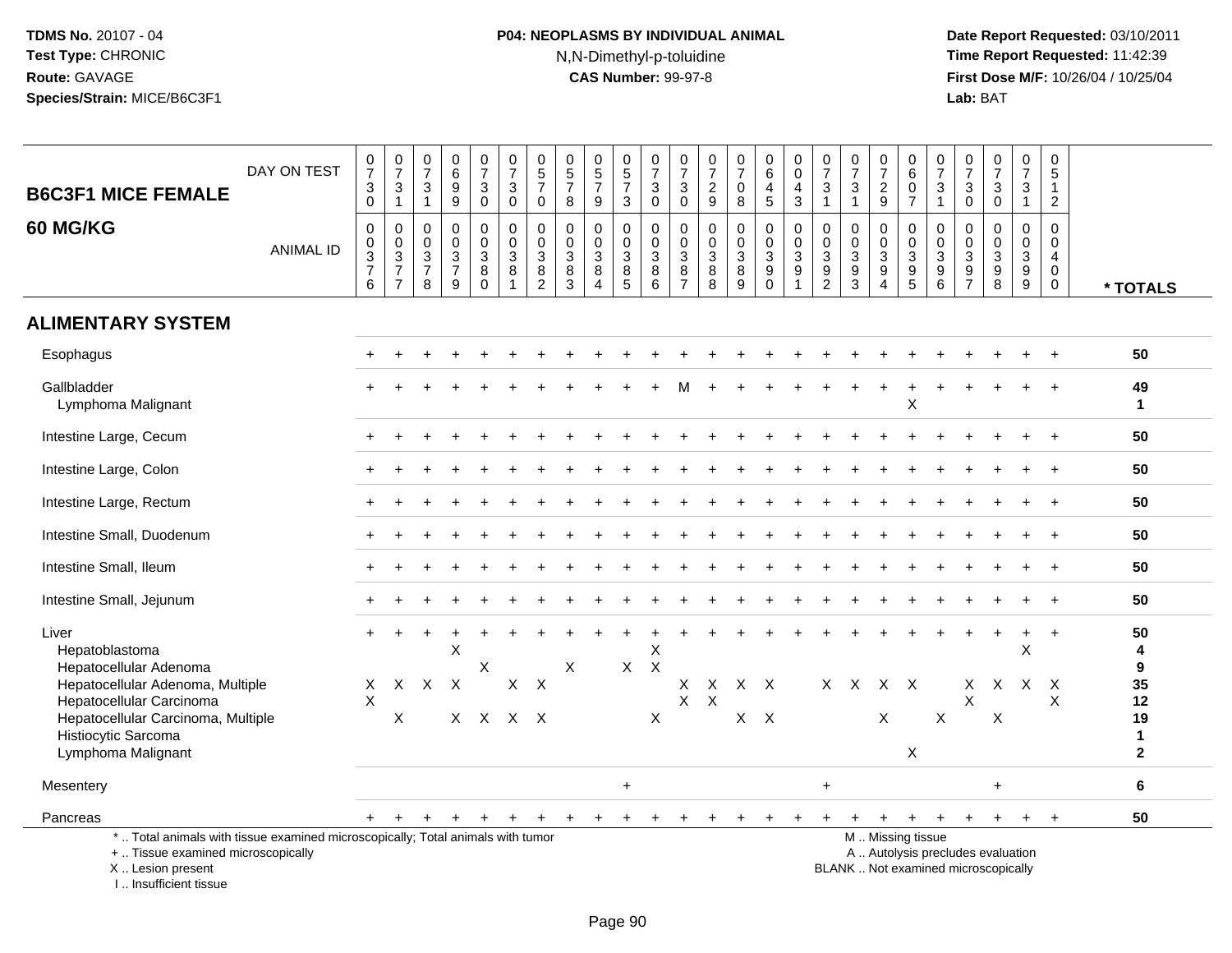# **P04: NEOPLASMS BY INDIVIDUAL ANIMAL**N,N-Dimethyl-p-toluidine

 **Date Report Requested:** 03/10/2011 **Time Report Requested:** 11:42:39 **First Dose M/F:** 10/26/04 / 10/25/04<br>**Lab:** BAT **Lab:** BAT

| <b>B6C3F1 MICE FEMALE</b>                                                                                             | DAY ON TEST      | $\frac{0}{7}$<br>$\ensuremath{\mathsf{3}}$<br>$\Omega$                       | $\frac{0}{7}$<br>3<br>$\mathbf{1}$                                                | $\frac{0}{7}$<br>$\sqrt{3}$<br>$\mathbf{1}$                                 | $\begin{array}{c} 0 \\ 6 \\ 9 \end{array}$<br>$\overline{9}$ | $\begin{array}{c} 0 \\ 7 \end{array}$<br>$\mathbf{3}$<br>$\Omega$                      | $\frac{0}{7}$<br>$\mathbf{3}$<br>$\Omega$                          | $\begin{array}{c} 0 \\ 5 \\ 7 \end{array}$<br>$\mathbf{0}$              | $\begin{array}{c} 0 \\ 5 \\ 7 \end{array}$<br>8       | $\begin{array}{c} 0 \\ 5 \\ 7 \end{array}$<br>9              | $\begin{array}{c} 0 \\ 5 \\ 7 \end{array}$<br>3                       | $\frac{0}{7}$<br>$\ensuremath{\mathsf{3}}$<br>$\Omega$ | $\frac{0}{7}$<br>$\mathbf{3}$<br>$\Omega$              | $\frac{0}{7}$<br>$\boldsymbol{2}$<br>9               | $\begin{array}{c} 0 \\ 7 \end{array}$<br>$\mathbf 0$<br>$\,8\,$ | $_{6}^{\rm 0}$<br>$\overline{4}$<br>5                                       | $\begin{smallmatrix}0\0\0\end{smallmatrix}$<br>4<br>$\mathbf{3}$ | $\frac{0}{7}$<br>$\mathsf 3$<br>$\mathbf{1}$                             | $\frac{0}{7}$<br>$\sqrt{3}$                                 | $\frac{0}{7}$<br>$\frac{2}{9}$                              | $\begin{array}{c} 0 \\ 6 \end{array}$<br>$\mathbf 0$<br>$\overline{7}$ | $\frac{0}{7}$<br>$\mathbf{3}$<br>$\mathbf{1}$                       | $\frac{0}{7}$<br>$\mathbf{3}$<br>$\Omega$                                                        | $\frac{0}{7}$<br>3<br>$\Omega$                         | $\begin{array}{c} 0 \\ 7 \end{array}$<br>$\mathbf{3}$<br>$\mathbf{1}$ | 0<br>$\,$ 5 $\,$<br>$\mathbf{1}$<br>$\sqrt{2}$      |                      |
|-----------------------------------------------------------------------------------------------------------------------|------------------|------------------------------------------------------------------------------|-----------------------------------------------------------------------------------|-----------------------------------------------------------------------------|--------------------------------------------------------------|----------------------------------------------------------------------------------------|--------------------------------------------------------------------|-------------------------------------------------------------------------|-------------------------------------------------------|--------------------------------------------------------------|-----------------------------------------------------------------------|--------------------------------------------------------|--------------------------------------------------------|------------------------------------------------------|-----------------------------------------------------------------|-----------------------------------------------------------------------------|------------------------------------------------------------------|--------------------------------------------------------------------------|-------------------------------------------------------------|-------------------------------------------------------------|------------------------------------------------------------------------|---------------------------------------------------------------------|--------------------------------------------------------------------------------------------------|--------------------------------------------------------|-----------------------------------------------------------------------|-----------------------------------------------------|----------------------|
| 60 MG/KG                                                                                                              | <b>ANIMAL ID</b> | $\mathbf 0$<br>$\pmb{0}$<br>$\ensuremath{\mathsf{3}}$<br>$\overline{7}$<br>6 | 0<br>$\mathbf 0$<br>$\ensuremath{\mathsf{3}}$<br>$\overline{7}$<br>$\overline{7}$ | $\Omega$<br>$\mathbf 0$<br>$\ensuremath{\mathsf{3}}$<br>$\overline{7}$<br>8 | $\pmb{0}$<br>$\pmb{0}$<br>$\frac{3}{7}$<br>9                 | $\mathbf 0$<br>$\mathsf{O}\xspace$<br>$\ensuremath{\mathsf{3}}$<br>$\bf 8$<br>$\Omega$ | $\pmb{0}$<br>$\pmb{0}$<br>$\mathbf{3}$<br>$\, 8$<br>$\overline{1}$ | $\mathbf 0$<br>$\mathbf 0$<br>$\mathbf{3}$<br>$\bf 8$<br>$\overline{2}$ | $\mathbf 0$<br>$\pmb{0}$<br>$\sqrt{3}$<br>$\, 8$<br>3 | 0<br>$\mathbf 0$<br>$\mathbf 3$<br>$\bf 8$<br>$\overline{4}$ | $\mathbf 0$<br>$\mathsf{O}\xspace$<br>$\frac{3}{8}$<br>$\overline{5}$ | $\pmb{0}$<br>$\pmb{0}$<br>$_8^3$<br>$\overline{6}$     | $\mathbf 0$<br>$\mathsf 0$<br>$_8^3$<br>$\overline{7}$ | $\mathbf 0$<br>$\mathbf 0$<br>$\mathbf{3}$<br>8<br>8 | 0<br>$\mathsf 0$<br>$_8^3$<br>$\overline{9}$                    | $\mathbf 0$<br>$\mathbf 0$<br>$\ensuremath{\mathsf{3}}$<br>9<br>$\mathbf 0$ | $\mathbf 0$<br>$\mathsf{O}\xspace$<br>$\mathbf{3}$<br>9<br>1     | $\mathbf 0$<br>$\mathbf 0$<br>$\begin{array}{c} 3 \\ 9 \\ 2 \end{array}$ | $\mathbf 0$<br>$\pmb{0}$<br>$\frac{3}{9}$<br>$\overline{3}$ | $\mathbf 0$<br>$\pmb{0}$<br>$\frac{3}{9}$<br>$\overline{4}$ | $\mathbf 0$<br>$\mathbf 0$<br>$\frac{3}{9}$<br>$\overline{5}$          | $\mathbf 0$<br>$\mathbf 0$<br>$\mathbf{3}$<br>$\boldsymbol{9}$<br>6 | $\boldsymbol{0}$<br>$\pmb{0}$<br>$\ensuremath{\mathsf{3}}$<br>$\boldsymbol{9}$<br>$\overline{7}$ | $\mathbf 0$<br>$\mathbf 0$<br>3<br>9<br>$\overline{8}$ | 0<br>$\mathsf{O}\xspace$<br>$\frac{3}{9}$                             | $\mathbf 0$<br>$\mathbf 0$<br>4<br>$\mathbf 0$<br>0 | * TOTALS             |
| Lymphoma Malignant                                                                                                    |                  |                                                                              |                                                                                   |                                                                             |                                                              |                                                                                        |                                                                    | X                                                                       |                                                       |                                                              |                                                                       |                                                        |                                                        |                                                      |                                                                 |                                                                             |                                                                  |                                                                          |                                                             |                                                             |                                                                        |                                                                     |                                                                                                  |                                                        |                                                                       |                                                     | 1                    |
| <b>Salivary Glands</b><br>Histiocytic Sarcoma                                                                         |                  |                                                                              |                                                                                   |                                                                             |                                                              |                                                                                        |                                                                    |                                                                         |                                                       |                                                              |                                                                       |                                                        |                                                        |                                                      |                                                                 |                                                                             |                                                                  |                                                                          |                                                             |                                                             |                                                                        |                                                                     |                                                                                                  |                                                        |                                                                       | м                                                   | 48<br>1              |
| Stomach, Forestomach<br>Squamous Cell Papilloma                                                                       |                  |                                                                              |                                                                                   | Χ                                                                           |                                                              |                                                                                        |                                                                    |                                                                         |                                                       |                                                              |                                                                       |                                                        | X                                                      |                                                      | X                                                               |                                                                             |                                                                  |                                                                          |                                                             |                                                             |                                                                        |                                                                     | X                                                                                                |                                                        |                                                                       | $\overline{1}$                                      | 50<br>$\overline{7}$ |
| Stomach, Glandular<br>Lymphoma Malignant                                                                              |                  |                                                                              |                                                                                   |                                                                             |                                                              |                                                                                        |                                                                    |                                                                         |                                                       |                                                              |                                                                       |                                                        |                                                        |                                                      |                                                                 |                                                                             |                                                                  |                                                                          |                                                             |                                                             | X                                                                      |                                                                     |                                                                                                  |                                                        |                                                                       |                                                     | 50<br>$\mathbf 1$    |
| Tongue                                                                                                                |                  |                                                                              |                                                                                   |                                                                             |                                                              |                                                                                        | $+$                                                                |                                                                         |                                                       |                                                              |                                                                       |                                                        |                                                        |                                                      |                                                                 |                                                                             |                                                                  |                                                                          |                                                             |                                                             |                                                                        |                                                                     |                                                                                                  |                                                        |                                                                       |                                                     | $\mathbf 1$          |
| Tooth                                                                                                                 |                  |                                                                              |                                                                                   |                                                                             |                                                              |                                                                                        | $\ddot{}$                                                          |                                                                         |                                                       |                                                              |                                                                       |                                                        | $\ddot{}$                                              |                                                      |                                                                 |                                                                             |                                                                  |                                                                          |                                                             |                                                             |                                                                        |                                                                     |                                                                                                  |                                                        |                                                                       |                                                     | 4                    |
| <b>CARDIOVASCULAR SYSTEM</b>                                                                                          |                  |                                                                              |                                                                                   |                                                                             |                                                              |                                                                                        |                                                                    |                                                                         |                                                       |                                                              |                                                                       |                                                        |                                                        |                                                      |                                                                 |                                                                             |                                                                  |                                                                          |                                                             |                                                             |                                                                        |                                                                     |                                                                                                  |                                                        |                                                                       |                                                     |                      |
| <b>Blood Vessel</b>                                                                                                   |                  |                                                                              |                                                                                   |                                                                             |                                                              |                                                                                        |                                                                    |                                                                         |                                                       |                                                              |                                                                       |                                                        |                                                        |                                                      |                                                                 |                                                                             |                                                                  |                                                                          |                                                             |                                                             |                                                                        |                                                                     |                                                                                                  |                                                        |                                                                       |                                                     | 50                   |
| Heart                                                                                                                 |                  |                                                                              |                                                                                   |                                                                             |                                                              |                                                                                        |                                                                    |                                                                         |                                                       |                                                              |                                                                       |                                                        |                                                        |                                                      |                                                                 |                                                                             |                                                                  |                                                                          |                                                             |                                                             |                                                                        |                                                                     |                                                                                                  |                                                        |                                                                       | $\overline{1}$                                      | 50                   |
| <b>ENDOCRINE SYSTEM</b>                                                                                               |                  |                                                                              |                                                                                   |                                                                             |                                                              |                                                                                        |                                                                    |                                                                         |                                                       |                                                              |                                                                       |                                                        |                                                        |                                                      |                                                                 |                                                                             |                                                                  |                                                                          |                                                             |                                                             |                                                                        |                                                                     |                                                                                                  |                                                        |                                                                       |                                                     |                      |
| <b>Adrenal Cortex</b>                                                                                                 |                  |                                                                              |                                                                                   |                                                                             |                                                              |                                                                                        |                                                                    |                                                                         |                                                       |                                                              |                                                                       |                                                        |                                                        |                                                      |                                                                 |                                                                             |                                                                  |                                                                          |                                                             |                                                             |                                                                        |                                                                     |                                                                                                  |                                                        |                                                                       |                                                     | 50                   |
| Adrenal Medulla<br>Pheochromocytoma Benign                                                                            |                  |                                                                              | X                                                                                 |                                                                             |                                                              |                                                                                        |                                                                    |                                                                         |                                                       |                                                              |                                                                       |                                                        |                                                        |                                                      |                                                                 |                                                                             |                                                                  |                                                                          |                                                             |                                                             |                                                                        |                                                                     |                                                                                                  |                                                        |                                                                       | $\overline{1}$                                      | 50<br>$\overline{2}$ |
| Islets, Pancreatic                                                                                                    |                  |                                                                              |                                                                                   |                                                                             |                                                              |                                                                                        |                                                                    |                                                                         |                                                       |                                                              |                                                                       |                                                        |                                                        |                                                      |                                                                 |                                                                             |                                                                  |                                                                          |                                                             |                                                             |                                                                        |                                                                     |                                                                                                  |                                                        |                                                                       |                                                     | 50                   |
| Parathyroid Gland                                                                                                     |                  | M                                                                            | $\ddot{}$                                                                         |                                                                             | M                                                            | $+$                                                                                    | м                                                                  | M                                                                       |                                                       | M                                                            | $+$                                                                   | M                                                      | $\ddot{}$                                              | м                                                    |                                                                 |                                                                             |                                                                  |                                                                          |                                                             |                                                             |                                                                        |                                                                     |                                                                                                  |                                                        |                                                                       | M                                                   | 34                   |
| *  Total animals with tissue examined microscopically; Total animals with tumor<br>+  Tissue examined microscopically |                  |                                                                              |                                                                                   |                                                                             |                                                              |                                                                                        |                                                                    |                                                                         |                                                       |                                                              |                                                                       |                                                        |                                                        |                                                      |                                                                 |                                                                             |                                                                  |                                                                          |                                                             |                                                             | M  Missing tissue                                                      |                                                                     |                                                                                                  | A  Autolysis precludes evaluation                      |                                                                       |                                                     |                      |

X .. Lesion present

I .. Insufficient tissue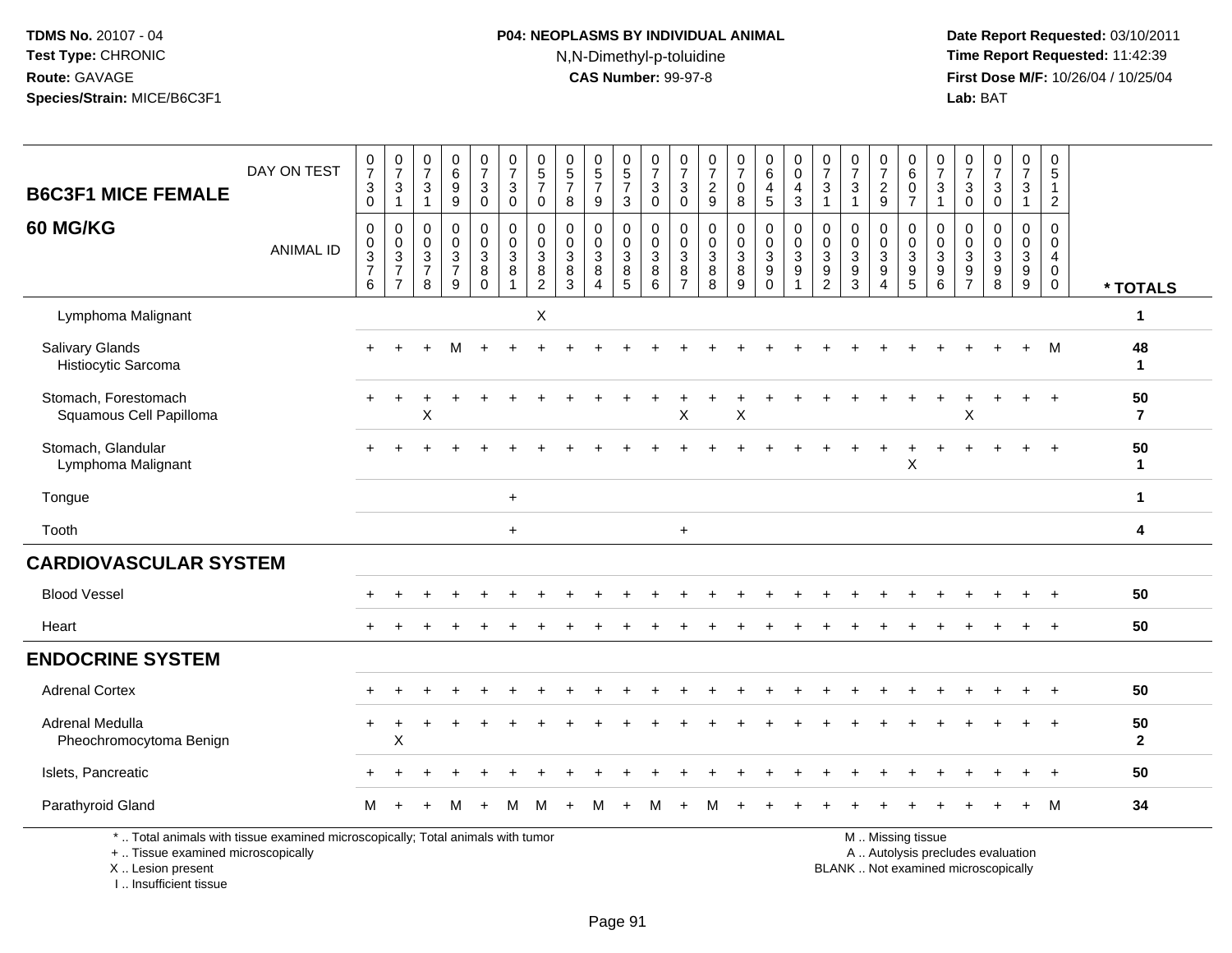### **P04: NEOPLASMS BY INDIVIDUAL ANIMAL**N,N-Dimethyl-p-toluidine

 **Date Report Requested:** 03/10/2011 **Time Report Requested:** 11:42:39 **First Dose M/F:** 10/26/04 / 10/25/04 Lab: BAT **Lab:** BAT

| <b>B6C3F1 MICE FEMALE</b>                                                                                                                                                                   | DAY ON TEST      | $\frac{0}{7}$<br>$_{0}^{3}$                                           | $\frac{0}{7}$<br>$\frac{3}{1}$                            | $\frac{0}{7}$<br>$\mathbf{3}$<br>$\overline{1}$       | 0<br>6<br>$9\,$<br>$\boldsymbol{9}$                               | $\frac{0}{7}$<br>$\mathbf{3}$<br>$\overline{0}$               | $\frac{0}{7}$<br>$\mathbf{3}$<br>$\overline{0}$                         | $\begin{array}{c} 0 \\ 5 \\ 7 \end{array}$<br>$\pmb{0}$         | $\begin{array}{c} 0 \\ 5 \\ 7 \end{array}$<br>$\bf 8$ | $\begin{array}{c} 0 \\ 5 \end{array}$<br>$\overline{7}$<br>$\boldsymbol{9}$    | $\begin{array}{c} 0 \\ 5 \end{array}$<br>$\overline{7}$<br>$\sqrt{3}$ | $\frac{0}{7}$<br>$\frac{3}{0}$                                                  | $\frac{0}{7}$<br>$\mathbf{3}$<br>$\overline{0}$                   | $\frac{0}{7}$<br>$\frac{2}{9}$   | $\frac{0}{7}$<br>$\mathbf 0$<br>$\overline{8}$ | $\begin{matrix} 0 \\ 6 \end{matrix}$<br>4<br>$\overline{5}$    | 0<br>$\mathsf{O}\xspace$<br>4<br>$\mathbf{3}$                   | $\frac{0}{7}$<br>3<br>$\mathbf{1}$                                          | $\frac{0}{7}$<br>$\ensuremath{\mathsf{3}}$<br>$\mathbf{1}$         | $\frac{0}{7}$<br>$\frac{2}{9}$                                                   | $\begin{array}{c} 0 \\ 6 \end{array}$<br>$\frac{0}{7}$        | $\frac{0}{7}$<br>$\frac{3}{1}$                                         | 0<br>$\overline{7}$<br>$\mathbf{3}$<br>$\pmb{0}$     | $\frac{0}{7}$<br>$_{0}^{3}$                                    | $\frac{0}{7}$<br>$\ensuremath{\mathsf{3}}$<br>$\mathbf{1}$ | 0<br>$\overline{5}$<br>$\overline{1}$<br>$\overline{2}$ |                        |
|---------------------------------------------------------------------------------------------------------------------------------------------------------------------------------------------|------------------|-----------------------------------------------------------------------|-----------------------------------------------------------|-------------------------------------------------------|-------------------------------------------------------------------|---------------------------------------------------------------|-------------------------------------------------------------------------|-----------------------------------------------------------------|-------------------------------------------------------|--------------------------------------------------------------------------------|-----------------------------------------------------------------------|---------------------------------------------------------------------------------|-------------------------------------------------------------------|----------------------------------|------------------------------------------------|----------------------------------------------------------------|-----------------------------------------------------------------|-----------------------------------------------------------------------------|--------------------------------------------------------------------|----------------------------------------------------------------------------------|---------------------------------------------------------------|------------------------------------------------------------------------|------------------------------------------------------|----------------------------------------------------------------|------------------------------------------------------------|---------------------------------------------------------|------------------------|
| 60 MG/KG                                                                                                                                                                                    | <b>ANIMAL ID</b> | $\pmb{0}$<br>$\pmb{0}$<br>$\overline{3}$<br>$\overline{7}$<br>$\,6\,$ | $\pmb{0}$<br>$\pmb{0}$<br>$\frac{3}{7}$<br>$\overline{7}$ | 0<br>$\mathbf 0$<br>$\sqrt{3}$<br>$\overline{7}$<br>8 | $\pmb{0}$<br>$\mathbf 0$<br>$\overline{3}$<br>$\overline{7}$<br>9 | $\mathbf 0$<br>$\mathsf 0$<br>$\overline{3}$<br>8<br>$\Omega$ | $\pmb{0}$<br>$\mathbf 0$<br>$\overline{3}$<br>$\,8\,$<br>$\overline{1}$ | $\pmb{0}$<br>$\pmb{0}$<br>$\overline{3}$<br>8<br>$\overline{2}$ | $\pmb{0}$<br>$\pmb{0}$<br>$\frac{3}{8}$<br>3          | $\mathbf 0$<br>$\mathbf 0$<br>$\mathbf{3}$<br>$\bf8$<br>$\boldsymbol{\Lambda}$ | 0<br>$\mathbf 0$<br>$\mathbf{3}$<br>8<br>5                            | $\pmb{0}$<br>$\mathbf 0$<br>$\overline{3}$<br>$\overline{8}$<br>$6\overline{6}$ | $\mathbf 0$<br>$\mathbf 0$<br>$\mathbf{3}$<br>8<br>$\overline{7}$ | 0<br>0<br>$\mathbf{3}$<br>8<br>8 | $\pmb{0}$<br>$\pmb{0}$<br>$\frac{3}{8}$<br>9   | $\pmb{0}$<br>$\mathbf 0$<br>$\overline{3}$<br>9<br>$\mathbf 0$ | $\pmb{0}$<br>$\mathbf 0$<br>$\overline{3}$<br>9<br>$\mathbf{1}$ | $\mathbf 0$<br>$\mathsf{O}\xspace$<br>$\overline{3}$<br>9<br>$\overline{2}$ | 0<br>$\mathbf 0$<br>$\sqrt{3}$<br>$\boldsymbol{9}$<br>$\mathbf{3}$ | $\mathbf 0$<br>$\pmb{0}$<br>$\overline{3}$<br>$\boldsymbol{9}$<br>$\overline{4}$ | $\mathbf 0$<br>$\mathbf 0$<br>$\overline{3}$<br>$\frac{9}{5}$ | $\pmb{0}$<br>$\Omega$<br>$\overline{3}$<br>$\boldsymbol{9}$<br>$\,6\,$ | 0<br>$\Omega$<br>$\mathbf{3}$<br>9<br>$\overline{7}$ | $\mathbf 0$<br>$\Omega$<br>$\sqrt{3}$<br>$\boldsymbol{9}$<br>8 | 0<br>$\pmb{0}$<br>$\overline{3}$<br>$\frac{9}{9}$          | $\mathbf 0$<br>$\mathbf 0$<br>4<br>0<br>$\mathbf 0$     | * TOTALS               |
| <b>Pituitary Gland</b>                                                                                                                                                                      |                  | $\pm$                                                                 |                                                           | $\ddot{}$                                             | м                                                                 | $\div$                                                        |                                                                         |                                                                 |                                                       |                                                                                |                                                                       |                                                                                 |                                                                   |                                  |                                                |                                                                |                                                                 |                                                                             |                                                                    |                                                                                  |                                                               |                                                                        |                                                      |                                                                |                                                            | $\overline{+}$                                          | 49                     |
| <b>Thyroid Gland</b><br>Follicular Cell, Adenoma                                                                                                                                            |                  |                                                                       |                                                           |                                                       |                                                                   |                                                               |                                                                         |                                                                 |                                                       |                                                                                |                                                                       |                                                                                 |                                                                   |                                  |                                                |                                                                |                                                                 |                                                                             |                                                                    | Χ                                                                                |                                                               |                                                                        |                                                      |                                                                |                                                            |                                                         | 50<br>$\mathbf 1$      |
| <b>GENERAL BODY SYSTEM</b>                                                                                                                                                                  |                  |                                                                       |                                                           |                                                       |                                                                   |                                                               |                                                                         |                                                                 |                                                       |                                                                                |                                                                       |                                                                                 |                                                                   |                                  |                                                |                                                                |                                                                 |                                                                             |                                                                    |                                                                                  |                                                               |                                                                        |                                                      |                                                                |                                                            |                                                         |                        |
| <b>NONE</b>                                                                                                                                                                                 |                  |                                                                       |                                                           |                                                       |                                                                   |                                                               |                                                                         |                                                                 |                                                       |                                                                                |                                                                       |                                                                                 |                                                                   |                                  |                                                |                                                                |                                                                 |                                                                             |                                                                    |                                                                                  |                                                               |                                                                        |                                                      |                                                                |                                                            |                                                         |                        |
| <b>GENITAL SYSTEM</b>                                                                                                                                                                       |                  |                                                                       |                                                           |                                                       |                                                                   |                                                               |                                                                         |                                                                 |                                                       |                                                                                |                                                                       |                                                                                 |                                                                   |                                  |                                                |                                                                |                                                                 |                                                                             |                                                                    |                                                                                  |                                                               |                                                                        |                                                      |                                                                |                                                            |                                                         |                        |
| <b>Clitoral Gland</b>                                                                                                                                                                       |                  |                                                                       |                                                           |                                                       |                                                                   |                                                               |                                                                         |                                                                 |                                                       |                                                                                |                                                                       |                                                                                 |                                                                   |                                  |                                                |                                                                |                                                                 |                                                                             |                                                                    |                                                                                  |                                                               |                                                                        |                                                      |                                                                |                                                            |                                                         | 49                     |
| Ovary<br>Cystadenoma                                                                                                                                                                        |                  | +<br>X                                                                |                                                           |                                                       |                                                                   |                                                               |                                                                         |                                                                 |                                                       |                                                                                |                                                                       |                                                                                 |                                                                   |                                  |                                                |                                                                |                                                                 |                                                                             |                                                                    |                                                                                  |                                                               |                                                                        |                                                      |                                                                |                                                            |                                                         | 50<br>1                |
| <b>Uterus</b>                                                                                                                                                                               |                  |                                                                       |                                                           |                                                       |                                                                   |                                                               |                                                                         |                                                                 |                                                       |                                                                                |                                                                       |                                                                                 |                                                                   |                                  |                                                |                                                                |                                                                 |                                                                             |                                                                    |                                                                                  |                                                               |                                                                        |                                                      |                                                                | $\div$                                                     | $+$                                                     | 50                     |
| <b>HEMATOPOIETIC SYSTEM</b>                                                                                                                                                                 |                  |                                                                       |                                                           |                                                       |                                                                   |                                                               |                                                                         |                                                                 |                                                       |                                                                                |                                                                       |                                                                                 |                                                                   |                                  |                                                |                                                                |                                                                 |                                                                             |                                                                    |                                                                                  |                                                               |                                                                        |                                                      |                                                                |                                                            |                                                         |                        |
| <b>Bone Marrow</b><br>Histiocytic Sarcoma<br>Lymphoma Malignant                                                                                                                             |                  |                                                                       |                                                           |                                                       |                                                                   |                                                               |                                                                         |                                                                 |                                                       |                                                                                |                                                                       |                                                                                 |                                                                   |                                  |                                                |                                                                |                                                                 |                                                                             |                                                                    |                                                                                  | X                                                             |                                                                        |                                                      |                                                                | $+$                                                        | $+$                                                     | 49<br>1<br>$\mathbf 1$ |
| Lymph Node<br>Lumbar, Lymphoma Malignant<br>Mediastinal, Histiocytic Sarcoma<br>Mediastinal, Osteosarcoma, Metastatic, Bone<br>Pancreatic, Lymphoma Malignant<br>Renal, Histiocytic Sarcoma |                  |                                                                       |                                                           |                                                       |                                                                   |                                                               |                                                                         |                                                                 |                                                       |                                                                                |                                                                       |                                                                                 |                                                                   |                                  |                                                |                                                                |                                                                 |                                                                             |                                                                    |                                                                                  | $\ddot{}$<br>$\times$<br>$\boldsymbol{\mathsf{X}}$            |                                                                        |                                                      |                                                                |                                                            |                                                         |                        |
|                                                                                                                                                                                             |                  |                                                                       |                                                           |                                                       |                                                                   |                                                               |                                                                         |                                                                 |                                                       |                                                                                |                                                                       |                                                                                 |                                                                   |                                  |                                                |                                                                |                                                                 |                                                                             |                                                                    |                                                                                  |                                                               |                                                                        |                                                      |                                                                |                                                            |                                                         |                        |

\* .. Total animals with tissue examined microscopically; Total animals with tumor

+ .. Tissue examined microscopically

 Lesion present BLANK .. Not examined microscopicallyX .. Lesion present

I .. Insufficient tissue

M .. Missing tissue

y the contract of the contract of the contract of the contract of the contract of the contract of the contract of  $A$ . Autolysis precludes evaluation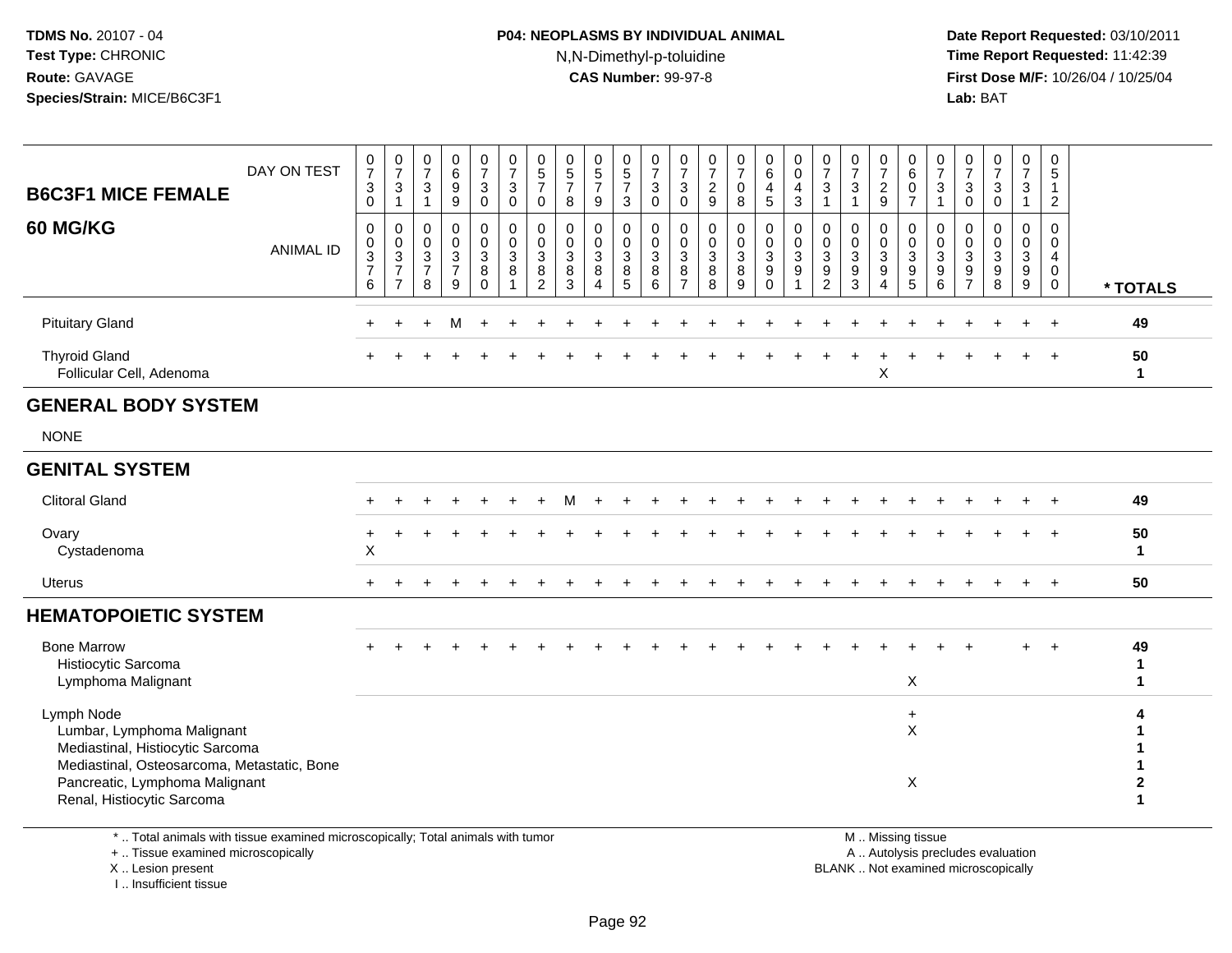# **P04: NEOPLASMS BY INDIVIDUAL ANIMAL**N,N-Dimethyl-p-toluidine

 **Date Report Requested:** 03/10/2011 **Time Report Requested:** 11:42:39 **First Dose M/F:** 10/26/04 / 10/25/04<br>**Lab:** BAT **Lab:** BAT

| <b>B6C3F1 MICE FEMALE</b>                                                                                             | DAY ON TEST      | $\frac{0}{7}$<br>$\sqrt{3}$<br>$\mathbf 0$   | $\begin{array}{c} 0 \\ 7 \end{array}$<br>$\sqrt{3}$<br>$\overline{1}$ | $\frac{0}{7}$<br>3<br>$\mathbf{1}$                     | 0<br>6<br>$\boldsymbol{9}$<br>9                               | $\frac{0}{7}$<br>3<br>$\mathbf 0$                    | $\begin{smallmatrix}0\\7\end{smallmatrix}$<br>$\mathbf{3}$<br>$\mathsf{O}\xspace$ | $\begin{array}{c} 0 \\ 5 \\ 7 \end{array}$<br>$\mathsf{O}\xspace$                                     | $\begin{array}{c} 0 \\ 5 \\ 7 \end{array}$<br>8                                      | $\begin{array}{c} 0 \\ 5 \\ 7 \end{array}$<br>$9\,$                          | $\begin{array}{c} 0 \\ 5 \\ 7 \end{array}$<br>3 | $\frac{0}{7}$<br>$\mathbf{3}$<br>$\mathbf 0$       | $\frac{0}{7}$<br>3<br>$\mathbf 0$                      | $\frac{0}{7}$<br>$\boldsymbol{2}$<br>$\overline{9}$       | $\begin{array}{c} 0 \\ 7 \end{array}$<br>$\pmb{0}$<br>8 | $_{6}^{\rm 0}$<br>$\overline{4}$<br>5                                    | 0<br>$\mathbf 0$<br>$\overline{a}$<br>$\mathbf{3}$   | $\begin{array}{c} 0 \\ 7 \end{array}$<br>3<br>1        | 0<br>$\overline{7}$<br>$\ensuremath{\mathsf{3}}$<br>$\overline{1}$                         | $\begin{array}{c} 0 \\ 7 \end{array}$<br>$\overline{2}$<br>9                                     | $\begin{array}{c} 0 \\ 6 \end{array}$<br>$\mathbf 0$<br>$\overline{7}$                        | $\frac{0}{7}$<br>$\sqrt{3}$<br>$\overline{1}$    | $\pmb{0}$<br>$\overline{7}$<br>3<br>$\mathbf 0$                       | $\begin{array}{c} 0 \\ 7 \end{array}$<br>$\sqrt{3}$<br>$\mathbf 0$  | $\frac{0}{7}$<br>3<br>$\mathbf{1}$                   | $\pmb{0}$<br>$\overline{5}$<br>$\overline{1}$<br>$\overline{c}$       |                                        |
|-----------------------------------------------------------------------------------------------------------------------|------------------|----------------------------------------------|-----------------------------------------------------------------------|--------------------------------------------------------|---------------------------------------------------------------|------------------------------------------------------|-----------------------------------------------------------------------------------|-------------------------------------------------------------------------------------------------------|--------------------------------------------------------------------------------------|------------------------------------------------------------------------------|-------------------------------------------------|----------------------------------------------------|--------------------------------------------------------|-----------------------------------------------------------|---------------------------------------------------------|--------------------------------------------------------------------------|------------------------------------------------------|--------------------------------------------------------|--------------------------------------------------------------------------------------------|--------------------------------------------------------------------------------------------------|-----------------------------------------------------------------------------------------------|--------------------------------------------------|-----------------------------------------------------------------------|---------------------------------------------------------------------|------------------------------------------------------|-----------------------------------------------------------------------|----------------------------------------|
| 60 MG/KG                                                                                                              | <b>ANIMAL ID</b> | 0<br>$\mathbf 0$<br>3<br>$\overline{7}$<br>6 | $\pmb{0}$<br>$\frac{0}{3}$<br>$\overline{7}$                          | $\mathbf 0$<br>$\mathbf 0$<br>3<br>$\overline{7}$<br>8 | $\mathbf 0$<br>$\pmb{0}$<br>$\sqrt{3}$<br>$\overline{7}$<br>9 | 0<br>$\mathsf{O}\xspace$<br>3<br>$\bf 8$<br>$\Omega$ | $\pmb{0}$<br>$\frac{0}{3}$<br>$\bf 8$<br>$\overline{1}$                           | $\pmb{0}$<br>$\pmb{0}$<br>$\ensuremath{\mathsf{3}}$<br>$\begin{smallmatrix} 8 \\ 2 \end{smallmatrix}$ | $\mathbf 0$<br>$\mathbf 0$<br>$\ensuremath{\mathsf{3}}$<br>$\bf 8$<br>$\overline{3}$ | $\mathbf 0$<br>$\pmb{0}$<br>$\mathbf{3}$<br>$\bf8$<br>$\boldsymbol{\Lambda}$ | $\mathbf 0$<br>0<br>$\sqrt{3}$<br>8<br>5        | $\pmb{0}$<br>$\frac{0}{3}$<br>8<br>$6\overline{6}$ | $\mathbf 0$<br>$\mathbf 0$<br>3<br>8<br>$\overline{7}$ | $\mathbf 0$<br>0<br>$\ensuremath{\mathsf{3}}$<br>$_{8}^8$ | $\mathbf 0$<br>$\frac{0}{3}$<br>$\bf 8$<br>9            | 0<br>$\mathsf{O}\xspace$<br>$\mathbf{3}$<br>$\boldsymbol{9}$<br>$\Omega$ | $\pmb{0}$<br>$\pmb{0}$<br>$\mathbf{3}$<br>$9\,$<br>1 | $\mathbf 0$<br>$\mathbf 0$<br>3<br>9<br>$\overline{2}$ | $\Omega$<br>$\mathbf 0$<br>$\ensuremath{\mathsf{3}}$<br>$\boldsymbol{9}$<br>$\overline{3}$ | $\Omega$<br>$\pmb{0}$<br>$\ensuremath{\mathsf{3}}$<br>$\boldsymbol{9}$<br>$\boldsymbol{\Lambda}$ | $\mathbf 0$<br>$\mathbf 0$<br>$\ensuremath{\mathsf{3}}$<br>$\boldsymbol{9}$<br>$\overline{5}$ | $\mathbf 0$<br>$\mathbf 0$<br>$\frac{3}{9}$<br>6 | $\mathbf 0$<br>$\mathbf 0$<br>3<br>$\boldsymbol{9}$<br>$\overline{7}$ | $\mathbf 0$<br>$\mathbf 0$<br>$\mathbf{3}$<br>$\boldsymbol{9}$<br>8 | $\mathbf 0$<br>$\mathbf 0$<br>$\mathbf{3}$<br>$^9_9$ | $\mathsf 0$<br>$\mathsf{O}\xspace$<br>4<br>$\mathbf 0$<br>$\mathbf 0$ | * TOTALS                               |
| Renal, Lymphoma Malignant                                                                                             |                  |                                              |                                                                       |                                                        |                                                               |                                                      |                                                                                   |                                                                                                       |                                                                                      |                                                                              |                                                 |                                                    |                                                        |                                                           |                                                         |                                                                          |                                                      |                                                        |                                                                                            |                                                                                                  | $\mathsf X$                                                                                   |                                                  |                                                                       |                                                                     |                                                      |                                                                       | 1                                      |
| Lymph Node, Mandibular<br>Hemangioma<br>Histiocytic Sarcoma<br>Lymphoma Malignant                                     |                  |                                              |                                                                       |                                                        | M                                                             |                                                      |                                                                                   |                                                                                                       |                                                                                      |                                                                              |                                                 |                                                    |                                                        |                                                           |                                                         |                                                                          |                                                      |                                                        |                                                                                            |                                                                                                  | $\mathsf X$                                                                                   |                                                  |                                                                       |                                                                     |                                                      | M                                                                     | 48<br>1<br>$\mathbf 1$<br>$\mathbf{2}$ |
| Lymph Node, Mesenteric<br>Histiocytic Sarcoma<br>Lymphoma Malignant                                                   |                  |                                              |                                                                       |                                                        |                                                               |                                                      |                                                                                   |                                                                                                       |                                                                                      |                                                                              |                                                 |                                                    |                                                        |                                                           |                                                         |                                                                          |                                                      |                                                        |                                                                                            |                                                                                                  | $\mathsf X$                                                                                   |                                                  |                                                                       |                                                                     |                                                      |                                                                       | 50<br>$\mathbf{1}$<br>3                |
| Spleen<br>Histiocytic Sarcoma<br>Lymphoma Malignant                                                                   |                  |                                              |                                                                       |                                                        |                                                               |                                                      |                                                                                   | $\pmb{\times}$                                                                                        |                                                                                      |                                                                              |                                                 |                                                    |                                                        |                                                           |                                                         | $\boldsymbol{\mathsf{X}}$                                                |                                                      |                                                        |                                                                                            |                                                                                                  |                                                                                               | $X$ $X$                                          |                                                                       |                                                                     |                                                      |                                                                       | 50<br>$\mathbf 1$<br>8                 |
| Thymus<br>Lymphoma Malignant                                                                                          |                  |                                              |                                                                       |                                                        |                                                               |                                                      |                                                                                   |                                                                                                       |                                                                                      |                                                                              |                                                 |                                                    |                                                        |                                                           |                                                         |                                                                          |                                                      |                                                        |                                                                                            |                                                                                                  | X                                                                                             |                                                  |                                                                       |                                                                     |                                                      |                                                                       | 48<br>$\mathbf 2$                      |
| <b>INTEGUMENTARY SYSTEM</b>                                                                                           |                  |                                              |                                                                       |                                                        |                                                               |                                                      |                                                                                   |                                                                                                       |                                                                                      |                                                                              |                                                 |                                                    |                                                        |                                                           |                                                         |                                                                          |                                                      |                                                        |                                                                                            |                                                                                                  |                                                                                               |                                                  |                                                                       |                                                                     |                                                      |                                                                       |                                        |
| <b>Mammary Gland</b>                                                                                                  |                  |                                              |                                                                       |                                                        |                                                               |                                                      |                                                                                   |                                                                                                       |                                                                                      |                                                                              |                                                 |                                                    |                                                        |                                                           |                                                         |                                                                          |                                                      |                                                        |                                                                                            |                                                                                                  |                                                                                               |                                                  |                                                                       |                                                                     |                                                      |                                                                       | 50                                     |
| Skin                                                                                                                  |                  |                                              |                                                                       |                                                        |                                                               |                                                      |                                                                                   |                                                                                                       |                                                                                      |                                                                              |                                                 |                                                    |                                                        |                                                           |                                                         |                                                                          |                                                      |                                                        |                                                                                            |                                                                                                  |                                                                                               |                                                  |                                                                       |                                                                     |                                                      |                                                                       | 50                                     |
| <b>MUSCULOSKELETAL SYSTEM</b>                                                                                         |                  |                                              |                                                                       |                                                        |                                                               |                                                      |                                                                                   |                                                                                                       |                                                                                      |                                                                              |                                                 |                                                    |                                                        |                                                           |                                                         |                                                                          |                                                      |                                                        |                                                                                            |                                                                                                  |                                                                                               |                                                  |                                                                       |                                                                     |                                                      |                                                                       |                                        |
| <b>Bone</b><br>Osteosarcoma                                                                                           |                  |                                              |                                                                       |                                                        |                                                               |                                                      |                                                                                   |                                                                                                       |                                                                                      |                                                                              |                                                 |                                                    |                                                        |                                                           |                                                         |                                                                          |                                                      |                                                        |                                                                                            |                                                                                                  |                                                                                               |                                                  |                                                                       |                                                                     |                                                      | $\ddot{}$                                                             | 50<br>-1                               |
| <b>Skeletal Muscle</b><br>Rhabdomyosarcoma                                                                            |                  |                                              |                                                                       |                                                        |                                                               |                                                      |                                                                                   |                                                                                                       |                                                                                      |                                                                              |                                                 |                                                    |                                                        |                                                           |                                                         |                                                                          |                                                      |                                                        |                                                                                            |                                                                                                  |                                                                                               |                                                  |                                                                       |                                                                     |                                                      |                                                                       | $\boldsymbol{2}$<br>$\overline{2}$     |
| *  Total animals with tissue examined microscopically; Total animals with tumor<br>+  Tissue examined microscopically |                  |                                              |                                                                       |                                                        |                                                               |                                                      |                                                                                   |                                                                                                       |                                                                                      |                                                                              |                                                 |                                                    |                                                        |                                                           |                                                         |                                                                          |                                                      |                                                        |                                                                                            |                                                                                                  | M  Missing tissue                                                                             |                                                  |                                                                       | A  Autolysis precludes evaluation                                   |                                                      |                                                                       |                                        |

X .. Lesion present

I .. Insufficient tissue

 A .. Autolysis precludes evaluationLesion present BLANK .. Not examined microscopically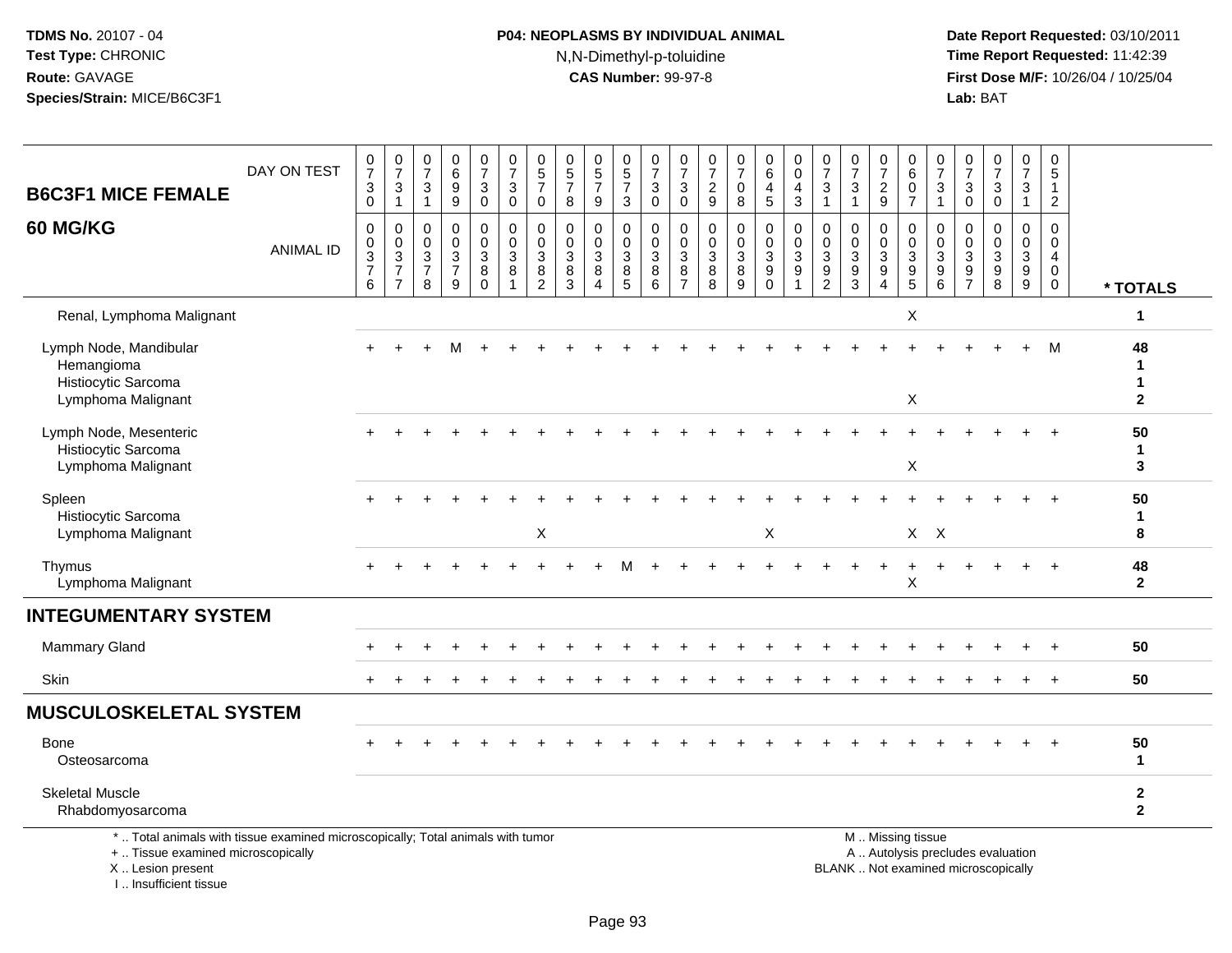# **P04: NEOPLASMS BY INDIVIDUAL ANIMAL**N,N-Dimethyl-p-toluidine

| DAY ON TEST<br><b>B6C3F1 MICE FEMALE</b>                                                                                                                                          | $\frac{0}{7}$<br>$\ensuremath{\mathsf{3}}$<br>$\pmb{0}$ | $\frac{0}{7}$<br>$\mathsf 3$<br>$\mathbf{1}$                  | $\begin{array}{c} 0 \\ 7 \end{array}$<br>$\sqrt{3}$<br>$\mathbf{1}$            | $\begin{array}{c} 0 \\ 6 \\ 9 \end{array}$<br>9       | $\frac{0}{7}$<br>$\mathbf{3}$<br>$\mathbf 0$ | $\frac{0}{7}$<br>$\sqrt{3}$<br>$\mathbf 0$              | $\begin{array}{c} 0 \\ 5 \\ 7 \end{array}$<br>$\mathbf 0$   | $\begin{array}{c} 0 \\ 5 \\ 7 \end{array}$<br>8 | $\begin{array}{c} 0 \\ 5 \\ 7 \end{array}$<br>$\boldsymbol{9}$        | 0<br>$\sqrt{5}$<br>$\overline{7}$<br>3        | 0<br>$\overline{7}$<br>3<br>$\mathbf 0$ | $\frac{0}{7}$<br>$\mathbf{3}$<br>$\mathbf 0$                 | $\frac{0}{7}$<br>$\overline{c}$<br>9       | $\frac{0}{7}$<br>$\mathsf{O}\xspace$<br>8                                 | $\begin{array}{c} 0 \\ 6 \end{array}$<br>4<br>$\overline{5}$                             | $\pmb{0}$<br>$\pmb{0}$<br>4<br>$\mathbf{3}$ | $\frac{0}{7}$<br>$\mathbf 3$<br>$\overline{1}$                                                | $\frac{0}{7}$<br>$\mathbf{3}$<br>$\mathbf{1}$ | $\frac{0}{7}$<br>$\sqrt{2}$<br>$9\,$                                           | 0<br>6<br>0<br>$\overline{7}$                                                                 | $\frac{0}{7}$<br>$\sqrt{3}$<br>$\mathbf{1}$                                                 | $\frac{0}{7}$<br>3<br>$\overline{0}$                                   | $\begin{array}{c} 0 \\ 7 \end{array}$<br>$\mathbf{3}$<br>$\mathbf 0$             | $\begin{array}{c} 0 \\ 7 \end{array}$<br>3<br>$\mathbf{1}$                                      | 0<br>$\sqrt{5}$<br>$\mathbf{1}$<br>$\overline{2}$          |                                                                 |
|-----------------------------------------------------------------------------------------------------------------------------------------------------------------------------------|---------------------------------------------------------|---------------------------------------------------------------|--------------------------------------------------------------------------------|-------------------------------------------------------|----------------------------------------------|---------------------------------------------------------|-------------------------------------------------------------|-------------------------------------------------|-----------------------------------------------------------------------|-----------------------------------------------|-----------------------------------------|--------------------------------------------------------------|--------------------------------------------|---------------------------------------------------------------------------|------------------------------------------------------------------------------------------|---------------------------------------------|-----------------------------------------------------------------------------------------------|-----------------------------------------------|--------------------------------------------------------------------------------|-----------------------------------------------------------------------------------------------|---------------------------------------------------------------------------------------------|------------------------------------------------------------------------|----------------------------------------------------------------------------------|-------------------------------------------------------------------------------------------------|------------------------------------------------------------|-----------------------------------------------------------------|
| <b>60 MG/KG</b><br><b>ANIMAL ID</b>                                                                                                                                               | $\pmb{0}$<br>$\frac{0}{3}$<br>6                         | $\mathbf 0$<br>$\mathbf 0$<br>$\frac{3}{7}$<br>$\overline{7}$ | $\mathbf 0$<br>$\mathbf 0$<br>$\ensuremath{\mathsf{3}}$<br>$\overline{7}$<br>8 | 0<br>$\mathsf 0$<br>$\frac{3}{7}$<br>$\boldsymbol{9}$ | 0<br>$\mathbf 0$<br>3<br>8<br>$\mathbf 0$    | 0<br>$\pmb{0}$<br>$\sqrt{3}$<br>$\bf 8$<br>$\mathbf{1}$ | $\mathbf 0$<br>$\mathbf 0$<br>3<br>$\bf8$<br>$\overline{c}$ | $\mathbf 0$<br>$\mathbf 0$<br>3<br>8<br>3       | 0<br>$\mathsf{O}\xspace$<br>$\ensuremath{\mathsf{3}}$<br>$\,8\,$<br>4 | 0<br>$\mathbf 0$<br>$\sqrt{3}$<br>$\, 8$<br>5 | 0<br>$\mathbf 0$<br>3<br>8<br>6         | $\mathbf 0$<br>$\mathsf 0$<br>3<br>$\bf 8$<br>$\overline{7}$ | 0<br>$\mathsf 0$<br>$\mathbf{3}$<br>8<br>8 | 0<br>$\mathsf{O}\xspace$<br>$\ensuremath{\mathsf{3}}$<br>$\bf 8$<br>$9\,$ | $\mathbf 0$<br>$\pmb{0}$<br>$\ensuremath{\mathsf{3}}$<br>$\boldsymbol{9}$<br>$\mathbf 0$ | 0<br>$\mathbf 0$<br>3<br>$9\,$              | $\mathbf 0$<br>$\mathbf 0$<br>$\ensuremath{\mathsf{3}}$<br>$\boldsymbol{9}$<br>$\overline{c}$ | 0<br>$\mathbf 0$<br>3<br>9<br>$\mathbf{3}$    | $\mathbf 0$<br>$\mathbf 0$<br>$\sqrt{3}$<br>$\boldsymbol{9}$<br>$\overline{4}$ | 0<br>$\mathbf 0$<br>3<br>$\boldsymbol{9}$<br>5                                                | $\mathbf 0$<br>$\boldsymbol{0}$<br>$\ensuremath{\mathsf{3}}$<br>$\boldsymbol{9}$<br>$\,6\,$ | 0<br>$\mathbf 0$<br>$\mathbf{3}$<br>$\boldsymbol{9}$<br>$\overline{7}$ | $\mathbf 0$<br>$\mathbf 0$<br>$\ensuremath{\mathsf{3}}$<br>$\boldsymbol{9}$<br>8 | $\mathbf 0$<br>$\mathbf 0$<br>$\ensuremath{\mathsf{3}}$<br>$\boldsymbol{9}$<br>$\boldsymbol{9}$ | $\Omega$<br>$\mathbf 0$<br>4<br>$\mathbf 0$<br>$\mathbf 0$ | * TOTALS                                                        |
| <b>NERVOUS SYSTEM</b>                                                                                                                                                             |                                                         |                                                               |                                                                                |                                                       |                                              |                                                         |                                                             |                                                 |                                                                       |                                               |                                         |                                                              |                                            |                                                                           |                                                                                          |                                             |                                                                                               |                                               |                                                                                |                                                                                               |                                                                                             |                                                                        |                                                                                  |                                                                                                 |                                                            |                                                                 |
| <b>Brain</b><br>Meningioma Benign                                                                                                                                                 |                                                         |                                                               |                                                                                | м                                                     |                                              |                                                         |                                                             |                                                 |                                                                       |                                               |                                         |                                                              |                                            |                                                                           |                                                                                          |                                             |                                                                                               | $\ddot{}$<br>X                                |                                                                                |                                                                                               |                                                                                             |                                                                        |                                                                                  |                                                                                                 |                                                            | 49<br>$\mathbf{1}$                                              |
| <b>RESPIRATORY SYSTEM</b>                                                                                                                                                         |                                                         |                                                               |                                                                                |                                                       |                                              |                                                         |                                                             |                                                 |                                                                       |                                               |                                         |                                                              |                                            |                                                                           |                                                                                          |                                             |                                                                                               |                                               |                                                                                |                                                                                               |                                                                                             |                                                                        |                                                                                  |                                                                                                 |                                                            |                                                                 |
| Lung<br>Alveolar/Bronchiolar Adenoma<br>Alveolar/Bronchiolar Carcinoma<br>Hepatoblastoma, Metastatic, Liver<br>Hepatocellular Carcinoma, Metastatic, Liver<br>Histiocytic Sarcoma |                                                         |                                                               |                                                                                | X                                                     | X                                            | X                                                       | $\mathsf{X}$                                                | $\times$                                        |                                                                       |                                               | X<br>X                                  |                                                              |                                            |                                                                           | X                                                                                        |                                             |                                                                                               |                                               |                                                                                |                                                                                               |                                                                                             |                                                                        |                                                                                  |                                                                                                 |                                                            | 50<br>12<br>$\mathbf{1}$<br>1<br>$\overline{2}$<br>$\mathbf{1}$ |
| Lymphoma Malignant<br>Osteosarcoma, Metastatic, Bone                                                                                                                              |                                                         |                                                               |                                                                                |                                                       |                                              |                                                         |                                                             |                                                 |                                                                       |                                               |                                         |                                                              |                                            |                                                                           | X                                                                                        |                                             |                                                                                               |                                               |                                                                                | $\times$                                                                                      |                                                                                             |                                                                        |                                                                                  |                                                                                                 |                                                            | $\overline{2}$<br>1                                             |
| Nose                                                                                                                                                                              |                                                         |                                                               |                                                                                |                                                       |                                              |                                                         |                                                             |                                                 |                                                                       |                                               |                                         |                                                              |                                            |                                                                           |                                                                                          |                                             |                                                                                               |                                               |                                                                                |                                                                                               |                                                                                             |                                                                        |                                                                                  |                                                                                                 |                                                            | 50                                                              |
| Trachea                                                                                                                                                                           |                                                         |                                                               |                                                                                |                                                       |                                              |                                                         |                                                             |                                                 |                                                                       |                                               |                                         |                                                              |                                            |                                                                           |                                                                                          |                                             |                                                                                               |                                               |                                                                                |                                                                                               |                                                                                             |                                                                        |                                                                                  |                                                                                                 | $\overline{ }$                                             | 50                                                              |
| <b>SPECIAL SENSES SYSTEM</b>                                                                                                                                                      |                                                         |                                                               |                                                                                |                                                       |                                              |                                                         |                                                             |                                                 |                                                                       |                                               |                                         |                                                              |                                            |                                                                           |                                                                                          |                                             |                                                                                               |                                               |                                                                                |                                                                                               |                                                                                             |                                                                        |                                                                                  |                                                                                                 |                                                            |                                                                 |
| Eye                                                                                                                                                                               |                                                         |                                                               |                                                                                | M                                                     |                                              |                                                         |                                                             |                                                 |                                                                       |                                               |                                         |                                                              |                                            |                                                                           |                                                                                          |                                             |                                                                                               |                                               |                                                                                |                                                                                               |                                                                                             |                                                                        |                                                                                  |                                                                                                 |                                                            | 49                                                              |
| Harderian Gland<br>Adenoma                                                                                                                                                        |                                                         |                                                               | $+$                                                                            | M                                                     | $\ddot{}$<br>X                               |                                                         |                                                             | X                                               |                                                                       |                                               |                                         |                                                              |                                            |                                                                           | X                                                                                        |                                             |                                                                                               |                                               |                                                                                |                                                                                               |                                                                                             |                                                                        |                                                                                  |                                                                                                 |                                                            | 49<br>3                                                         |
| <b>URINARY SYSTEM</b>                                                                                                                                                             |                                                         |                                                               |                                                                                |                                                       |                                              |                                                         |                                                             |                                                 |                                                                       |                                               |                                         |                                                              |                                            |                                                                           |                                                                                          |                                             |                                                                                               |                                               |                                                                                |                                                                                               |                                                                                             |                                                                        |                                                                                  |                                                                                                 |                                                            |                                                                 |
| Kidney<br>Histiocytic Sarcoma                                                                                                                                                     |                                                         |                                                               |                                                                                |                                                       |                                              |                                                         |                                                             |                                                 |                                                                       |                                               |                                         |                                                              |                                            |                                                                           |                                                                                          |                                             |                                                                                               |                                               |                                                                                |                                                                                               |                                                                                             |                                                                        |                                                                                  |                                                                                                 |                                                            | 50<br>$\mathbf{1}$                                              |
| *  Total animals with tissue examined microscopically; Total animals with tumor<br>+  Tissue examined microscopically<br>X  Lesion present<br>I Insufficient tissue               |                                                         |                                                               |                                                                                |                                                       |                                              |                                                         |                                                             |                                                 |                                                                       |                                               |                                         |                                                              |                                            |                                                                           |                                                                                          |                                             |                                                                                               |                                               |                                                                                | M  Missing tissue<br>A  Autolysis precludes evaluation<br>BLANK  Not examined microscopically |                                                                                             |                                                                        |                                                                                  |                                                                                                 |                                                            |                                                                 |